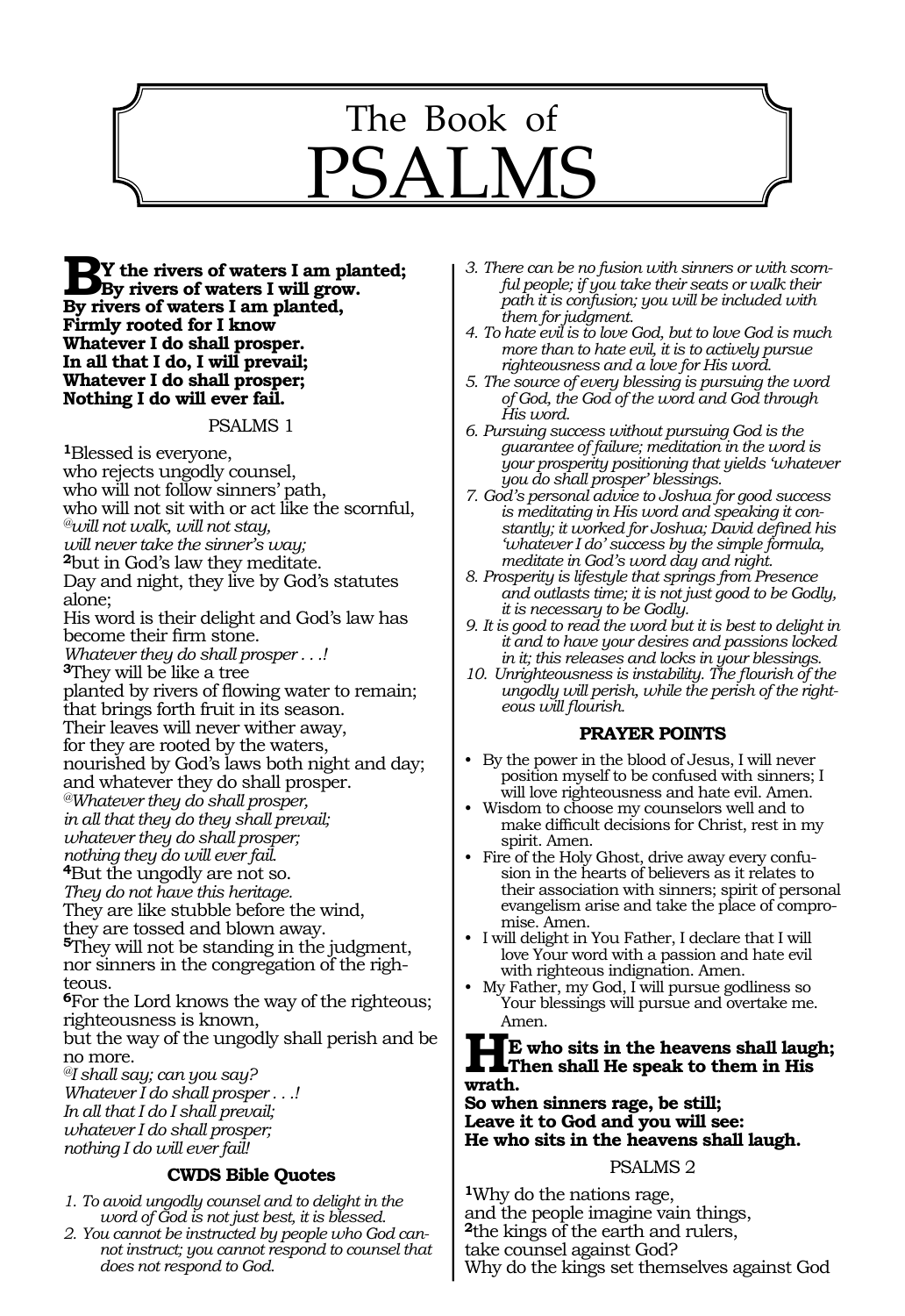and His Anointed,

**<sup>3</sup>**and say, "Let us cast their cords from us and break in pieces their bonds."?

**<sup>4</sup>**But He who sits in the heavens shall laugh at them,

and hold them in derision!

Then they will hear Him speak...

**<sup>5</sup>**He shall speak in His wrath,

and vex them with His displeasure,

**<sup>6</sup>**"Yet on My holy hill of Zion I have set My King."

**<sup>7</sup>**"I will declare the decree that the Lord has said to Me,

'You are My Son; today I have begotten You. **<sup>8</sup>**'Ask of Me and I will give You the nations for Your inheritance,

and the utmost parts of the earth for Your possession.

**<sup>9</sup>**'You shall break them with an iron rod, and shall dash them in pieces like the potter's vessel of sod.'"

**<sup>10</sup>**Be wise, therefore, you kings;

be instructed judges of the earth.

**<sup>11</sup>**Serve the Lord with fear and trembling. Rejoice with trembling before our Lord and King.

**<sup>12</sup>**Kiss the Son lest He be angry, and then you feel His wrath.

Kiss the Son lest He be angry, and you perish in the path;

for His wrath kindled but a little is a destruc- tive force.

You are blessed if you will trust Him. *Get intimate in worship: kiss the Son.* 

#### **CWDS Bible Quotes**

*1. Their rage is not the final page, their counsel is not the final word; they speak and God laughs; they rage and He is silent; He speaks and they are silenced.*

*2. The correct position in God is to be always positioned in God and in prayer; the enemy of the Cross and its converts are strong.*

- *3. If they understood the source and the force of your confidence and His ability and infallibility, then they will understand the futility of their confidence.*
- *4. Never be satisfied to ask for a visa when you can ask for the nations; they are your inheritance from your Father.*
- *5. God wants to be to you what He died to give to you; do not let the nations get to you when God wants you to get the nations.*
- *6. Embrace the Son, celebrate the Son, kiss the Son, for it is foolish to resist the Son.*

*7. Extend your lips to the Son in praise; if you cannot withstand His wrath, then do not resist His love.*

## **PRAYER POINTS**

- Most High God, let every high thing that exalts itself against the knowledge of You be silenced and brought low, in the name of Jesus.
- Righteous Father, stir believers to a state of watchfulness in the spirit; let the church pray. Amen.
- God of Abraham, professor of heaven and earth; give me the nations for an inheritance; make

me a conduit of the blessings of Abraham to them. Amen.

• Jesus, You are more beautiful than tongue can tell; Your love is more wonderful than the wonders of this world; I will engage You with my lips. Amen.

#### **HE is my shield and my glory, my head lifter;**

#### **He is my shield and my glory and my strength.**

**Despite what men have said, The Lord shall lift my head; He is my shield and my glory and the lifter of my head.**

#### PSALMS 3

**<sup>1</sup>**Lord, how are they increased who trouble me! Those who rise up against me are many (nuff, nuff); it is a lot of them, O Lord. **<sup>2</sup>**Many say of my soul, "There is no help for him in God." **<sup>3</sup>**But I will say with my soul, "You are my shield, O God. My shield and my glory, and You will lift my head."

**<sup>4</sup>**I cried to the Lord; with my voice I cried to Him;

and He heard me, yes He heard me, out of His holy hill.

**<sup>5</sup>**I lay me down and slept;

I awake for I was kept;

the Lord sustained me.

**<sup>6</sup>**I will not be afraid of their ten thousands who gather against me on every side;

**7**You have struck my enemies on the cheekbone,

for I cried out, "O Lord, arise;

arise, O Lord, and save me."

You have broken the teeth of the ungodly.

*Arise and save, O Lord!* 

*Arise and bless, O Lord!*

**<sup>8</sup>**To You belongs salvation.

Your blessing is upon Your people.

*They are surrounded by Your arms.* 

*@You are my shield and my glory and my strength.*

#### **CWDS Bible Quotes**

- *1. When they rise up against you, fall into the arms of the Lord.*
- *2. Never let what they say of you be what you say about you; never let their offence affect your confidence.*
- *3. Their confidence in your Help is based on emotions, what they can see; your confidence is based on what they cannot see; your devotion.*
- *4. Your head may be down but also your roots; keep spreading your roots in God and God with lift your head.*
- *5. Fear the only one, Holy One, and you will have no need to fear the ten thousands.*
- *6. Because it is granted does not mean you should take it for granted; you wake from sleep because you are sustained not because you have attained the rights.*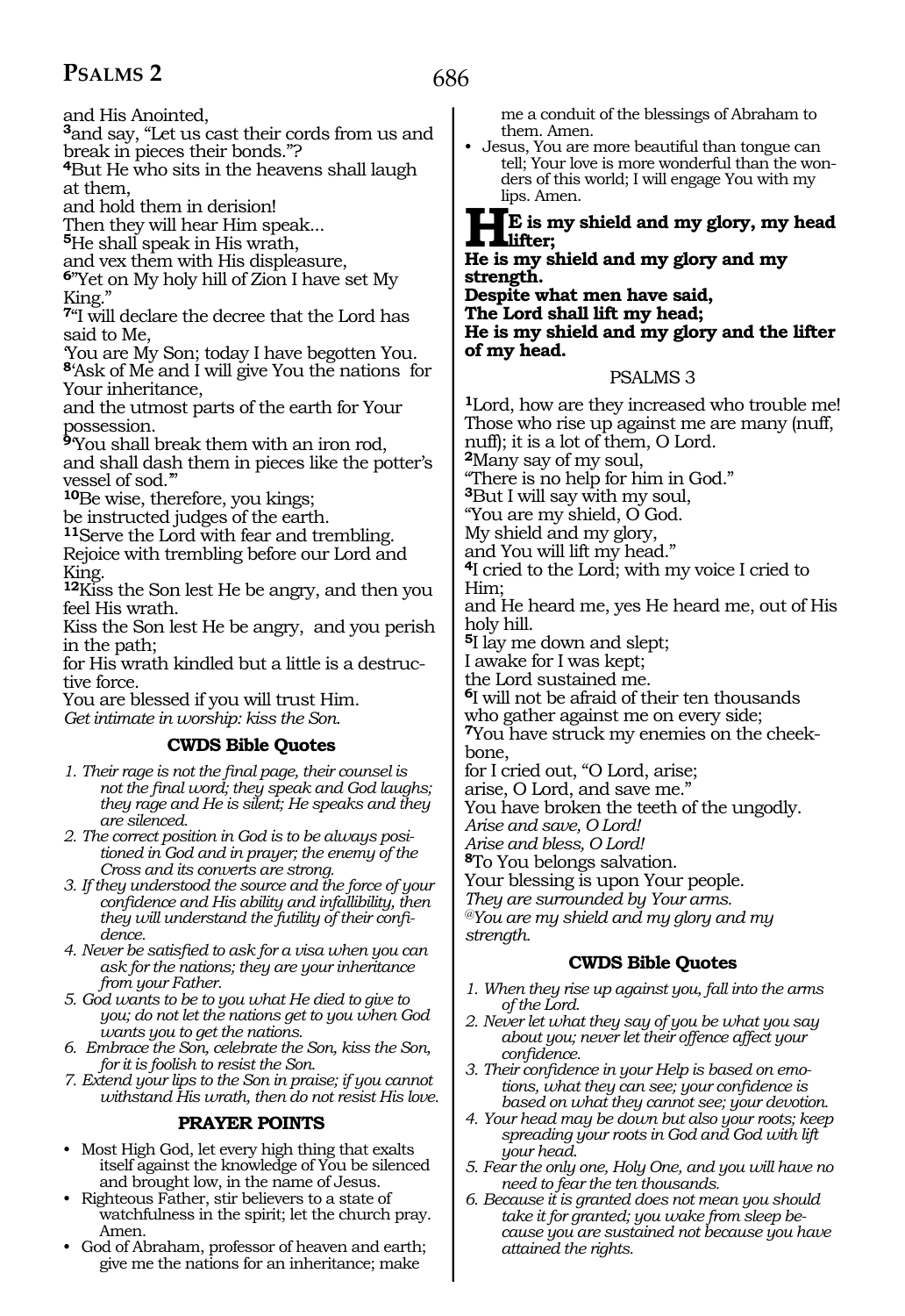#### **PRAYER POINTS**

- Merciful Father, I fall into Your protective arms from the rage of my enemies, in the name of Jesus.
- Thank You Father, my ears are tuned to You; I will only listen to words that are consistent with what You are saying to me. Amen.
- I am cast down but never forsaken, the God who remembered Joseph in prison will remember me and lift my head, in the name of Jesus.
- I fear before You Father; every arm of flesh and demonic spirit must fall before me, in the name of Jesus.

#### **SET apart those who are godly, yes, Set apart for the Lord Himself. By His countenance lifted up, He has put gladness in my cup; I am set apart for the Lord.**

#### PSALMS 4

**<sup>1</sup>**Hear my call, God of my righteousness; You have relieved me when I was in distress. Have mercy on me and hear my prayer, *for You are my desire, Lord.*  **<sup>2</sup>**Oh, sons of men, how long! How long will you distort my song, and turn my glory into shame? How long with you seek lies,<br>and give falsehood first place? <sup>3</sup>Set apart: those who are godly, yes, the Lord has set apart those who are Godly for Himself. The Lord will hear me when I call. **<sup>4</sup>**That is why I tell you, stand in awe; stand in awe and do not sin. With your own heart commune with Him, on your bed where quiet is; commune with God and then be still. *Set apart those who are godly, yes!* **<sup>5</sup>**So offer sacrifices up to Him always, sacrifices of righteousness. In the Lord place your trust. **<sup>6</sup>**Let them talk for they will say, "Who will show us good anyway?" But, Lord, we pray that You lift up the light of Your countenance upon us. **<sup>7</sup>**For You have put gladness in our hearts, so much gladness in our hearts. More gladness than in their grain-time, or in the increase of their wine. **<sup>8</sup>**I lie down in peace and I slept. The Lord alone was my guarantee. Set apart by Him and for Him, He alone makes me dwell in safety.

#### **CWDS Bible Quotes**

*1. Make prayer your priority; it not only gives you distress relief but keeps you stress-free.*

- *2. God's answer is all the solution you will ever need; call on Him persistently and confidently.*
- *3. The wicked will tear you apart to please themselves but God has set you apart for Himself.*
- *4. Never be tuned out of God's presence or take time off, for wickedness will never time out.*
- *5. Relationship commits you to private worship and*
- *commands you to sacrifices of righteousness. 6. Your love, your faith; His love, His grace; you rejoice in the Lord; He rejoices your heart.*
- *7. Power your way in prayer since you have power to sow, but no power over the yield, and power to sleep but no control over your safety.*

#### **PRAYER POINTS**

- Most High God, I find rest and safety in Your presence; You are my peace. Amen.
- Almighty God, I will live Godly in Christ Jesus; it is a privilege to be set apart for You and to be called by Your name. Amen.
- I will seek Your face at all times, O Lord; I will make the necessary personal sacrifices to remain righteous before You. Amen.

#### **COMPASSED with favor as with a shield,**

#### **He blesses the righteous; He blesses me. I trust in Him, and I will rejoice. That is why I am shouting; I shout for joy.**

#### PSALMS 5

**<sup>1</sup>**Give ear to my words, O Lord, I pray; consider all the things on which I meditate. **<sup>2</sup>**Give heed to the voice of my cry, for to You I will pray, O my God and King. **<sup>3</sup>**In the morning You will hear my voice, O Lord; in the morning I will look up and direct to You my prayers. **<sup>4</sup>**For You take no pleasure in wickedness, neither with You does evil dwell. **<sup>5</sup>**In Your sight the foolish cannot stand; You hate all iniquity workers. **<sup>6</sup>**Those who speak lies, You will destroy. The deceitful and bloody man, Lord, You ab- hor. **<sup>7</sup>**But as for me, I will enter Your house; in the multitude of Your mercies, Lord, I will come. Toward Your holy temple, Lord, I will worship in fear. **8**Lord lead me in Your righteousness, my enemies are near. Make Your way plain before my face, **<sup>9</sup>**for there is no faithfulness coming from their mouths. Their inside is full of wickedness; their throat is an open tomb; they flatter with their tongues. **10**Destroy them, O God; by their own counsel let them fall. Cast them out in the multitude of their transgressions. For they have rebelled against You. **@***Compassed with favor, as with a shield, He blesses the righteous; He blesses me. I trust in Him, and I will rejoice. That is why I am shouting; I shout for joy*. **11**Let all who put their trust in You rejoice; let them ever shout for joy, for You defend them. Let those who love Your name be joyful in You.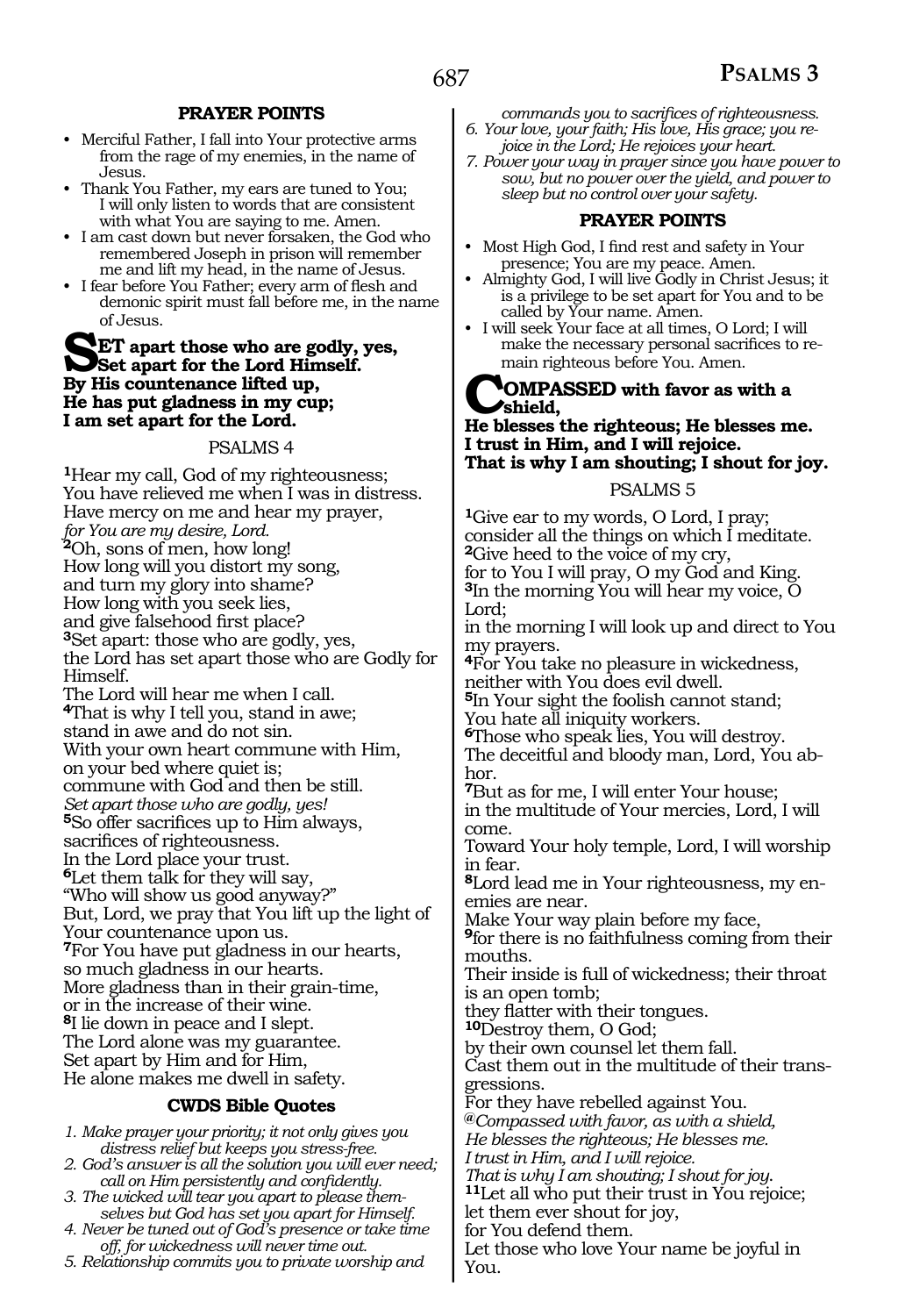**<sup>12</sup>**For You will bless the righteous thoroughly; You will surround him with favor as with a shield.

#### **CWDS Bible Quotes**

- *1. Fix your heart on God; make Him your fixation and meditation, and fix a time of prayer where He can expect to hear from you consistently and persistently.*
- *2. Never take pleasure in what God hates or you will fall to His displeasure; never take pleasure in what God detests or He will take no pleasure in you.*
- *3. Live with precision on a personal decision to seek His house and His face; commit to be different and to be the difference your world needs.*
- *4. Never swallow the words if you cannot follow the heart, for the words may be shallow but the heart a deep pit.*
- *5. Laughter comes naturally when your trust is in the Lord; you laugh even at your adverse circumstances.*
- *6. If you will not step away from God you will not step out of His favor or run out of it; it confronts you, surrounds you, defends you and promotes you.*

#### **PRAYER POINTS**

- I will praise You at all times, Lord; my angels shall know me at my time of prayer. Amen.
- I hate every thing You detest, Lord, with perfect hatred. Amen.
- Righteous Father, remove the cloaks of my friendly enemies and put them to open shame. Amen.
- Surround me with Your favor, Lord; wrap it all around me, perfect everything that concerns me I pray. Amen.

#### **FOR the sake of my enemies, Workers of iniquity, I cried to the Lord for help And bared to Him my soul.**

#### PSALMS 6

**<sup>1</sup>**Lord, do not rebuke me in Your anger, nor chasten me in Your hot displeasure. **<sup>2</sup>**Have mercy on me, O Lord, for I am weak; O heal me, Lord, for my bones are vexed. **<sup>3</sup>**My soul is very vexed; but You O Lord, how long, what next? **<sup>4</sup>**Return, O Lord; deliver my soul. Save me for Your mercies' sake. **<sup>5</sup>**In death who will remember You? In the grave who will give You thanks? **<sup>6</sup>**I am weary with my groaning; I make my bed swim all night long; I water my couch with tears. **<sup>7</sup>**My eyes grow old because of my enemies; grief consumes my eyes. **@***For the sake of my enemies, workers of iniquities, I cried to the Lord for help and laid bare to Him my soul.*  **<sup>8</sup>**Depart from me, all you workers of iniquity. I have wept; the Lord has heard me. **<sup>9</sup>**He has heard my supplication;

He has received my prayer. **<sup>10</sup>**Let my enemies be ashamed and sore vexed. Let them be ashamed and perplexed. Let them turn back in sudden shame. The Lord has heard my cry to Him.

#### **CWDS Bible Quotes**

- *1. The Lord may be displeased but His anger can be appeased; get on your knees in humility and repent.*
- *2. The Lord will punish but He is not punitive but restorative; understand His heart and you will understand your walk.*
- *3. If you must weep because of your situation, weep before the Lord; tears is a language He understands.*
- *4. The enemy who comes to vex you will leave perplexed; they rage against you but cannot breach your Rock and hiding place.*

#### **PRAYER POINTS**

- Forgive me of all my sins, O Lord, remove Your anger from me and turn my situation around, in the name of Jesus.
- My Father my God, my tears run freely in Your presence as I lay it all before You; Your servant is hurting, O Lord. Amen.
- Gentle Father, I am not strong enough but I rest in You; You are my shield and my defence; terrorize my enemies on my behalf. Amen.

## **IN whom do you trust? Oh, trust Him. He will save, He will deliver; trust Him! The persecutors cannot stand before Him; Trust Him; He will save.**

#### PSALMS 7

**<sup>1</sup>**O Lord my God, in You I put my trust. Save me from all who persecute me and deliver me, **<sup>2</sup>**lest they tear my soul like a lion; lest they should rip me to pieces, and I have no one to deliver me. **<sup>3</sup>**O Lord, my God, if I have done this, *I must shine a light within!*  If iniquity is in my hands and by evil I have sinned, **<sup>4</sup>**if to those who are at peace with me I have repaid an evil reward, yes, rather, I have delivered him; if I have plundered my enemy without cause; **<sup>5</sup>**then let my enemies persecute my soul and take it, trample my life on the earth, I cannot make it, and lay my honor in the dust, if my heart has sinned. **<sup>6</sup>**Arise, O Lord, in Your anger; lift up Yourself because of rage, even the rage of my enemies, I pray. O Lord, awake. Awake for me to judgment that You did command. **<sup>7</sup>**So shall the congregation of Your people surround You, O Lord. For their sakes, therefore, draw near; return, O Lord, on high.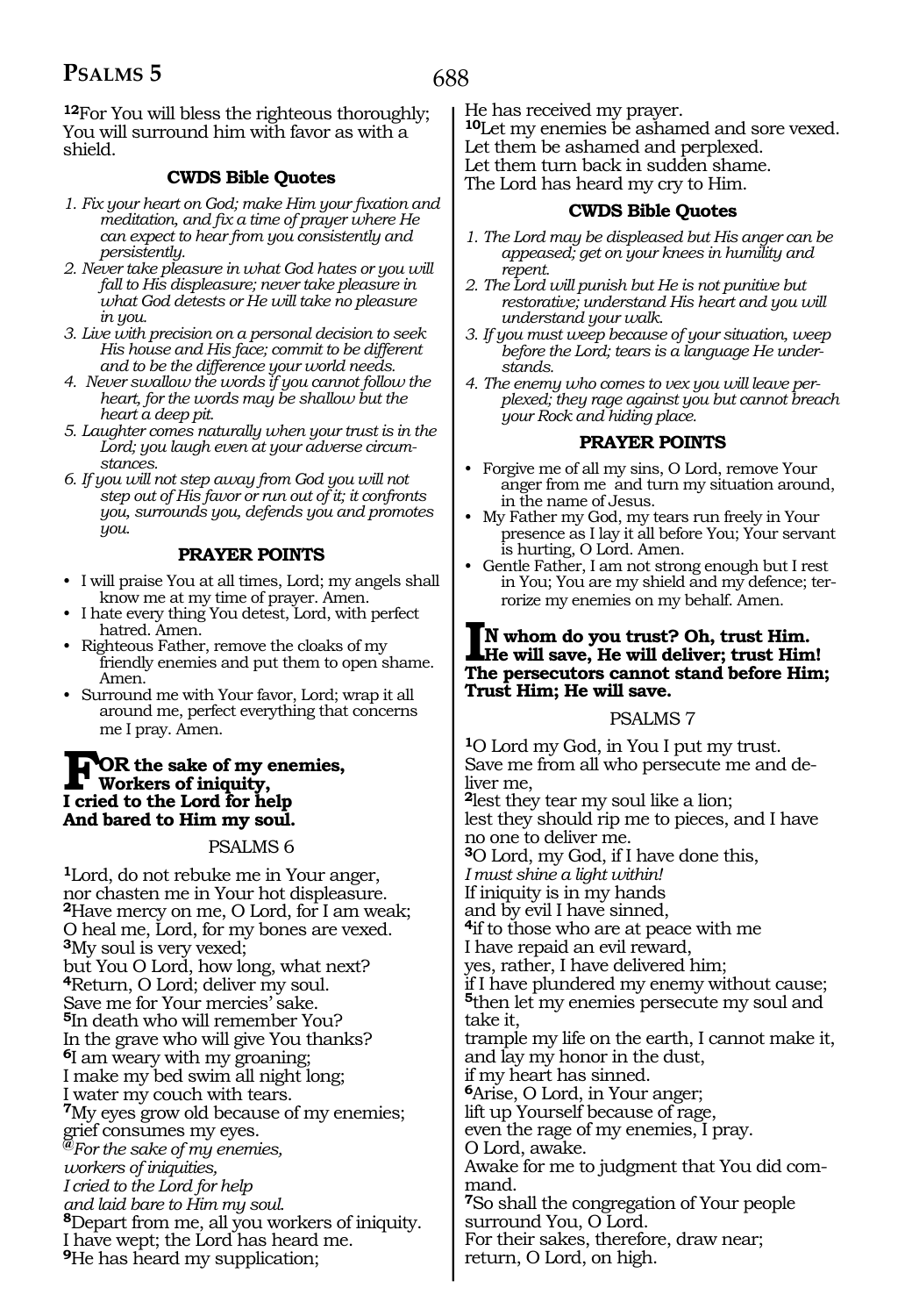**@***Oh, I will sing praises to You because of Your righteousness;* 

*I will sing praises to You and no one else. So shall Your people surround You, O my King.*  **<sup>8</sup>**You who shall judge the people, judge me; according to my righteousness, let it be, according to my integrity.

O Judge of all the people, give justice to me. **<sup>9</sup>**Let the wickedness of the wicked come to an end,

but establish the just, for You test the hearts. **<sup>10</sup>**My defense is of God;

those who are upright in heart He saves. **<sup>11</sup>**The God who judges the upright

is angry with the wicked every day.

**<sup>12</sup>**If he does not turn, He will sharpen His sword.

His bow is bent and made ready.

**<sup>13</sup>**The instruments of death He has prepared; against the persecutors, His arrows He has ordained.

**<sup>14</sup>**For the wicked travails with iniquity, he conceived mischief,

and gives birth to falsehood.

**<sup>15</sup>**He dug a pit, and in the ditch see him fall; in the ditch they have made; so shall mischief be returned to them all,

**<sup>16</sup>**it shall be on their own head.

For his violent dealings he will be repaid.

For the violence they deal out,

shall come down on their own plate.

**<sup>17</sup>**I will sing praises to God

according to His righteousness.

I will sing praises to You, Lord,

and to no one else.

I will sing praises to You,

O Lord God Most High.

I will sing praises to Your name;

I will not be denied.

#### **CWDS Bible Quotes**

- *1. The savagery of your persecutors magnifies the salvation of your God; trust Him.*
- *2. Search your heart to surge in God; command your ways and your consecration to command angels.*
- *3. The evil of man attracts the anger of God; He is angry with the wicked every day.*
- *4. Command your ways in righteousness and integrity and commit yourself to the scrutiny of the righteous judge.*

*5. Turn your head to wickedness and wickedness will fall upon your own head; dish out violence and it multiplies on your own plate; dig a pit for others and it becomes your grave.*

#### **PRAYER POINTS**

- If it was not for You on my side, O Lord, I would have been ravaged and completely destroyed; I will boast in Your salvation. Amen.
- I want You to know me Father; judge me and proclaim me righteous, in the name of Jesus. Amen.
- My Father, my God, let the wickedness of the wicked come to an end; let them eat from their own table so they will forsake evil. Amen.

**OLORD, how excellent is Your name.**<br> **In all the earth in all the earth In all the earth, in all the earth. How excellent is Your name in all… How excellent is Your name in all… How excellent is Your name in all the earth.** 

#### PSALMS 8

**<sup>1</sup>**O Lord, how excellent is Your name. O Lord, how excellent is Your name. In all the earth, in all the earth. How excellent is Your name in all the earth. **<sup>2</sup>**From the mouth of babes and sucklings You have ordained strength,

so that the enemies and avenger are silenced. **<sup>3</sup>**When I think of the moon and the stars,

and the heavens Your fingers have drawn, when I think of the works of Your hands,

**<sup>4</sup>**I cannot help but say, "What is man?"

What is man that of him You should be mind- ful?

The son of man that You should visit him,<br>Lord? But I am grateful

<sup>5</sup>that You made him to be a little lower than the angels.

*Your name, O Lord, is Excellent.* 

*O Lord, how excellent is Your name.* 

**<sup>6</sup>**You gave man dominion over all Your handi- works;

put all things under his feet on the earth: **<sup>7</sup>**the oxen, the sheep and the beasts of the field,

**<sup>8</sup>**the birds of the air and the fishes of the sea, all that passes through the waters, whatever they be.

**<sup>9</sup>**O Lord God, the heavens above display Your worth,

and Your name is excellent in all the earth.

*@O Lord, how excellent is Your name.* 

*O Lord, how excellent is Your name* 

*in all the earth, in all the earth.* 

*How excellent is Your name in all the earth.* 

#### **CWDS Bible Quotes**

- *1. There is one name in all the earth that speaks excellence and produces excellence because it is Most Excellent.*
- *2. Place emphasis where the ordination is and you will realize manifestation; never overlook the children, they are ordained for praise.*
- *3. The heavens, the glory, the stars and all the wonders of God will miss you if you fail to touch it, to see it, to acknowledge and to appreciate it.*
- *4. It should be highly regarded by you that you are highly regarded by God; embrace it; walk in it; boast in it; wonder about it; say what is man?*
- *5. A little lower than the angels is very high in the sight of God; much higher than all creation with the Devil under your feet.*

#### **PRAYER POINTS**

- Most Excellent God, You do all things well; reproduce Your excellence in me. Amen.
- Loving Father, let the children in our churches come alive with fiery praise; set their tongues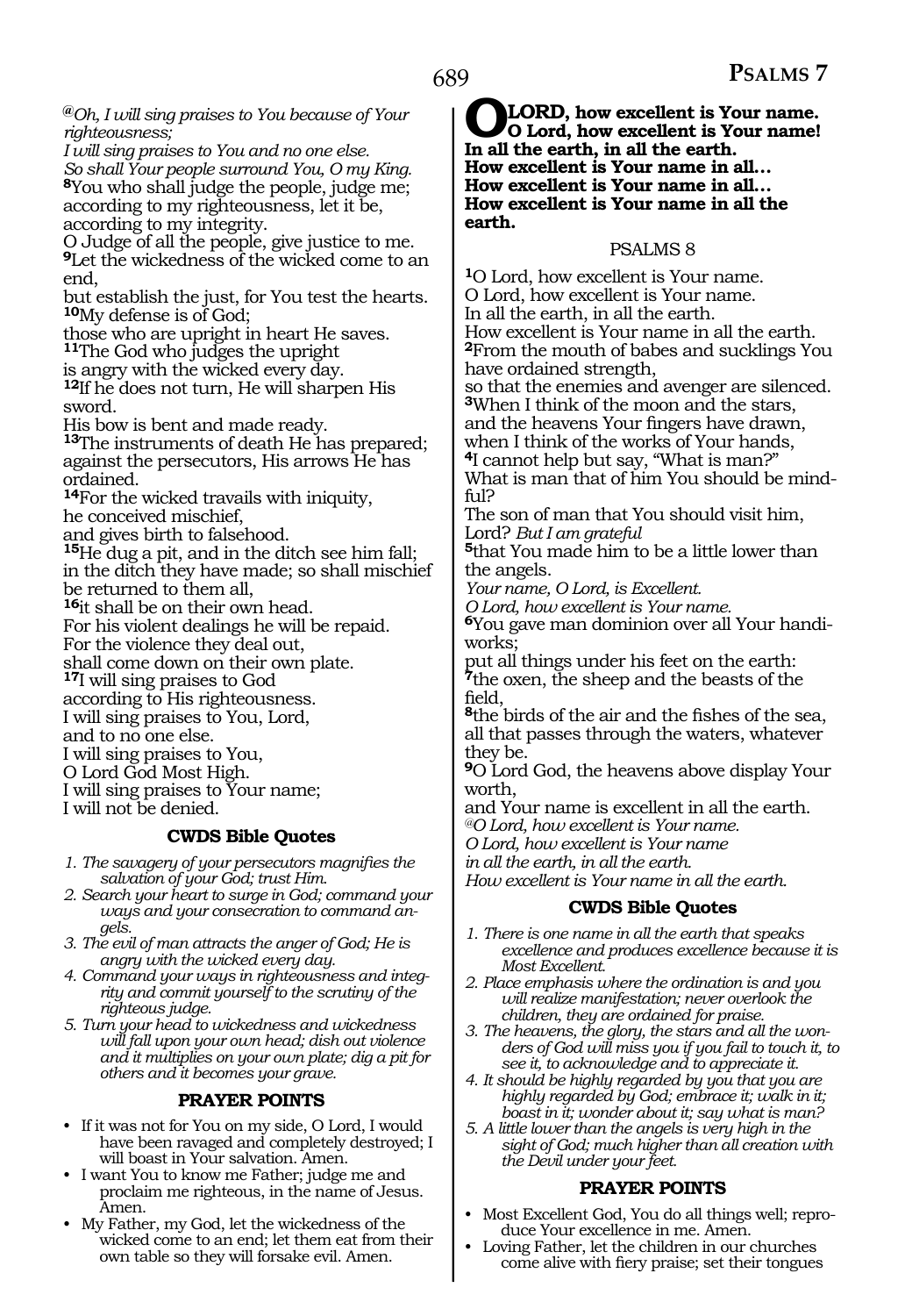690

ablaze with prophetic expressions, in the name of Jesus.

• Father, fill my heart daily with fresh love for, and appreciation of You when I see Your creation. Amen.

#### **IWILL praise You, O Lord; I will praise You. I will show forth Your marvelous works. I will be glad and rejoice; I will praise You. I will praise You with my whole heart.**

#### PSALMS 9

**<sup>1</sup>**O Lord, with my whole heart I will praise Your name;

Your marvelous works I will proclaim; **<sup>2</sup>**I will rejoice in You and I will be glad; I will sing praise to Your name, O Most high God,

**<sup>3</sup>**when my enemies are turned back;

they fall and perish before Your face.

**<sup>4</sup>**You have maintained my right and my cause; You sit on the throne judging right, judging all.

**<sup>5</sup>**You have rebuked the sinful nations;

the wicked You have destroyed. You have put out their name forever; forever they are cut off.

**<sup>6</sup>**Oh, you enemy, your destructions have come to a perpetual end.

You have destroyed cities;

their memorial have perished with them.

**<sup>7</sup>**But the Lord shall endure forever.

For judgment He has prepared His throne.

His throne is prepared for judgment.

**<sup>8</sup>**He shall judge the world in righteousness and shall minister justice to His people in uprightness.

**<sup>9</sup>**He shall be a refuge for the oppressed, a refuge when trouble comes.

A refuge You are in the times of trouble.

**<sup>10</sup>**Those who know Your name, Lord, will trust You.

Those who seek You, O Lord, are never forsaken.

**<sup>11</sup>**Sing praises to the Lord,

for Zion is His home;

declare His deeds among the people,

*for judgment is His throne.* 

**<sup>12</sup>**When He makes inquisition for blood, He remembers;

He does not forget the humble man's cry. **<sup>13</sup>**Have mercy on me, O Lord, in my trouble,

for You lift me up on high.

When those who hate me trouble me,

You lift me from the gates of death,

**<sup>14</sup>**that I may show forth all Your praises in the daughter of Zion's gates.

I will rejoice in Your salvation.

**<sup>15</sup>**The sinful nations have sunk down in the pit they made;

their own feet are caught in the net that they have hid.

**<sup>16</sup>**The Lord is known by His judgment, for judgment is His throne.

The wicked is snared by his own handiwork; **<sup>17</sup>**into hell shall he be turned along with all nations that forget God, **<sup>18</sup>**but He shall remember the needy; they shall not always be forgotten, and the expectation of the poor will not perish

forever. **<sup>19</sup>**Arise, O Lord, let no man prevail;

let the sinful nations be judged in Your sight. **<sup>20</sup>**Put them in fear, O Lord, that the nations may know,

that they themselves are mere human, *and You are Lord Most High.*

#### **CWDS Bible Quotes**

- *1. When praise is your commitment, your situation is His commitment and His heart is your contentment; you say 'I will praise'; He says 'I will rain blessings'.*
- *2. Maintain your focus on the Lord and He will maintain your right and your cause.*
- *3. The wicked have one strong enemy, God, and a steadfast friend sticking closer than a brother, destruction.*
- *4. As long as you refuse to forsake your trust in the Lord He will never forsake nor refuse you.*
- *5. The Lord will lift you from the gates of your problem so you may lift His praise in the gates of your people.*
- *6. Your righteousness is the foundation of your blessing; your trap is your own snare. You can confidently build your expectation on what you build for others.*

*7. You are not forgotten; your expectations are not forsaken; the Lord is working hearts to work His heart towards you.*

#### **PRAYER POINTS**

- I will praise You with my whole life Father; I will declare Your goodness with thanksgiving daily. Amen.
- My Father, my God, I am nothing outside of You; my commitment to You is beyond expression. Amen.
- Mighty God, break the arm of wickedness and teach the wicked Your way to save them from destruction. Amen.

#### **HE boasts of his heart's desire; He persecutes the poor, Murders the innocent in secret. He says, "God has not seen my works." He waits in secret as a lion To draw the poor into his net. If this is you, your name is "Wicked"; Lord, break the arm of wickedness!**

#### PSALMS 10

**<sup>1</sup>**Why do You stand afar off, Lord? Why hide Yourself in troubled times? **<sup>2</sup>**In pride the wicked persecute the poor. Let them be taken in their own device, in the traps they have conceptualized. **<sup>3</sup>**Of their heart's desire the wicked boast. He blesses the covetous and abhors the Lord. **<sup>4</sup>**Through the pride of his countenance, the wicked will not seek after God.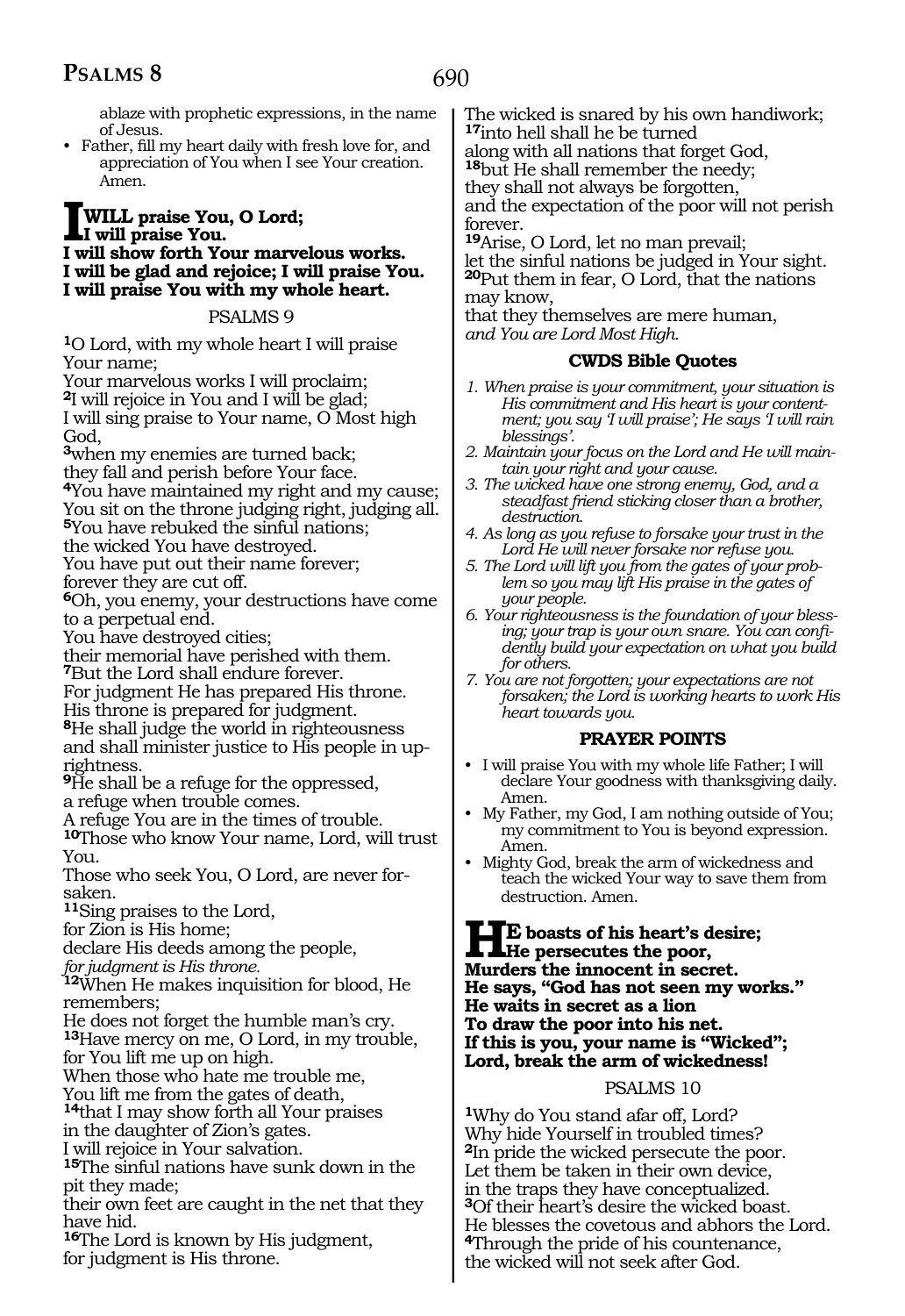God is not in any of his thoughts;

**<sup>5</sup>**his ways are always grievous.

Your judgments are far above, out of his sight. He puffs at all his enemies.

**<sup>6</sup>**In his heart he says, "I shall not be moved for I shall never be in adversity."

**<sup>7</sup>**His mouth is full of cursing,

full of deceit, full of fraud.

Under his tongue is lies mischief and vanity. **<sup>8</sup>**He sits in the lurking places of the villages; and in the secret places he murders the innocent.

His eyes are privately set against the poor; **<sup>9</sup>**like a lion he lurks secretly for them.

Like a lion in his den

he waits in secret and quietness.

He catches the poor when he draws him into his net.

**<sup>10</sup>**He crouches and lowers himself

that the poor may fall by his strong arms. **<sup>11</sup>**He has said in his heart, "I am secure from God.

Indeed God has forgotten.

He hides His face; He will never see." **<sup>12</sup>**Arise, O Lord God,

lift up Your hand; do not forget me;

do not forget the humble. **<sup>13</sup>**Why do the wicked have contempt for God? He has said in his heart,

"You will never punish me for what I have done."

**<sup>14</sup>**I know You have seen it; You behold it. You have seen the mischief and the spite. The poor commits himself to You;

with Your own hand You will requite.

You are a Father to the fatherless.

**<sup>15</sup>**Break the arm of the wicked and the evil man.

Seek out the wicked till You find none. **<sup>16</sup>**The Lord is King forever;

forever and ever He is King.

The nations have perished from the land.

**<sup>17</sup>**Lord, You have heard me;

You have heard the desire of the humble;

You will prepare their hearts;

You caused Your ear to hear,

**<sup>18</sup>**to judge the fatherless and the oppressed, that the man of the earth may fear and may no more practice oppression. *Break the arm of the wicked man!*

#### **CWDS Bible Quotes**

- *1. Wickedness may seem enticing and the reward inviting but the end result will be astounding.*
- *2. To embrace wickedness is to distance the Lord; to love wickedness is to hate the Lord.*
- *3. The prosperity of the wicked is their biggest play, but it is such a great deception; it is the devil's biggest ploy.*
- *4. Wickedness and witchcraft is a marriage made in hell to the devil; there is only one intent; steal, kill, destroy.*
- *5. You cannot owe the devil for the use of his wicked tools and craft; you must own the devil for he considers you his own.*
- *6. The prayer of the righteous is to have the arm*

*(strength) of the wicked broken; the power of their wickedness destroyed and their souls redeemed until wickedness is no more.*

#### **PRAYER POINTS**

- Merciful Father, let wisdom enter the hearts of the wicked to bring them on their knees. Amen.
- Loving God, teach me Your way that I may walk with You; give me a heart like Yours. Amen.
- By the power in the blood of Jesus, I destroy the veil of destruction over the hearts of the wicked and the false security the devil uses to keep them caged. Amen.

#### **IF the foundation is destroyed, What shall the righteous do? For the righteous Lord loves righteousness. Is His countenance upon you?**

#### PSALMS 11

**<sup>1</sup>**"Flee as a bird to your mountain." How can you say that to my soul, when in the Lord I put my trust? **<sup>2</sup>**For, behold, the wicked bend their bow; they make ready their arrows and their darts to shoot privately at the upright in heart. *@But, Lord, we know You are true, and we will lean on You,*  **<sup>3</sup>**for if the foundation is destroyed, what can the righteous do? **<sup>4</sup>**The Lord is in His holy temple; the Lord's throne is up in heaven. His eyes behold, His eyelids test the children of men. **<sup>5</sup>**He even tries the righteous; His reward is great. The wicked and those who love violence, His soul utterly hates. **<sup>6</sup>**On the wicked He will rain snares, fire and brimstone; on them a horrible tempest He will rain. This will be the portion of their cup. **<sup>7</sup>**For the Lord is a righteous Lord, yes, and He loves righteousness. His countenance beholds the upright; *is it on you?* 

*And if this foundation is destroyed, what shall the righteous do?* 

#### **CWDS Bible Quotes**

- *1. The rewards of righteousness is the foundation on which the righteous stands and their confidence against the world and demonic storms.*
- *2. When the pillar you lean on is leaning it springs anxiety and confusion; the devil will shake your world to deceive you but your foundation cannot be shaken.*
- *3. The word of God is our foundation, steadfast and sure; if the word should fail our hope and reason for living not only fades, it shatters.*
- *4. You love wickedness you hate the Lord for He loves righteousness and hates wickedness; the foundation of righteousness cannot be moved.*
- *5. The Lord flavors the wicked with judgment but releases favor on the righteous.*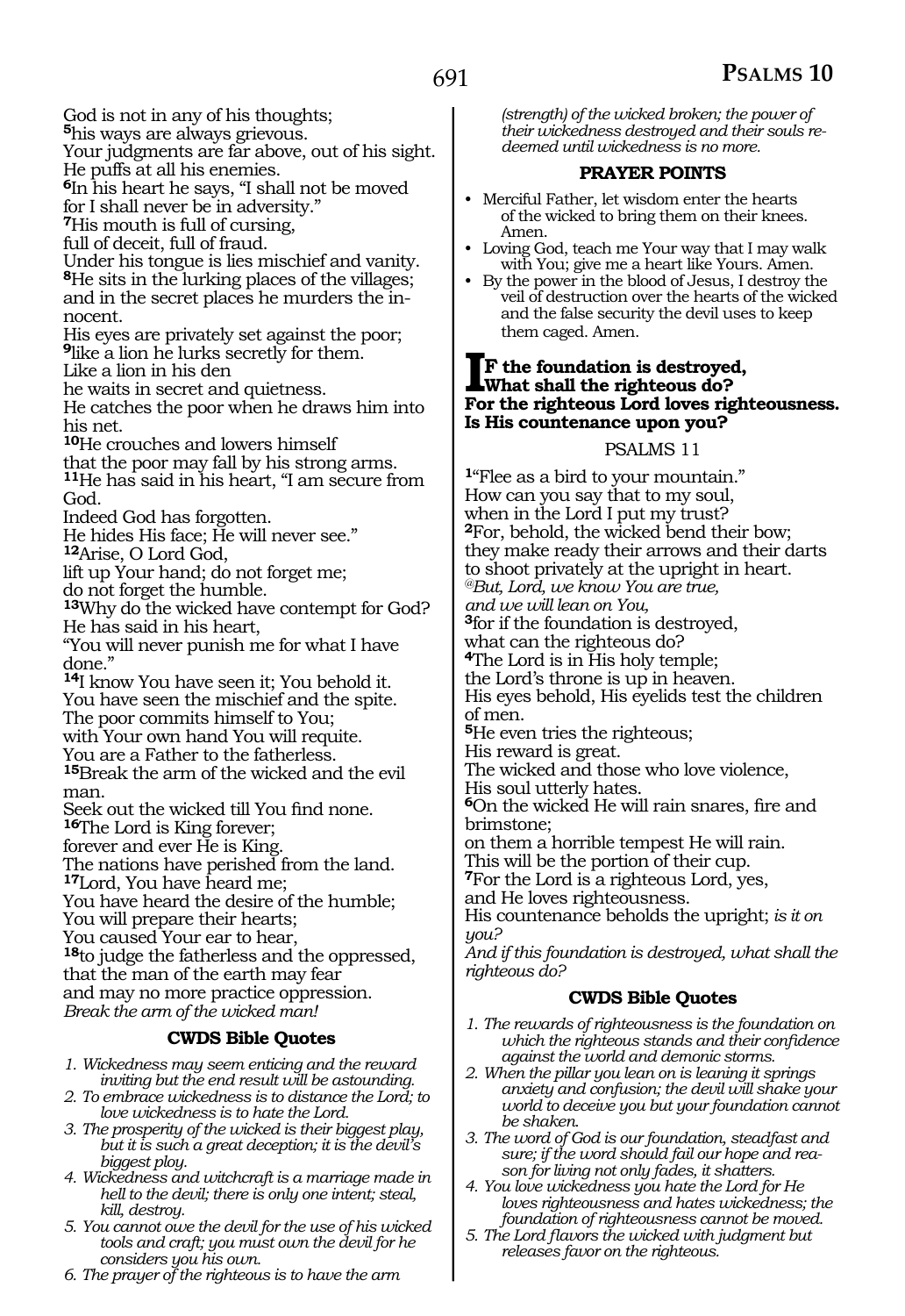#### **PRAYER POINTS**

- Thank You Father that You cannot fail and Your words will never slip, in the name of Jesus.
- Faithful Lord, even when my world is shaking I will stand; when I have done all, I will stand; Your word is my sure foundation. Amen.
- My Father, I love You with all my heart and I love righteousness; evil repulses me. Amen.

#### **THE words of the Lord are pure, Purified seven times; As silver tried in a furnace, They are pure and they are tried.**

PSALMS 12

**<sup>1</sup>**Help, Lord, help, for the godly man ceases; from among the children of men, the faithful fail. **<sup>2</sup>**Everyone speaks empty words to his neigh- bor with flattering lips and a double heart. **<sup>3</sup>**But may the Lord cut off all deceptive lips, and the tongue that speaks proud things. **<sup>4</sup>**They have said, yes, they have said, "With our tongue we will prevail; our lips are our own; who is lord over us?" **<sup>5</sup>**The Lord sees the oppression of the poor; the sighing of the needy knocks at His door. And the Lord says, "I will arise; I will set him in safety that he desires." **<sup>6</sup>***And I know,* the words of the Lord are pure, purified seven times; as silver tried in a furnace, they are pure and they are tried. **<sup>7</sup>**You shall keep them, O Lord; You shall preserve them from this generation forever. **<sup>8</sup>**The wicked rages on every side when the vilest men are exalted. **@***But this I know, the words of the Lord are pure, purified seven times; as silver tried in a furnace, they are pure and they are tried.* 

#### **CWDS Bible Quotes**

- *1. The lips lauding you may be coming from the heart defrauding you and sabotaging your efforts to live Godly.*
- *2. Cry to the Lord for help against the crime of deceptive precipitous friends; they will serve you pain on a plate of laughter.*
- *3. The Lord defends the cause of the poor and needy: you offend them you create a powerful opposition; you defend them He repays you.*
- *4. The perfection of the word of the Lord should compel perfect confidence; the purity of the word of the Lord should compel complete reliance.*
- *5. When you give a trump card (votes or support) to a vile leader you give trumpets to the wicked and a platform to wickedness.*

#### **PRAYER POINTS**

• God of Jeremiah, let every unfaithful heart in my

inner circle be exposed and disgraced, in the name of Jesus.

- Help Lord, why should the Godly be destroyed by friendly arrows? Shoot fiery arrows from Your mouth so men will learn to fear You. Amen.
- Merciful Father, give me a merciful compassionate heart and equip me to defend the poor and needy. Amen.

#### **HOW long? Will it be forever? But I trust! How long will You forget me? How long will You hide Your face? Will it be forever That sorrow fills my days?**

PSALMS 13

**<sup>1</sup>**How long? Will it be forever? But I trust. How long will You forget me, always? How long will You hide Your face? **<sup>2</sup>**How long shall I take counsel in my soul, having sorrow, Lord, in my heart daily as I go? How long will my enemies be exalted over me? **<sup>3</sup>**Consider me and hear me, O Lord; open my eyes lest I die, O God! Lest I sleep the sleep of death and none can wake me. *How long? Will it be forever? But I trust.*  **<sup>4</sup>**Lest Your enemies say, "Against him I have prevailed", and those who trouble me rejoice and praise; lest they rejoice to see me moved. **<sup>5</sup>**But I have trusted in Your mercies; Your salvation rejoices me. My heart shall rejoice in Your salvation, *for my God is proven.*  **<sup>6</sup>**I will sing unto the Lord joyfully, for He has dealt bountifully with me. *My heart rejoices; it is free. How long? I will trust for however long, for Your salvation I shall see.*

#### **CWDS Bible Quotes**

- *1. It may seem like you are forsaken but never forsake your confidence.*
- *2. When it appears you cannot carry on; your confirmation is that you are being carried on; He knows your limits.*
- *3. You are not forgotten; you are not forsaken; the Lord has remembered you.*
- *4. Don't wait for deliverance to rejoice in the salvation of the Lord; rejoice now and the enemy will not rejoice over you.*
- *5. Position yourself for the goodness of God by seeking Him; by faith proclaim how bountiful He is with you and you will invite and attract seasons of refreshing and overflow.*

#### **PRAYER POINTS**

- Even if it seems like forever, My Father my God, I will trust You. Amen.
- Faithful God, thanks for never leaving me comfortless; thank You for upholding my cause. Amen.
- Heavenly Father, remember me today, in the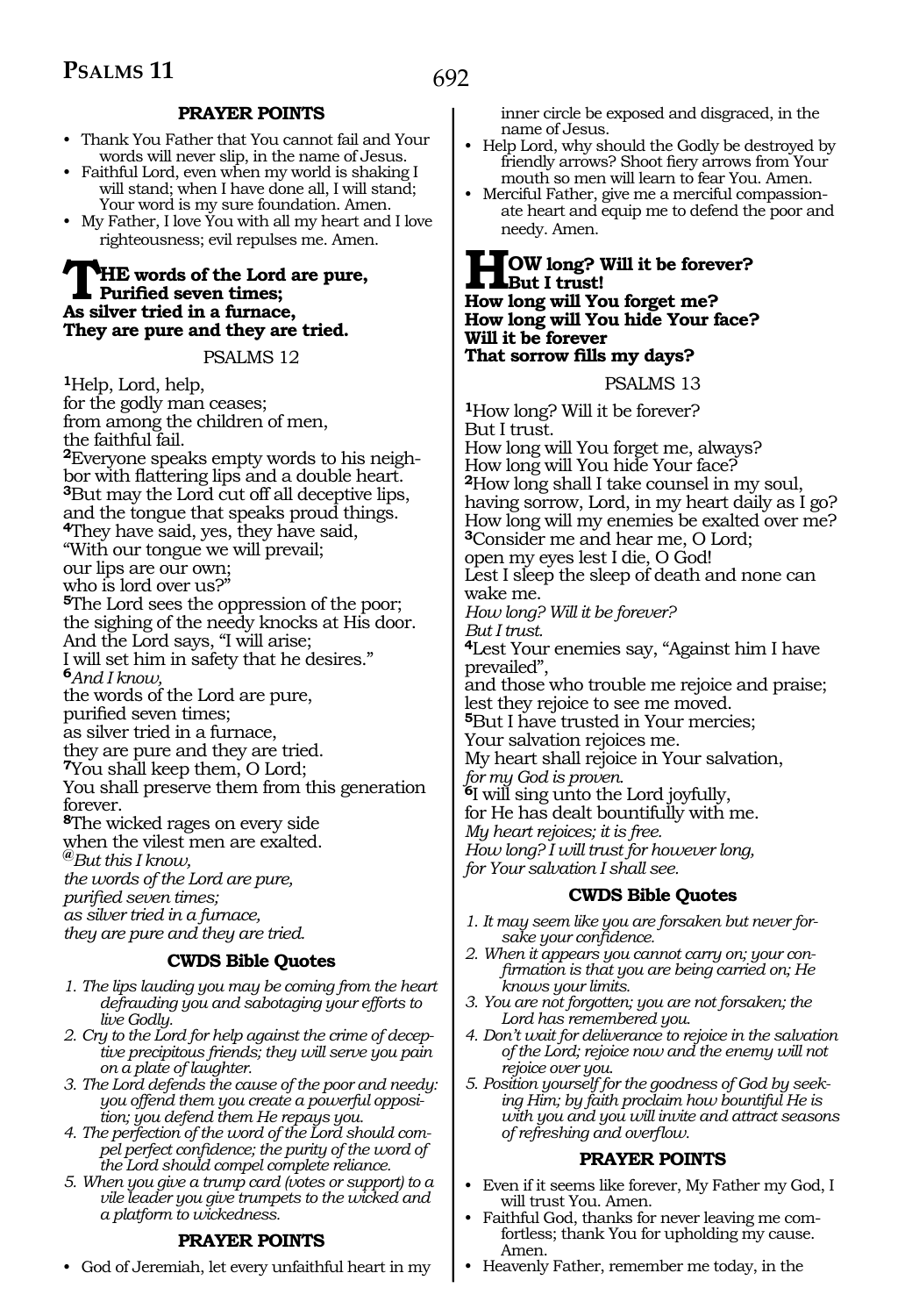name of Jesus.

## **HE** says in his heart, "There is no God."<br>They are corrunt: **They are corrupt; They have done abominable works; There is none who does good.**

#### PSALMS 14

**<sup>1</sup>**The fool says in his heart, "There is no God." They are corrupt; their works are abominable; none among them does good. **<sup>2</sup>**The Lord looks down from heaven upon all the children of the earth, to see if any do understand who seek their God. **<sup>3</sup>**But He finds here a crying shame; all have gone aside; none seeks His name.

They have all together become filthy, every man.

None does the good, oh, no, not one. **<sup>4</sup>**Workers of iniquity, one question, have you no knowledge, anyone, that you eat up my people as they eat bread and are turned aside to foolishness, and you do not call on the Lord, our strength? **<sup>5</sup>**Praise God, for they were in great fear, for God is with the generation of the righteous. **<sup>6</sup>**You have shamed the counsel of the poor; but the Lord is his refuge and his door. **<sup>7</sup>**Oh, that the salvation of Israel's land would come out of Zion.

When the Lord brings back the captivity of His people once again,

Jacob shall rejoice; Israel shall be glad. *But the fool says in his heart, "There is no God."*

#### **CWDS Bible Quotes**

- *1. God is so visibly obvious, it takes the blind not to recognize Him and the fool not to acknowledge Him.*
- *2. Be the one that God is looking for, who is determined to make a lifestyle of righteousness, and you will be the first of many that His searching eyes will find.*
- *3. Go all out to shine your light in this generation so there will not be a complete black-out in your generation.*
- *4. Make it your determination that as long as you are alive God should never find it difficult to find the righteous.*
- *5. The prevalence of evil should not determine that evil must be in your presence or present in you; resort to the company of the righteous.*

#### **PRAYER POINTS**

- Omnipresent God, remove the demonic veil of blindness over the hearts of sinners, so they will see the obvious, that You are God. Amen.
- Righteous Father, You will find me righteous in this generation. Amen.
- My heart fails mighty God to imagine that You will look down and not find even one righteous; I declare that it shall never happen in my generation or that of my children's. Amen.

## **WHO** shall abide?<br>Who shall never be moved? **Who shall dwell? Oh, come now, tell me who.**

PSALMS 15

**<sup>1</sup>**Who shall abide in Your tabernacle? Who shall dwell in Your holy hill? *These are those who shall not be moved, and in the end will be standing still:* **2**He who walks uprightly and works righteousness,

who speaks the truth in his heart, **<sup>3</sup>**who does not backbite, but with his tongue only blesses.

He who to his neighbor does no evil works or against him takes up no reproach.

**<sup>4</sup>**Who has contempt for a person who is vile, they are detestable in His eyes;

who honors those who fear the Lord,

who will not change though he swears to his own hurt.

**<sup>5</sup>**Who does not lend his money with interest, nor takes a bribe against the innocent.

**@***Who shall abide? Who shall never be moved? Who shall dwell?* 

*Oh, come now tell me, who?* 

He who does these things, is tested and is proven.

He who does these things shall never ever be moved.

#### **CWDS Bible Quotes**

- *1. Salvation is unconditional, just receive it, but elevation to the heights of God is not; you must passionately pursue it.*
- *2. Entering the kingdom is a gift that does not package progressing in the kingdom or possessing the kingdom; these are determined by the walk.*
- *3. Be committed to speak the life giving truth and to speak only truth and life; this is a platform for kingdom elevation.*
- *4. To love the Lord is to hate evil; it causes you to detest evildoers and to honor the righteous.*
- *5. Your word is your bond, breaking it or speaking idly is your bondage.*

#### **PRAYER POINTS**

- Thank You Father for the free gift of salvation; my heart's desire is the quintessence of Your presence. Amen.
- Graceful Father, I am not satisfied with a gate pass into the kingdom, I want to exercise all the rights of ownership, in the name of Jesus.
- Father let my heart be a reservoir of life and my lips only emit truth. Amen.

**MY heritage in God is very good! I have set the Lord before me. In His presence is joy in fullness, At His right hand are pleasures forevermore.**

**My heart shall be glad, yes happy, For my heritage is God, and it is good.**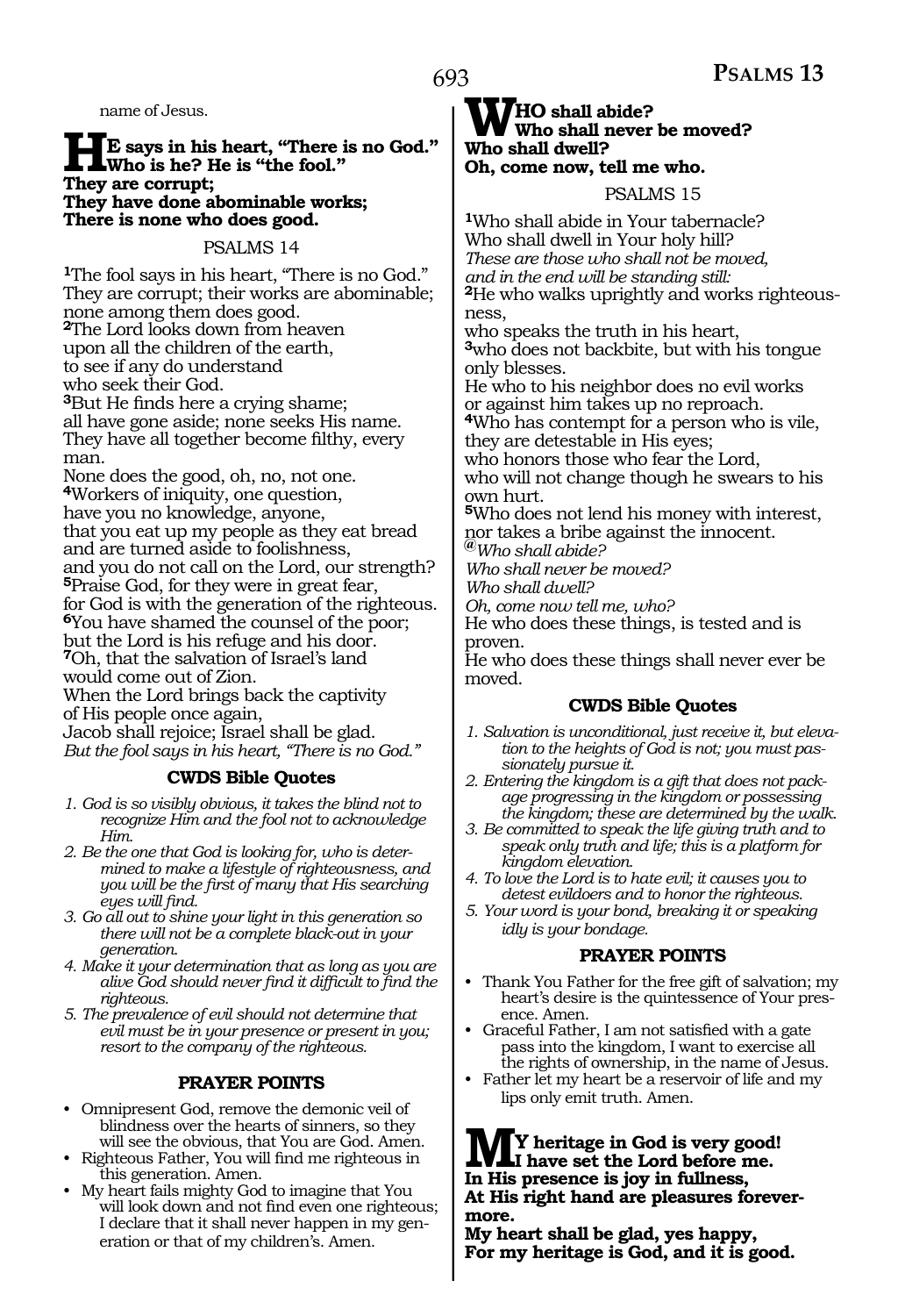#### PSALMS 16

**<sup>1</sup>**O God, preserve me, for in You I put my trust. **<sup>2</sup>**O, my soul, you have said to the Lord, "You are my Lord, my trust; my goodness is nothing apart from You." **<sup>3</sup>**As for the saints in the earth, they are the excellent and true in whom I delight, who are excellent and right. *Whose heritage is God, yes it is good.*  **<sup>4</sup>**Their sorrows shall be multiplied who hasten after other gods. I will not offer their offering, their drink offering that is of blood, nor take their name on my lips, for I know who my Lord is. **<sup>5</sup>**O Lord, You are my portion, the portion of my inheritance and my cup, You maintain my lot. **<sup>6</sup>**In pleasant places, that is where your allotment has fallen to me. I have a heritage in God; He is all I want and all I have; I have a good inheritance. **<sup>7</sup>**I will bless the Lord who has counseled me. My heart instructs me in the night seasons. **<sup>8</sup>**I have set the Lord before me always; because He is at my right hand, I shall never be moved. **<sup>9</sup>**Therefore, my heart is glad, my glory rejoices; my flesh shall rest in hope; *my heritage is good.*  **<sup>10</sup>**You will not leave My soul in hell, nor will You suffer Your Holy One to see corruption. **<sup>11</sup>**You will show me the paths of life; in Your presence is fullness of joy. At Your right hand are pleasures forevermore.

#### **CWDS Bible Quotes**

- *1. If you have a heart for Him, then you put your all on Him until you know you have nothing apart from Him.*
- *2. Seeking demons for help or for covering only increases, intensifies and prolongs suffering.*
- *3. You are sitting on a massive and highly untapped potential when your inheritance is in God; every inheritance in God is good.*
- *4. Distinguish yourself in God and your possession in Him will yield distinguishing returns and mindboggling outputs.*
- *5. The flesh is designated for decay to dust but the Word reverses natural designation and resets destination.*
- *6. You can never experience real joy until you experience the Presence of God, for joy only experiences fullness in the presence of the Lord.*
- *7. Profound persistent pleasure that never slips away with time can only be found at the right hand of the Lord.*

#### **PRAYER POINTS**

- My Lord and my God, my goodness is nothing outside of You. You make it worth it for me. Amen.
- Father, let the wisdom to stay away from witch-

craft enter into the hearts of this generation and especially of believers, in the name of Jesus.

- Omnipotent Father, thank You that I have a Godly inheritance in You; give me the wisdom to maximize my inheritance in this life for the life to come. Amen.
- Jesus, Your body never saw corruption and one day we too will rise in our incorruptible body that You perfected for us. Amen.

#### **ISHALL be satisfied when I awake with Your likeness,**

**So I press on.**

**You have proved my heart, visited me in the night.**

**When I am tried, you will find: My lips shall not transgress; I will behold Your face in righteousness. For I will not be denied; I will be only satisfied,**

**When I awake with Your likeness.**

#### PSALMS 17

**<sup>1</sup>**Hear the right, O Lord; attend to my cry. From pretentious lips I do not pray; give ear to my prayer.

**<sup>2</sup>**Let my sentence come from Your presence. Let Your eyes behold the things that are just. **<sup>3</sup>**You have proved my heart and visited me in the night;

You have tried me and have found nothing; for I have purposed that my mouth shall not transgress.

**<sup>4</sup>**I kept myself from the path of the destroyer by the words of Your lips.

**5**Uphold my steps in Your path that my footsteps do not slip;

**<sup>6</sup>**I have called and I know You will hear me, O God.

Incline Your ear to me; hear my speech. **<sup>7</sup>**Show Your marvelous loving-kindness to me, You who save by Your right hand those who trust in You.

Those who rise against them shall not stand. **<sup>8</sup>**Keep me as the apple of Your eye.

Hide me under the shadow of Your wings **<sup>9</sup>**from the wicked who would oppress,

from my deadly enemies surrounding me. **<sup>10</sup>**They have closed their unfeeling heart.

Their mouth speaks proud things.

**<sup>11</sup>**They have surrounded us in our steps; bowing down to the earth, their eyes are set **<sup>12</sup>**like a lion greedy of prey,

like a young lion lurking in the secret places. **<sup>13</sup>**Arise, Lord! Disappoint them; cast them down.

Retrieve my soul from the wicked, with Your sword.

**<sup>14</sup>**Deliver me from men, with Your hand, from the men of this world

who have their portion in this life.

Their bellies are filled with hidden gold.

They are full of children, full of seeds;

the rest of their substance they leave to their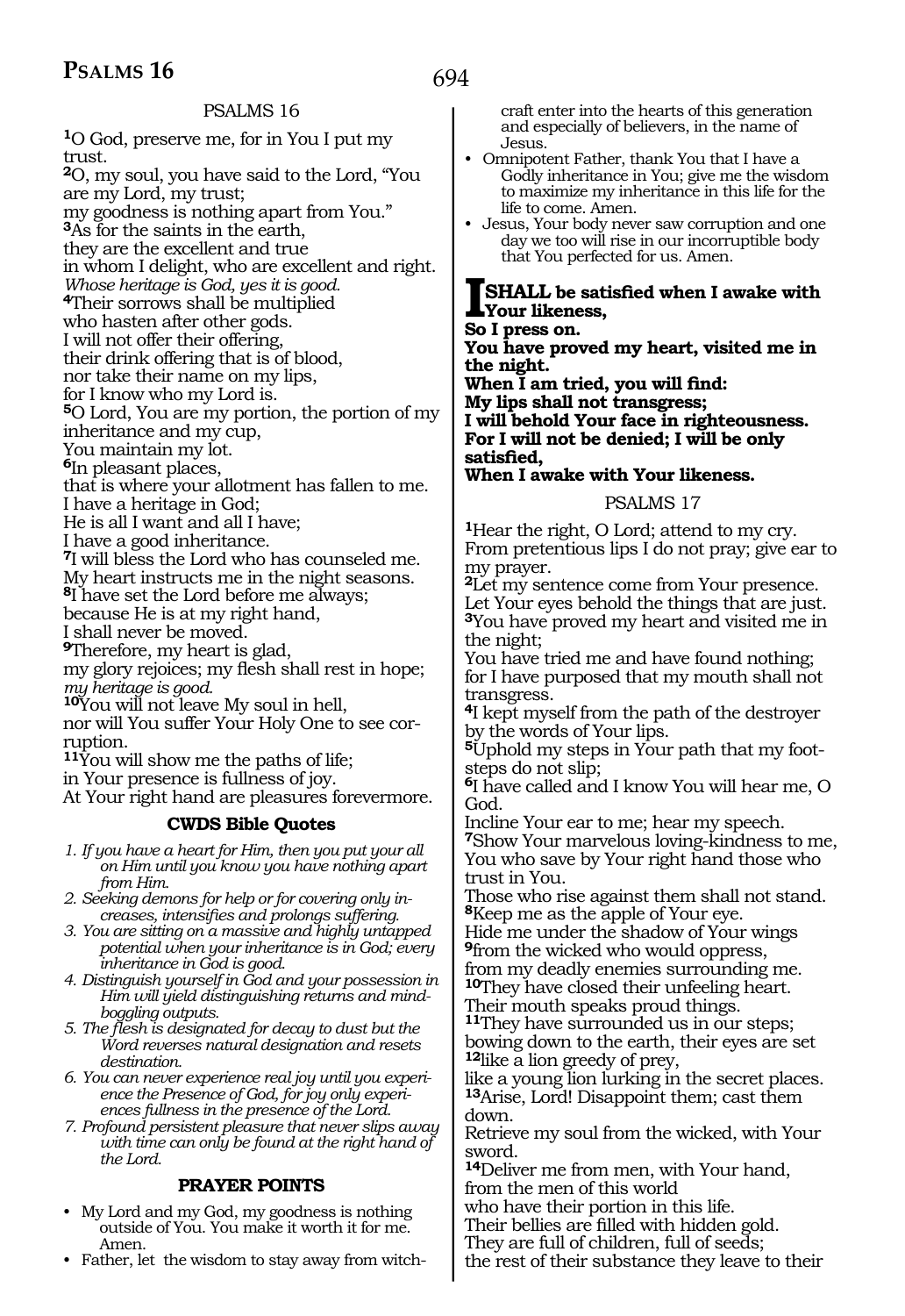children.

**<sup>15</sup>**But as for me, I shall be satisfied, *not with treasures, not with gold, not with a portion in this world.*  Yes, as for me, I shall behold Your face in righteousness, and will be satisfied, only satisfied,

when I awake with Your likeness.

#### **CWDS Bible Quotes**

- *1. Present yourself as an apple for God's eyes if you want to be the apple of His eyes.*
- *2. Hear the cry of the Lord's heart for righteousness, holiness and purity and He will hear the cries of your heart.*
- *3. It is not the bribe that is offered that causes you to sin but bribe that is taken, or that you offer.*
- *4. It is not about the right that you know that arguments your righteousness but the right that you do.*
- *5. The shadow of His wings is a shield that cannot be pierced or breached by the arrows of the wicked.*
- *6. The lifting of His wings is a force that cannot be withstood by the might of the wicked.*

*7. When the wicked rage, seek His face; you will not be distracted by seeking their destruction; let your focus be to awake with His likeness.*

#### **PRAYER POINTS**

- Majestic Father, when Your eyes roam the earth, let it find me irresistible, in the name of Jesus.
- Righteous Father, I will live a holy life before You always, so help me God. Amen.
- Most holy God, let the spirit of greed be driven from the hearts of believers, in the name of Jesus.
- Father, I call forth the power to live righteous before You; let it rest in the bosom of our youths, in the name of Jesus.
- I seek You Father, I pursue You; my insatiable desire will only accept one compromise: to awake with Your likeness. Amen.

#### **LET the God of my salvation be exalted. The Lord lives; blessed be my Rock. I have kept His ways and I have not departed.**

#### **He has rewarded me with righteousness. The Lord lives!**

#### PSALMS 18

**<sup>1</sup>**I will love You, O Lord, my strength; I will speak of the Lord, for this is who He is: **<sup>2</sup>**my rock, my fortress, my deliverer, my God, my strength, my trust, my buckler, my horn, the horn of my salvation and my high tower. **<sup>3</sup>**From my enemies I will be saved,

when I call on the Lord, who is worthy to be praised.

**<sup>4</sup>**When the arms of death compassed me about,

the floods of ungodliness scared me, **<sup>5</sup>**the sorrows of Hell surrounded me;

the snares of death obstructed my route, **<sup>6</sup>**in my distress on God I called; I cried out to my Lord.

He heard my voice from His temple; my cry came before Him, yes, He listened; my cries came even to His ears. **<sup>7</sup>**Then the earth shook and trembled; the foundations of the hills were moved and shaken.

They were shaken, for God was angry, **<sup>8</sup>**and smoke came from His nostrils. From His mouth came fire.

Coals were kindled as it devoured. **<sup>9</sup>**Then He made the heavens bow

and in person He came down. Darkness was underneath His feet. **<sup>10</sup>**He rode on a cherub; He did fly.

He flew upon the wings of the wind.

**<sup>11</sup>**He made darkness His secret place; the pavilions about Him were dark waters, dark waters and thick clouds of the skies. **<sup>12</sup>**His thick clouds passed with hailstones and fire,

from the brightness that was before Him. **<sup>13</sup>**The Lord thundered from the heavens, and the Most High lifted His voice, hailstones and coals of fire.

<sup>14</sup>He sent His arrows and scattered them, discomfited them with His lightning.

15Then the channels of waters were uncovered;

the foundations of the world were discovered, Lord, at the blast of the breath from Your nostrils and at Your rebuke.

**<sup>16</sup>**From above He sent and took me; from many waters He drew me.

**<sup>17</sup>**From my strong enemy He delivered me, from those too strong for me who hated me.

**<sup>18</sup>**In the day of calamity they had me at bay, but the Lord kept me; He was my stay.

**<sup>19</sup>**He delighted in me and delivered me, and brought me into a large and stable place. **<sup>20</sup>**He rewarded me according to my righteous- ness.

He compensated me according to the clean- ness of my hands,

**<sup>21</sup>**for I have faithfully kept His ways; I have not departed in any way;

I have not departed wickedly from my God. **<sup>22</sup>**I have kept all His judgments before me;

I did not put His statutes away from me.

**<sup>23</sup>**Before Him I was upright,

I kept myself from my iniquity.

**24**Therefore the Lord has compensated me according to my righteousness,

and the cleanness of my hands in His sight. **<sup>25</sup>**With the merciful, Lord, You will show

mercy;

with the upright, upright You will be.

**<sup>26</sup>**With the pure, You will show Yourself pure. With the deceptive You will be more astute.

**<sup>27</sup>**For You will save the afflicted

and bring down the high-minded.

**<sup>28</sup>**My candle is sure.

You will light my torch;

You will enlighten my darkness, my Lord.

**<sup>29</sup>**By You I will run through a troop,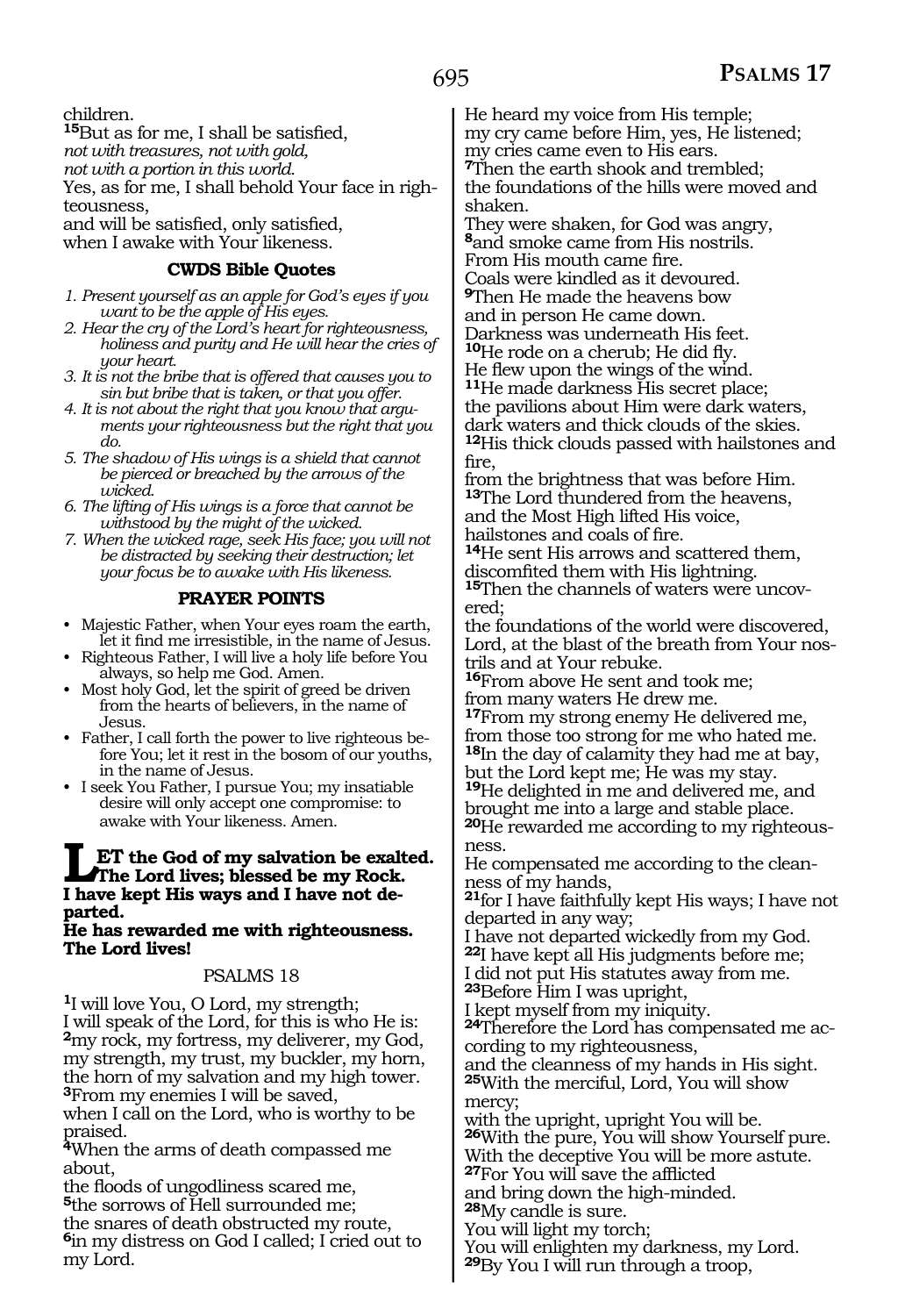696

by God I can leap over a wall. **<sup>30</sup>**But God's way is perfect, His words tested and tried.

He is a defender to all those who trust in Him; they will not be denied.

**<sup>31</sup>**Who is God besides the Lord?

Who is a rock except our God?

**<sup>32</sup>**It is He who equips me with strength,

and makes my way perfect.

**<sup>33</sup>**He makes my feet like hinds' feet, and sets me on my high places.

**<sup>34</sup>**He teaches my hands to war,

so I break a bow of bronze with my arms.

*Yes, who is God apart from the Lord?* 

**35**You have given me the shield of Your salvation;

Your right hand upholds me.

Your gentleness has made me great;

**<sup>36</sup>**You enlarged my pathway under me, so gentle, so that my feet did not slip;

*Lord I will give You praise.* 

*For Your gentleness has made me great.*  **<sup>37</sup>**My enemies I have pursued;

I did not turn until they were consumed. **<sup>38</sup>**I have wounded them so they could not rise; under my feet they have fallen, destroyed.

**<sup>39</sup>**For You have armed me with strength for battle;

those who rose against me, under me You have made them subdued.

**<sup>40</sup>**You have also given me the necks of my enemies

so that I have destroyed utterly all those who hated me.

**<sup>41</sup>**They cried but there was none to save, even to You, Lord, but no answer to them You gave.

**<sup>42</sup>**I beat them, how I beat them,

as fine as dust before the wind;

I cast them out like dirt in the streets.

**<sup>43</sup>**You have delivered me from the contentions of the people;

You have made me head of the nations.

A people I have not known shall serve me.

Yes, they shall serve me.

**<sup>44</sup>**As soon as they hear of me they shall obey. The foreigners submit to me.

**<sup>45</sup>**The foreigners fade away,

they come frightened from their hideouts.

*For I know who my strength is.*

**<sup>46</sup>**The Lord lives!

Blessed is my Rock!

Let the God of my salvation be exalted.

**<sup>47</sup>**It is God who avenges me and subdues the peoples under me.

**<sup>48</sup>**He delivers me from my enemies.

Above my foes He has lifted me;

above all those who rise up against me.

From the violent man, You have delivered me. **<sup>49</sup>**Therefore I will give thanks to You, and You only, O Lord.

I will give thanks to You among the Gentiles, and sing praises to Your name.

**<sup>50</sup>**He gives great deliverance to His king

and shows mercy to His anointed, to David and his descendants forevermore. *Blessed be my Rock. The Lord lives.*

#### **CWDS Bible Quotes**

- *1. When you have proven Him solid you know He is your rock; when you have proven Him secure, you know He is your fortress; when He has destroyed your enemies you know He is your deliverer and when you have proven His love you know you can trust Him.*
- *2. Destruction, disaster, distress, death are all defeated and devastated by your strong Deliverer.*
- *3. Your cry from the bottom of your mire is heard from the heights of His holy hill.*
- *4. Fear Him, draw near Him and he will hear you and draw near you.*
- *5. See God responding to your cry as the perfect picture of Love angry at your offenders.*
- *6. Love paints a perfect picture of deliverance that life may never capture; it looks beyond the scene to get the background footage.*
- *7. Your rescue is not ordinary but what you make it is based on the picture of your relationship with God.*
- *8. To see Him breathing, beating, raging, shaking foundations just to reach down and to get you, to hold you and to secure you, is to see a perfect picture of His heart for you.*
- *9. Delight in the Lord and He will delight in you; keep His laws and He will keep you; your assurance is in your pursuance of Him.*
- *10. Your confidence will defy natural ability and agility when God is a high definition image in the picture of your life.*
- *11. The gentleness of the fierce yet tender loving, forgiving heart of the living God is your trajectory to greatness; stay with Him.*
- *12. Put everything in God and you will get exaltation, honor, glory, victory and subdued enemies out of Him.*

#### **PRAYER POINTS**

- My Father, my God, You are my rock, my fortress and my deliverer and I will trust in You. Amen.
- Thank You for the cross Jesus; my deliverance is complete in You. Amen.
- Thank You Father, that You have not forsaken my cries. Amen.
- I will walk in the fear of the living God and order my ways in His word; I want to live under Your shadow Lord. Amen.
- Loving Father, You respond with angry terror at my difficult situations; You shake the nations with fiery anger as You reach down with gentle arms to scoop me up; thank You. Amen.

## **ICAN see it in the heavens, Your handiwork displayed in the firmament.**

#### **And if ever there is a doubt, The heavens declare it clear and loud: I see Your glory in the clouds!**

#### PSALMS 19

**<sup>1</sup>**The heavens declare the glory of the Lord; and the firmament shows His handiwork. **<sup>2</sup>**Day to day utters speech; *listen carefully; look and see;*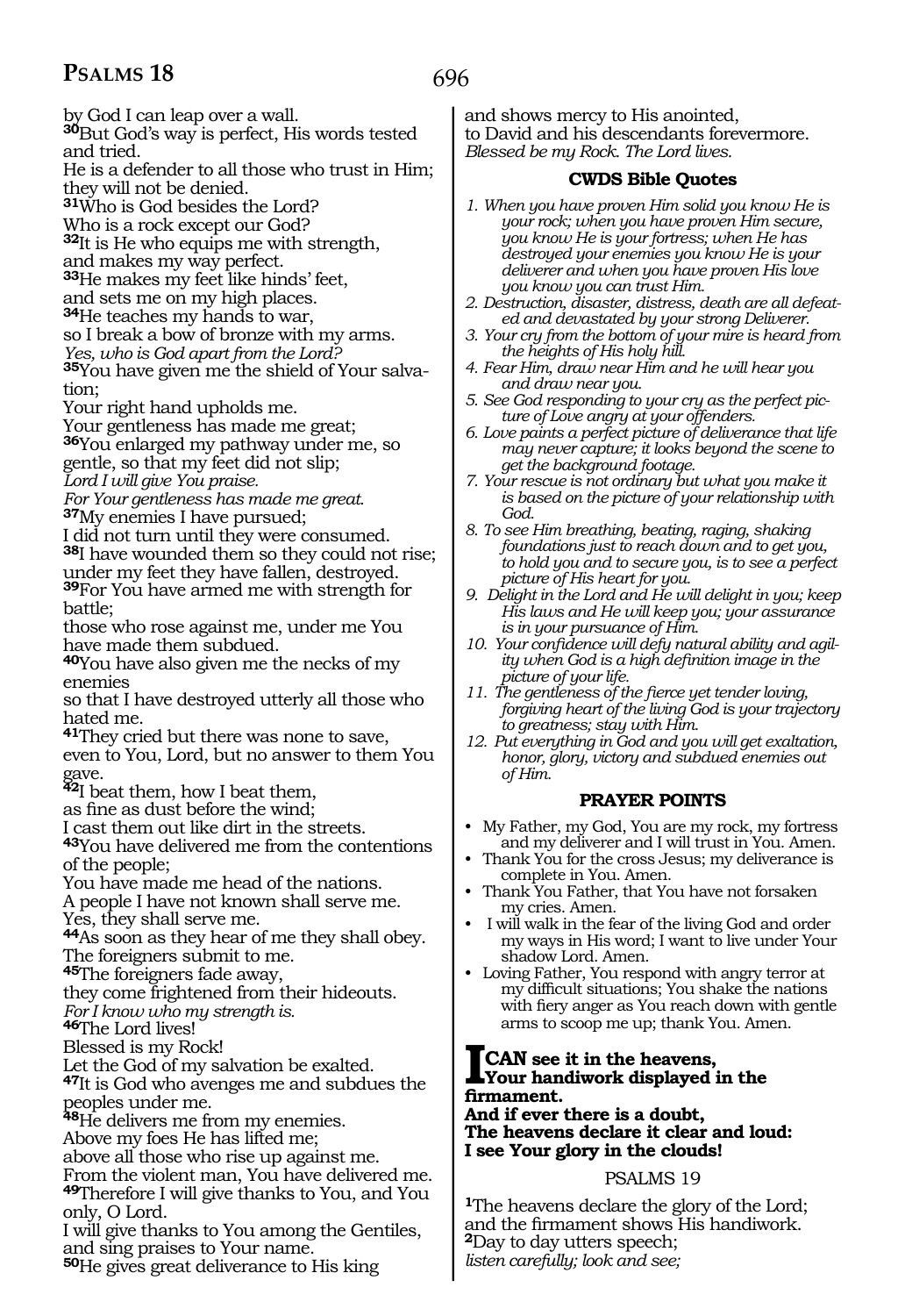night to night displays knowledge.

**<sup>3</sup>**There is no speech nor language where the voice is not heard!

There is no speech nor language,

no speech nor language, no,

there is no speech nor language,

where the voice is not heard.

**<sup>4</sup>**Their line is gone out throughout the earth, their words to the end of the world.

**<sup>5</sup>**In them He has set a tabernacle for the sun, **<sup>6</sup>**that rises on everyone;

just like a bridegroom, coming from his bedroom;

and like a strongman, rejoicing to run his race.

It goes from one end of heaven to the other in circuit,

and nothing is hidden from its heat.

**@***I can see it in Your laws,*

*even in Your perfect laws,* 

*effective, effectual, changing lives,*

*making the simple wise.* 

**<sup>7</sup>**The law of the Lord is perfect, converting the soul;

His testimonies make the simple wise; they are very sure.

**<sup>8</sup>**The statutes of God are right, making the heart rejoice.

The commandment of the Lord is pure, they enlighten the eyes.

**9**The fear of the Lord is clean, enduring forever.

The judgments of God are true and righteous altogether.

**<sup>10</sup>**They are more to be desired than gold, even than the purest of refined gold, and they are much sweeter than honey to the eater.

And sweeter than the honeycomb.

**<sup>11</sup>**By them Your servant is warned,

and to keep them yields great reward. **<sup>12</sup>**But who can understand his many errors? Cleanse me from secret faults, O God.

Cleanse me and let me stand;

**<sup>13</sup>**keep me back from presumption.

Let presumptuous sin be removed;

over me do not allow them to have dominion; for then upright I shall be,

innocent, secure and free

from the great transgression done;

for in me there shall be none.

**<sup>14</sup>**Let the words of my mouth

and the meditation of my heart

be acceptable in Your sight, O Lord, my

strength and my redeemer.

*@Let the words that I speak,* 

*be seasoned with salt and graceful be;*

*so it will please You constantly. Perfect my inner thoughts.* 

*Cleanse me Lord from secret faults.* 

#### **CWDS Bible Quotes**

*1. It is impossible not to see God on display in the heavens or in the earth unless you are impos-* *sible or you are impossibly blinded.*

- *2. Life is a museum of facts not artifacts; the heaven and the earth speaks God with such clarity that only fools can resist its argument.*
- *3. The voice may be heard or obvious but unless you learn the language you become confused; enter the school of the Spirit and you will hear creation's oration with clarity.*
- *4. Delight in the word of God and the word of God will love you, embrace you, encourage you and promote you.*

*5. There is nothing wrong with the word of God; it is pure, perfect, right, sure; if there is something wrong it may be you are seeking the wrong source.* 

- *6. You corrupt corruption when you fear the Lord; the fear of God is clean.*
- *7. Never leave your righteousness to chance when Jesus took no chance; He took all chances to the cross; apply the blood constantly.*
- *8. There are sins of ignorance; never ignore them when the cleansing blood for atonement runs so freely.*
- *9. Your meditation dictates your words and your words dictate your life and your destiny; you do not remove the mind when you get saved, you renew it with the word of God.*
- *10. Pleasing God in action starts with the meditation. The Lord judges your thoughts; your word judges you.*
- *11. Let it be for His pleasure and your life will be a treasure; ask yourself constantly, "Is God pleased with my thoughts and my speech?"*

#### **PRAYER POINTS**

- Father, I will fall in love with You daily as I rise in awe of Your works; Your handiwork mesmerizes me. Amen.
- Mighty God, let every voice that would argument creation be silenced, in the name of Jesus.
- Let creation speak to me Father; let her daily oration be not lost to my senses, preoccupation or presumption. Amen.
- I will delight in Your word great God; Your law is perfect and Your fear is clean. Amen.

#### **SOME trust in chariots, some in the horse,**

**But we will trust in our Lord. Some trust in chariots but hear the sound; We are risen, they are fallen down.**

#### PSALMS 20

**<sup>1</sup>**In the day of trouble, the Lord hears us; we are defended by the name of the God of Jacob. **<sup>2</sup>**From His sanctuary God will send you help; from out of Zion He will send you strength. **<sup>3</sup>**He will remember all your offerings and accept your burnt sacrifice. He will fulfill all your counsel **<sup>4</sup>**and grant you your heart's desire, and fulfill all your purpose. @*In the day of trouble the Lord hears us. We are defended by the name of the God of Jacob.*  **<sup>5</sup>**In your salvation we will rejoice. *For the Lord defends you in troubled times.* In the name of our God, our banner shall be;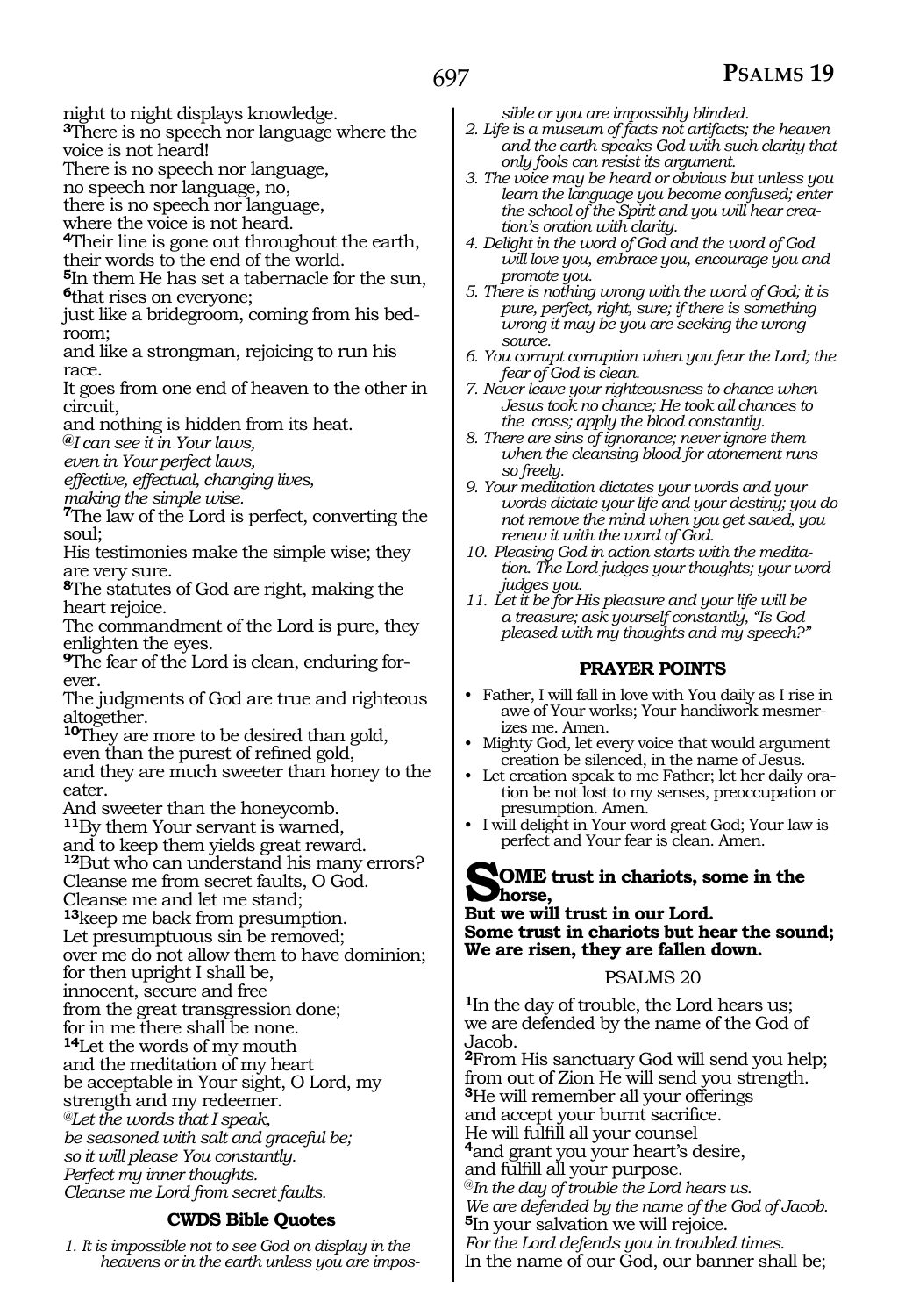698

the Lord fulfils all our petitions and pleas. **<sup>6</sup>**Now I know that the Lord saves His anointed; He will hear from His holy heavens,

with the saving strength of His right hand.

*This shall be our victory song.* 

**<sup>7</sup>**Some trust in chariots and some in the horse,

but we will trust in our Lord.

Some trust in chariots but hear the sound. **<sup>8</sup>**We are risen; they are fallen down.

*Some trust in chariots, some trust in horses. We will remember the name of the Rock of Ages*. They are brought down, fallen by His might, but we are risen; we stand upright. **<sup>9</sup>**Save, O Lord!

May the King of kings hear us when we call.

#### **CWDS Bible Quotes**

- *1. The name of the God of Jacob is a defence that no aim or arm of the enemy can penetrate.*
- *2. Help from His sanctuary ambushes the hell you receive from the enemy and distresses your distress.*
- *3. To be remembered by the Lord renders effort effortless and every issue resolved.*
- *4. Declare the blessing of the Lord over your life, your situation and the life of others; a closed mouth is a closed destiny.*
- *5. Let personal relationship dictate and determine your confident expectation of the Lord.*
- *6. When your confidence is in an unfailing source, the timing may be in question but the outcome never; you will pass your enemy down on your way up.*

#### **PRAYER POINTS**

- Thank You mighty God for being my help and my strong defence in the day of trouble. Amen.
- Send help from Your sanctuary Father, to the poor, the afflicted, the downtrodden, the hurting, and the sick; may the devil be punished for his wicked acts. Amen.
- Remember me and my family today Father, in the name of Jesus. Amen.
- I declare that the Lord will remember my offerings, hear my prayers, and grant me all my desires. Amen.

#### **THE king shall joy in Your strength And glory in Your salvation. All his honor and majesty comes from You. By Your mercies he shall not be moved. For when power and kingdoms submit to You,**

#### **You exalt them.**

#### PSALMS 21

**<sup>1</sup>**The king shall joy in Your strength, O Lord, and in Your salvation; oh, how greatly shall he rejoice.

**<sup>2</sup>**You have given to him his heart's desire; the request of his lips You did not withdraw. **<sup>3</sup>**You have showered him with the blessing of goodness;

You have set a crown of pure gold on his head. **<sup>4</sup>**He asked for life and life You gave him, even length of days for ever. Amen.

**<sup>5</sup>**His glory is great in Your salvation;

You have placed honor and majesty on him great God.

**<sup>6</sup>**You have made him most blessed forever. With Your countenance, he was made exceedingly glad,

**<sup>7</sup>**for the king trusts in the Lord.

*He is tested; He is proved.* 

By the mercy of the Most High, the king shall not be moved.

**<sup>8</sup>**Your hand shall find out all of Your enemies; Your right hand will find out all those who hate You.

**<sup>9</sup>**You will make them become like a fiery oven in the time of Your anger;

the Lord shall swallow them up in His wrath. His fire shall devour.

**<sup>10</sup>**From off the earth You shall destroy their fruit;

from among the children of men their children shall be removed.

**<sup>11</sup>**For they intended evil against You and imagined mischievous devices,

which they could not perform.

**<sup>12</sup>**Therefore, You will make them turn their backs;

with Your arrows on Your strings, against their face Your bow is drawn back.

**<sup>13</sup>**Be exalted, O Lord, in Your own strength, both now and always.

So will we sing of Your power; we will sing and offer praise.

#### **CWDS Bible Quotes**

- *1. Government and authorities are as weak or as strong as their source of strength; when a government rejoices in God, as its strength, it cannot be broken or defeated.*
- *2. A nation that rejoices in their own strength is weak; a nation that rejoices in the strength of the Lord experiences great victories, prosperity and peace.*
- *3. The world may satisfy temporal needs but only the Lord has the power to give length of days, long life and eternal life; He is the complete package.*
- *4. Victory from the Lord is glorious, splendorous and majestic.*
- *5. No strength of arm can withstand or resist the might of the Lord, no army or arsenal can withstand one angel of the Lord.*
- *6. Exalt His name and sing His praise; it is better to play to Power than to play to your own strength.*

#### **PRAYER POINTS**

- King of kings, let the leaders of this nation find refuge in Your strength and boast in You only. Amen.
- Righteous Father, You satisfy me completely; I put my trust in You and not in this world. Amen.
- Almighty God, I don't just want to win, I want the victory You give; I want to win with You. Amen.

#### **AWORM am I and despised of all people;**

**They parted My garments and cast lots for My vesture.**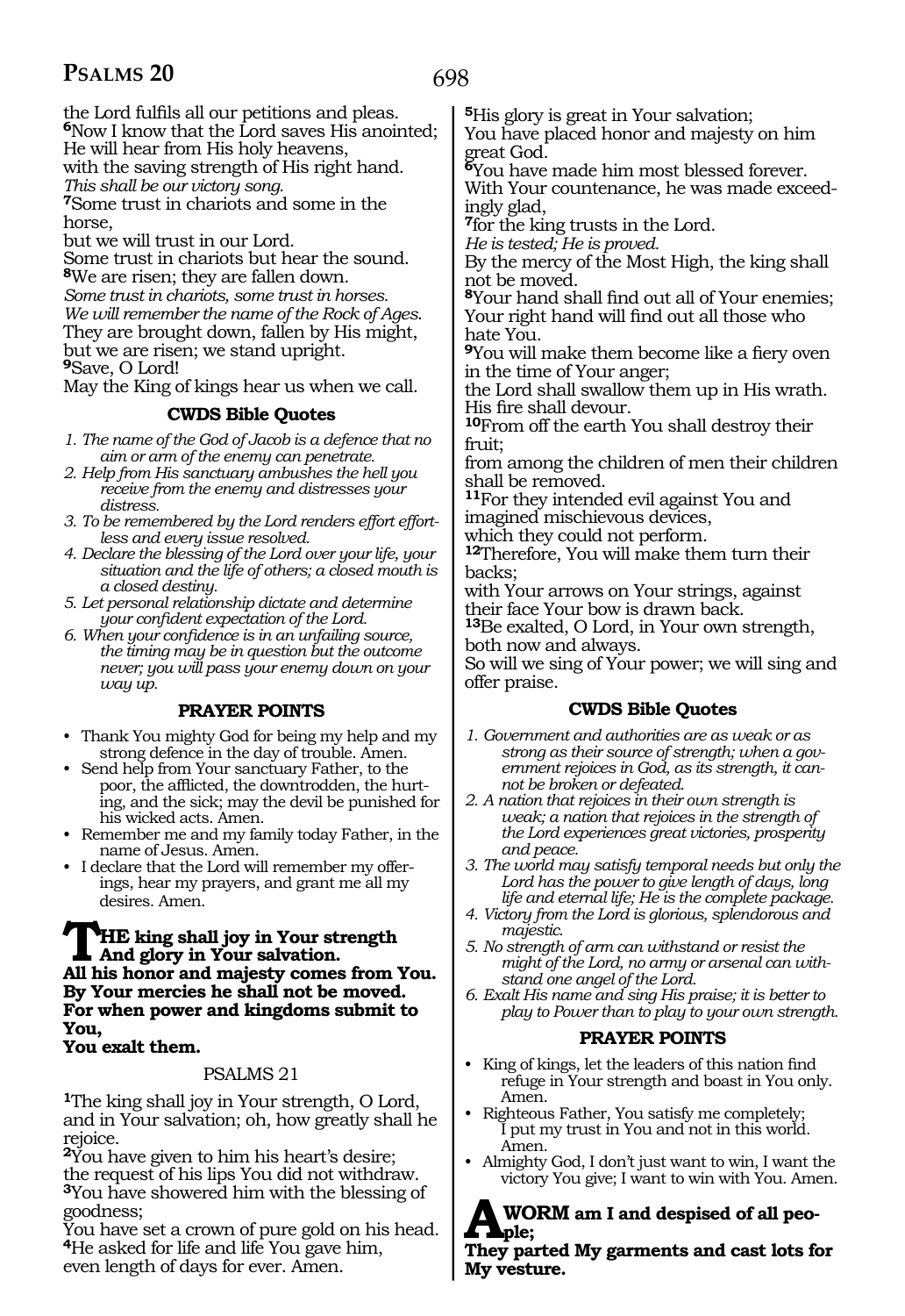**Dogs have compassed me; I am enclosed by the wicked. They pierced My hands and My feet; To my jaws, my tongue stuck.** PSALMS 22 **<sup>1</sup>**My God, O, My God, why? Why have You forsaken Me? Why are You so far from My groans, so far from helping Me? **<sup>2</sup>**In the daytime I cried, but You did not hear and in the night season, I am not silent. **<sup>3</sup>**But You are holy; with My tongue I tell, O You who inhabit the praises of Israel. **<sup>4</sup>**Our fathers trusted in You; they trusted and You delivered; **<sup>5</sup>**they cried to You and You delivered them; they trusted in You and were not confounded. **<sup>6</sup>**But I am a worm; I am no man; a reproach and despised of the people I am. **<sup>7</sup>**All those who see me laugh me to scorn; they shoot out their lips and shake their  $s_{\text{saying}}$ , "He trusted in the Lord, that He would deliver Him; let Him deliver, seeing the Lord is His delight." *My God, oh, My God, why? Why have You forsaken Me?*  **<sup>9</sup>**It is You who took Me out of the womb; when I was at My mother's breast, it is You who gave me hope. **<sup>10</sup>**I have no other desire, from My mother's womb I was cast upon You. From then You have been My God! **<sup>11</sup>**Do not be far from Me, Lord, for trouble is near, for there is no other help and, Lord, I need You here. **<sup>12</sup>**Bulls, bulls, many and strong, I am surrounded by the strong bulls of Bashan. **13**They gape at Me with their mouths as ravenous beasts,<br>as a roaring lion they gaped at Me. <sup>14</sup>Just like water, I am poured out; all My bones are out of joint. My heart is melted inside just like wax; **<sup>15</sup>**my strength is dried like a potsherd; my tongue sticks to My jaws. You have brought Me into the dust of death; **16**dogs have compassed me, and those assembled for wickedness. They pierced My hands! They pierced My feet, **<sup>17</sup>**that I may tell all my bones. *My God, oh, My God, why? Why have You forsaken Me?*  I saw them looking, I felt their stares; **<sup>18</sup>**they cast lots for My vesture, and My garments they did share. **<sup>19</sup>**Do not be far from me, O Lord; O my strength, make haste to help. **<sup>20</sup>**Deliver My soul from the sword of their wickedness. Deliver My life from the power of the dog. **<sup>21</sup>**Save Me from the mouth of the ravenous lion, and from the horns of the wild ox! My heart is resolved, You have answered Me! **<sup>22</sup>**I will show forth Your praise in the midst of the congregation, and among My people, I will declare Your name. **<sup>23</sup>**You who fear the Lord, come now and give Him praise; all you descendants of Jacob, glorify and praise Him. Fear Him, you children of Israel; give Him praise! **<sup>24</sup>**The afflicted man's affliction, He has not abhorred or despised; from him He did not hide His face, but He heard all his cries. **<sup>25</sup>**In the great congregation my praise of You shall rise. I will pay my vows before them who fear the most High. **<sup>26</sup>**The meek shall eat and be satisfied. Those who seek the Lord shall praise Him; their hearts shall live and never die. **<sup>27</sup>**All the ends of the world shall remember and turn to God from their sins. The family of all nations shall worship before Him. *My God, My God, why? Why have You forsaken Me? The ends of the earth shall remember, and turn to You. Amen.* **<sup>28</sup>**For the kingdom is the Lord's; He governs all the nations. **<sup>29</sup>**All those who are well fed in the earth shall worship and eat. All those who go down to the dust shall bow before Him. None can keep his own soul alive. **<sup>30</sup>**An offspring shall serve Him; it shall be told of the Lord to the generations. **<sup>31</sup>**They shall declare His righteousness to a people yet to be born; they will declare that He has done this, *and all men shall see. The cry, 'My God, My God!' was duly received; for indeed, the Lord has heard Me.* **CWDS Bible Quotes** *1. God's silence in the midst of your trials and violence does not disprove His holiness but may be the working of His holiness through your situation. 2. The reproach of the people may be a response to your situation but not a reflection of your true position; the condition of your heart is. 3. The call of prophecy through the cry of your personal pain is the hand of God on you extended beyond you; He is always in control. 4. The compelling record of divine madness in a moment will be divine brilliance in fulfilment; your confusion will be what generations muse on.*

*5. It may not relate to you but it if relates to God, do it, record it, speak it; let the voice of the Spirit*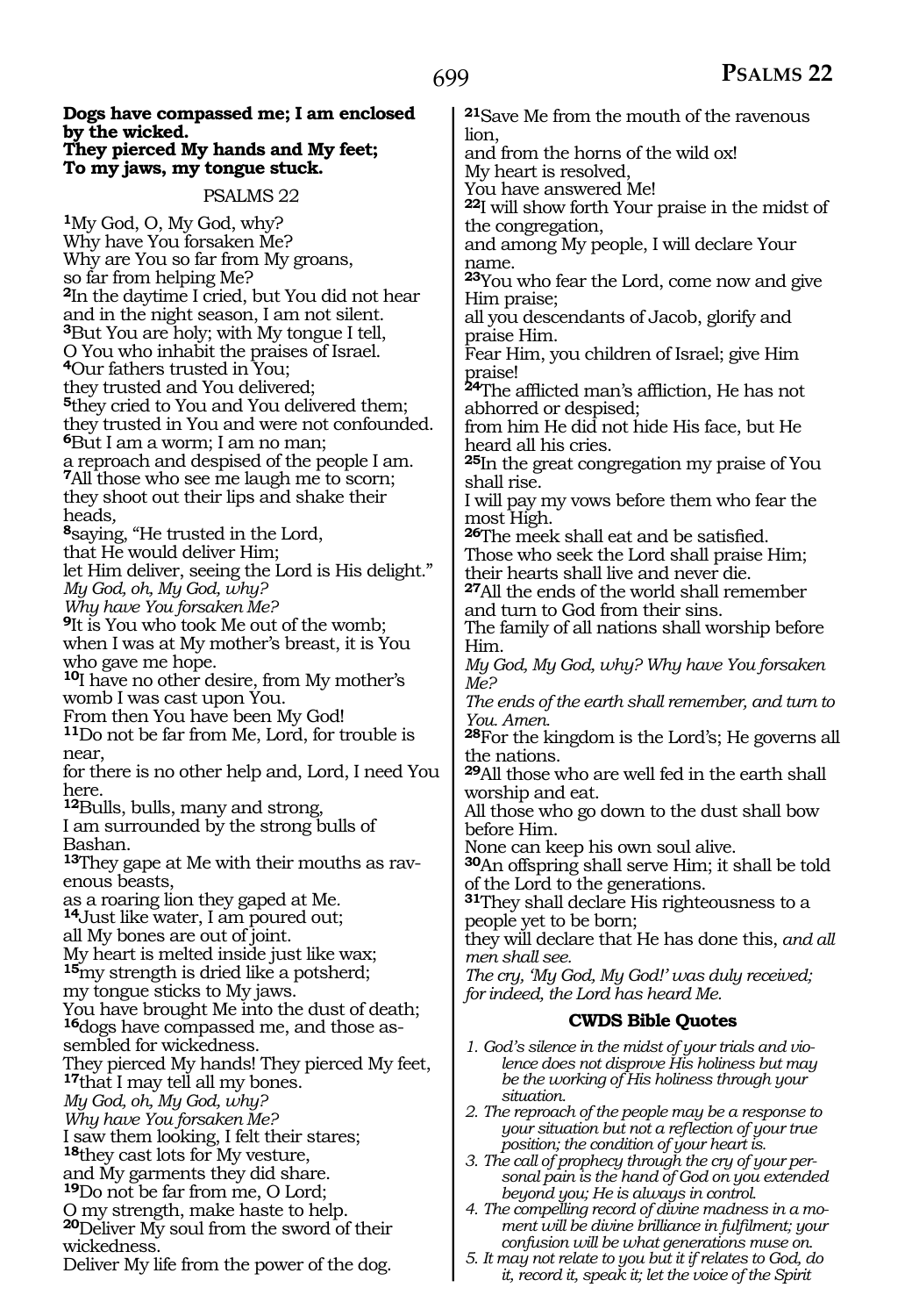*settle it in your heart, since His word is settled in heaven.*

- *6. Let your praise settle the fervency of your prayers; it is a statement of your confidence in the God who hears and answers.*
- *7. Your pain may be personal but your victory is not for yourself, it is for the salvation of others and the victory of generations; declare it, tell it, testify of it; pay your vows to complete and perpetuate*
- *it. 8. The working of divine mysteries speaks accurately of drama centuries before it is realized; believe His word, it is never empty or void.*

#### **PRAYER POINTS**

- Turn it around for my good Father, and use my trials to be a blessing to peoples. Amen.
- Righteous Father, people may reproach me and revile me but not my heart; my heart shall maintain my righteousness. Amen.
- My Father my God, lift me beyond my situation to where Your heart is and what You are doing; make me a voice of Your divine workings. Amen.
- Alpha and Omega, I do not need to understand it; make me a vessel for the divine manifestation of Your glory. Amen.
- I will sing of Your praise in the congregation Father, You have heard me and dealt favorably with me. Amen.

#### **WHO is your Shepherd? Can he fill your heart? The Lord is my Shepherd, I shall not want.**

#### PSALMS 23

**<sup>1</sup>**The Lord is my Shepherd, I shall not want. **<sup>2</sup>**He makes me to lie down in green pastures, He leads me beside the still waters. *When I am tattered and cold, and life has taken a toll,*  **<sup>3</sup>**He restores my soul. He leads me in paths of righteousness for His own name's sake; He leads on. **<sup>4</sup>**Though I walk through the valley of death's shadow, I will fear no evil, for with me He stands. His rod and His staff are the comforts I have; *He holds my hand.*  **<sup>5</sup>**He prepares a table before me with my enemies all around. *In their presence, yes, while they are confounded, like a prince, I am seated down.*  My head with oil He has anointed; *my Shepherd has made me glow; He has blessed me to be a blessing,*  for my cup overflows. **<sup>6</sup>**His 'surely goodness and mercy' blessing shall follow me all of my days, and I will dwell in the house of the Lord forever and for always. Amen.

#### **CWDS Bible Quotes**

*1. When you understand a shepherd's heart then you will have great comfort and confidence in knowing the Lord is your shepherd.*

- *2. Your provision, protection and peace are not in your hands but in the capable, committed and caring hands of your Shepherd, the Lord.*
- *3. God gives you the best of the best and embarrasses your enemies with His goodness to you; He makes them impotent with His abundant goodness.*
- *4. Your struggles in life are to the extent of your struggles with prayer and praise, and your struggles with appreciating God.*
- *5. Do not seek after goodness, it is given; seek after God and His kingdom, and the goodness will seek after you.*

#### **PRAYER POINTS**

- My Lord Jesus, I rest secure in knowing I have a good Shepherd who has all my cares. Amen.
- Most kind and loving Lord, my heart is overjoyed in You; You desire for me good things and secure for me the best; I shall not beg bread. Amen.
- Loving Father, embarrass my enemies with Your goodness on my life; thank You for preparing a table for me in the heat of their envy. Amen.
- I declare that as of today my struggles are ended, I have learnt how to lean and depend on Jesus. Amen.

#### **LET the heads be lifted up; With clean hands and a pure heart come.**

#### **For the earth is the Lord's and its fullness; He is the King of glory, the Mighty One.**

#### PSALMS 24

**<sup>1</sup>**The earth is the Lord's and its fullness, the world and all who dwell in it. **<sup>2</sup>**He has founded it on the oceans, and on the floods He established it. **<sup>3</sup>**Who can ascend the hill of the Lord? Who shall stand in His holy place? **<sup>4</sup>**Those who come with clean hands and a heart that is pure and without blame, who have not sworn deceitfully nor to vanity lifted up their lives. **<sup>5</sup>**From the Lord he will receive a blessing and reap righteousness from the God of his salvation. **<sup>6</sup>**This is Jacob, the generation of those who seek Him; the generation of those who seek Your face, O Lord. **<sup>7</sup>**Lift up your heads, oh, you gates! Be lifted up you everlasting doors, that the King of glory may come in. **<sup>8</sup>**Who is the King of glory? The Lord strong and mighty' the Lord mighty in battle. Let Him enter in. **@***Lift up your heads, lift up your heads. O you gates, lift up your heads. Lift up your heads, but you are not done, lift up your heads and bid Him come.*  **<sup>9</sup>**Lift up your heads, O you gates; lift up, you everlasting doors; let the King of glory enter in.

**<sup>10</sup>**Who is the King of glory?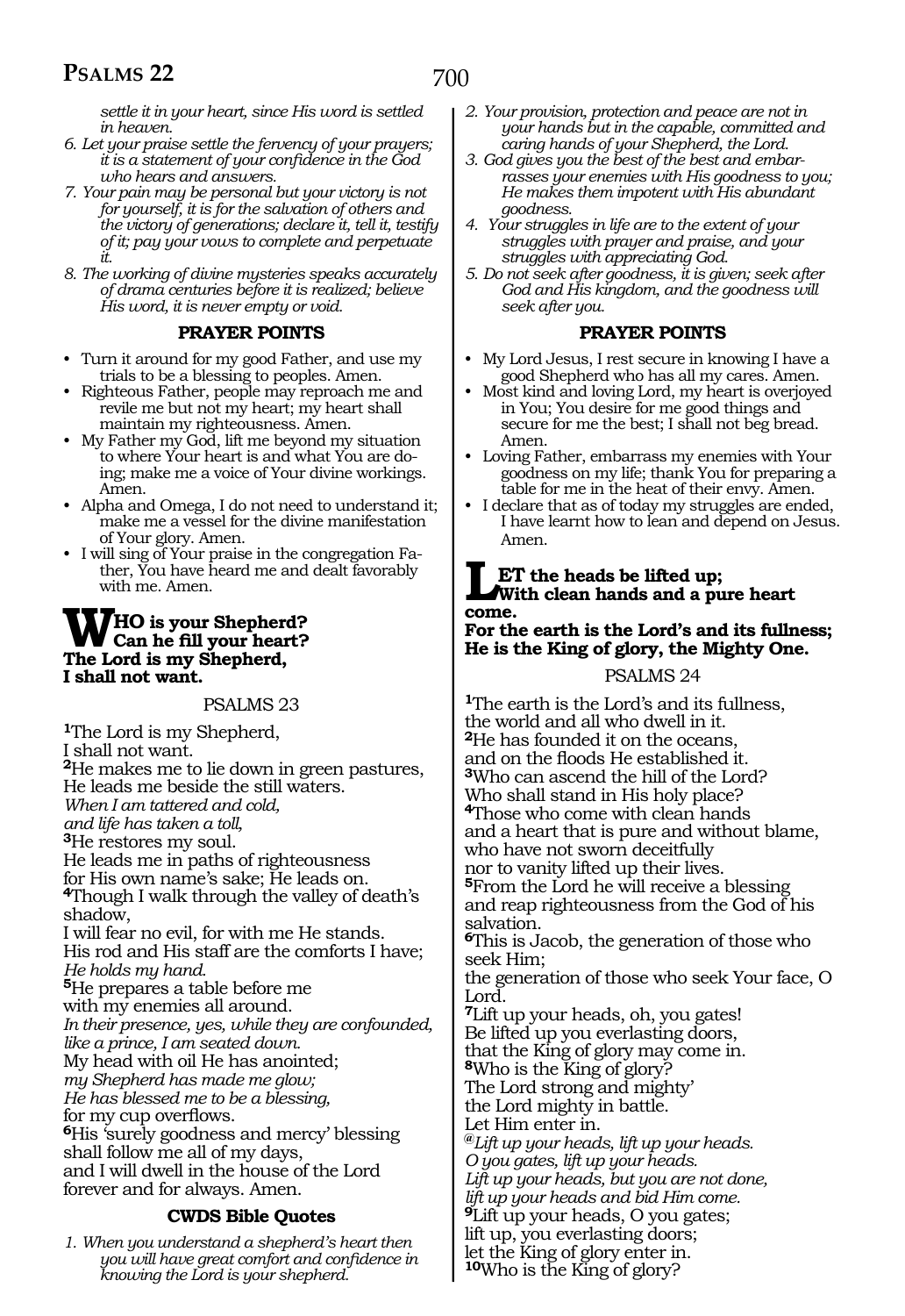*His name is the Lord, strong and mighty.* The Lord of hosts, He is the King of glory.

#### **CWDS Bible Quotes**

- *1. Deception is the distortion of clarity: never be fooled about who is in control, who holds the power and all the resources; and who is to be feared and to be honored.*
- *2. Money will make you stand on many hills but only righteousness and purity can make you stand on His holy hill.*
- *3. A life of discipline and holiness procures blessings and the rewards of righteousness.*
- *4. The King of glory who is strong and mighty and mighty in battle, enters in through the gates of lifted hands and lifted praise.*

#### **PRAYER POINTS**

- The earth is Yours, Father and everything in it; I will look to You and fear before You only. Amen.
- Father, I desire the quintessence of Your presence; I will keep my hands clean and my heart pure before You always. Amen.
- Thank You Lord, that You will cause me to reap the rewards of righteousness. Amen.

#### **SHOW me Your way that I may walk with You.**

**Teach me Your path; lead me in Your truth.**

**My eyes look upward to You Lord; Have mercy on me, Lord, I pray. Let me not be ashamed; Teach me Your way.** 

#### PSALMS 25

**<sup>1</sup>**To You, O Lord, I lift up my soul.

To You, O Lord, I lift up my soul.

**<sup>2</sup>**Oh, my God, I trust in You;

let me not be ashamed; let not my enemies triumph over me.

**<sup>3</sup>**Let none who wait on You be ashamed, O my Lord;

let them be ashamed who transgress without a cause.

**<sup>4</sup>**Show me Your ways, O Lord; teach me Your paths.

**<sup>5</sup>**Lead me in Your truth and teach me,

You are the God of my salvation;

I wait on You all day.

**<sup>6</sup>**Remember, O Lord, Your loving kindness; make it known,

and Your tender mercies, they have been constant since of old.

**<sup>7</sup>**Do not remember the sins of my youth, nor my transgressions, Lord, against You.

According to Your mercy,

and for Your goodness sake, O Lord, remember me.

**<sup>8</sup>**Good and upright is the Lord who will teach sinners in the way;

**<sup>9</sup>**in justice He guides the humble,

and teaches them His way.

**<sup>10</sup>**All the paths of the Lord are mercy and truth

to such as keep His covenant and His testimonies.

**<sup>11</sup>**My sin is great, O Lord;

pardon my iniquities for Your name's sake. **<sup>12</sup>**What man is there who fears the Lord? He will teach him in the way He shall choose. *Lord God, who teaches the meek in the way, show me Your way; show me what to do.* **<sup>13</sup>**His soul shall dwell at ease;

and his descendants shall inherit the earth. **<sup>14</sup>**The secret of the Lord is with those who fear Him,

and He will show to them His covenant.

**<sup>15</sup>**My eyes are looking upward, ever toward the Lord;

He shall pluck my feet from out of the net. **16**Turn to me and have mercy, for I am afflicted and desolate.

**<sup>17</sup>**My heart's troubles are enlarged; out of my distresses bring me, O Lord.

**<sup>18</sup>**Look on my afflictions and my pains, and all my sins forgive.

**<sup>19</sup>**Consider my enemies, for, Lord, they are many,

and with cruel hatred they hate me.

**<sup>20</sup>**Keep my soul, and deliver me; let me not be ashamed for I trust in You only. **<sup>21</sup>**Let integrity and blamelessness preserve me, for on You I wait.

*Unto You, O Lord, I lift up my soul;*

*show me Your way.* **<sup>22</sup>**Redeem Israel, O God,

out of all their troubles!

#### **CWDS Bible Quotes**

- *1. When your trust is lifted up to God and your hope is in His name, He will never let you down or cause you to be ashamed.*
- *2. The mercy of God forges beyond your sins to remember and rescue you.*
- *3. The heart of God for sinners is that they learn His way; He is more interested in teaching sinners than in punishing them.*
- *4. Fearing the Lord is the most attractive and rewarding decision a person can make; it attracts the love of the Lord, His attention, His protection, divine revelations of His secrets and His covenant.*
- *5. When your soul is under attack, lift it up to the living God; this frustrates the strongest enemy.*
- *6. It is good to have strength on your side when you are under strong attack; it is good to have the omnipotent One when you are facing the hatred of many.*

#### **PRAYER POINTS**

- My soul is lifted to You Father, You are the one I trust and I shall never be ashamed. Amen.
- Remember me according to Your mercies Lord and for Your goodness sake; You are the God of my salvation. Amen.
- Father, teach sinners the way and guide the meek in judgment, so they too can drink from the fountain of righteousness. Amen.

**WITH a voice of thanksgiving I will tell Of all Your wondrous works. With a voice of thanksgiving**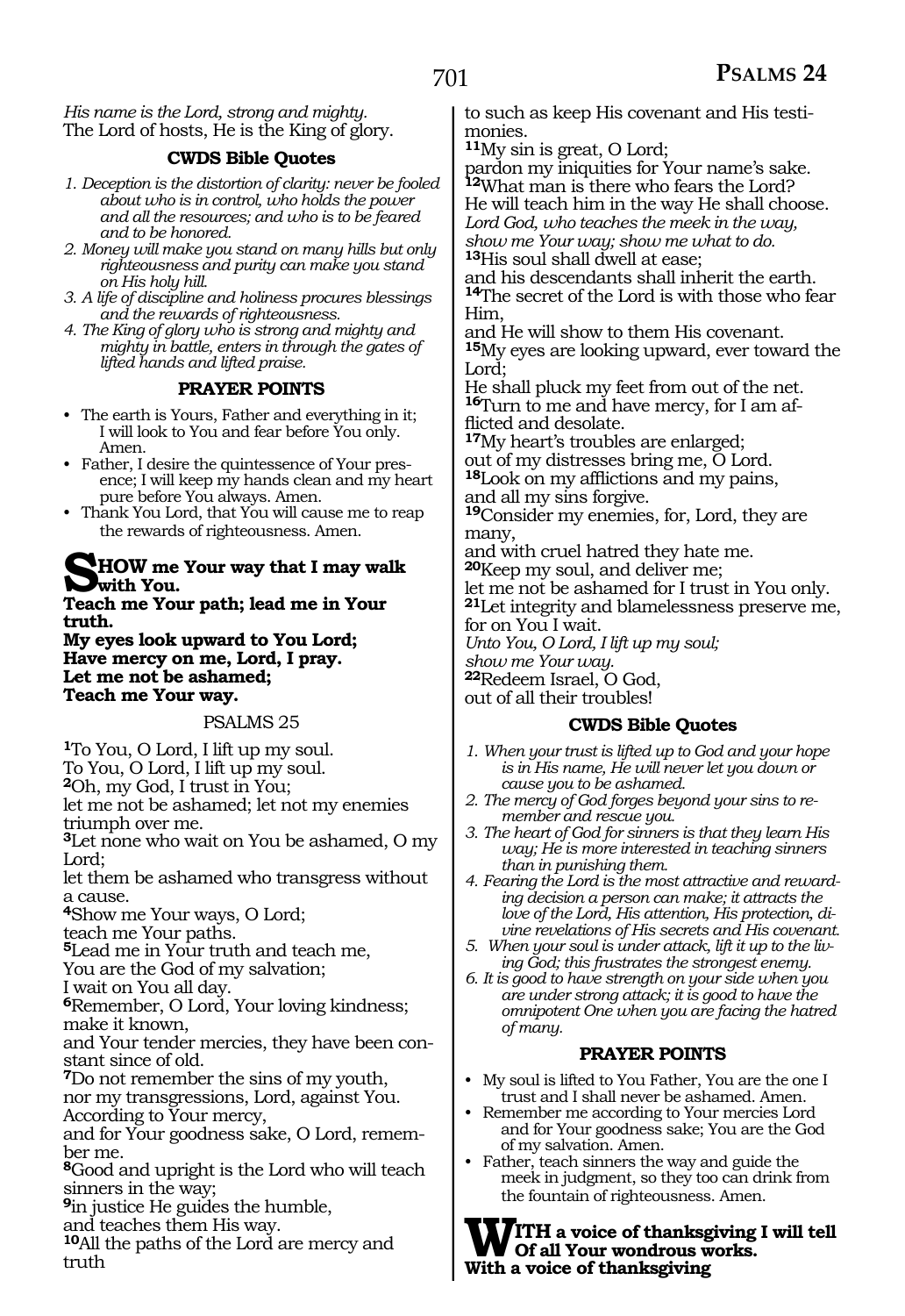#### **I will publish them throughout the earth. With innocent hands In an even place I stand, And with my voice giving thanks I will speak of Your works.**

PSALMS 26

**<sup>1</sup>**Judge me, O Lord, *now can you say.*  Judge me, O Lord, for I have walked in my integrity.

I have trusted also in the Lord,

therefore I shall not slip at all.

**<sup>2</sup>**Examine me, O Lord, examine and prove me. Try my mind and my heart, for in truth I have walked.

**<sup>3</sup>**Your loving kindness is before my eyes,

I have walked in Your truth, and not in lies. **<sup>4</sup>**I have not sat with vain persons

nor will I go in with dissemblers.

**<sup>5</sup>**I will not sit with the wicked;

I have hated the company of evildoers. **<sup>6</sup>**In innocence I will wash my hands, so before Your altar I will stand;

so will I surround it, O Lord.

**<sup>7</sup>**I will publish with my mouth words of thanksgiving, even glorious words; I will tell of all Your wondrous works.

**<sup>8</sup>**Lord, I have loved the habitation of Your house

and the place where Your glory dwells. **<sup>9</sup>**Do not gather my life with bloody men, nor gather my soul with sinners, Lord. **<sup>10</sup>**Not with those in whose hand mischief thrives,

and whose right hand is full of bribes. *But I order the way that I walk.* 

**<sup>11</sup>**As for me, I will walk in my integrity.

Be merciful to me, O Lord, redeem me.

**<sup>12</sup>**I will bless You in the congregation, O Lord; my eyes shall see Your face.

My foot stands in an even place.

#### **CWDS Bible Quotes**

*1. Judge yourself righteous then present yourself confidently to the righteous Judge.*

*2. The word must be the standard of your walk to define your integrity, your company and your innocence before the Lord.*

*3. The examination you take determines your readiness for promotion; the examination you avoid will frustrate your gate of promotion. Can you stand before His altar confidently and say, 'Lord examine me'?* 

*4. Loving His presence and the house of the Lord is a natural offshoot of loving the Lord.*

*5. You must passionately detest having your soul gathered with demons, devils and their followers; resist every trap of Hell.*

#### **PRAYER POINTS**

- Judge me O Lord, according to my integrity; I present myself before You; examine me and perfect my way before You. Amen.
- I will align my ways with Your word, Father, and walk according to its sound precepts, so You will find me blameless. Amen.

• My Father my God, examine me, try me, judge me, promote me according to my righteousness. Amen.

## **MY light and my salvation, whom shall I fear?**

**Who shall make me afraid when the strength of my life is near? When He said, "Seek My face," my heart responded, "I will seek Your face!" One thing have I desired, that will I seek: a dwelling place, To dwell in the house of the Lord all the** 

**days of my life,** 

#### **To inquire in His temple and to behold His beauty with my eyes.**

#### PSALMS 27

**<sup>1</sup>**The Lord is my light and my salvation; whom shall I fear? He is the strength of my life; of whom shall  $\overline{I}$  be afraid? **<sup>2</sup>**When on me, the wicked, even my enemies and foes, descended; to eat up my flesh is what they intended, they stumbled and fell, lost their zest and their strength;. they came, they stumbled and they fell. **<sup>3</sup>**Though an army should encamp against me, no, my heart shall not fear. Though war should rise up against me, in this shall my confidence be. **4**One thing have I desired of God; I will seek after one goal: to dwell in Your house, O Lord, all the days of my life. Just to behold Your beauty, and to inquire in Your temple, that is my passion and my one desire. **<sup>5</sup>**He shall hide me in His pavilion in troubled times; in the secret of His tabernacle He shall cause me to hide. Upon a rock, He shall set me high. **<sup>6</sup>**Now shall my head be lifted up above my enemies all around, therefore I will offer sacrifices of joy. In His tabernacle my sacrifices of joy shall go, and I will sing, yes, to the Lord I will sing praise. **<sup>7</sup>**Hear, O Lord, when I cry with my voice; have mercy on me and answer me. **<sup>8</sup>**When You said, "Seek My face," my heart responded joyfully, and it said, "Your face, O Lord, Your face I will seek." **<sup>9</sup>**Do not hide Your face far from me.

Never turn Your servant away because You are angry.

You who have been my help, do not leave me! God of my salvation, neither forsake me. **<sup>10</sup>**When my mother and father forsake me,

His gentle arms will hold me;

when my mother and father have had enough,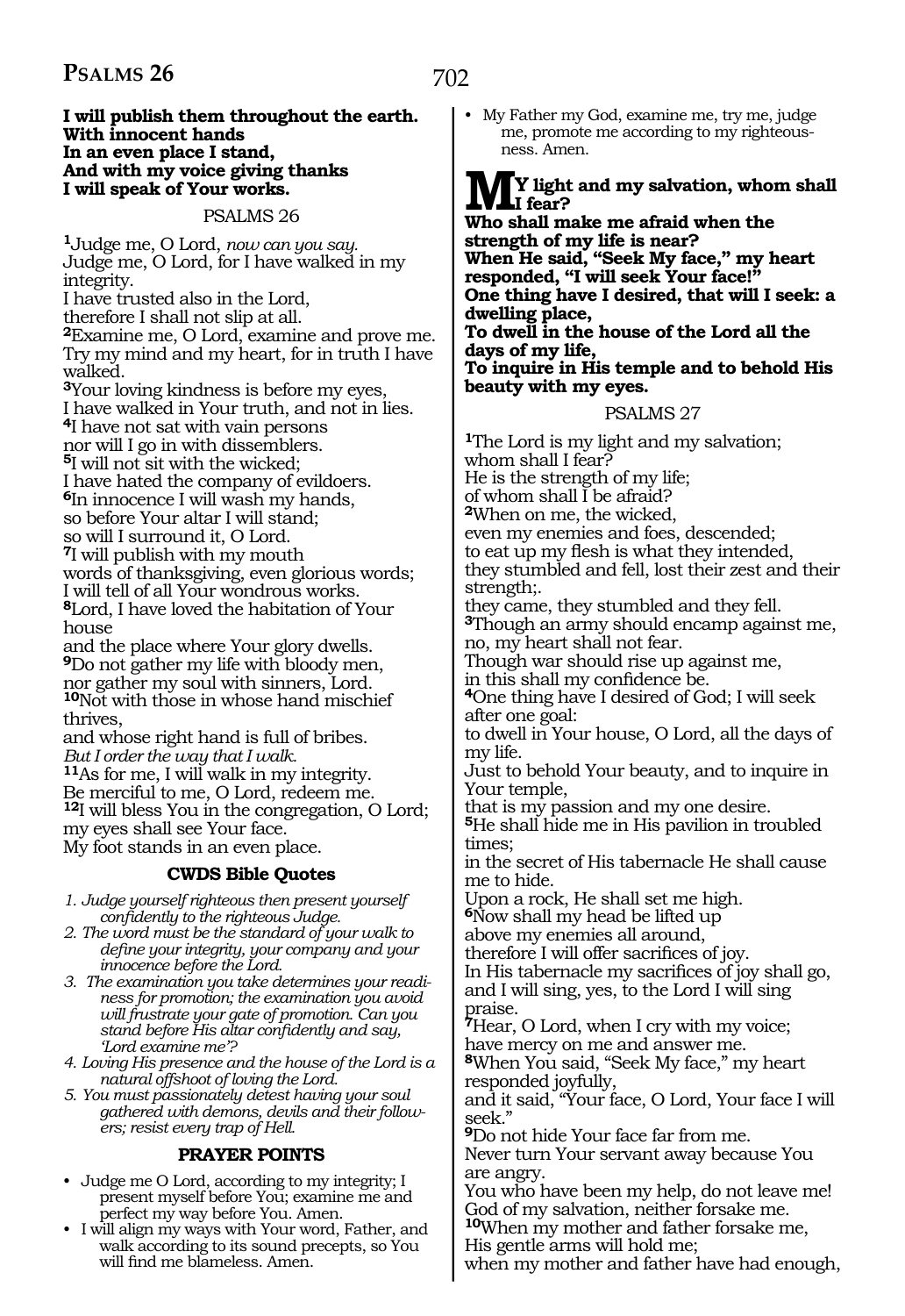then the Lord will take me up. **<sup>11</sup>**Teach me Your way, O Lord; lead me in a path that is plain because of my enemies; teach me Your way. **<sup>12</sup>**Do not deliver me over to their will, for false witnesses are risen up against me, and such as breathe out cruelty. **<sup>13</sup>**I would have fainted because of these; I would have fainted, but I believed, I will see the goodness of the Lord while I am yet alive. **<sup>14</sup>**Wait, be of good courage; let the Lord strengthen your heart.

Wait, be of good courage. Wait I say on the Lord! *Victory is on its way, so wait. Wait, I say on the Lord.*

#### **CWDS Bible Quotes**

- *1. Never fear or fall before the wicked, rather fear the Lord and see the wicked fall before you.*
- *2. Your enemies' boisterous rise will be their stumbling fall when your confidence is in the Lord.*
- *3. When your one desire for as long as desire lasts, is on the Lord, on His presence and on His house, you will have entered into unity with the desire of the Lord for you.*
- *4. When you take pleasure in the Lord you will find refuge in Him; He will hide you from trouble and establish you above your enemies.*
- *5. Praise motivates your victory; praise marinates your victory.*
- *6. The prompting to prayer even in the wee hours should be met by an immediate pursuit of prayer; you will say, 'Your face I will seek'.*
- *7. Never forsake your father or mother but if they forsake you; you are not forsaken; you have a heavenly Father ready to take full responsibility.*
- *8. Never surrender to death or adjust your expectation to life after death only; continue to believe to see the goodness of the Lord while you are alive.*
- *9. Your day of change is riding hard to keep its appointment with you, wait; your heart may be weakened but never lose heart, God will strengthen your heart.*

#### **PRAYER POINTS**

- My king and my Lord, You are my light and my salvation; I refuse to be afraid of man. Amen.
- Mighty God, my saving strength, thank You for making my strong enemies stumble and fall before me.
- I have only one desire, Father, to dwell in Your house, to behold Your beauty and to be awed by You all the days of my life. Amen.
- Great King, it is You who hide me in Your pavilion, in the secret of Your house from all trouble. My heart shall boast in You. Amen.
- I will praise You my Rock unto victory, through victory and for my victory. Amen.
- O Lord, I will seek Your face consistently, and I will respond positively every time You stir me to pray. Amen.

**THE Lord is my strength,<br>My shield and my strength;**<br>My heart trusts in Him **My heart trusts in Him And I am helped.**

#### PSALMS 28

**<sup>1</sup>**To You I will cry, O Lord, my rock; do not be silent to me. If You are silent what will I do?

I will become like those who go down into the pit.

**<sup>2</sup>**When I cry to You, O Lord, hear me. Hear the voice of my supplications when I lift up holy hands toward Your sanctuary.

**<sup>3</sup>**Do not draw me away with the wicked and with the workers of iniquity, who speak peace to their neighbors, but mischief is in their hearts. **<sup>4</sup>**Reward them according to their endeavors.

Let their own deeds dictate their reward;

give them according to their works.

Lord, give to them what they deserve.

**<sup>5</sup>**Because they do not regard the works of the Lord.

Nor the operations of His hands,

He will destroy them and not rebuild them. **<sup>6</sup>**Blessed is the Lord God on high,

because He has heard the voice of my cry; my supplication He has received.

**<sup>7</sup>**The Lord, He is my strength and my shield; my heart trusted in Him and He helped me; therefore my heart greatly rejoice in Him, and with my song His praises I sing. **<sup>8</sup>**The Lord is their strength,

and He is the saving strength of His anointed. **<sup>9</sup>**Bless Your inheritance and Your people save; feed them also and lift them up always.

#### **CWDS Bible Quotes**

- *1. If your only resort is closed then you have no hope; if heaven does not answer you have no grounds to stand on.*
- *2. Separate yourself from sinners to separate yourself from their judgment.*
- *3. A deceitful tongue digs its own pit and procures the wrath of the Lord.*
- *4. Maintain your integrity and the integrity of your prayer altar will never be destroyed.*
- *5. There is joy in knowing the Lord has heard you and pleasure in seeing your trust vindicated.*
- *6. Let God's intervention on your behalf be your basis for intercession on behalf of others; your saving strength has the power to bless, to feed and to save the people.*

#### **PRAYER POINTS**

- Hear my cry, Father; let Your heavens be opened to me always. You are my only resort. Amen.
- Do not draw me away with the wicked, Lord; I hate every wicked way. Amen.
- Father, let those who speak peace and plan mischief reap the reward of their wickedness. Amen.
- Gracious Lord, my heart trusts in You and I am helped: You give me cause to rejoice.

**GIVE** to the Lord, you mighty men;<br> **Give to the Lord glory and strength.**<br> **To Him whose voice is majestic and great To Him whose voice is majestic and great, Give strength and the glory due to His**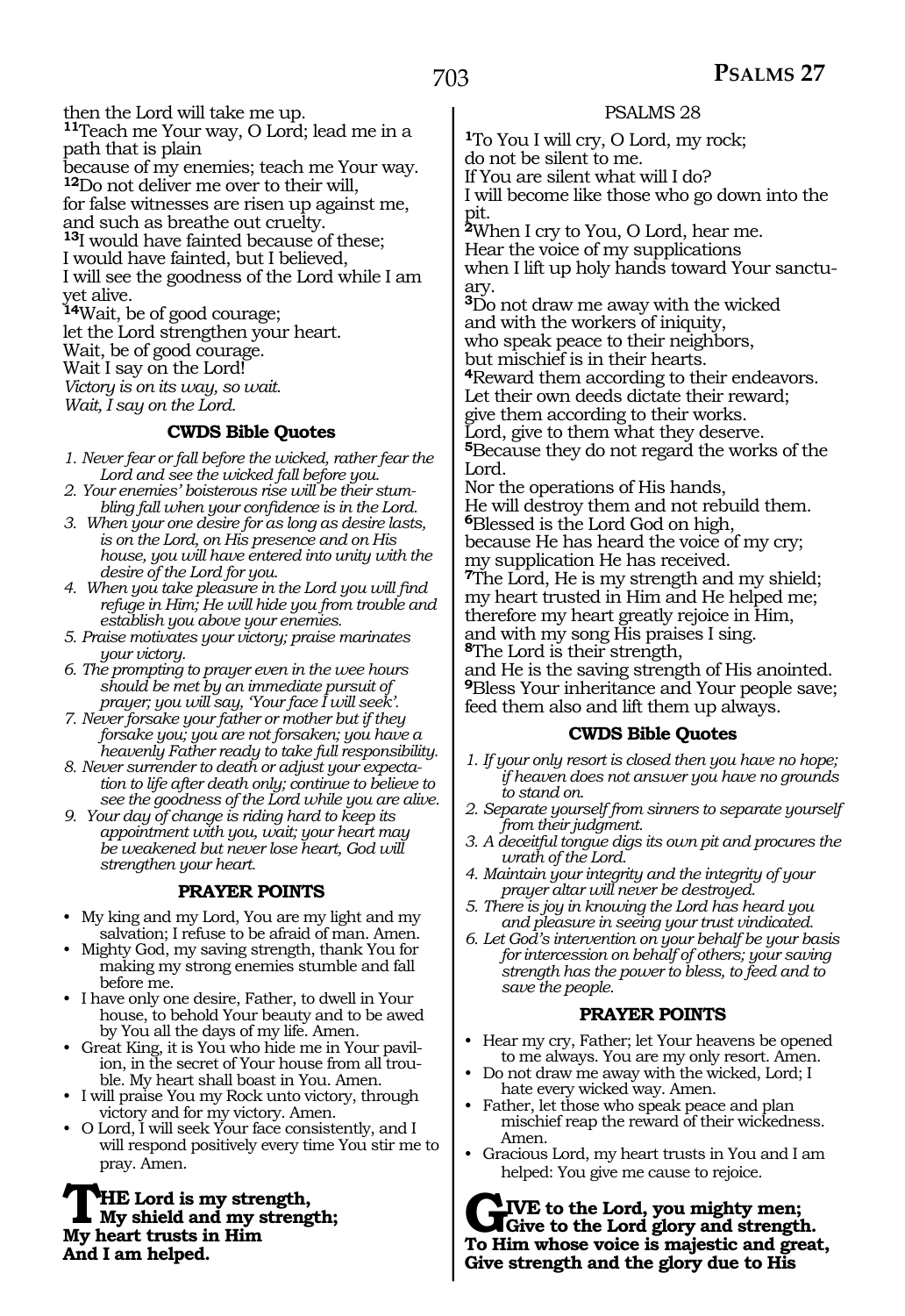#### **name.**

#### PSALMS 29

*@Powerful, majestic, the wilderness it shakes. It makes the cedar skip like a calf, and it divides the fiery flames. The voice of the Lord is great!* **<sup>1</sup>**Give to the Lord, you mighty ones, give to the Lord glory and strength. **<sup>2</sup>**Give Him the glory that is due to His name; worship the Lord in the beauty of holiness. *@For the voice of the Lord is, the voice of the Lord is . . ., the voice of the Lord is awesome and great.*  **<sup>3</sup>**The voice of the Lord is on the waters; the God of glory thunders down. The Lord is over many waters; it is a powerful sound. **<sup>4</sup>**The voice of the Lord is powerful; the voice of the Lord is full of majesty. **<sup>5</sup>**The Lord's voice breaks the cedars, the cedars of Lebanon it breaks to splinters. **<sup>6</sup>**Like a calf He makes them skip. Lebanon and Sirion skip like a young calf; **<sup>7</sup>**the voice of the Lord divides flames of fire. **<sup>8</sup>**His voice shakes the wilderness; the Lord shakes the wilderness of Kadesh. **<sup>9</sup>**His voice makes the deer give birth to calves, and it uncovers the forest paths. In His temple everyone speaks of His glory, because of the majesty of His voice. *@Give to the Lord, you mighty, give Him the glory due.*  **<sup>10</sup>**The Lord sits upon the floods; the Lord sits as King forever. **<sup>11</sup>**The Lord will give strength to His people; the Lord will bless His people with peace. @*Powerful, majestic, full of strength and glory is just part of the story of what His awesome voice really is!*

#### **CWDS Bible Quotes**

- *1. It is not a weak thing to give glory to the Lord, it is for the mighty who understand their might.*
- *2. The words of the Lord from our voice is powerful; yet the act of creation only captures the smallest picture of the power of the words of the Lord from His voice.*
- *3. When you begin to appreciate God enough you will express it in praises to His person, His glory and His voice.*
- *4. The power in the voice of the Lord should ignite purpose in your response to His still small voice.*
- *5. Still and small is a key and an invitation to massive, expansive, earthquake force, mountainshaking, powerful, fiery, mighty voice that can be accessed by the key of faith; your response.*
- *6. When you understand the magnificence of His voice, you understand how minuscule your own might is and you give Him the glory due to Him.*
- *7. Love the Lord and love His people; exalt the Lord to exalt His people; give Him glory and strength and draw from Him strength and peace for His people.*

#### **PRAYER POINTS**

• Father let the mighty in the earth give glory and

strength to the source of their might without inhibition. Amen.

- Your voice is powerful and majestic Lord; the inanimate becomes animated at the sound. Amen.
- My Father my God, I will meditate on Your goodness and Your ways and stand in awe at Your marvelous voice. Amen.
- Omnipotent God, let my appreciation for Your voice prompt my immediate response to You at all times. Amen.

#### **JOY comes in the morning; Sun rays dispel the gloom. Joy comes in the morning; The night of weeping shall be leaving soon.**

#### PSALMS 30

**<sup>1</sup>**O Lord, I will extol You, for You have lifted me from the rejoicing of my foes. O Lord, You have kept me. **<sup>2</sup>**You healed me, Lord, when I cried out to You. **<sup>3</sup>**Out from the grave You brought up my soul. I survived, You have kept me alive, that into the pit I should not go down. **<sup>4</sup>**You saints of the Lord, sing His praise with your voice, and at the remembrance of His holy name give thanks and rejoice. **<sup>5</sup>**His anger is but for a moment, but His favor is for life. Joy comes in the morning though weeping may prevail for a night. @*Joy comes in the morning. Sun rays dispel the gloom. Joy comes in the morning; all sorrows will depart*. *It is dark but things are turning. You mourn but you shall laugh. You may not see but God is changing your mourning to a dance.*  **<sup>6</sup>**In my prosperity, I said, "I will never be moved." **<sup>7</sup>**Lord, Your favor has made my mountain to stand strong and to loom*.* Then You hid Your face, and I was troubled, **<sup>8</sup>**I cried to You, O Lord, to the Lord I made my supplication. **<sup>9</sup>**"What profit is there in my blood when I go down to the pit? Who will praise You? Will the dust? Will the dust declare Your truth? **<sup>10</sup>**Hear, O Lord; O Lord, hear me; hear, O Lord, and have mercy! Lord be my helper!" **<sup>11</sup>**You have turned my mourning into dancing; You have put off my sackcloth and You have girded me with gladness; *it is a new day and I am glad!*  **@***Joy comes in the morning. Sun rays dispel the gloom. Joy comes in the morning. The night of weeping is now gone.*  **<sup>12</sup>**To the end that my glory may sing praise to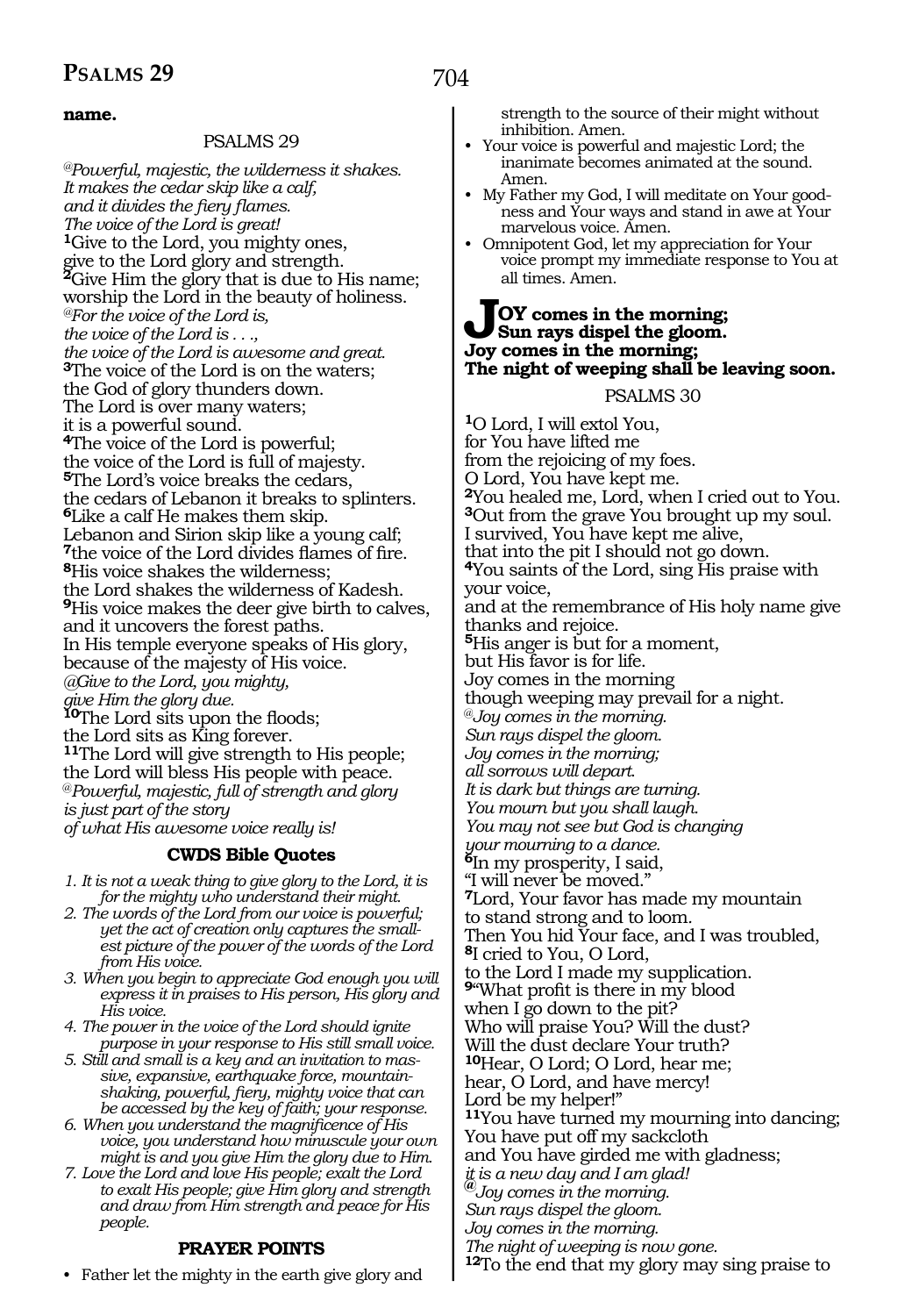You,

and not be silent, no.

O Lord my God, forever I will give thanks to You,

*for weeping shall not perpetuate beyond the night.* 

#### **CWDS Bible Quotes**

- *1. You have a reason to praise if you have been delivered; make the praise extravagant if the deliver-*
- *ance is astounding. 2. God's anger causes Him to hide His face and leave you powerless in the face of the devil's wrath; return quickly, find His life-giving favor and His favor of life.*
- *3. Understand that your mourning precedes your morning; joy is impatiently waiting for its moment of truth.*
- *4. Never be complacent in prosperity, you are always on His life support.*
- *5. Understand you have something to offer and heaven needs you alive on earth; never let your praise be silent.*
- *6. God has the power to give you a one hundred and eighty degree turn in a moment; bring your mourning to Him and dance it off; take away the belt of gladness as a worthy bonus.*

#### **PRAYER POINTS**

- I will extol You with exuberance my Lord; You have lifted me from the rejoicing of my enemies, healed me and delivered my soul from the grave. Amen.
- Thank You Father that Your anger is just for a moment; favor me today with life and abundance. Amen.
- Loving Father, dry my tears today and turn my mourning to dancing, in the name of Jesus. Amen.
- My Father my God, my goodness is nothing outside of You; I refuse to move from Your altar or to be complacent because I am blessed. Amen.

#### **IAM like a broken vessel, but my times are in Your hand.**

**I am like a broken vessel, but I trust in You, O Lord.**

**A broken vessel in God's hands, To be renewed, to be made strong; My times are in the hands of the Lord.**

#### PSALMS 31

**<sup>1</sup>**In You, O Lord, I put my trust; let me not be ashamed; deliver me in Your righteousness.

**2**Bow down Your ear to me; deliver me speedily.

Lord, be my strong rock and a fortress of defense to save me.

**<sup>3</sup>**You are my strong rock, and my fortress of defense;

lead me and guide me for Your own name's sake.

**<sup>4</sup>**Pull me out of the net that they laid for me privately, for You are the strength I have.

**<sup>5</sup>**Into Your hands I commit my spirit; I com- mit my spirit into Your hands.

You have redeemed me, O Lord God of truth; *on You I stand.*

**<sup>6</sup>**I have hated those who regard lying vanities but Lord, I trust in You steadfastly.

**<sup>7</sup>**I will be glad and rejoice in Your mercies, for You have considered my trouble and known my soul in adversities.

**<sup>8</sup>**You have not shut me up into the enemy's hand;

You have set my feet in a large room, so I may stand.

**<sup>9</sup>**Have mercy on me for I am in trouble, O my Lord.

My eye is consumed with grief; it fills my belly and my soul.

**<sup>10</sup>**My life is spent with grief; my years with sighing are made brief.

Because of my iniquity my strength fails; my bones are consumed inside me.

**<sup>11</sup>**I was a reproach among all my enemies, among my neighbors especially,

and loathed by my acquaintances;

those who saw me turned and ran.

**<sup>12</sup>**Like a dead man I am forgotten,

I am like a broken vessel.

**<sup>13</sup>**I heard the many slanders;

fear is on every side.

They took counsel together against me; they devised to take my life.

**<sup>14</sup>**But I trusted in You, O Lord;

I said to You, "You are my God."

Yes, I trusted in You, O Lord.

**<sup>15</sup>**My times are in Your hand.

Deliver me from the hand of my enemies

and from those who persecute me.

**<sup>16</sup>**Make Your face to shine upon Your servant; for Your mercies' sake, save me.

**<sup>17</sup>**O Lord, let me not be ashamed,

for I call upon Your name.

Let the wicked be ashamed;

let them be silent in the grave.

**<sup>18</sup>**Let lying lips be put to silence,

that speak grievous things and proud, and speak contemptuously against the righteous.

**<sup>19</sup>**Oh, how great You are, and good. Oh, how great is Your goodness which You have laid up for those who fear You, that You have shown to all who trust in You in

the presence of everyone.

**<sup>20</sup>**You shall hide them in the secret of Your presence;

from the prideful plots of men.

You shall keep them secretly in a pavilion from the strife of the tongue.

**<sup>21</sup>**Blessed is the Lord for He has shown me His marvelous kindness in a strong city.

**<sup>22</sup>**I said in my haste, "I am cut off from before Your eyes";

nevertheless You heard the voice of my supplications when to You I cried.

**<sup>23</sup>**Oh, love the Lord, all you His saints,

for He preserves the faithful.

He gives full punishment to all the prideful.

**<sup>24</sup>**Be of good courage and know the Lord; He shall strengthen your heart.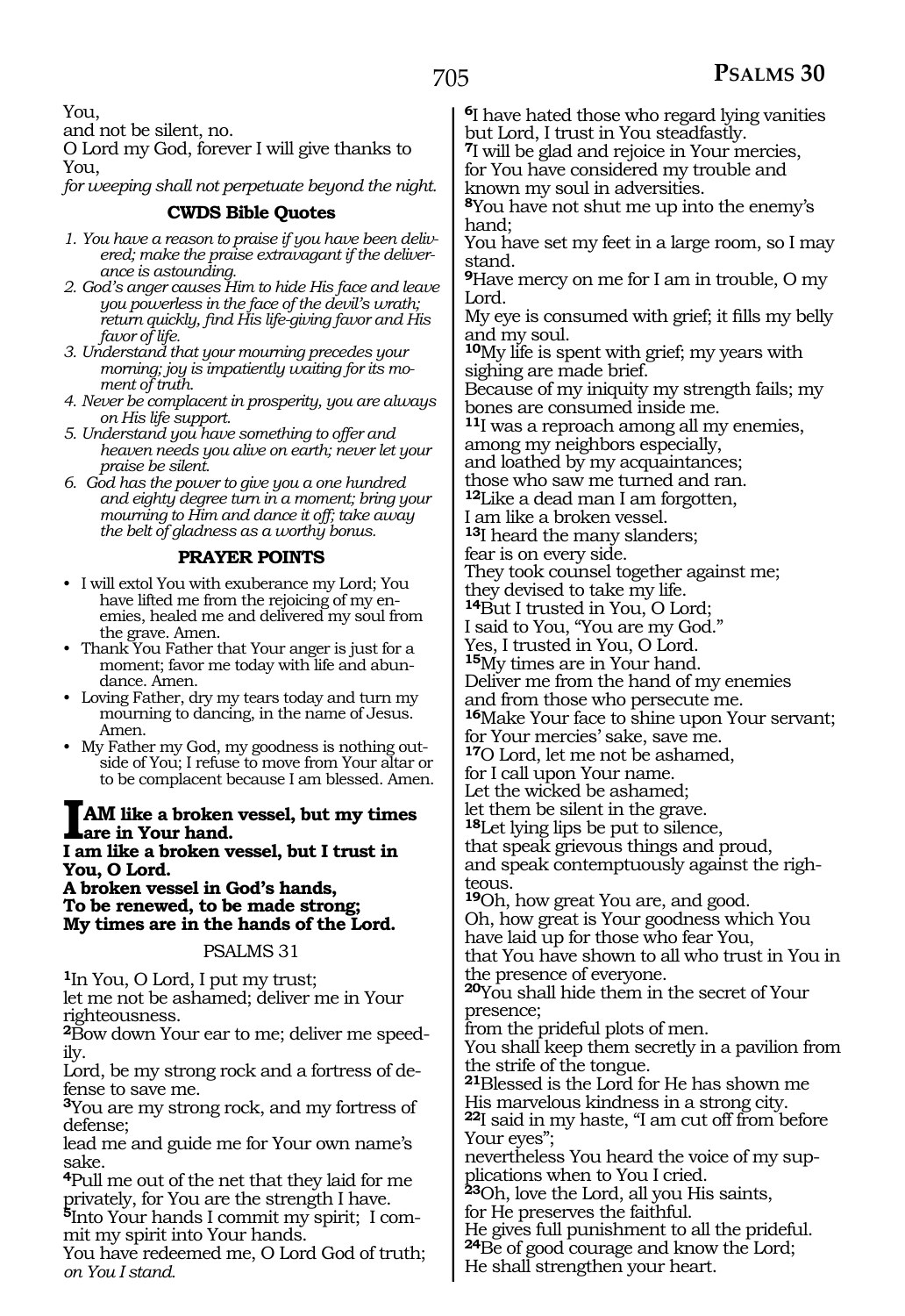706

All you who hope in the Lord, be of good courage, He will strengthen your heart.

#### **CWDS Bible Quotes**

- *1. When your world is being rocked, know who your Strong Rock is; when you suffer offense, know who your fortress of defence is.*
- *2. Your confidence in the Lord is never misplaced; your plea for help will change to, "You have considered, You have helped."*
- *3. A bad situation will become a dead situation if you have no one to stand with you; God is always in the situation room waiting on you to call Him.*
- *4. When the situation gets out of hand, understand that your times are in His hand.*
- *5. Your enemy may slander you and plan your demise, but you can speak lying lips to shame on your platform of prayer.*
- *6. When your situation is fearsome, your confidence is summed up in your fear of the Lord; deposit fear and extract from the goodness He has laid up for all who fear Him.*
- *7. Know God as your hiding place, His marvelous kindness as your safe house and His faithfulness as your confidence, for He is the One who preserves the faithful and ministers strength to your heart.*

#### **PRAYER POINTS**

- Lord You are my strong rock, and my fortress of defence to save me; I will run to You.
- Righteous Father, thanks for considering my soul in trouble, for not leaving me to the devices of the wicked and for putting me in a large and secure place. Amen.
- Merciful Father, when I am broken and slandered and my friends turn their backs on me, I find a sure refuge in You; You are my God.
- Most High God, make Your face to shine upon me. I have trusted in You; my times are in Your hand alone. Amen.

# **BLESSED is the man whose transgres- sions are forgiven.**

#### **Blessed is the man whose iniquities are forsaken.**

**Admit your sins, do not hide your faults, Confess them all; receive the Lord. Blessed is the man; he will shout for joy; My sins forgiven, then blessed I am, For blessed is the man.**

#### PSALMS 32

**<sup>1</sup>**Blessed is the man whose transgressions are forgiven,

whose sins are covered by God's love. **<sup>2</sup>**Blessed is the man to whom God does not ascribe iniquity,

and in whose spirit no deceit is found. **<sup>3</sup>**When I kept silence, my bones grew old

through my groaning all day long.

**<sup>4</sup>**All day, all night Your hand was heavy on me;

my moisture was turned into summer drought.

**<sup>5</sup>**Then I acknowledged my sin to You; my iniquity I did not hide.

I said, "I will confess my transgression," and You forgave me everything.

**<sup>6</sup>**Because of this, to You all the Godly shall pray

in a time when You can be found, when to find God they may.

Surely the floods of great waters shall not come near him,

*when sins are confessed and are put away.* 

**<sup>7</sup>**You shall surround me with songs of deliver- ance;

You are my hiding place;

You shall preserve me from all trouble.

*When sins are forgiven, then Lord You will say:*  **8"**I will instruct you and teach you in the way that you should go,

and I will guide you with My eye."

*Blessed is the man whose sins are forgiven.*  **<sup>9</sup>**Do not be like the horse or the mule,

for they have no understanding;

by bits and bridle you must harness them; or they stubbornly will not move.

*Blessed is the man whose sins are forgiven,*  **<sup>10</sup>**but the wicked shall have many sorrows. He who trusts in the Lord shall find mercy; mercy shall surround him, all around.

**<sup>11</sup>**You who are righteous, be glad in the Lord and rejoice;

all you who are upright in heart, lift up your voice and shout for joy! Blessed is the man.

#### **CWDS Bible Quotes**

- *1. Accepting God's love and forgiveness enters you into the blessing; applying the blood and staying pure ensures the blessings stay with you.*
- *2. God's heavy hand upon you may be to expose the wrong in you and to restore His relationship with you.*
- *3. When you understand the weight of sin that is lifted by forgiveness, you will seek the Lord early; when you understand forgiveness is an opportunity limited to time, you will call while He may be found.*
- *4. God not only draws you from sin with chords of deliverance, He surrounds you with songs of deliverance.*
- *5. God wants you blessed so much that He forgives you, instructs and teaches you and guides you with His eye.*

*6. Stubbornness procures many sorrows. The joy of salvation, and the blessings of righteousness prompt shouts of joy.*

#### **PRAYER POINTS**

- Merciful Father, forgive me of all my sins; I wash myself daily in the blood of Jesus and purify my spirit in the word. Amen.
- I acknowledge my sin to You Lord, I confess my transgressions; forgive me.
- Righteous Father, I will seek You early; I will call on You while You remain accessible. Amen.
- Surround me Father with songs of deliverance; let me drink in the glory of the blessings as I rejoice in my salvation. Amen.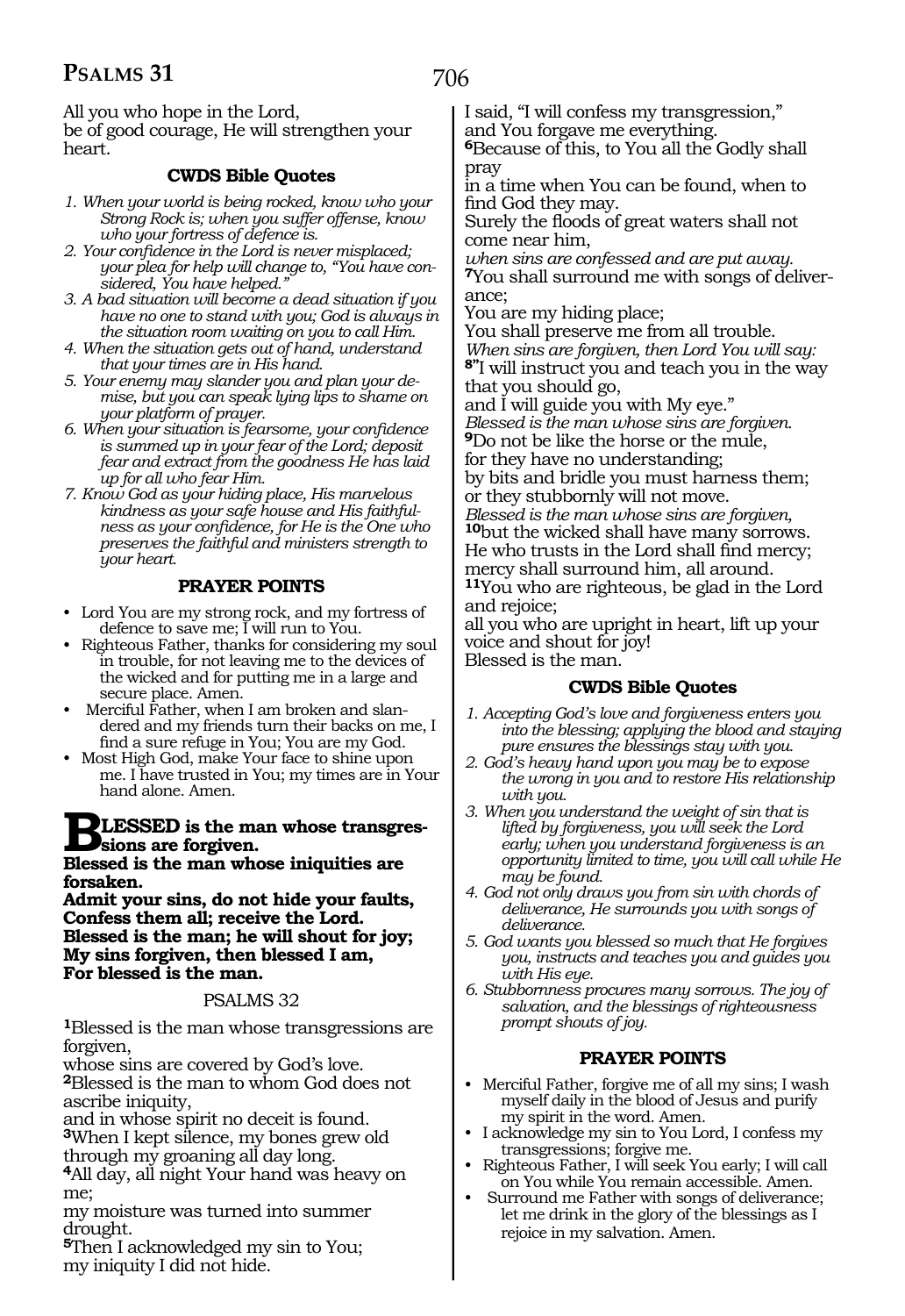**PEJOICE** in the Lord, oh, you righ**teous;**

**Rejoice in the Lord all the earth. Sing to the Lord a new song; His goodness adorns all the earth. For the eyes of the Lord are on you, And praise looks awesome on you. He fashions the heart, so rejoice With an instrument of ten strings And a new song to praise Him, rejoice!** 

#### PSALMS 33

**<sup>1</sup>**Rejoice in the Lord, oh, you upright,

for praise is comely for you.

**<sup>2</sup>**Praise Him with the harp;

with an instrument of ten strings make melody.

**<sup>3</sup>**Sing to Him a new song;

play skillfully with a shout of joy.

**<sup>4</sup>**For the word of the Lord is right;

all His works are truth;

**<sup>5</sup>**He loves acts of righteousness and justice and His goodness fills the earth.

**<sup>6</sup>**The heavens were made by the word of the Lord,

and all the host of them by His breath. **<sup>7</sup>**He gathers the waters of the sea as a heap; in storehouses He lays up the depths. **<sup>8</sup>**Rejoice in the Lord all you upright;

let all inhabitants of the world stand in awe. Let all the earth fear the Lord,

**9**for He spoke and it was done, He commanded and it stood fast.

**<sup>10</sup>**The Lord brings the counsel of the nations to nothing;

He makes the devices of the people futile. **<sup>11</sup>**The counsel of the Lord stands forever; the thoughts of His heart to all generations. **<sup>12</sup>**Blessed is the nation whose God is the Lord, and the people He has chosen for His inheritance.

**<sup>13</sup>**The Lord looks down from heaven; He beholds all the sons of men.

**<sup>14</sup>**From His holy habitation

He looks on all the earth's inhabitants. **<sup>15</sup>**He fashions their hearts;

He considers all their works.

**<sup>16</sup>**There is no king saved by the multitude of his army;

strength cannot deliver a mighty man. **<sup>17</sup>**The horse is a vain thing for safety; by its great strength it cannot deliver any. **<sup>18</sup>**Rejoice in the Lord, oh, you righteous; the eyes of the Lord are on you; on all who fear Him and hope in His mercy, **<sup>19</sup>**He will deliver their souls, this He will do. He will deliver their souls from death; and in famine He will keep them alive. **<sup>20</sup>**Our soul waits for the Lord; He is our help and shield. **<sup>21</sup>**Our heart shall rejoice in Him. We have trusted in His holy name. **<sup>22</sup>**Lord, we will rejoice in You; let Your mercy be on us anew;

according as we hope in You. *Rejoice in the Lord, oh, you righteous, for the Lord God rejoices over you.*

#### **CWDS Bible Quotes**

- *1. If you knew how beautiful praise looks on you in the eyes of God and His angels, you would never put it off for a minute.*
- *2. Speak of His word, speak of His works, speak of His heart for righteousness; proclaim the things that prompt praise and awe of Him.*
- *3. God's word settled it for the waters, let it settle it in your heart; He spoke and it was done; when He speaks to you let it be done.*
- *4. Wisdom resorts to the counsel of the Lord that cannot be defeated; He brings the counsel of nations to nothing.*
- *5. The best thing for any nation is to enter into the blessing that comes with making the Lord your God. The best thing for sinners is to enter into the blessings of the nation of believers.*
- *6. Missile defenses, atomic bombs and the strongest of armies are futile to save a people; look up to God who is looking down at you.*
- *7. Let believers rejoice in the Lord and fear Him; He alone has the power to save from every fear and to deliver the soul from death.*

#### **PRAYER POINTS**

- I will rejoice in You Father and praise You daily with singing and dancing. Amen.
- Your word is perfect, Lord, Your word created the heavens and all the stars; You gave the waters limits and made them stand and salute Moses and Israel; I remain in awe of You. Amen.
- I am a student of Your word my Father; I will do whatever You say and I will pay this vow. Amen.
- I will walk in Your holy counsel Lord and never leave Your path. Amen.
- Thank You Father that I am joined to the community of believers; the Lord is my God. Breathe wisdom into the hearts of the leaders of nations to lend their nation to righteousness. Amen.

## **OH, but a taste and you shall see The Lord is good, great and mighty. Oh, but taste and you shall see. Angels camping all around those who fear Him.**

**His eyes are on the righteous; His ears are open to their cries; He is near to the broken-hearted, And He saves the contrite. Oh, but taste and you shall see! Come magnify the Lord with me.**

#### PSALMS 34

@*I have tasted and I will bless Him. At all times I will praise! I have tasted and I will praise Him continually and always.* **<sup>1</sup>**I will bless the Lord at all times; His praise shall continually be in my mouth. **<sup>2</sup>**My soul shall make its boast in Him; the humble shall hear of it and be glad. **<sup>3</sup>***Oh, but taste and you shall see;*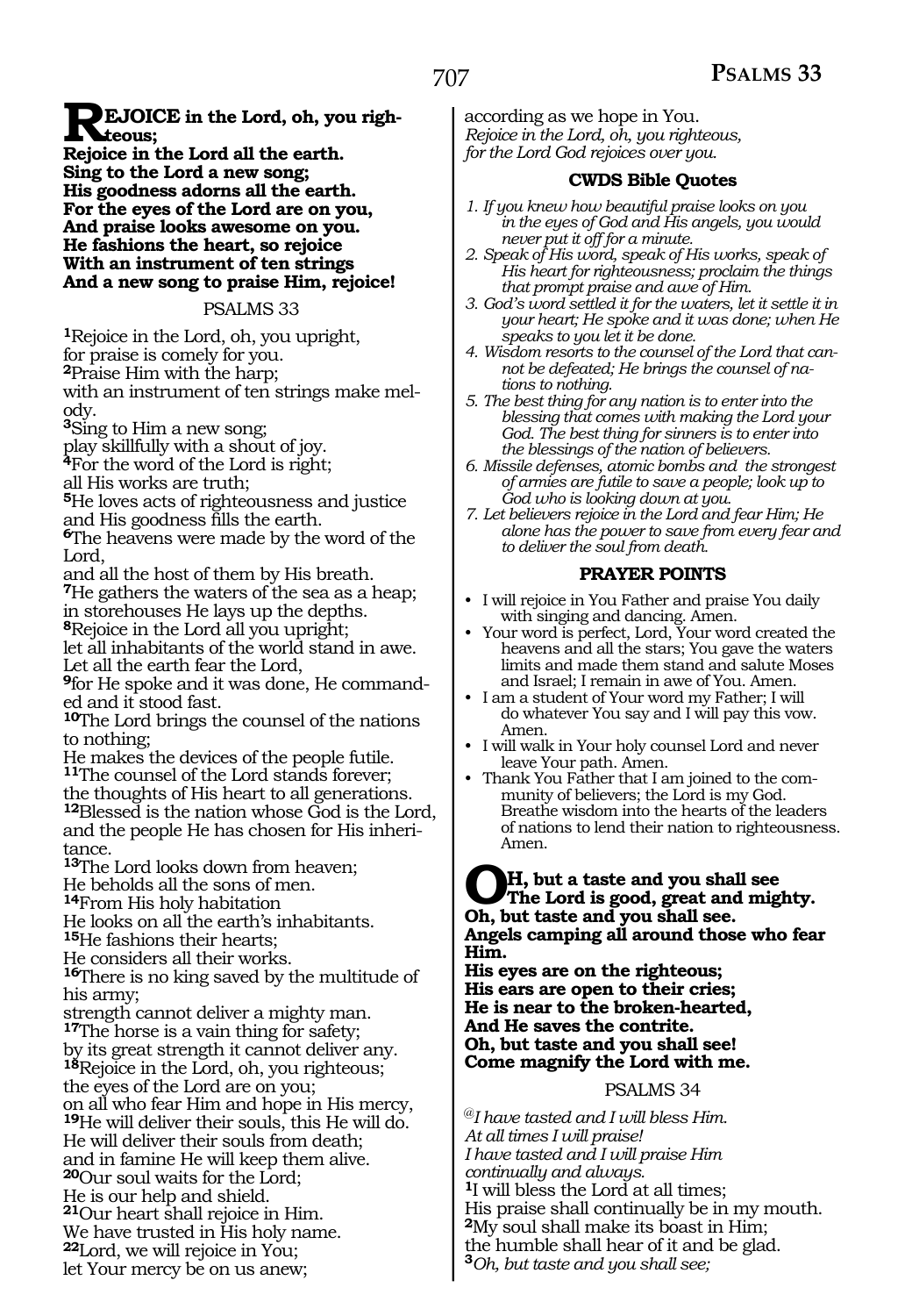708

come magnify the Lord with me. Let us exalt His name together. **<sup>4</sup>**I sought the Lord and He heard me and delivered me from all my fears. **5**They looked to Him and they were enlightened; their faces were not ashamed. **<sup>6</sup>**The poor man cried and the Lord heard him; out of all his troubles He delivers him. **<sup>7</sup>**The angel of the Lord encamps all around those who fear Him, and delivers them; *oh, but a taste!* **<sup>8</sup>**Oh, taste and see that the Lord is good; blessed are all who trust in Him! Come taste and see! Taste and see that the Lord is good. **<sup>9</sup>**Oh, fear the Lord you His saints; all those who fear Him have no lack. **<sup>10</sup>**Young lions lack and are hungry, but those who seek the Lord shall not want any good thing. **<sup>11</sup>**Come, children, give heed to me; I will teach you the fear of the Lord; yes, look and see. **<sup>12</sup>**If you desire life, and love length of days that are good; **<sup>13</sup>**keep your tongue from evil and your lips from speaking deceit. **<sup>14</sup>**Depart from evil; do good always; seek and pursue peace. **<sup>15</sup>**The eyes of the Lord are on the righteous; His ears are open to their cry. **<sup>16</sup>**His face is against evildoers, to cut off the memory of their lives. **<sup>17</sup>**The righteous cry and the Lord hears, and delivers them from all their fears.

**<sup>18</sup>**The Lord is near to the brokenhearted; and He saves the contrite. **<sup>19</sup>**Many are the afflictions of the righteous, but the Lord delivers him out of them all. **20**He keeps all his bones and not one is bro-

ken. **<sup>21</sup>**Evil shall certainly slay the wicked; all those who hate the cause of the righteous shall be desolate.

**<sup>22</sup>**The Lord redeems the soul of His servants; none who trust in Him shall be condemned. *This is just one taste of the goodness of the Lord.* 

#### **CWDS Bible Quotes**

- *1. Love the Lord; live in appreciation of the Lord, and blessings and praise shall be in every expression of your words and shall be ever ready on your tongue.*
- *2. When you have tasted of the Lord's great deliverance, you want to bring others into your inheritance.*
- *3. When you fear the Lord and in awe surround and enthrone Him with your praises; He sets His heart on you and surrounds to secure you with a contingent of angels.*
- *4. You have no excuse not to take a free sample; you never know what you are missing until you enter God's kitchen; taste and see that He is God.*
- *5. The presence of angels, the absence of lack, long life, deliverance and His Presence to comfort*

*your broken heart, defines the presence of wisdom that compels you to fear the Lord.*

- *6. Fearing the Lord is understanding His heart, His judgment and His Omnipresence, and it is reflected in your walk, your talk, your deliberate constraint by good and restraint from evil.*
- *7. Righteousness procures an open heaven, which means, the open eyes of the Lord on you and the open ears of the Lord to your cries.*

#### **PRAYER POINTS**

- Marvelous Lord, I will bless You at all times; Your praise shall always be in my mouth.
- By the Holy Spirit and fire, I call nations to come magnify the Lord with me; come exalt His name together with me. Amen.
- I fear You Father; I stand in awe of You every day; thank You for Your holy angels encamping all around me. Amen.
- Loving Father, multiply Your goodness in the earth to bring sinners and the hard-hearted to You with the taste of life. Amen.
- I refuse to let the benefits of fearing You, my Lord, escape from me; I will be a student of Godly fear every day that I live. Amen.

**ALL the day long, all the day long, My tongue will speak of Your righteousness and praise. While the teeth of the hypocrites gnash, They open their mouths and say, "Aha!" Those who favor my cause shall say, "The Lord be magnified." And my tongue will speak of Your praise All the day long.** 

#### PSALMS 35

**<sup>1</sup>**With those who strive with me, O Lord, plead my cause;

fight with those who fight me.

**<sup>2</sup>**Take hold of shield and buckler;

defend me, be my help.

**<sup>3</sup>**Draw the sword;

stop my persecutor in his way.

Say to my soul, "I am your savior."

**<sup>4</sup>**Let them be confounded and put to shame who seek my soul;

let them be turned back and confused who devise my hurt.

**<sup>5</sup>**Let them be as stubble before the wind; let the angel of the Lord chase them.

**<sup>6</sup>**Let their way be slippery and dark;

let the angel of the Lord pursue them. **<sup>7</sup>**For without a cause, they have hidden their

net for me in a pit which for my soul they dug.

**<sup>8</sup>**Let destruction come upon him suddenly; let his net catch himself;

into his own destruction let him fall.

**<sup>9</sup>**My soul shall rejoice in the Lord;

it shall rejoice in His salvation.

**<sup>10</sup>**And my bones shall say, "Lord, who is like You,

who delivers the poor from him who is too strong for him,

the poor and the needy from him who plunders him?"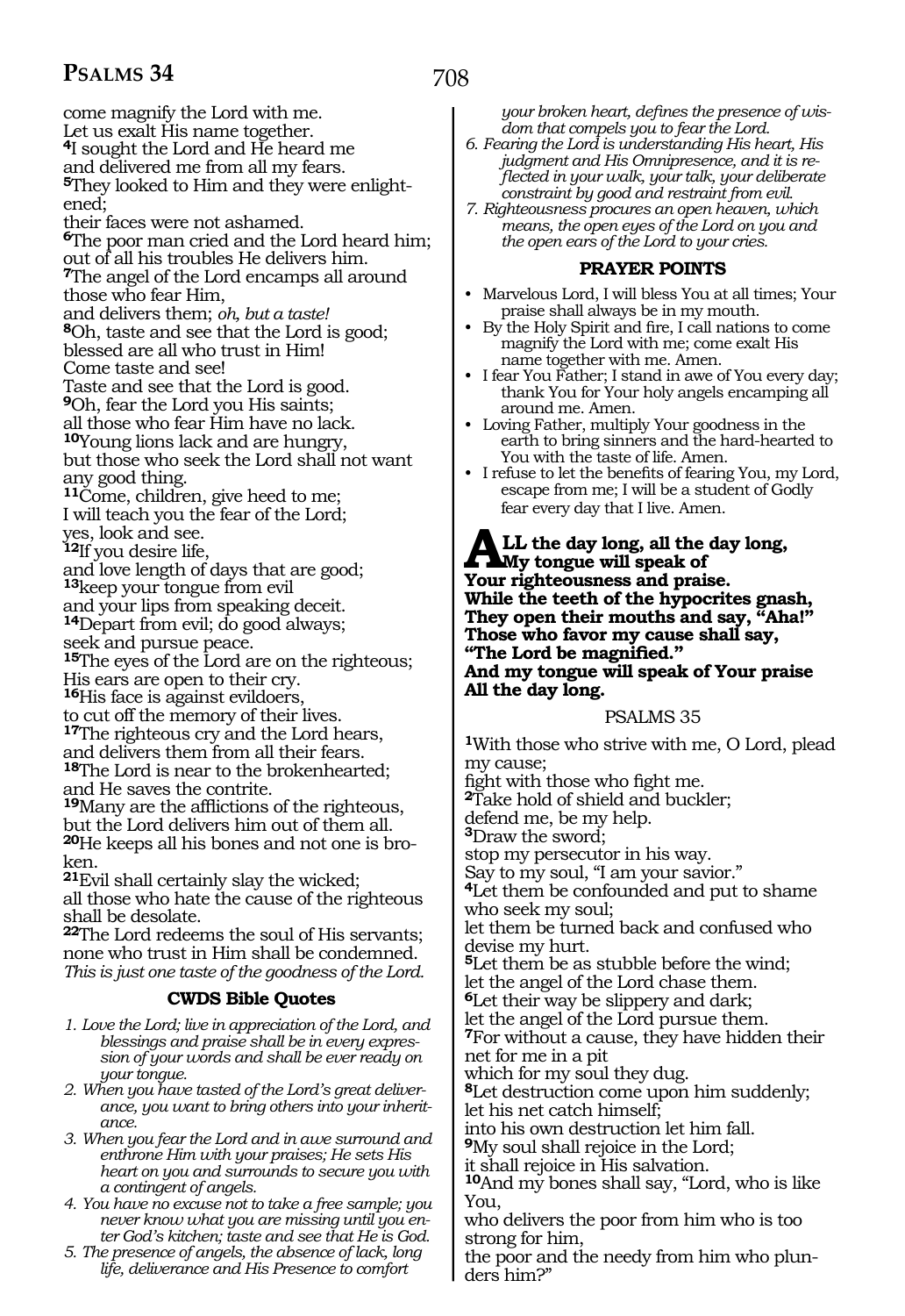**<sup>11</sup>**False witnesses rise up,

and accused me of things I did not know about.

**12**They rewarded me evil for good, to the plunder of my soul,

**<sup>13</sup>**but when they were sick, sackcloth was my clothing.

I humbled my soul with fasting;

to my own bosom my prayer returned.

**<sup>14</sup>**I paced around as if he was my friend or brother;

I bowed down heavily as one who mourns for his mother.

I mourned in this way.

**<sup>15</sup>**Yet in my adversity they gathered together, they gathered together and rejoiced.

They gathered against me in secret, and I did not know it;

they ripped me apart and never ceased. **<sup>16</sup>**With hypocritical mockers they feasted,

and gnashed on me with their teeth.

**<sup>17</sup>**Lord, how long will You look on? Rescue me from this destructions.

Rescue my soul, O Lord, and my precious life from the lions.

**<sup>18</sup>**I will praise You among many people; in the great congregation, I will give You thanks.

**19**Do not let those who are my enemies wrongfully rejoice over me;

nor let those who hate me without a cause wink with their eye.

**<sup>20</sup>**For they do not speak peace,

but they devise matters in deceit

against those who are quiet in the land. **<sup>21</sup>**Against me they have their mouths wide

open and they say, "Aha! Aha!

Our eyes have seen it done."

**22**You have seen this, O Lord; do not keep silent, do not stand afar.

**<sup>23</sup>**Stir Yourself, awake to my justice,

rise to my cause, my Lord, and my God.

**<sup>24</sup>**Judge me, O Lord, vindicate me according to Your righteousness,

and do not let them rejoice over me.

**<sup>25</sup>**Do not let them say in their heart, "Ah, yes, so would we have it be."

Neither let them say, "We have swallowed him up."

**<sup>26</sup>**Bring them to shame and confusion who rejoice at my hurt.

Clothe them with shame and dishonor, who magnify themselves against me.

**<sup>27</sup>**But let them shout for joy and be glad who favor my righteous cause and my name. Yes, let them say continually,

"Let the Lord be magnified,

who has pleasure in His servant's prosperity." **28**My tongue shall speak of Your righteousness and of Your praise all day long.

#### **CWDS Bible Quotes**

*1. Invite the Lord into your battles, tell Him what you want Him to do; instruct His angels; these are* 

*your privileges and entitlement as His children.*

*2. When they fight you without any reason it gives you a reason to assign angels to chase and pursue them.*

*3. Every time you are grievously wronged is another opportunity for your soul to rejoice in the Lord's salvation; speak it knowing it shall manifest.*

*4. Not because you live truth means you will not be falsely accused; not because your heart is good and blameless with others means that they will not seek to rip out your heart; sweet relief is above you.*

*5. .Your promise to praise God and to give Him thanks before many people is a good bargaining tool to use when seeking His intervention on your behalf.*

*6. Your righteousness is the greatest bargaining tool before the Lord and the greatest fear of your raging enemy; lay your righteousness on the altar and say, "Vindicate me Lord."*

*7. Shame and dishonor is the perfect clothing for your wrongful enemies; the Lord magnifies Himself among the righteous when He defends the innocent and embarrasses the guilty.*

*8. If you are a beneficiary of God's righteousness be a chatterbox about it; testify all day, every day; never stop speaking about it.* 

#### **PRAYER POINTS**

• Fight with those who fight me Lord, confound them, put them to shame, let Your angels chase them, in the name of Jesus. Amen.

• Let every net hidden for my feet capture its owners, in the name of Jesus.

• My soul shall rejoice in Your salvation, O Lord; You are a God who delivers the weak and needy from their strong enemies.

• My Father, my God, how long? Rescue my precious life from the lions and my soul from the dogs. Amen.

• Father, disappoint the expectation of my enemies; I will praise You before many and thank You publicly and before the congregation. Amen.

## **HOW excellent, oh, how excellent, Your loving kindness is excellent! Under the shadow of Your wings we put our trust;**

**How excellent, oh, how excellent, Your loving kindness is excellent! We are satisfied with the fatness of Your house,**

**How excellent is Your kindness, which is tempered Lord with love.**

PSALMS 36

**<sup>1</sup>**The transgression of the wicked: in my heart I say this thing, there is no fear of God before his eyes. **<sup>2</sup>**He flatters himself with lies, when his iniquity is found hateful, **<sup>3</sup>**The words of his mouth are wicked and de- ceitful; he has forsaken wisdom and the knowledge to do good. **<sup>4</sup>**He devises mischief on his bed.

He sets himself in a way that is not good; he does not hate evil.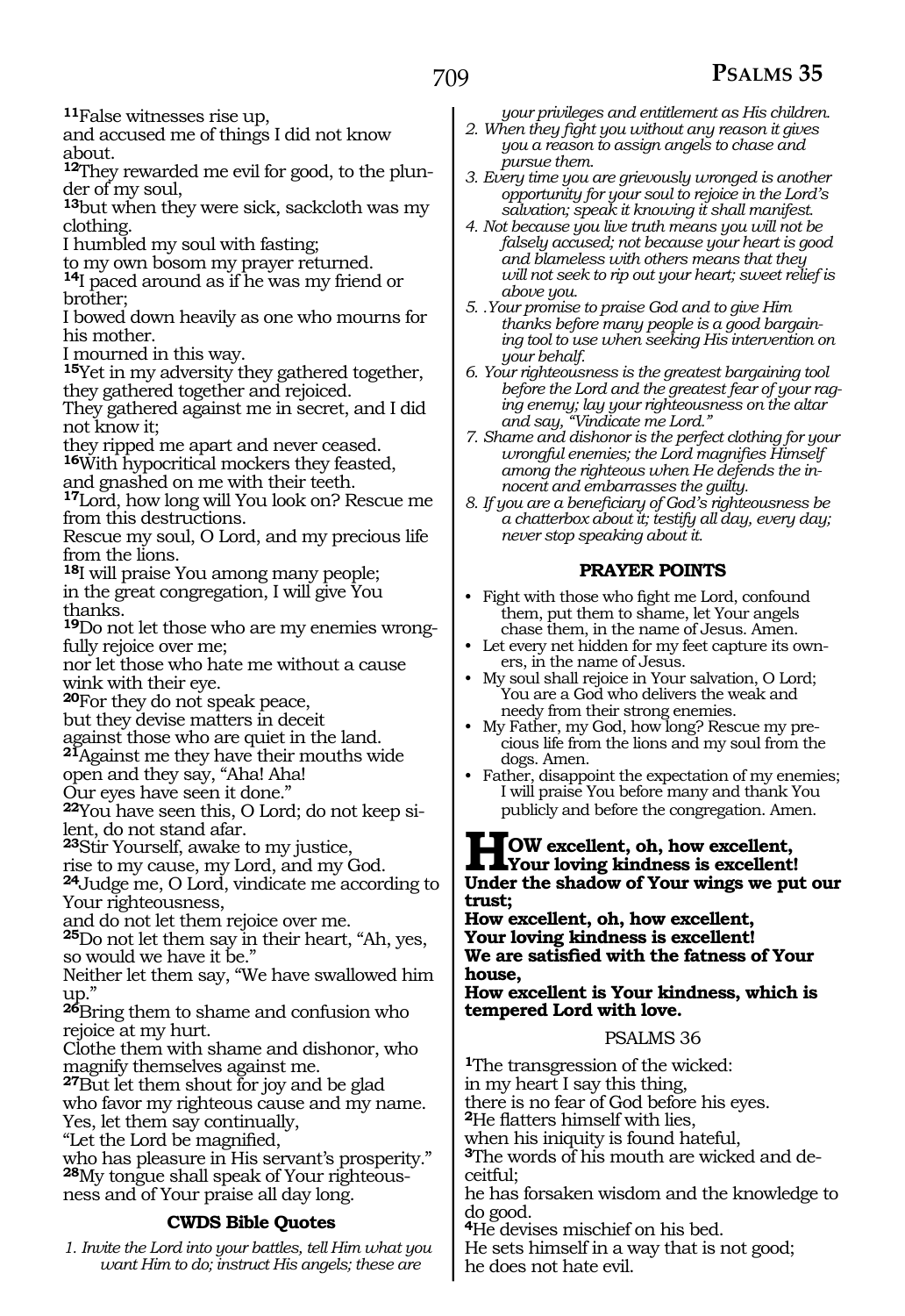710

**<sup>5</sup>**But Your mercy, Lord, is in the heavens above,

and Your faithfulness reaches to the clouds. **6**Your righteousness is like the great mountain;

as the great deep so are Your judgments.

You preserve both man and beast.

*How excellent, oh, how excellent,* 

**7**Your loving kindness is precious and excellent;

therefore men put their trust under the shadow of Your wings.

**8**They are satisfied abundantly with the fatness of Your house.

And You make them drink from the river of Your pleasures.

**<sup>9</sup>**For with You is the fountain of life;

in Your light we see light.

**<sup>10</sup>**Continue Your loving kindness to all those who know You,

and Your righteousness to the upright in heart.

**<sup>11</sup>**Do not permit the foot of pride to come against me;

nor the hand of the wicked to remove me. **<sup>12</sup>**For there the workers of iniquity lie fallen; they are cast down and are unable to rise again.

#### **CWDS Bible Quotes**

*1. Your good and conscientious expectation of the wicked is unfounded; wickedness is stubborn, unrealistic and presumptuous.* 

- *2. Flattery, deceit and the absence of Godly fear characterizes wickedness; the aim is to steal, kill and destroy; the source is obvious.*
- *3. But for the mercies of God, so expansive, His faithfulness, so extensive, and His righteousness so solid, you would be at the mercy of the wicked, utterly ruthless.*

*4. The kind of love that is loving and kind is the loving kindness whose wings you resort to for shelter.* 

*5. The God who satisfies with abundant treasure, makes you drink from His pleasure, renews your youth from His fountain of life, and makes the efforts of the wicked lose significance.*

*6. Be conscious to position yourself for the continued grace of the Lord and you position the wicked for continued failure and devastating defeat.*

#### **PRAYER POINTS**

- Father God, defeat the intentions of all those who have forsaken wisdom, knowledge and the fear of the Lord to embrace wickedness. Break the arm of wickedness. Amen.
- Mighty God, let every demonic spirit exalted by people to bring curses and disaster in the lives of others, receive a fiery divine rebuke now, in the name of Jesus.
- God who preserves man and animals from demonic attack, I exalt You; Your mercies reach to the heavens above and Your righteousness is as solid as the mountains. Amen.
- Wrap me in Your loving kindness, Lord; I put my trust under the shadow of Your wings. Amen.

# **DELIGHT yourself in the Lord; He will give you your heart's desires.**

#### **A little that a righteous man has Is better than the wealth of them all. Cease from anger, forsake wrath, Fret not yourself; wait on the Lord. The upright shall have his desires Because he makes God his delight.**

#### PSALMS 37

**1**Do not fret or be anxious because of evildoers;

do not envy workers of iniquity,

**<sup>2</sup>**for like the grass they shall soon be cut down, they shall wither as the green herb.

**<sup>3</sup>**But trust in the Lord and do good,

so shall you dwell in the land and be fed.

**<sup>4</sup>**Let the Lord be your delight,

and He will give you your heart's desires. **<sup>5</sup>**Commit your way to the Lord;

trust Him and He will bring it to pass.

**<sup>6</sup>**He will bring out your righteousness as the light,

your justice as the noonday, bright. **<sup>7</sup>**Rest in the Lord and wait patiently for Him. Do not be anxious because of those who prosper in the way,

because of the man of wicked devices who brings it to pass and all seems right. R*est in the Lord and patiently wait.* 

*Rest in the Lord.*  **<sup>8</sup>**Cease from anger; forsake wrath.

Do not fret in any way, with evil thoughts. **<sup>9</sup>**For evildoers shall be cut off.

Be content; wait on the Lord,

for those who wait on Him shall inherit the earth.

**<sup>10</sup>**For it will be only a little while before the wicked is no more;

though you diligently consider his place, it shall no more exist.

**<sup>11</sup>**But the meek shall inherit the earth; they shall delight themselves in abundance of peace.

**<sup>12</sup>**The wicked plots against the just; on him his teeth gnash in wrath.

**<sup>13</sup>**The Lord sees that his day is coming, so the Lord just looks and laughs.

**<sup>14</sup>**The wicked has drawn out his sword, has bent his bow to cast down the poor,

to slay such as are of an upright life.

**<sup>15</sup>**But their sword shall enter their own hearts; their bows will be broken, torn apart.

**<sup>16</sup>**A little that the righteous has is better than their collective riches.

The little of the righteous is better than the riches of many wicked.

**<sup>17</sup>**For the arms of the wicked shall be broken, but the Lord upholds the righteous,

**<sup>18</sup>**the Lord knows the days of the blameless; and their inheritance shall be forever.

**<sup>19</sup>**They shall not be ashamed in the evil time; in the days of famine they shall be satisfied. **<sup>20</sup>**The wicked shall perish,

and the enemies of the Lord who are like fat of lambs shall be consumed in that day;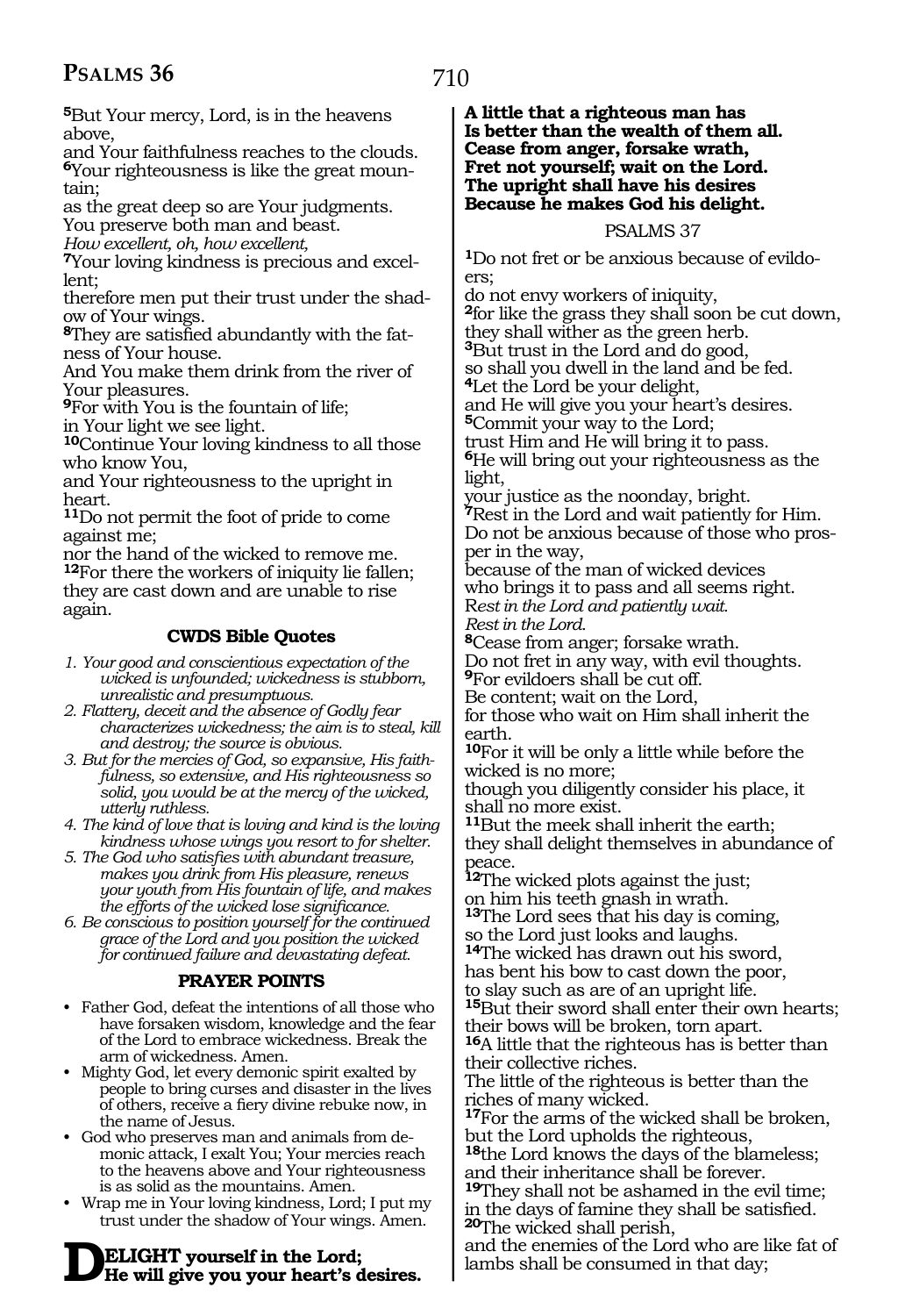like smoke, they shall vanish away. **<sup>21</sup>**The wicked borrows and does not repay,

but the righteous shows mercy and gives always.

**22**Those who are blessed of the Lord shall inherit the earth,

but those who are cursed shall be cut off. **<sup>23</sup>**All the steps of a good man are ordered by the Lord;

the Lord delights in his way.

**<sup>24</sup>**He falls but shall not be utterly cast down; the Lord upholds him with His hands. The Lord upholds him always.

**<sup>25</sup>**I have been young but now am old; *many experiences years have foretold,*  but this one thing I am still yet to see, the righteous forsaken; they are rooted and free;

nor have I seen his children begging bread. **26**He is always merciful and lending; his children are a blessing.

**<sup>27</sup>**Depart from evil and do good;

dwell for evermore.

**<sup>28</sup>**The righteous Lord loves justice;

He will not forsake the saints.

The saints are preserved forever,

but the children of the wicked are cut off.

**<sup>29</sup>**The righteous shall inherit the land,

and dwell forever in it.

**<sup>30</sup>**The mouth of the righteous speaks wisdom; justice is on his tongue.

**<sup>31</sup>**The law of his God is in his heart;

none of his steps will ever slide, not one. **<sup>32</sup>**The wicked watches the righteous,

and seeks his soul to slay him;

**<sup>33</sup>**the Lord will not leave him in his hands, nor when He judges will He condemn him.

**<sup>34</sup>**Wait on the Lord and keep His way.

He will exalt you if you wait;

He will exalt you to inherit the land,

but the wicked will be cut away,

and you shall see it then.

**<sup>35</sup>**I have seen the wicked in great power like a green bay tree, he spreads himself out. **<sup>36</sup>**Yet he passed away; look, he is no more.

I sought him, but he could not be found.

**<sup>37</sup>**Take note of the faultless man; look carefully at the upright and see;

that unlike the transgressors

the end of that man is peace.

**38**The transgressors shall together be destroyed;

the destiny of the wicked shall be cut off. **<sup>39</sup>**But from the Lord comes the salvation of the righteous;

in the time of trouble He is their strength. **<sup>40</sup>**The Lord shall help and deliver them, He shall deliver them from the wicked; He shall save them because they trust in Him.

#### **CWDS Bible Quotes**

*1. Your assessment of the wicked should not be based on their proliferation but on their expectation and end; never be fooled by the cash to compare yourself with a speeding crash.*

- *2. Your righteous desires are granted on the wings of your tenacious delight and passion for the Lord.*
- *3. The rage of the wicked against the upright is humor to the heavens; God simply laughs at their ignorance.*
- *4. Wickedness is momentary; the wicked have a Strong enemy. The least of the righteous is better than the best of the wicked; the righteous has Strong help.*
- *5. To be the Lord's delight, to have Him order your steps, and to have His good hand uphold you, is the product of righteousness.*
- *6. You may be down but never forsaken. Righteousness benefits you and your children; your generosity secures their wellbeing.*

*7. There is temporary illusion in wickedness and forever blessings in doing good; the wicked enjoy your inheritance and play ownership until they are evicted from it and from your earth.*

- *8. Be patient at work, or home, with people or with government; you are in the hands of God and He will not leave you in wicked hands; the wicked rise and revile but God will not allow your steps to slide.*
- *9. The wicked spread but note their end; there is nothing to desire about them; observe the righteous and note their peace. The wicked have cash insurance, the righteous have blessed assurance.*

#### **PRAYER POINTS**

- Lord of lords, let envy for the life or luxury of sinners be driven from the heart of believers, in the name of Jesus. Amen.
- Righteous Father, I delight in You more than any treasure or riches. I will rest in You and patiently wait on You. Amen.
- Father, place wisdom in the hearts of all those who are miserably destroying themselves with their scheme against Your people. Amen.
- My Father my God, I am satisfied in the cup of Your favor; I love righteousness and hate evil. Amen.
- Order my steps in Your word dear Lord; I want You to delight in me, in the name of Jesus. Amen.
- God of my inheritance, instruct my heart to be content in whatever state I find myself; I celebrate my good inheritance in You. Amen.

#### **MY enemies are alive and they are strong;**

#### **They are multiplied that hate me and do me wrong.**

**My wounds stink; I am bowed down. My heart pants; you hear me groan. Do not forsake me, Lord; do not stay away; Make haste to help and save me, Lord.**

#### PSALMS 38

**<sup>1</sup>**Do not rebuke me in Your wrath, O Lord, nor chasten me in Your hot displeasure. **<sup>2</sup>**For in me Your arrows have stuck fast; You have pressed me hard by Your hand in wrath.

**<sup>3</sup>**There is no soundness in my flesh; because of Your anger there is no health. Because of sin there is no rest in my bones. **<sup>4</sup>**For over my head my iniquities have gone;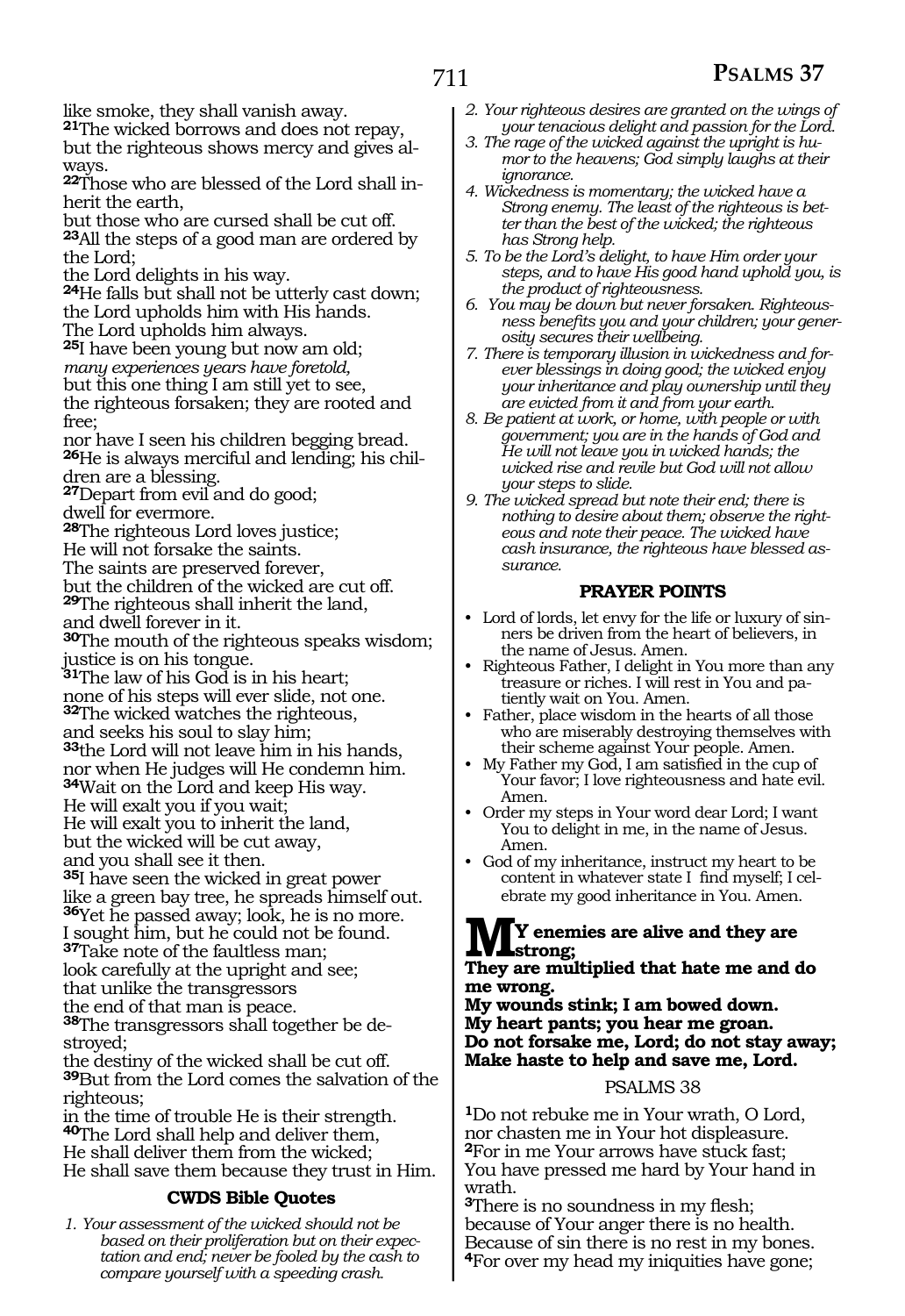as a heavy burden they weigh me down. **<sup>5</sup>**My wounds stink and are corrupt because of the foolishness I have done.

**<sup>6</sup>**I am troubled and greatly bowed down; all day long as I go I mourn.

**<sup>7</sup>**A loathsome disease fills up my loins;

in my flesh, no soundness can be found. **<sup>8</sup>**I am feeble and sore broken;

I groan because of the disquietness of my heart.

**<sup>9</sup>**Lord, all my desire is before You, my groaning is not hidden from You. **<sup>10</sup>**Hear the panting of my heart; my heart pants, my strength fails,

the light of my eyes is gone away.

**<sup>11</sup>**My loved ones and friends stand aloof; my relatives keep their distance.

**<sup>12</sup>**Those who seek my life lay snares for me; those who seek my hurt speak mischief. They imagine deceits all the day long.

**<sup>13</sup>**But I was like a deaf man who heard not, and as the dumb my mouth was sealed. **<sup>14</sup>**Therefore I was as one who neither heard

nor had a response to speak,

**<sup>15</sup>**for in You, O Lord, my hope is found; I know You will hear, O Lord, my God. **<sup>16</sup>**I said, "Hear me, lest they should rejoice

over me;

and when my foot slips, they magnify themselves against me."

**<sup>17</sup>**My sorrows are before me continually; I am ready to die; O Lord, please help me. **<sup>18</sup>**I will declare my iniquity; I will be sorry for my sin.

**<sup>19</sup>**My enemies are lively and they are strong; those who hate me are multiplied wrongfully. **<sup>20</sup>**Those who hate me repay good with evil;

these are my adversaries,

because I follow what is good.

**<sup>21</sup>**Forsake me not, O Lord, my God;

from me, O Lord, do not stay far.

**<sup>22</sup>**Make haste to help me; for me be strong, O Lord, my God and my salvation.

#### **CWDS Bible Quotes**

- *1. Sin will remove your covering and expose you to the devil's evil and merciless chastising.*
- *2. Love will cause your boat to rock violently in order to convince you to change course and avert permanent disaster.*
- *3. When fire surrounds you, place your desires before God; intense heat should intensify your prayer life; place the fire on the altar*
- *4. Your difficulties define your friends; some of the best of friends and closest of relatives are there for all times except the hard times.*
- *5. No response is your best response to accusation and mockery; no acknowledgment is your best acknowledgment of slander.*
- *6. When you feel the rod, chart a course to your Source not away from Him; hope in Him; He is the only true salvation.*

#### **PRAYER POINTS**

• Merciful Father, forgive me of all my sins; I soak myself in the blood of Jesus and cast myself

upon Your tender mercies. Amen.

- Most Holy God, if I have done this, if there is iniquity in me, search me and know my heart; lead me in the path of righteousness. Amen.
- You know my heart; all my desires are before You Lord. I will not let You go until You bless me. Amen.
- Most high God, You are a friend that sticks closer than a brother; from this day forward I know no person in the flesh but engage them in spirit. Amen.

#### **HEAR my prayer, O Lord, hear my prayer;**

**Help me to know my end.**

**There are many things I muse and consider:**

**Deliver me from sin; be my defense.** 

#### PSALMS 39

**<sup>1</sup>**I said, "I will protect my ways so I will not sin with my tongue; I will keep my mouth with a bridle, while the wicked are before me, I will be dumb.

**<sup>2</sup>**With silence I was mute indeed; from even good, I held my peace, and my sorrow was stirred in me. **<sup>3</sup>**Within me my heart was hot; the fire burned while I was musing, and then I spoke with my tongue.

**<sup>4</sup>**"Lord make me to know my end,

and the full measure of my days, that I may know how frail I am.

**<sup>5</sup>**"You have made my days as small as a hand's breadth,

and my age as nothing before You. Surely, vanity is the best state of man, just like a vapor that disappears from the scene.

**<sup>6</sup>**In a vain show every man walks; in vain they make themselves preoccupied; and heap up riches and are delighted, but do not know who they heap them up for. **<sup>7</sup>**"And now, Lord, what do I wait for?

My hope is in You, Lord.

**<sup>8</sup>**"Deliver me from all of my sins;

do not permit the foolish to reproach me.

**<sup>9</sup>**"I was dumb, I did not speak, because You have done this thing.

**<sup>10</sup>**"Remove Your plague away from me; I am consumed by the blow of Your hand.

**<sup>11</sup>**"When by rebuke You correct man for his iniquity,

like a moth You make his beauty disappear from him;

surely, surely, every man is like vapor, vanity. **<sup>12</sup>**"Give ear to my cry, O Lord; hear my prayer. Do not be silent at my tears;

for I am a stranger and a sojourner,

just as all my fathers were.

**<sup>13</sup>**"Spare me that I may recover.

Spare me before I am no more,

that I may regain strength

before I disappear and am gone from the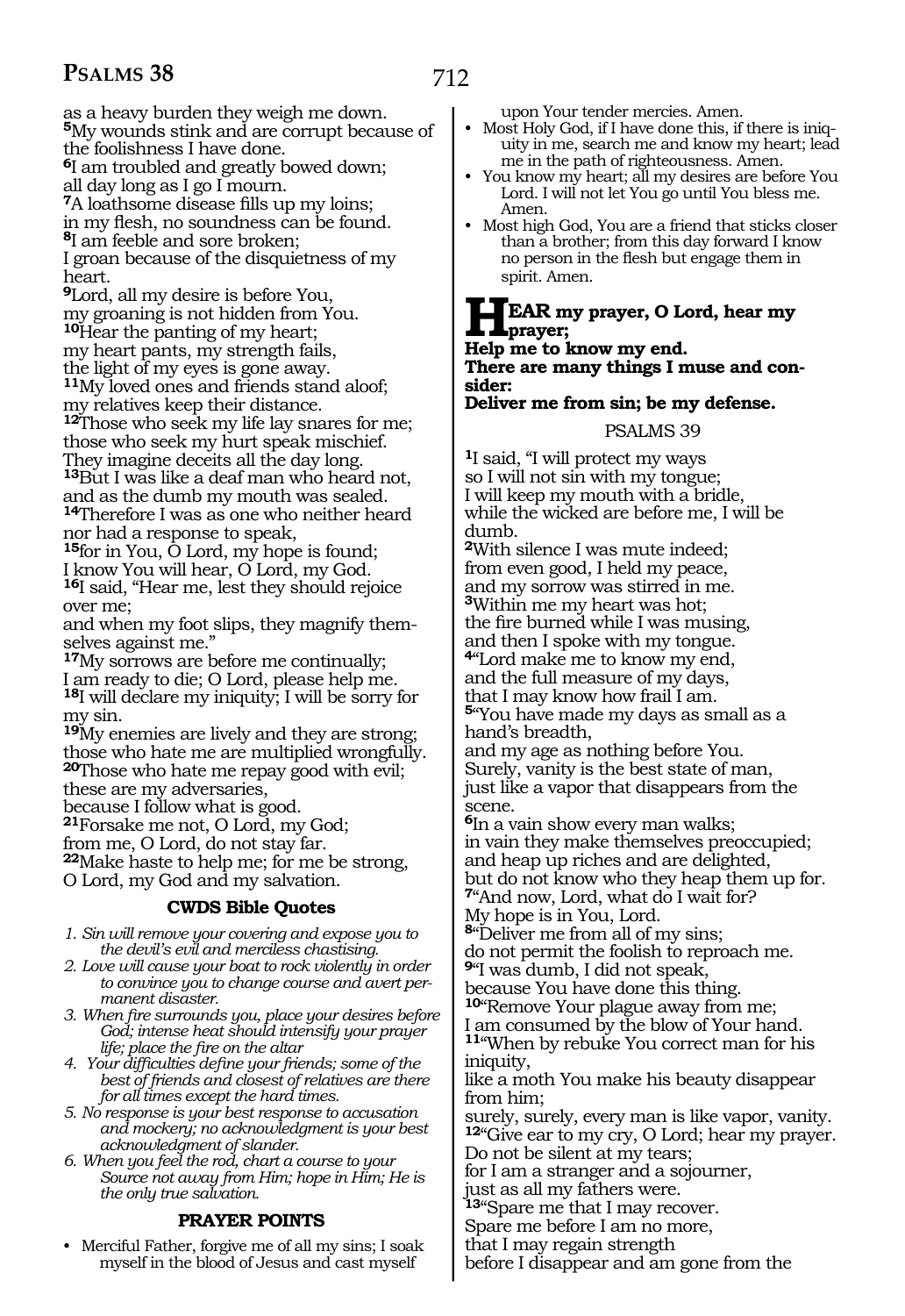#### earth."

#### **CWDS Bible Quotes**

- *1. Your mouth is the gateway to your destiny; guard your words with more militancy than you guard your gold.*
- *2. When you understand your frailty and your days as vapor and vanity, you will live each moment redeeming borrowed time.*
- *3. It is best to give a divine occupation to your riches than to be preoccupied accumulating riches for others to waste.*
- *4. It is easy for the righteous to blame the Lord for their crisis, and they are right; He has to give permit or withdraw His covering. It is necessary for the righteous to seek the Lord in their crisis; He is the only source of help.*
- *5. You cannot go to Hell for help from your fire; Hell is under fire itself.*
- *6. Sin is the root of most crises; go to the source, uproot it; ask forgiveness and God will intervene.*

#### **PRAYER POINTS**

- Marvelous God, You created the world by Your words; I guard my tongue diligently so I do not create a world for myself that I cannot live in. Amen.
- Lord make me know my end and the full measure of my days that I may know how frail I am. Help me to value each moment I live in kingdom currency. Amen.
- My Father my God, help me not to be like the many fools playing the game of accumulation on the earth; I place my treasure where no one can steal or corrupt, in the name of Jesus.
- Lord I look to You; cover me with Your blood, repair every hedge I have broken and close every gateway to the enemy I have created, in the name of Jesus.

## **HE** brought me out of the miry clay;<br>And gave me a new song of praise to His **And gave me a new song of praise to Him. I delight to do Your will O God, Jehovah, my King.**

#### PSALMS 40

**<sup>1</sup>**For the Lord I waited patiently; He heard my cry and inclined to me. **<sup>2</sup>**He brought me up out of a horrible pit, out of the miry clay.

He set my feet on a rock to stay;

my path He established.

**<sup>3</sup>**He placed a new song in my mouth, a song of praise to our God;

many shall see it and fear and trust in the Lord.

*@He placed a new song in my heart, a song of praise to God.* 

**<sup>4</sup>**Blessed is the man who makes Him his trust, who will not turn to lies nor show partiality to the proud.

**<sup>5</sup>**Many are the wonderful works You have done,

and Your thoughts toward us which are without sum;

they cannot be measured up in order to You; they are more than can be numbered, if this I desired to do.

**<sup>6</sup>**Sacrifice and offerings You did not desire. Burnt and sin offering You have not required. You have opened ears now.

**<sup>7</sup>**Then I said, "Behold, I come;

in the volume of the book it is written of me,

**<sup>8</sup>**I delight to do Your will, O Lord, my God; Your law is within my heart."

**<sup>9</sup>**I have preached Your righteousness, Lord, there in the great congregation;

no, I have not refrained my lips,

O Lord, You Yourself know this.

**<sup>10</sup>**I have not hidden Your righteousness in my heart;

I declared Your faithfulness and salvation.

I have not concealed Your lovingkindness at all,

and Your truth from the great congregation. **<sup>11</sup>**Lord, do not withhold Your mercies,

Your tender-mercies from me.

Let Your loving kindness and Your truth preserve me continually.

**<sup>12</sup>**For evils without number have surrounded me all about.

On me my iniquities have taken hold so that I am unable to look upward.

They are more than the hairs of my head;

my heart fails me like the dead.

**<sup>13</sup>**Please deliver me quickly;

Lord, be pleased to deliver me;

make haste to help me.

**14**Let them be ashamed and confounded together who seek my soul to destroy it.

Let them be driven back and put to shame who wish me evil.

**<sup>15</sup>**Let desolation be the reward of their shame, that say, "Aha, aha," at my name.

**<sup>16</sup>**But let all those who seek You rejoice and be glad in You.

Let such as love Your salvation say continu- ally,

"The Lord be magnified! The Lord be magnified!

*Enlarged before our eyes, the Lord be magnified."*  **<sup>17</sup>**But I am poor and needy, yet the Lord thinks on me.

You are my help and my deliverer; Lord, deliver me.

O Lord, my God, do not delay.

*Be enlarged above all my situations, Lord, be magnified.* 

#### **CWDS Bible Quotes**

*1. Your wait on the Lord is not a waste; it is solid ground that will waste your slippery situation and establish you.*

*2. Every new experience with the Lord is conveyed on new sounds that should inspire new songs; praise is never stale, it is present, perpetual and personal.*

*3. Why should we limit or restrict our thoughts towards Him if we cannot number His thoughts towards us?*

*4. Your best sacrifice to God is to delight, not just in God, but to do the will of God; make yourself available, say, "Here I am; I have come."*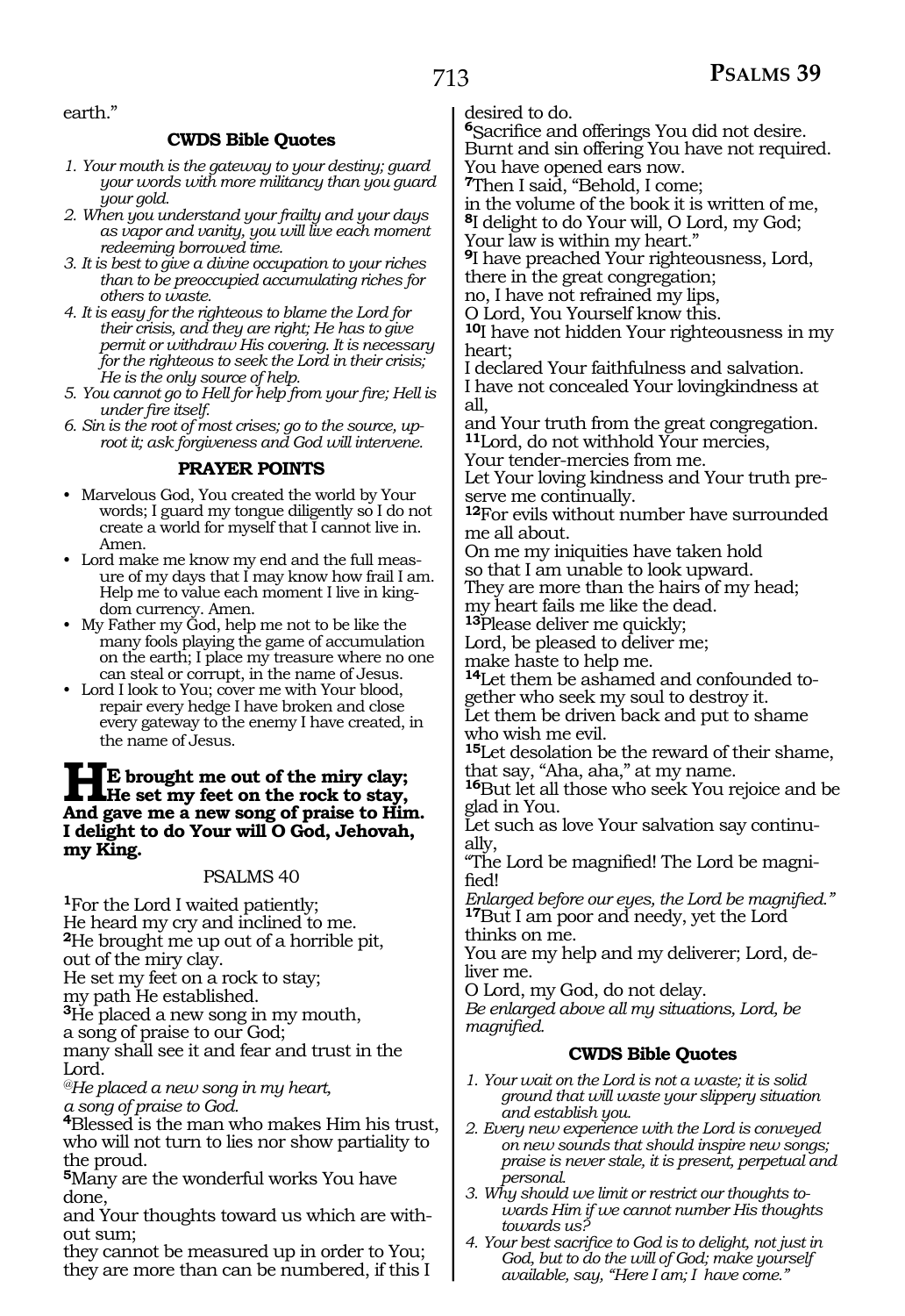- *5. When His law is in your heart you will speak of His love and salvation to all; it must never be a burden but should delight, excite and motivate you.*
- *6. Your excitement for God will incite your enemy, your delight in Him will invite them; keep that cry in your mouth for deliverance and see them ignited and brought to confusion.*
- *7. The Lord will give you cause to be glad if you seek Him as your God. If you magnify Him in your situation He will be magnified above your situation until it is minimized to nothing.*
- *8. You do not need to anxiously seek God about your situation if you can see God bigger than your situation; say to the situation and say continually, 'Let God be magnified.'*

#### **PRAYER POINTS**

- Thank You Father, for lifting me out of the miry clay and placing my feet on solid ground; thanks for establishing me. Amen.
- Most high God, give me new experiences with You daily, new sounds to convey it and new songs to express it; my mouth shall declare Your praise all the day long. Amen.
- Thank You Almighty and Omnipotent God, that someone like You takes so much time to think on someone like me. Amen.
- Father God, here I am, I delight to do Your will O God. I will go where You send me; I take pleasure to be asked to work in Your field today. Amen.
- Loving Redeemer, place Your law of love in the hearts of all believers, so their witness will be based on lifestyle compelled by love. Amen.

## **HOW** do I know He favors me?<br> **How do I know He favors me? How do I know He favors me? Because He upholds me.**

#### PSALMS 41

**<sup>1</sup>**Blessed is the man who considers the poor; the Lord delivers him in trouble; in the day of trouble.

**<sup>2</sup>**The Lord will preserve him; the Lord will keep him alive;

he shall be blessed on the earth and flourish and thrive.

You will not deliver him to his enemies' will, **<sup>3</sup>**but will visit him on his bed when he is ill, and will sustain him on his bed in sickness. **<sup>4</sup>**I said, "Lord be merciful to me, heal my soul for I have sinned against You."

**<sup>5</sup>**My enemies speak of me these evil words: "When will his name perish away? When will he die?"

**<sup>6</sup>**If he comes to see me, he speaks only lies; his heart gathers iniquity to itself.

When he goes out, this is what he tells; **<sup>7</sup>**all those who hate me whisper together de- ceptive words,

and against me they devise hurt.

**<sup>8</sup>**"Evil disease, an evil disease sticks fast on him," they say;

"He shall not rise; now that he lies, he shall rise no more again."

**<sup>9</sup>**My own friend, my own familiar friend,

the one I trusted, the one who ate my bread, has lifted his heel against me; he is among the pack.

**<sup>10</sup>**But You, O Lord, be merciful to me and raise me up.

**<sup>11</sup>**How do I know You favor me?

My enemies do not triumph over me. How do I know You are pleased with me? You give to me the victory.

**<sup>12</sup>**As for me, Lord, You uphold me in my in- tegrity

and set me before Your face forever; that is my testimony.

**<sup>13</sup>**Bless You, I will bless You, Lord God of Is- rael,

from everlasting to everlasting. Amen and Amen.

#### **CWDS Bible Quotes**

- *1. Your consideration of the poor initiates consideration from God's throne room; your gifts to the poor unlock heaven's storehouses on your behalf.*
- *2. The little you give to the poor is a lot in heaven and is redefined by angels as health, wealth, deliverance and life.*
- *3. Never be so lost in your righteousness that you are not ever conscious of your sin and tendency to be sinful; righteousness is complete when cleansing is continuous.*
- *4. It is easier to deal with known enemies than deceptive friends; on your knees is the most effective response to them.*
- *5. Your pain intensifies when trust is betrayed and friendship despised; separate the person from the act so your objectivity will never be defeated.*
- *6. You will know God favors you when the strong efforts of your accusers and haters pass like a strong wind and you stand triumphantly unfazed.*

#### **PRAYER POINTS**

- Loving and merciful God, I receive Your heart for the poor; I will not restrain my hand from them, in the name of Jesus.
- My Father my God, I come into agreement with Your throne and speak prosperity, health, wealth and personal deliverance to everyone who helps the poor and afflicted. Amen.
- Lord be merciful to me, heal my soul and blot out all my transgressions against You. Amen.
- Omnipotent Father; all my times are in Your hands; judge every word spoken to me and examine the heart and thoughts of every person in my inner circle, in the name of Jesus.
- Favor me today Lord Jesus; let it be evidenced in progress and victories. Amen.

#### **THIRSTY and dry and panting am I; As a deer pants for water, O Lord, hear my cry.**

#### **Deep calls to deep, depths that can't be denied;**

**I am panting, I am hungry, I am thirsty and dry.**

#### PSALMS 42

**<sup>1</sup>**As a deer pants for water, pants after the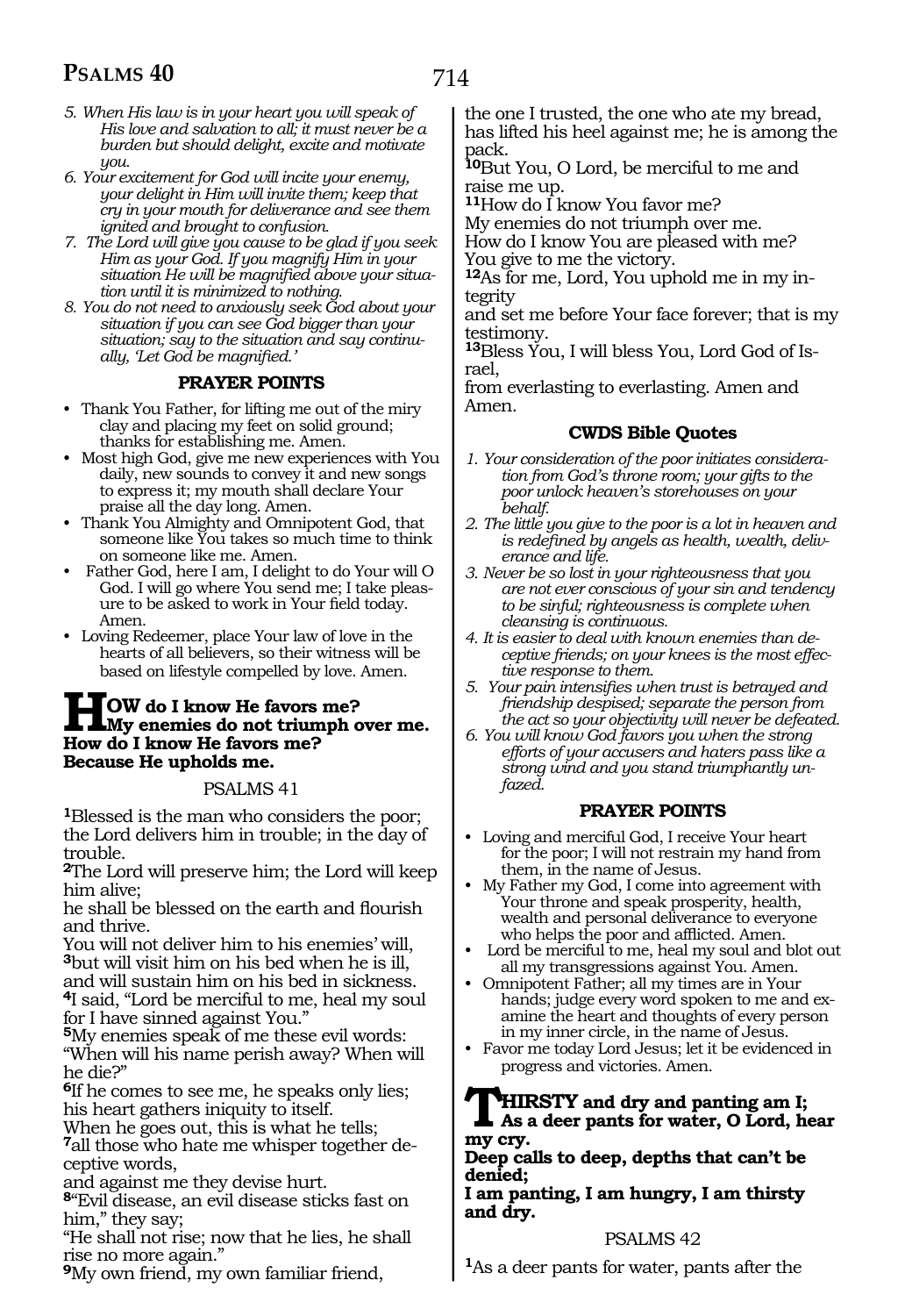brooks,

so my soul thirsts for You, Lord. *See how thirsty I look?* 

**<sup>2</sup>**My soul thirsts for God, for the living God; when shall I come by?

When shall I come and appear before God? I am thirsty and dry.

**<sup>3</sup>**My tears flow freely day and night; they have been my meat,

while they say to me continually, "Where is the God that you seek?"

**<sup>4</sup>**When I remember these things, I pour out my soul inside,

*for thirsty, yes thirsty, dry and panting am I.* 

I had gone with the multitude to the house of the Lord;

with joy and with praise I lifted my voice, with those who kept the holy day,

*but the fire had gone down.* 

**<sup>5</sup>**So I said to my soul, "Why are you cast down?"

Why are you cast down, O my soul? Why are you disquieted within me?

Hope in God! Soul, hope in God.

I shall yet praise Him; He is the hope I have. I shall praise Him for the help of His countenance.

*Thirsty and dry but to my soul I cried, "Hope in God."* 

**<sup>6</sup>**O my God, my soul is cast down within me; therefore, from the land of Jordan, I will remember You,

from the land of the Hermonites, from the hill of Mizar.

**<sup>7</sup>**Deep calls to deep at the noise of Your water spouts.

Over me, Your waves and Your billows have gone.

*@Your waves cover me and over me Your billows rise;* 

*deep calls to deep, I am thirsty and dry!* 

**<sup>8</sup>**Yet God will command His loving kindness in the daytime, and His songs will surround me at night.

It shall be my prayer to the God of my life. **<sup>9</sup>**I will say to God, my Rock,

"Why have You forgotten me? Why do I mourn because of the oppression of my enemy, why?" **<sup>10</sup>**My enemy's reproach is like a sword in my bones,

while they say to me all day, "Where is your God to be found?"

**<sup>11</sup>**Why are you cast down, O my soul? Why are you troubled inside me?

Hope in God; yes, in God now place your hope,

for I shall yet praise Him; He is my God and the health of my countenance. *@When I am troubled and there is no peace inside I shall yet praise Him, for I am thirsty and dry.* 

#### **CWDS Bible Quotes**

*1. Your desire for God must progress from religious to animated, from passive to passionate until it* 

- *comes out in your expressions.*
- *2. Where you cannot find adjectives to express your passion, use simile, metaphor, hyperbole or oxymoron.*
- *3. It is good to thirst and hunger for God in His perceived absence but it is better to hunger and thirst for God in His expressive, abundant presence.*
- *4. In your distress caused by your situation and the added stress that people place on you, anchor your hope in God.*

*5. When your best time with God is just a memory; when the relationships you enjoyed appear broken, speak yourself back to the place.*

*6. There is no greater voice to motivate and uplift your soul than your voice; speak to your soul daily: motivate it, command it, instruct it.*

*7. Your passionate desire and longing must not just be a splash in water, but a response to the call from the depths to get deeper and rise higher in God.*

*8. When you feel forsaken and distressed, run further, dig deeper, reach higher; if you do not find Him first, He will find you.*

#### **PRAYER POINTS**

- Loving Father, I reach for You with everything within me; I fall apart outside Your presence. Amen.
- As the deer pants for water, so my soul thirsts for You, O Lord; as stubble before fire, so I melt at Your presence. Amen.
- The more I find You, Lord, the more I want You, the more I love You, the more I thirst for You, the more passionate I become. Amen.
- My Father my God; I rest my head upon Your shoulder daily, and I hide myself in You until the storms pass. Amen.

• Why are you cast down, O my soul? I command You to hope in God; He is the inspiration You need to feel alive again. Amen.

#### **SEND Your light and send Your truth; Let them lead me; let them bring me to Your holy hill.**

**Lord, light the way; send Your truth I pray. Let light and truth lead me, let them bring me** 

#### **To where Your tabernacle is.**

#### PSALMS 43

**<sup>1</sup>**Judge me, O God, and plead my cause against an ungodly nation; deliver me from the deceitful, unjust man. **<sup>2</sup>**You are the God of my strength; why do You cast me off?

Because of my enemy's oppression why should I go mourning all day long? **<sup>3</sup>**Send Your light and send Your truth; let them lead me; let them bring me to Your holy hill.

Lord, light the way; send Your truth I pray; let them lead me; let them bring me to where Your tabernacle is.

**<sup>4</sup>**Then will I go to the altar of the Lord,

to God who is my exceeding joy.

I will praise You, O God, my God;

I will praise You on the harp.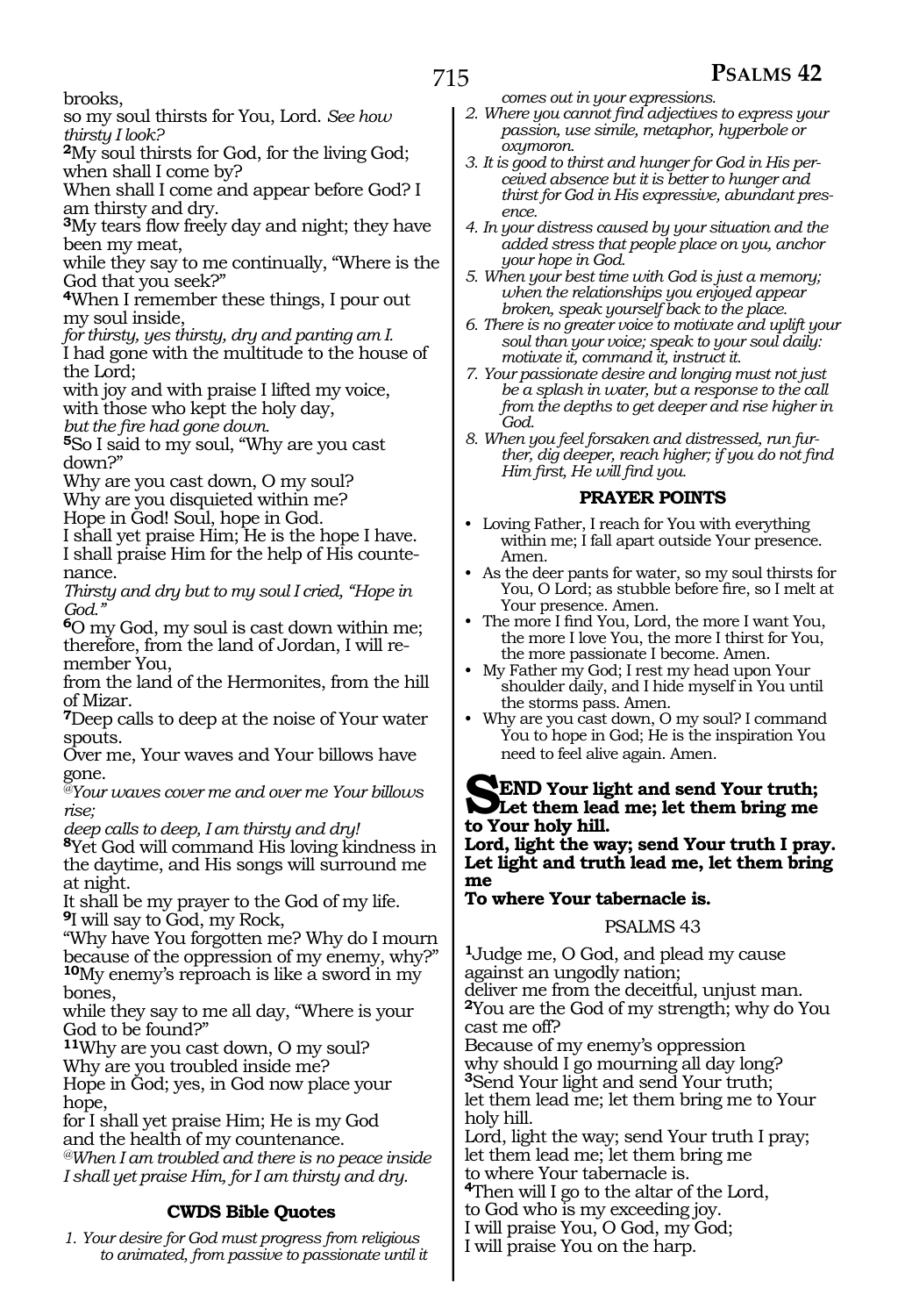**<sup>5</sup>**Why are you cast down, O my soul? Why are you troubled, why not hope? Hope in God! For I shall praise Him; He is the health of my countenance. And He is my God.

*Why are you cast down, O my soul? Hope in God! Yes, hope.* 

#### **CWDS Bible Quotes**

- *1. When your cause is blocked in the courts of man, lock it in the court of God and never remove it until the opposition is at your feet.*
- *2. Life may repeat the cry of Christ on the cross from your lips and in your ears, 'My God, My God, why have you forsaken me?" Let the cross be a lesson of victory beyond pain.*
- *3. Whenever your cry to God is 'Why have you forsaken me,' His response to you is, 'It is finished.'*
- *4. The light of God and the truth of God compels the heart of man to the presence of God and the house of God.*
- *5. Love God; let your fire for Him ignite your desire of Him so all you require of Him is the heat of His presence.*
- *6. When you cannot speak to your troubles speak to your soul; command it not to bow to your troubles but to bless the Lord.*

#### **PRAYER POINTS**

- Vindicate me, O Lord, speak up on my behalf; I rest my case in Your courts. Amen.
- I thank You, my Father, that Your word to me is that You will never leave or forsake me and it is settled in my spirit even when I feel forsaken. Amen.
- My Lord Jesus, my world may be unsettled but the cross settles it for me; at the peak of my pain I hold steadfastly to the word You spoke at the peak of Your pain and confess: it is finished.
- In my darkness Lord, send Your light, and Your truth and let it guide my spirit and my desire to Your presence and to Your word. Amen.
- I have lost so many things like Job but I cannot think of anything I desire more than Your presence Lord; my passion for You is intense; in the end I shall see God. Amen.

## **IWILL not trust in my bow; the bow can- not save.**

#### **I will not trust in the sword; no, it shall not be my praise.**

**In God will I boast; yes, all the day long; I will praise His name forever and sing to Him my song.**

#### PSALMS 44

**1**With our ears we have heard, O God; our fathers have told

the works You did in their days, in the times of old.

**<sup>2</sup>**How You drove out the nations with Your mighty hand;

how You afflicted and cast them out and planted us in the land.

**<sup>3</sup>**They did not get it by their own sword, nor did their own arm save,

but Your arm and Your right hand and Your countenance rays,

You had favor on them.

**<sup>4</sup>**Command deliverance for Jacob, O God; You are King.

**5**Through God we will push down our enemies.

Through Your name we will trample under foot, those who rise up against us.

**6**For I will not trust in my bow; my sword cannot save me.

**<sup>7</sup>**You have saved us from our enemies; we shall push them down, O Lord.

All those who hated us You have put to shame.

**<sup>8</sup>**We will boast in You all day long and forever praise Your name.

**<sup>9</sup>**But now You have cast us off and put us to shame, O Lord,

and with our armies You did not go forth to war.

**10**You have made us turn back from the enemy,

and those who hate us take spoils for themselves, O Almighty.

**<sup>11</sup>**You have given us over as sheep appointed for meat;

among the nations You have scattered us.

**12**You sold Your people, sold them all for nothing;

Your wealth You never increased by the price of their trading.

**13**To our neighbors You have made us a reproach,

a derision and scorn to those all around.

**<sup>14</sup>**You made us a byword among all the sinful nations,

a shaking of the head among the people of the lands.

**<sup>15</sup>**My confusion is before me continually, and the shame of my face has covered me

**<sup>16</sup>**because of the voice of him who reproaches and blasphemes,

because of the avenger and the enemy.

**<sup>17</sup>**Though all this has come on us, yet we have not forgotten You,

nor in Your covenant have we dealt falsely but in truth.

**<sup>18</sup>**Our hearts have not turned away,

neither have our steps declined from Your way,

**<sup>19</sup>**though we were broken up in the place of jackals,

and by the shadow of death we have been covered.

**<sup>20</sup>**If we had forgotten the name of our God, or to a strange god stretched out our hands, **<sup>21</sup>**would God not search this out?

For He knows the secrets of the heart.

**<sup>22</sup>**Yes, for Your sake we are killed all day long; counted as sheep for the slaughter, but still we have a song.

**<sup>23</sup>**Awake! Why sleep, O Lord? Arise, don't cast us off.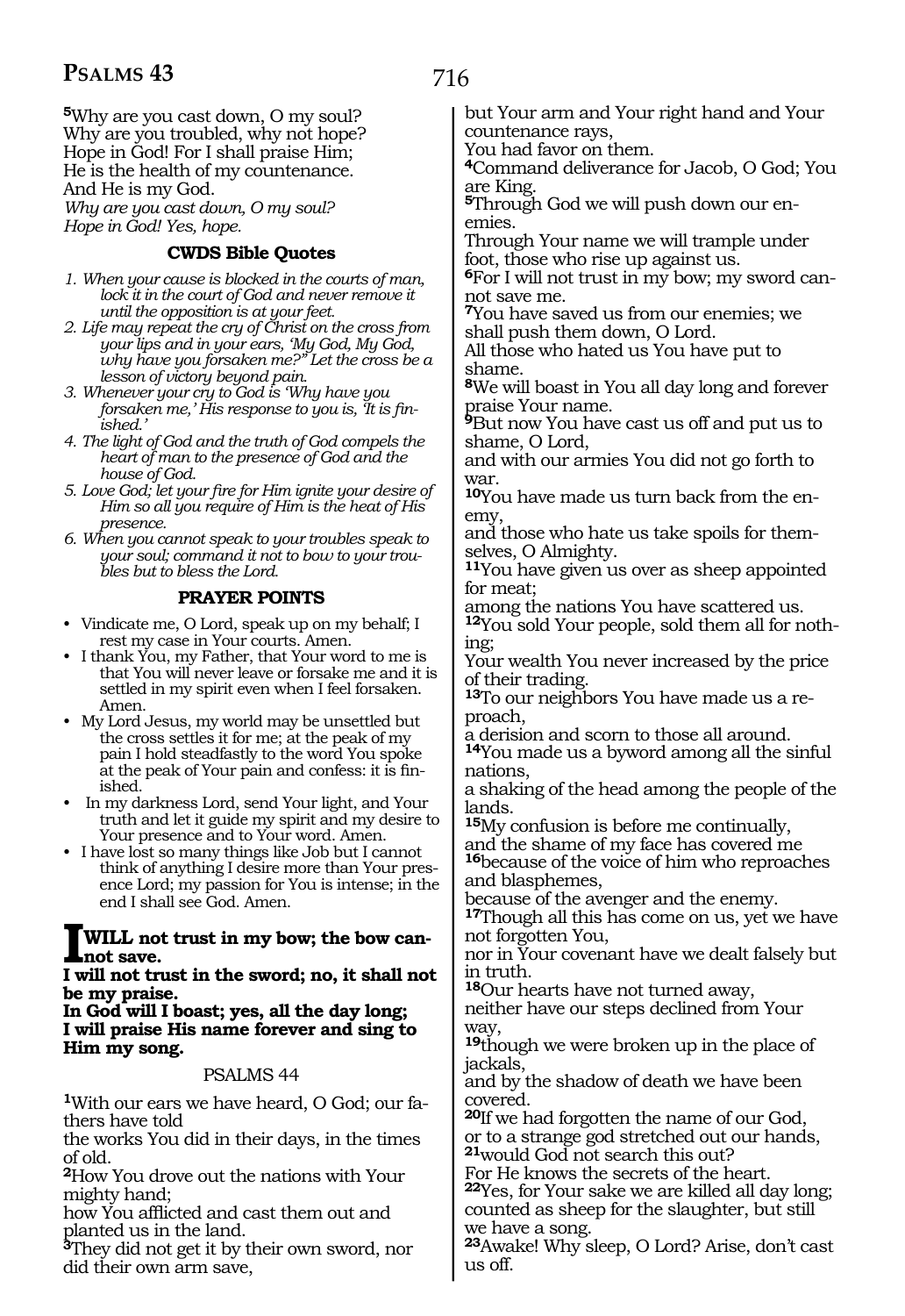Do not cast us off forever! Why hide Your face, O Lord?

**<sup>24</sup>**Why hide Your face and forget our affliction; why hide Your face from our oppression? **<sup>25</sup>**Our soul is bowed down to the dust;

our belly sticks to the earth.

**26**Arise and save us; redeem us for Your mercies' sake, O Lord, our God!

#### **CWDS Bible Quotes**

- *1. Recount His works of old, in the word, in your life, in the nations; what you have seen and heard, to recall and reclaim His power for your similar circumstances.*
- *2. When you know who made the difference in all the famous battles of old you will be indifferent to bows and sword, or wisdom and resources for business or battle, but make Him your boast.*
- *3. At your times of greatest distress when everything is stirred against you, stir your faith and keep it alive.*
- *4. God will never forget you, but He only acts when you remember Him; you stir your pot of faith when you remember God and lovingly recall His power to deliver.*
- *5. Never be too swift to declare your righteousness; always declare His.*
- *6. It is better to face death all day long for His sake and to be killed for righteousness than to forsake truth and live in a broad place.*
- *7. The devil gets the greatest glory when you blame God for his evil works; God gets the greatest glory when you praise Him in the midst of your bitter hurts and crisis.*
- *8. The perceived absence of help does not mean the absence of God; God never sleeps, nor is He absent or absent-minded, He is working it out for good.*

#### **PRAYER POINTS**

- God of Moses part my Red Seas; let the fire of the living God fall upon every spirit assigned against my destiny; I walk in the blessings of Abraham. Amen.
- God of all might and power, release Your mighty arm for victory in every area of my life. Amen.
- My Lord and my God, I will boast in You all day long; even in the times of gloom and darkness. Amen.
- Righteous Father, You are faithful through the ages; I have made this commitment, my lips shall never charge You of wrongdoing. Amen.
- For Your sake we are killed all day long Lord; place resolute faith in the hearts of those who are persecuted today, in the name of Jesus. Amen.

#### **FOREVER** and ever, Your throne is **forever;**

**Forever Your throne goes on.** 

**The scepter of Your kingdom is a righteous scepter,** 

**And You are fairer than the children of men.** 

**Your garments are myrrh and aloes,** 

**And Your love is righteousness,** 

**You are anointed with gladness above all Your fellows,** 

**And grace is poured into Your lips.** 

#### PSALMS 45

**<sup>1</sup>**My heart is overflowing with a good matter; I speak of things I made concerning the King. My tongue is the pen of a ready writer; **<sup>2</sup>**You are fairer than the children of men.

You are fairer, so much fairer, and grace is poured into Your lips,

therefore God has blessed you forever, for eternity.

**<sup>3</sup>**Gird Your sword on Your thigh, O Most Mighty,

with Your glory and majesty.

**<sup>4</sup>**In Your majesty ride and be prosperous because of truth, meekness and righteousness.

Your right hand shall teach You terrible things.

**5**In the heart of the king's enemies Your arrows are sharp!

**<sup>6</sup>**Forever and ever, Your throne is forever; O God, forever Your throne goes on.

The scepter of Your kingdom is a righteous scepter.

**<sup>7</sup>**You love righteousness but hate wickedness, therefore God, Your God, has anointed You with the oil of gladness above Your fellows.

**<sup>8</sup>**On Your garments there is sweet incense. Your garments smell of myrrh, aloes and cassia, from ivory palaces whereby they have made You glad.

**<sup>9</sup>**Kings' daughters were there among Your honorable women;

the queen in gold of Ophir stands at Your right hand.

**<sup>10</sup>**Give heed, O daughter, and consider with your ear inclined;

forget the house of your father and your people;

**<sup>11</sup>**so shall the King greatly desire your beauty, for He is Lord; worship Him and Him only.

**<sup>12</sup>**The daughter of Tyre shall be there with a gift.

Your favor shall the rich among your people seek.

**<sup>13</sup>**The king's daughter is glorious, all glorious within;

beaten gold decorates her clothing.

**<sup>14</sup>**In clothing of needlework she shall be brought before the King;

she shall bring to You also, her companions, the virgins.

**<sup>15</sup>**With gladness and rejoicing they shall be brought;

they shall enter the King's palace with gladness and joy.

**<sup>16</sup>**Your children shall be in Your father's place; in all the earth, You will make princes of them; **<sup>17</sup>**I will make Your name remembered, forever

in all generations, this I will do;

therefore forever and ever, the people shall praise You.

#### **CWDS Bible Quotes**

*1. Fill your hours with meditation on the ways of*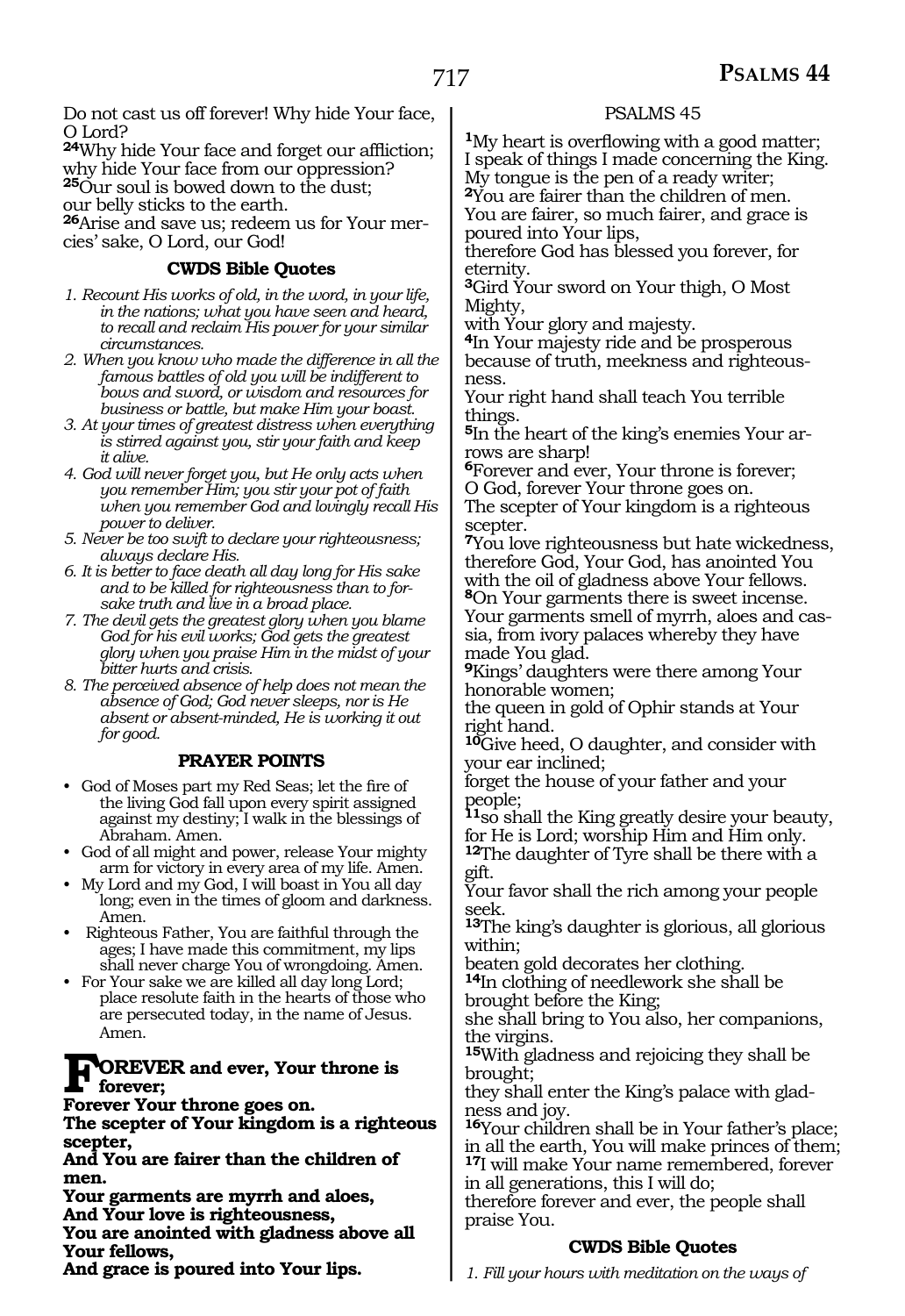*God, and fill your heart with precipitation of the word of God and it will overflow with unique revelations of God; indeed a good matter.*

- *2. When you see Jesus, speak Jesus; be ready to write His glory and righteousness on the hearts of men with your tongue.*
- *3. The Lord, the Lord, incomparable in presence, unbeatable in words, incomparable in character, unparalleled in strength and power.*
- *4. Righteousness exalts and perpetuates a throne and a legacy, yet there is a Throne that lasts forever.*
- *5. The oil of gladness that sets you apart and above others is found in your principles and passion for righteousness and against evil.*
- *6. The timeless principles of righteousness on which His throne is established is a principle that works for any person in any time; it exalts people, nations, businesses and thrones.*
- *7. Gladness is an anointing that creates the conditions to sustain itself.*
- *8. If you lay your honor at the Lord's feet then strong and honorable people will lay their honor at yours; if you build your life on righteousness, others will build their lives on and around you.*

#### **PRAYER POINTS**

- My heart is bubbling up and running over with love for You, O God, my tongue is ready to record Your revelations. Amen.
- I will speak of You all day long Jesus; give me the grace to proclaim You before men. Amen.
- There is no one and nothing to be compared with You O God.
- Your throne O God is forever and ever; You reign in righteousness. Amen.
- Righteous Father, give me Your heart to love righteousness and to passionately hate evil; let me drink in the oil of gladness that makes me a distinction. Amen.

#### **RIVER of joy, river of gladness, Making the city glad; Flowing streams from the God of refuge, Be still and know that I am...**

#### PSALMS 46

**<sup>1</sup>**God is my refuge and God is my strength, a very present help in trouble; **<sup>2</sup>**therefore we will not fear, though the earth be moved away, and though the mountains are carried into the midst of the sea. **<sup>3</sup>**Though the waters roar and are troubled; though the mountains shake and are swollen, *God is my refuge and my strength. God is my refuge and a very present help.* 

**<sup>4</sup>**There is a river; its stream makes glad the city of God,

the holy place of the tabernacle of the Most High.

@*River of joy keep flowing; River of gladness keep glowing; You are my desire . . . sweet river of joy.*  **<sup>5</sup>**God is in her midst; she shall not be moved. God shall help her, and that very early too. *She shall experience His river of joy.*  **<sup>6</sup>**The nations raged; the kingdoms were all

moved;

He uttered His voice; the earth melted away. **7**The Lord of hosts is with us; the God of Jacob is our refuge.

**<sup>8</sup>**Come, behold the works of the Lord, the desolations He has made in the earth. **<sup>9</sup>**To the end of the earth, He makes wars to

cease.

He breaks the bow and cuts the spear in many pieces;

He burns the chariot with fire

a*nd brings to His people gladness and of joy!* 

**<sup>10</sup>**Be still and know that I am God!

I will be exalted and lifted high among the nations;

I will be exalted above all the earth.

**<sup>11</sup>**The Lord of hosts is with us.

The God of Jacob is our refuge.

#### **CWDS Bible Quotes**

- *1. Position yourself in God and the shadow of His presence will present you a very present (now) help for your present (now) situation.*
- *2. You can be present but not have a presence; God is not just present He is very present, He is not just observing but actively intervening; a very present help.*
- *3. When your world is shaking and the immovable is moving, your confidence must not be shaken; tell yourself you will not fear for your refuge and strength cannot be moved.*
- *4. The presence of the Holy Spirit brings joy in rivers not just drops; indeed there is a river that brings gladness to any city connected to it.*
- *5. Try God, taste and see, for the holy people are supplied, made glad, preserved, even in the most trying times.*
- *6. Stand back and observe the works of the Lord; He is the Prince of peace who makes wars to cease.*
- *7. The knowledge of God voids the greatest evidence for anxiety; know He is and be still; He will be exalted.*

#### **PRAYER POINTS**

- My Father my God, You are my Jehovah Shammah, my very now God; my breakthrough shall never be delayed again, in the name of Jesus.
- Thank You Father for being up close and so personal; You are so very present in my situation that You answer before I call. Amen.
- Though the mountain is carried into the sea and the earth is moved away, God is my refuge and strength; I shall not be moved. Amen.
- River of joy, sweep the churches; flow through communities, and into houses; bring gladness into the hearts of believers and breathe change. Amen.
- Most High God, my times are in Your hand; You are my hope and my confidence. Amen.

**CLAP your hands, all people; Lift to God a shout. With the voice of triumph, Sing His praises everyone. Let the trumpet sound blast! He is a great King over all. Sing praises, sing praises; Clap your hands; sing praises, shout!**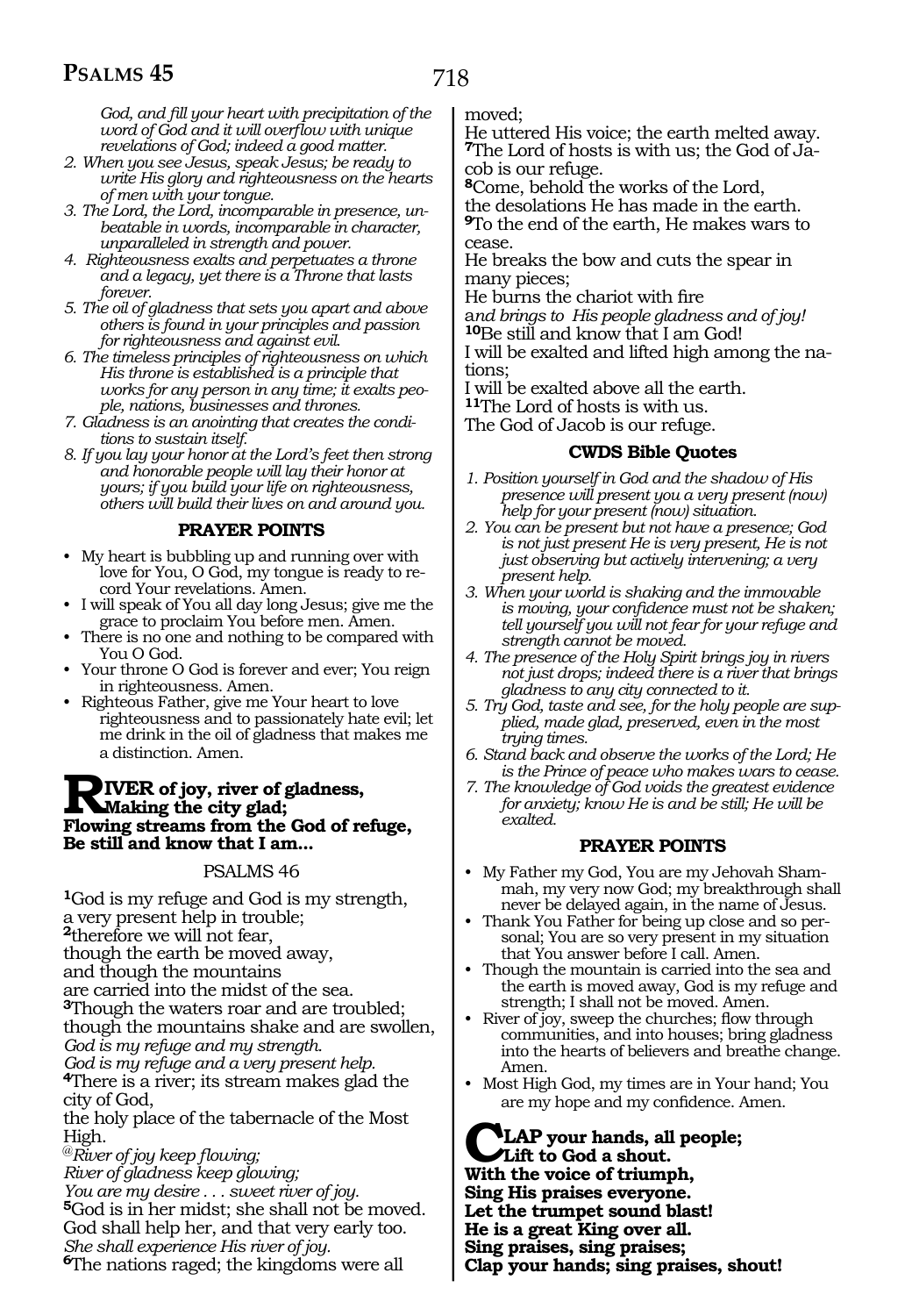#### PSALMS 47

**<sup>1</sup>**Oh, clap your hands all you people; with a triumphant voice now shout. **<sup>2</sup>**For the Lord Most High is terrible; He is a great King over all the earth. **<sup>3</sup>**He will subdue the people under us and the nations under our feet. **<sup>4</sup>**He will choose our inheritance for us, for the excellence of Jacob whom He loves dearly.

**<sup>5</sup>**God is gone up with a shout; the Lord, with the trumpet sounding praise. **<sup>6</sup>**Sing praises to our God, sing praises! Sing praises to our King, sing praises.

**<sup>7</sup>**God is King of the entire earth, shout to Him, with understanding, sing praises.

*Clap your hands and sing praises to the King.* **<sup>8</sup>**God reigns over the nations;

He sits on His holy throne.

**9**The princes of the people are gathered together,

the people of the God of Abraham.

*Oh, clap your hands all you people;* 

*sing praise to the Lord!* 

For the shields of the earth belong to Him; God is greatly exalted.

#### **CWDS Bible Quotes**

- *1. Holy excitement about the Lord is expressive and is evidenced by elaborate clapping and energetic shouts.*
- *2. It is a more powerful expression of faith to clap, shout and dance because of your confidence that 'He will' rather than your experience that 'He has'.*
- *3. God is worth clapping and shouting for, and celebrating with songs of praise in any place or forum, at any time, before any person; He is awesome; He is a great King; He is God.*
- *4. Every throne that is over you is under God; every nation you submit to is subdued to God; He alone is greatly exalted.*

#### **PRAYER POINTS**

- *• Marvelous God, I clap my hands in praise of You; my voice of triumph shall be lifted on earth and rebound in heaven. Amen.*
- *• Faithful God, I celebrate Your promises to me in Your word as I claim them one by one and in bulk with dancing and rejoicing. Amen.*
- *• I will sing praises to You O God with perfect understanding that You are God and King of the entire earth; there is no place too sacred or too scary for me to lift up a shout unto You. Amen.*
- *• I acknowledge no throne, person, place, kingdom or power in the natural or spiritual above You Lord; I walk with You in heavenly places. Amen.*

#### **REAT** is the Lord and most worthy of **praise**

**To the ends of the earth, according to His holy name.**

**God is our God forever; to death He will be our guide.**

**Let Mount Zion be glad. Let all the earth rejoice.**

#### PSALMS 48

**<sup>1</sup>**Great is the Lord, and greatly to be praised in the city of our God, in the mountain of His holiness.

**<sup>2</sup>**Beautiful for situation, the joy of the whole earth

is Mount Zion on the sides of the north, the city of the great King.

**<sup>3</sup>**God is known in her palaces for a refuge; her refuge.

**<sup>4</sup>**Behold, the kings were assembled; together they passed.

**<sup>5</sup>**They saw it and so they marveled;

they were troubled and hastily departed. **<sup>6</sup>**Fear took hold on them,

and pain, as a woman in travail.

**<sup>7</sup>**As when You broke the ships of Tarshish with an east wind.

**<sup>8</sup>**As we have heard, so have we seen in the city of the Lord of hosts,

in the city of our God;

God will establish it for all eternity. **<sup>9</sup>**We have thought of Your loving kindness

in the midst of Your temple, O Lord. **<sup>10</sup>**According to Your name, O God, so is Your praise to the ends of the earth;

Your right hand is full of righteousness.

**<sup>11</sup>**Let Mount Zion rejoice and be glad; because of Your judgments, let the daughters of Judah be glad.

**<sup>12</sup>**Walk about Zion; go all around her;

tell of her towers;

**<sup>13</sup>**mark well her bulwarks; consider her palaces that you may tell it to the generations to come.

**<sup>14</sup>**For God is our God forever,

forever and ever, amen.

Even to death He will be our guide.

*@Even to death He is by our side.* 

*For God is our God forever;* 

*forever and ever, our God. Amen.* 

#### **CWDS Bible Quotes**

- *1. The praise of the Lord in a city is the attraction of that city; when God is the mountain of a city it is the elevation of that city; where there is a move of God in a city it becomes the joy of the entire city.*
- *2. Your city is a fortress when God is in your palaces, your parliament and the homes of the head of state.*
- *3. The fear of God in a nation will drive the fear of the nation into the hearts of all nations. Get weak before God and they will become weak before you.*
- *4. The love and kindness of God independently and combined are good things to meditate on day after day; it will assure, uplift, motivate and build faith and confidence.*
- *5. If you praise God according to His name your praise will be powerful, endless, enthusiastic, emphatic, extravagant and it will fill the earth.*
- *6. The children of God have all reason to live in the overflow of joy because of whose you are; count your blessings daily and say, "This is God; consistently faithful, forever God.."*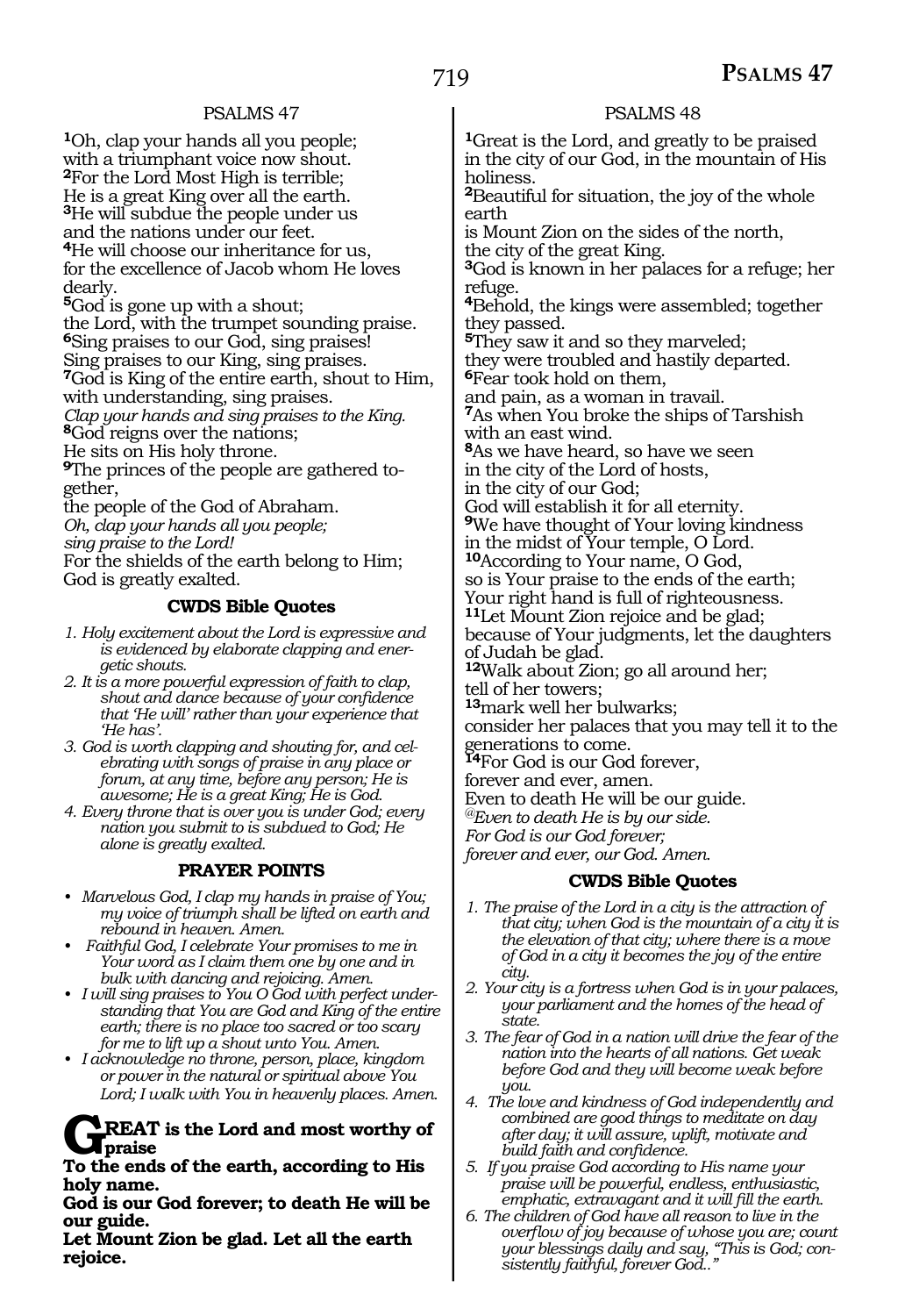720

*7. You are blessed but you have not seen anything yet; your consistent God will be your guide even to death and your redemption even from death.*

#### **PRAYER POINTS**

- You are great Lord and greatly to be praised in this nation; raise up a standard here so it will become the joy of all the earth. Amen.
- My Father, my God, I commend You into every forum of decision making in this nation; let every spirit resisting Your presence be scattered to desolation. Amen.
- Great Defender, let every spirit agitated against this nation be silenced by the power defending our shores and boundaries, our Great Defender. Amen.
- We have thought of Your loving kindness, O Lord; it continues to marvel and amaze us every day. Amen.
- According to Your awesome powerful and amazing name, so is Your praise to the ends of the earth, O God. Amen.

**KNOW that those who trust in wealth And those who in riches boast, Not one can redeem his brother Nor pay God a ransom for his soul. Don't be afraid of the rich man, Or when one is glorified; His glory will not descend with him When the rich man dies.** 

#### PSALMS 49

**<sup>1</sup>**Hear this, all you people; all you inhabitants of the world give ear. **<sup>2</sup>**Rich and poor, high and low together, **<sup>3</sup>**my mouth speaks wisdom; will you not hear? The meditation of my heart shall give under- standing.

**<sup>4</sup>**I will incline my ear to a parable; I will open deep sayings on a harp. **<sup>5</sup>**Why should I fear in the days of evil when I am surrounded by the iniquity of my foes?

**<sup>6</sup>**For none of those who trust in wealth or who in abundant riches boast themselves, **<sup>7</sup>**can by any means redeem his brother, nor pay God a ransom for his soul. **<sup>8</sup>**For the redemption of their soul is precious, yet forever it shall cease, **<sup>9</sup>**that he should still live forever and no corruption he should see. **<sup>10</sup>**He sees that wise men die in the same manner as the fool;

so shall the brutish person perish and leave his wealth to others.

**<sup>11</sup>**They think within themselves

that their houses shall forever be,

and that to all generations

their dwelling places shall be.

They call their lands after their own names. Will they not consider this?

**<sup>12</sup>**Man being in honor shall not abide.

He will perish just as the beast.

**<sup>13</sup>**This is the way of the foolish,

and of their heirs who approve their words.

**<sup>14</sup>**Death shall feed on them;

like sheep they are laid into the earth. The upright shall have dominion over them when the morning rises; the grave shall consume their beauty far from their dwelling place of lies. **<sup>15</sup>**But God shall redeem my soul from the power of the grave; He shall receive me to Himself. *Amen, amen, amen!*  **<sup>16</sup>**So do not be afraid when someone is made rich, when the glory of his house is exalted and increased. **<sup>17</sup>**When he dies he shall take nothing. With him, his glory will not descend, **<sup>18</sup>**though he blesses himself while he is alive and had the praises of men. (For men will praise you when it is well) *but there shall come the night;* **<sup>19</sup>**he shall go to the generations of his fathers; they shall never see the light. **<sup>20</sup>**Man who is in honor, who is he, if he does not understand ? He is like the beasts that perish. **@***There is more to life than house and lands More to life than lovely hands More than glory, more than gold More to life; there is your soul.*

#### **CWDS Bible Quotes**

- *1. The only reason to fear in the day of evil is if your iniquity surrounds you there, for deliverance will not break through iniquity to get to you.*
- *2. Make wealth your trust and your boast but it has no tender value in the market of your soul.*
- *3. The wealth of a person is finite and measurable; the value of your soul is priceless and immeasurable; no one has the ability to pay the ransom for their soul.*
- *4. A person's wealth may outlast a person on the earth, but a person's wisdom will cause them to outlast death, even though they die just as the fool.*
- *5. You are in grave error if you boast in your beauty which is consumed in the grave; it is more beautiful to boast in the Lord who redeems the soul from the grave.*

*6. Never get carried away with riches since death will carry you away to a place you cannot carry riches to.*

*7. Your greatest understanding and wisdom is understanding the state of your soul; your greatest honor is honoring God.*

#### **PRAYER POINTS**

- My Father and my God, why should I fear in the day of evil when the iniquity of my foes surround me; I will be bold as a lion as I maintain my integrity before You. Amen.
- God of wisdom, I refuse to place my confidence in perishable things that have no value in the eternal market place, in the name of Jesus.
- Thank You for the cross Father; it is the most precious thing that has ever been done for me and the most valuable possession I can ever have. Amen.
- Good Father, I receive the wisdom that will cause me to leave a legacy and to inherit eternity.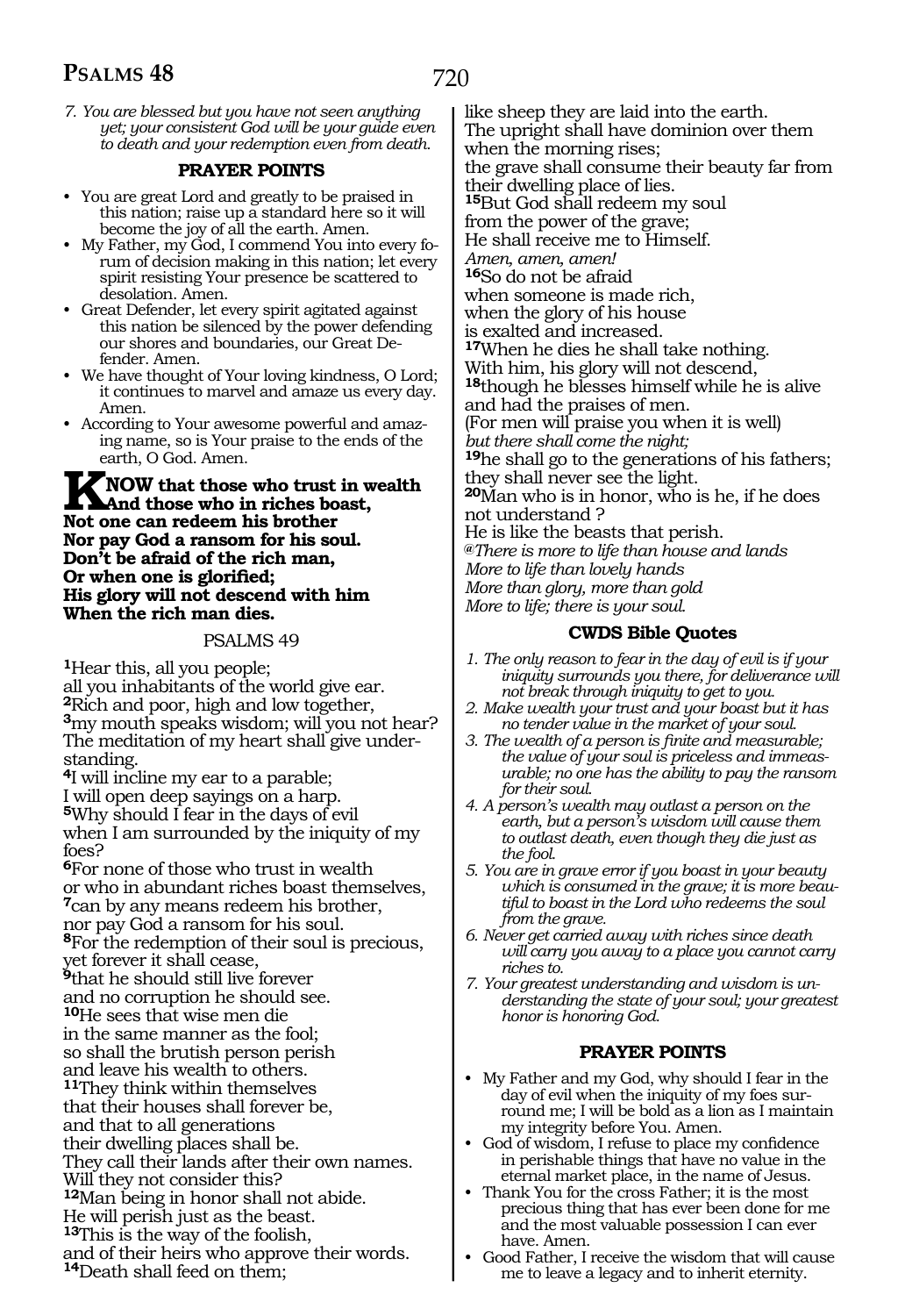Amen.

• I will boast in You, O Lord my God, all the days of my life. Amen.

#### **IF I were hungry I would not tell you, For all the world is Mine, Plus the cattle on a thousand hills. Birds and beasts, I know their times. Offer to God thanksgiving; Pay your vows to the Most High. I regard righteous living; When you praise, I am glorified.**

#### PSALMS 50

**<sup>1</sup>**The mighty God has spoken, even the Lord;

He has called the earth from the rising sun to its going down.

**<sup>2</sup>**Out of Zion, the perfection of beauty, the Lord God will shine;

**<sup>3</sup>**the Lord will come and not keep silence; before Him shall be a devouring fire; it shall be very tempestuous all around Him.

**<sup>4</sup>**He shall call to the heavens from above; and He calls to the earth that His people He may judge:

**<sup>5</sup>**"Gather My saints together to Me, those who have made a covenant with Me by sacrifice."

**<sup>6</sup>**The heavens shall declare His righteousness, for the judge is God Himself, the Most High. **<sup>7</sup>**"Hear, oh, My people, and I will speak; hear, O Israel, and against you I will testify; I am God, even your God!

**<sup>8</sup>**I will not rebuke you for your sacrifices, or your burnt offerings that before Me you continually set.

**<sup>9</sup>**I will take no bull out of your house, nor of your fold a male goat will I accept.

**<sup>10</sup>**"To Me belongs every beast of the forest, and the cattle on a thousand hills. **<sup>11</sup>**"I know all the birds of the mountains;

I own the wild animals of the fields. **<sup>12</sup>**"If I were hungry I would not tell you, for the world is Mine and all its fullness.

**<sup>13</sup>**"Will I eat the flesh of bulls, or drink the blood of goats?

**<sup>14</sup>**"Offer to God thanksgiving; pay your vows to the Most High.

**<sup>15</sup>**"In the day of trouble call on Me;

I will deliver you and you shall glorify me at that time."

**<sup>16</sup>**But to the wicked God says:

"What right have you to declare My laws, or that you should take My covenant in your mouth,

**<sup>17</sup>**seeing you hate instruction with your heart; you cast My words behind you?

**<sup>18</sup>**"You consent with the thief,

and partook of adultery

**<sup>19</sup>**"and give your mouth to evil and your tongue to deceit.

**<sup>20</sup>**You sit and speak against your brother; you slander your own mother's son.

**<sup>21</sup>**Though I have kept silence, all these things you have done. You thought I was just like you, but I will rebuke you. I will set them in order before your eyes. **<sup>22</sup>**"Consider this now, will you? You who forget God consider, lest I tear you to many pieces and there is none to deliver you. Won't you consider this? **<sup>23</sup>**"Whoever offers praise glorifies Me, and he who orders his way aright, him I will show My salvation." *For burnt offering is not My delight. The earth and its fullness is Mine; by praise I am glorified.*

#### **CWDS Bible Quotes**

- *1. Call upon God while the sun shines since He is getting ready to call the earth to judgment and the sun to stop shining.*
- *2. The covenant you make with God by sacrifice, His sacrifice that you enter into, will speak for you in the day of judgment.*
- *3. Your sacrifices and offerings should be in recognition that He owns it all rather than presumption that He needs your gifts.*
- *4. Offering without lifestyle is lifeless and does not appeal to God.*
- *5. God receives your offering, not because of His need but your need to be grateful, for all you have are His.*
- *6. You may have it all but it is worthless if you do not have a cry to heaven; wealth will reveal you but it cannot redeem you in trouble.*
- *7. Cast the word of God behind you and God will cast you and your cries for help behind Him.*
- *8. God's silence does not signify His absence or His agreement. You think God is altogether like you because He is silent altogether; rebuke that thought for when He speaks He will rebuke you.*

### **PRAYER POINTS**

- Mighty God, I commit to do Your work here while it is day and to be ready against the impending darkness. Amen.
- Righteous Father, I enter the sacrifice You made for me on the cross; let Your sacrifice speak for me in the day of judgment. Amen.
- My Father, my God. I salute Your faithfulness to me and Your abundant goodness in my life; I will continually lay my offering on Your altar. Amen.
- Thank You gracious Father for supplying all my needs according to Your riches in glory; I lay my riches down and drink from Your abundant supply. Amen.
- My heart is grateful Lord for all Your many blessings in my life; I give to You freely with a grateful heart. Amen.

**ABROKEN spirit and a contrite heart,<br>
A sacrifice God will not despise;<br>
Create in me a clean heart; Create in me a clean heart; Restore to me Your saving joy. For a cleansing, Lord, I come; A right spirit please impart. Lord, I come to You**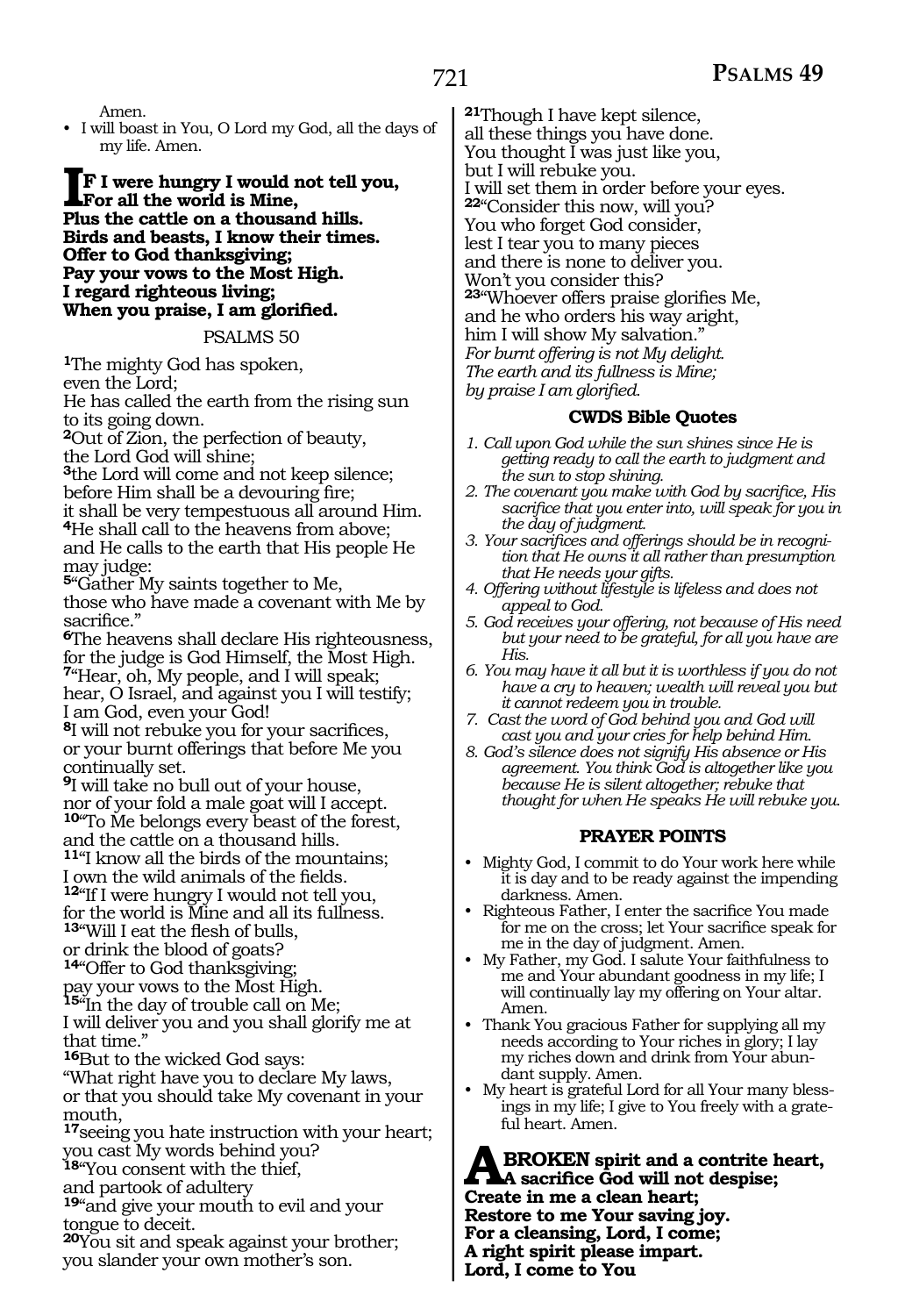### **With a broken spirit and a contrite heart.**

### PSALMS 51

**<sup>1</sup>**According to Your loving kindness, have mercy on me, O God. According to the multitude of Your tender mercies, blot out my transgressions. Have mercy on me, O Lord. **<sup>2</sup>**Wash me thoroughly from my iniquity; cleanse me from my sin. For Your cleansing I have come, with a broken spirit and a contrite heart. **<sup>3</sup>**I acknowledge my transgression; my sin is ever on my mind. **<sup>4</sup>**I have sinned against You only and done this evil in Your sight, that You may be justified when You speak, and be clear when You judge. **<sup>5</sup>**I was shaped in iniquity; and conceived by my mother in sin. **<sup>6</sup>**You desire truth in the inward parts, in the hidden parts within You will make me to know wisdom. **<sup>7</sup>**Purge me with hyssop; and I will be clean; wash me and I will be whiter than snow. **<sup>8</sup>**Make me to hear joy and gladness, that my bones may be revived; that the bones that You have broken may have cause to rejoice. **<sup>9</sup>**Hide Your face from my sins; blot out all my iniquities. **<sup>10</sup>**Create in me a clean heart; renew a right spirit within me. *@Create in me a clean heart, O God, and a right spirit within me renew. Create in me a clean heart;*  **<sup>11</sup>**do not cast me away from You. Do not take Your Holy Spirit away from me. **<sup>12</sup>**Restore to me the joy of Your salvation; in Your presence let me stay. Uphold me with Your free Spirit. **<sup>13</sup>**Then shall sinners be converted to You and I will teach transgressors Your way. *There are people to be reached;*  **<sup>14</sup>**O God of my salvation, deliver me from the guilt of shedding blood; then shall my tongue sing; of Your righteousness it will sing aloud. **<sup>15</sup>**Open my lips, O Lord; then my mouth shall show forth Your praise. **<sup>16</sup>**You do not desire sacrifice, or sacrifices I would have made. You do not delight in burnt offering, **<sup>17</sup>**but this You love, O Lord; the sacrifices of a submissive and broken spirit and a contrite heart. A broken spirit and a contrite heart, You will not despise. **<sup>18</sup>**Do good in Your good pleasure to Zion; build Jerusalem's walls. **<sup>19</sup>**Then shall the sacrifices of righteousness be pleasing to You, O Lord, *even the sacrifice of a broken spirit and a contrite* 

# *heart.*

When burnt offerings, whole burnt offerings and bulls are offered up, when they are offered on Your altar, it will please You, oh, so much. *@When it is offered with righteousness, and a search of the inward part, and it is presented in humility with a broken spirit and a contrite heart.* 

#### **CWDS Bible Quotes**

- *1. The only argument to present when you are in sin is argumentation of God's holiness, the only relevant cry is a cry for mercy.*
- *2. Your sin will constantly appeal for the judgment of God; you put it to silence when your lips appeal for His forgiveness and mercy.*
- *3. God's ability to give you access to His finished work on the cross for your sin is limited to your concession, confession and brokenness.*
- *4. You have the ability to engage sin but you lack the ability to disengage from sin or disengage the consequences of sin from you.*
- *5. Once your sin is before you, place it immediately before God; once you know it, seek to know Him.*
- *6. You can never exclude God from your sin, He is all knowing. Your sin is always against God and Him only, though others may be wronged.*
- *7. Sinner at birth without choice, sinner at death is personal choice. You have no control over how you were born but full control of how you live and the state you die.*
- *8. Holiness, righteousness and steadfastness should be the cry of your heart daily; it will keep you grounded and quickly redeem you if you fall.*
- *9. It is best to keep a heart watch than to seek a heart patch every time you sin; guard your heart daily.*
- *10. There is joy in salvation that flees away leaving misery when you step away from the saving grace.*
- *11. Cleanse your heart before you seek to cleanse the heart of others; set your house right with God then go teach transgressors the way.*
- *12. Lay your brokenness and pureness of heart on the altar; you can get it wrong with your offerings but you will always get it right when you offer a broken spirit and a contrite heart.*

#### **PRAYER POINTS**

- Let the spirit of conviction sweep through the church today and awaken the conscience of every believer to the consciousness of a holy God. Amen.
- Have mercy on me O God; blot out my sin; wash me and cleanse me with Calvary's stream. Amen.
- Righteous Father, I acknowledge my sin; it is alive in my mind; I soak myself in the blood of Jesus; restore me and I shall be restored. Amen.
- Most high God, I tremble at the foot of the cross. I cover every leader and minister in the body of Christ and release grace for humility and consecration, in the name of Jesus.
- All knowing God, it is against You and You only that we transgress; meet us at the place of brokenness and receive our sacrifices of righteousness. Amen.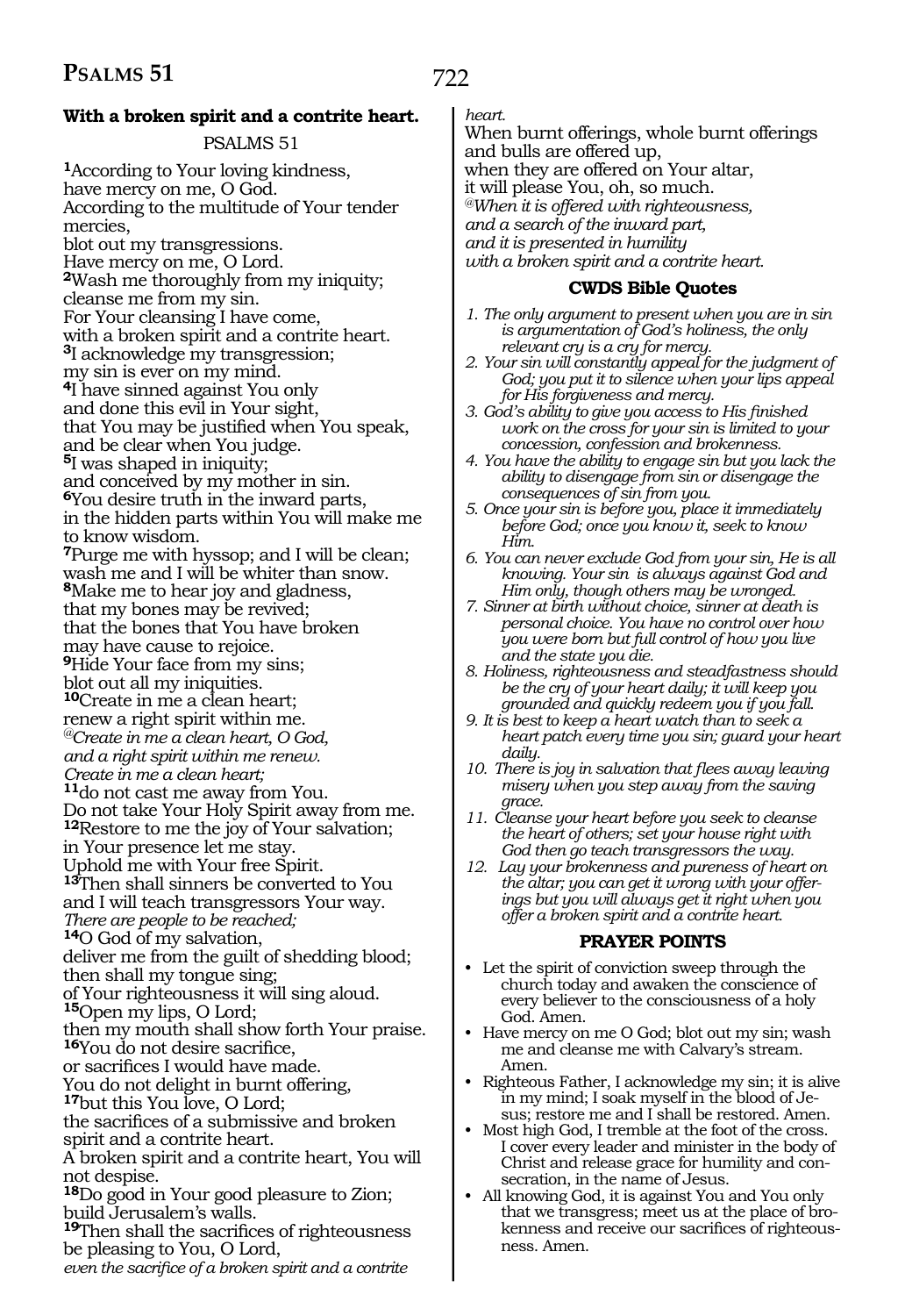#### **AGREEN olive tree in the Lord's house, Waiting on His name, For it is good for the saints. I am like a green olive tree in the Lord's house;**

**I will trust in His mercies forever. Amen.** 

PSALMS 52

**<sup>1</sup>**Why boast yourself in mischief? Oh, mighty man, now see that the goodness of the Lord endures continually.

**<sup>2</sup>**Your tongue devises mischief;

like a sharp razor it works deceit.

**<sup>3</sup>**You love evil more than good,

lying more than righteous speech.

**<sup>4</sup>**You love all devouring,

oh, you deceitful tongue.

**<sup>5</sup>**God shall likewise destroy you,

forever put you down;

He shall take you away,

and pluck you out of your dwelling place.

Out of the land of the living

you shall be rooted up and displaced. **<sup>6</sup>**The righteous shall see;

they shall fear and they shall laugh and say, **<sup>7</sup>**"This is the man who never made God his strength.

He trusted in his abundant riches,

and strengthened himself in wickedness." But I am not like this.

**<sup>8</sup>**I am like a green olive tree in the house of the Lord,

waiting on His name;

I trust in the mercy of God forever and ever. Amen.

**<sup>9</sup>**I will wait on His name in the presence of the saints, for it is good.

I will praise You forever because of what You have done,

and trust in Your mercies forever and ever. Amen.

### **CWDS Bible Quotes**

- *1. It is foolish to boast in something the Lord loathes or to grace others with anything that is a disgrace to God.*
- *2. Use your tongue to uplift and to build rather than to destroy and defeat others. Sign up your tongue for service in the army of Him who gives life and life abundantly, rather than of him who steals, kills and destroy.*
- *3. Your tongue is the compass of your life, that is why every careless idle word is judged. Idle to you is very active and busy in the spirit world.*
- *4. Train your tongue to love good and to hate evil; let it find truth tasty and deceit detestable.*
- *5. Your strength gained by the destruction of others is your weakness quietly mocking your true reality.*
- *6. Be like a green olive plant in the house of God drawing from His anointing and releasing from your belly the oil of His anointing to others.*
- *7. Your hope in His name will be the confusion and shame of your enemy; His name is good.*

### **PRAYER POINTS**

- Good Father, let mischief be driven far from the hearts of men and let the temptation to glorify it be crushed, in the name of Jesus.
- Awesome God, let every spirit compelling people to use their tongues to destroy and defeat others, be scattered to desolation now, in the name of Jesus.
- I declare that I am like a green olive tree in the house of the Lord, overflowing with anointing from the place of the Anointed. Amen.

# **DO** you fear where fear is not?<br> **Or** do you find joy and wisdom in the **fear of God?**

**Is there knowledge here with you? Denying God makes one a fool.** 

#### PSALMS 53

**<sup>1</sup>**The fool says in his heart, "There is no God!" They are corrupt and abominable, everyone. There is none who does good, no not one; abominable iniquities, this they have done. The fool says in his heart, "There is no God!" **<sup>2</sup>**God looks down from heaven, on the children of men

to see if there are any who understand, any who yet seek God.

**<sup>3</sup>**Every one of them has gone back,

have become altogether filthy, living corrupt lives;

there is none who does good,

no, not one who does the right.

The fool says in his heart, "There is no God!" **<sup>4</sup>**Workers of iniquity,

is there no knowledge here with you? You eat up my people as one eats bread; and do not call upon God.

**<sup>5</sup>**They were in great fear where no fear existed, for God has scattered the bones of those who encamp against you;

you have put them to shame

because God despises them all.

**<sup>6</sup>**Oh, that Israel's salvation would come out of Zion,

when God will bring back His people from captivity;

Jacob shall rejoice, Israel shall be glad. *Yet the fool says in his heart, "There is no God!*"

### **CWDS Bible Quotes**

- *1. They deny the existence of God because they are denied wisdom, for wisdom says God is undeniably real.*
- *2. It may be the trend but it is not cool to be a fool.*
- *3. The total degeneration of spirituality must never happen in your generation; seek God passionately and spread His love actively.*
- *4. If God cannot find one righteous in a generation, it does not speak well of your work and lifestyle in this generation.*
- *5. Never be amazed at the evil around you until you first get indignant with the evil inside you.*
- *6. Sinners will get more sinful to the extent that they will no longer be able to tolerate the righteous.*
- *7. The devil will express his true feeling about God*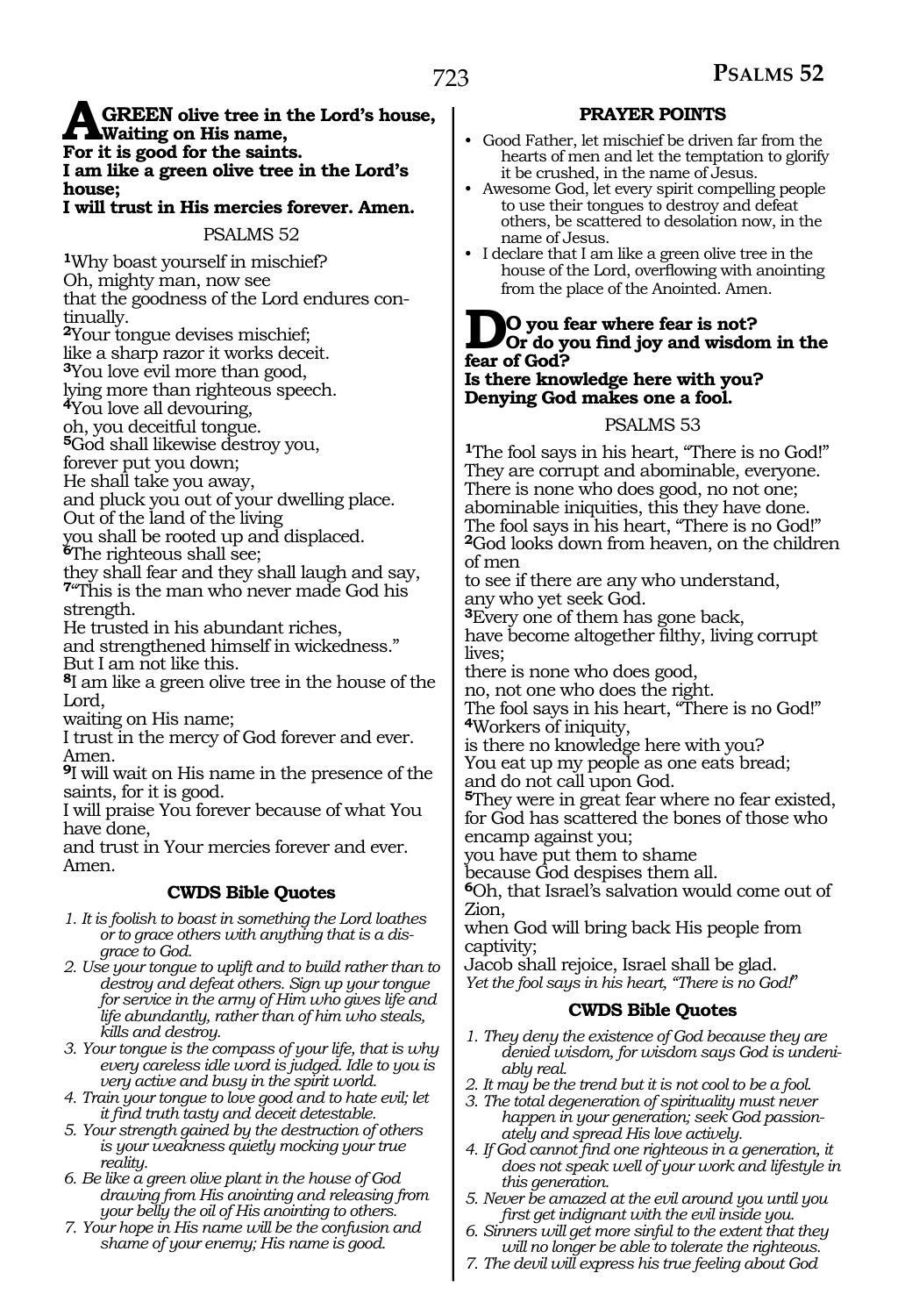*and everything belonging to God through those devilish people belonging to him. 8. Your Redeemer is mighty; He will save; He will* 

*secure; He will scatter them.*

# **PRAYER POINTS**

- Merciful Father, let wisdom evidenced by Godly fear enter the hearts of this generation, and let the spirit of folly and blindness be driven out. Amen.
- Awesome God, shock this generation with Your truth and awaken them from demonic slumber. Amen.
- Spirit of resilience, enter the hearts of believers and make them guardians of the altar of holiness in their generation.
- I will be righteous and I will be a light to my world; You shall find righteousness in my generation, Father. Amen.

#### **WHEN oppressed, to God I cry! Then with praise of deliverance, I will rejoice.**

#### PSALMS 54

**<sup>1</sup>**Save me by Your name, O God! Judge me by Your strength. **<sup>2</sup>**Hear my prayer, O God; give ear to the words of Your servant. **<sup>3</sup>**Strangers have risen up against me; oppressors seek after my soul. They have not set God before them; Your ways are not their own. **<sup>4</sup>**Behold, God is my helper; He is with those who give me help. **<sup>5</sup>**He will repay evil to my enemies. Cut them off in Your truth and righteousness. **<sup>6</sup>**I will freely sacrifice to You, O Lord; I will praise Your name, for Your name is good, O Lord. **<sup>7</sup>**You have delivered; You have saved. Out of all troubles He has delivered me. My eyes have seen its desires on my enemies.

#### **CWDS Bible Quotes**

- *1. Not because you regard God means they will regard you; some will allow reward to abort their fear of God.*
- *2. Not because you live among them means you will find love in them for you; not because you escape among them means you are safe from them.*
- *3. When you do not have a cry before men or their sympathy, keep your prayer before God and establish and maintain your confidence in Him.*
- *4. You may not be able to predict your foes but you can predict theirs when God is your boast and your confidence.*

#### **PRAYER POINTS**

- Save me, O Lord, vindicate me and deliver me from my enemies, in the name of Jesus.
- Let every opposition rising up from my place of rest or work, receive angelic fire, in the name of Jesus.
- My Lord, my God, You are my helper and my God; I will rest in You in the midst of my storms. Amen.

**OH, that I had wings to fly; From this windy storm I would run and hide. Not because of an enemy, or else I would be alright; but my own friend, counselor and guide.** PSALMS 55 **<sup>1</sup>**Give ear to my prayer O God, do not hide Yourself; do not hide from my supplications. **<sup>2</sup>**Hear me and give me Your attention. I moan aloud in my complaint. **<sup>3</sup>**Because of the oppression of the wicked, because of my enemy's voice. They cast iniquity on me; in their wrath they hate me. **<sup>4</sup>**My heart is paining me severely inside me; on me terrors of death have come. **<sup>5</sup>**On me fearfulness and trembling is come. By horrors I am overwhelmed. **<sup>6</sup>**I would fly away like the dove if only I had wings. "Oh, that I had wings to fly; from this windy storm I would run and hide. **<sup>7</sup>**Then I would wander far away and be at rest; I would remain in the wilderness. **<sup>8</sup>**"I would hasten my escape from the windy storm and tempest; if only I had wings!" **<sup>9</sup>**Destroy, O Lord, destroy them; divide their very tongues. I have seen their violence; in the city their strife is done. **<sup>10</sup>**Day and night they go about on the city walls; mischief and sorrow are in her midst. Wickedness is in her midst. **<sup>11</sup>**Deceit and guile never depart from her streets. Destroy, O Lord, destroy. **<sup>12</sup>**If it was an enemy who reproached me I could bear it; or if it was him who hated me, who magnified himself against me; then I would not hurt so much inside; I would have gone someplace to hide. **<sup>13</sup>**But it was my brother, my equal and my guide, my own companion here with me. **<sup>14</sup>**Together we took counsel sweet, and walked to God's house in company. This is so painful for me. **<sup>15</sup>**Let death seize on them. Let them go down alive quickly into hell, for wickedness is in their dwelling and in their midst as well. **<sup>16</sup>**As for me, I will call on God's name knowing that He will save me. **<sup>17</sup>**Evening, morning and noon I will pray; I will cry aloud, and He will hear me.

**<sup>18</sup>**He has delivered my soul in peace

from the raging battle that does not cease. For many were against me,

724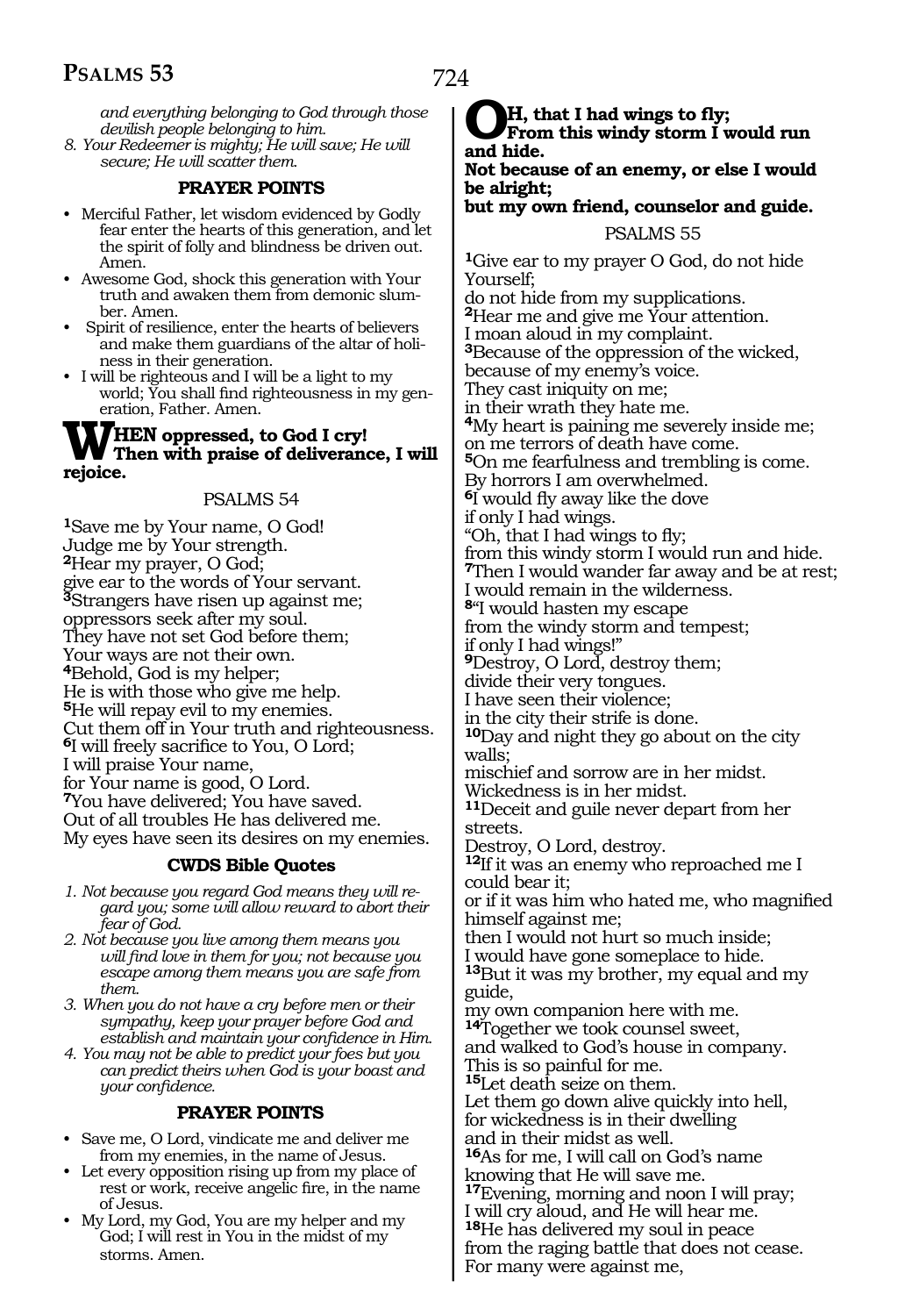**<sup>19</sup>**but Lord, God, You shall hear me. God will hear and afflict them, even He who abides of old, because they have not changed; therefore the fear of God they do not hold. **<sup>20</sup>**Against such as are at peace with him he has put forth his hands. He has broken his covenant against a brother and a friend, one who was at peace with him. **<sup>21</sup>**His words were smoother than butter, but war was in his heart. His words were softer than oil, yet they were swords that were drawn. *But as for me . . .* **<sup>22</sup>**Cast your burdens, you all; cast them on the Lord and He will sustain you. He will never allow the righteous to be moved. **<sup>23</sup>**You shall bring them down, O God, into the pit of destruction. Bloody and deceitful men shall not live out half their days. *But as for me...* yes this I will do, as for me, I will trust in You.

#### **CWDS Bible Quotes**

- *1. Some attacks you will ride, some attacks will ride you to breaking point; some attacks you break but some will break your resolve.*
- *2. Problems can be so overwhelming that all you want to do is to escape; to fly away.*
- *3. Prayer may not give you dove wings to fly away but it will give your Dove wings(the Holy Spirit) to come and comfort you.*
- *4. Prayer may not give you the wings of doves to fly away from problems but it will give you eagle's wings to rise above them.*
- *5. The threat of mighty armies will never overpower you like the treachery of loved ones and close associates.*
- *6. The noise of war will not overwhelm or overcome you like the deceptive silence of a treacherous companion.*
- *7. It is very profound to pray that the Lord confound your enemies; it is more effective to pray for their confusion than to pray for them to be silent; confusion will silence their tongue and their heart.*
- *8. When you are finished with the 'as for them' make some personal commitments, 'as for me.' Commit to persistent faith and trust.*
- *9. You are a spirit being, engage everyone in the spirit and not as flesh; in the flesh you may hear their words but you may never hear their hearts.*
- *10. You may be able to tell where they are and who they pretended to be, but you may never be able to tell who they are and where their heart is.*
- *11. It is gruelling, it is painful, it is devastating, it is burdensome; cast your cares and He will take them; trust Him and He will thrust your enemies away from you.*

#### **PRAYER POINTS**

- By the power in the blood of Jesus, I break every difficult problem assigned against me; I speak grace to my mountains. Amen.
- Holy Spirit, Comforter, comfort the afflicted in the

body of Christ today. Amen.

- Mighty God, Great Defender, let every unfaithful spirit assigned against me receive angelic rebuke today, in the name of Jesus.
- Righteous Father, shield the hearts of the brethren against the betrayal of loved ones; release the grace for supernatural forgiveness. Amen.

# **YOUR vows are on me, O God; I will praise Your word. Yes, I will praise Your word, O God. Your vows are on me; I will put my trust in You And will not fear what flesh can do to me.**

#### PSALMS 56

**<sup>1</sup>**Be merciful to me, O God, for men would swallow me.

He oppresses me with his fighting each day. **<sup>2</sup>**My enemies would daily swallow me; those who fight against me are many, oh, God Most High; those who fight against me are plenty. **<sup>3</sup>**Whenever I am afraid, I will trust in You. **<sup>4</sup>**In God, I will praise His word. In God I have put my trust. I will not fear. What can flesh do to me? **<sup>5</sup>**For the entire day they misrepresent my

words; their thoughts for me are only evil thoughts.

**<sup>6</sup>**They gather themselves together; they gather and they hide themselves;

they wait to ambush me; they mark my steps. **<sup>7</sup>**Shall they escape by iniquity?

In Your anger cast them down, O God.

**<sup>8</sup>**Lord, You can tell my wanderings;

my tears into Your bottle bring.

Are they not in Your book?

Are they not written down?

**<sup>9</sup>**When I cry to You, my enemies shall turn back;

this I know, for You are with me, God. **<sup>10</sup>**In God: I will praise His word;

in the Lord: yes I will praise His word.

**<sup>11</sup>**In God I have put my trust;

I will not be afraid! What can mere arms do to me?

**<sup>12</sup>**Your vows are upon me, O God,

I will offer praises up to You.

**<sup>13</sup>**For You have delivered my soul from death.

You have kept my feet from falling, that I may walk before God in the light of the living.

### **CWDS Bible Quotes**

- *1. God's mercy on you is merciless on your enemies.*
- *2. To fear God does not mean you will not have cause to be afraid, it means when you are afraid you can depend on Him.*
- *3. God gives you mighty hands capable of holding your terror and removing it from your life.*
- *4. Their crafty plans are crushed by His caring hands; the hands that defend you defeat them.*
- *5. Tears remove bewitchment from your eyes; never be afraid to pour out your soul.*
- *6. God preserves your tears in a bottle as a precious*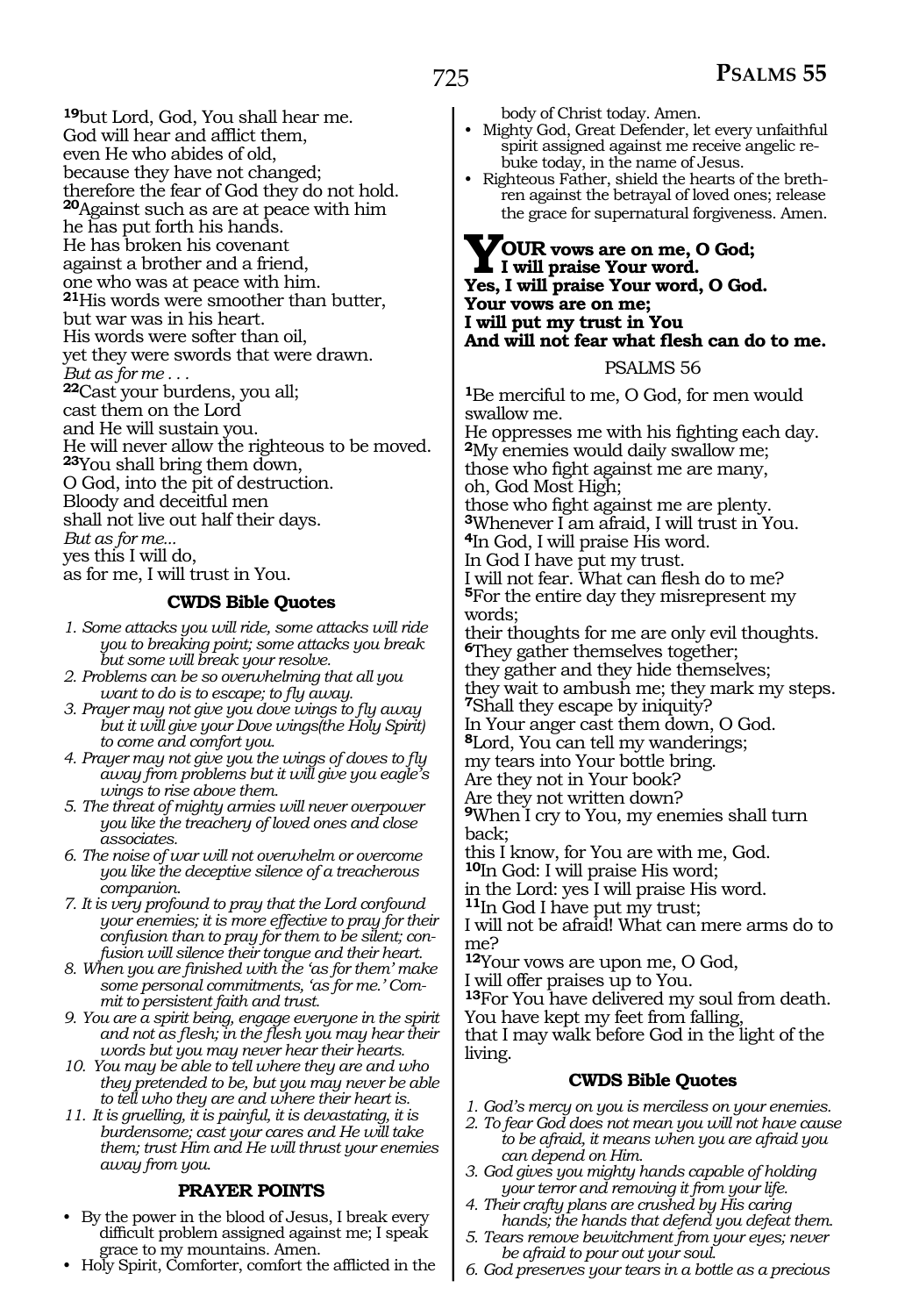*ointment and records them on a scroll to account for them.*

- *7. They may be strong, they may be powerful, they may be equipped but they are mere humans.*
- *8. A person is as weak as his god.*
- *9. Acknowledge the vows you have entered into; embrace the vows that are upon you; perform the vows you have committed yourself to.*

#### **PRAYER POINTS**

- Mighty God, turn the situation I face in my favor; my enemies shall know You favor me. Amen.
- Most high God, I fear You; whenever I am afraid I will trust in You. Amen.
- Awesome Father, make me a terror to those who seek to terrify me, in the name of Jesus.
- Compassionate God, thank You that my tears are never wasted before You. Amen.

# ALL things to me, all things to me, You are the God who performs all **things to me.**

**Under the shadow of Your wings I have found refuge from the storm, Until the storm is passed over, until the** 

**storm is gone. Awake my glory; awake harp and psaltery; Praise the God who performs all things to me.** 

#### PSALMS 57

**<sup>1</sup>**Be merciful, O God, be merciful to me, for my soul trusts in You.

Under the shadow of Your wings I make my refuge;

until these calamities are passed over I am protected.

**<sup>2</sup>**I will lift up my cry, to the God Most High, to the God who performs all things to me. **<sup>3</sup>**He will send from heaven and save me from the reproach of Him who would swallow me;

God shall send forth His truth and His mercy, even the God who performs all things to me. **<sup>4</sup>**My soul is among lions; among lions I lie; I lie among men who are set on fire, men whose teeth are spears and arrows, with tongues that are sharp swords. **<sup>5</sup>**Be exalted, O God, above the heavens; among all the nations I will sing. Above all the earth place Your glory, O God, who performs all things to me. **<sup>6</sup>**They have prepared a net for my steps; my soul is bowed right down. They have dug a pit before me; into its midst they themselves are fallen. **<sup>7</sup>**My heart is fixed, O God, my heart is fixed; I will sing and give You praise. **<sup>8</sup>**Awake my glory; awake harp and psaltery; I myself will awake very early. I will awake the dawn. **<sup>9</sup>**I will praise You, O Lord, among the people, *O God, who performs all things to me.*  Your mercies are great to the heavens; among all the nations I will sing to You. **<sup>10</sup>**For Your great mercies reach to the heavens; Your truth reaches to the clouds. **<sup>11</sup>**Be exalted, O God, above the heavens, let Your glory be above all the earth. *For You are God who performs all things to me.* 

### **CWDS Bible Quotes**

- *1. The mercy of the Lord on you makes your enemy vulnerable; it removes their protection and exposes His hand, mighty on them.*
- *2. The wings of the Lord is the safest place of shelter; it secures while lifting you high above your enemies and your storms.*
- *3. If you will call from earth to God in heaven, He will send from heaven to earth to save you.*
- *4. You may feel ripped apart by lions and beasts but keep it together in prayer and your pieces will come together and be stronger in the end.*
- *5. In the midst of all your pain and complaint, take a breath to praise the Lord and He will perform victory in your midst.*
- *6. The Lord will be exalted in every situation; exalt Him in your situation and your situation will exalt Him.*
- *7. Commit to praise God in your difficulty, commit to praise Him in spite of your difficulty; commit to praise Him for that is your greatest difficulty; praise makes difficult easy.*
- *8. Let praise punctate your conversation and complaint and victory will punctuate your life.*

#### **PRAYER POINTS**

- Merciful God, be merciful to me; my eyes look to You. Amen.
- Marvelous Lord, my protective covering, I will find refuge under the shadow of Your wings. Amen.
- Hear my cry O God, attend to my prayers; send help from Your sanctuary and save me. Amen.
- I rest in Your presence Father from the hostility around me; I will rise in strength and might. Amen.

**THERE** is a reward for righteousness;<br>He usighs the works of wickedness: **He weighs the works of wickedness; He weighs all wicked works. They block their ears to the charmer's wise charming,**

**For in their heart is wickedness. He is a God who judges the earth; Break their teeth, Lord, break the teeth of wickedness.**

#### PSALMS 58

**<sup>1</sup>**Oh, congregation, do you speak righteous- ness?

You sons of men; do you judge uprightly? **<sup>2</sup>**Rather, in your heart you work wickedness; your violence in the earth multiplies. <sup>3</sup>The wicked are estranged from the womb; from the time they are born they go astray,

speaking lies and without truth.

**<sup>4</sup>**Their poison is like the serpent's poison; like the deaf adder they stop their ear. **5**Though the charmers charm oh, so dexterously,

they will not heed, they will not hear. **<sup>6</sup>**Break their teeth, O God, in their mouths; break out the great teeth of the young lion.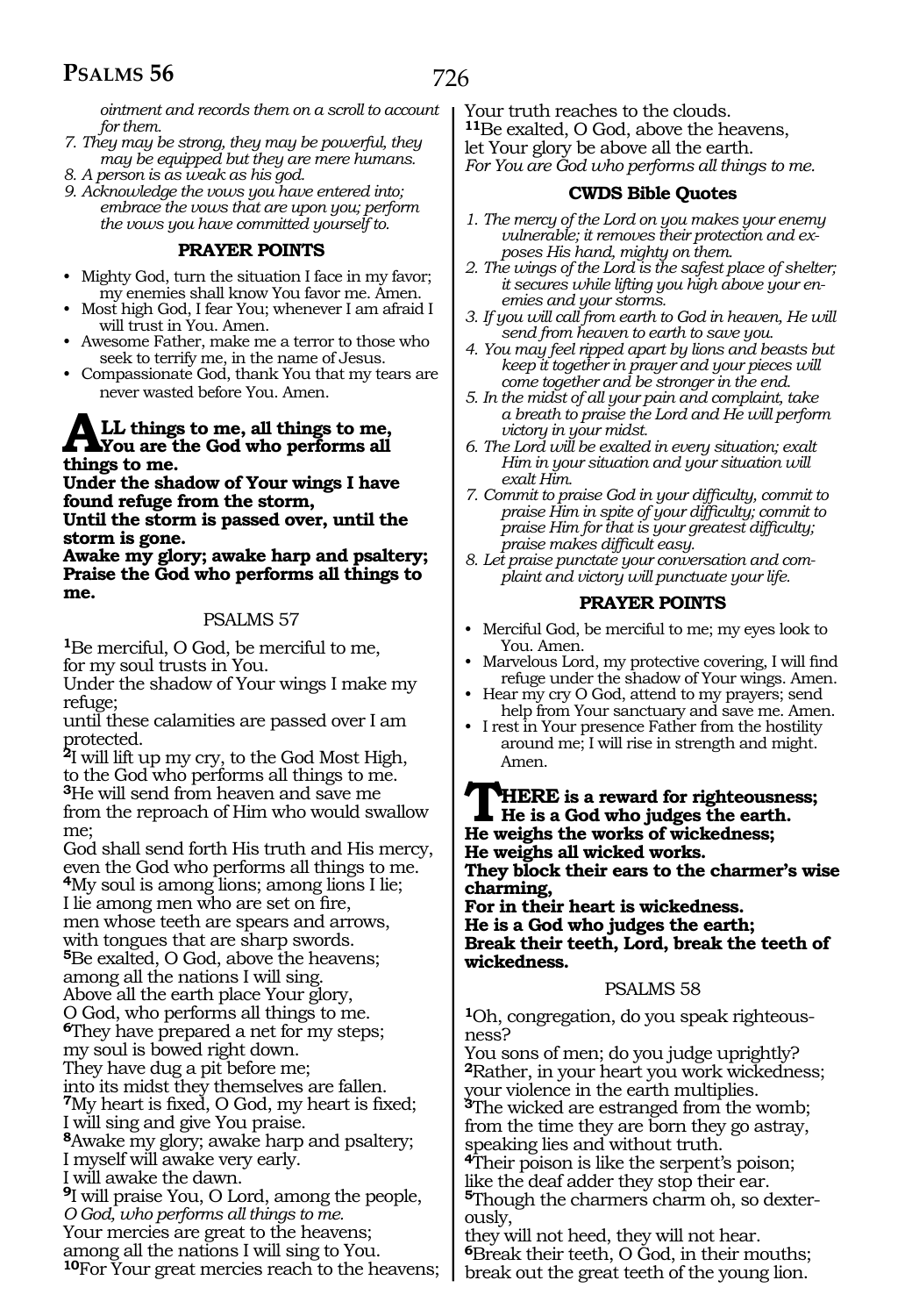**<sup>7</sup>**Let them melt away as water that continually runs.

When he bends his bow to shoot his arrows, let it be as if it is cut in many pieces.

**<sup>8</sup>**As a snail that melts, let them pass away, like a woman's stillborn birth that they may not see the sun.

**<sup>9</sup>**He shall take them away as with a whirlwind in His wrath that is alive and burning, before your pots can feel the thorns. **<sup>10</sup>**The righteous shall rejoice

when he sees the vengeance, ha, ha; in the blood of the wicked his feet he shall wash,

**<sup>11</sup>**so that men will say,

"There is a reward for the righteous, certainly. He is a God who judges the righteous; He is a God who judges the earth." *@For God weighs the works of the wicked, He weighs every wicked work.*

#### **CWDS Bible Quotes**

- *1. Whether selected, inherited or elected, you may not have control of whether you govern or how much you govern, but you have absolute control of how you govern.*
- *2. Wickedness may be a seed implanted in the womb but it breaks away in the womb of Christ when you are born again.*
- *3. You may be born a sinner but you do not have to live or die a sinner.*
- *4. There are some who cannot be taught, entreated or charmed by wisdom; these will be rejected by the words they have rejected, and broken.*
- *5. The Lord is angry with the wicked but He will respond to the expectation of the righteous that the just God will judge the wicked.*
- *6. The judgment of the wicked is: the assignment of God, the character of God, the designation of God and the expectation of the righteous.*

### **PRAYER POINTS**

- I speak justice and truth into the spirit of every leader and governor, in the name of Jesus.
- Lord Jesus, purge every thought of wickedness from my spirit. I embrace my new birth. Amen.
- I refuse to live in sin or to die in sin; I will live for You Lord Jesus and attain my place with You after death. Amen.
- Merciful Father, let the wicked forsake his way and find Yours; You are the way. Amen.

### **WHEN the night is gone, in the wee hours of morn,**

**You shall hear the voice of praises. I will sing aloud; they shall know the sound;** 

**I will sing of all Your mercies; To You, my strength, God of my defense And God of all my victories. You deliver me from my enemies; You are deserving of my praises.**

#### PSALMS 59

**<sup>1</sup>**Deliver me from my enemies. Defend me from those who rise up against me. **<sup>2</sup>**Deliver me from workers of iniquity;

save me from murderous men.

**<sup>3</sup>**They lie in wait; behold, they wait for my soul. The mighty are gathered against me,

not because of my transgressions, nor for sins I have done.

**<sup>4</sup>**They run and prepare themselves,

not because of my faults.

You therefore, God of Israel, O Lord, God of hosts, awake to visit all the sinners.

**5**Do not be merciful, O Lord, to wicked transgressors.

**<sup>6</sup>**They return at evening, Lord, and make a noise like a dog;

they go all around the city.

**<sup>7</sup>**They belch with their mouth, and in their lips are swords,

for they say, "Who shall hear me?"

**<sup>8</sup>**But, O Lord, You shall laugh at them;

You shall have all these sinners in derision.

**<sup>9</sup>**Because of Your strength, God of my defense; *I will wait on You, O God.* 

**<sup>10</sup>**The God of mercy shall visit me;

He shall let me see my desire on my enemies. **<sup>11</sup>**Do not kill them, lest my people forget;

by Your power bring them down and scatter them, O Lord, our shield.

**<sup>12</sup>**For the sins of their mouth, and all the words of their lips,

let them be taken in their pride.

For the cursing and lying which they speak consume them.

**<sup>13</sup>**Consume them in Your wrath.

Consume them that they may be no more. Let them know that God rules in Jacob, and to the ends of the earth.

**<sup>14</sup>**At evening they return,

and make noises just like the dog,

and go through the city all around.

**<sup>15</sup>**Let them wander for food and grudge if not satisfied with it;

for food, let them wander up and down.

**<sup>16</sup>**When the night is gone, in the wee of morn, You shall hear my voice of praise.

I will sing aloud; they shall know the sound; I will sing of all Your mercies.

Unto You my strength, God of my defense, and my refuge in the troubled day.

**<sup>17</sup>**I will sing of Your power to save.

You are my refuge in the day of my trouble; I will sing Your praise.

### **CWDS Bible Quotes**

- *1. When your enemies and your problems are strong and intense, you are as strong as the God you submit yourself to.*
- *2. If you understand the source of your strength you understand where to project your cry.*
- *3. You have great confidence when you know your arsenal is heaven, your access is unlimited, your commander is God, and He responds to your cry.*
- *4. Their judgment is in your mouth; you can determine if heaven shows mercy or not to your enemies; let love dictate the spirit of your words.*
- *5. If God laughs at your agitators and your strong problems, why are you in such misery and so*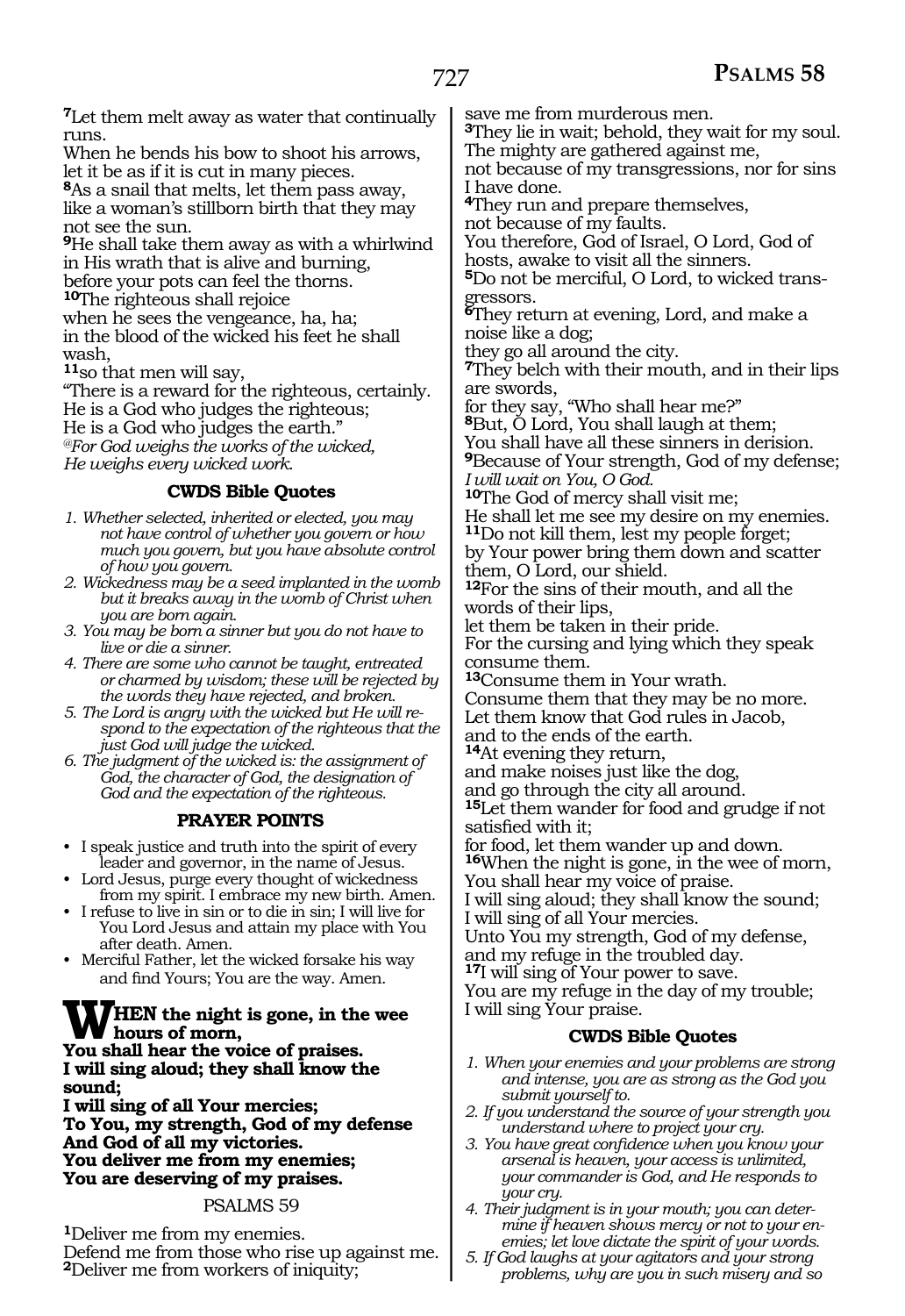*disquieted because of them?*

- *6. If you know who goes before you into battle, you know you shall not only go out against your enemies but you shall gloat over them.*
- *7. Speak your way to victory or worry your way to defeat in silence; a closed mouth is a closed destiny.*
- *8. Boast about His presence; boast about His power, strength, excellence, proximity and what He will do to your enemies. Faith is knowing He is.*
- *9. Your expression of faith pleases God and makes it His pleasure to please you and do your pleasure.*

#### **PRAYER POINTS**

- Mighty God, deliver me from my enemies; rise up and defend me; my confidence is in You. Amen.
- Righteous Father, awake and visit all sinners; rise in Your great anger and visit all those who fight against me. Amen.
- Most Holy God, place humility in the hearts of the wicked and repentance on their lips so they may be delivered from Your terrible wrath poured out. Amen.
- Most High God, place laughter on my lips when I am distressed; help me to rise above my problems in Your spirit of truth and dominion. Amen.
- Thanks, Holy Father, for fighting my battles for me; I will rejoice in victory over my strong enemies. Amen.

#### **LIFT the banner high that God has given;**

**Display it because of His truth, The banner He has given to those who fear Him.**

**The help of man is vain and of no use. March behind His banner, For through Him we shall do valiantly, For the standards of the banner reads: "It is He who treads down our enemies."**

### PSALMS 60

- **<sup>1</sup>**O God, You have cast us off; You have scattered us this day. You have been displeased with us. Turn Yourself to us again. **<sup>2</sup>**You have made the earth to tremble. It is broken by Your quakes. Heal the breaches thereof; heal it, for it shakes. **<sup>3</sup>**You have shown Your people hard things; You have made us to drink hard things; and to digest the wine of confusion. **<sup>4</sup>**But You have given a banner to all those who fear Your name, so that because of Your truth it may be displayed. **<sup>5</sup>**A banner of deliverance. To deliver Your beloved one; save with Your right hand and hear me. **<sup>6</sup>**In holiness, God has spoken: "I will rejoice; I will divide Shechem;
- I will measure out the valley of Succoth.

**<sup>7</sup>**"Gilead and Manasseh are Mine,

728

and the strength of My head is Ephraim. Judah is My lawgiver; **<sup>8</sup>**"Moab is My washpot. Over Edom I will cast out My shoe; because of Me, Philistia is triumphant." **<sup>9</sup>**Who will lead me into the strong city? Who will lead me to Edom? **<sup>10</sup>**"Will not You, O Lord, You who have cast us off? And You, O Lord God, who with our armies did not go. **<sup>11</sup>**Give us help from trouble, for the help of man is useless. *Lift the banner high that God has given; display it because of His truth.*  **<sup>12</sup>**Through God we will do valiantly; *for the standard of the banner reads,*  "It is He who treads down our enemies."

#### **CWDS Bible Quotes**

- *1. If God rejects you, you are rejected, if He deserts you, you will see desperate times.*
- *2. Humility trumpets the cry for restoration on its knees.*
- *3. God can deliver you from what He has delivered you to; He can stand between you and what He has stepped away and left you to; appeal to His salvation.*
- *4. Make yourself glorious to God and you will be His sword and His helmet; try or oppose God and He will shout in triumph over you.*
- *5. Not because it appears that God has stepped away from you means you should step away from God; let Him know you have no other hope, help, source or expectation but Him.*
- *6. Seek God even when it seems He has departed from you; He is the only Person who can lead you in your strong battles ahead and make you possess the kingdom.*
- *7. Your great victories and your valiant performance belongs to you but comes through God.*

### **PRAYER POINTS**

- O God, my strength and my defender, turn Yourself again and embrace me with Your mercy. Amen.
- I fall before You mighty God, until You lift me up and restore me with Your merciful kindness. Amen.
- God of grace and great forgiveness, let Your banner of deliverance rise above believers to remove shame and confusion from their faces. Amen.
- Most High God, You have called me by Your name; make me the helmet of Your head like Ephraim, and use me to deliver Your law to this generation as with Judah. Amen.

# **LEAD me to the Rock that is higher, yeah;**

**From the ends of the earth hear my prayer, yeah.** 

**When my heart is overwhelmed, oh, My Desire,** 

**Under Your wings I trust; lead me to the Rock.** 

**Lead me to the Rock that is higher,** 

**…that is higher than I.**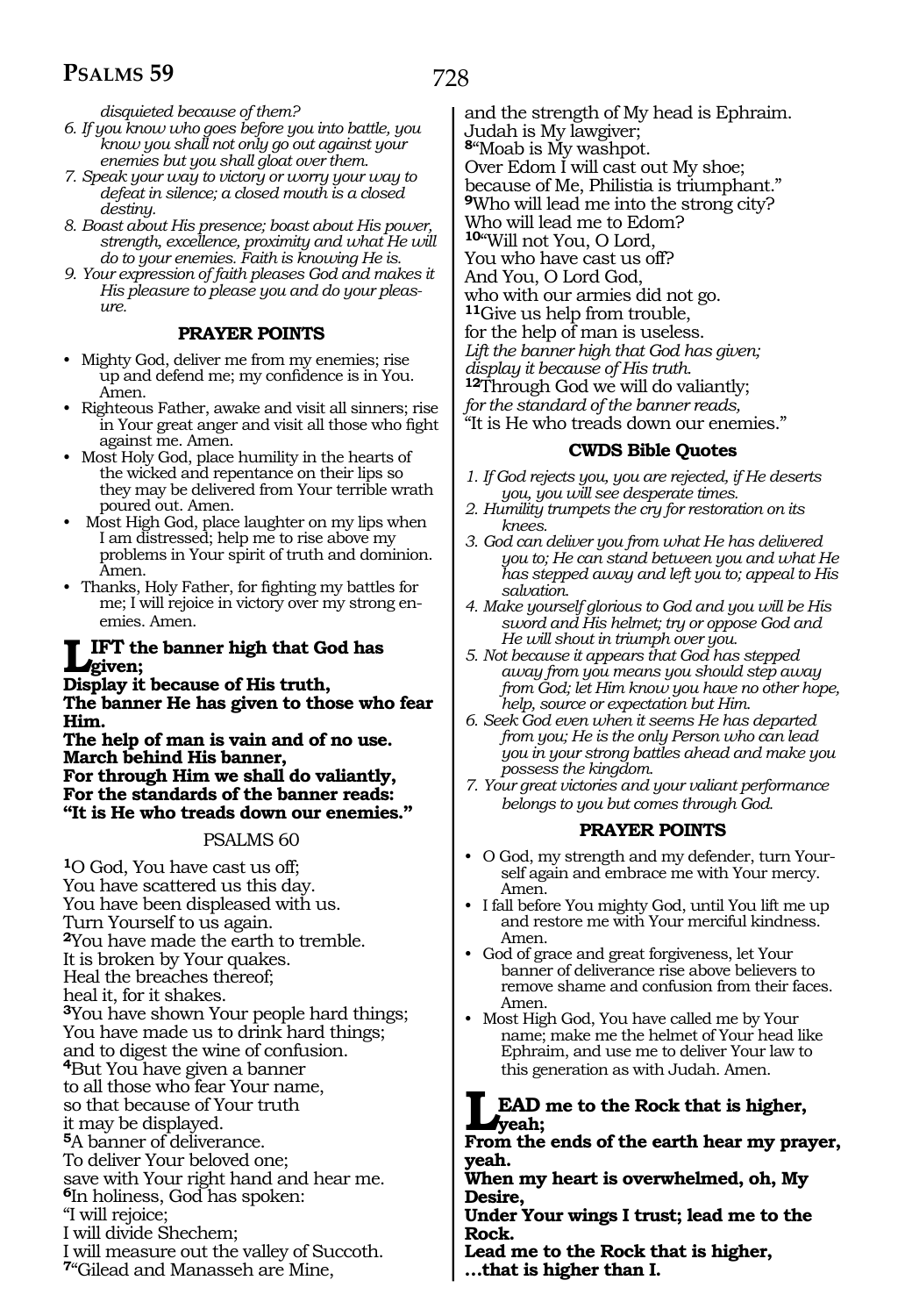**<sup>1</sup>**Hear my cry, O God; hear my cry, oh, yeah; attend to my prayer, to my prayer, yeah. **<sup>2</sup>**From the ends of the earth I will cry to You. When my heart is overwhelmed, when I have no strength,

lead me to the Rock that is higher than I. **<sup>3</sup>**For You have been a shelter, my shelter, yeah,

from the enemy a strong tower, my tower, yeah.

**<sup>4</sup>**I will abide in Your tabernacle forever, yeah. The shelter of Your wings shall be my cover, I will trust in the shelter of the Rock that is higher than I.

**<sup>5</sup>**For You, O God, have heard my vows, oh, yeah;

You have given me the heritage of those who fear Your name.

**<sup>6</sup>**You shall preserve the life of the king and prolong it, yeah,

and to many generations You will extend his years.

**<sup>7</sup>**He will abide before You, God, forever, yeah. Prepare mercy and truth so it may preserve him.

**<sup>8</sup>**So forever I will sing praise to Your awesome name,

that I may perform my vows each and every day. Amen.

### **CWDS Bible Quotes**

*1. Never be found in the heat of independence and pride when your heart is overwhelmed, find your resort in the Rock who is higher than you.*

*2. There are devils for you to fight and there are levels of devils for God to fight; learn to do warfare on your knees.*

*3. No matter how many battles you have won, the true test of your might is your ability to win battles in prayer.*

*4. His wings, His shield and His comfort are the perks of living in His secret place and the privileges of making His presence your tabernacle.*

*5. Make it your strong commitment to perform your vows in reverential fear of the living God.*

#### **PRAYER POINTS**

*• Father, I submit myself to You; when it gets overbearing for me, lead me to the Rock of my rest, my resort and my restoration. Amen.* 

- My Father my God, make me a prayer warrior; increase my might in prayer, in the name of Jesus.
- Spirit of the living God, I want You to know me in my place of prayer; I refuse to be a visitor there but a known and predictable resident. Amen.
- Gracious Lord, You have been my shelter and a strong tower from my enemies; my confidence is under Your wings. Amen.

**TO whom does the power belong? The power belongs to God. So when they delight in mischief and lies, Trust in God, turn up your eyes. True wealth will come when your heart** 

#### **knows that The power belongs to God.**

PSALMS 62

**<sup>1</sup>**Truly my soul waits in silence for God alone; from Him my hope and expectation comes. The power belongs to God; **<sup>2</sup>**He is my rock, my defense and my salvation; He is God and God alone*.* I shall not be greatly moved; *the power belongs to God.* **<sup>3</sup>**How long will you plan trouble for others? You shall be slain, all of you, like a tottering fence or a tilted wall. **<sup>4</sup>**They only consult to cast him down from his excellent majesty; they bless with their mouth, but they curse inwardly; they delight in their lies. *Oh that they would realize the power belongs to God.*  **<sup>5</sup>**My soul waits in silence; it waits for God only; from Him my expectation comes. **6**He alone is my rock; He alone is my salvation; He is my defense, I shall not be moved. **<sup>7</sup>**My salvation and my glory is in God, the rock of my strength and refuge is in God. *O Lord, the power belongs to You.*  **<sup>8</sup>**You people, trust in Him at all times, pour out your heart before Him, for God is our refuge. *The power belongs to God.* **<sup>9</sup>**Surely men of low degree are vanity, and men of high degree are a lie; place them on a scale, they are vanity; altogether light and without substance. **<sup>10</sup>**Never trust in oppression, nor foolishly hope in robbery; if riches increase, do not make it your worship; ensure you do not set your heart on it. **<sup>11</sup>**God has spoken once, yes, twice I have heard, the power belongs to God. *People will not magnify riches if they understand these words.* The power belongs to God. **<sup>12</sup>**To You, O Lord, belongs mercy, for You reward every man according to his works. *The power belongs to God.*  **CWDS Bible Quotes** *1. If you understand the source of the power, all power, you understand the position of your heart* 

*and the place to spend your time waiting. 2. You give the power to whomever you seek for strength and deliverance. The Power you mar-*

*ginalize will avoid you, the Power you magnify will exalt you. 3. Place your expectation in the One in whom there* 

*is no deception; make Him your defence and salvation.*

*4. A wholesome heart is a heart poured out in the*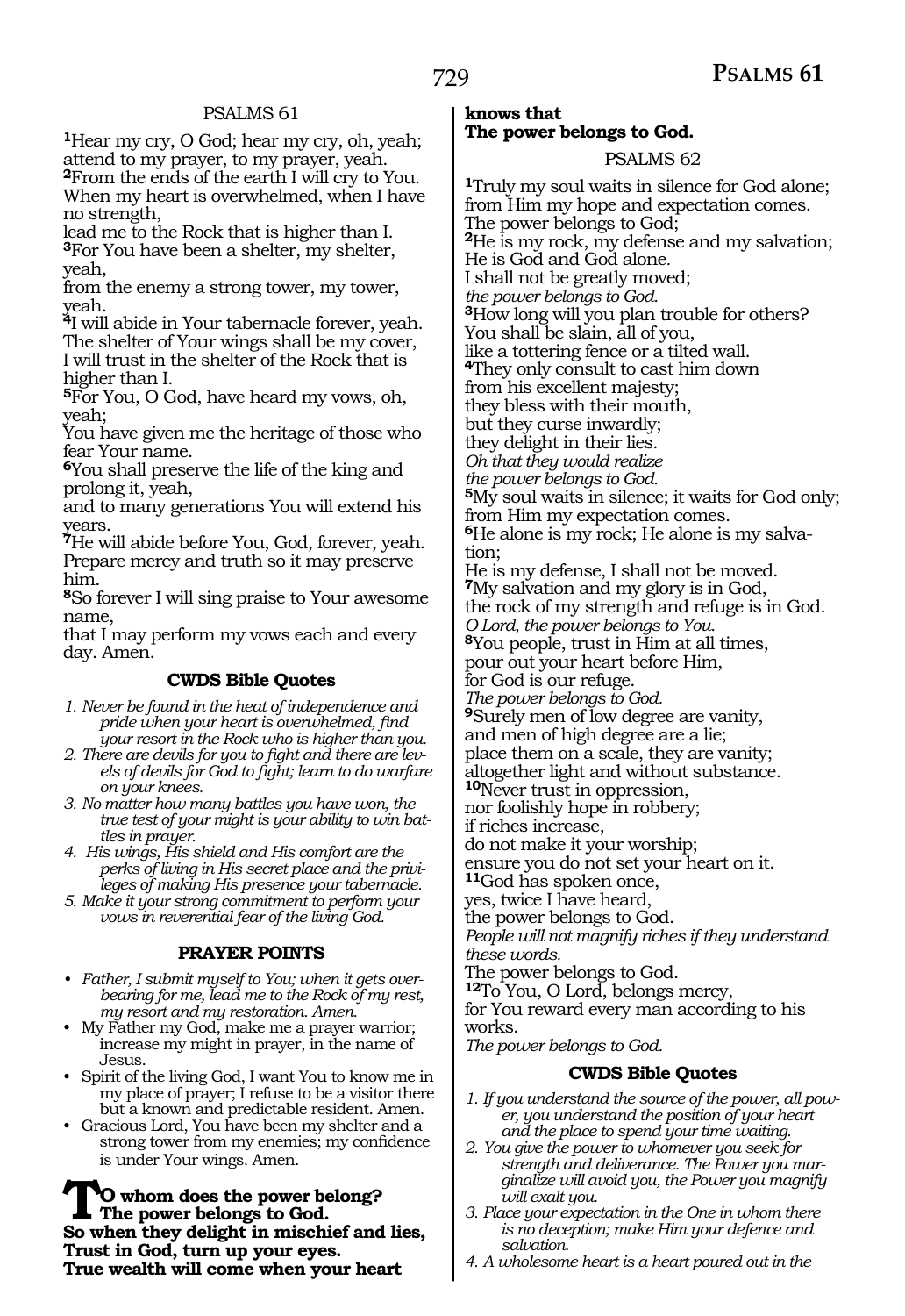730

*presence of the Restorer; a heart that retains its pain is a bitter and broken heart.*

- *5. Your exaltation in life may be your greatest lie if it blocks the truth that you are just man irrespective of the degree of your success.*
- *6. Set your house upon a rock for sturdy support, but never set your heart on riches, it will cause you heart failure and a myriad of life issues when it crashes.*

#### **PRAYER POINTS**

- My soul waits on You O Lord; salvation comes from You alone. Amen.
- Most High God, great in might and glory, the power belongs to You.
- My King and My God, You are my salvation and my glory; all my hope and expectation is in You. Amen.
- I will pour out my heart before You Jesus, for You are the restorer of my soul; I refuse to be locked in with my pain. Amen.

# **THIRSTING** and dry, never satisfied,<br>
and desire<br> **Gazing with eyes filled with passion and desire.**

#### **A deep inner need to sit at His feet, Wanting seasons of refreshing; O so thirsty and dry.**

#### PSALMS 63

**<sup>1</sup>**In a dry and thirsty land where there is no water,

my soul longs for You; my flesh thirsts for You; it is You I am after;

I will seek You early.

**<sup>2</sup>**I search for You, I have looked;

in the sanctuary I have looked,

to see Your power and Your glory; *to see revival in the church.*

**<sup>3</sup>**Your lovingkindness is much better than liv- ing, therefore I will praise You,

my words shall praise You; I will praise You with my lips.

**<sup>4</sup>**Even so I will bless; I will bless You as long as I live;

I will lift my hands up in Your name as to You I submit.

**<sup>5</sup>**My soul shall be satisfied, as with marrow, as with fatness, as with joyful lips.

With joyful lips, with joyful lips,

my mouth shall praise You with joyful lips; *in a dry and thirsty land, where no water is.*  **<sup>6</sup>**When I remember You on my bed,

I meditate on You as the night hours pass. **<sup>7</sup>**You have been my help and therefore,

in the shadow of Your wings, I will rejoice. My mouth shall praise You yet.

**<sup>8</sup>**My soul pursued You relentlessly.

Your right hand held me up; You helped me, O Lord.

**<sup>9</sup>**Those who seek to destroy my life shall die; into the lower parts of the earth they shall go. **<sup>10</sup>**They shall fall by the sword;

meat for jackals they shall be.

**<sup>11</sup>**The king shall rejoice in God, who fills the thirsty soul.

Everyone who swears by Him shall glory,

but the mouth of all those who speak lies shall be stopped and speak no more.

#### **CWDS Bible Quotes**

- *1. Yearn for Him, search for Him, thirst for Him; be passionately earnest for Him and you will enjoy personal experiences with Him.*
- *2. When you consider the love of God much better than life, then your life will be so much better, for you will have the best of love and life.*
- *3. Die to life and come alive in the love of God; live above the problems of life if you live in love with God and in the love of God.*
- *4. Go throughout the day praising God and you will go to bed loving on God with praises; go to bed praising God and you wake up in anticipation of another glorious day with God.*
- *5. If you know His love for you is precious, you cannot restrain your lips from exalting Him.*
- *6. When you give God glory He glorifies you and makes you glory because of Him and in Him.*

#### **PRAYER POINTS**

- Marvelous Father, I cannot get enough of You; my lips are dry and my soul is thirsty for You. Amen.
- Awesome God, I cannot imagine life without You, living is loving You; Your love is much better than life itself. Amen.
- I am in love with You Father; let Your love come alive in me, in the name of Jesus.
- I will praise You, Lord, as long as I have breath; I will meditate on You throughout the night and praise You with joyful lips. Amen.

#### **ALL men shall fear and shall declare the works of the Lord, hallelujah. The righteous shall be glad, And all the upright in heart Shall trust Him and glory, hallelujah.**

PSALMS 64

**<sup>1</sup>**O God, in my prayer hear my voice; from fear of the enemy, preserve my life. **<sup>2</sup>**Hide me from the secret intent of the wicked, from the insurrection of the workers of iniquity.

**<sup>3</sup>**They sharpen their tongue like a sword, and bend their bows to shoot bitter words; bitter words are their arrows.

**<sup>4</sup>**They plan to shoot in secret at the blameless. Suddenly they shoot at him; they do not fear. **<sup>5</sup>**They encourage themselves in their plots; they agree to lay secret snares.

They say, "Who will see us; who will know?" They investigate and plot iniquity.

**<sup>6</sup>**They rejoice that they have a perfect plan to do evil.

The secret thoughts and heart of man are deep.

**<sup>7</sup>**But God will shoot an arrow at them! They will be wounded suddenly.

**<sup>8</sup>**He will make their tongue to fall on their own selves;

all who see them will run away from them. **<sup>9</sup>**All men shall fear and shall declare the works of God,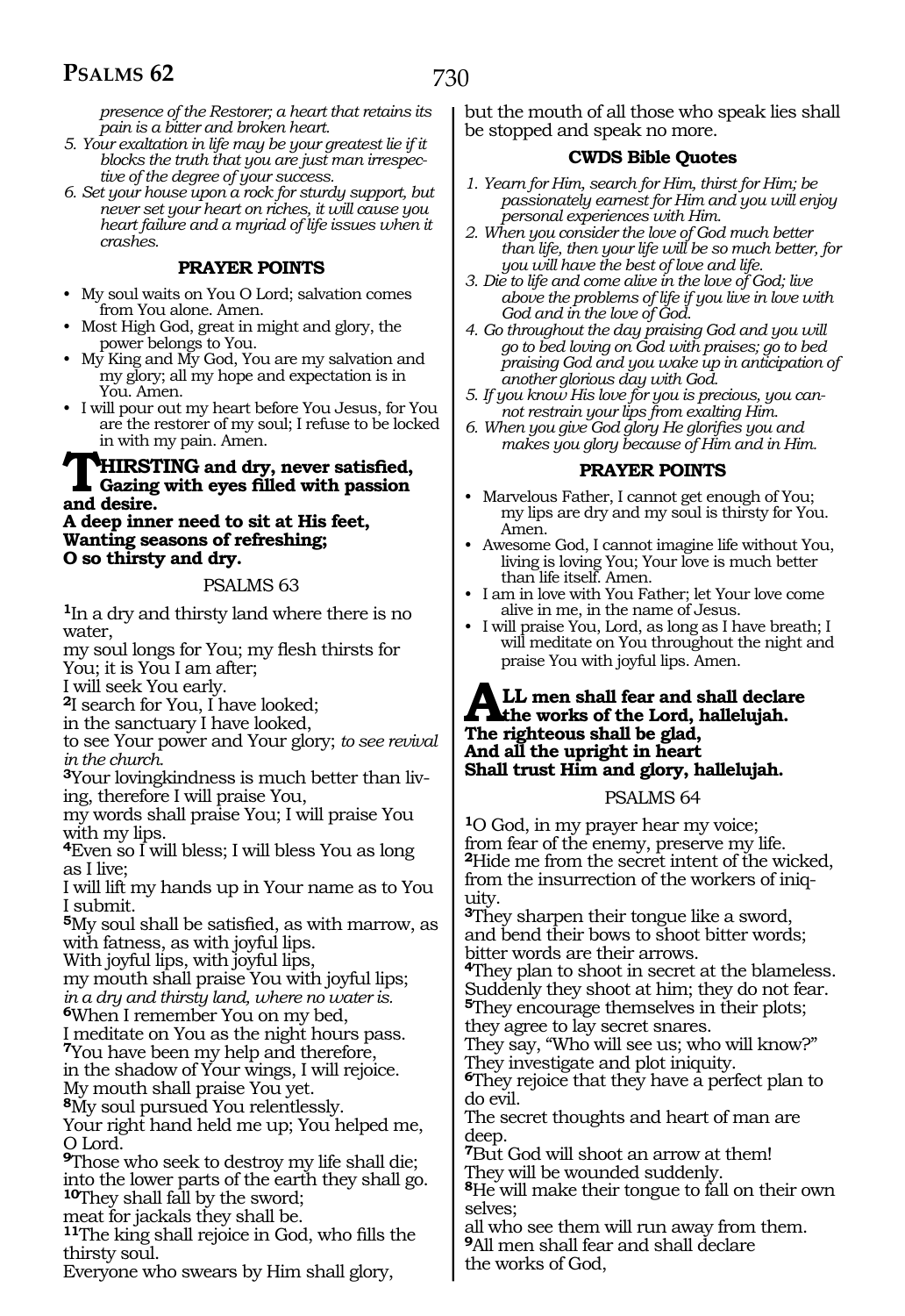and they shall wisely consider His doings; wisdom will make them think, **<sup>10</sup>**but the righteous shall be glad in the Lord; they will trust in Him and in His holy word, and all the upright in heart shall glory. *Hallelujah. Amen!* 

### **CWDS Bible Quotes**

- *1. Never underestimate the power of words; ask the Lord to shield and hide you from evil words aimed at you.*
- *2. Do not conspire against their conspiracy; step higher than them into the arms of your God.*
- *3. Stick and stones present obvious harm, but the tongue is more dangerous; it is like deadly arrows that are taken lightly.*
- *4. The tongue can abort your destiny; be proactive in the spirit, be active in prayer against hidden words.*
- *5. Do not be occupied with the arrows of the wicked, be preoccupied in the presence of God ; the Lord will turn their arrows against themselves.*
- *6. Never use your tongue to fight with those who use their tongues against you; instead use tongues before God and see God turn their tongue against themselves.*
- *7. Understand the power of the tongue to understand the power of tongues or get a small glimpse of it.*
- *8. All your stories for His glory, maintain your purity and keep it that way.*

#### **PRAYER POINTS**

- Hide me Father, from the secret counsel of the wicked, from their words directed at me. Amen.
- Consuming Fire, break the power of every evil conspiracy against the righteous, in the name of Jesus.
- Righteous Father, let every tongue sharpened to point bitter arrows and evil curses against the righteous, be silenced, in the name of Jesus.
- God Most High, confuse the speech of the ungodly, but place great power on the tongue of the righteous. Amen.

#### **OGOD who hears our prayer, to You all flesh shall come,**

#### **And You shall find awaiting the praises of our tongue.**

**God of Zion, we perform our vows to You; O God who hears prayer, praise waits for You.** 

#### PSALMS 65

**<sup>1</sup>**Praise waits for You, O God, in Zion; praise waits for You.

To You the vows shall be performed;

*this too is praise for You.*

**<sup>2</sup>**O God who hears prayers, to You all flesh will come;

*for praise waits for You, O Lord; praise waits for You!* 

**<sup>3</sup>**Iniquity prevails against me,

but our transgressions You will purge.

**<sup>4</sup>**Blessed is the man whom You choose,

who You cause to approach You,

that he may dwell in Your courts.

We will be satisfied with the goodness of Your house,

the goodness of Your holy temple.

Praise waits for You!

**<sup>5</sup>**O God, who hears prayer, You will answer us;

by awesome things in righteousness You will answer us, O God of our salvation.

You are the confidence and hope of all the ends of the earth,

and those far off on the seas.

**<sup>6</sup>**Praise waits for You:

who by Your strength set the mountains in place, being girded with power;

**<sup>7</sup>**who stills the noise of the seas; the noise of their waves

and the tumult that the people made.

**<sup>8</sup>**Also those who dwell in the distant regions, at Your wonders are afraid;

You make the goings out of the morning and evening to rejoice and praise.

**<sup>9</sup>**You visit the earth and water it; You enrich it abundantly.

The river of God is full of water.

You prepare grain and provide it for them. **<sup>10</sup>**You water the ridges abundantly;

You settle its furrows and with showers You make it soft.

You bless the springing plants so they may grow.

**<sup>11</sup>**You crown the year with Your goodness. abundance drips on all Your pathways; **<sup>12</sup>**they drop on the pastures of the wilderness. The little hills rejoice, they rejoice on every side.

**<sup>13</sup>**With flocks the pastures are adorned; the valleys are covered over with grain. They shout for joy; they also sing; *the earth proclaims Your praise. O God who hears our prayer;* 

*on You our praise waits.* 

### **CWDS Bible Quotes**

- *1. Praise with the expectation that God will show up; praise to prepare the environment for Him to show up; praise to build Him a habitation to enthrone Him when He shows up.*
- *2. Do not wait until God shows up to praise Him, have your praise waiting on Him for Him to ride in on.*
- *3. Answered prayers attract people to God; pay your vows and seek Him perpetually with praise.*
- *4. It is best to empty yourself of you and be filled with the good things of God; keep your heart cleansed of all impurity.*
- *5. His courts is granted but should never be taken for granted; to enter His courts is a privilege, to live in His courts is the greatest blessing.*
- *6. Never entertain gloom and darkness when your evening fades, entertain angels with your songs of joy; God is calling for songs of joy.*
- *7. You see the plants, but you can only see how grateful they are for the presence, provision and preservation of God when you live in personal gratitude of the goodness of God in your life.*
- *8. When your heart shouts for joy and sings at the presence of the living God, when you soak in His breath like the earth soaking in water, then you will see the plants shouting for joy to be*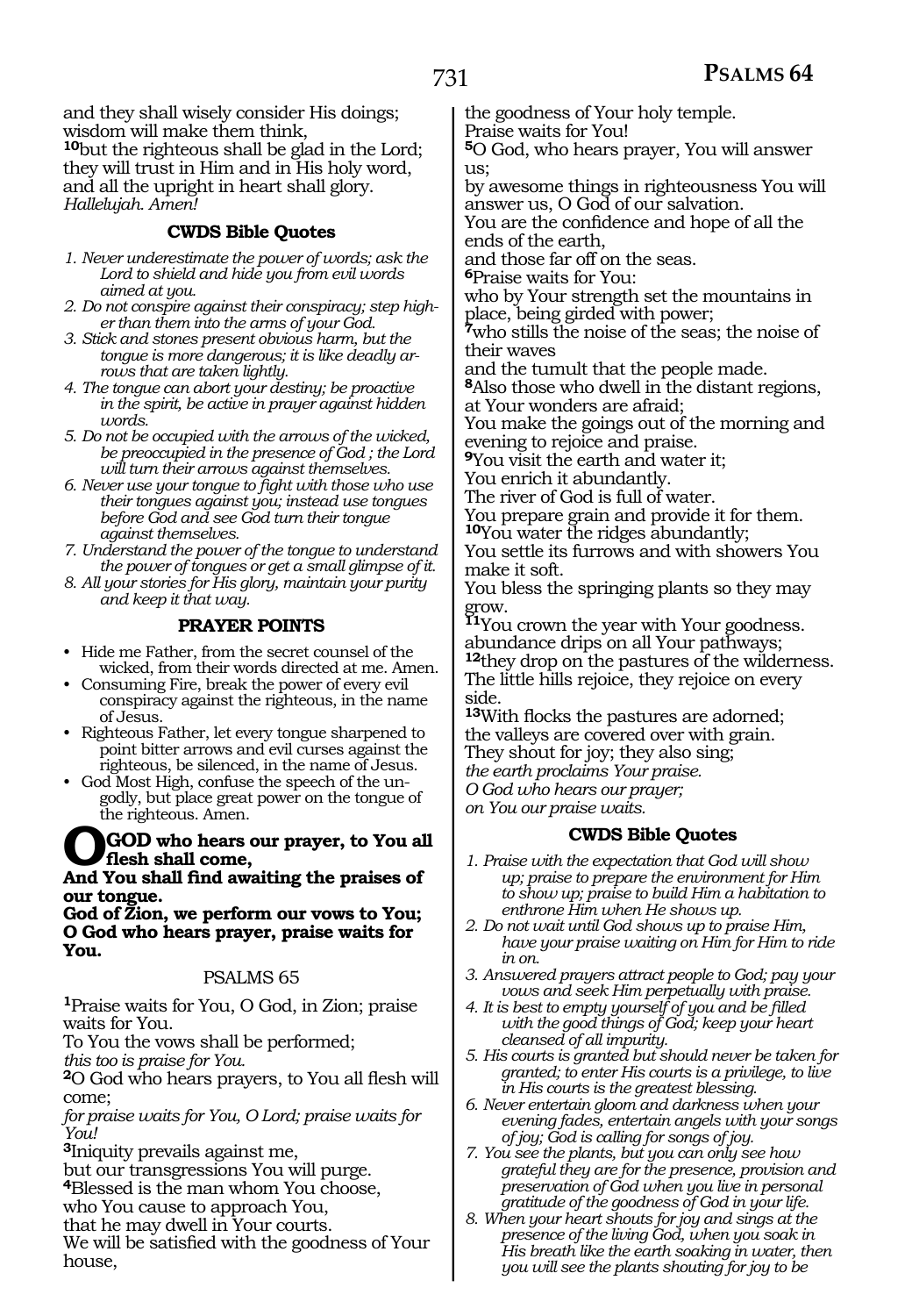732

*alive in this day of God.*

*9. You may have had a royal year but it is about to get better; God will crown it with His goodness.*

#### **PRAYER POINTS**

- Great and Marvelous God, You are more beautiful than a mountain of gold; come visit me today and You will find a feast of praise waiting. Amen.
- Praise waits for You, O God! I have prepared You a chariot of praise worthy of Your glorious presence. Amen.
- Satisfy me with the goodness of Your house, O Lord.
- Glorious Father, I am a prime candidate for Your presence; choose me to dwell in Your courts I pray. Amen.
- Crown my year with Your goodness, O Lord. Amen.

# **MAKE a joyful noise to the Lord All you lands; Come see the works of God.**

**He turned the sea into dry land; He led us through the fire, through the waters,**

#### **And into a wealthy place. Come and see the works of God; Make glorious His praise!**

#### PSALMS 66

**<sup>1</sup>**Make a joyful noise to God, all you lands, **<sup>2</sup>**sing forth the honor of His name. Make His praise glorious everyone. **<sup>3</sup>**Say to God, "How awesome are Your works. Through the greatness of Your power Your enemies will be subdued. They shall submit themselves to You. **<sup>4</sup>**All the earth shall praise Your name. They shall worship You and sing Your praise. They shall sing praises to Your name." **<sup>5</sup>**Come and see the works of God. Come and see His awesomeness. He is awesome in His doings toward the children of men. **<sup>6</sup>**He turned the sea into dry land. They went through the floods on foot. There we will rejoice in Him. **<sup>7</sup>**He rules forever by His power; He carefully observes the nations. Do not permit the rebellious to exalt themselves. **<sup>8</sup>**All you peoples, bless our God; make the voice of His worship and His praises to be heard. **<sup>9</sup>**He keeps us alive, and does not allow our feet to be moved. **<sup>10</sup>**You, O God, have examined us; You have tried us as silver is tried. **<sup>11</sup>**You brought us into the net; You have laid afflictions on us. **<sup>12</sup>**You have caused men to ride over our heads. We went through water and through fire, but You brought us into a wealthy place. **<sup>13</sup>**I will bring burnt offerings into Your house.

I will pay my vows. **<sup>14</sup>**The vows my lips have uttered, the vows spoken by my mouth when I was in trouble b*efore You brought me out.* **<sup>15</sup>**I will offer You burnt sacrifices of fatlings with the incense of rams; I will offer bulls with goats. **<sup>16</sup>**Come and hear, all you who fear God; let me declare what God has done for my soul. **<sup>17</sup>**I cried to Him with my mouth; by my tongue He was extolled. **<sup>18</sup>**If I regard iniquity in my heart, the Lord will not hear me. *He will not listen to my pleas, if I give room to evil thoughts.* **19** But I know that God has heard me; He has responded to the sound of my prayer. **<sup>20</sup>**Blessed be God forever and ever; who has not turned my prayer away, nor has He turned His mercies from me. Blessed be God forever and ever.

#### **CWDS Bible Quotes**

- *1. You can praise the Lord and give Him glory or you can make His praise glorious by exaggerating, celebrating, marveling and elaborating.*
- *2. Speak of His deeds; speak of His power; speak of the reaction of His enemies; speak of His works and wonders of old, then add your emotions and special twist, and spin Him praise He adores.*
- *3. Invite others into your inheritance of praise and into your privilege of rejoicing before Him; let them see what God has done so they may understand and appreciate His work in their own lives.*
- *4. Not because you have not slipped means that your walk is sure, it means the Lord has kept your shaky uncertain feet from slipping.*
- *5. In trouble any vow is worth the price; out of trouble every vow is rationalized; it is very criminal to retract after God has responded.*
- *6. It is not too expensive, too expansive, too valuable, too much, too difficult or too precious; if you have vowed it fulfil it.*
- *7. Sin blocks the ears of God from you and blocks the help of God from your situation; contemplating sin ensures your answers are not considered.*

#### **PRAYER POINTS**

- Amazing God, heaven and earth bow down to You; angels sing at Your wonders and the feet of every living thing break out in dance; I will make Your praise glorious. Amen.
- Awesome God, You opened the womb and planted me, sustained me on a string in the midst of water, celebrated my birth and now You rejoice over me with singing; I exalt You.
- All you sons of men, come and see the works of God; come and see His awesomeness in my life; come and be amazed and submit yourselves to Him. Amen.
- Thank You Father for Your angels assigned to me to keep my feet from slipping and my life from being moved. Amen.
- **WHEN praises go up, blessings rain down.**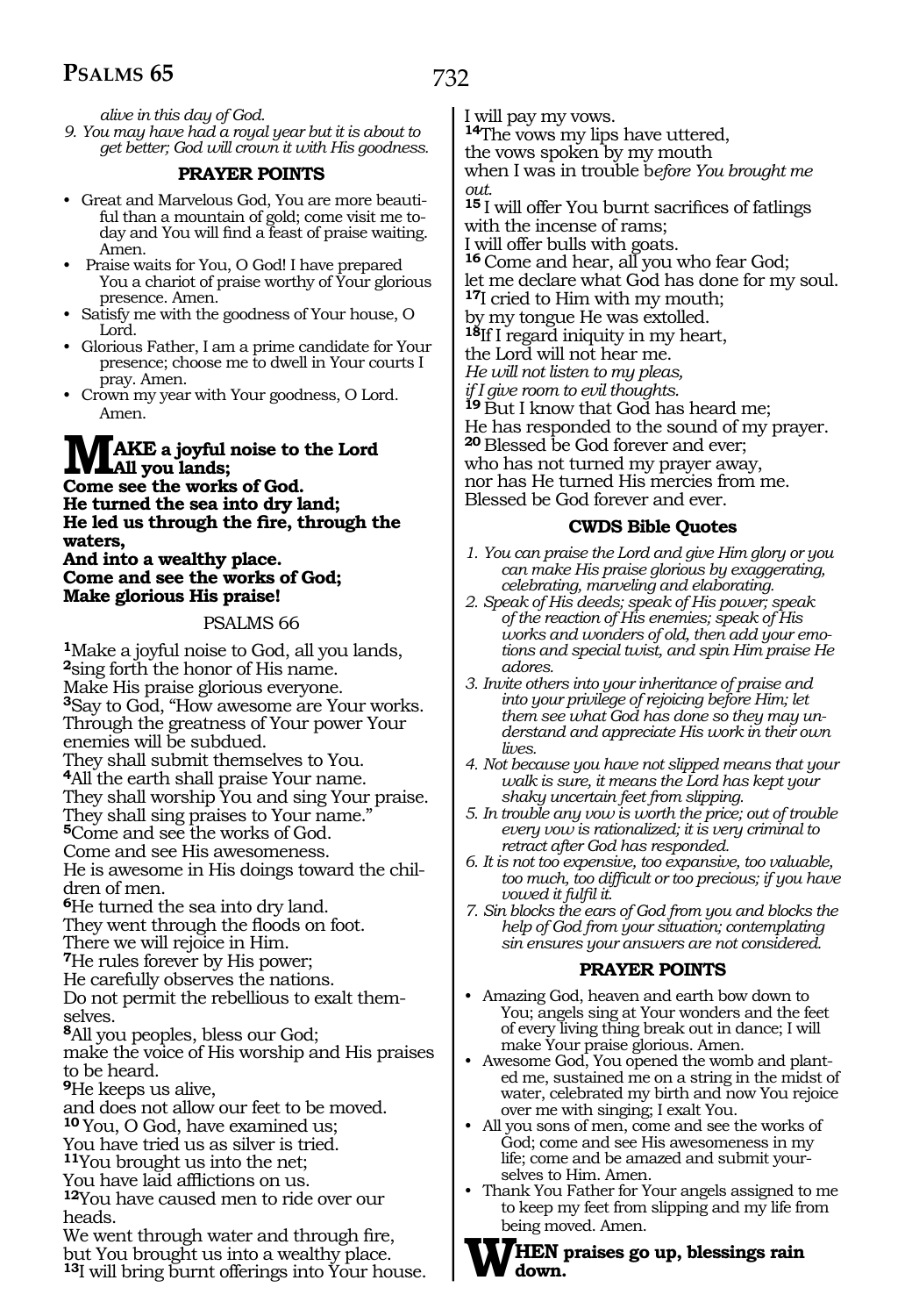#### **In a dry and thirsty land it restores the ground.**

#### **When praise is profuse, blessing is com plete.**

#### **May all the people praise You; So shall the earth yield her increase.**

#### PSALMS 67

**<sup>1</sup>**May God be merciful to us and bless us, cause His face to shine upon us. *May all the people praise You, Lord, may praises never cease.*  **<sup>2</sup>**That Your way will be known in all the earth, Your saving health to all nations about. **<sup>3</sup>**May all the people praise You, O God; may all peoples praise You. *@So shall the earth yield her increase. May God be merciful to us and bless us, cause His face to shine upon us. May all peoples praise You.*  **<sup>4</sup>**Let the nations be glad and sing for joy, for You shall judge the people righteously, and govern all the nations of the earth. **<sup>5</sup>**May all the people praise You, Lord, may all the people praise You; **<sup>6</sup>**then shall the earth yield her increase, and our God shall bless us bountifully. **<sup>7</sup>**God shall bless us indeed, and all the ends of the earth shall fear Him. *For when all the peoples offer praise, the gates open and heaven rains.*

### **CWDS Bible Quotes**

- *1. Bless yourself daily in the word of the Lord; speak grace over your life for each day.*
- *2. His grace and favor upon you is so that His ways will be known through you in the earth.*
- *3. The heart of the righteous is to see all peoples praising God; the responsibility of the righteous is to display God worthy to be praised before the people.*
- *4. The solution to the crisis, the needs and problems of the earth, is to get all the peoples praising God.*
- *5. When the earth abounds in praises for God it will rebound in blessings, increases and result in greater love and fear of the Lord.*

#### **PRAYER POINTS**

- Lord be gracious unto me; cause Your face to shine upon me and bless me today. Amen.
- May all the people praise You Lord; let my life compel men to fall at Your feet, in the name of Jesus.
- May all the people praise You Lord; let them be glad and sing for joy at Your presence. Amen.

# **THE Lord our God is mighty;**<br>At His presence hills leap and moun**tains flee.**

**When the Lord leads a people, There is joy and blessing, Protection, possessing; The enemies He scatters For He gives them victory.** 

**<sup>1</sup>**Let God arise, let His enemies be scattered; before Him let those who hate Him flee. **<sup>2</sup>**As smoke is driven away, so drive them from Your presence. As wax melts before fire, let it be. Let the wicked perish at the presence of God, **<sup>3</sup>**but let the righteous be glad. Let them rejoice, exceedingly rejoice; let them rejoice before God. **<sup>4</sup>**Sing praises to God; sing praises to His name. He who rides on the clouds by the name JAH. Rejoice in His presence; extol Him. **<sup>5</sup>**A father of the fatherless, a lawyer for the widows; so is God in His holy dwelling place. **<sup>6</sup>**He sets the solitary in a stable place; He places them in families, He brings out those bound with chains, and puts them in a prosperous place. But the rebellious dwell in a dry land. **<sup>7</sup>**O God, when You went out before the people, when through the wilderness You marched, **<sup>8</sup>**the earth shook, the heavens dropped at Your presence, O Lord. At the presence of the Lord God of Israel Sinai itself was moved. **<sup>9</sup>**O Lord, You sent rain aplenty whereby You confirmed Your inheritance when it was weary, **<sup>10</sup>**when Your congregation had dwelt there. O God, of Your much goodness provisions for the poor You have prepared. **<sup>11</sup>**By the Lord the word was given; it was a great company that published it. **<sup>12</sup>**The woman who remained at home divided plunder when kings of armies fled. **<sup>13</sup>**Though you lie among the pots, you shall be like the wings of a dove: wings covered with silver and her feathers with yellow gold. **<sup>14</sup>**When the Almighty scattered kings in it, there in Zalmon it was white as snow. **<sup>15</sup>**The hill of God is as the hill of Bashan, as high as Bashan with many peaks. **<sup>16</sup>**Why leap you high hills? Why are you so glad now tell? This is the hill that God desires forever there to dwell. **<sup>17</sup>**The chariots of God are many thousands, with thousands of angels; the Lord is among them, as in Sinai in the holy place. **<sup>18</sup>**You have ascended Lord on high, You have led captivity captive. You have received gifts from all men, yes, and from the rebellious as well, that among them the Lord might dwell. **<sup>19</sup>**Blessed be the Lord who loads us with benefits every day, the God of our salvation. Amen, to His saving grace!

**<sup>20</sup>**He who is our God is the God of salvation,

PSALMS 68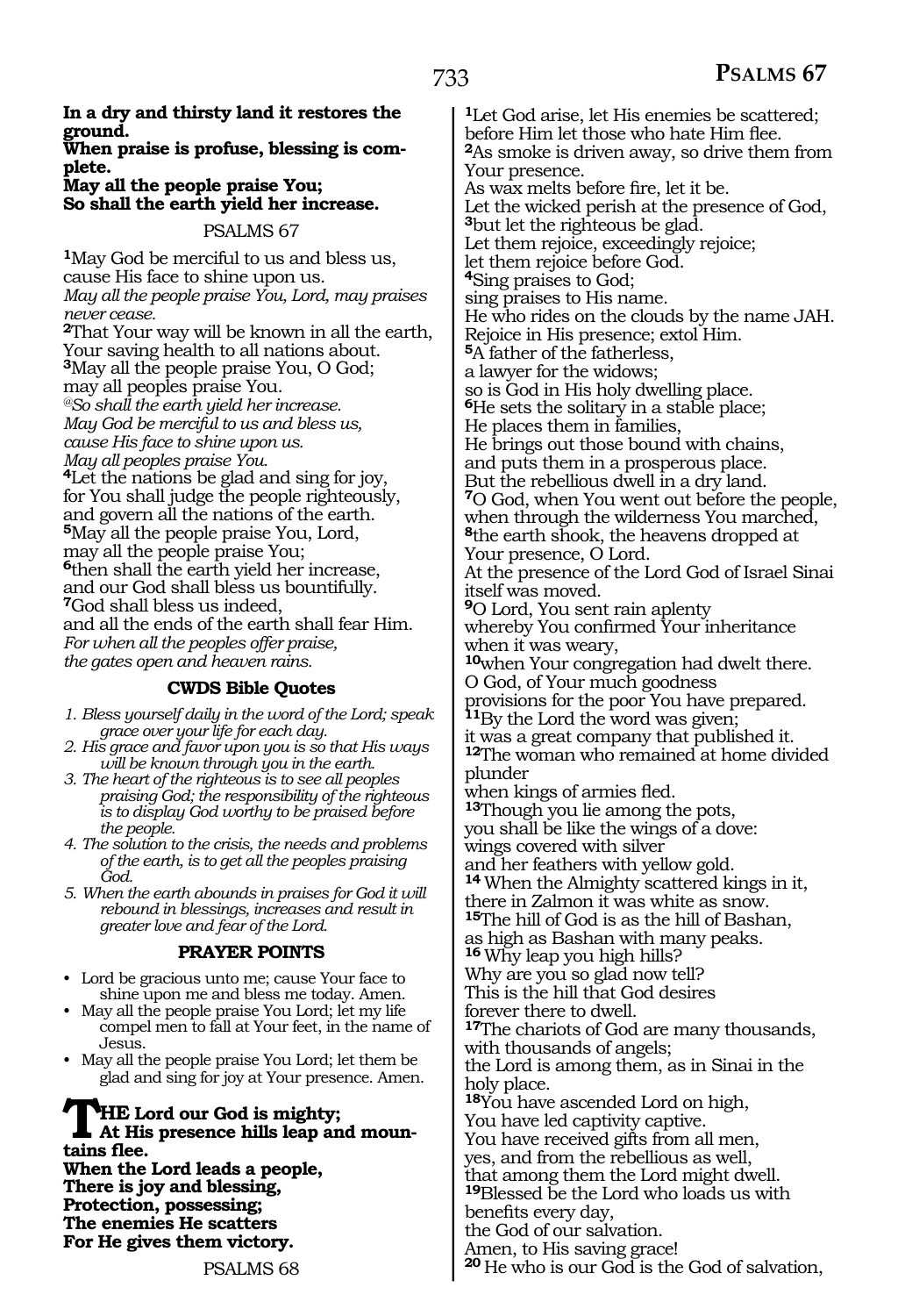and to God, the Lord, belongs the issues of death and destruction.

**<sup>21</sup>**The Lord shall wound His enemies' head,

and the trespasser's hairy scalp;

those who continue in trespass still

shall discover His wrath.

**<sup>22</sup>**The Lord said, "I will bring back My people from Bashan

and from the sea's great depths,

**<sup>23</sup>**that your foot may be dipped in the enemy's blood

and the tongues of your dogs will follow your steps!"

**<sup>24</sup>**They have seen Your ways, O God,

the procession of God, my King, into the sanc- tuary.

**<sup>25</sup>**The singers went before,

then followed the players on the instruments they played.

Among them were the young women playing tambourines.

**<sup>26</sup>**In the congregation, bless the Lord; from the fountain of Israel let His praises be heard.

**<sup>27</sup>**There is little Benjamin, their ruler, the princes of Zebulun and Naphtali,

the princes of Judah with their council. **<sup>28</sup>**God will strengthen His desire.

Your God has commanded your strength. Strengthen, O God, that which You have done for us;

**<sup>29</sup>**because of Your temple at Jerusalem kings will bring presents to You.

**<sup>30</sup>**Rebuke the company of beasts,

rebuke the multitude of bulls

with the calves of the people,

until everyone submits himself to Your rule, bringing pieces of silver.

Scatter the people who delight in war.

**<sup>31</sup>**Princes will come out of Egypt;

Ethiopia will quickly stretch her hands out to the Lord.

**<sup>32</sup>**Sing to God you kingdoms;

sing praises you kingdoms of the earth, **<sup>33</sup>**to Him who rides on the heavens,

the heaven of heavens, which were of old.

He sent out His voice;

it was a mighty voice indeed.

**<sup>34</sup>**Ascribe strength to God; His excellence is over Israel.

His strength is in the clouds.

**<sup>35</sup>**O God, You are awesome above Your holy places.

Blessed be God, for the God of Israel it is who gives strength and power to His people.

### **CWDS Bible Quotes**

- *1. When you know your God you know that His intervention results in immediate conclusion and decisive solutions, and you know the call is in your mouth, 'Let God Arise.'*
- *2. The enemies of God are the enemies of His work and of His children; no need to ask God to rise up and fight your enemies; declare, 'Let His enemies be scattered.'*
- *3. The intervention of God causes all opposition to God to flee, to scatter and to die, and causes those who love the Lord to rejoice and be glad.*
- *4. The presence of God is fearsome for some and awesome and pleasurable for others. He is a father to the fatherless and the deliverer to the captives.*
- *5. Never take the rain for granted, and the crops its refreshing produce; appreciate every single detail of God's provision for you, and detail it in praises to God.*
- *6. It is easy to exalt your problems with exaggerated complaints, but let it be much easier to appreciate God with exaggerated praise.*
- *7. If you have a big picture of God, detail His power, His host, His chariots, His awesomeness, His treasures and His generosity in the praise of a captive heart.*
- *8. The one who ascended on high, takes everything that makes captive and makes them His captive and to those captivated by Him He gives gifts.*
- *9. When you can see the procession of the house of God glorious with praisers and singers you know the praise to bring with you to the house.*
- *10. The object of your praise is the access to and the source of your strength and your help; praise to bring Him close.*

### **PRAYER POINTS**

- Arise Lord God and intervene in my situation today, in the name of Jesus. Amen.
- Let God arise, and let His enemies be scattered; let utter confusion and trembling overtake them. Amen.
- Show Yourself mighty God, and Your sons and daughters will rejoice and be glad at Your presence; they will celebrate their seasons of victories.
- Awesome God, enter into every conversation on my behalf, with the heavens, with the earth and with peoples, and speak favor into my life today. Amen.
- When You went before Your people Lord, the heavens dropped, the earth shook and the mountains moved; I tremble at Your presence. Amen.

#### **HE hears the poor and does not despise the prisoners; By Him I will be consoled As I take to Him my burdens, For the waters have come up to my soul.**

PSALMS 69

**<sup>1</sup>**Save me, O God,

the waters are come up to my soul; **<sup>2</sup>**I sink in deep mire where there is no ground for standing.

I have come into deep waters where the floods overflow me.

*Help me, O God; I am weary of crying; the waters are come up to my soul.*

**<sup>3</sup>**I am weary of crying;

my throat is all dried;

my eyes fail while I wait for my God. **<sup>4</sup>**Those who hate me without cause

are more than the hairs of my head in num- ber,

those who would destroy me are mighty, O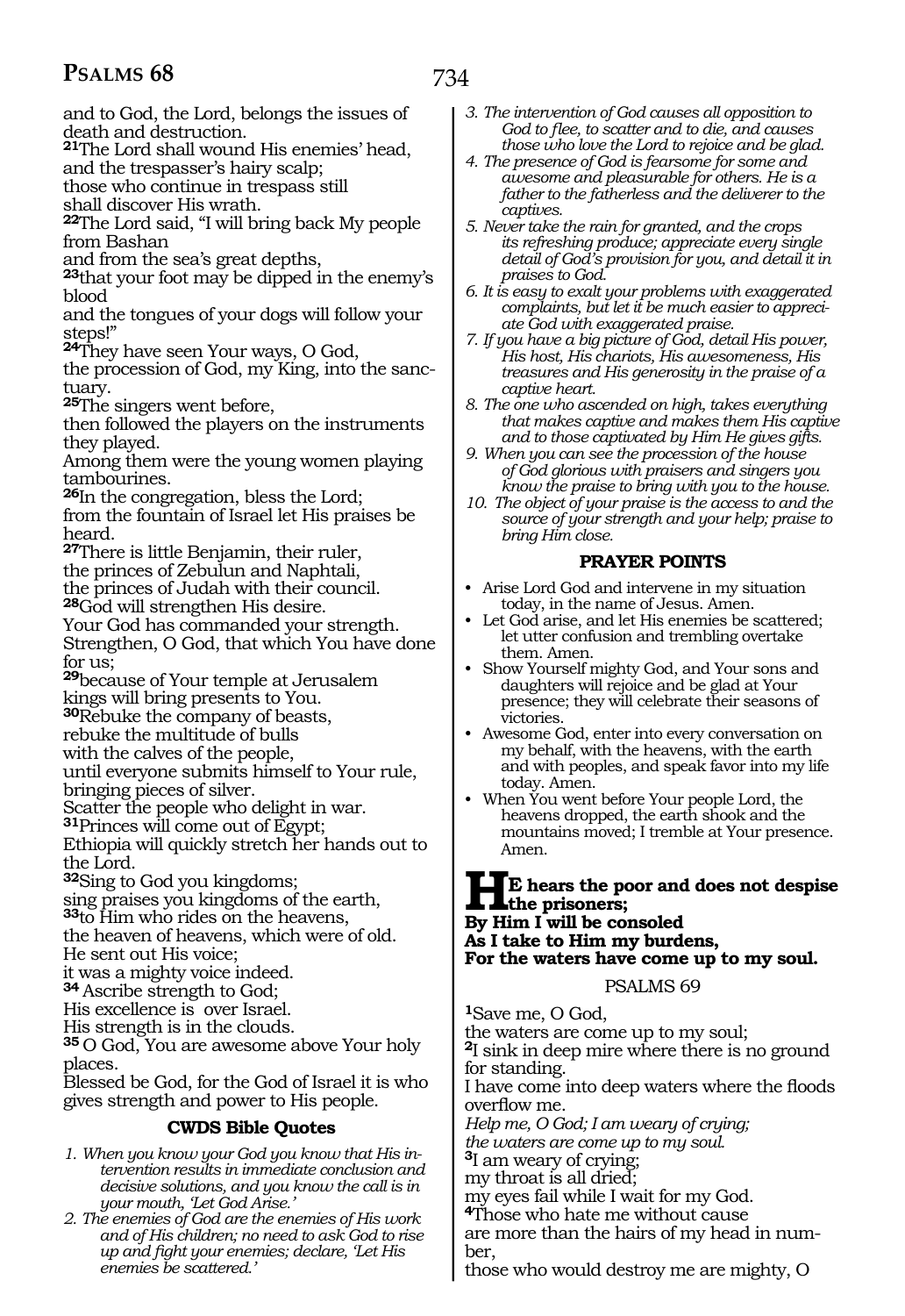Lord.

They are my enemies without any cause.

I have restored that which I did not steal.

**<sup>5</sup>**O God, You know my foolishness;

from You my sins are not hidden. **<sup>6</sup>**Do not permit those who wait on You to be ashamed for my sake,

or those who seek You to be confounded be- cause of me, O God of Israel, I pray.

**<sup>7</sup>**For Your sake I have borne reproaches; shame has covered my face.

**<sup>8</sup>**I have become a stranger to my brothers, an alien to my mother's children.

**<sup>9</sup>**Because zeal for Your house has eaten me up,

the reproaches of those who reproach You have fallen upon me.

**<sup>10</sup>**When I wept and with fasting chastised my soul,

this was to my own reproach.

**<sup>11</sup>**I made sackcloth my garment,

I became a proverb to them.

**<sup>12</sup>**Those who sit in the gate speak against me; I was the song of the drunkards.

**<sup>13</sup>**But as for me, my prayer is to You, O Lord, in the acceptable time.

In the multitude of Your mercies

hear me, hear my cry, in the truth of Your salvation.

**<sup>14</sup>**Deliver me out of the mire;

do not permit me to sink.

Let me be delivered from those who hate me and out of the deep waters.

**<sup>15</sup>**Do not let the water of the flood overflow me; nor let the deep swallow me up.

Do not permit the pit to shut its mouth on me. **<sup>16</sup>**Hear me, O Lord, for Your loving kindness is good.

Turn to me in accordance with Your many tender mercies.

**<sup>17</sup>**From Your servant, O Lord, never hide Your face.

I am in trouble; speedily give ear.

**<sup>18</sup>**Draw near to my soul and deliver me.

Deliver me, Lord, because of my enemies;

**<sup>19</sup>**You have known my reproach, my dishonor and my shame.

Before You are all my adversaries.

**<sup>20</sup>**Reproach has broken my heart.

I am full of heaviness;

I looked for some to have pity;

I also looked for comforters, but I found none. **<sup>21</sup>**They gave Me gall for my food;

in My thirst they gave vinegar to Me.

**<sup>22</sup>**Let their table become a snare before them, that which should have been for their welfare, let it become a trap.

**<sup>23</sup>**Let their eyes be darkened so that they may not see.

**<sup>24</sup>**Pour out Your indignation upon them, Lord, and let Your wrathful anger grip them.

**<sup>25</sup>**Let their houses be desolate, and let none dwell in their tents,

**<sup>26</sup>**for they have persecuted him whom You

have smitten,

they talk to cause grief to those whom You have wounded.

**<sup>27</sup>**Add iniquity to theirs;

into Your righteousness never let them enter. **<sup>28</sup>**From the book of the living let them be blot- ted out;

let them not be written with the righteous. **<sup>29</sup>**But I am poor and sorrowful; let Your salva- tion set me up on high.

**<sup>30</sup>**I will praise the name of the Lord with a song;

and with thanksgiving, my Lord I will magnify. **<sup>31</sup>**This also shall please the Lord better than a bull or an ox with horns and hooves.

**<sup>32</sup>**The humble will see this and be glad; your heart shall live who seeks for God.

**<sup>33</sup>**For the Lord hears the poor and does not despise His prisoners.

**<sup>34</sup>**Let the heaven and earth praise Him, the seas and everything that moves within. **<sup>35</sup>**God will save Zion and build Judah's cities, that they may dwell there and possess it. **<sup>36</sup>**It will be inherited by the children of His servants,

and those who love His name shall dwell there in that land. Amen.

### **CWDS Bible Quotes**

*1. When your trouble is overwhelming and the pressure is overbearing and all you have is a cry, never lose it, use it; cry out to God for help.*

*2. You may be targeted not because you seek trouble but because trouble is seeking you, not because you are guilty but because you are too innocent; you will be delivered if you maintain your integrity.*

*3. When you bear insults because of your jealousy for the cross and your zeal for the house of the Lord, then your shame is your glory; when you glory with the wicked your glory is your shame.*

*4. You have substance to support your call for deliverance when you maintain your righteousness.*

*5. It can be bad for the righteous, so very bad and burdensome it is unbearable, but there is a righteous God to hear and bear their burdens.*

*6. You may have the least comfort when you need it most and no support at your lowest depths, but rise on your confidence in God that you are not alone.*

*7. When you face your cross allow your flesh to die but never your praise; you will rise in victory proclaiming His salvation and His magnificence.*

*8. When your heart is filled with praise because of deliverance you will want to see the heavens and earth praising Him, the rivers, the seas and everything else.*

### **PRAYER POINTS**

- Save me, O Lord, the waters have come up to my soul. Amen.
- Righteous Father, those who hate me unjustly are many and mighty; vindicate me and put my enemies to shame. Amen.
- My Father, my God, I will bear the reproaches of those who reproach You; let the zeal for Your house and Your kingdom in the earth consume me. Amen.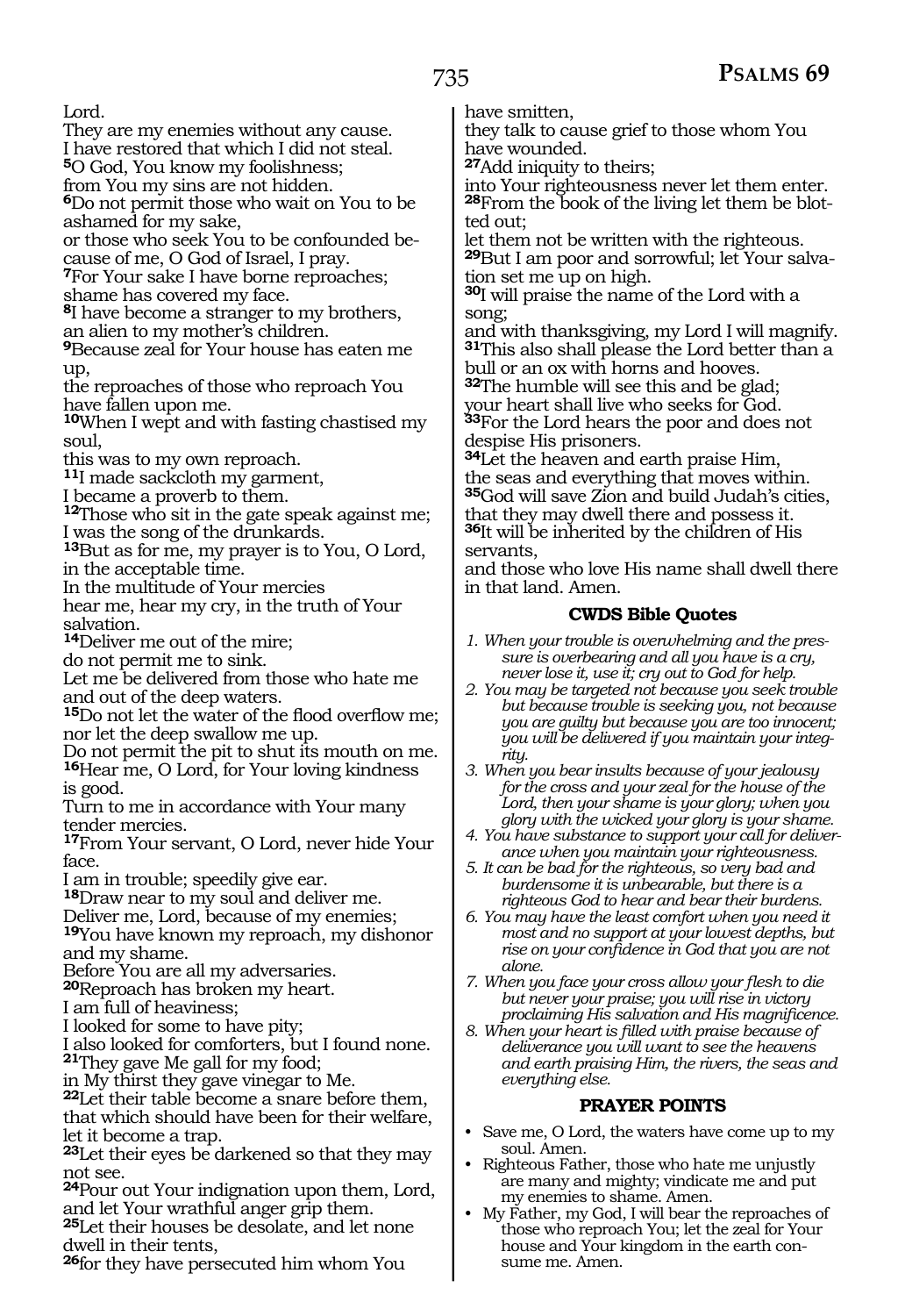- God of my delight, I will maintain my righteousness and my cause before You; deliver me from the overflowing floods. Amen.
- Most High God, when my friends and comforters are gone, I rest in You knowing I am not alone; You are ever with me. Amen.

### **LET God be magnified; let God be magnified.**

**Let all who seek You rejoice and be glad in You;**

**Let all who seek You celebrate for joy in You!**

**Let such as love Your salvation lift their voices and sing;**

**Let such as love Your salvation say continually,**

**"Let God be magnified; let God be magnified."**

#### PSALMS 70

**<sup>1</sup>**Make haste, O Lord, to deliver me!

Help me Lord with haste!

**2** Let those who seek after my soul be confounded and be put to shame.

Those who desire my hurt, let them be confused and turned back!

**<sup>3</sup>**Give those who say, "Aha, aha," shame for their reward;

let them retreat in shame, O Lord!

**<sup>4</sup>**But let those who seek You rejoice and be glad in You.

Let those who love Your salvation say continually, "Let God be magnified!"

*Let them be glad; let them rejoice; let them declare, "The Lord be magnified!"* 

**<sup>5</sup>**But I am poor and needy;

come to me speedily, O God; make haste and come!

You are my help and my deliverer; do not delay.

*O Lord, be magnified.* 

### **CWDS Bible Quotes**

*1. Their evil desire for you is their own fire; their attempt to disgrace you cannot defeat your grace; it will rebound to their own shame.*

- *2. Your pursuit of God will enter His pursuit of you; you will rejoice and be glad in Him when you recognize how much He rejoices over you.*
- *3. The salvation of the Lord is not just something to appreciate but to experience and to love.*
- *4. Loving the salvation of God is about active and proactive proclamation of faith, "God be magnified in and above this situation." It sets up platforms for continuous gladness and jubilation.*

### **PRAYER POINTS**

- My God and my strength, let every tongue cursing my destiny be put to silence; let every person desiring my failure be put to shame. Amen.
- Righteous Father, let those who seek You rejoice and be glad in You; feed them daily from Your river of joy. Amen.
- Mighty God, let those who love Your salvation have cause to say continually, the Lord be magnified.

• Magnify Yourself, O God, in the deliverance of everyone who calls upon You, in the name of Jesus.

**Ord, be my habitation and my continual resort;**

**Give commandment to save me, my fortress and my rock.**

**Let my mouth be filled with praise, Your praises every day. You have taught me from my youth; Your works I will declare.**

#### PSALMS 71

**<sup>1</sup>**O Lord, I put my trust in You; let me never be confused and put to shame.

**<sup>2</sup>**Deliver me in Your righteousness; cause me to escape.

Incline Your ear to me and save me, O Lord. **3**Be my strong dwelling place and my continual resort.

You have commanded to save me, my rock and my fortress.

**<sup>4</sup>**Deliver me, O my God, out of the hand of the wicked,

out of the hand of the unrighteous and the cruel person.

**<sup>5</sup>**For You are my trust from my youth, and You are my hope.

**<sup>6</sup>**You held me up from birth; You took me out of my mother's womb.

my praise shall be continuous; it shall be con- tinually of You.

**<sup>7</sup>**I became a wonder to many, but You are my strong refuge.

**<sup>8</sup>**Let my mouth be filled with Your praise and new honor every day.

**<sup>9</sup>**In my old age do not cast me away; do not forsake me when my strength fails.

**<sup>10</sup>**For my enemies speak against me; they plot together for my life and lie in wait.

**<sup>11</sup>**They say, "God has forsaken him,

pursue and take him; none shall deliver him." **<sup>12</sup>**Lord do not be distant from me; make haste to help me!

**<sup>13</sup>**Let them be consumed and confounded, who are adversaries to my soul.

Cover those who seek my hurt with dishonor and reproach.

**<sup>14</sup>**But I will praise You more and more, for You are my hope and my continual resort. **<sup>15</sup>**My mouth shall speak about Your righ- teousness and Your salvation all the day; for they have no limits.

**<sup>16</sup>**In the strength of the Lord my God, I will go; I will make mention of Your righteousness, of Yours alone.

**<sup>17</sup>**It is You, my God, who have taught me; You have taught me from my youth.

Up to this moment I have declared Your wondrous works.

**<sup>18</sup>**Now I am old and grey-headed;

do not forsake me so I may still do Your work, until I have proclaimed Your strength to this generation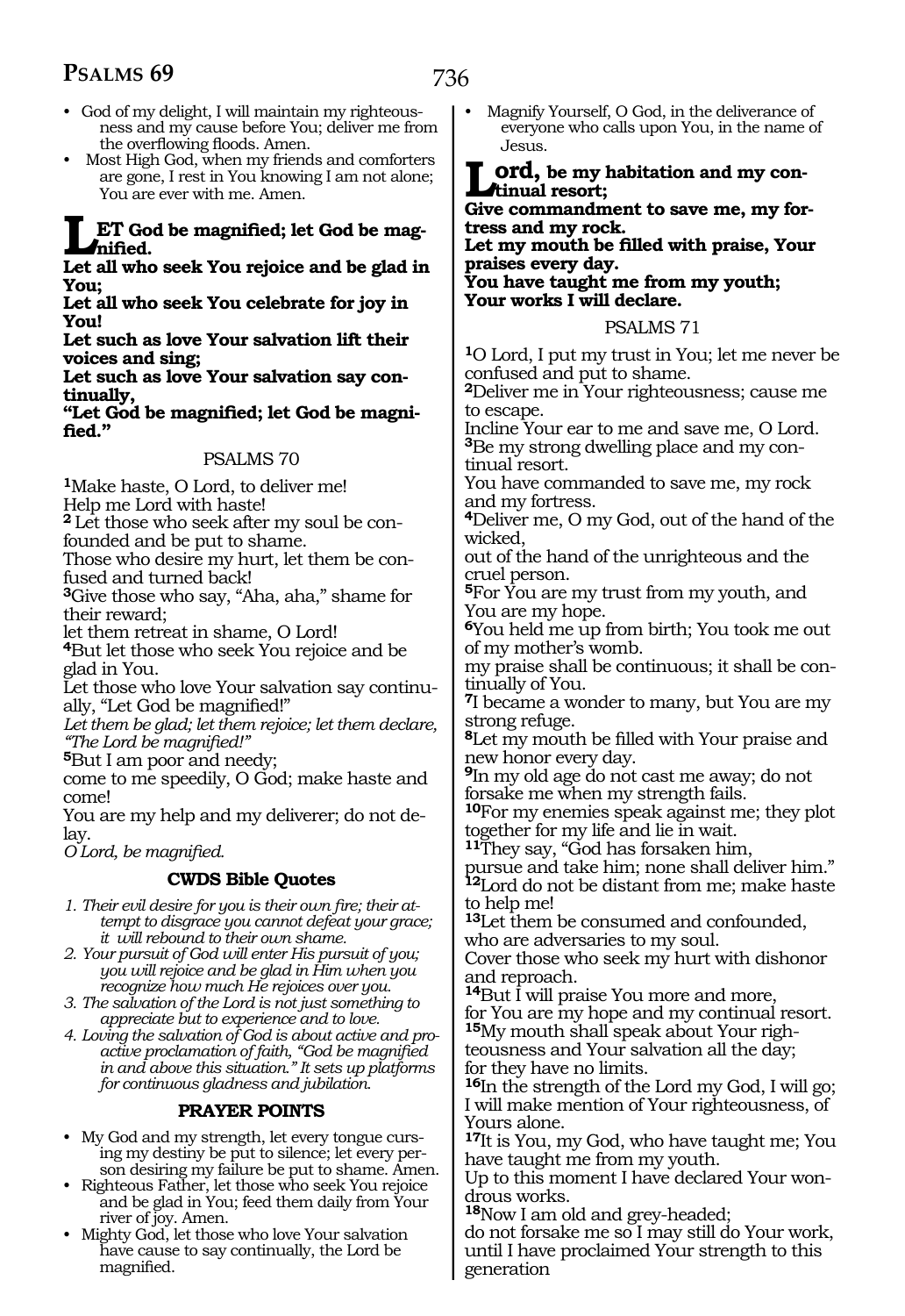and Your power to everyone who is yet to come.

**<sup>19</sup>**Your righteousness, Lord, is very high; You who have done great things, who is there like You?

Who is there like You, O Lord, our God? **<sup>20</sup>**You who have shown me great troubles, You shall give me life again and bring me up from the earth's depths.

**21**You shall increase my greatness and comfort me on every side.

**22**I will also praise You with the psaltery, because of Your truth.

I will sing to You with the harp, O Holy One of Israel;

**<sup>23</sup>**my lips shall rejoice greatly; my soul shall sing to You as well,

my soul, which You have redeemed, O Lord, my God and my help.

**<sup>24</sup>**All the day long, Lord, I will be talking; I will talk of Your righteousness all day long. You have confounded and put to shame all those who seek my hurt to do me wrong.

#### **CWDS Bible Quotes**

- *1. Abide in God and you will hide in Him; make God your resort and you will find rest, recreation and rehabilitation in Him; build your life upon Him and He will be your peace.*
- *2. The God who delivered you at birth will deliver you from evil; the God who held you up at birth will uphold you in life.*
- *3. Give your strength to God and He will be your strength; give your youth to God and He will deliver you even in your old age.*
- *4. If you fill your mouth with praise, God will fill your life with victories; commit to making your praise all about Him continually.*
- *5. Even when you are old and your strength is failing, commit to show forth His strength to this generation and He will commit His strength to you.*
- *6. If you will speak of Him all day long He will punctuate your sentences with victories; if you make His praise glorious He will increase your greatness.*

### **PRAYER POINTS**

- Mighty God, be my salvation and my continual resort; I will abide in You. Amen.
- Before I was held by human hands, You held me and spoke life into me at birth; now I place myself firmly in Your hands knowing no one can pluck me out. Amen.
- It is You, my Father, who have taught me from my youth, do not cast me off in my old age; be my defence and my help. Amen.
- Awesome God, my praise will be continually of You; let my mouth be filled with Your praise and Your honor every day that I live. Amen.

#### **GIVE the king Your judgment; This should be the prayer of and for every national leader.**

**There they would have justice and prosperity,**

**Peace and stability And dominion from sea to sea. Give the king Your judgment.**

#### **Hear David's cry for himself and his son. For the legacy continues When leaders govern by God's word and wisdom.**

#### PSALMS 72

**<sup>1</sup>**Give the king Your judgment, Lord, and Your righteousness to the king's son. **2**So he may judge the people with righteousness

and the poor with sound judgment. **<sup>3</sup>**The mountains shall bring peace to Your people;

the little hills by righteousness.

**<sup>4</sup>**He shall judge the poor of the people;

He shall save the children of the needy,

and break in pieces the oppressor.

**<sup>5</sup>**They shall fear You for as long...

as long as the sun and moon revolve,

throughout all generations, on and on. **<sup>6</sup>**He shall come down like rain falls upon the grass before it is mowed,

like the showers that water the earth. **<sup>7</sup>**The righteous shall flourish in His days, and abundance of peace until there is no more moon.

**<sup>8</sup>**He shall have dominion from sea to sea, from the River to the ends of the earth. **<sup>9</sup>**Those who dwell in the wilderness shall bow before Him,

and His enemies will lick the dust. **10**The kings of Tarshish shall bring Him presents,

and also the kings of the islands.

The kings of Sheba and Seba will offer gifts; **<sup>11</sup>**yes, before Him all kings shall fall.

*Give the king Your judgments,* 

and nations shall serve Him, one and all. **<sup>12</sup>**For He will deliver the needy when he cries, also the poor and those with no helper at all. **<sup>13</sup>**He will spare the poor and the needy,

and will save their needy souls;

**14**He will redeem their life from deceit and violence;

their blood shall be precious in His sight. **<sup>15</sup>**He shall live and to Him shall be given gold from Sheba; it shall come His way. They shall pray for Him continually and daily shall He be praised.

**<sup>16</sup>**There will be an abundance of grain on the mountain tops.

Its fruit shall shake like Lebanon.

Those of the city shall flourish just like the grass of the earth.

**<sup>17</sup>**His name shall endure forever.

It shall continue as long as the sun. Men shall be blessed in his blessings,

and nations shall call him blessed. **<sup>18</sup>**Blessed be the Lord God of Israel,

who only does wondrous things!

**<sup>19</sup>**Blessed be His glorious name forever; with His glory let the whole earth be filled. *@The whole earth shall be filled with Your glory. The entire earth shall be filled with Your praise.*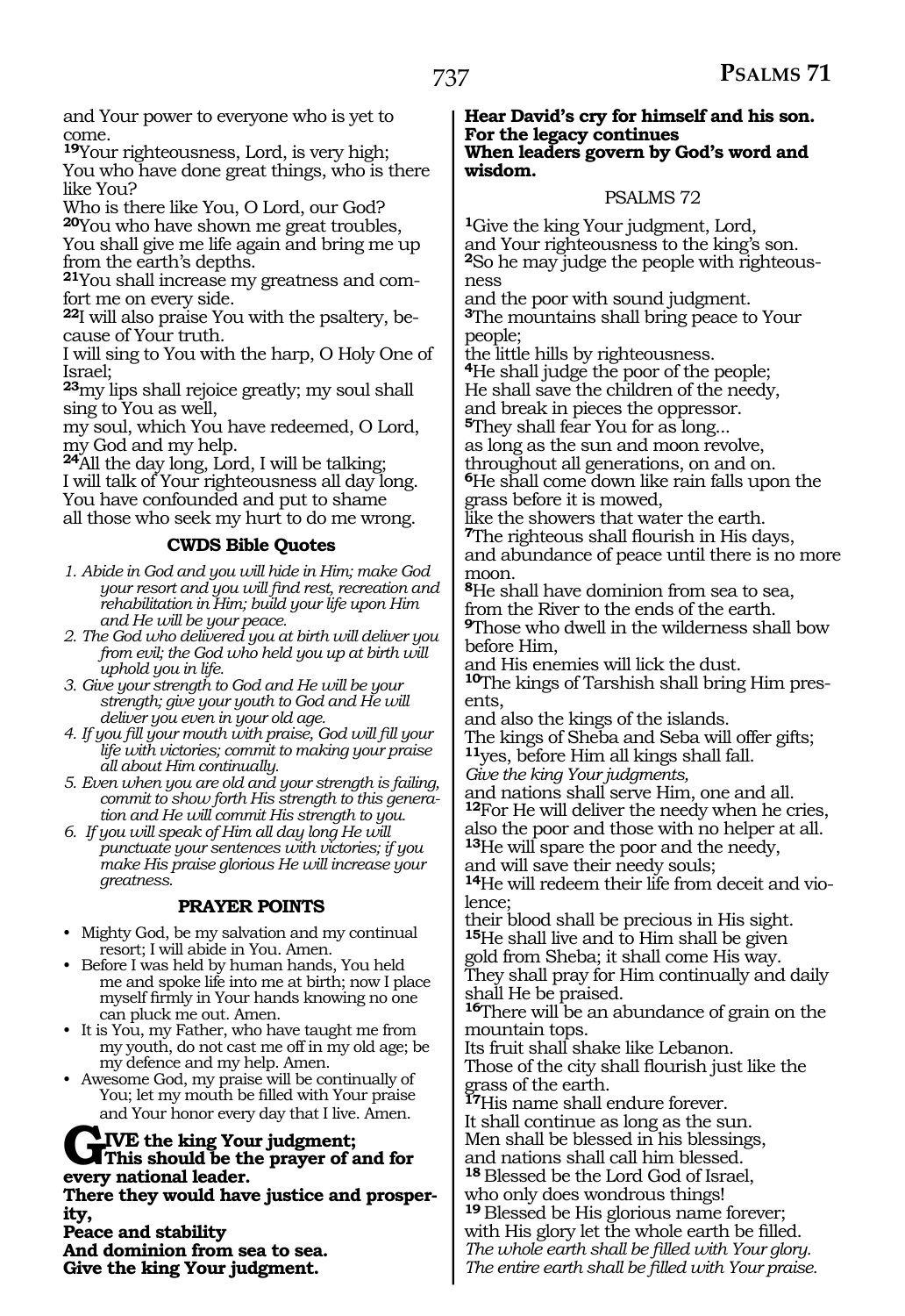738

*Give the king Your judgment, and his life shall be filled with Your ways.* **20** The prayers of David are ended. *Give Your judgment, Lord, to the king, and Your righteousness to the son of the king. Amen, amen; then shall all the people rejoice.*

#### **CWDS Bible Quotes**

- *1. Leaders and government submitted to the leadership and government of Christ will judge in truth, righteousness, integrity and compassion.*
- *2. The reach, extent and impact of your leadership and influence is directly related to the depth of your relationship and submission to God.*
- *3. Draw wisdom and justice from heaven and nations and peoples will seek you out to draw from you; they will never be able to get enough.*
- *4. Justice commands compassion and parity which commands wealth, blessings and longevity.*
- *5. A good legacy is wrapped up in the ways of God; lead like the King of kings and live in His blessings and attract the blessings of the people every day.*
- *6. The glory of the Lord fills the earth through glorycarriers in every arena of life; let your life be a reflection of the King of glory and the glory of your King.*

#### **PRAYER POINTS**

- Most High God, give Your laws of truth, righteousness and justice to every President, Prime Minister, Member of Parliament and leader of every nation in the earth. Amen.
- I speak humility into the spirit of every leader at all levels; let them bow their knees and submit to You, the only source of authority. Amen.
- God most wise, make me a reservoir of heavenly wisdom for peoples everywhere and for national leaders. Amen.
- I speak compassion for the poor and needy into the hearts of national leaders and I drive from them the spirit of greed and corruption. Amen.
- Thank You, Father, that Your distinguishing Spirit on our national leaders will make them a blessing in the earth. Amen.

### **AS** a dream when one awakes,<br> **So shall it be when You awake;**<br> **You will despise their image You will despise their image, Cast the ungodly man away! You will revive me with Your counsel, Then receive me to glory afterwards. Whom have I in heaven Or on earth, Lord, besides You?**

#### PSALMS 73

**<sup>1</sup>**Truly God is good to Israel, to such as are of a pure and clean heart. **<sup>2</sup>**But as for me, my feet almost stumbled; my steps nearly slipped, **<sup>3</sup>**for I was envious of the foolish, when I saw the wicked prosperous. **<sup>4</sup>**There is no pain in their death, but rather their strength is firm. **<sup>5</sup>**They are not in trouble like others, nor like other men are they plagued, **<sup>6</sup>**therefore violence covers them as a garment and pride adorns them like a chain.

**<sup>7</sup>**Their eyes bulge with fatness; they have more than the heart could wish. **<sup>8</sup>**They are corrupt; their speech is lofty;

concerning oppression, they speak wickedly. **<sup>9</sup>**They set their mouth against the heavens; their tongue walks through all the earth. **<sup>10</sup>**Therefore, his people return;

to them the waters of a full cup are wrung out. **<sup>11</sup>**They say, "How does God know?

In the Most High is there any knowledge?" **<sup>12</sup>**Behold these are the ungodly

who prosper in the world and increase in riches.

**<sup>13</sup>**I said that certainly, I have cleansed my heart in vain,

and washed my hands in innocence. **<sup>14</sup>**All day long I have been plagued;

every morning I have been chastened. **<sup>15</sup>**If I said, "I will speak about it,"

the generation of Your children I would offend. **<sup>16</sup>**When I thought to know this,

it was too painful; oh, how it pained, **<sup>17</sup>**until I entered God's sanctuary;

then I understood their end.

**<sup>18</sup>**Surely You set them in slippery places; You cast them down to destruction.

**<sup>19</sup>**How are they brought into desolation; as in a moment, suddenly, they are utterly consumed with terrors.

**<sup>20</sup>**As in a dream when one awakes so shall it be when You awake;

You shall despise their image

and cast the wicked man away.

**<sup>21</sup>**Therefore my heart was grieved and re- morseful;

I was pricked within.

**<sup>22</sup>**So foolish was I and ignorant;

I was like a beast before You.

**<sup>23</sup>**Nevertheless, I am with You continually;

in Your right hand I have been held. **<sup>24</sup>**You will guide me with Your counsel,

and receive me into glory afterwards. **<sup>25</sup>**Whom have I in heaven but You, there is no one on earth I desire before You.

**<sup>26</sup>**Though my flesh and heart may fail me, God is the strength of my heart,

and my forever portion.

Lord, You are the strength of my heart and my portion forever.

**<sup>27</sup>**Behold, those who are far from You shall perish, shall be destroyed and fade away; You will destroy all those who leave You for prostitution.

**<sup>28</sup>**But I will draw near to God, for it is good. I have put my trust in the Lord God that I may declare all Your works*. @It is good for me to draw near to God; to draw near to God it is good; forsake wickedness and bow down in fear,* 

*for it is good, so good to draw near.* 

### **CWDS Bible Quotes**

*1. The goodness of God to everyone is based on the pureness of His heart, but it is specifically at-*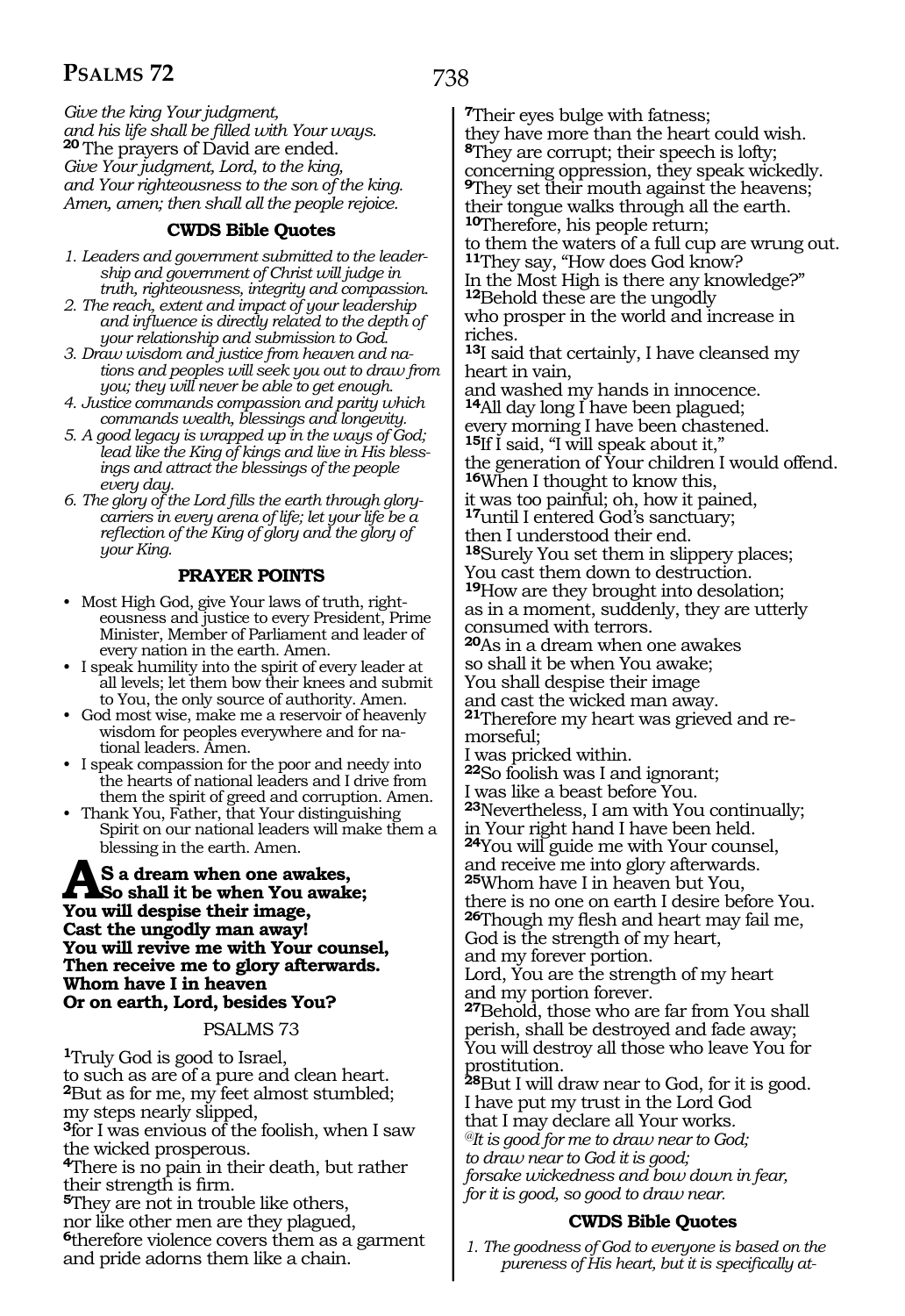*tracted to the cleanness of their heart.*

- *2. The evidence of the wicked is so far away from their truth that to envy them is to drift away from reality to pursue futility.*
- *3. It takes pain, perseverance and persistence to enter into promise; if there is no resistance or restraint there is no hope of salvation.*
- *4. Hell is an open highway known as the broadway; the pit is a free fall of pleasure that plummets to utter destruction.*
- *5. Enter the sanctuary of God to understand the vulnerability of the wicked; see with the eyes of God and you will see how enviable you are compared to the wicked.*
- *6. The wicked live their dream but will awake to their greatest nightmare when God awakens from His patient grace and marries their works with their reality.*
- *7. Your position in God must settle the question of your possession and progression; your heart may fail but the Strength of your heart cannot.*

# **PRAYER POINTS**

- Father, truly You have been good to Your church, but especially to those who are of a clean heart. I speak integrity and truth into the hearts of Your people, in the name of Jesus. Amen.
- Jesus, You are the truth; help me never to be distracted from my vision of You. Amen.
- By the power in the blood of Jesus, I speak perseverance and strength into the spirits of every afflicted person in the body of Christ. Amen.
- Loving and forgiving God, I pray You send laborers into Your vineyard and equip them to reach the wicked before reality strikes them. Amen.

# **THE Lord is my King of old,**

#### **Working salvation in the midst of the earth.**

**Lord, do not cast off the soul of Your turtledove,** 

**Nor the sheep of Your pasture, the one that You love.** 

**For the Lord is the King of old; His worth is much more than gold; He is working salvation in the midst of the earth.** 

#### PSALMS 74

**<sup>1</sup>**O God, why have You cast us off forever? Why do we face Your smoking anger? Against the sheep of Your pasture why does

Your anger smoke? **2**Remember Your people whom You have purchased of old,

which You have redeemed to be the rod of Your inheritance;

remember Mt. Zion, the land in which You dwelt.

**<sup>3</sup>**To these perpetual ruins, Lord, direct Your steps;

the enemy has done wickedly in the sanctuary of Your presence.

**4**In the midst of Your congregation Your enemies roar;

they set up their banners for signs.

**<sup>5</sup>**A person would become famous by lifting axes among the thick trees.

**<sup>6</sup>**But now they break down the carved work at once with hammers and axes.

**<sup>7</sup>**They set fire to Your sanctuary;

the dwelling place of Your name they have defiled by casting it down to the ground. **<sup>8</sup>**They said in their hearts, "Let us destroy

them altogether."

They have burnt up all the synagogues of God in the land.

**<sup>9</sup>**We do not see our signs, and there are no prophets around;

nor are there among us any to say how long it shall be.

**<sup>10</sup>**O God, how long will the reproach of the adversary be?

Will Your name be blasphemed forever by the enemy?

**<sup>11</sup>**Why withdraw Your hand, O Lord? Why withdraw Your right hand? Withdraw it from Your bosom and destroy

them.

**<sup>12</sup>**Know that even from old, God is my King. He works salvation in the midst of the earth. He breaks the heads of serpents in the waters. **<sup>13</sup>**By Your great strength You divided the sea; You broke the heads of serpents in the seas.

**<sup>14</sup>**You break the heads of leviathan in pieces, and to the people in the wilderness You gave him for meat.

**<sup>15</sup>**The floods and the fountains You congealed. You dried up mighty rivers.

**<sup>16</sup>**The days and the nights are both Yours; You prepared the light and the sun.

**<sup>17</sup>**You set all the borders of the earth;

You have also made summer and winter, O Lord.

**<sup>18</sup>**Remember that the enemy has reproached, and that a foolish people have blasphemed Your name.

**<sup>19</sup>**Do not deliver the life of Your turtledove to the multitude of wicked men.

Do not forget the congregation of the poor forever.

**<sup>20</sup>**Have respect to the covenant,

for the dark places of the earth are full of cruel men.

**<sup>21</sup>**Do not allow the poor and oppressed to be ashamed;

let the poor and needy praise Your name. **<sup>22</sup>**Arise, O God, and defend Your own cause;

remember how the foolish daily reproach You, O Lord.

**<sup>23</sup>**Do not forget Your enemy's voice, the tumult that increasingly rises,

of those who rise up against You. *O Lord, arise.* 

# **CWDS Bible Quotes**

- *1. The unchangeable God has given you an unchanging covenant which gives you the right to cry and to confidently ask to be remembered.*
- *2. The enemy within opens the door and builds a highway for the enemy without; if you cannot keep it together they will tear it apart.*
- *3. A house divided against itself falls; the enemy will*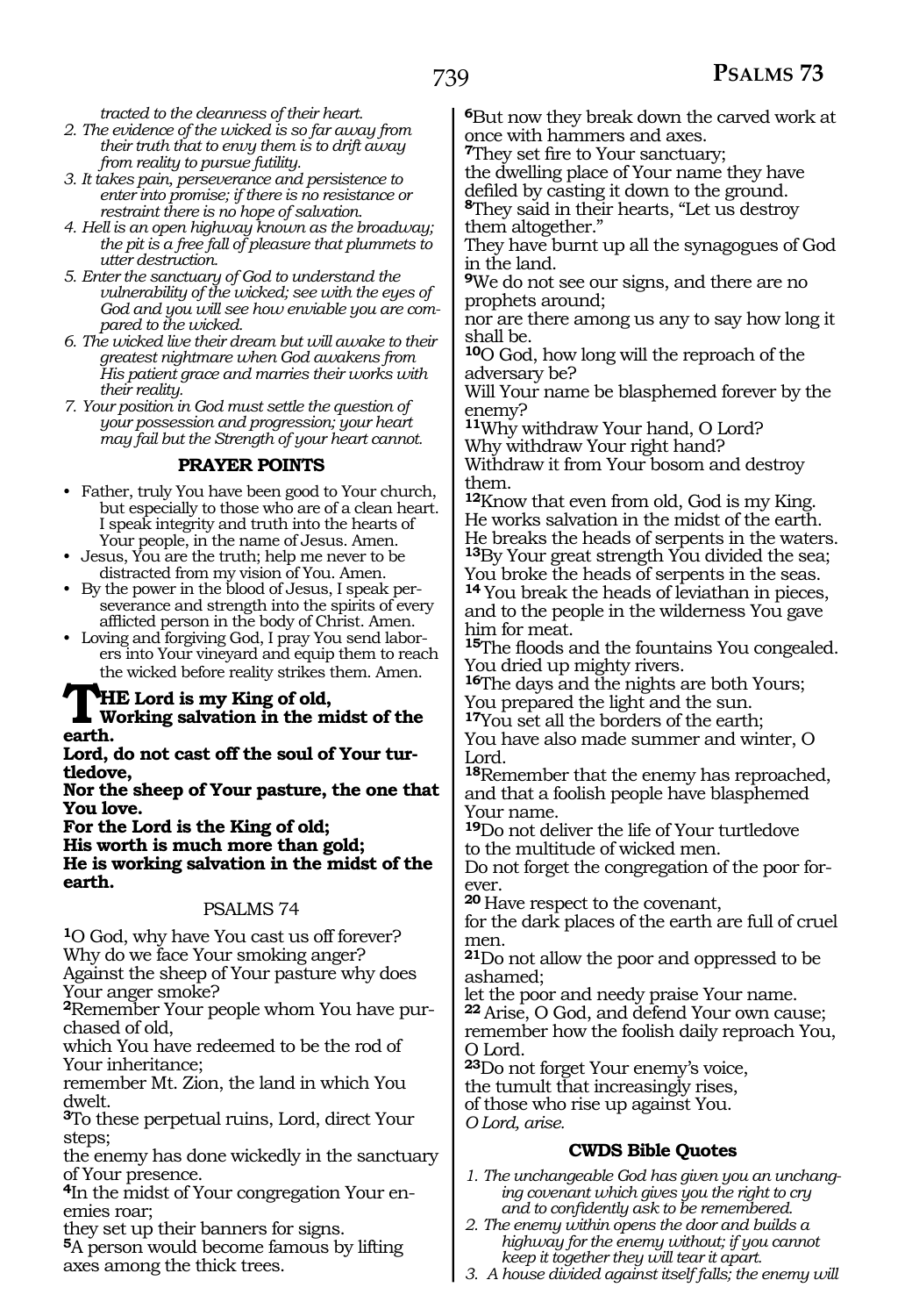*set fire to the physical sanctuary if it is not sustained by the spiritual sanctuary.*

- *4. The sanctuary was never about the building but the people; God accepts the sanctuary to the extent that He accepts the lives of the people.*
- *5. Work the altar of prayer with perspiration while it is still standing, rather than cry on the altar of mercy in desperation when the angels have departed.*
- *6. Your King of old must never be just a memory but a memorable part of your current relationship and experience; He must be your present help not just your pressing need.*
- *7. You have a cry when you maintain it; the good news is, even when you do not have a cry you have a call; God can be entreated.*

#### **PRAYER POINTS**

- Remember me, O God, whom You have purchased with Your blood and called Your own; remember me, O God.
- God of Abraham and Isaac, place faithfulness in our inner parts; we close every door we have opened to the enemy and apply the blood of Jesus. Amen.
- Let the cleansing fire of God burn within the church of God and the judgment fire of God fall upon all the enemies agitating against her. Amen.
- Let the lives of believers speak loudly, 'Holiness to the Lord'. Amen. I will live under Your banner of holiness Lord. Amen.
- Righteous Father, let the spirit of presumption be driven away from the hearts of believers; let them pray as if their next breath depends on it. Amen.

# **YOUR name is near,<br>I will sing Your praise**<br>Lyvill sing Your praise **I will sing Your praise And give thanks to God Almighty.**

#### PSALMS 75

**<sup>1</sup>**To You, O Lord, we give thanks; we give thanks to You, O Lord. For Your name is near, and it is so gloriously declared, by Your wondrous works. **<sup>2</sup>**"When I shall receive the congregation, I will judge uprightly. **<sup>3</sup>**The earth and its inhabitants are dissolved. I will set up the pillars of it. **<sup>4</sup>**"I said to the fools, 'Do not act foolishly.' I said to the wicked, 'Do not lift up your horn. **<sup>5</sup>**Do not lift up your horn on high, nor with a stiff neck speak.'" **<sup>6</sup>**Promotion does not come from the south, nor from the west, nor from the east, **<sup>7</sup>**but God is the Judge; He puts down one and sets up another. **<sup>8</sup>**For in the Lord's hand, yes, in His hand there is a cup; in the cup the wine is red; it is full of mixture to be poured out. The dregs are for all the wicked of the earth to drain and to drink down. **<sup>9</sup>**I will declare forever, and praises I will sing, praises to God, to the God of Jacob,

*who has poured the mixture out.*  **<sup>10</sup>**"All the horns of the wicked I will cut off, but the horns of the righteous I will exalt." *Lord Your name is near, Your wondrous works declare it.*

#### **CWDS Bible Quotes**

- *1. It is not enough to see it and speak about it, but to speak to it and pray about it; you have a message for the wicked and for fools.*
- *2. It is best to stand down before God than to be put down by God; tell the proud urgently not to lift up their horns.*
- *3. You cannot get up or out to seek for promotion, instead get down to reach for promotion; promotion comes from the Lord above.*
- *4. Drink from the purity of God's love by righteousness, or you drink from the mixture of His wrath.*

#### **PRAYER POINTS**

- Loving Father, increase Your love in the hearts of believers so we will no longer be passive observers but we will actively intervene. Amen.
- Most Holy God, let the urgent cry of wisdom enter the ears of sinners from the mouths of believers near to them. Amen.
- We will wait upon You Lord, remember Your faithful believers and elevate them today, in the name of Jesus.
- Merciful Father, let the spirit of urgency trumpet the alarm to the hearts of the wicked, "Awake! Quickly repent and escape the pouring out of God's wrath!" Amen.

#### **YOU are more glorious than the mountains of prey; Your name is great in Israel. You are more excellent, hear me say; You will arise to judgment.**

PSALMS 76

**<sup>1</sup>**In Judah, God is known; in Israel His name is great. **<sup>2</sup>**Salem is His tabernacle, and Zion is His home: His dwelling place. **<sup>3</sup>**He breaks the arrows of the bow, He breaks the shield, the sword, and He breaks the battle itself. **<sup>4</sup>**You are more glorious and excellent than the mountains of prey. **<sup>5</sup>**The stouthearted are plundered; they have slept their sleep. None of the men of might have found their hands. **<sup>6</sup>**At Your rebuke, O God of Jacob, even of You, both the chariot and the horse are cast into a deep sleep, **<sup>7</sup>**for You, even You, O Lord, are to be feared. Who may stand in Your sight when You are angry? **<sup>8</sup>**From heaven You caused judgment to be heard; the earth feared and was still, **<sup>9</sup>**when to judgment God arose to save the meek of the earth. **<sup>10</sup>**Surely the wrath of men shall praise You,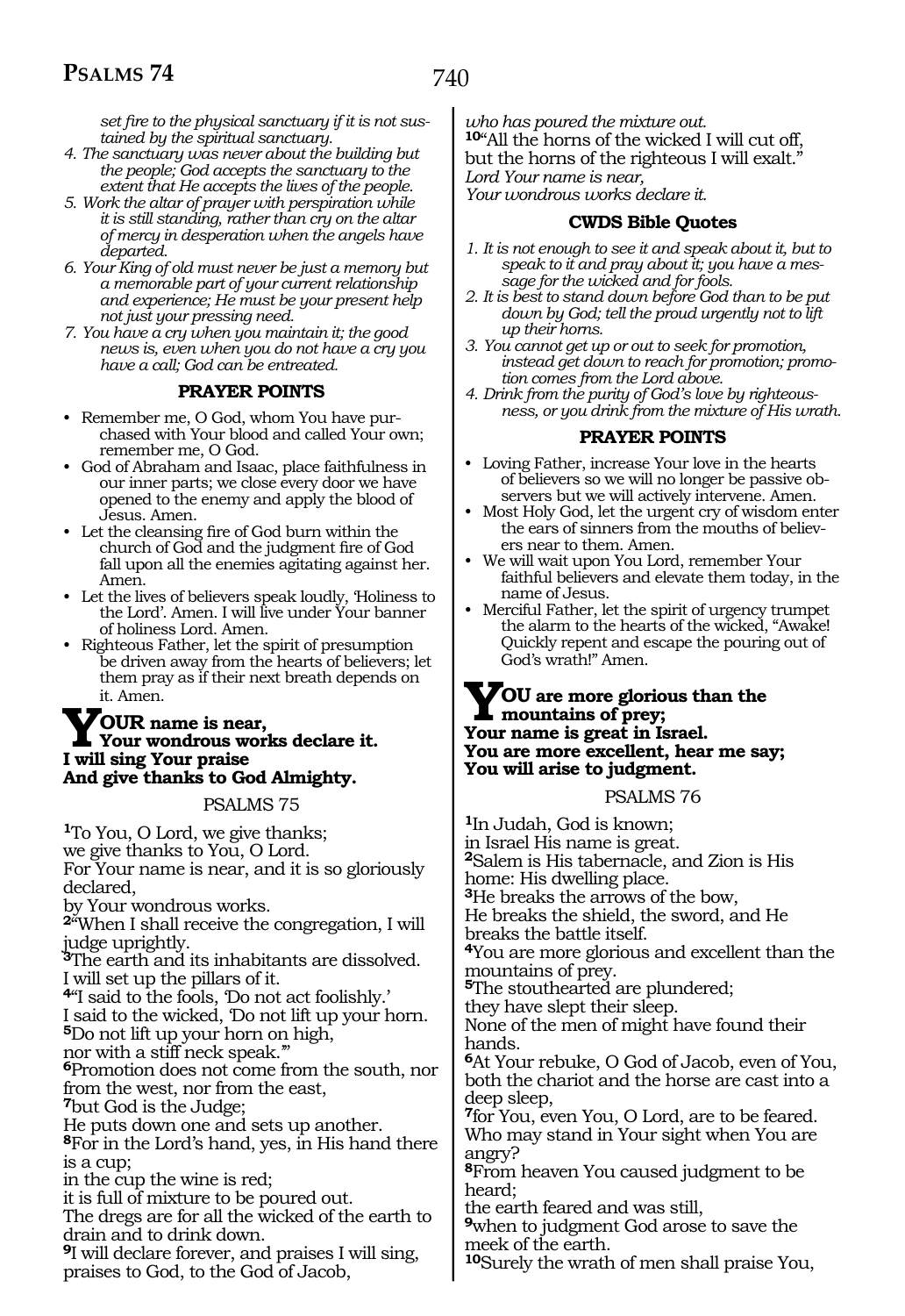and the remainder of wrath You will restrain. **<sup>11</sup>**Vow and pay your vows to the Lord your God; He is near.

Let all those who are all around Him bring presents to Him who deserves to be feared. **<sup>12</sup>**He shall cut off the spirit of princes; He is terrible to kings, even the kings of the earth. *He is God and only Him.* 

#### **CWDS Bible Quotes**

- *1. Personalized victories give identity to the Omnipotent God; the Lord God will be known as your God by His mighty victories on your behalf.*
- *2. See God from the place where there is nothing more beautiful, more glorious, more to be desired than He; not even a mountain of gold.*
- *3. The destructive force of God is to be feared above anything else; His rebuke resets order and settles every matter.*
- *4. It is wiser to praise the Lord in humility than to have your wrath praise Him in a display of His glory.*
- *5. Lubricate the source of your blessings and acknowledge His power with presents; evoke the goodwill of the fearsome God with continuous generous giving and praise.*

#### **PRAYER POINTS**

- In my home Lord and in my life, You will be known; the Lord God of (your name) is mighty.
- My Lord and my God, You are more glorious than a mountain of prey; more to be desired than mountains of gold and precious treasures.
- At Your rebuke Lord, at the rebuke of Your voice, nuclear weapons are silenced; they retreat to hiding.
- The wrath of men shall praise You Lord; but as for me, I will be still and know You are God.

**THE clouds poured out water; The skies sent out a sound; Your arrows went out abroad; The voice of Your thunder, oh, it was loud, It vibrated the heavens; Your lightning lighted the world. The earth trembled and it shook. The sea and great waters swirled.**

#### PSALMS 77

**<sup>1</sup>**I cried to God with my voice and He listened to me, even to God with my voice and He listened to me. **<sup>2</sup>**In the day of trouble I sought Him; in the night my sore continued to run; it ran all night without ceasing, and my soul refused comfort. **<sup>3</sup>**I remembered God and was troubled; I complained and my spirit was overwhelmed. **<sup>4</sup>**You held my eyes awake; I was so troubled that I could not speak. **<sup>5</sup>**I have considered the days of old, the years of ancient times. **<sup>6</sup>**I recall my songs in the night; I commune with my own heart; My spirit searched with diligence.

**<sup>7</sup>**Will the Lord cast off forever? Will He no longer be favorable? **<sup>8</sup>**Are His mercies completely gone forever? Shall His promise fail forevermore? **<sup>9</sup>**Has God forgotten to be gracious? Has His anger shut up mercy's door? **<sup>10</sup>**And I said, "This is my infirmity, but I will remember all the years of the right hand of the Most High"; **<sup>11</sup>**I will remember the works of the Lord; I will remember His wonders of old. **<sup>12</sup>**I will meditate on all Your works, and talk of Your doings also.

**<sup>13</sup>**Your way is in the sanctuary, O God! Who is as great as our God is great? **<sup>14</sup>**You are the God who does wonders; You have declared Your strength among all the people.

**<sup>15</sup>**With Your arm You redeemed Your people: Joseph's and Jacob's sons.

The waters saw You, O God,

**<sup>16</sup>**the waters saw and were afraid. The depths were also troubled.

**<sup>17</sup>**The clouds poured out water.

The skies sent out a sound.

Your arrows went out abroad.

**<sup>18</sup>**The voice of Your thunder, it was loud,

it vibrated the heavens.

The lightning lighted the world.

The earth trembled and shook,

*and the sea began to swirl.* 

**<sup>19</sup>**Your way is in the sea;

and Your path in the great waters; Your footsteps are not known;

*none can predict or follow You.* 

**<sup>20</sup>**You led Your people;

You led them just like a flock

by the hand of Moses and Aaron.

*@I will remember You, my rock.* 

*This is my infirmity* 

*I will remember.* 

*but I will remember all Your works,* 

*and meditate on all Your words;* 

#### **CWDS Bible Quotes**

- *1. If your agitation cannot abort your cry to God, then your agitators cannot prevent your response from God; God is listening for your cry to be released.*
- *2. When your present situation contradicts your confidence, find a point of reference for your faith and draw strength for the moment.*
- *3. When you feel forsaken in the moment live in the memory of the things that are good and praiseworthy and it will come alive again.*
- *4. Condition your meditation to positive energy and it will change your conditions; your thoughts can break you or build you.*
- *5. How do you want to see God in your current situation? Let this be how you picture Him and release your praise as you recall His presence in past situations.*
- *6. You have every point of reference to magnify the God of old for your current needs; regurgitate, meditate, ruminate on how He did it back then and you will bring that God into the moment.*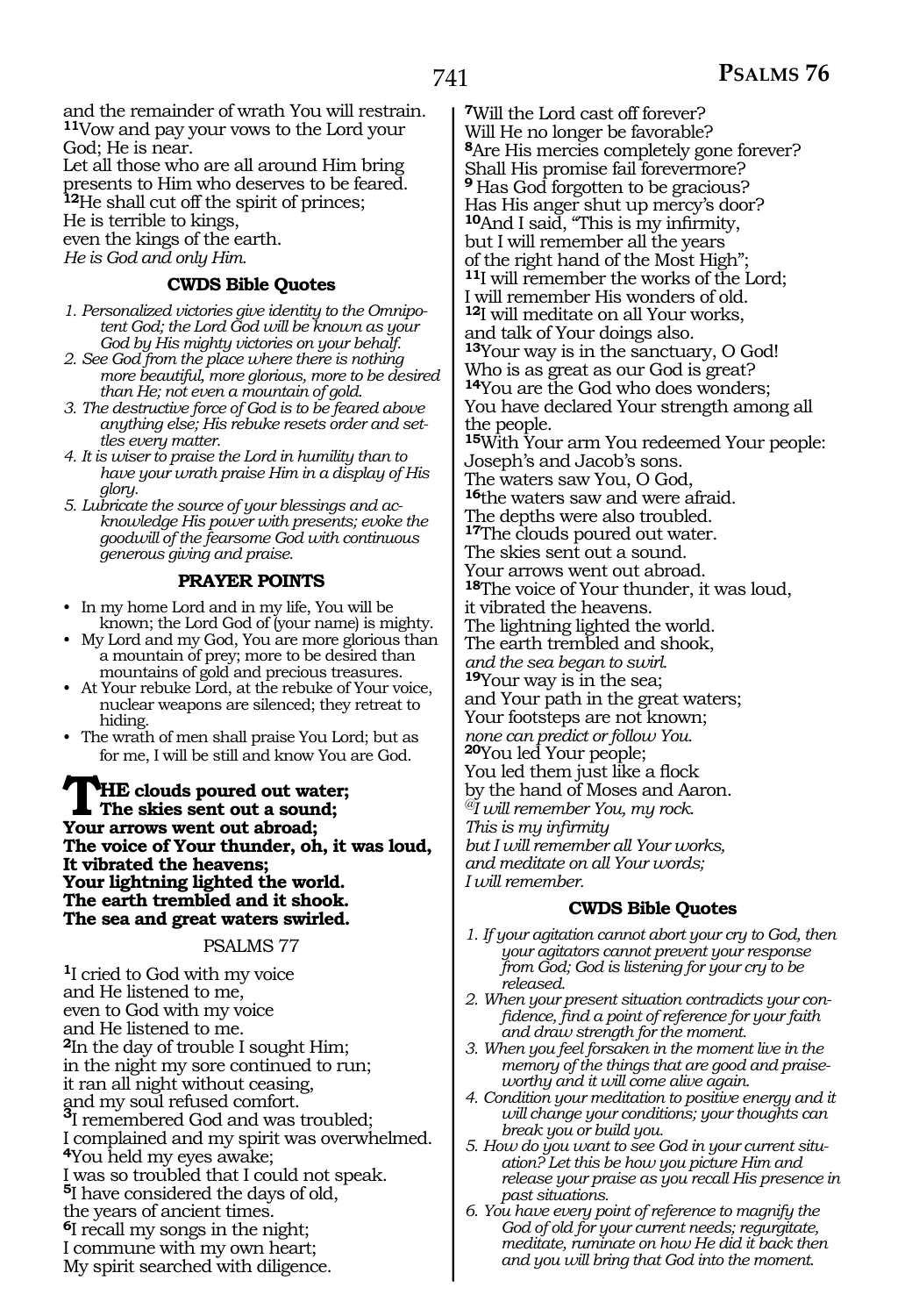*7. The God who troubled the waters and caused them to flee, whose thunder vibrated the heavens and made the earth shake, is causing every enemy of your destiny to tremble and flee.*

#### **PRAYER POINTS**

- Eternal Father, my present help, I will call to You in my day of trouble knowing You will listen to me. Amen.
- Mighty God, I call to remembrance the former days when I was refreshed from Your throne and it gives me confidence for my current situation. Amen.
- Ancient of Days, this is my infirmity, but I will remember all the years I was led and delivered by the right hand of the Most High. Amen.
- My meditation on You shall be sweet, O Lord, I will remember Your works of old and Your redeeming wonders; I will remember Your love on the cross and speak about You always. Amen.

### **LET** today and tomorrow<br> **Be guided by the God of your past;**<br>
Tell it to your children **Tell it to your children So they will not forsake His laws. Show forth the praises of the Lord To the generations to come. They will find confidence and purpose In where He has brought you from.**

#### PSALMS 78

**<sup>1</sup>**Give ear to my law, O my people; incline your ears to the words of my mouth. **<sup>2</sup>**I will open my mouth in a parable; I will utter dark sayings of old, **<sup>3</sup>**which we have heard and known and our fathers have told us of. **<sup>4</sup>**From their children we will not hide them. We will proclaim them with our mouth, showing the praises of the Lord to the generations to come, His strength and His wonderful works, all the things that He has done. **<sup>5</sup>**He has established a testimony in Jacob, and appointed a law in Israel that He has commanded our fathers to make known to our children. **<sup>6</sup>**That the generation to come might know of it, even the children yet to be born. They shall in turn arise and declare them to their children; **<sup>7</sup>**that they may set their hope in God and not forget His works but keep His commandments **<sup>8</sup>**and might not be as their fathers, stubborn and rebellious, a generation who did not prepare their hearts, whose spirit in God was not steadfast. **<sup>9</sup>**The children of Ephraim, being armed and carrying bows, turned back on the day of battle. **<sup>10</sup>**They did not keep God's covenants. They refused to walk in His laws.

**<sup>11</sup>**They forgot the works He had shown them, and the wonders He performed,

**<sup>12</sup>**and the marvelous things He did in the sight of their fathers,

in the land of Egypt and in the fields of Zoan. **<sup>13</sup>**He divided the seas and made them pass through,

and made the waters stand as a heap. **<sup>14</sup>**He led them with a cloud in the daytime, and with the light of fire all night.

**<sup>15</sup>**He split the rocks in the wilderness, and gave them drink as out of the great depths.

**<sup>16</sup>**He brought streams out of the rock; like rivers He made the waters flow. **17**But they provoked the Most High in the wil-

derness;

they sinned against Him yet more and more. **<sup>18</sup>**They tempted God in their hearts,

when for their own lust they asked for meat. **<sup>19</sup>**And against God they also spoke,

saying, "Can God furnish a table in the wilderness?

*In this long and dreary dark?*  **20"**He struck the rocks and waters gushed

out; the streams overflowed<br>now can He give bread and flesh?" they asked. **21**The Lord heard and He was so angry

against Jacob that He lit a fire; His anger came also against Israel; **<sup>22</sup>**for they did not believe the Lord, neither did they trust in His salvation **<sup>23</sup>**though He sent manna from above. When He opened the doors of heaven, **<sup>24</sup>**and rained heaven's food on His love, **<sup>25</sup>**man ate the food of angels; they had their full of His meat. **<sup>26</sup>**By His power He sent a south wind, in the heavens He stirred wind from the east.

**<sup>27</sup>**He rained flesh upon them as dust,

and feathered fowls like sea sand.

**<sup>28</sup>**All around their dwelling place it fell,

and in the midst of their camp.

**<sup>29</sup>**They did eat to their full.

He gave them their own desire. **<sup>30</sup>**They were not estranged from their lust, but while they ate of the fat,

and the meat was still in their mouths,

**<sup>31</sup>**the wrath of God came on them.

The chosen men of Israel He smote,

and slew the fattest ones among them. **<sup>32</sup>**And yet they sinned still,

and did not believe His wondrous works. **<sup>33</sup>**Therefore with vanity He consumed their days,

and in trouble He consumed their years. **<sup>34</sup>**When He slew them, then they sought Him and returned and enquired after Him early in great fear.

**<sup>35</sup>**They remembered that God was their rock and the Most High, their Redeemer and Lord. **<sup>36</sup>**They flattered Him with their mouths but their hearts were far, oh, so far.

They flattered Him with their mouths but with their tongues they lied.

**<sup>37</sup>**They were not steadfast in covenant; their hearts were not right.

**<sup>38</sup>**But, being full of compassion,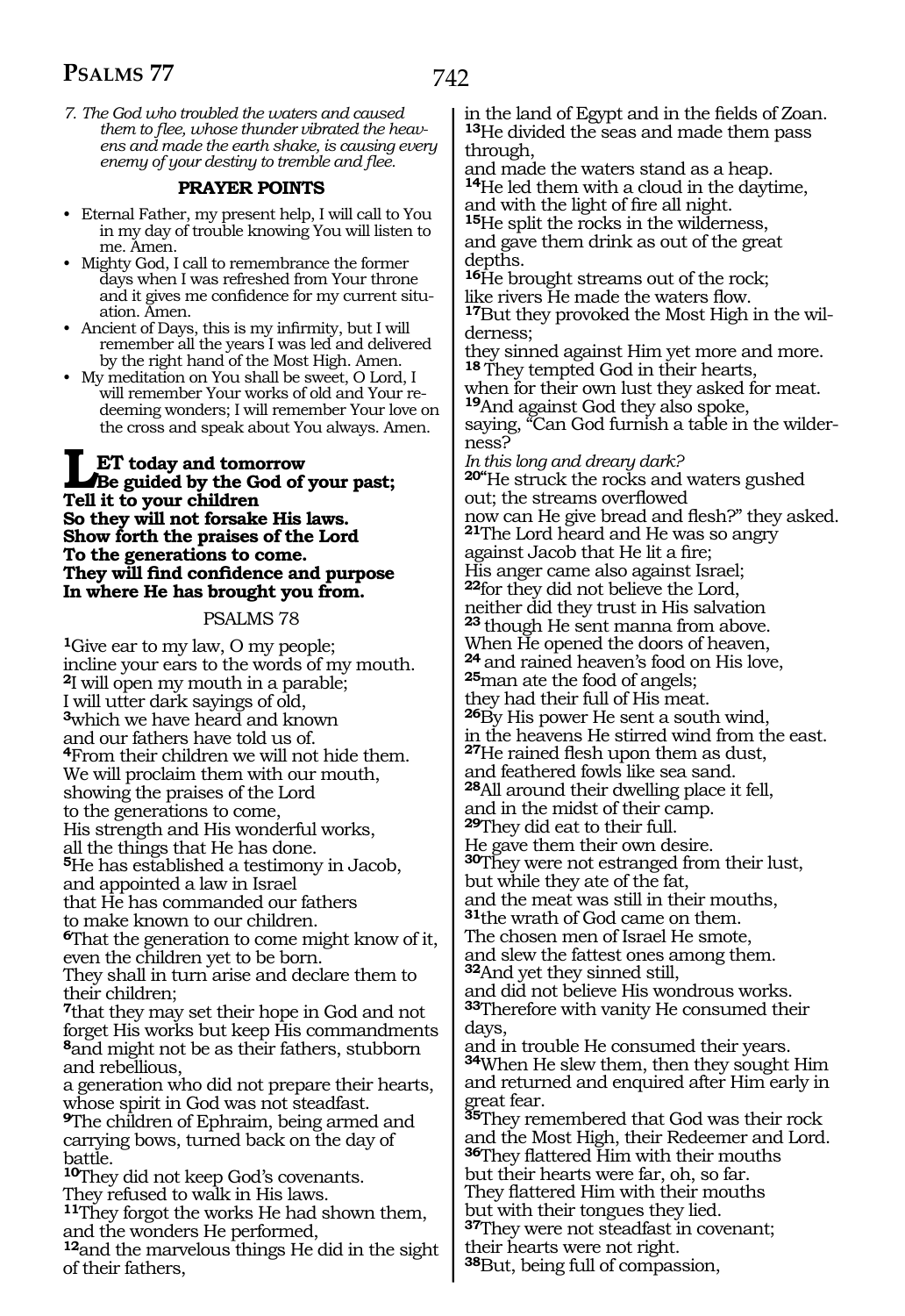He forgave all their sins and did not destroy them.

Many times He turned from His anger and did not stir up all His wrath.

**<sup>39</sup>**For He remembered they were but flesh, just as a wind that passes away and does not return again.

**40**How often they provoked Him in the wilderness,

and in the desert grieve His heart.

**<sup>41</sup>**They turned back and tempted God;

the Holy One of Israel, they limited.

**<sup>42</sup>**They did not remember His hand, nor the day when from the enemy He delivered them.

**<sup>43</sup>**How He performed His signs in Egypt,

44How He turned their rivers into blood and their waters that no one could drink. **<sup>45</sup>**Swarms of flies devoured them;

the frogs He sent destroyed them.

**<sup>46</sup>**Caterpillar, locust and hail consumed their increase, and the locust consumed their work. **<sup>47</sup>**He destroyed their vines with hail, and their sycamore trees with frost.

**<sup>48</sup>**He gave their cattle to the hail

and their flocks to hot thunderbolts.

**<sup>49</sup>**He cast on them His fierce anger,

His indignation, trouble and wrath,

by sending evil angels among them.

**<sup>50</sup>**He made a way for His anger;

He did not spare their souls from death, but gave their life over to the plagues.

**<sup>51</sup>**The firstborn of Egypt He smote,

the chief of the strength of Ham's tabernacle, **<sup>52</sup>**but like sheep He brought His own people forth.

He guided His people in the wilderness just like a flock.

**<sup>53</sup>**He led them to safety so that they feared not; but the sea overwhelmed their enemies.

**<sup>54</sup>**And He brought them to His sanctuary, to this mountain which His right hand had purchased;

*yes, this their eye came to see.*

**<sup>55</sup>**He cast out the nations also before them, and distributed to them an inheritance by measure

and made all Israel to dwell in their own houses.

**<sup>56</sup>**Yet they tempted and provoked the Most High God;

His testimonies they did not keep.

**<sup>57</sup>**Unfaithful like their fathers, they turned back;

and they turned aside like a bow of deceit. **<sup>58</sup>**With their high places they provoked Him. With their carved images they moved Him to jealousy.

**<sup>59</sup>**When God heard this, He was angry; He greatly abhorred Israel,

**<sup>60</sup>**so that He forsook the tabernacle of Shiloh, and the tent which He placed among men. **<sup>61</sup>**He delivered His strength into captivity,

and His glory into the enemy's hand. **<sup>62</sup>**He gave His people also to the sword. With His inheritance He was very angry.

**<sup>63</sup>**His fire consumed their young men,

and their virgins were not given to marriages. **<sup>64</sup>**The priests fell by the sword,

and their widows did not lament.

**<sup>65</sup>**The Lord awakened as if from sleep, and shouted like a mighty man emboldened by wine.

**<sup>66</sup>**He smote the enemies in their rear parts; He made them a perpetual reproach.

**<sup>67</sup>**He refused the tabernacle of Joseph, and the tribe of Ephraim He did not choose.

**<sup>68</sup>**Instead He chose the tribe of Judah,

and Mount Zion, which He loved.

**69**And He built His sanctuary like high palaces,

like the earth which He has established forever.

**<sup>70</sup>**He chose David also His servant, and from the sheepfolds He took him **<sup>71</sup>**from following the ewes great with young. He brought him to feed Jacob and Israel. **<sup>72</sup>**So his servant David fed them according to the integrity of his heart, and he guided them

by the skillfulness of his hands.

#### **CWDS Bible Quotes**

- *1. Be deliberate about raising your children in the knowledge of God since the devil is deliberate and persistent in seeking to destroy them and the knowledge of God from them.*
- *2. Think generational; prepare and position yourself to impact the unborn and those yet to be conceived, especially your own children and grandchildren.*
- *3. Paint a big picture of the God of wonders on your heart and it easily minuscules the picture of your battles and your enemy; Ephraim turned back from battle because they lost the picture.*
- *4. Let the goodness of God satisfy you or His wrath will terrify you. Count your many blessings and be grateful; God is all you need instead of your insatiable greed.*
- *5. Let the works of God of old instruct and restrain you so you may benefit from His everyday best; let His attributes culture your attitude towards Him.*

*6. Integrity is being in private what you put on public display; it is being one with the words you honor God with in speech and in songs.*

- *7. Your flesh limits you when you limit the unlimited God to the limits of your flesh.*
- *8. The sin of the unbeliever is great, they live in it; the greatest sin of the believer is in limiting God.*
- *9. The cycle of sin peaks with great salvation and mighty deliverances and sinks into disobedience and devastating defeat; maintain your salvation and break the cycle.*
- *10. Lead with integrity, manage with skill.*

# **PRAYER POINTS**

- Power of focused and intentional development of children in the fear of God be upon every Christian home, in the name of Jesus.
- Be mighty in us, O Lord, so we can show Your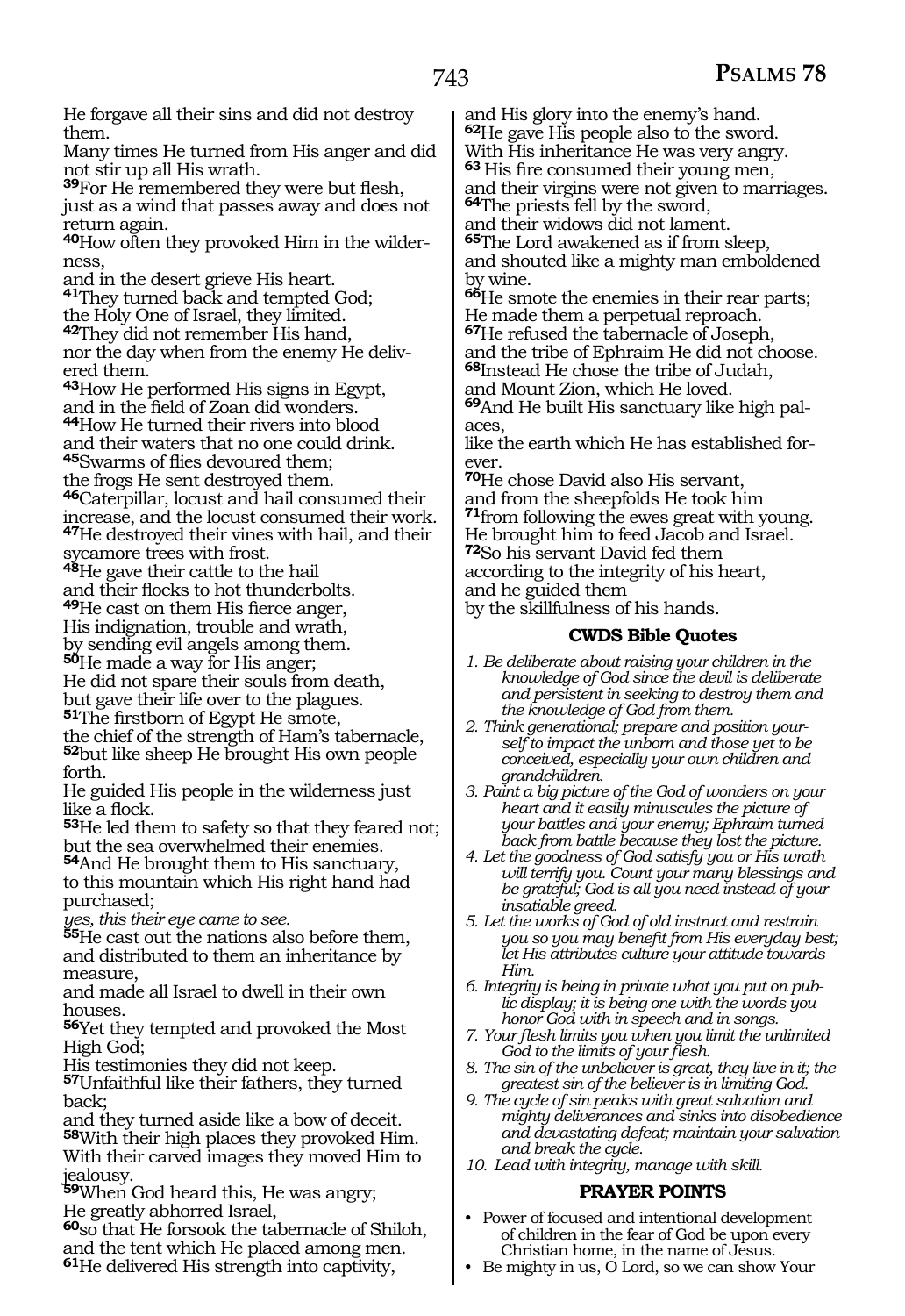strength and salvation to the generation to come. Amen.

- God of wonders, be magnified in my eyes; let the image of Your unbeatable strength be before me always. Amen.
- You satisfy me Father; I hunger and thirst for You. You satisfy me. Amen.
- Righteous Father, You amaze me every day; I will learn of You and be satisfied. Amen.

**HELP us, O God of our salvation, For the glory of Your name; Deliver us for Your name's sake And purge our sins away. How long will You be angry? Shall Your jealousy burn like fire? Help us, O God of our salvation; Purge our sins, Lord; hear our cries.** 

#### PSALMS 79

**<sup>1</sup>**O God, the nations have come up; into Your inheritance they have come. They have defiled Your holy temple, and laid Jerusalem to the ground. **<sup>2</sup>**The dead bodies of Your servants they have given to be meat to the birds;

they have given the flesh of Your saints to wild animals.

**3**Their blood is shed like water all around Jerusalem;

and there was none to bury them.

**4**We have become a reproach to our neighbors;

a scorn and derision to people everywhere. **<sup>5</sup>**How long, Lord? Will You be forever angry? Shall Your jealousy burn like fire?

**<sup>6</sup>**Pour out Your wrath on the nations who have not known You,

and on all the kingdoms that have not called on Your name.

**<sup>7</sup>**For they have devoured Jacob and laid waste His dwelling place.

**<sup>8</sup>**Lord, please do not take our past iniquities into account against us.

Let Your tender mercies meet us speedily, for we are brought very low.

**<sup>9</sup>**God of our salvation, help us, for the glory of Your name.

Deliver us, have mercy,

purge away our sins for Your name's sake. **<sup>10</sup>**Lord, why should the nations say,

"Where is their God?

Let Him be known among the nations before us by avenging His servant's blood."

**<sup>11</sup>**Let the sighing of the prisoner come before You, Lord on high;

according to the greatness of Your power preserve those who are appointed to die.

**<sup>12</sup>**Repay sevenfold to our neighbors

into their bosom place their reproach;

the reproach with which they have reproached You, O Lord,

**<sup>13</sup>**so that we, Your people and the sheep of Your pasture,

will give You thanks always.

To all generations we will show forth Your praise.

*@Help us, O God of our salvation, for the glory of Your name; You are our present help in trouble, and Your arm is strong and safe.* 

#### **CWDS Bible Quotes**

- *1. Times of desperation, distress and disaster are not times to desert the Lord but to be even more desperate in seeking Him.*
- *2. Deserting your altar in distress intensifies the problem and the pain; intensifying your prayer in distress breathes release, relief and mystifying rebound.*
- *3. Lay it all before the Lord when your sins are laid out before you; His mercies on you will be merciless for those who distress you.*
- *4. Break through His wrath to reach His tender and merciful heart; break through your punishment to draw on His forgiveness.*
- *5. Speak to God from a place of relationship knowing He has a right to be jealous but His heart can be touched.*
- *6. Even in the midst of His anger you can direct His heart to your bond of love and covenant and redirect His wrath to your enemies.*

### **PRAYER POINTS**

- O God, our hope and present help, redeem us and we are redeemed, restore us and we are restored. Amen.
- By the power in the blood of Jesus, I release the grace for prayer to the spirits of the afflicted in the body of Christ. Amen.
- God of our salvation, purge away our sins; we thank You that our past sins have no power against the legal arguments of Your blood. Amen.
- Lord God, You have been angry with us; You have left us to our own deviant ways; turn the hearts of this people away from idols to the living God. Amen.

# **WHEN** with tears You have fed us,<br>We drink in great measure our tears. **We cry, Lord, we cry; will You not hear? You have planted a vine, Lord; Return one more time, Lord; Give ear, O good Shepherd, give ear.**

#### PSALMS 80

**<sup>1</sup>**Give ear, Shepherd of Israel, give ear. *Cause Your face to shine on us here. Turn us one more time! Cause Your face to shine; and we shall be saved.*  Give ear, O Shepherd of Israel; You who led Joseph like a flock, between the cherubim You dwell. **<sup>2</sup>**Before Benjamin, Ephraim and Manasseh stir up Your strength. Come and save us. **<sup>3</sup>**Turn us one more time, O Lord, cause Your face to shine; and we shall be saved. **<sup>4</sup>**O Lord of hosts, how long will You be angry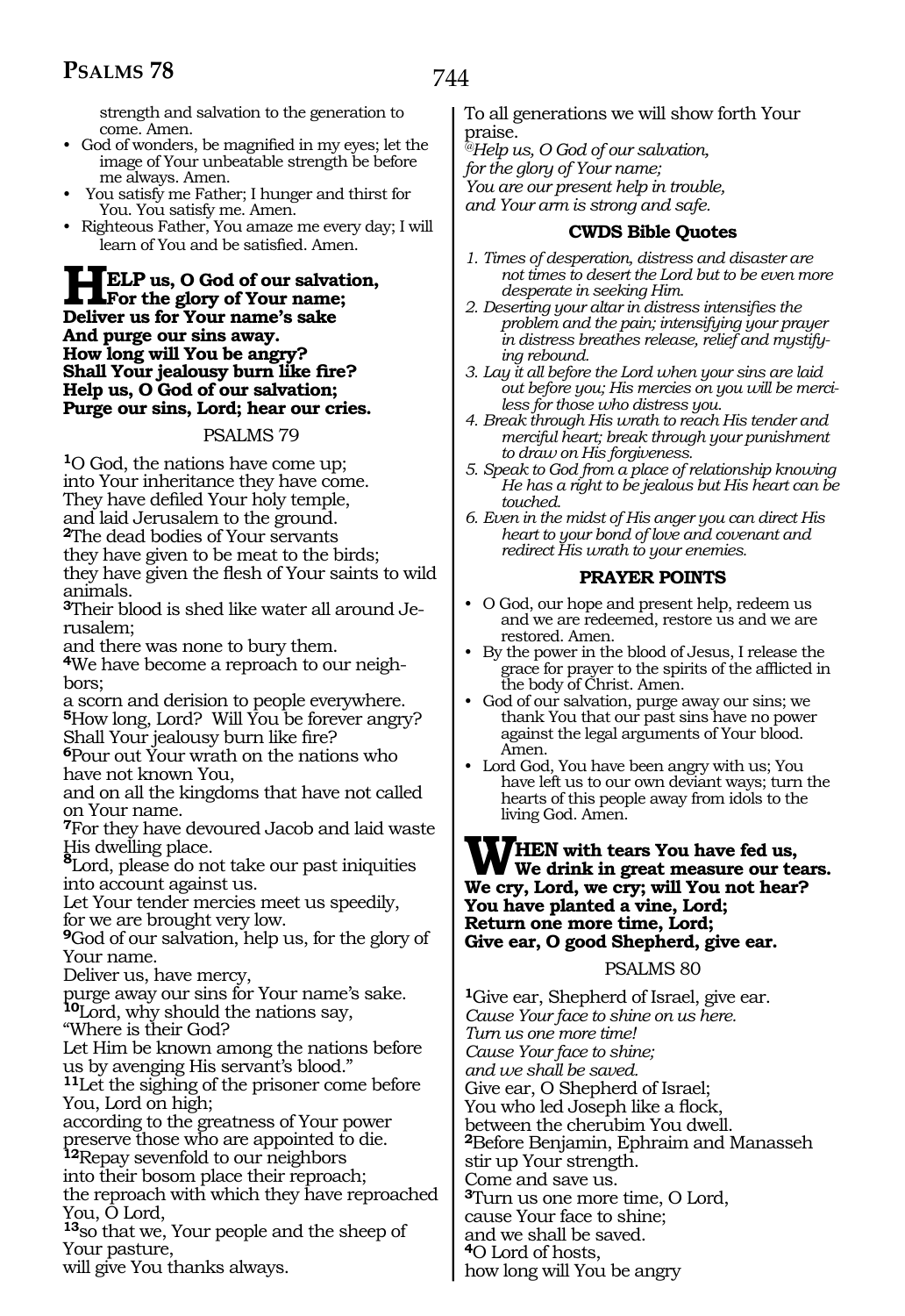against Your people's prayers? **<sup>5</sup>**You feed them with the bread of tears; You give them tears to drink in great measure. **<sup>6</sup>**You make us a conflict to our neighbors; our enemies laugh among themselves.

**<sup>7</sup>**O God of hosts, turn us another time. Please cause Your face to shine;

and we shall be saved.

**<sup>8</sup>**You brought a vine out of Egypt; You cast out the nations and planted it. **<sup>9</sup>**Before it You prepared room, and caused it to take deep root,

so it filled the land.

**<sup>10</sup>**The hills were covered with its shadow. Its boughs were like good cedars. **<sup>11</sup>**Her boughs went out to the sea,

her branches went to the river.

**<sup>12</sup>**Why have You broken the hedges so that those who pass by the way pluck her? **<sup>13</sup>**The boar of the wood trample it;

the wild beasts of the field devour it. **14**Lord of hosts, return, make Your face shine; look down from heaven, visit this vine;

**<sup>15</sup>**and this vineyard planted by Your right hand,

and the branch that for Yourself, You have made strong.

**<sup>16</sup>**It is burnt with fire; it is cut down.

They perish at Your rebuke; at the rebuke of Your countenance.

**<sup>17</sup>**Let Your hand be on the man of Your right hand,

the son of man who for Yourself You made strong.

**<sup>18</sup>**So we will not go back from You.

Revive us and we will call upon Your name.

**<sup>19</sup>**O God of Israel, turn us again;

cause Your face to shine

and we shall be saved.

Give ear, O Shepherd of Israel, give ear!

### **CWDS Bible Quotes**

*1. Catch the ear of God and you have the greatest audience; attract the heart of God and your darkness shines; get God to move and your situation turns.*

*2. Your Shepherd is never interested in your destruction but in your correction, nor in your abasement or embarrassment but in your growth and glory.*

*3. Understand the God who brought you out of sin and planted you in His righteousness and you will understand you cannot flourish outside of Him.*

*4. The saving grace of the Lord on you will make your dead spirit alive again; the hand of the Lord on you for steadfastness will bring you abundance of life and in life.*

### **PRAYER POINTS**

• Give ear, O Shepherd of Israel, give ear; cause Your face to shine on us, turn us one more time and we are saved. Amen.

• O Lord of hosts, thank You for Your righteous heart; we will not despise Your corrections. Amen.

• Righteous Father, You brought a vine out of for-

getfulness and planted it in Your dear Son; we are nothing outside of You. Amen.

### TAKE a psalm; bring the tambourine;<br>Take the psaltery and the harp.<br>Rlow the trumpet: make music: **Blow the trumpet; make music; Sing aloud to the Lord. Make a joyful noise to the God of Jacob; He is a God who provides. He will fill you with all your desires; Open your mouth up wide!**

#### PSALMS 81

**<sup>1</sup>**Sing aloud to God who is our strength; make a joyful noise to the God of Jacob. **<sup>2</sup>**Take a psalm and bring the tambourine; bring the psaltery and harp. **<sup>3</sup>**Blow the trumpet in the new moon, at the appointed time, on our solemn feast

day, **<sup>4</sup>**for this was a statute for Israel, and a law of

our God.

**<sup>5</sup>**He ordained this in Joseph for a testimony, when through the land of Egypt he went; where I heard a language spoken that I did not understand.

**<sup>6</sup>**"I removed his shoulders

from the burdens and toils;

his hands were delivered

from the pots and the soil.

**<sup>7</sup>**"You called Me in trouble, and I delivered you.

I answered you in the secret place of thunder. At Meribah's waters I proved you.

**<sup>8</sup>**Hear, My people and I will testify to you:

if you will listen and respond to Me, O Israel; **<sup>9</sup>**there shall be no strange gods in you;

you shall not worship any strange god.

Open your mouth up wide;

I will fill it.

**<sup>10</sup>**I am the Lord your God;

I brought you up from the land of Egypt;

<sup>11</sup>But My people would not heed My voice,

and Israel would have none of Me;

**<sup>12</sup>**therefore I gave them up to their heart's lusts and desires,

and did whatever they pleased.

**<sup>13</sup>**Oh that My people had listened, and Israel had walked in My ways.

**<sup>14</sup>**I would soon have subdued their enemies and turned My hand against their adversaries. **15**The haters of the Lord would have submitted themselves to Him;

their time would have endured forever. **<sup>16</sup>**I would have fed them with the finest of wheat;

and with honey from the rock I would have satisfied you."

*If only Israel had walked in My ways, if only...*

# **CWDS Bible Quotes**

*1. Exuberant praise and celebration springs from*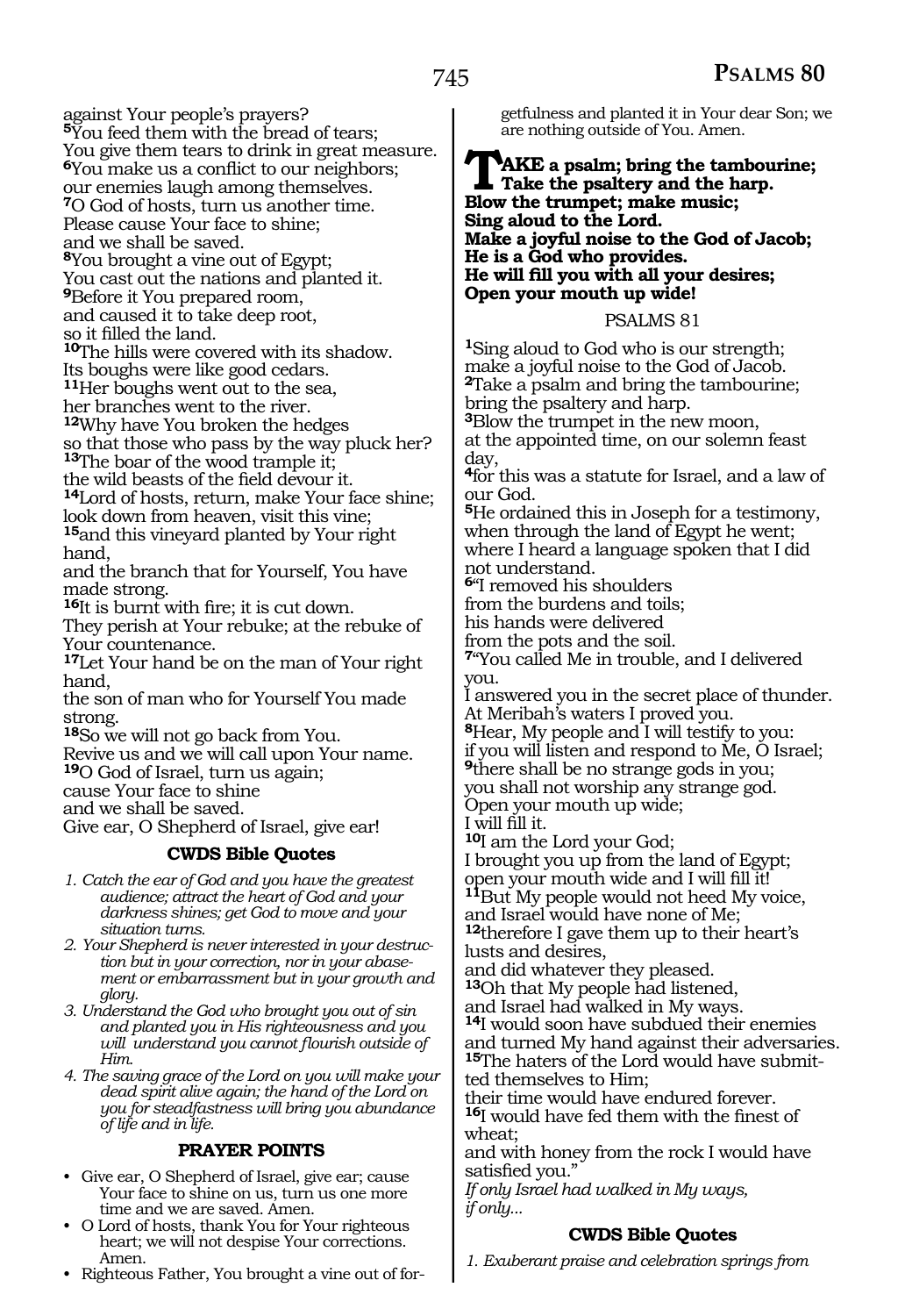*extravagant victories. Your testimony must come alive in your celebration of God.*

- *2. Your trouble, His solution; your predicament, His provocation to fight; your deliberation, His deliverance.*
- *3. Your situation from God's point of view is settled just as the work of His Son on the cross, but you must first settle the gods in your heart.*
- *4. The lovers of sin are haters of God; ignorant disobedience is in fact arrogant confrontation.*
- *5. The God who brought you out wants to fill your mouth with blessings but you must open up to Him to receive it; open your mouth up wide.*
- *6. The solution to all of life's issues is in your mouth, if you can understand this, the word is your substance!*
- *7. God must never lament your bad decision to reject His good heart and good intent for you, and will not if you are obedient and faithful.*
- *8. Soften your heart towards God and He makes your life sweet. Honey from the hard Rock is not for hardened hearts.*

#### **PRAYER POINTS**

- Most High God, I will celebrate You with singing, dancing and with extended shouts of joy. Amen.
- Lord of Hosts, thank You for fighting my battles; thank You for taking my cares; thank You for caring for me. Amen.
- King of glory, I settle every god in my heart as I enter into Your generous provisions for me. Amen.
- My mouth is opened wide Lord; pour into me until I am satisfied; let my mouth overflow with testimonies of Your goodness. Amen.

#### **YOU are gods; I have said it, You are gods.**

**All of you are sons of the Most High, But just like men you shall die And fall like one of the princes. But you are gods; will you receive it? You are gods.**

#### PSALMS 82

*@Arise, O God, and judge the earth, for You shall inherit all the nations. Arise, O 'gods,' and judge the earth, for you shall inherit all the nations; you are gods.* 

**<sup>1</sup>**God stands in the congregation of the mighty; He judges among the gods.

**<sup>2</sup>**How long will you judge unjustly,

and show partiality to the wicked man? *For you are gods!* 

**<sup>3</sup>**Defend the poor and fatherless;

to the needy and afflicted do justice.

**<sup>4</sup>**Deliver the poor and needy;

pluck them from the hand of the wicked and greedy.

**<sup>5</sup>**They do not know nor will they understand; in darkness they walk on and on.

They do not know nor do they understand, *but you are gods.*

All the foundations of the earth are out of course;

while they walk in darkness it diverts.

**<sup>6</sup>**You are gods; I have said it, "You are gods." You are all children of the most High **<sup>7</sup>**but just like men you shall die, and as one of the princes fall. **<sup>8</sup>**Arise, O God, and judge the earth, for You shall inherit all nations. *@Arise O gods and judge the earth for you shall inherit all nations.* 

*No... you shall die like men, but . . . you are gods.*

#### **CWDS Bible Quotes**

- *1. In the congregation of God there are only sons and daughters, gods; it is called the congregation of the mighty.*
- *2. Offspring of the Father God are expected to be naturally just, impartial and a defender of the poor and afflicted.*
- *3. It is not unusual for men to act like gods but it is bizarre for gods to act like men.*
- *4. It is not unusual to speak about the spirit of man, or the Spirit of God in man, but people deny the reality of men as spirits not just housing spirits.*
- *5. It is unnatural for children of God not to embrace their divinity, so much so that it moves the foundation of the earth out of place.*
- *6. Gods never die but ignorance and darkness divert destiny and cause us to die like men in order to live as gods.*
- *7. The death of the flesh you occupy is not the death of the spirit you are; live the spirit life in the flesh from the place of His throne and death becomes a transition, not a complete transformation.*

#### **PRAYER POINTS**

- Thank You Mighty God for adopting me into the family of the divine and planting me in the congregation of the mighty. Amen.
- Holy Father, let the fruit of the Spirit be my only personality and a reflection of my righteous lineage. Amen.
- By the Spirit of the living God whose product I am, I refuse to live and die without putting my divine nature on display. Amen.
- I declare that I am spirit; I have a body and a soul but I will not be limited to or by my body, or subject myself to the flesh in any way. Amen.

**MOST High over all the earth, Full of goodness, glory and worth, You whose name is Jehovah Are Most High over all the earth. Fill their faces with shame That they may seek Your name, That they may know this very thing, That You alone are King, And that You whose name is Jehovah, Are Most High over all the earth.** 

#### PSALMS 83

**<sup>1</sup>**O God, do not keep Your silence; do not hold Your peace; do not remain still. **<sup>2</sup>**Your enemies make a commotion. Those who hate You have lifted up their head. **<sup>3</sup>**They have taken crafty counsel against Your

people, **<sup>4</sup>**and have consulted against Your hidden ones.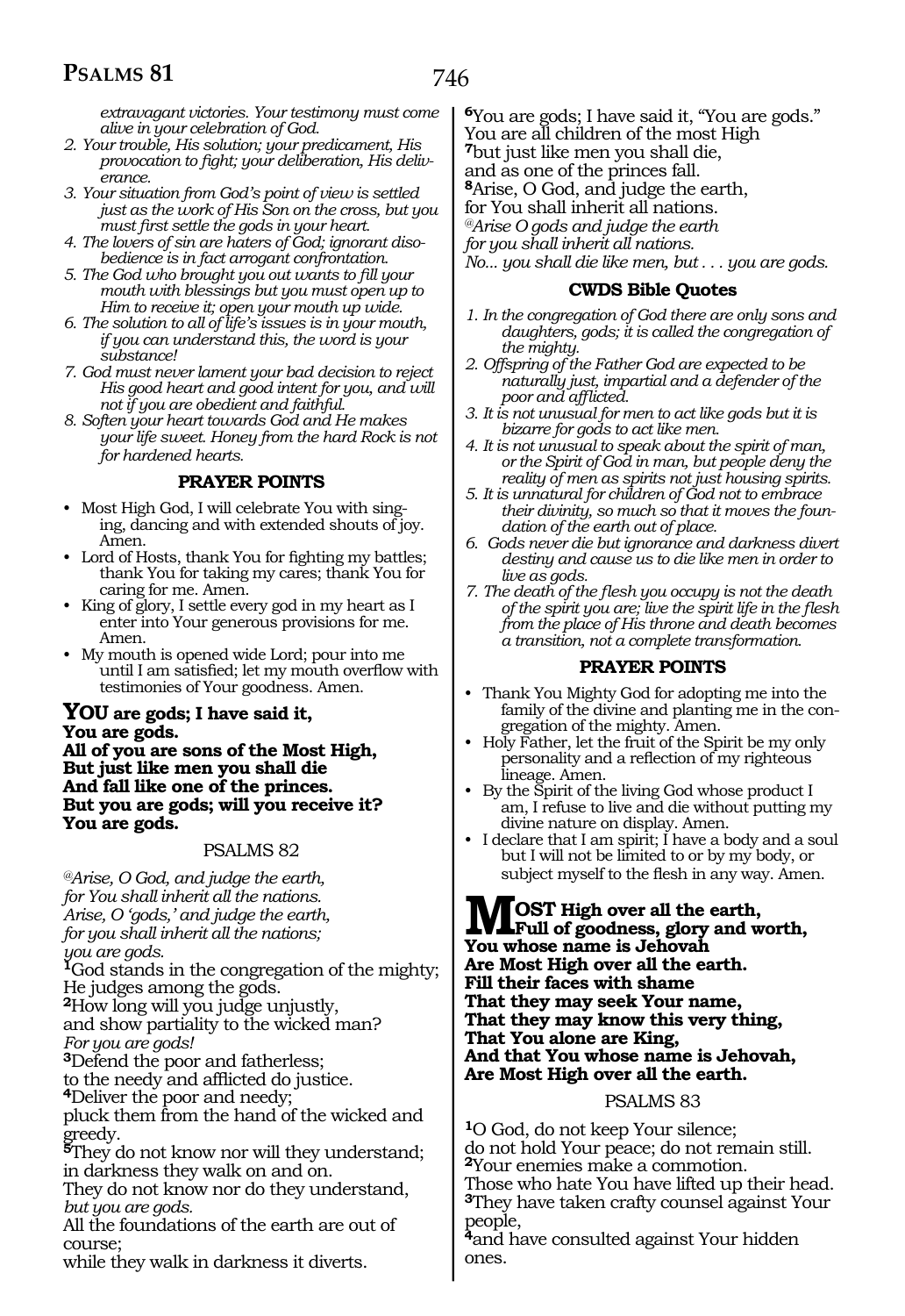They have said, "Let us prevent them from being a nation,

so that the name of Israel may be no longer remembered."

**<sup>5</sup>**They have consulted with one consent.

They are confederate against You, Lord.

**<sup>6</sup>**Edom, Ishmael, Moab and the Hagarenes, **<sup>7</sup>**Gebal, Ammon and Amalek are all together

joined

**<sup>8</sup>**Assyria is also confederate with them to help the children of Lot.

**<sup>9</sup>**Do unto them as to the Midianites,

as to Sisera and Jabin at the brook of Kishon, **<sup>10</sup>**who perished at Endor;

they became as dung for the earth.

**<sup>11</sup>**Make their nobles like Oreb and like Zeeb. Make their princes like Zebah and Zalmunna: **<sup>12</sup>**like those who said, "Let us take the houses of God for our possession."

**<sup>13</sup>**Make them like a tumbleweed, O God, like the stubble before the wind.

**<sup>14</sup>**As fire burns wood,

like mountains set on fire by flames; **<sup>15</sup>**so persecute them with Your tempest; with Your storm make them afraid. **<sup>16</sup>**Fill their faces with shame

that, Lord, they may seek Your name; *for You whose name is Jehovah are Most High over all the earth.* 

**<sup>17</sup>**Let them be confounded and troubled, Lord, forever;

let them be put to shame, let them perish, O Lord.

**<sup>18</sup>**That they may know just who You are. That You whose name is Jehovah are High over all the earth.

### **CWDS Bible Quotes**

- *1. There will always be enemies and confederates against the holy nation of God and against the people of God; they are not your enemies but His enemies.*
- *2. The enemies of the church and of Israel can only stop them from being a nation and expressing the kingdom if they can stop their God being God.*
- *3. There is a reference for all your enemies: Og, Sihon, Zeeb, Zalmunna, Haman, Egypt, Herod and all the demons behind them.*
- *4. The house of God and the people of God are heavenly defended; when they come rolling like a rock, they rock in the wind and are blown away like the tumbleweed.*
- *5. The people of God have very dangerous prayers to call down upon the enemies of God; greet them with the tempest and storms of God, set them on fire like mountains on fire; fill their faces with shame.*
- *6. When you know the name of your God, Jehovah; and you know the place of your God; Most High over all the earth; you know the place of your enemies, under His feet, and your place: rightly positioned in your God.*

### **PRAYER POINTS**

• Mighty God, do not keep silence; arise and rebuke Your enemies who have risen against Your standard bearers in the earth. Amen.

- Thank You Lord for the peace of Israel; continue to prepare them a table in the midst of their enemies; let them drink by still waters. Amen.
- Lord of hosts, let all the enemies of the church be as Og, Sihon, Haman, Herod and as Pharaoh king of Egypt; exalt Your name and the name of Your people in their embarrassment. Amen.
- Thank You Father that Your people are heavenly defended; we are escorted by angels everyday. Amen.

#### **FOR the living God, for the living God; My heart and my flesh cry out For the living God! He is worth much more than gold; No good thing will He withhold. My soul is fainting for the courts Of the living God!**

#### PSALMS 84

**<sup>1</sup>**How amiable, how desirable, are Your tabernacles, O Lord. **<sup>2</sup>**My soul is longing, a great longing; it faints for Your courts. My heart and my flesh cry out *just like the desert in drought.* I am thirsting; oh, how I thirst for the living God. **<sup>3</sup>**The sparrow has found a house, and the swallow has found her nest where she may lay her young, even Your altar of rest, O Lord God of Hosts, my King and my God. *My soul is thirsting; oh, how it is thirsting for the living God.*  **<sup>4</sup>**Blessed, are all those who dwell in Your house. They will be praising, still praising, *with joy they will go about.* **<sup>5</sup>**Blessed, they are blessed, those whose strength is in You, and whose heart are on Your ways. T*his is what they will do:* **<sup>6</sup>**when they pass through the valley of Baca, they will make it a well. The rain also fills the pools. **<sup>7</sup>**They go from strength to strength. All of them in Zion appear before God. *Hear my prayer, O God of hosts; I am longing, I am thirsting for one day and every other day in Your courts.*  **<sup>8</sup>**O Lord of hosts, hear my prayer; God of Jacob give ear. **<sup>9</sup>**Behold, O God, our shield; look upon the face of Your anointed. **<sup>10</sup>**One day in Your courts is much better than a thousand anywhere else. I would rather be a doorkeeper in Your house than to dwell in the tents of wicked men. **<sup>11</sup>**The Lord God is a sun and shield; the Lord will give grace and glory; no good thing will He withhold, from those who walk uprightly; whose walk is perfect before Him.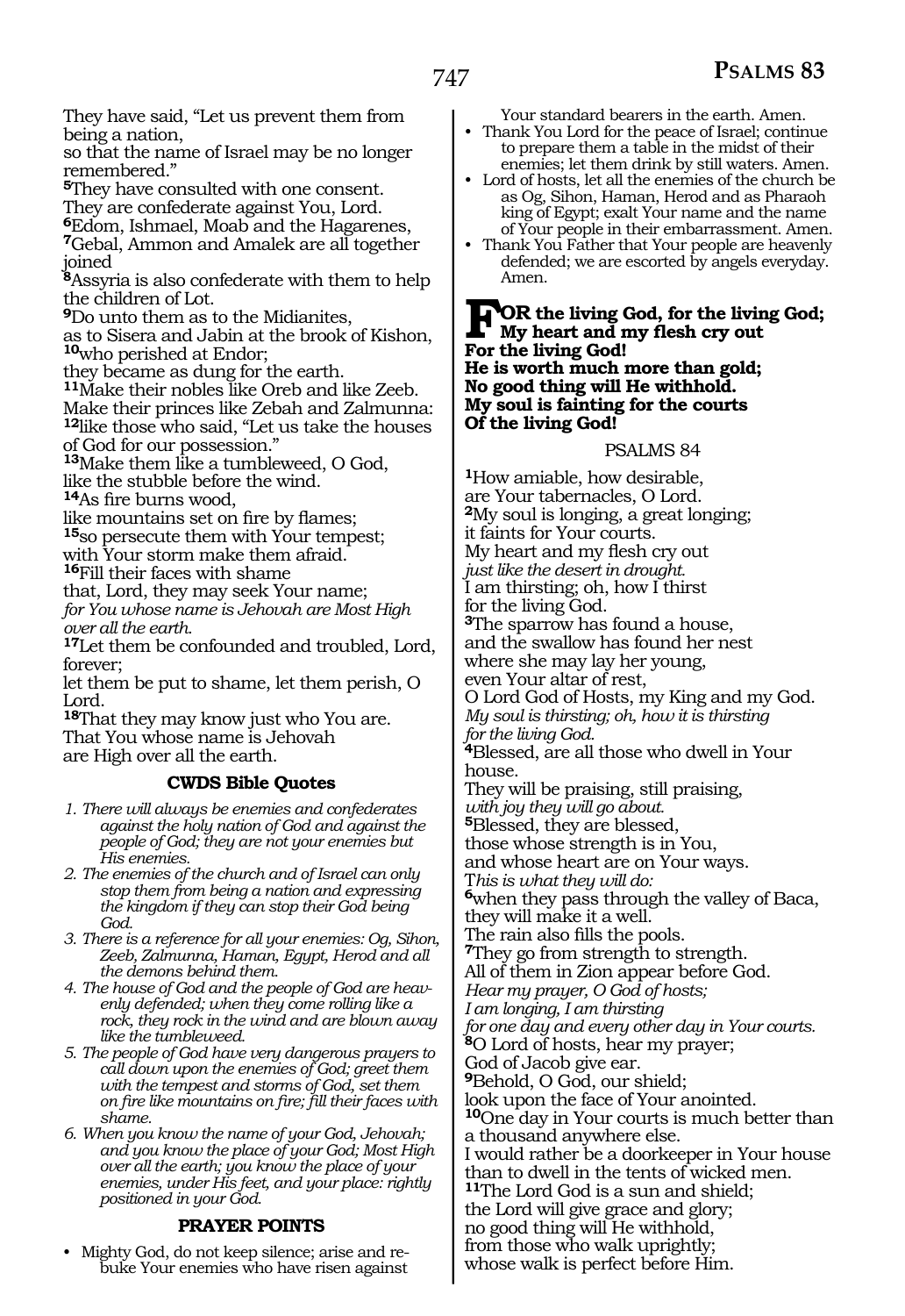**<sup>12</sup>**Blessed is the man who trusts in You, Lord of hosts.

*O Lord my God; how pleasant are Your courts!* 

#### **CWDS Bible Quotes**

- *1. The insatiable desire and unquenchable thirst for God forces God to open up your heavens and keep it open.*
- *2. Spiritual hunger and thirst is the only hunger and thirst that expands and intensifies the more you are fed; it is called, 'Can't get enough'.*
- *3. Whatever came out of God can only find rest and fulfilments in God; emptiness, is any search not directed towards God.*
- *4. The Presence of God is the source of living waters that water you and pour out through you to water dry and dying souls.*
- *5. The value of his courts outweighs the best comparative; any place in the house of God is better than the best alternatives; out of place is out of contention.*
- *6. Grace unto glory is your summary if you walk the story of your life uprightly; when no good thing is withheld from you it is grace that brings glory.*

#### **PRAYER POINTS**

- Spirit of the living God, only You can satisfy this thirst within, I respond to You as a wife rises to her husband.
- Heavenly Fire, You are more than enough for me, yet I can never get enough of You; burn to new heights in me until You consume me completely. Amen.
- My Father, Your breath in me cries out for You; I am only me when I draw from Your holy presence. Amen.
- Holy Fire, my belly is bursting with joy; living waters pour through me. Amen.
- One day in Your courts, Father, is better than a thousand anywhere else. Amen.

#### **IWILL hear what God the Lord will speak; To His people He will speak peace. Mercy and truth have met, Peace and righteousness have kissed. The Lord will give only what is good.**

PSALMS 85

**<sup>1</sup>**Lord, You have been favorable to this land; You have returned Jacob from captivity, and have enabled him to stand. **<sup>2</sup>**The iniquity of Your people You have forgiven; You have covered all their sins. **<sup>3</sup>**You have taken Your wrath, and have turned Yourself away <sup>4</sup>Turn us, O God, of our salvation; let Your anger towards us cease. **<sup>5</sup>**Will You be angry, Lord, forever? Will Your anger be extended to all generations? **<sup>6</sup>**Will You not revive us again that Your people may rejoice in You? **<sup>7</sup>**Show us Your mercy, O Lord; grant us Your salvation. **<sup>8</sup>**I will hear what God the Lord will speak; He will speak peace to His people; to His

#### saints.

But do not let them return to folly again. **<sup>9</sup>**Surely His salvation is near, to all those who fear His name so that in our land glory may dwell. **<sup>10</sup>**Mercy and truth have met together; righteousness and peace have kissed. **<sup>11</sup>**Truth shall spring out of the earth; from the heavens righteousness shall look. **<sup>12</sup>**The Lord will give what is good; our land shall yield her increase. **<sup>13</sup>**Righteousness shall go before Him, and shall set us in the path of His steps. *Peace has kissed righteousness. Mercy and truth have met.* 

#### **CWDS Bible Quotes**

- *1. Seal your victories with prayer and thanksgiving; press in for complete deliverance and full restoration of your rights.*
- *2. Pray with expectation and listen in anticipation to hear what God will speak; His assurance of peace is predictable to those who fear Him.*
- *3. Truth magnetizes mercy; peace has an irresistible attraction for righteousness; righteousness and truth conditions divine increase.*
- *4. Truth and righteousness is the most perfect condition for success and natural increase; it overrides the weather and attracts God's goodness.*

### **PRAYER POINTS**

- Gracious Lord, You have been favorable to me. I thank You and rejoice in You. Amen.
- Righteous Father, I will hear what You will say to me; Your words of peace shall comfort my heart. Amen.
- I bring truth to You, holy Father; You extend to me mercy; I bring to You righteousness, You extend Your peace. Amen.

**GRACIOUS and longsuffering God, Lord, I come to You. God, plenteous in mercies, Plenteous in truth; God, full of compassion, Because of You we are comforted. You whom all nations shall worship, Show us a token for good.**

#### PSALMS 86

**<sup>1</sup>**Hear me, O Lord; bow down Your ear! I am poor and needy, O Lord; please hear. **<sup>2</sup>**Preserve my soul for I am holy; O God, I am Your servant who trusts in You, save me! **<sup>3</sup>**Be merciful to me, for I cry to You daily. **<sup>4</sup>**Rejoice the soul of Your servant, Lord, for to You, O Lord, I lift up my soul. **<sup>5</sup>**For, Lord, You are good. You are ready to forgive and You have an abundance of mercy for everyone who calls on You. **<sup>6</sup>**Give ear to my prayer Lord; pay attention to the voice of my supplications.

**<sup>7</sup>**In the day of my trouble I will call and You will answer.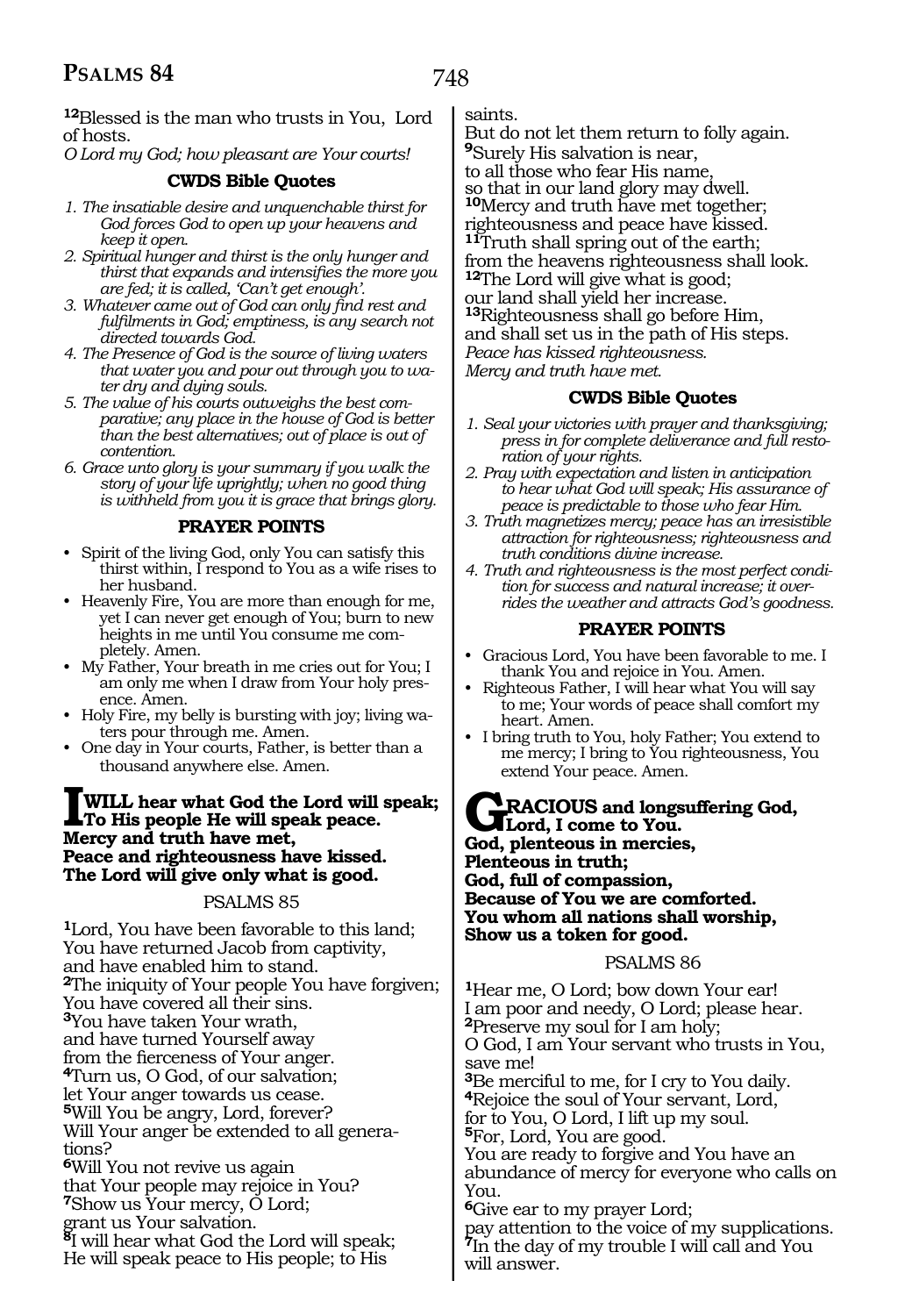**<sup>8</sup>**Among the gods there is just none like You, no other. Nor are there any works like Your works; none can do the things You do. **<sup>9</sup>**All nations shall come and worship, Lord, all nations that You have made; they shall worship before You, and glorify Your name. **<sup>10</sup>**For You are great and You are King; You are the God who does wondrous things; You are God alone. **<sup>11</sup>**Teach me Your way, O Lord, and in Your truth I will walk. I want to fear Your name. I pray that You give me singleness of heart. Unite my heart in Godly fear. **<sup>12</sup>**Forevermore, forevermore I will praise You, O Lord, forevermore. With all my heart the same, I will glorify Your name; I will praise You, O Lord, forevermore. **<sup>13</sup>**Great are Your mercies toward me, Lord, I can tell; You have delivered my soul from the lowest hell. **<sup>14</sup>**The proud have risen against me, and the assemblies of violent men have sought after my soul; they have not set You before them. **<sup>15</sup>**You, O Lord, yes You are gracious and longsuffering. Lord, I come to You; for You, O God, yes You, are generous with mercy and plenteous in truth. **<sup>16</sup>**Turn to me and have mercy, give to Your servant Your strength. Save the son of Your faithful daughter. **<sup>17</sup>**Show me a token for good, *that I may hold it up before me.* Show me a sign for good, that those who hate me may see. So shall my enemies be ashamed. Because You my God have helped me, and You have comforted me. O God plenteous in mercies, show me a token for good. **CWDS Bible Quotes**

#### *1. Your need for God creates His provision for you; your holiness creates His reception of you, your cry to God channels His provision to you.*

- *2. The incomparable God who irrefutably made all nations will get indisputable praise from all the nations He has made.*
- *3. The King of kings, the greatest King is also God, the only God who does wondrous things.*
- *4. Unity of heart makes you one with yourself, your commitments and with your God; it is a good prayer to pray.*
- *5. Personal commitment to glorify God and acknowledgment of His grace, His mercies and His deliverance stems from personal relationship.*
- *6. In your bad situation, ask the good God to remember you and show you a sign of His goodness and favor on your life; it will confuse your hat-*

*ers.* 

#### **PRAYER POINTS**

- O Lord my God, hear me, preserve my soul, be merciful to me, pay attention to my prayers, I pray. Amen.
- All nations that You have made shall worship before You Father; they shall glorify Your name. Amen.
- God great God, You are a God who does wonderful things; unite my heart to fear You. Amen.
- Great are Your mercies towards me Lord; You have delivered me from the lowest hell. Amen.

**THE Lord loves the gates of Zion,<br>
And it would please me much to hear<br>
The Lord's voice proclaiming The Lord's voice proclaiming, "This man was born there!" The singers and players of instruments, There shall they be and it is true, Oh, glorious Zion, My springs are in you.** 

#### PSALMS 87

**<sup>1</sup>**His foundation is in the holy mountains, **<sup>2</sup>**and the Lord loves the gates of you, Zion, oh, Mount Zion, more than all of Jacob's dwelling places. **<sup>3</sup>**Glorious things are spoken of you, oh, city of God; **<sup>4</sup>**"I will make mention to those who know Me, of Babylon and Rahab. Behold Philistia and Tyre; Ethiopia, behold. 'This man was born there!'" *Haven't you been told?* **<sup>5</sup>**The Highest Himself shall establish her. **<sup>6</sup>**The Lord shall count, come you near, when He writes up the people, that "this man was born there." **7**And all the singers and players of instruments, shall be there and it is true, oh, glorious Zion, all my springs are in you. **CWDS Bible Quotes**

- *1. The eyes of all nations will look to the nation that has the eyes of God on her and will speak glorious things of her.*
- *2. It is a distinction to be born in the holy city, but a greater distinction to be born again in the Holy Son.*
- *3. The pleasure of being associated with the Holy City belongs to the church because all the springs of the holy city are in Christ, the head of the church.*
- *4. Let everything about you: all you are and hope to be, spring from your relationship with Christ and your connection with His blood-washed altar.*

#### **PRAYER POINTS**

- How lovely are your foundations, O Zion of God, glorious things are spoken of you. Amen.
- Thank You Jesus that I have been born again in You; it is a great distinction. Amen.
- Thank You Jesus that all my springs are in You; every good in me springs from You. Amen.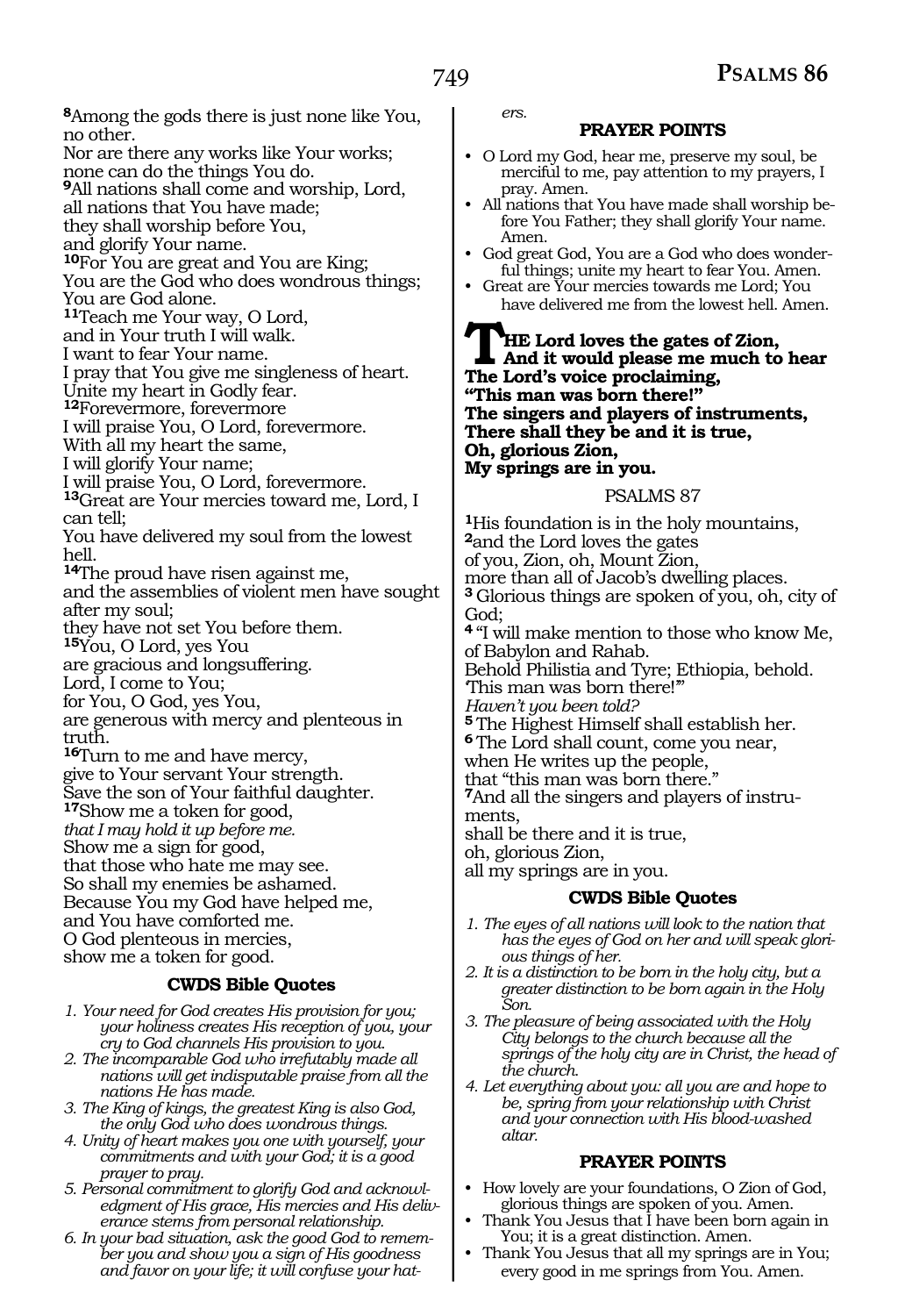# **LOVER** and friend,<br>
Where are you, lover and friend?<br>
They are nut far from me: **They are put far from me; Where are my acquaintances?**

### PSALMS 88

**<sup>1</sup>**Lord God of my salvation, I have cried before You day and night. **<sup>2</sup>**Let my prayer come before You; incline Your ear to my cry. **<sup>3</sup>**My soul is full of troubles; my life draws near to the grave. **<sup>4</sup>**I am as those who go down to the pit; and as a person whose entire strength has failed; **<sup>5</sup>**free among the dead, like the slain and buried man whom You remember no more; they are cut off from Your hand. **<sup>6</sup>**You have laid me in the lowest pit, in darkness, in the deep. **<sup>7</sup>**Your wrath lies on me heavily; with all Your waves You have afflicted me. **<sup>8</sup>**My acquaintances are far from me; You have made them distant in attitude; You have made me an abomination to them; I am shut up and shut out, I have no escape. **<sup>9</sup>**Oh, how hard is my affliction! It causes my eye to mourn. Lord, I have called on You daily; to You I have stretched my hand out. **<sup>10</sup>**Will You show wonders to the dead? Shall the dead arise and give You praise? **<sup>11</sup>**Shall Your faithfulness be declared in de- struction,

or Your loving-kindness in the grave? **<sup>12</sup>**Shall Your wonders be known in the dark, or Your righteousness in the land of forgetful- ness?

**<sup>13</sup>**But to You I have cried, O Lord, in the morning my prayer engages You. **<sup>14</sup>**Why do You cast off my soul? Why do you hide Your face from me? **<sup>15</sup>**I am afflicted and ready to die; from my youth up this has been. While I suffer terrors I am distracted; **<sup>16</sup>**Your fierce wrath goes over me. Your terrors have cut me off; **<sup>17</sup>**like water they surround me daily; they enclose me altogether. **<sup>18</sup>**Lover and friend,

where are you, lover and friend? You have put them far from me. Where are you my acquaintances? You have placed my acquaintances into darkness.

# **CWDS Bible Quotes**

- *1. Never allow the rocking of your boat to convince you to jump into the raging waters; know your God and be still.*
- *2. Have you ever felt alone, defeated, deserted and as good as dead? You have some very distinguished company. You may be at a pause but*

*not a full stop.*

750

- *3. You will not always be loved, liked or even believed, but you will always be delivered and promoted if you persevere.*
- *4. Some trials will scare away your closest allies and some will reveal who they really are.*
- *5. Let your intense battle intensify your prayer life and pursuit of God; maintain the intensity when you are delivered.*
- *6. You have a good argument to remain alive; to praise God and to make Him known; present your argument daily while you have strength and it will keep you from the gates of death.*
- *7. It is scary when you are under attack and it appears God is not listening, but even more so when the devil tricks you to believe that God is behind your attack.*

# **PRAYER POINTS**

- Lord God of my salvation, my life is full of troubles but I cry to You day and night. Amen.
- Divine acceleration that will move my life forward beyond demonic barriers, visit me now, in the name of Jesus.
- Merciful Father, my acquaintances have deserted me but I cry to You daily with lifted hands.
- Almighty God, in the morning my prayer will engage You; I will exhaust the hours seeking You. My problems fade away in Your presence. Amen.

# **NO one in heaven or in the earth can do the things You do;**

#### **You rule the raging sea; who is strong like You?**

**We rejoice that we have Your covenant and Your anointing just the same, But You will visit with the rod if Your cov- enant we break.**

# PSALMS 89

**<sup>1</sup>**I will sing of Your mercies, Lord, forever I will praise You.

I will make Your faithfulness known to all generations.

**<sup>2</sup>**I have said, "Mercies shall be built up; forever it shall go on;

You will establish Your faithfulness in the heavens."

**<sup>3</sup>**"I have made a covenant with My chosen; I have sworn to David My servant,

**<sup>4</sup>**I will establish your descendants forever,

and your throne to all generations."

**<sup>5</sup>**The heavens shall praise You, O Lord, it shall praise Your wonders,

and Your faithfulness, also, in the congregation of the saints.

**<sup>6</sup>**Who can be compared to our God? Who in the heavens?

Who is there like our God?

Who among the sons of the mighty men on earth?

**<sup>7</sup>**In the assembly of the saints, God is greatly to be feared

and to be held in reverence by all people everywhere.

**8**O Lord of hosts, who is a strong Lord com-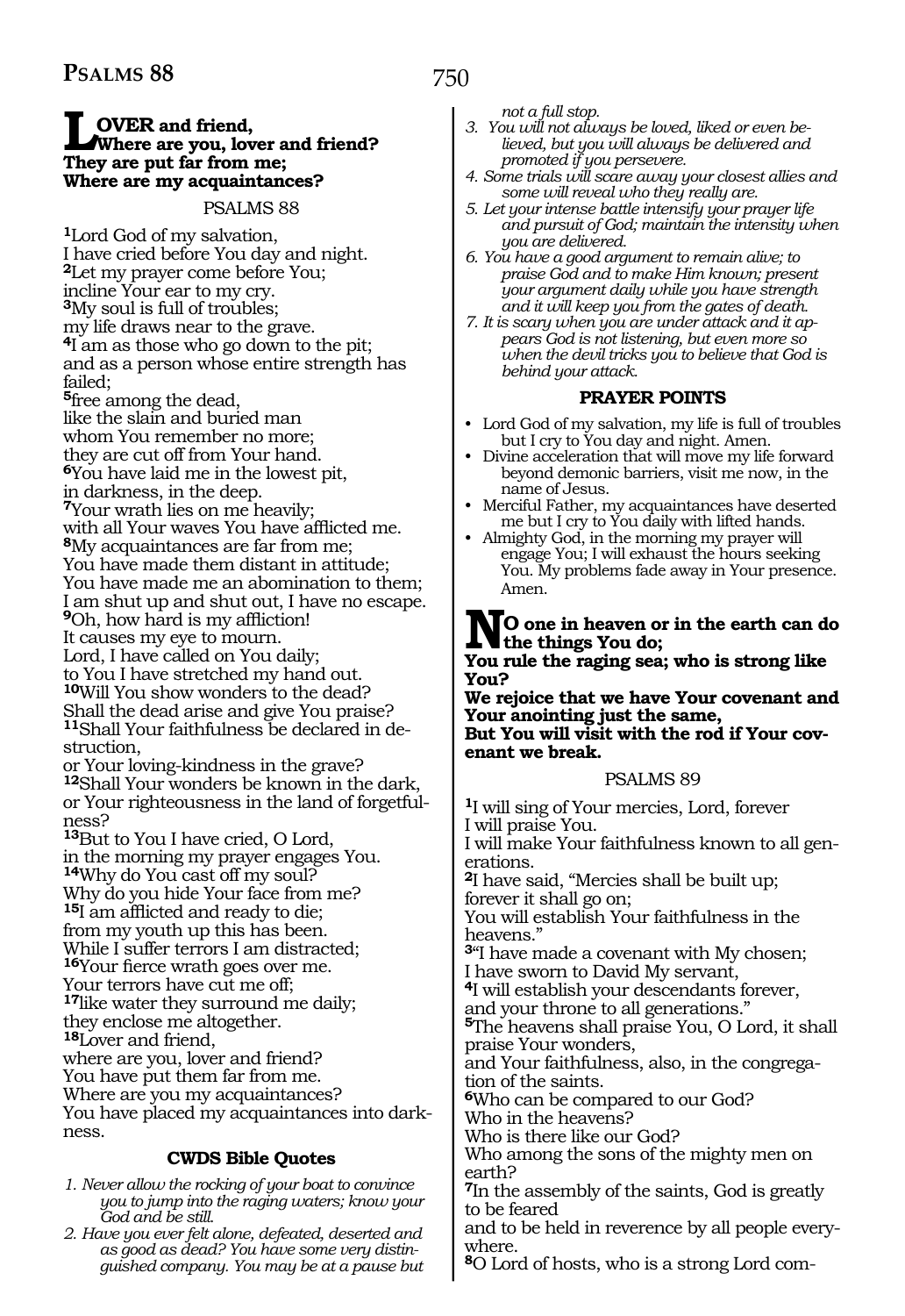pared to You?

Or to Your faithfulness which surrounds You? **9**You still the waves that rise; You rule the raging seas.

**<sup>10</sup>**As one who is slain, You have broken Rahab in pieces.

With Your strong arm, You scatter Your enemies.

**<sup>11</sup>**The heavens and the earth are Yours, the world and its fullness You founded them all. **<sup>12</sup>**You created both north and south;

Tabor and Hermon shall rejoice in Your name, **<sup>13</sup>**Your arm is mighty; Your hand is very strong;

Your right hand is high and mighty, O God. **<sup>14</sup>**Your throne is established on justice and judgment;

mercy and truth go before Your face.

**<sup>15</sup>**Blessed are the people who know the joyful sound;

they shall walk in the light of Your countenance;

**<sup>16</sup>**in Your name they shall rejoice all day; in Your righteousness they will be exalted, **<sup>17</sup>**You are the glory of their strength;

our horn shall be exalted in Your favor.

**<sup>18</sup>**For the Lord is our defense; the Holy One of Israel is our King.

**<sup>19</sup>**You have spoken in visions to Your Holy One.

You said, "I have laid help on a mighty one; I have exalted one who from the people I chose.

**<sup>20</sup>**I found David my servant; with My holy oil I anointed him.

**<sup>21</sup>**With him My hand shall be established; My arm shall strengthen him.

**<sup>22</sup>**The enemy shall not deceive him, nor the wicked afflict him.

**<sup>23</sup>**I will trample down his foes before his face and plague them who hate him.

**<sup>24</sup>**"In My name his horn shall be exalted;

with him My faithfulness and mercy shall be. **<sup>25</sup>**I will set his right hand in the rivers

and his hand also in the sea.

**<sup>26</sup>**He shall cry to Me, 'You are my Father, my God,

the Rock of my salvation!'

**<sup>27</sup>**I will make him My firstborn, higher than all kings of the earth;

**<sup>28</sup>**I will keep My mercy for him forever, with him My covenant is steadfast.

**29**"I will make his descendants to endure forever, and his throne as the days of the heavens.

**<sup>30</sup>**But if his children forsake My law, and do not walk in My judgments,

**<sup>31</sup>**if they break My statutes, and do not keep My commandments,

**<sup>32</sup>**with the rod I will visit their transgressions and with stripes I will reward them.

**<sup>33</sup>**But My loving-kindness I will not utterly take away,

nor from him will I allow My faithfulness to fail.

**<sup>34</sup>**"I will not break My covenant, nor change the commitment of My lips;

**<sup>35</sup>**I have sworn by My holiness once; I will not lie to David.

**<sup>36</sup>**His descendants shall endure forever, and his throne as the sun before Me.

**<sup>37</sup>**It shall be established as the moon, and as a faithful witness in heaven!"

**<sup>38</sup>**But You have cast off and abhorred, being angry with Your anointed.

**39**You have nullified the covenant of your servant; You have cast his crown to the ground and profaned it.

**<sup>40</sup>**You have broken down all his hedges; you have brought his strongholds to ruin.

**<sup>41</sup>**He is a reproach to his neighbors; all who pass by the way plunder him.

**42**You have set up the right hand of his adversary, and made his enemies rejoice.

**<sup>43</sup>**You have turned the edge of his sword and have not made him stand in the battle.

**<sup>44</sup>**You have made his glory to cease, and cast his throne down to the ground;

**<sup>45</sup>**You have covered him with shame and shortened the days of his youthfulness.

**<sup>46</sup>**How long, Lord? Will You hide forever? Shall Your wrath burn like fire?

**<sup>47</sup>**Have You made all men in vain? My time is very short, remember.

**<sup>48</sup>**What man is he who lives who shall never see death?

Shall he deliver his life from the clutches of the grave?

**<sup>49</sup>**Where is Your loving kindness of old, which You swore to David in Your truth?

**<sup>50</sup>**Remember the reproach of Your servant; that I bear in my bosom;

the reproach of all the mighty people;

**<sup>51</sup>**with which Your enemies reproached, O Lord;

with which they reproached the footsteps of Your anointed.

**<sup>52</sup>**Blessed be Your name for evermore! Amen.

### **CWDS Bible Quotes**

*1. Be committed to speak, to sing, to share, to declare, to testify of the faithfulness of God in yours and to all generations.*

*2. Think generational because the promises of God are; success is complete when it perpetuates to your children and to theirs. Show them and train them for themselves and to train theirs.*

*3. Receive the promises of God with thanksgiving; seal it with praise; hold Him in awe, exalt Him; celebrate Him; He is greatly to be feared and revered.*

*4. The Lord is so many things, has done so many things and can do so many things; never be limited in your praise, you have so many ways to praise Him.*

*5. Recall, recount and relate His promises to you and His goodness on your behalf; let it ring, resound and reverberate constantly in your spirit so it resonates with you and builds your confidence.*

*6. His promises to you is your compass to fulfilments, but His covenants to you are for the times you*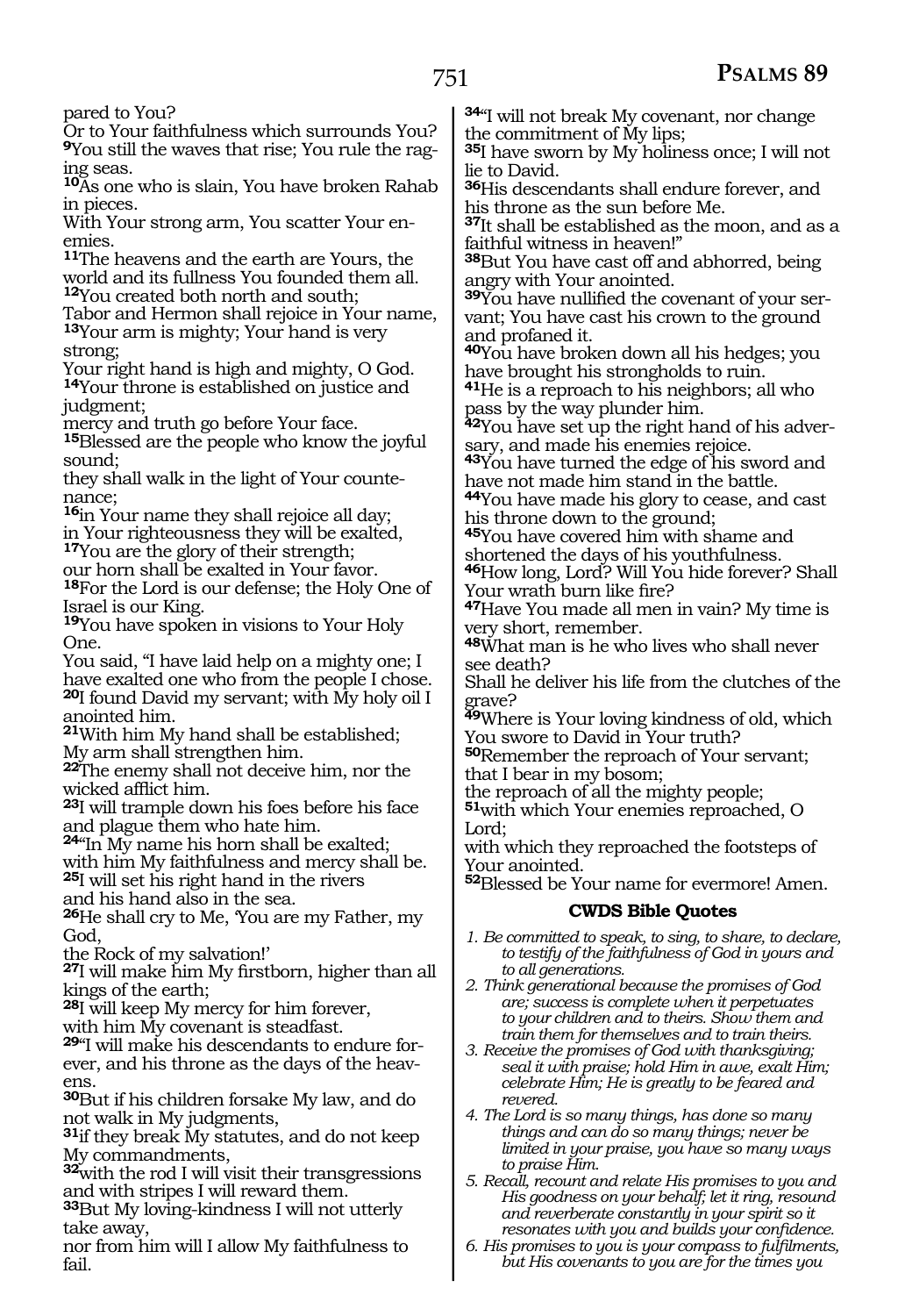752

*feel forsaken and forgotten.* 

- *7. God will not respond to your sin but He will respond to His covenants.*
- *8. Whenever you feel down and defeated, look up; recount God's power in praises to build your confidence; remind Him of His covenants, then request His intervention.*

### **PRAYER POINTS**

- Faithful God, I will sing of Your mercies; place generations in the heart of kingdom citizens in this generation. Amen.
- Most High God, let parents consider the generational impact of everything they do to and before their children; I call them to be deliberate in representing You, in the name of Jesus.
- Loving Father, You have said that I partake of Your divine nature and I am Your son; You never cease to overwhelm me. Amen.
- King of Glory; Your faithfulness surrounds You and so will my praise. Amen.
- Thank You Lord for all Your great and precious promises to me, for Your favor that surrounds me as a shield, for becoming poor that I may be rich, and for abundant life sealed by Your blood; I celebrate You. Amen.

#### **FROM everlasting to everlasting, You are God! You put the earth and the world in place.**

#### PSALMS 90

**1**In all generations, You have been our dwelling place.

**<sup>2</sup>**Before the mountains were brought forth; before You formed the earth and the world; from everlasting to everlasting, You are God. **<sup>3</sup>**You turn man to destruction

and say, "Return you children of men."

**<sup>4</sup>**For a thousand years in Your sight are as yesterday when it is gone;

just like a watch in the night.

**<sup>5</sup>**You convey them away as with flood waters. They are like sleep when You awake; like the grass that springs up.

**6**In the morning the grass blooms and flourishes;

in the evening it is cut down and withers away.

**<sup>7</sup>**We are consumed by Your anger and are troubled by Your wrath.

**<sup>8</sup>**You have set our iniquities before You, our secret sins in the light of Your countenance.

**<sup>9</sup>**All our days are passed in Your wrath. We spend our years as a story that is told. **<sup>10</sup>**The days of our years are seventy, and, if by strength they reach eighty years old; yet their strength is just labor and sorrow, for soon it is cut off and we fly away. **11**Who knows the power of Your anger? Your wrath is according to Your fear. **<sup>12</sup>**So teach us to number our days that we may apply our hearts to wisdom. **<sup>13</sup>**Return, O Lord, how long? Concerning Your servant, Lord, please relent. **<sup>14</sup>**Satisfy us early with Your mercy,

that in rejoicing and gladness our days we may spend.

**<sup>15</sup>**According to the days You afflicted us, and the years we have experienced evil, fill us with gladness in return. **<sup>16</sup>**Let Your work appear to Your servants, and Your glory to their children, Lord. **<sup>17</sup>**Let the beauty of the Lord God be upon us and establish the work of our hands.

Let Your beauty, Lord, be upon us, and establish the work of our hands!

### **CWDS Bible Quotes**

- *1. Never be content just to dwell in the secret place, this is a deeper secret, let God be your dwelling place; abide in Him, not just under His shadow.*
- *2. Time is not even a spot on the map of eternity but you can map your time with wisdom to make an impact on eternity.*
- *3. Eternity does not accommodate time, the greatest investment and insurance in time is an assurance of eternity.*
- *4. Sacrifice now for the future; you have less than an eternal day in time to accumulate eternal currency for your permanent home in eternity; make your time count.*
- *5. Do not squander your days, rather number them so you may apply your time on earth with wisdom and in the fear of the eternal God.*
- *6. Refuse to waste time living under the wrath of God but to redeem time in the mercies of God; refuse to waste time languishing but to spend time rejoicing.*
- *7. Live to attract the glory and the beauty of God on you in this life, throughout this life until you bask forever in His glorious beauty.*
- *8. The work of your hand is rubbished if it is only relevant to time; the work of your hand is established if it has eternal impact.*

### **PRAYER POINTS**

- Lord be my dwelling place, I will live in You and operate from Your word, in the name of Jesus.
- I speak wisdom into the hearts of the children of this generation so they will focus their time on eternity. Amen.
- Jehovah Eloheim, You created time to be swallowed up in eternity; I refuse to let my time here be swallowed up in time, but to impact eternity while I have time. Amen.
- All wise God, I may not live here for a thousand years but a small fraction; I commit to leave here with my footprints on eternity. Amen.
- Teach me Lord to number my days so I will apply my heart to true wisdom. Amen.

**IN Your secret place, O God, Most High, I will dwell in Your secret place Under Your shadow to abide And Your wings to brush my face. There I will be blessed and be at peace, For Your truth shall be my shield, And I will be satisfied forever By long life and by Your pleasures. It is my beneficial escape; My prosperous, secure, joyful dwelling place,**

**Where I live from day to day**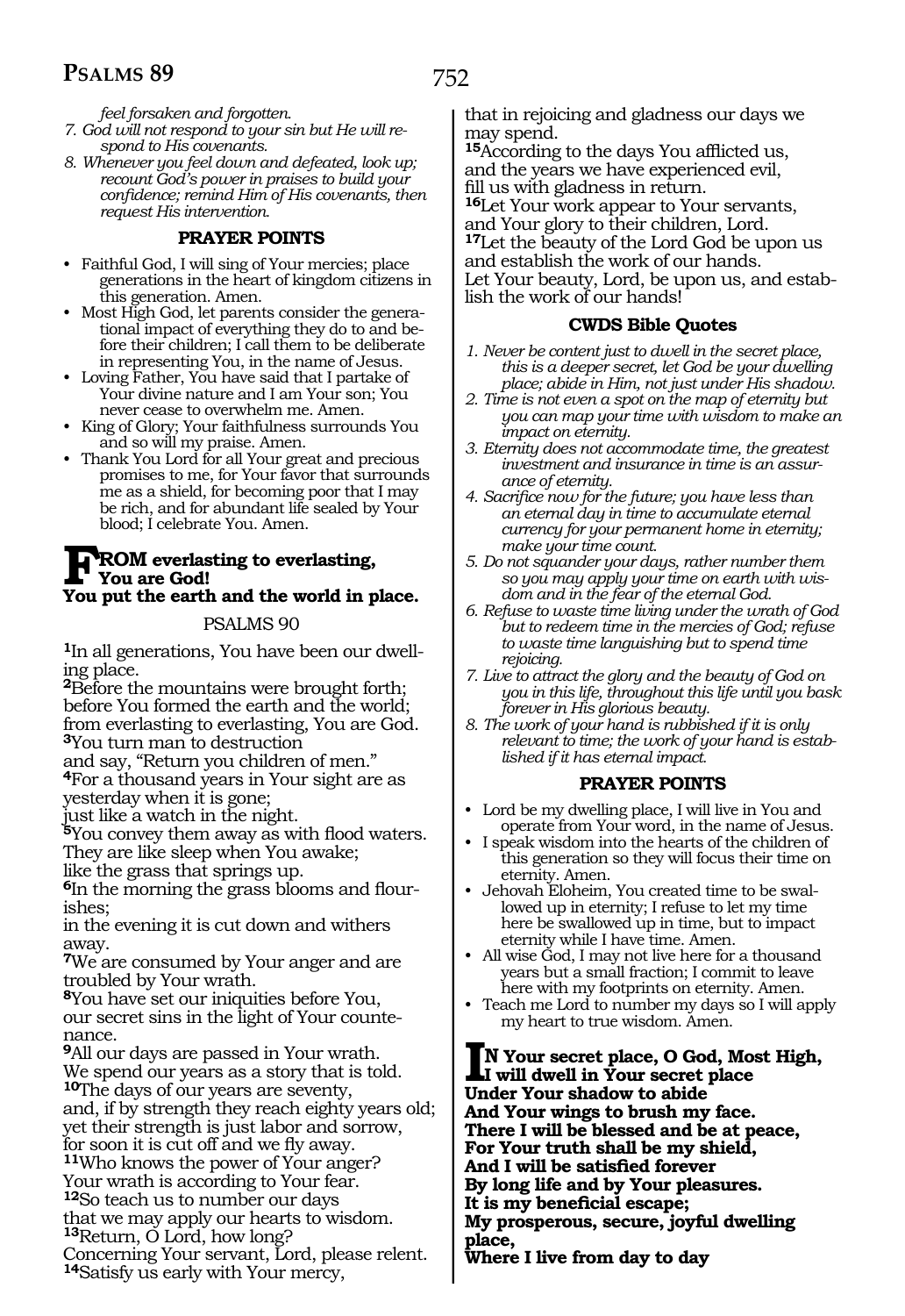# **O Most High, Your secret place!**

### PSALMS 91

*@Under His shadow to abide, covered by His feathers, day and night. Not to be afraid of nightly terrors, nor day time arrows in their flight. To crush serpents and scorpions in the way and feed from His throne room every day With His wings to brush my face; Is the assurance of His secret place.* **<sup>1</sup>**He who dwells in the secret place, the secret place of the Lord Most High, *not an occasional visit but a continuous daily life,* under the shadow of the Almighty he will abide.

*Draw near to Him.*

*Proximity makes shadow a natural thing. Can you say? I will say,* 

**<sup>2</sup>**He is my refuge and my fortress; He is my God; I will trust in Him. **<sup>3</sup>**He will deliver you from the fowler's snare, and from the terrifying noisy plagues. **<sup>4</sup>**You will be covered by His feathers so to feel secure and safe.

You will put your trust under His wings, just to feel them brush your face.

His truth shall be your shield and buckler. **5**You shall not be afraid of the night-time terrors

nor the arrow that flies by day. **6**Nor the plagues that walk in darkness nor destruction that wastes at noon. **<sup>7</sup>**A thousand shall fall at your side, and ten thousand at your right,

but they shall not come near to you.

**<sup>8</sup>**You will see the wicked being rewarded, but only with your eye,

**<sup>9</sup>**because you have made the Lord, the Most High,

who is my refuge your dwelling place. **<sup>10</sup>**No evil shall come upon you;

plagues shall stay far from where you dwell, **<sup>11</sup>**for He will give His angels charge over you to keep you in all His ways.

**<sup>12</sup>**They shall bear you up in their hands, lest you dash your foot against a stone. **<sup>13</sup>**You will tread upon the lion and serpent. Young lions and serpents you will trample down.

**<sup>14</sup>**"He has set his love upon Me,

therefore I will deliver him.

I will set him on high

because he has known My name.

**<sup>15</sup>**When he calls I will answer.

I will be with him in troubled times.

I will deliver him and honor him. **<sup>16</sup>**I will satisfy him with long life; and show him My salvation."

# **CWDS Bible Quotes**

*1. Draw near to God and He draws so close to you He overshadows you; never leave the secret* 

*place and His shadow never leaves you.*

- *2. A rock never moves to give you shelter, a river to supply you, nor a tree to give you its fruit; God is your Rock, your tree, your river of living joy; maximize the benefits from building your life in the presence of God and never move away.*
- *3. Proximity to God is your protection, preservation, provision, purpose and peace; they fall you rise.*
- *4. You would draw close to God and to remain there if you could see the terrors, arrows, plagues and destruction constantly targeting you in the realm of the spirit.*
- *5. It is best to sacrifice, to sweat and to fight for yourself and others in the presence of God than to fight demons in your flesh.*
- *6. Buckle down in prayer and holy living and enjoy angelic covering for the minute details of your life, even to bucking your toe.*
- *7. Your persistent prayer, pursuit of the word, praise and sacrifices is interpreted by heaven as setting your love on God.*
- *8. Set your heart on God and actively pursue Him and you can predict His heart for you as He actively pursues you with every good thing and long life.*

#### **PRAYER POINTS**

- Most High God, thanks for inviting me to be a permanent resident in Your presence; I will take full privilege of this provision, in the name of Jesus.
- Loving God, I move to You, I run to You, I draw near to You, for I am determined to maximize the benefits of living in Your presence. Amen.
- Covenant keeping God, they fall I rise, because I fall before You and in Your presence while they rise up against me. Amen.
- Lord God Most High, my Defender, I shiver at the thought of being out of Your presence; You are my one defence against demonic arrows, plagues and destruction. Amen.
- Lord Jesus, You claimed my victory on the cross; I enter into Your sacrifice and fight my battles on my knees. Amen.

**IT is good, it is good, To give thanks to the Lord Most High, To speak of His faithfulness And loving kindness both day and night, To play on an instrument sweet songs of praise,** 

**For Your ways are true. It is good, it is good, it is good To give praise to You.** 

PSALMS 92

**<sup>1</sup>**To give thanks to You, O Lord,

is a good thing, and to Your name, Most High God, our praises to sing.

**<sup>2</sup>**To show off Your loving kindness in the morning time,

and to speak of Your faithfulness each and every night.

**<sup>3</sup>**On an instrument of ten strings and on the psaltery and harp make a sound, a solemn sound of worship.

**<sup>4</sup>**For through Your work You have made me glad, O Lord.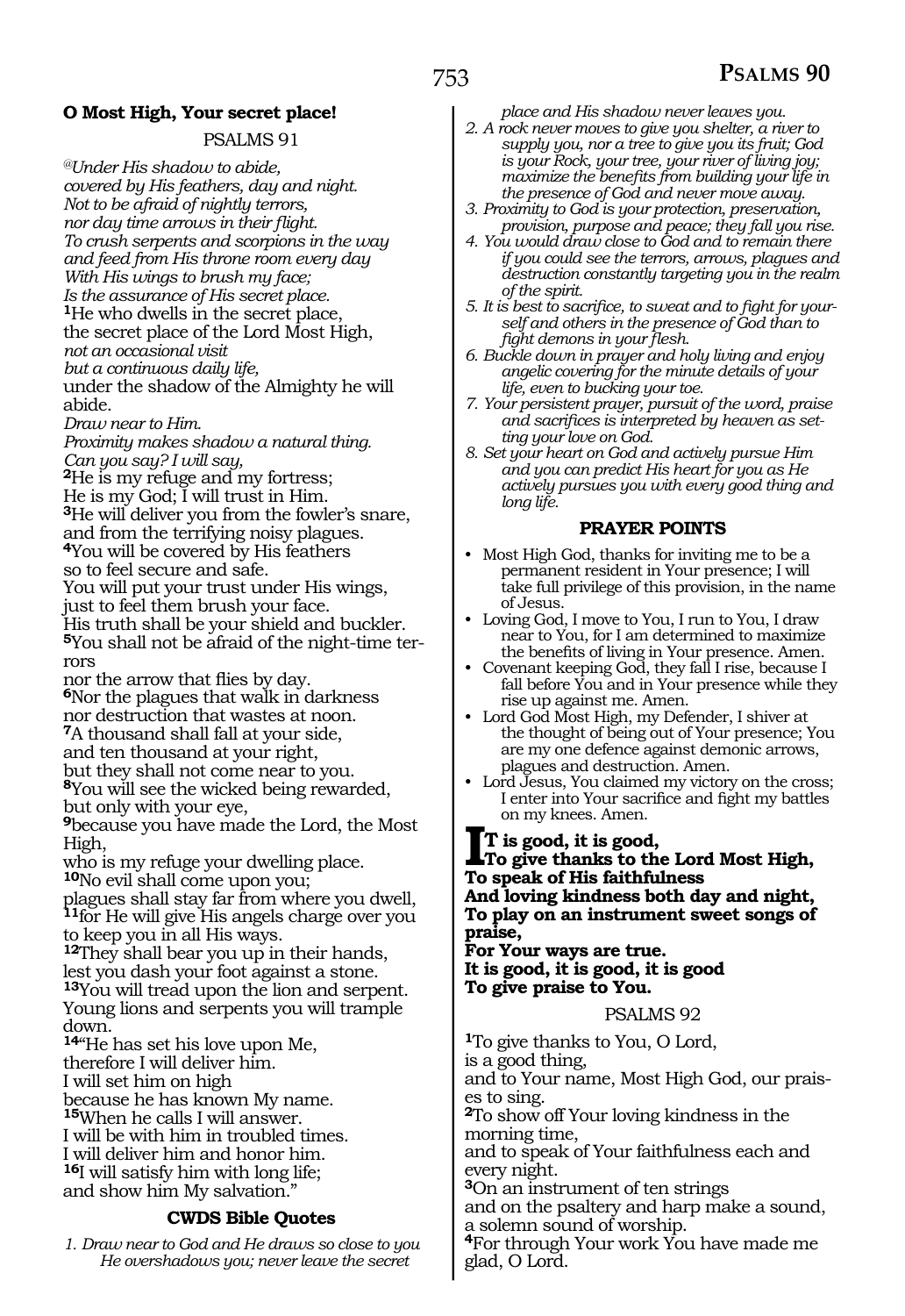I will triumph in the works of Your hands. **<sup>5</sup>**O Lord, how great are Your works, and Your thoughts are so very deep!

**<sup>6</sup>**The brutish man does not know,

nor the fool understand this.

**<sup>7</sup>**When the wicked spring up like grass,

and workers of iniquity flourish prosperously,

it is that they will be destroyed forever. **<sup>8</sup>**Forevermore, Lord, forevermore,

You are Most High, forevermore.

**<sup>9</sup>**Your enemies, all Your enemies shall perish; all the workers of evil shall be scattered. **<sup>10</sup>**But You shall exalt my horn, O Lord,

like the horn of a unicorn.

I shall be anointed with fresh oil.

**11**My eye shall see all my desires on my enemies;

my ears shall hear of the fall of the wicked who rises against me.

**<sup>12</sup>**But the righteous shall flourish, even to the skies;

like the palm tree they shall rise,

and shall grow like the cedar in Lebanon. **<sup>13</sup>**Those who are planted in the house of the

Lord shall flourish;

in the courts of our God they shall flourish. **<sup>14</sup>**They shall bring forth fruit in their old age, they shall be fat and flourishing;

**<sup>15</sup>**to show that the Lord is upright:

He is my rock,

and there is no unrighteousness in Him; no, no unrighteousness at all.

# **CWDS Bible Quotes**

- *1. You never benefit from just knowing what is good but from doing what is good; give thanks continuously; sing praises, show forth His lovingkindness; speak of His faithfulness.*
- *2. If you understand that you are the work of His hands and you are sustained by the work of His hands, you will rejoice in the work of His hands and make it your songs.*
- *3. It takes wisdom to tap the surface of the works of God and to see its vast greatness, or to peek into the depths of His thoughts.*
- *4. The wicked have nothing compared to you in expectation and destination and therefore you must have nothing to do with them in association or works.*
- *5. Speak about yourself and speak to yourself in the context of His promises; "I shall be anointed with fresh oil".*

*6. Your prosperity and longevity has everything to do with your location; be planted in the house of the Lord.*

# **PRAYER POINTS**

- Marvelous God, I intend to reap the good benefits of living a life of gratitude, singing praise and giving thanks to Your name. Amen.
- Amazing God, through Your work You have made me glad; I will rejoice in the work of Your hands. Amen.
- O Lord, great are Your works and Your thoughts so deep; I will triumph in Your marvelous works.
- Your enemies, Father, all Your enemies shall perish, but You shall exalt my horn. Amen.

# **HE** is mightier than the waters,<br>The floods lifted their voices: **The floods lifted their voices; The Lord reigns, He reigns.**

PSALMS 93

**<sup>1</sup>**The Lord reigns; He reigns; He is clothed with majesty. Reigns, He reigns; He is clothed with strength and glory; with it He binds Himself. The world is established, it is rooted, it cannot be moved; <sup>2</sup>Your throne is established of old; *You are the Ancient of Days,*  You are from everlasting. **<sup>3</sup>**The floods have lifted up to You; the floods have lifted up their voice. The floods lift up to You; the floods lift up their waves! **<sup>4</sup>**The Lord on high is mighty; mightier than the noise of many waters is He. The Lord on high is mighty; mightier than the mighty waves of the sea. **<sup>5</sup>**Your testimonies are very sure; You are holy Lord; Your testimonies are very sure. Holiness becomes Your house; and so it is forever.

### **CWDS Bible Quotes**

- *1. Majesty, strength and glory are not attributes we give to God, they are attributes we recognize in Him; they are His character and His clothing.*
- *2. Whatever mystifies you on earth is mystified by God; even the waters sing, lift up their waves, bow and flee at His presence.*
- *3. Holiness is not just an expectation of the house of God, God is holy and holiness is the very essence of His house; both the inanimate and the living temples.*

### **PRAYER POINTS**

- Awesome God, You are clothed in majesty; You reign. Amen.
- Most High God, You are mightier than the noise of many waters; the floods stand at attention at Your presence and flee at Your rebuke. Amen.
- Holiness becomes Your house O God; You are holy and You tabernacle in holiness. Make my life a fitting dwelling for Your holy presence. Amen.

**UNLESS** the Lord had been my help,<br>
In silence my soul would have dwelt;<br>
But God is the rock of my refuge; **But God is the rock of my refuge; The Lord is my defense.** 

**He who formed the eye, shall He not see? He who formed the ear, shall He not hear? He who teaches knowledge, shall He not know?** 

**The Lord knows, you fool; when will you hear?**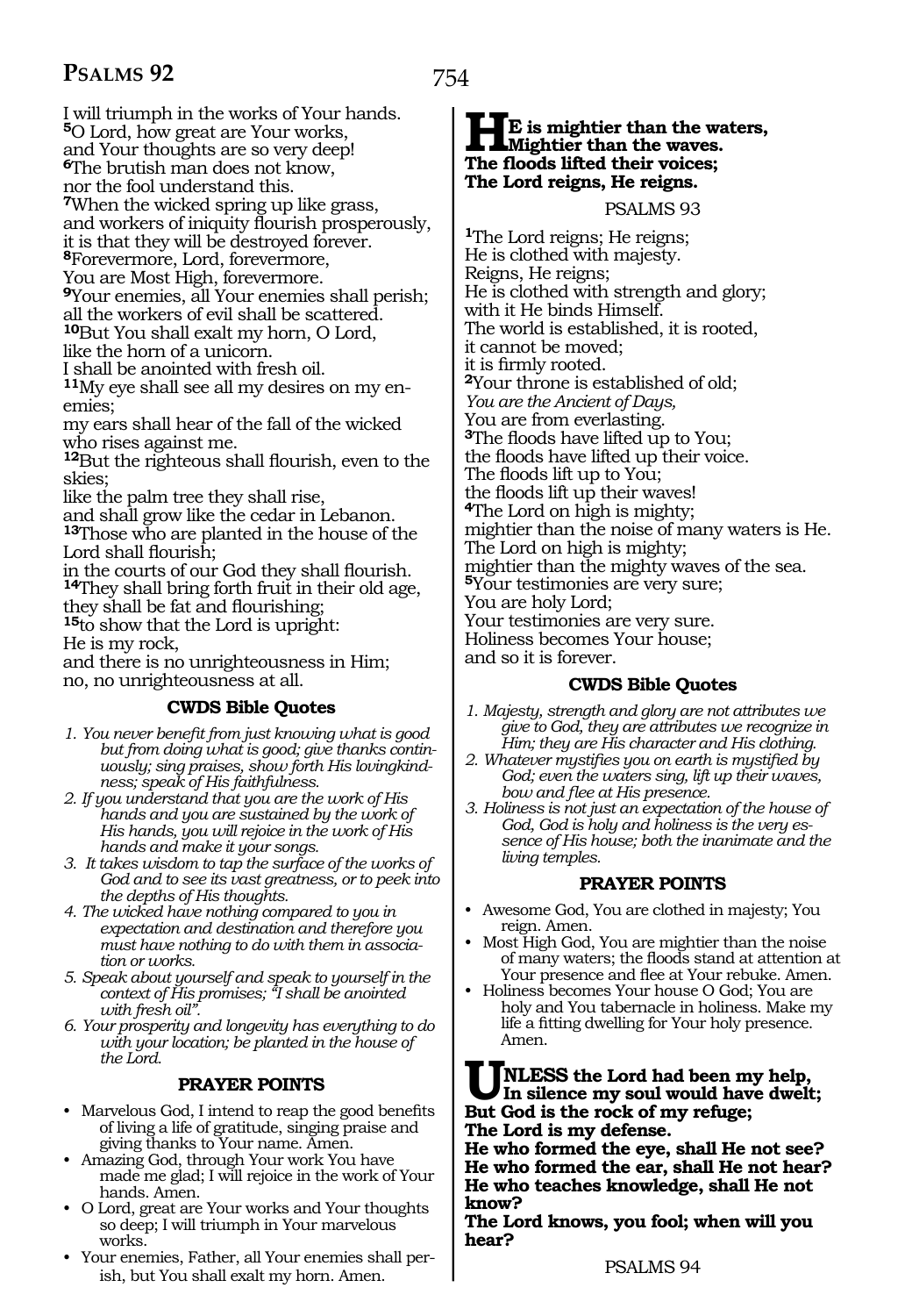**<sup>1</sup>**O Lord God, to whom vengeance belongs, Lord God, to whom vengeance belongs, show Yourself, O Lord!

Lord God, to whom vengeance belongs, **<sup>2</sup>**lift up Yourself, You judge of the earth;

give a reward to the proud.

**<sup>3</sup>**Lord, how long shall the wicked,

shall the wicked triumph?

**<sup>4</sup>**How long shall they utter and speak evil things?

How long shall all the workers of iniquity boast themselves?

**<sup>5</sup>**They break Your people in pieces, O Lord, and they afflict Your heritage.

**<sup>6</sup>**They slay the widow and the stranger; the fatherless they murder.

**<sup>7</sup>**Yet they say, "The Lord shall not see, nor shall the God of Jacob regard it."

**<sup>8</sup>**Understand, you ignorant among the people; you fools, when will you be wise?

**<sup>9</sup>**He who formed the ear, shall He not hear? He who formed the eye, shall He not see? **<sup>10</sup>**He who chastises the nations, will He not correct?

Shall He who teaches knowledge not know? **<sup>11</sup>**The Lord knows the thoughts of man that they are vain.

**12**Blessed is the man, Lord, whom You chasten and teach out of Your law;

**<sup>13</sup>**that You may give him rest,

from the days of adversity give him sweet rest, until the pit is dug,

dug for the wicked doers of wickedness. **<sup>14</sup>**The Lord will not cast off His people,

nor will He forsake His inheritance.

**<sup>15</sup>**Judgment shall return to righteousness; the upright in heart shall follow it.

**<sup>16</sup>**Who will rise for me against the evildoers? Who will stand for me against workers of iniquity?

**<sup>17</sup>**Unless the Lord had come to my rescue, I almost died; in silence my soul almost dwelt.

**<sup>18</sup>**When I said, "My foot is slipping";

by Your mercy I was upheld.

**<sup>19</sup>**In the multitude of my thoughts,

Your comfort was my soul's delight.

**<sup>20</sup>**Shall the throne of iniquity have fellowship with You, O God,

who frames mischief as their law?

**<sup>21</sup>**They gather together against the soul of the righteous,

and condemn the innocent blood.

**<sup>22</sup>**But You are my defense, Lord;

my God, You are the rock of my refuge. **<sup>23</sup>**You shall bring their iniquities upon their own heads.

You shall cut them off in their own wicked- ness.

Yes, the Lord our God shall cut them off.

# **CWDS Bible Quotes**

*1. Vengeance belongs to God and does not belong with man; to harbor or to exact vengeance is overstepping God.*

- *2. God's failure to intervene does not mean He approves or He does not see; it means the loving arms of grace restrict Him until time intervenes.*
- *3. It is foolish to exalt the giver above the gift; it is even more foolish to exalt yourself above your Maker; He hears, He sees, He knows.*
- *4. The Lord corrects you to give you rest not just respite; He leaves the wicked to their own destruction until they rest in their own pits.*
- *5. You are heavenly defended; you would have been heavily defeated unless the Lord had been your help.*

# **PRAYER POINTS**

- O Lord God to whom vengeance belongs, I look to You, I come to You, I surrender to You, O God.
- How long Lord; how long will the wicked triumph? Raise up an army of believers to reach them with the good news and rescue them from the judgment at hand. Amen.
- Blessed are those You correct Lord, that You may give them rest, and take them into Your rest. Amen.

#### **COME, let us worship and bow down; Let us kneel before the Lord our Maker!**

**Come, let us make a joyful sound; Let us sing to the rock of our salvation! For the Lord is great;**

**Above all gods let Him be placed. Let us come before His presence with thanksgiving;**

**Make a joyful noise and sing to Him; Come, let us worship and bow down!**

#### PSALMS 95

**<sup>1</sup>**Come, let us sing to the Lord: to the Rock of our salvation let us make a joyful noise.

**2**Let us come before His presence with thanksgiving;

let us come giving thanks,

and make a joyful noise to Him with psalms. **<sup>3</sup>**For the Lord is a great God,

and a great King above all gods.

**<sup>4</sup>**The deep places of the earth are in His hands.

The strength of the hills is also His.

**<sup>5</sup>**The sea is His, He made it;

His hands formed the dry land.

**<sup>6</sup>**Come, let us worship and bow down.

Let us kneel before the Lord our Maker.

L*et us worship the Lord together.* 

*Come, let us worship and bow down.* 

*Let us kneel before the Lord!*

*Let us kneel before our God!* 

**<sup>7</sup>**For He is our God;

and we are the people of His pasture. We are His sheep; the sheep of His caring hand.

*So let us kneel before the Lord.* 

Today, if you will hear His voice:

**<sup>8</sup>**do not harden your hearts

as in the day of provocation,

as in the wilderness; in the day of temptation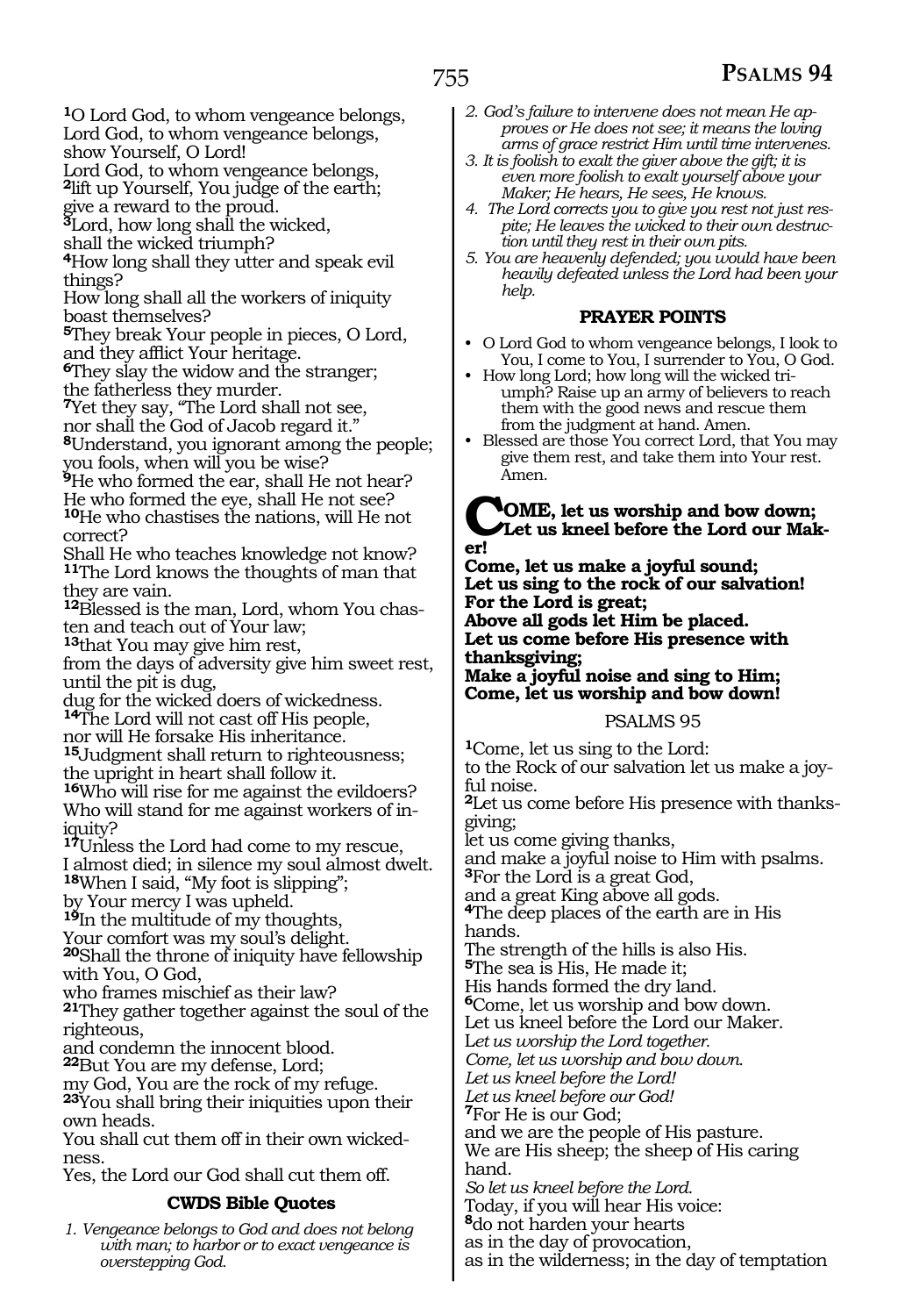there,

**<sup>9</sup>**"when your fathers tempted Me,

when they proved Me and saw My work. **<sup>10</sup>**I was grieved for forty years.

*Today I speak, I speak to you today.* 

For forty years I was grieved with this generation;

and I said, 'This is a people who err in their hearts;

they live in error, they have not known My ways.'

**<sup>11</sup>**Therefore I swore to them in My wrath, that they would not enter into My rest." *@You hear His voice; respond today. Kneel before your Maker; hear the sound. The promise is before you; come, yes, come!* 

*Come let us worship and bow down.* 

# **CWDS Bible Quotes**

- *1. Joy overflows by just trying to conceptualize the greatness of God from whom all things flow. Make a joyful noise; excuse yourself and say, "It is about to get noisy in here!"*
- *2. If you understand the greatness of the King you have audience with, you will understand how to enter with thanksgiving bowing down.*
- *3. The hand that is powerful enough to make the earth and strong enough to hold the deep, and strengthen the hills, is gentle enough to hold you and your delicate emotions; praise Him.*
- *4. He made it, He holds it, He upholds it; it is all about Him.*
- *5. Worship acknowledges attributes, bowing down acknowledges greatness; worship and bowing is humility and it is done to honor Him.*
- *6. God is God before we existed; we are His sheep that He made and leads; humanity should acknowledge His position and power and presence and align yourselves.*
- *7. It takes a hardened heart to resist God's tender love and gentle voice; it takes Rock solid love to keep forgiving. We are all called today to tenderize our heart and receive His solid love.*
- *8. Never seek respite when you can have rest; hear His voice, know His ways, tenderize your heart with His word and to His voice.*

# **PRAYER POINTS**

- Heavenly Father, You are a great God and a great King above all gods; I come before You with thanksgiving. Amen.
- Great and majestic God, full of tender loving kindness and truth; You are more than enough for me; I resign myself to worship. Amen.
- My Father my God, I will worship You, I will bow down before You, I invite others to come and kneel with me before Your awesome presence. Amen.
- By the power in the blood of Jesus, let hardness be driven from the hearts of believers and sinners, in the name of Jesus.

# GIVE praise to His name;<br>There is a new song on your tongue. **There is a new song on your tongue, And its warmth is like the sun.**

PSALMS 96

**<sup>1</sup>**Sing to the Lord!

Sing to the Lord all you who are in the earth. Bless His name; proclaim His works, *With a new song in your mouth.*  **<sup>2</sup>**Sing to the Lord, bless His name. Show His salvation to others from day to day. **<sup>3</sup>**Declare His glory among the nations. Declare His glory from day to day! Declare His wonders among all peoples. Declare His glory; sing of His praise. **<sup>4</sup>**For the Lord is great; yes our Lord is great, and greatly to be praised, hallelujah! He is to be feared above all gods. **<sup>5</sup>**All the gods of the nations are idols: but the Lord made the heavens. *Sing to the Lord a new song.*  **<sup>6</sup>**Before Him are honor and majesty; strength and beauty are in Your sanctuary. **<sup>7</sup>**Give unto the Lord, all you families of the people. This is what you are to give to God: give unto God glory and strength; **<sup>8</sup>**give unto the Lord the glory due to His name. Worship Him in the beauty of holiness. Bring an offering and come into His courts. **<sup>9</sup>**Worship the Lord in the beauty of holiness; fear before Him all the earth. *For before Him are honor and majesty; strength and beauty are in His sanctuary.* **<sup>10</sup>**Say among the nations, "The Lord reigns. The world shall also be established; it shall not be moved. He shall righteously judge the people. *He shall righteously judge you."* **<sup>11</sup>**Let the heavens rejoice, let it rejoice! Let the earth be glad, let it be glad. Let the sea roar and the fullness of it! **<sup>12</sup>**Let the field be joyful and all its contents. Be joyful, oh, field be joyful. Let all the trees of the wood rejoice. **<sup>13</sup>**Rejoice before the Lord, for He is coming; He is coming to judge the earth; rejoice! He shall judge the world with righteousness, and the people with truth so be glad! *@Jump for joy all you people; all the earth lift up your hands! Come, sing to God a new song. Let us rejoice and be glad!* 

# **CWDS Bible Quotes**

- *1. God daily writes the lyrics for the greatest songs in lively acts of salvation, greatness, glory and wonders.*
- *2. Nothing to make you sing like being saved; nothing to keep you singing like seeing others saved.*
- *3. When you idolize your God you celebrate Him and idealize Him with songs of praise; when you marginalize your God you stop praising and eventually make idols to replace Him.*
- *4. Give it over because it is due; never let the glory and strength that belongs to the Lord become overdue or stuck in your mouth.*
- *5. It is not genuine to know you have the genuine God yet you do not share Him with those who worship idols.*
- *6. The beauty of worship is holiness; it is the best presentation of worship to God.*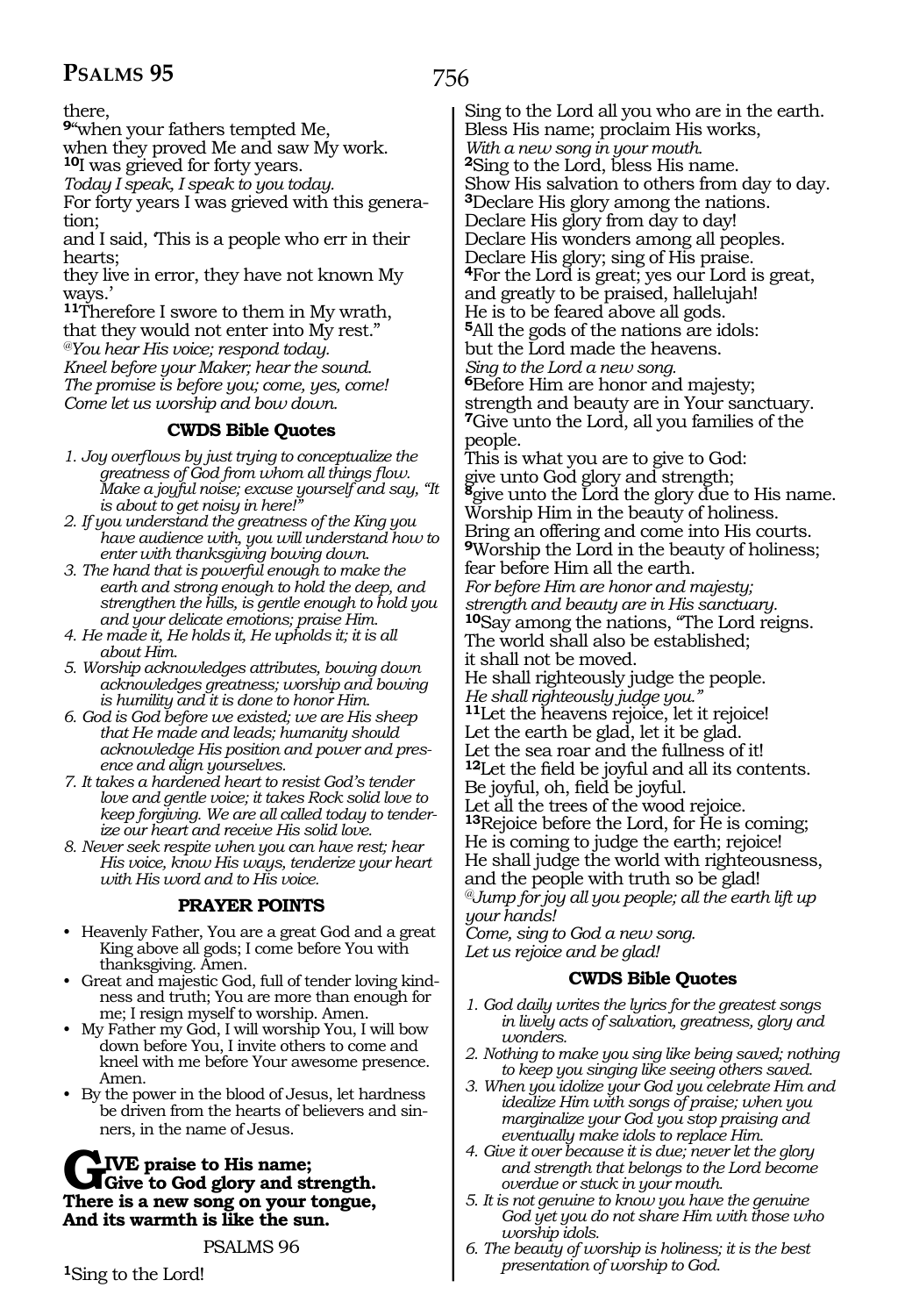*7. Express your joy and enthusiasm for God before all people, to all people and to the animate and inanimate creation; ignite them with holy excitement for His presence.*

#### **PRAYER POINTS**

- I will sing to You Lord; Your salvation, Your greatness and Your wonders inspire songs of joy in my heart.
- My Lord and my God; Savior, Redeemer and Friend, let Your songs of salvation turn the souls of men to You. Amen.
- You are great Father, and greatly to be feared above all gods; I will love You with my constant attention and words of praise. Amen.
- My Father, my God, I make this commitment to You; I will not rob You of the glory that You deserve but give it to You daily. Amen.

#### **WORSHIP Him, Worship Him, For He reigns. Rejoice and worship Him. Lift up your voice and worship Him, For He reigns.**

#### PSALMS 97

**<sup>1</sup>**The Lord reigns; the Lord reigns. Let the earth rejoice; let the earth rejoice.

Let the earth rejoice;

let the many isles be glad; the Lord reigns! **<sup>2</sup>**Clouds and darkness are all around Him. Righteousness and justice are the foundations of His throne.

**<sup>3</sup>**A fire goes out before Him,

it burns up His enemies all around. **<sup>4</sup>**The earth saw and trembled,

as His lightning lit up the world.

**<sup>5</sup>**The hills melted like wax at the presence of the Lord,

at the presence of the Lord of the entire earth. The Lord reigns!

**<sup>6</sup>**The heavens declare His righteousness, and all the people see His glory.

**7**Let all who serve carved images be confounded;

those who boast in their idols.

Worship Him, worship Him!

Worship Him all you gods!

**<sup>8</sup>**Zion heard and was glad.

The daughters of Judah rejoiced, O Lord, because Your judgments are right.

**<sup>9</sup>**You are high; high above all the earth;

You are exalted far; far above all gods.

**<sup>10</sup>**You who love the Lord, evil you must hate. Know with assurance:

He preserves the souls of all His saints; He delivers them out of the hand of the wicked.

**<sup>11</sup>**Light is sown for the righteous.

Gladness is sown for the upright in heart. Light and gladness shall spring up in, upon and among them.

*The Lord reigns; He reigns.* 

*Let the earth rejoice; let the earth rejoice!*  **<sup>12</sup>**Rejoice in the Lord, you righteous. Give thanks when you remember His holiness.

*If you are righteous and upright; seeds of light and gladness are sown for you. You are the beneficiary; rejoice! The Lord reigns!*

#### **CWDS Bible Quotes**

- *1. When governance is firmly in the hands of a strong defender, deliverer and provider, then the people have every reason to rejoice and be glad.*
- *2. When fearsome power is founded on firm righteousness, then awe inspired celebration and rejoicing is spontaneous.*
- *3. The image of God in His awesome strength causes all who worship the images of their own hearts to tremble and melt.*
- *4. The heart of righteousness is founded on the exhaust of evil; righteousness is the absence of evil; to love righteousness is to hate evil; there is no compatibility or coexistence.*
- *5. Your entry into righteousness makes you the beneficiary of crops of righteousness and light; these are entry investments made into the bank account of your destiny.*

#### **PRAYER POINTS**

- The Lord reigns, the Lord reigns, hallelujah! The Lord reigns! Let the earth rejoice. Amen.
- Amazing God, the hills melt like wax at Your presence; righteousness and justice are the foundation of Your throne; Your fire consumes Your enemies. Amen.
- Worship the Lord all you gods; fade and fall like Dagon before Him. Father, let all those who trust in images be confounded. Amen.
- I love You Lord with all my heart; commission my heart to hate evil in every form: conversation, entertainment and practice. Amen.

**SING to God a new song; Let the floods clap their hands. Sing to God a new song, For He has remembered His mercies and truth; If He has always been faithful to you, Sing a new song; Sing a new song to the Lord!** 

#### PSALMS 98

**<sup>1</sup>**Sing to the Lord a new song, for the marvelous things that He has done. His right hand and His holy arm have won Him victory.

**<sup>2</sup>**The Lord has made known His salvation in the sight of every nation.

He has shown His righteousness openly, that all the nations could see.

**<sup>3</sup>**He has remembered His mercy and truth

to the house of Israel *and to you;* all the ends of the earth have seen the salva-

tion of God. **<sup>4</sup>**Make a joyful noise to the Lord all the earth; make loud celebratory sounds!

Make a loud noise of jubilation;

rejoice all the earth and sing His praise.

**<sup>5</sup>**Sing to the Lord a new song.

Sing to the Lord with the harp;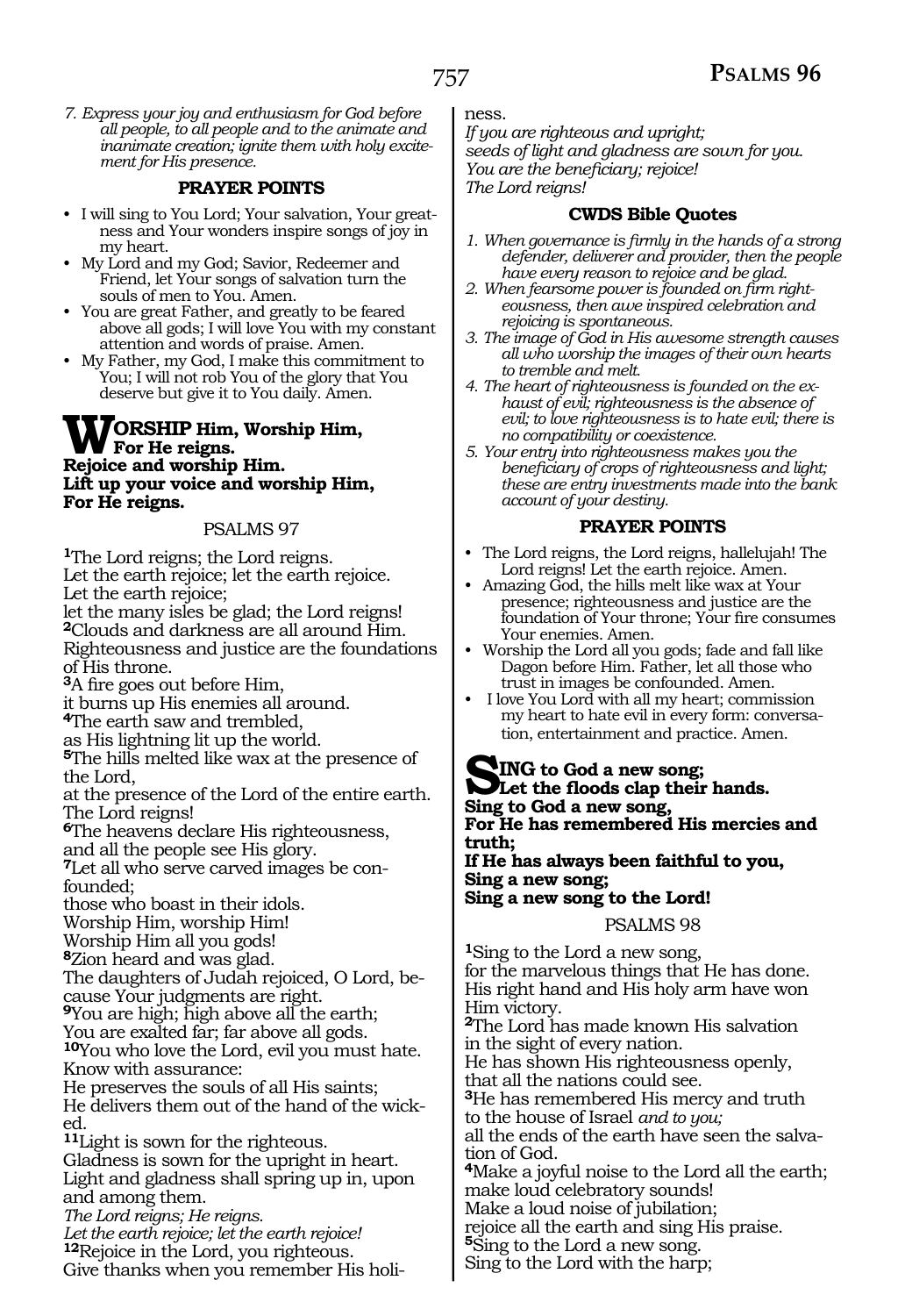Sing with the voice of a psalm; **<sup>6</sup>**with the trumpets and sound of cornets, make a joyful noise before the Lord, the King. **<sup>7</sup>**Let the sea roar. Let the fullness of the sea join in. Let the world roar, and all who dwell in it. **<sup>8</sup>**Let the waters clap their hands; together let the hills rejoice. *Waters, animals and trees and man everything harmonizing as one.*  **<sup>9</sup>**Be joyful before the Lord; for He comes to judge the earth; He shall judge the earth with righteousness, and the people with impartiality.

#### **CWDS Bible Quotes**

- *1. Don't just marvel at the deeds of the Lord, make a new song about it; registered appreciation leads to increased experiences; celebration leads to greater manifestation.*
- *2. The salvation of God is an open secret; His gentle unassuming right hand baffles strong enemies for it wins Him victory all the time.*
- *3. Singing, rejoicing and dancing with shouts and loud celebration is ordinary when you are connected to an extraordinary God.*
- *4. The overflow that compels you will be too much for you alone to give; it will make you compel everything around you, animate and inanimate, to sing, to roar and to enter in.*
- *5. If you are on the right side of judgment, then you will receive justice and you will rejoice at the coming of the Lord; if you are on the wrong side of judgment you will receive impartiality.*

#### **PRAYER POINTS**

- Marvelous things, wonderful things, Lord You have done, and You are doing now. Amen.
- Mighty God, all nations know about You; Your right hand and Your mighty arm have won You victory decisively.
- King of kings and Lord of all, we will celebrate You with shouts of joy, music of all kinds and new songs daily. Amen.
- Lord God, my heart overflows with joy before You; let the seas roar, the hills lift their hands and the chickens and pigs break out in dance before You. Amen.

#### **HE** is holy; He is holy.<br>Worship at His footstool and exalt<br>Him He is holy! **Him. He is holy! Exalt the Lord our God. Worship at His holy hill; He is holy!**

#### PSALMS 99

**<sup>1</sup>**The Lord reigns; let the peoples tremble! He sits between the cherubim. Let the earth be moved. **<sup>2</sup>**The Lord is great in Zion, He is high above all peoples. **<sup>3</sup>**Let them praise Your name, Your great and awesome, name; He is holy. **<sup>4</sup>**The strength of the King loves justice;

758

You have established equity.

In Jacob, You have performed justice and righteousness.

**<sup>5</sup>**Exalt the Lord our God: He is holy! Worship at His footstool: He is holy! **<sup>6</sup>**Moses and Aaron were among His priests, and Samuel was one of those who called on His name.

They called upon the Lord; He answered; **<sup>7</sup>**He spoke to them in the cloudy pillar. They kept His testimonies and His laws, and the ordinances that He gave them. **<sup>8</sup>**You answered them, O Lord, our God. You were their God Who Forgives, although You took vengeance on their inventions.

**<sup>9</sup>**Exalt the Lord and worship Him; worship at His holy hill. For He is the Lord our God; and the Lord our God is holy!

#### **CWDS Bible Quotes**

- *1. The greatness and majesty of the God who is above all gods must rule the hearts of all people and cause them to tremble in awe.*
- *2. To be just and equitable is not just a performance it is just who you are when you know how just He is, for justice springs from Him.*
- *3. Receiving Jesus places you among the elite priests such as Moses and Aaron who had direct contact and divine experiences with God.*
- *4. It is good to hear the voice of God and necessary to keep His testimonies; you will not hear the voice of God if you refuse to keep His testimonies.*
- *5. Your obedience to divine instructions today sets up greater divine experiences for tomorrow.*
- *6. You must experience the God who forgives in order to embrace the God of power, glory and great deliverance.*
- *7. God will judge your evil deeds and inventions, but He will love, forgive and restore you as if nothing happened.*

#### **PRAYER POINTS**

- Marvelous God, come rule my heart; I tremble in awe before You. Amen.
- By the holiness of Jehovah, I speak justice and impartiality into the hearts of our leaders, in the name of Jesus.
- Thank You Jesus for divine access to the throne of God and divine experiences with God the Father.
- I come boldly to the throne of grace; Your grace Lord Jesus. Amen.
- Most High God, I have made a covenant with my heart, I will keep Your testimonies and obey all Your instructions to me. Amen.

#### **MAKE a joyful noise; make a noise of joy.**

**Make a joyful noise; celebrate the Lord. Make a joyful noise to the Lord, you lands, Enter His courts with praise and His gates giving thanks.**

**We are the sheep of His pasture; rejoice and sing,**

**For the Lord is good; His mercies: everlast- ing.**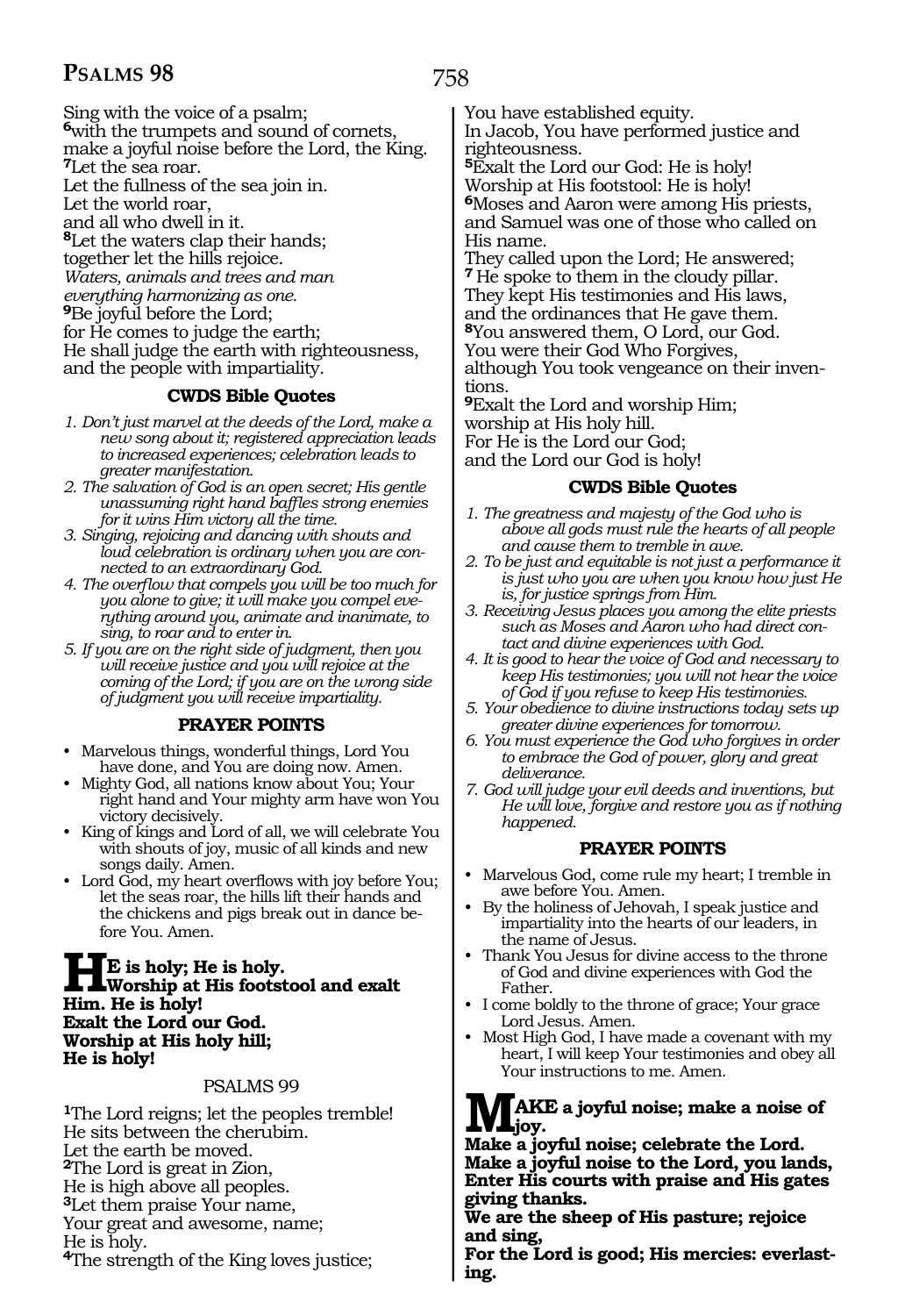#### **Make a joyful noise!**

#### PSALMS 100

**1**Make a joyful noise to the Lord all you nations!

To the Lord, all you nations come sing.

**<sup>2</sup>**Serve the Lord with gladness.

*It gives so much pleasure to be serving Him.* 

Come before His presence with singing.

**<sup>3</sup>**Know that the Lord, He is God.

It is He who has made us and not our own hands.

We are His people, in whom He finds pleasure. We are the sheep of His pasture.

**<sup>4</sup>**Enter into His gates with thanksgiving,

and into His courts with praise.

Be thankful just the same,

and bless His holy name.

**<sup>5</sup>**For the Lord is good!

His mercy is everlasting;

and His truth endures forever.

To all generations it remains.

*Make a joyful noise.*

*Give extravagant praise!* 

#### **CWDS Bible Quotes**

- *1. The expressive joy that comes from knowing God brings exuberance and gladness to service and causes constant singing to be always springing from your lips.*
- *2. When you know that He is and the God He is, you decorate His courts with your praise.*
- *3. Stop acting as if you are your own, you were created, not self made.*
- *4. When you know you are His people shepherded by Him, you give thanks constantly for provision, preservation, protection, peace and purposeful direction.*
- *5. The best of you is not about you in the best of times but about who is with you in the worst of times; thanksgiving is acknowledging.*
- *6. If you know the Lord is good, full of mercy and truth you have more than enough reasons to be grateful and glad.*

#### **PRAYER POINTS**

- Glorious God, I call the nations to the experience with You that explodes into joyful worship and celebration. Amen.
- Righteous Father, You are God, the only true and living God, full of power and great in glory; I acknowledge You as God.
- Eternal Creator, I came out of You and in You I live and move and have my very existence; I am nothing apart from You. Amen.
- Thank You Jesus for leading me, shepherding me, feeding me and giving Your life for me, your sheep. Amen.

#### **IWILL behave myself wisely in a perfect way;**

**Lord, when will You come to me? I will walk in my house With a perfect heart each day; I want You, O Lord, to see.**

PSALMS 101

**<sup>1</sup>**I will sing of judgment and mercy;

to You, O Lord, I will sing.

**<sup>2</sup>**I will behave myself wisely in a perfect way. I will walk in my house with a perfect heart,

expecting Your visitation. When will You come to me?

**<sup>3</sup>**I will set no wicked thing before my eyes; I hate the work of those who turn aside;

it shall not stick to me.

**<sup>4</sup>**I will not associate with a wicked person.

A perverse heart will have to avoid me.

**5**I will remove from me the person who slanders his neighbor in secret.

Those who have a high look and proud heart I will not endure.

**<sup>6</sup>**My eye shall be upon the faithful in the land. With me they shall dwell.

He who walks uprightly shall serve me.

**<sup>7</sup>**I will not allow the workers of deceit to dwell in my house.

He who tells lies shall not remain in my sight. **<sup>8</sup>**I will destroy the wicked in the land early, that I may cut off everyone who practices wickedness from the city of the Lord.

*A perfect way, a perfect heart*

*the story of my life, my associations, my reign, my walk.*

#### **CWDS Bible Quotes**

- *1. Your commitment to sing will condition your life to compel your songs.*
- *2. A perfect heart is a heart perfectly aligned with the word of God; a perfect way is a way perfectly aligned in God the Word, the truth and the life.*
- *3. Integrity is being the same person in private as in public, at home as in the office; your walk of perfection provides no room for exception.*
- *4. Righteousness is the culmination of 'I will' and 'I will not'. Your resolve leads to your results.*
- *5. Tell your eyes, your ears, your lips, your hands, and your heart exactly who you are and what you will not condone or participate in.*
- *6. To love righteousness is to hate evil passionately and pro-actively; to attract a company of angels is to avoid the company of the wicked.*
- *7. Set standards for your house, your life, your associations, for the people within the scope of your authority and never compromise.*

#### **PRAYER POINTS**

- I will sing of justice and mercy; I will sing to You, O Lord.
- Perfect my way in Your word, O God! I will walk before You with a perfect heart.
- Loving Father, I play only for Your eyes; perfect my way in You so You will delight in me. Amen.
- Holy God, I have decided I will live in Your word and walk in Your way. I will be holy as You are holy. Amen.

#### **WHEN smitten and withered On You, Lord, I will call. You will regard and not despise; You never change, O Lord.**

PSALMS 102

**<sup>1</sup>**Hear my prayer, O Lord;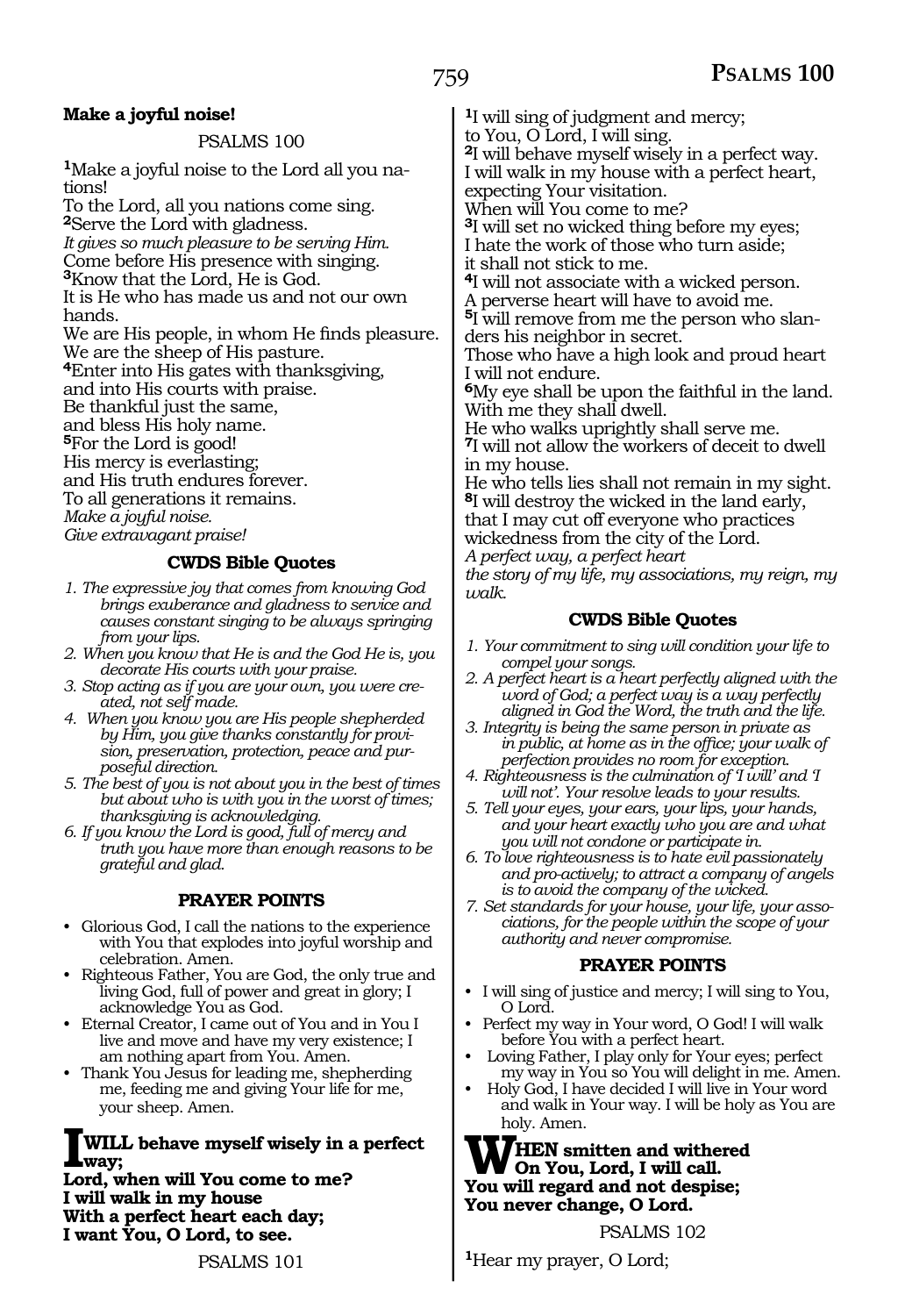let my cry come to You; hear me. **2**Do not hide Your face in the day of my trou-

bles;

incline Your ear to me.

When I call, answer me speedily.

**<sup>3</sup>**For my days are consumed like smoke;

<sup>4</sup>My heart is smitten and withered;

it is withered like the grass.

I would eat my bread, but,

things are so bad that I forgot.

**<sup>5</sup>**Because of my groans my bones cling to my skin.

**<sup>6</sup>**I am like a pelican of the wilderness, like an owl of the desert.

**<sup>7</sup>**I watch and I am like a sparrow on the housetop alone.

**<sup>8</sup>**My enemies reproach me all the day. Those who are mad with me, have sworn against me.

**<sup>9</sup>**I have eaten ashes like bread; with weeping I have mixed my drink; **<sup>10</sup>**because of Your indignation and Your wrath;

for You have lifted me up and cast me down. **<sup>11</sup>**My days are like a shadow that declines; it soon disappears.

I am withered like the grass

**<sup>12</sup>**but, Lord, forever You will endure.

You will be remembered in all generations.

**<sup>13</sup>**You will arise and have mercy on Zion, for the time to favor her, yes, the set time is come.

**<sup>14</sup>**Your servant takes pleasure in her stones, and favors her dust.

**<sup>15</sup>**So the nations shall fear Your name, and all the kings of the earth shall fear Your glory.

**<sup>16</sup>**When the Lord shall build up Zion,

in His glory He will appear.

**<sup>17</sup>**He will regard and not despise the prayer of the destitute.

**<sup>18</sup>**This shall be written for the generations to come,

and the people You created shall praise the Lord.

**<sup>19</sup>**For from the height of His sanctuary He looked down.

From heaven He looked at the earth,

**<sup>20</sup>**to hear the prisoners as they groan, to free those who are appointed to death; **<sup>21</sup>**to declare the Lord's name in Zion,

and to declare His praise in Jerusalem, **<sup>22</sup>**when the people are gathered together, and the kingdoms to serve the Lord. **<sup>23</sup>**He weakened my strength in the way; He shortened my days.

**<sup>24</sup>**I said, "In the midst of my days, O God, do not take me away.

Your years are throughout all generations. **<sup>25</sup>**"You founded the earth of old.

The heavens are the works of Your hands. **<sup>26</sup>**They shall perish but You shall endure. Like a garment they shall grow old;

760

as a coat You will change them. When You change them they shall be changed,

**<sup>27</sup>**but Your years shall have no end, Lord, for You are always the same.

**28**The children of Your servants shall continue,

and their descendants shall be established before You and by Your hand."

#### **CWDS Bible Quotes**

- *1. When you feel you cannot break through the heavens to get to God, ask the Lord to break through the heavens to get to you. Say, 'Hear my prayer.'*
- *2. It is very bad when your comparatives with yourself take you to the withered, the lonely, the lost in the wilderness and deserts of life.*
- *3. When everything seems to be going down, keep your prayers going up. When seasons of refreshing and His favor rain down, life will start going up again.*
- *4. Although you blame it on God, never blame God, He remains blameless and His righteousness endures.*
- *5. Zion will never lose its flavor for there is a time set to show her favor; keep praying.*
- *6. Position does not exempt praise but exemplifies praise; kings and nations and all of God's creation shall praise Him and fear before Him.*
- *7. Your strong problems will die but you will not die before your time; you will lose your cares but you will not be taken in the midst of your years.*
- *8. God's heart of compassion for the prisoners and captives extends to everyone in bondage to man or bondage to sin.*
- *9. The heavens and the earth were created in time and with time they change and will be changed by God who lives in eternity and never changes.*

#### **PRAYER POINTS**

- Hear my prayer Lord, let my cry come to You. Hear me; do not hide Your face from me. Amen.
- Merciful Father, turn my bad situation around today, I pray. Amen.
- Heavenly Father, You are the source of my joy; unto my last breath I will knock on heaven's door. Amen.
- Let abundance of peace and joy be within the borders of Zion; let the blessings of the Lord rest in the bosom of her sons and daughters. Amen.

## **WHEN** you think of all His benefits,<br>abounds **abounds,**

**Command your soul to bless Him; Say, "Bless the Lord, O my soul."**

#### PSALMS 103

**<sup>1</sup>**O my soul, bless the Lord! Bless the Lord, O my soul, and all that is within me, bless His holy name. Yes, all that is within me, bless His holy name; bless the Lord!

**<sup>2</sup>**Bless the Lord, O my soul; *won't you hear this?*

Do not forget His many benefits: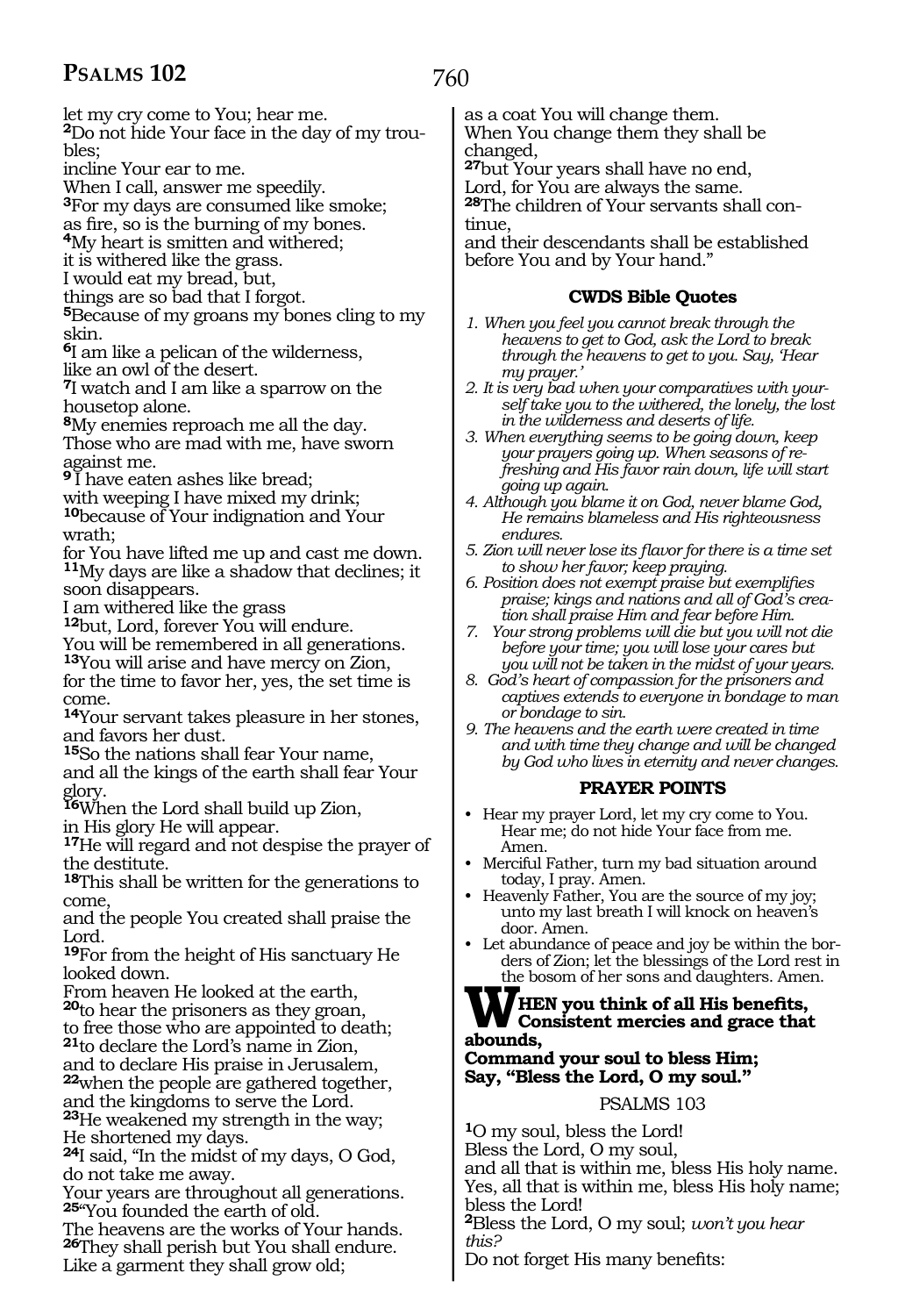**<sup>3</sup>**who forgives all your sins, and heals all your diseases,

**<sup>4</sup>**who redeems your life from sure destruction and crowns you with His crown of loving-kindness and tender mercies.

@*So come, bless Him with me. Bless the Lord! Bless the Lord, oh, my soul; won't you hear this? Do not forget His great benefits:* 

**<sup>5</sup>**who satisfies your mouth with good things so that your youth is renewed like the eagles. **<sup>6</sup>**He executes judgment and righteousness for everyone who is oppressed; bless the Lord! **<sup>7</sup>**To Moses He made known His ways;

to the children of Israel His acts He displayed. **<sup>8</sup>**He is merciful and gracious,

slow to anger, with plenty mercies.

**<sup>9</sup>**He will not always chide nor be angry forever; **<sup>10</sup>**He has not rewarded us according to our iniquities,

nor has He dealt with us as our sins deserve. *My soul I command you; bless the Lord!* 

**<sup>11</sup>**As the heaven is high above the earth,

so great are His mercies toward those who fear Him.

**<sup>12</sup>**As far as the east is from the west,

so has He removed all our transgressions far from us.

**<sup>13</sup>**Like a father pities his children,

so the Lord pities all those who fear Him. **<sup>14</sup>**For He knows our frame;

He remembers that we are dust.

- **<sup>15</sup>**The days of man are like the grass; he flourishes like the flower of the field; **<sup>16</sup>**a little wind passing over it and it is gone, and the place it was knows it no more.
- **<sup>17</sup>**But His mercies on everyone who fears Him, are from everlasting to everlasting,

and His righteousness unto children's chil- dren,

**<sup>18</sup>**to such as keep His covenant

and remember to perform His commands. **<sup>19</sup>**In the heavens, the Lord has prepared His throne;

His kingdom rules over all.

**<sup>20</sup>**Bless the Lord, you His angels who excel in strength;

you who do His commandments

and who heed the instructions of His word.

**<sup>21</sup>**Bless the Lord, bless the Lord!

Bless the Lord all you His host, you His minis- ters who do His pleasure;

bless His holy name.

**<sup>22</sup>**Bless the Lord, bless the Lord,

all you His works, yes, one and all,

in all places of His dominion, both near and far.

*Oh my soul and all that is within me, I command you, compel you: bless the Lord; bless the Lord! Amen.* 

#### **CWDS Bible Quotes**

*1. Constant reminder of the benefits of the Lord ignites praise; your commitment to bless the Lord excites praise.*

- *2. When you understand how He poured Himself out completely for you, you command everything within you to praise Him: all your organs, tissues, vessels to the very bones.*
- *3. There are only two times to bless the Lord: when you feel like it and when you don't. For the first you commend your soul, for the second you command your soul.*
- *4. Glorious praise tells how He satisfies your desires, priceless praise puts a true value on the redemption of your soul.*
- *5. Forgiveness of sins, healing, redemption of your soul and daily breath should not be taken for granted but be taken as granted and appreciated with thanksgiving and praise.*
- *6. Fearing the Lord may not prevent mistakes but it attracts mercies; grace spans the barrier of gravity to rescue you.*
- *7. When you understand the privilege and pleasure of service you command the angels to bless the Lord, when you understand the dignity of being His creation you command all His creation to bless Him.*

#### **PRAYER POINTS**

- I will remember Lord, I choose to remind myself that all I am and all I have and all I hope to be is in You. Amen.
- My bones are excited for You Father, my tongue only gives partial voice to the excitement I have for You. Amen.
- I will bless You Lord at all times, I command my soul never to forget or to be distracted, in the name of Jesus. Amen.
- Most holy God, teach me how to praise You. Amen.

### **YOU are clothed with: Honor and majesty, Greatness and dignity. You are clothed with light In Your works, I shall rejoice.**

#### PSALMS 104

**<sup>1</sup>**Bless the Lord, O my soul! O Lord, my God, You are very great. You are clothed with honor and majesty, **<sup>2</sup>**You who cover Yourself with light as with a garment, who has stretched out the heavens like a cur- tain, **<sup>3</sup>**who has laid the beams of His throne room in the waters, who makes the clouds His chariots, and walks on the wings of the wind. **<sup>4</sup>**Who has made His angels spirits, <sup>5</sup>Who has laid the foundations of the earth that it should not be moved forever; **<sup>6</sup>**who has covered it with the deep as with a garment; the waters stood above the mountains. **<sup>7</sup>**At Your rebuke they fled; they hasted away at the voice of Your thunder. **<sup>8</sup>**They go up by the mountains; they go down by the valleys, to the place that for them He has founded.

**<sup>9</sup>**They cannot pass the boundaries He set for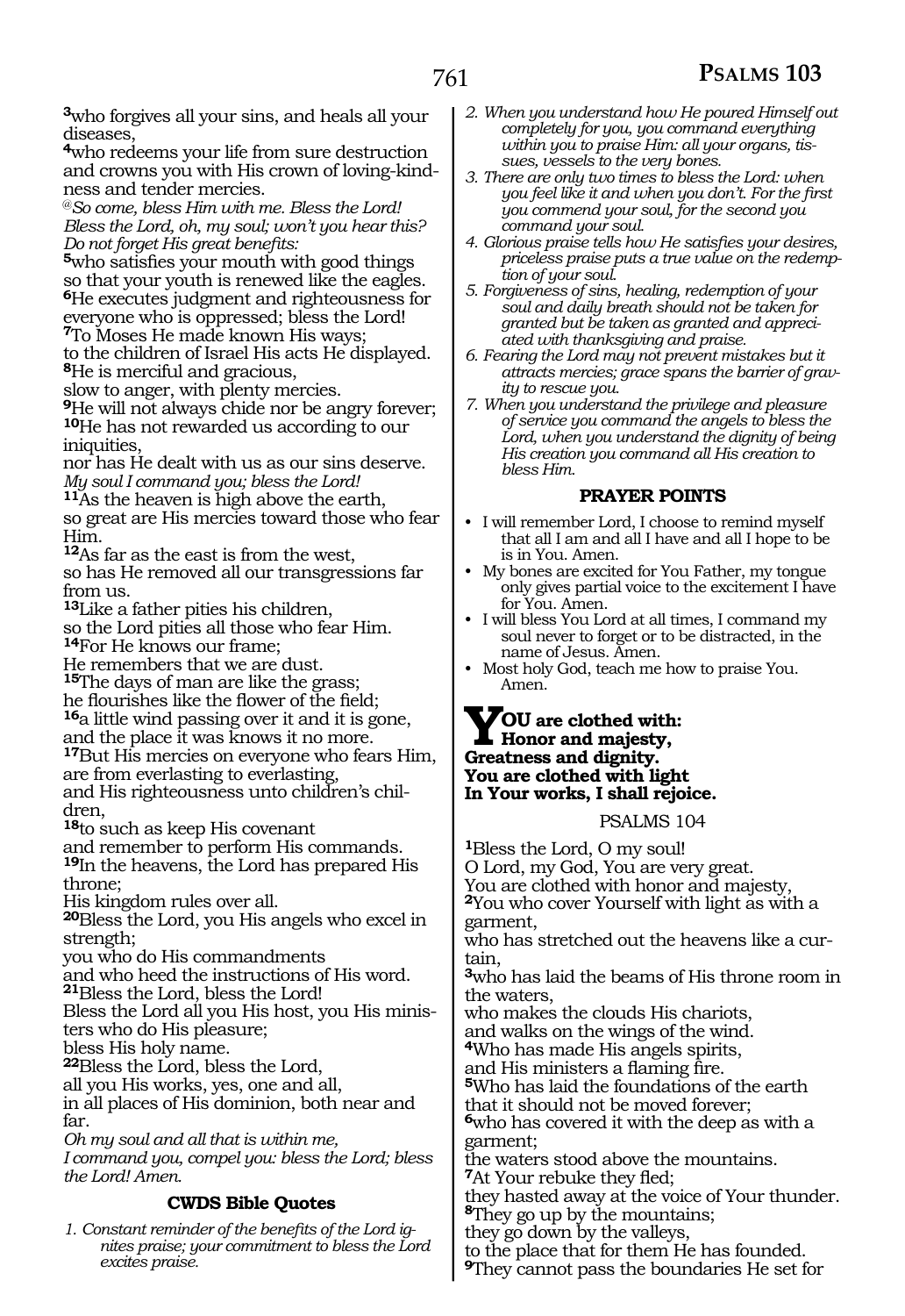them

nor return again to cover the earth. **<sup>10</sup>**He sends the springs into the valleys; they run among the hills.

**<sup>11</sup>**They give drink to every beast of the field. The wild donkeys quench their thirst and are relieved.

**<sup>12</sup>**The birds of the heaven inhabit their banks; they sing among the trees, in the branches. **<sup>13</sup>**He waters the hills from His throne room. The earth is satisfied with the fruit of Your works.

**<sup>14</sup>**He causes the grass to grow for the cattle, and herbs for men, to bring food on the earth.

**<sup>15</sup>**He made wine to make the hearts of men merry,

and oil to make His face shine,

and bread to provide strength for man's heart. **<sup>16</sup>**His trees are full of sap:

the cedars of Lebanon which He planted **<sup>17</sup>**where the birds nest.

The fir trees are the houses of the stork. **<sup>18</sup>**The high hills are a refuge for wild goats, and the conies find refuge in the rocks.

**<sup>19</sup>**He appointed the moon for seasons.

The sun knows when it is time to go down;

**<sup>20</sup>**You make darkness, and it is night, and at night-time

the beasts of the forest prowl around.

**<sup>21</sup>**The young lions roar after their prey; from God they seek food.

**<sup>22</sup>**When the sun rises, they gather themselves together

and lie down in their dens.

**<sup>23</sup>**Man goes to work and labors until evening; **24**O Lord, how manifold are all Your works.

In wisdom You have made all these things and Your riches fill the earth.

**<sup>25</sup>**So is the great and wide sea with creeping things innumerable,

both small and great creatures.

**<sup>26</sup>**The ships sail on it;

the leviathan is also there, to whom You gave it for a playground.

**<sup>27</sup>**All wait on You, Lord, to give them food in due season.

**<sup>28</sup>**That which You give them they gather. You open Your hands; they are filled with good.

**<sup>29</sup>**You hide Your face and they are troubled, You take their breath away; they die and to the dust return.

**<sup>30</sup>**You send forth Your Spirit; they are created. The face of the earth You renew.

**<sup>31</sup>**May the glory of the Lord endure forever. He shall rejoice in His works.

**<sup>32</sup>**He looks on the earth and it trembles; He touches the hills and they smoke.

**<sup>33</sup>**I will sing praise as long as I live.

I will sing praises to My God as I go.

While I have my being I will praise Him. **34**My meditation of Him shall be sweet, con-

stantly.

I will be glad in the Lord.

**<sup>35</sup>**Let sinners be consumed from the earth! Let the wicked be no more. Bless the Lord, O my soul.

Bless the Lord, O my soul; praise the Lord!

#### **CWDS Bible Quotes**

- *1. Honor and majesty are not just titles He bears but clothing He wears.*
- *2. All the elements of His creation serve Him undividedly and are in His service, but wisdom makes fools of the most intelligent (human) . Godly fear makes wise.*
- *3. The seas, the mountains and all nature is bound by the laws of God, yet the human heart resists them.*
- *4. Nothing is by chance, it is the works and the working of the Lord.*
- *5. Every creature looks to God for sustenance; their cries may drive fear in human hearts but bring compassion to the heart of God.*
- *6. Seek His face greatly before your troubles for if He hides His face that is your greatest trouble.*
- *7. Your meditation can either lift your spirit or weigh you down, but there can be no meditation of the Lord that is not sweet.*

#### **PRAYER POINTS**

- God, great God, I see honor and majesty whenever I look at You; it is Your glorious clothing. Amen.
- Heavenly Father, I will fear You and respond to You with childlike trust. Amen.
- My Father God, I regard Your word more than my necessary food; I am bound by Your laws. Amen.
- Marvelous Father, You give food and drink to every living thing and You make the grass to grow. There is nothing that exists that happens without You. Amen.

#### **GIVE thanks to the Lord and bless His holy name, He has been faithful from Egypt to Canaan, over and over again.**

#### PSALMS 105

**<sup>1</sup>**Oh, give thanks to the Lord; on His name you are to call. Among the people make His deeds known! **<sup>2</sup>**Sing to Him; to the Lord sing psalms. Talk about His wondrous works. **<sup>3</sup>**Glory in His holy name; let the hearts of everyone who seek the Lord, rejoice. **<sup>4</sup>**Seek the Lord and His strength; seek His face forevermore. **<sup>5</sup>**Remember His marvelous works and also His wonders. Remember the judgments of His mouth, **<sup>6</sup>**you descendants of Abraham His servant, you children of Jacob whom He separated for Himself. **<sup>7</sup>**He is the Lord our God; His judgments are in all the earth. **<sup>8</sup>**He remembers His covenants forever, His word to a thousand generations.

**<sup>9</sup>**The covenant He made with Abraham, and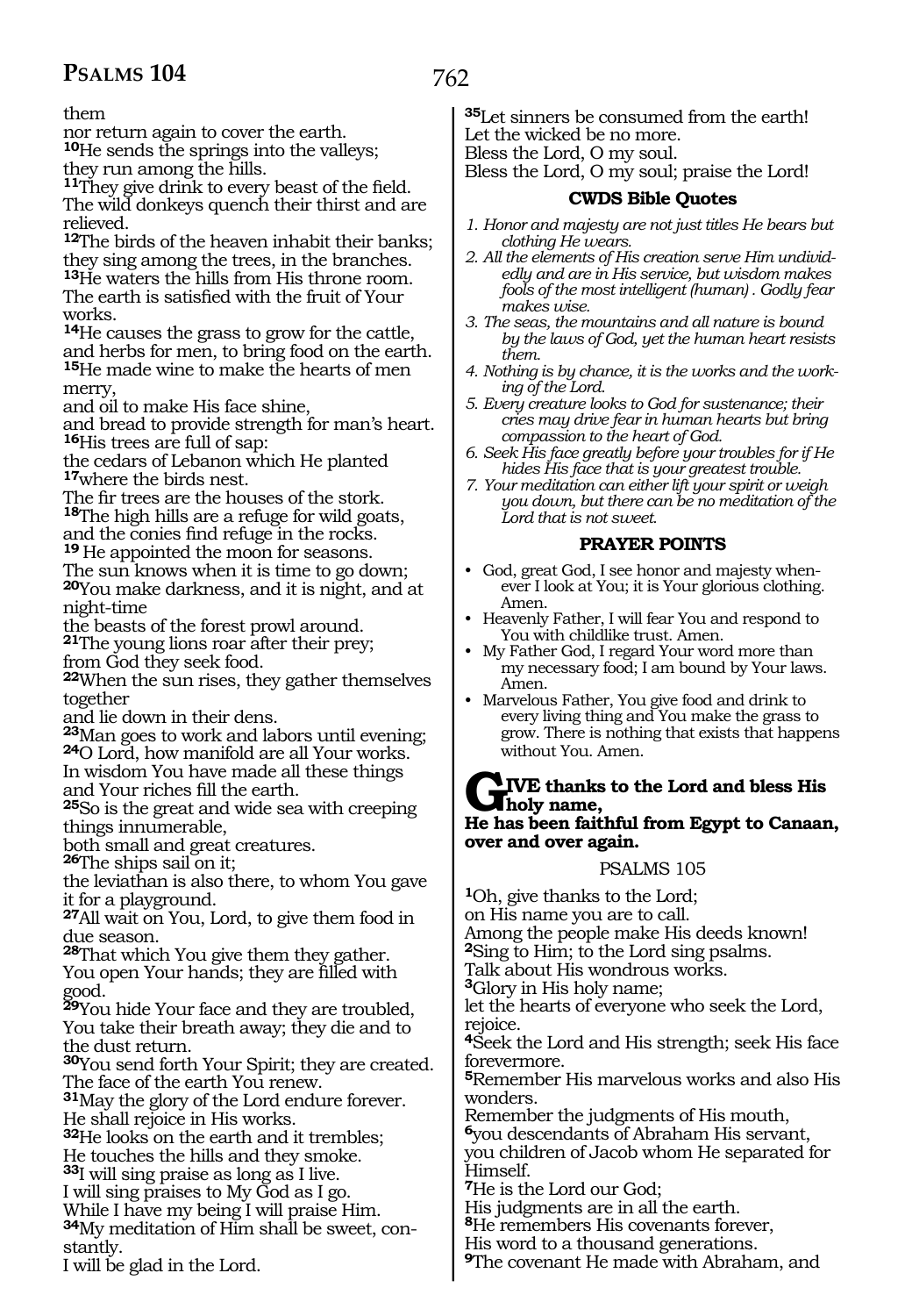the oath made to Isaac.

**<sup>10</sup>**He confirmed it to Jacob for a law and to Israel for a covenant forever,

**<sup>11</sup>**saying, "To you will I give Canaan, the lot of your inheritance."

**<sup>12</sup>**When they were just a few in number, and strangers were in it,

**<sup>13</sup>**they went from one nation to another, from one kingdom to the next.

**<sup>14</sup>**He allowed no man to do them wrong,

He rebuked kings on their behalf,

**<sup>15</sup>**saying, "Touch not My anointed, and do My prophets no harm."

**<sup>16</sup>**He called a famine on the land,

He broke the entire supply of bread.

**<sup>17</sup>**He sent Joseph before them, who was sold as a slave.

**<sup>18</sup>**They hurt his feet with fetters; they used iron to restrain him.

**<sup>19</sup>**Until the time his word was fulfilled, the word of the Lord to test him.

**<sup>20</sup>**The king sent and loosed him; the ruler of the people set him free.

**<sup>21</sup>**He made him lord of his house; ruler of all his possessions was he,

**<sup>22</sup>**to bind his princes at his pleasure; to teach wisdom to his elders.

**<sup>23</sup>**Israel also came to Egypt; Jacob sojourned in the land of Ham.

**<sup>24</sup>**He increased His people greatly, more than their enemies they were strong.

25Whose heart He turned to hate His people, to deal deceitfully with His servants.

**<sup>26</sup>**He sent Moses, His servant, and Aaron whom He chose.

**<sup>27</sup>**They showed His signs among them, and wonders in Egypt they also did.

28 He sent darkness, very dark;

against His words they did not rebel.

**<sup>29</sup>**He turned their waters into blood and slew their fish as well.

**<sup>30</sup>**Their land brought forth frogs in abundance also in the bedrooms of their king.

**<sup>31</sup>**Various swarms of flies and lice came up; into their coasts they came.

**<sup>32</sup>**He gave them hail for rain and a flaming fire in their land;

**<sup>33</sup>**He struck their vines and their fig trees, and broke their trees everywhere.

**<sup>34</sup>**Locust and caterpillars without number came at His voice;

**35**they ate all the herbs in the land and devoured the fruits of the ground.

**<sup>36</sup>**He struck all their firstborn, the chief of their strength.

**<sup>37</sup>**He brought them out with gold and silver with not one feeble in their ranks.

**<sup>38</sup>**Egypt was glad when they departed; on them the fear of God fell.

**<sup>39</sup>**He spread a cloud for a covering and fire to give them light at night.

**<sup>40</sup>**The people asked and He gave quail until they were satisfied with heaven's bread.

**<sup>41</sup>**He opened the rock and the waters gushed

out; in dry land a river course was made. **42**He remembered His holy promise and Abraham His servant.

**<sup>43</sup>**He brought out His people with joy; with gladness came His chosen ones.

**<sup>44</sup>**He gave them the land of the nations.

They inherited the people's labor; that which they never worked for they received,

**<sup>45</sup>**that they might observe His statutes, and His law they would keep.

*Sing praises to the Lord; His wondrous works proclaim.* 

*Give thanks to the Lord and praise His holy name*.

#### **CWDS Bible Quotes**

- *1. Holy excitement about the Lord is expressed to Him and to others through thanksgiving, singing and talking about Him all the time.*
- *2. Your present continuous active pursuit of God will lead to this discovery: a continual spring of joy coming persistently at you, overflowing you, glowing from you, and gushing through you.*
- *3. His covenants of old fulfilled and renewed in Christ is more present and potent than it ever was since Christ ever lives to intercede on your behalf.*
- *4. You have a heavenly covenant that speaks up for you in this earth; exert confidence for you are heavenly defended.*
- *5. The words: 'touch not My anointed' echoes through history and into your situation, before people you do not even have audience with. The prophetic ministry comes with angelic Defenders.*
- *6. God is more than able to deliver His people and to punish your enemies who hate your souls and plot your downfall.*
- *7. Never let your history blot out the mystery of the God you serve from your expectations of Him; you will not go out empty-handed.*

*8. By the decree of your heavenly Defender, your stolen years shall be restored and your stolen labor fully repaid.*

*9. Your God is a God of supernatural victories, supernatural provision and fulfilled promises; He will supply your needs until you step into your haven of rest; Beulah land.*

#### **PRAYER POINTS**

- Most High God, let holy excitement about You and about Your salvation, sweep believers all across the earth, in the name of Jesus.
- Spring up, O well of living water; unstoppable well gush from my belly. Amen.
- Jesus my Lord, make me an intercessor; I clothe myself in Christ and command my lips to intervene on behalf of others, in the name of Jesus.
- I walk in boldness and confidence in the earth knowing my security detail is in heaven. Amen.
- Eternal Father, Your word makes me untouchable; let the fear of Your word rock the mountain of hardened hearts like wind in the mighty oaks. Amen.

**THEY saw the great wonders He did by the way;**

#### **They believed His works and they sang His praise.**

**They soon forgot His works and would no longer wait;**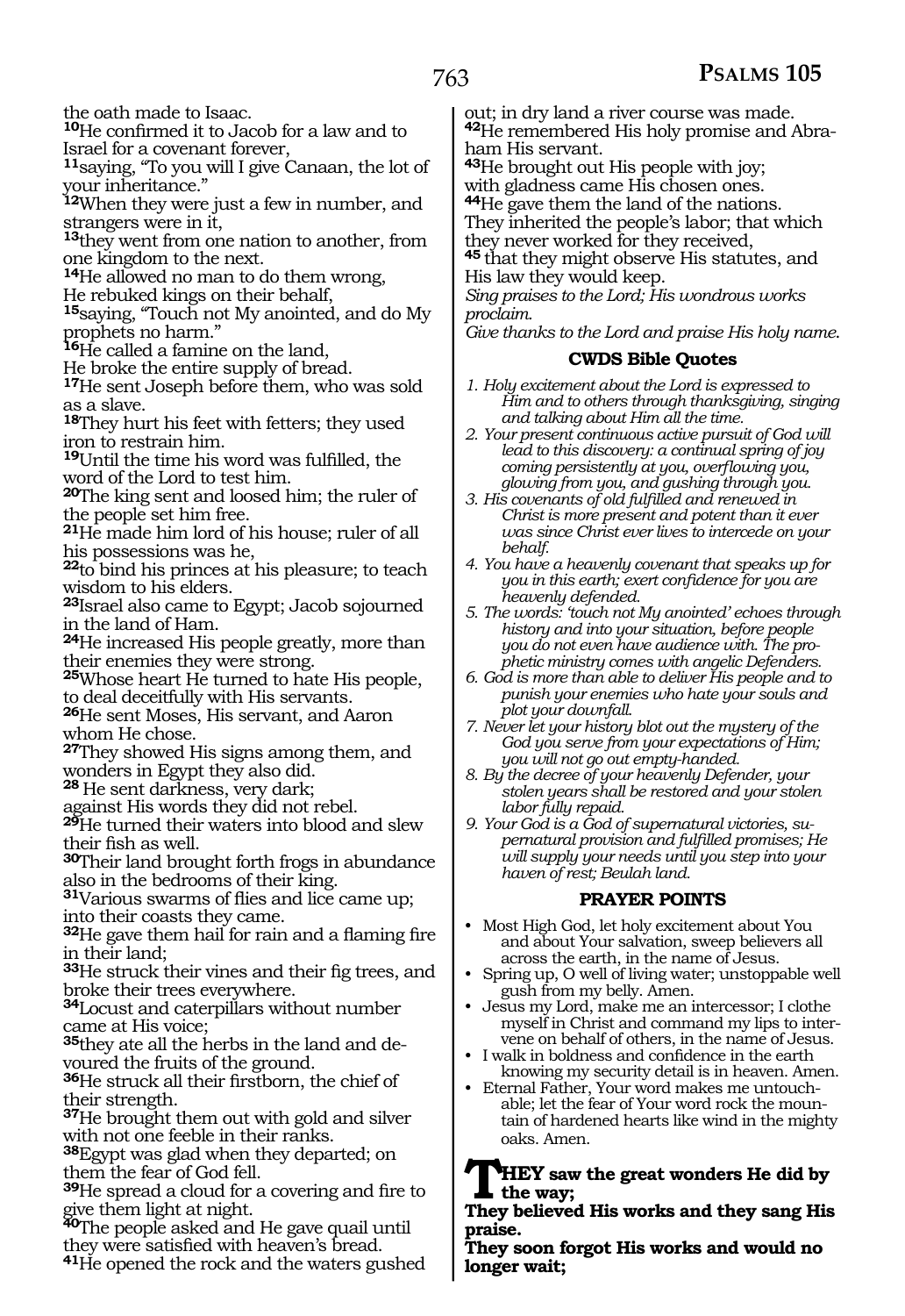#### **The cycle of sin, affliction, salvation, was their grievous tale.**

#### PSALMS 106

**<sup>1</sup>**Praise the Lord; to the Lord give thanks for He is good, and His mercies endure forever. **<sup>2</sup>**Who can utter the mighty acts of the Lord? Who can show forth His praise?

**<sup>3</sup>**Blessed are those who keep judgments, and he who does righteousness at all times. **<sup>4</sup>**Remember me, O Lord, with the favor that You have for Your people.

With Your salvation visit me,

**<sup>5</sup>**that the blessings of the chosen I may see; that I may rejoice in the gladness of Your nation

and I may glory with Your inheritance.

**<sup>6</sup>**With our fathers we have sinned;

we have committed iniquity;

we have done wickedly.

**<sup>7</sup>**Our fathers did not understand the wonders of Egypt;

they did not remember God's many mercies, but provoked Him at the sea, the Red Sea. **<sup>8</sup>**Nevertheless, He saved them for His own name's sake,

that He might make His mighty power known. **<sup>9</sup>**He rebuked the Red Sea and it dried up; so He led them through the depths as through

the wilderness. **<sup>10</sup>**He saved them from the hand of those who hated them,

and redeemed them from the hand of the enemy, again and again.

**<sup>11</sup>**The waters covered their enemies.

There was not one of them left to be seen. **<sup>12</sup>**They sang praises for they believed His words,

**<sup>13</sup>**but they soon forgot His works.

On His counsel they no longer waited, **<sup>14</sup>**but in the desert they tested their God, and lusted exceedingly in the wilderness. **<sup>15</sup>**He gave them their request,

but He sent leanness into their soul.

**<sup>16</sup>**Then they envied Moses in the camp, and also Aaron, the saint of the Lord. **<sup>17</sup>**And the earth opened and swallowed up Dathan;

the company of Abiram it covered. **<sup>18</sup>**In their company was a fire kindled and the flame burned up the wicked. **19**Then they made a calf in Horeb

and worshipped the molten image.

**<sup>20</sup>**In this way they change their glory into the similitude of an ass that eats grass.

**<sup>21</sup>**They forgot God their Savior

who in Egypt had done great things.

**<sup>22</sup>**Wondrous works in the land of Ham He did, and awesome things by the Red Sea.

**<sup>23</sup>**Therefore He said that He would destroy them,

had not Moses stood in the gap before Him to turn His wrath away, lest He should destroy them.

**<sup>24</sup>**Yes, they despised the pleasant land; they did not believe His word, **<sup>25</sup>**but in their tents they murmured and did not heed the voice of the Lord. **26**He lifted up His hand against them, there-

fore, to overthrow them in the wilderness, **<sup>27</sup>**to overthrow their descendants among the nations

and to scatter them in the lands. **<sup>28</sup>**Then to Baalpeor they joined themselves; they ate the sacrifices made to the dead. **<sup>29</sup>**They provoked Him to anger by the things they invented,

and so the plague broke in on them. **30**Then stood up Phinehas and executed judgment,

and the plague stopped and was no more, **31**and it was accounted to him for righteousness, to all generations forevermore.

**<sup>32</sup>**They angered Him at the water of strife so that it went wrong with Moses for their sake,

**<sup>33</sup>**because they provoked his spirit so that he spoke unadvisedly with his lips. **<sup>34</sup>**They did not destroy the nations then, concerning whom God had commanded them, **<sup>35</sup>**but were mingled among the people and learned their works and actions.

**<sup>36</sup>**They served their idols which became a snare to them.

**<sup>37</sup>**They sacrificed their sons and daughters to demons.

**<sup>38</sup>**They shed innocent blood; the blood of their daughters and sons

whom they sacrificed to the idols of Canaan, and the land was polluted with blood.

**<sup>39</sup>**So were they defiled with their own works, and went prostituting after their own inventions.

**<sup>40</sup>**Therefore the Lord's wrath was kindled against His people in the land,

so that He abhorred His own inheritance.

**<sup>41</sup>**He gave them into the people's hands, and they were hated by those who ruled over them.

**<sup>42</sup>**Their enemies oppressed them also; under their hand they were brought into subjection.

**<sup>43</sup>**Many times He delivered them; yes, He made them strong,

but by their counsel they provoked the Lord, and for their iniquities they were brought low. **<sup>44</sup>**Nevertheless, He regarded their affliction when He heard the voice of their cry; **<sup>45</sup>**and He remembered His covenant to them,

and relented according to His many mercies. **<sup>46</sup>**He made them also to be pitied

by all those who carried them into captivity. **<sup>47</sup>**Save us, O Lord our God, and gather us from among the nations,

to give thanks to Your Holy name and to triumph in Your praise.

**48** Blessed be the Lord God of Israel, from everlasting to everlasting.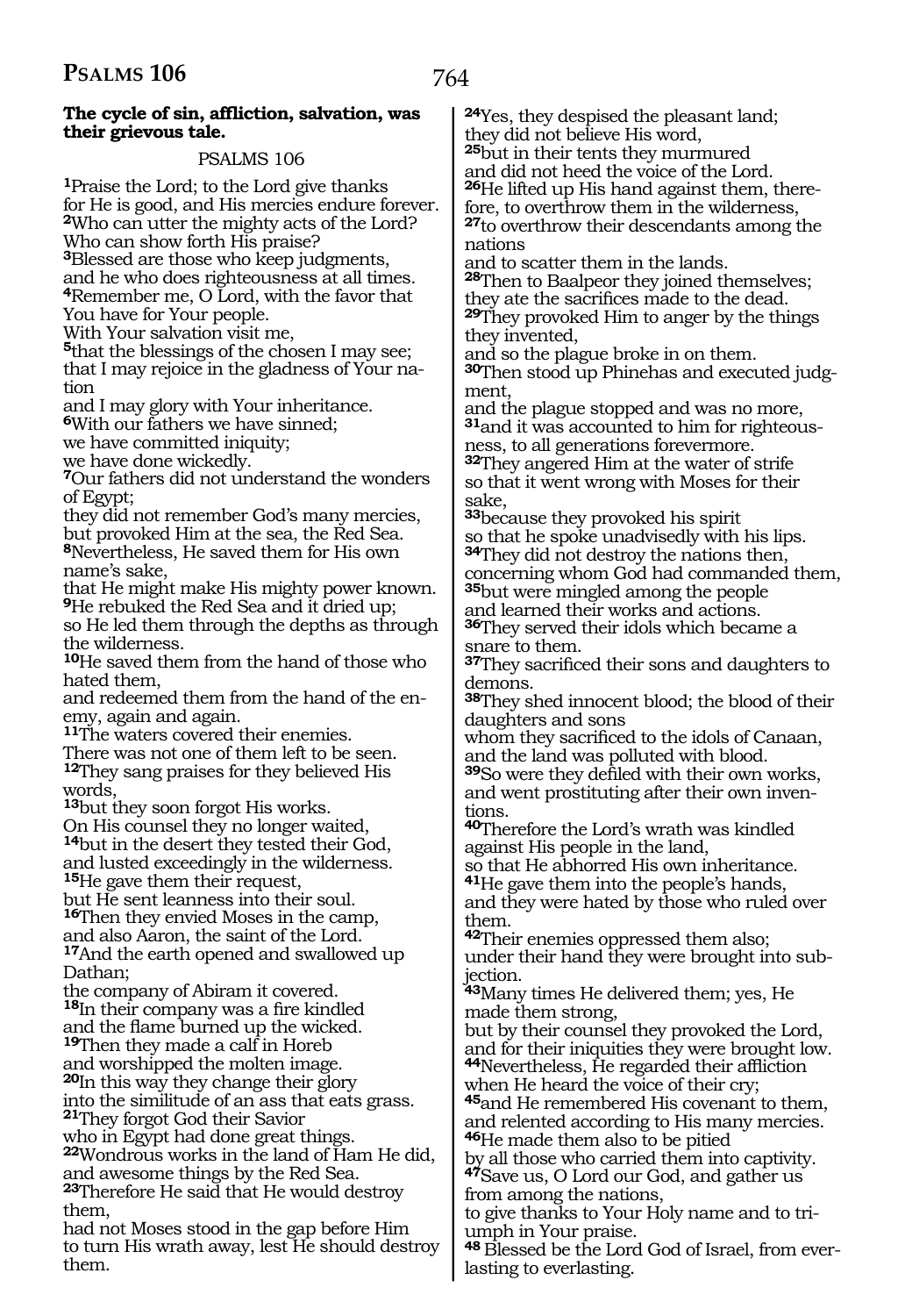And let all the people say, "Amen, praise the Lord, amen!"

#### **CWDS Bible Quotes**

- *1. To be singled out for favor you ask the Lord to remember you, to be singled out for deliverance you ask the Lord to visit you.*
- *2. Your sin provokes the judgment of God but confession and repentance evoke His forgiveness and mercy.*
- *3. Lust, rebellion, idolatry, ingratitude, fornication, sin: is the experience of God with man. Punishment, mercy, forgiveness and patience is the experience of man with God.*
- *4. We can allow our tests to prove our faithfulness or we can cast off faith and seek to test God to preserve ourselves.*
- *5. God is very consistent and His strong reaction to sin never changes; the only thing that has changed from then to now is His covenant with us in Christ.*
- *6. The punishment of God is correctional and not penal; correction becomes penal when the lessons are rejected.*
- *7. The Lord, the Lord, merciful and forgiving! This is His character, His nature and His heart; yet the best of God is found in your faithfulness, in engaging His love rather than constantly needing His forgiveness.*

#### **PRAYER POINTS**

- Remember me, O Lord with the favor You have for Your people; visit me with salvation. Amen.
- Forgive us, O Lord, of our transgression against You; wash the hearts of our people with the precious blood of Jesus. Amen.
- Righteous Father, keep me humble and my heart pure before You; set Your heart upon me for good. Amen.
- Mighty God, I refuse to test You, but to remain steadfast in all my tests in the name of Jesus.

### FOR everything the Lord has done,<br>For bringing springs out of dry ground,<br>My heart criss out and my soul sings **My heart cries out and my soul sings. Oh, that men would…oh, that men would… Oh, that men would praise Him.**

#### PSALMS 107

**<sup>1</sup>**O give thanks to the Lord for He is good! For His mercies endure forever. **<sup>2</sup>**Let the redeemed of the Lord say so, whom He has redeemed from the hand of the enemy,

**<sup>3</sup>**redeemed from the enemy's hand, and gathered out of the lands,

from the east, west, north and south.

*@Oh, give thanks to the Lord, for He is good;*

*forever His mercies endure.* 

*Let the redeemed of the Lord say so; His mercies endure forever.* 

**<sup>4</sup>**They wandered in the wilderness in a solitary way.

They found no city in which to dwell.

**<sup>5</sup>**Hungry and thirsty, their souls fainted by the way.

**<sup>6</sup>**They cried to the Lord for help.

He redeemed them from their distresses;

**<sup>7</sup>**He led them forth by the right way,

and He brought them into a city for a dwelling place,

by His redemptive power and His grace. *Redeemed, redeemed; let the redeemed of the Lord give praise.* 

**<sup>8</sup>**O that men would give thanks to the Lord for His goodness; praise Him for His works,

His wonderful works toward us; praise Him all the earth.

Oh, that men would praise Him; praise Him, oh, earth.

**<sup>9</sup>**He satisfies the longing soul, and fills the hungry soul with good,

**<sup>10</sup>**such as sit in darkness and in death's

shadow,<br>being bound with iron and in affliction. <sup>11</sup>For they rebelled against God's words;

they had contempt for the counsel of the Most High;

**<sup>12</sup>**therefore He brought their heart down with labor.

They fell down and there was no help.

**<sup>13</sup>**In their trouble they cried, to the Lord they all cried,

and He saved them from their distresses. **<sup>14</sup>**He brought them out of darkness and from the shadow of death,

and broke their chains and released them. **<sup>15</sup>**For His goodness and His wonders, O that men would give Him thanks;

for His wonderful works towards us; O that men would praise the Lord!

*@Praise Him for His goodness; praise Him for His works,* 

*His wonderful works toward us; praise Him all the earth!* 

**<sup>16</sup>**He broke the gates of bronze; cut apart the iron bars.

**17**Fools were afflicted because of transgression; their iniquities created their affliction. **<sup>18</sup>**Their souls abhorred all kinds of food; they

drew near to the gates of death.

**<sup>19</sup>**They cried to the Lord in trouble; He saved them from their distress.

**20**He sent His word and healed them, and delivered them from destruction.

*My heart cried in amazement; oh, that men would give Him thanks!* 

**<sup>21</sup>**O that men would thank the Lord!

Thank Him for His goodness; thank Him for His works,

His wonderful works among us; *praise Him all the earth.* 

*Oh, that men would praise the Lord, praise and give Him thanks!* 

**<sup>22</sup>**Let them sacrifice the sacrifices of thanks- giving.

*Oh, that men would praise the Lord!* 

And declare His works with rejoicing.

*Oh, that men would praise the Lord!* 

**<sup>23</sup>**Those who traverse the sea in ships and do business on the oceans,

**<sup>24</sup>**these have seen the Lord's works, and in the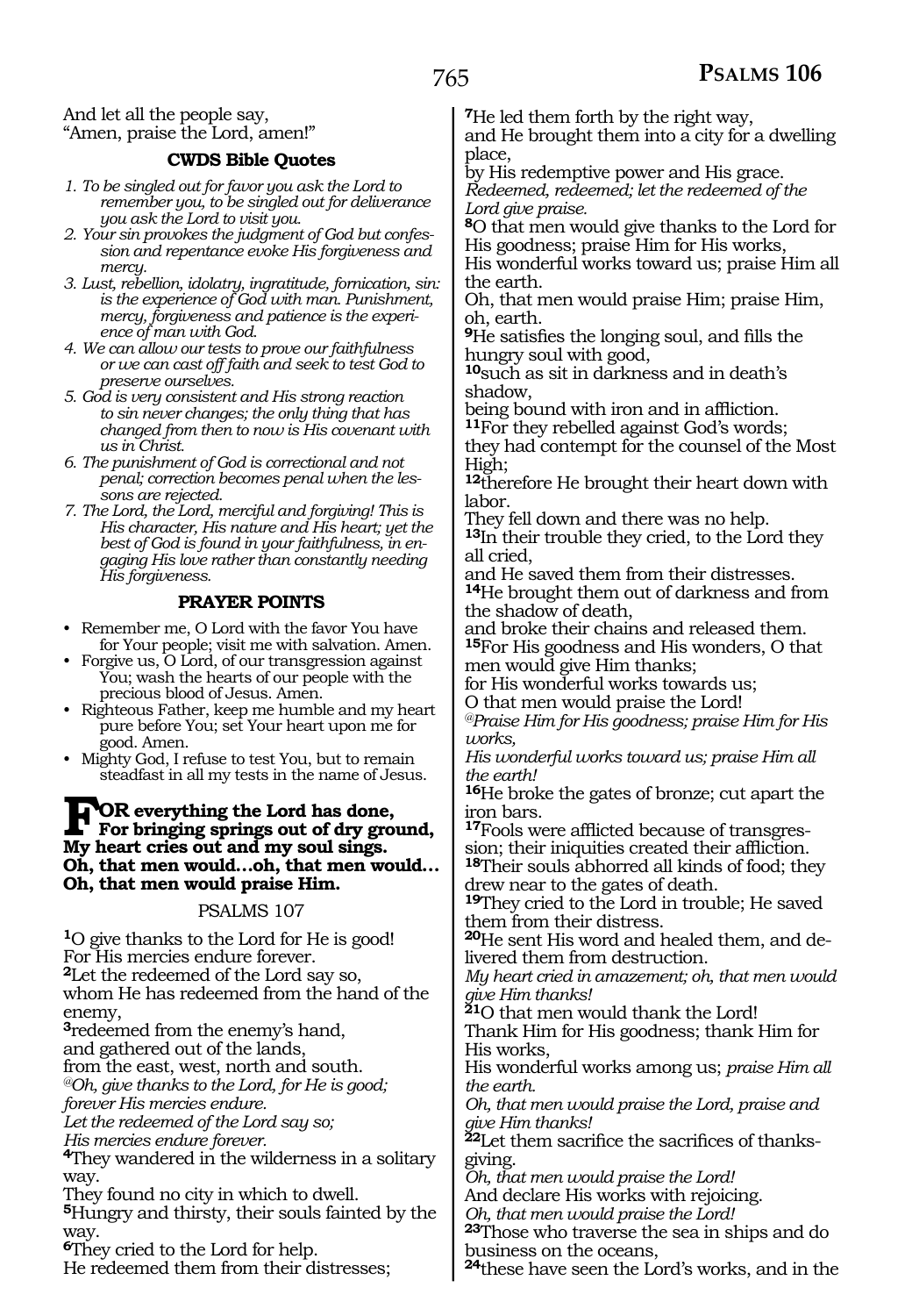deep seen His wonders.

**<sup>25</sup>**His commands raise stormy winds, which lifts up the waves.

**<sup>26</sup>**They mount up to the heavens, then go down to the depths again.

Their souls melted because of trouble;

**<sup>27</sup>**they reel to and fro;

they stagger like a drunk man because of

trouble, and were at their wits' end, also. **<sup>28</sup>**They cried to God in trouble, and from their

distresses He saved them. **<sup>29</sup>**He calmed the stormy winds, and for them He stilled the waves.

**<sup>30</sup>**He brought them to their desired haven; it was quiet; they were glad.

For His redemptive work; oh, that men would praise and give Him thanks. **<sup>31</sup>**O that men would thank the Lord!

Thank Him for His goodness; thank Him for His works,

His wonderful works among us; *praise Him all the earth.* 

*Oh, that men would praise the Lord, praise Him all the earth!* 

**<sup>32</sup>**Praise the Lord! Let them exalt Him in the congregation;

praise Him in the assembly, the assembly of the elders.

**33**Praise the Lord who turned rivers into wil-

derness and water springs into dry ground. **<sup>34</sup>**Praise the Lord who turns a fruitful land into barrenness because of the wickedness of the people all around.

**35**And He turns the wilderness to pools of water and dry ground into water springs.

*Oh, that men would . . . oh, that men would . . . oh, that men would praise Him!* 

**<sup>36</sup>**Praise Him who makes the hungry to dwell there and prepares a city for them to live, **<sup>37</sup>**to sow the fields and plant vineyards, which

may yield fruits of increase. **<sup>38</sup>**Praise the Lord who blesses them so that

they multiply greatly and does not let their cattle fall.

**39**Again, they are brought low through oppression, affliction and sorrow of heart.

**<sup>40</sup>**Praise Him who pours contempt on princes, and makes them wander in the wilderness with no distinct path;

**<sup>41</sup>**but He sets the poor on high from affliction; and like a flock, He makes his families to be. **<sup>42</sup>**The righteous shall see it and rejoice, and all iniquity shall stop her mouth.

**<sup>43</sup>**Those who are wise to observe these things shall understand the loving kindness of the Lord.

*Praise the Lord! O, that men would praise the Lord.* 

#### **CWDS Bible Quotes**

- *1. You have a very good reason to thank the Lord if only that He is good and He is as merciful today as He was yesterday.*
- *2. If you have been redeemed by the Lord, redeem*

*your praise from the pit of silence and say so.*

- *3. It is not for a lack of reason that men do not praise the Lord but for a lack of reasoning; it is not for the absence of goodness but the absence of gratitude.*
- *4. Your hungry soul may be satisfied but you must satisfy your duty to give thanks.*
- *5. Count your many blessings, name them one by one and you will find so many reasons to praise and to give thanks.*
- *6. The cry of every believer is that men would praise the Lord everywhere; yet the call to praise echoes true against many believers.*
- *7. If God has blessed you, provided for you, protected you, delivered you, sent His Son to die for you, healed you, sent you His rain and sunshine, you have every reason to praise and no reason to stop.*
- *8. Deliverance from sin is a good reason to start praising; the Holy Spirit leading us through this wilderness of life is reason to keep praising, and the promise of eternal life is reason never to stop praising.*

#### **PRAYER POINTS**

- I praise You, O Lord, my God, for Your great mercies towards me; You are good and Your mercies endure forever. Amen.
- I am the redeemed of the Lord; He has transformed my life; I will not be silent. Amen.
- Righteous Father, I have made a covenant with my lips; I will praise You at all times and in all places because of Your goodness and Your wonderful works towards me. Amen.
- I am grateful, Lord, and appreciative of everything You have done for me; I choose to magnify Your works in my life above my challenges. Amen.

## **THROUGH God we shall do valiantly;**<br>emies **emies.**

## **So I will praise and I will sing.**

#### PSALMS 108

**<sup>1</sup>**O Lord, my heart is fixed, I will sing. I will sing and give You praise; I will sing with my glory. I will praise You, Lord, I will sing! **<sup>2</sup>**Awake harp, awake psaltery! I myself will awake early; I will wake up the dawn. **<sup>3</sup>**Among the people I will praise You. Among the nations I will sing Your praise; **<sup>4</sup>**I will sing of Your mercy, which is great above the heavens; I will sing of Your truth; Your truth reaches to the clouds. **<sup>5</sup>**Be exalted, O God, above the heavens; may Your glory be over all the earth. **<sup>6</sup>**That Your beloved may be delivered, save by Your right hand; answer me, God of worth.

**7**God has spoken in His holiness, "I will rejoice;

the valley of Succoth I will share out. Shechem I will divide.

**<sup>8</sup>**Gilead is Mine, is Mine.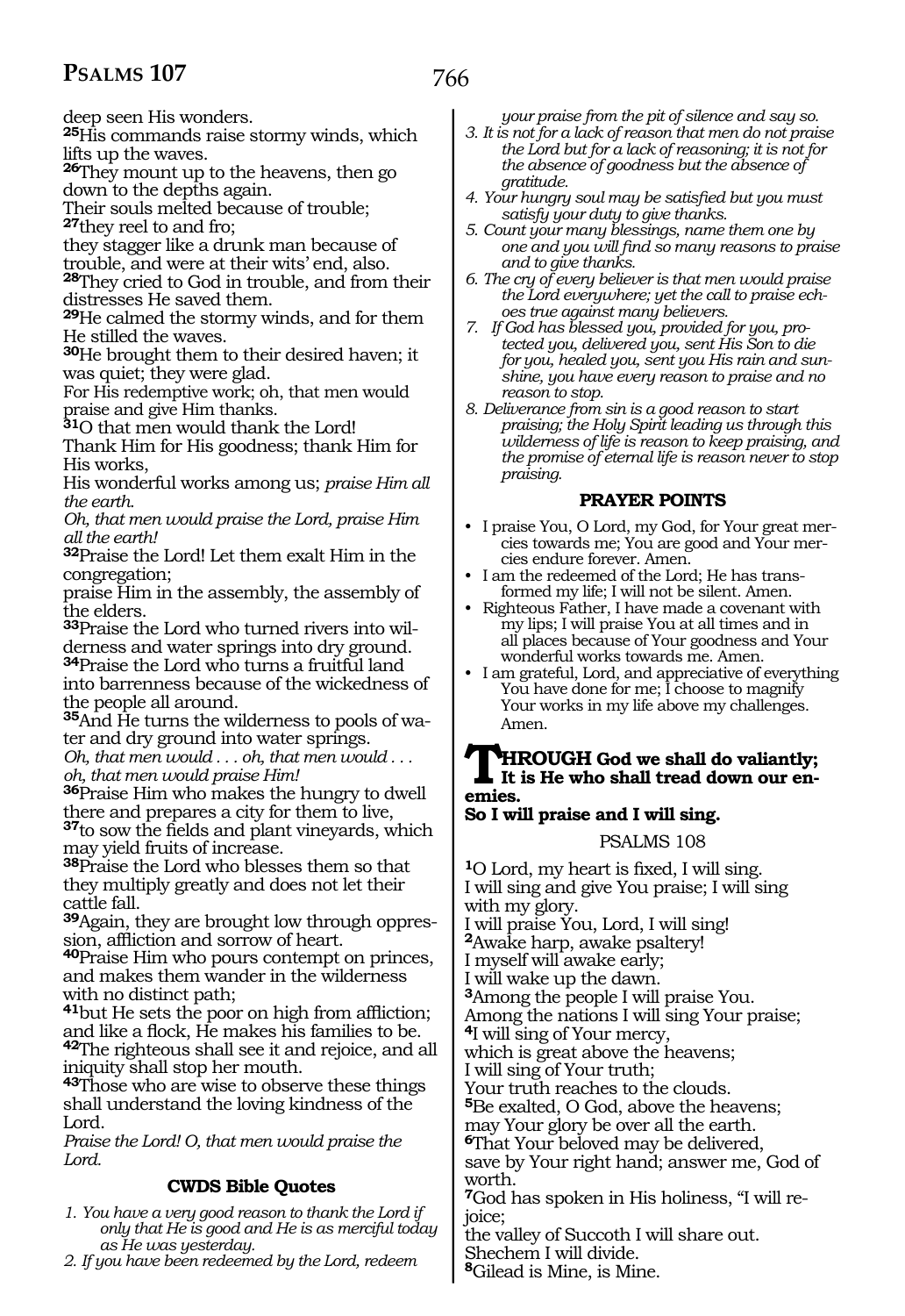Manasseh is Mine, is Mine;

Ephraim is the strength of My head.

My laws shall Judah give. **<sup>9</sup>**"Moab is My wash pot;

over Edom I will cast My shoe;

over Philistia I will triumph." **<sup>10</sup>**Who will bring me into the strong city?

Who will lead me to Edom?

**<sup>11</sup>**Will not You, O God, our hope*,* 

You who have cast us off?

And You, O God who did not go out with our

host?

**<sup>12</sup>**Give us help from trouble,

for vain is the help of man.

**<sup>13</sup>**Through God we shall be valiant and do valiantly,

forit is He who shall tread our enemies down.

#### **CWDS Bible Quotes**

*1. A steadfast heart fixed on the Lord is a heart committed to the discipline and sacrifice of praise, for praise is the compass to steadfastness.*

*2. There may not be a price to every sacrifice but a cost; be ready to rise against the grit of sleep to praise God.*

*3. You praise with your glory when you lose yourself, your dignity, your wealth and everything that glorifies you or that you glory in, in His presence.*

- *4. Have a heart for the nations and your heart's work and songs will reach the nations.*
- *5. If you were to measure His mercies how would you express it? If you were to capture His truth where would you place it? How much more His goodness, His love, His power, His excellence, His ways and His thoughts?*

*6. God has a decree over every nation by designation and by the nation's own determination. What is He saying about yours?*

*7. You without God are vulnerable, you with God are valiant; you without God are an easy target; you with God are undefeatable.*

#### **PRAYER POINTS**

• Awesome Father, my heart is fixed; I will sing and celebrate You with praises. Amen.

• Every sleeping organ of praise in my body, I command you to wake up and praise God; I myself will rise early; I will awake the dawn. Amen.

• I will praise You with my glory, Lord; I cast my crown. All my glory is nothing outside of You. Amen.

• God of all the earth, visit the nations with Your goodness today, and give me the nations for an inheritance. Amen.

### **OGOD of my praise, God of my praise, The God full of mercies, the God who will save.**

**He shall surely deliver for His own name's sake,** 

**And He will reward the wicked; He is the God of my praise.**

#### PSALMS 109

**<sup>1</sup>**O God of my praise, do not hold Your peace, **<sup>2</sup>**for the mouth of the wicked, and the mouth of deceit,

are opened against me with tongues full of lies.

**<sup>3</sup>**They surround me with hateful words; without a cause they fight.

**<sup>4</sup>**Lord, my adversaries are people that I loved, but I give myself to prayer; I am looking above. **<sup>5</sup>**They have rewarded me evil, when all I gave them was good.

They have rewarded me hatred, when I gave them pure love.

**<sup>6</sup>**Set a wicked man over them;

let Satan stand at his right. **<sup>7</sup>**When he is judged, Lord, condemn him in his pride.

Let his prayer become sin.

**<sup>8</sup>**Let his days be few.

Let another take his office.

**<sup>9</sup>**Let his wife be a widow.

Let his children be fatherless.

**<sup>10</sup>**Let them be vagabonds and beg; out of their places that are desolate, let them search for their bread.

**<sup>11</sup>**Let the extortioner catch everything he has. Let strangers plunder his labor,

**<sup>12</sup>**and none show him mercy, O God;

let no one show favor to his fatherless children.

**<sup>13</sup>**Let his posterity be cut off;

blot out their names in the next generation. **<sup>14</sup>**Remember the iniquity of his fathers;

do not permit the sins of his mother to be blotted out.

**<sup>15</sup>**Place them continually before You,

so You cut off their memory from the earth. **<sup>16</sup>**For he showed no mercy, but persecuted the poor and needy,

that he might slay those who have a broken heart.

**<sup>17</sup>**As he has loved cursing, so let it come on him Lord.

As he did not delight in blessing, so from him let blessings be far.

**<sup>18</sup>**As a garment, so did he make cursing his clothes,

therefore let it come upon him like water and as oil in his bones.

**<sup>19</sup>**Let it be to him as his garment,

and as the belt he wears continually.

**<sup>20</sup>**Let this be the reward of my adversaries from the Lord,

and of those who speak evil against my soul. **<sup>21</sup>**Do this for me, O God, for Your own name's sake;

because Your mercy is good, deliver me, God of my praise.

**<sup>22</sup>**For I am poor and needy,

and my heart is wounded within.

**<sup>23</sup>**I am gone like the shadow that declines and grows dim.

Just like the locust, I am tossed up and down. **<sup>24</sup>**My knees are weak through fasting; my

flesh is quickly being consumed.

**<sup>25</sup>**I have become a reproach to them: when they look at me and their heads they shake.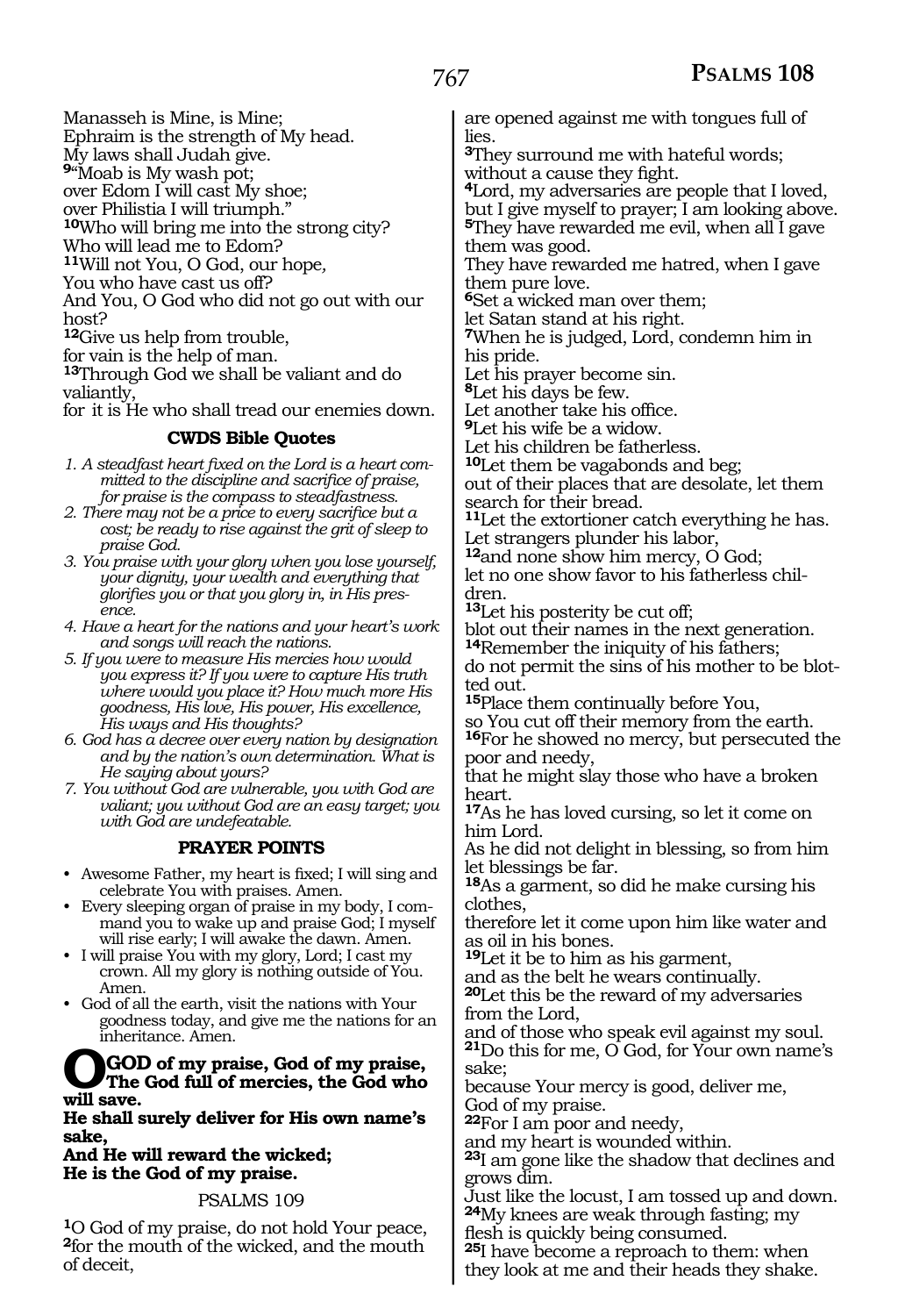### 768

**<sup>26</sup>**Help me, O Lord; save me according to Your mercy, God of my praise,

**<sup>27</sup>**that they may know it is Your hand, by You it is done.

**<sup>28</sup>**Let them curse but, Lord, bless me; when they rise put them down.

Let them be ashamed, Lord, but let Your servant rejoice.

**<sup>29</sup>**Clothe my adversaries with shame, with their own confusion cover them, as with a mantle, O Lord.

**<sup>30</sup>**But I will greatly praise You with my mouth, O Lord.

Among the multitude I will praise You.

**<sup>31</sup>**You will stand at the right hand of the poor, to save him from all those who condemn him,

O God of my praise.

#### **CWDS Bible Quotes**

- *1. Deception and lying slanders are no stranger to the righteous, but it should never make the righteous a stranger to God, give yourself to prayer.*
- *2. It breaks your will, your resolve and your spirit when you are wrongfully attacked by loved ones, never let it break your prayer but build it.*
- *3. If you dishonor love with hatred, you will serve the wicked driven and tormented by Satan himself.*
- *4. The prayers targeted against you may be very harsh but they must never be justified or you agree with the devil for your own destruction.*
- *5. Your children are affected by your choices; plant seeds of righteousness and uproot every negative ones before they bear fruit.*
- *6. Your words and actions may be converted to prayers for or against you; commit to bless and never to curse.*
- *7. Never be too fast to target or to offend the righteous, their God is mighty, their prayers dangerous and their fast potent; you will be clothed with shame and confusion.*

#### **PRAYER POINTS**

- O God of my praise, do not hold Your peace; defend me against slanderers and deceitful liars. Amen.
- Merciful Father, heal the hearts of everyone who is suffering from friendly wounds in the body of Christ. Amen.
- Gracious Father, let conviction fall into the spirits of everyone who has dishonored and abused love. Father forgive them for they do not know what they do. Amen.
- Most High God, keep me pure in Your sight; I cancel every negative seed I have sown and nullify every word targeting my soul. Amen.

### **SEATED** at God's right hand<br> **Priest forever** Judge of the nations **Priest forever, Judge of the nations, They shall all be His footstool.**

#### PSALMS 110

**<sup>1</sup>**The Lord said to My Lord; to my Lord He said this: "Until I make Your enemies Your footstool, at My right hand You shall sit." **<sup>2</sup>**The Lord shall send the rod of Your strength out of Zion.

Rule in Your enemy's midst.

**<sup>3</sup>**In the day of Your power, Your people will volunteer willingly.

In the beauty of holiness from the womb of the morning

You have the dew of Your youth.

**<sup>4</sup>**The Lord has sworn and will not repent,

"You are a priest forever

after the order of Melchizedek."

**<sup>5</sup>**The Lord at Your right hand shall strike through kings;

in the day of His wrath He shall do this thing. **<sup>6</sup>**He will judge among the nations;

He will fill the places with the dead;

and he will wound the leaders of many coun-

tries, yes He shall wound their heads.

**<sup>7</sup>**He shall drink of the brook in the path,

then He will lift up the head.

*The Lord said to my Lord! My Lord is seated by Him now!* 

#### **CWDS Bible Quotes**

- *1. He has done His part, now He is seated at the right hand of Power waiting for the church (His body which is His hands and feet) to do their part.*
- *2. We cannot be paging while the enemy is raging; God gave Jesus a seat at His right hand, but the church cannot be seated because rest for the church is not in the earth.*
- *3. Though He is seated high above His enemy, He reigns in the midst of His enemy through His people.*
- *4. We are offsprings of the womb of the morning, willing volunteers, serving in holiness in this the day of His power.*
- *5. Jesus, our High Priest forever, without beginning or ending of days, ever living to make intercession; settling the answer of blood to the question of sin.*
- *6. Nations must align or be realigned for the King of kings, our King, will not compromise.*

#### **PRAYER POINTS**

- My Jesus, my Lord, I will avenge the cross; I will not let your sacrifice go in vain; let every enemy of the cross be humbled under Your feet. Amen.
- Awesome Jesus, You worked to give me rest; now You rest and I work; enter into my work so I may enter into Your rest. Amen.
- King of kings, You will never be truly exalted in the earth unless Your offsprings reign; I will reign in this life and exalt You as my King. Amen.

**THE works of the Lord are great and sought after; The works of the Lord are great. All who have pleasure in them ardently seek them,**

### **And I will give Him praise.**

#### PSALMS 111

**<sup>1</sup>**Praise the Lord. I will praise Him. With my whole heart I will praise. In the assembly of the upright,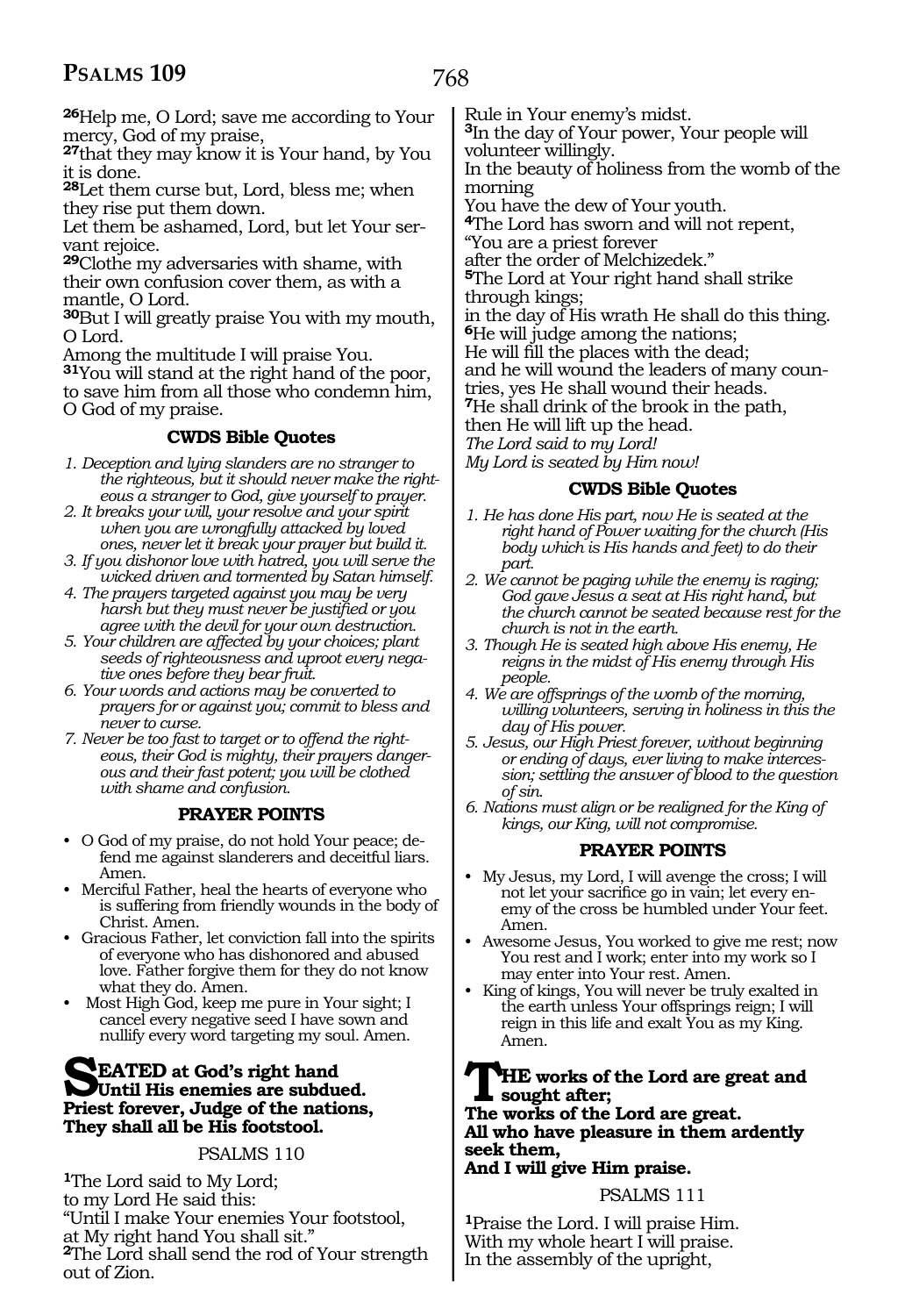and in the congregation,

I will praise the Lord,

for the works of the Lord are great. **<sup>2</sup>**The works of the Lord are great and greatly sought after,

by everyone who has pleasure in them. **<sup>3</sup>**The works of the Lord are great, honorable and glorious;

His righteousness endures forever.

**<sup>4</sup>**He has made His wonderful works to be re- membered.

The Lord is full of compassion and grace.

**<sup>5</sup>**He has given food to those who fear Him.

He will always be mindful of His covenant with care.

**<sup>6</sup>**He has shown His people His power and His works,

that He may give them the heritage of the nations of the earth.

**<sup>7</sup>**His works are truth and judgment,

and His commandments are sure.

**<sup>8</sup>**They stand fast for ever and ever.

The works of the Lord are pure!

They are done in truth and uprightness.

**<sup>9</sup>**Unto His people redemption came;

He commanded His covenant forever;

holy and reverend is His name. **10**The fear of the Lord is the beginning of wis-

dom;

it is where wisdom starts.

All those who obey His words are of good understanding;

so is everyone who does His commands. The works of the Lord are great and sought after; His praise endures always.

#### **CWDS Bible Quotes**

*1. Praising the Lord is not automation, it is a committed decision: I will.* 

*2. Not because you have entered the congregation means you have entered praise or praise has entered you; commit to praise Him whenever you are in church.*

*3. If you can see and appreciate His works you will seek His ways and His face.*

*4. You seek out the things you have pleasure in: His works mystify some, mesmerize some and attract indifference in others.* 

*5. Empty yourself before God and draw from His grace for He is completely full of compassion for empty and hungry souls.*

*6. God's Will has your name recorded as the beneficiary of nations; it is sealed by His power and His works, execute it and inherit.* 

*7. Truth, purity, righteousness, holiness and justice: describe Him; wisdom describes everyone who loves and fears Him.*

#### **PRAYER POINTS**

- I will praise You Lord, I command my will to command my whole heart and entire being to praise You.
- I will praise You in church, Lord, and in the assembly of people with similar hearts; I will be exuberant with my praise. Amen.
- Righteous Father, I see You in Your works all around me, every where I go; my heart seeks

You more every day. Amen.

**HOW** do you know the good man?<br> **He is one who shows favor and lends.**<br> **If you delight greatly in God's command. If you delight greatly in God's commandments** 

**And you fear the Lord, you will be blessed. You have the keys, you can be blessed. Now praise Him!** 

#### PSALMS 112

**<sup>1</sup>**Praise the Lord! Blessed is the man who fears the Lord, who delights greatly in His laws and in His commands,

**<sup>2</sup>**his children shall be mighty;

on the earth they shall be great.

The generation of the upright shall be blessed; **<sup>3</sup>**wealth and riches shall be in his house;

his righteousness endures forever.

**<sup>4</sup>**Light rises on the upright in darkness.

The upright is gracious and righteous and full of compassion.

**5**A good man shows favor and extends a lending hand;

he will guide his affairs discreetly; he will be a man of discretion;

**<sup>6</sup>**he shall not be moved forever.

The righteous shall be everlastingly remembered;

**<sup>7</sup>**he will not fear bad news;

he trusts in the Lord with an immovable heart.

**8**He shall not be afraid, for his heart is established;

until he sees his desires on his enemies. **<sup>9</sup>**To the poor he has dispersed and given; his righteousness endures perpetually. His horn shall be exalted with honor. **<sup>10</sup>**When the wicked sees it he shall be grieved. He shall gnash his teeth and melt away.

The desire of the wicked shall perish*.*

#### **CWDS Bible Quotes**

- *1. Fearing the Lord does not create fright but a great expressive exuberant delight in Him and in His word.*
- *2. The blessing that comes with fearing the Lord with great delight is inexhaustible; it includes wealth, riches, a lasting legacy of righteousness that encompasses your generations.*
- *3. Darkness never tells the end story of the upright, it is the settings for His glory to arise.*
- *4. Speak to yourself daily: I am upright, I am full of grace and compassion; I show favor and lend; I am shrewd in business and nothing shall move me; I shall leave a legacy; I will be remembered.*
- *5. A steadfast heart that trusts the Lord never fears bad news for your faith is not in the news but in the Lord who processes every news to favor you.*
- *6. Fearing God more means fearlessness; you will not be afraid. The wicked will fear you and watch you being established while their desire perish.*
- *7. Be a kingdom administrator who disperses to nations and to the poor and you will be honored in*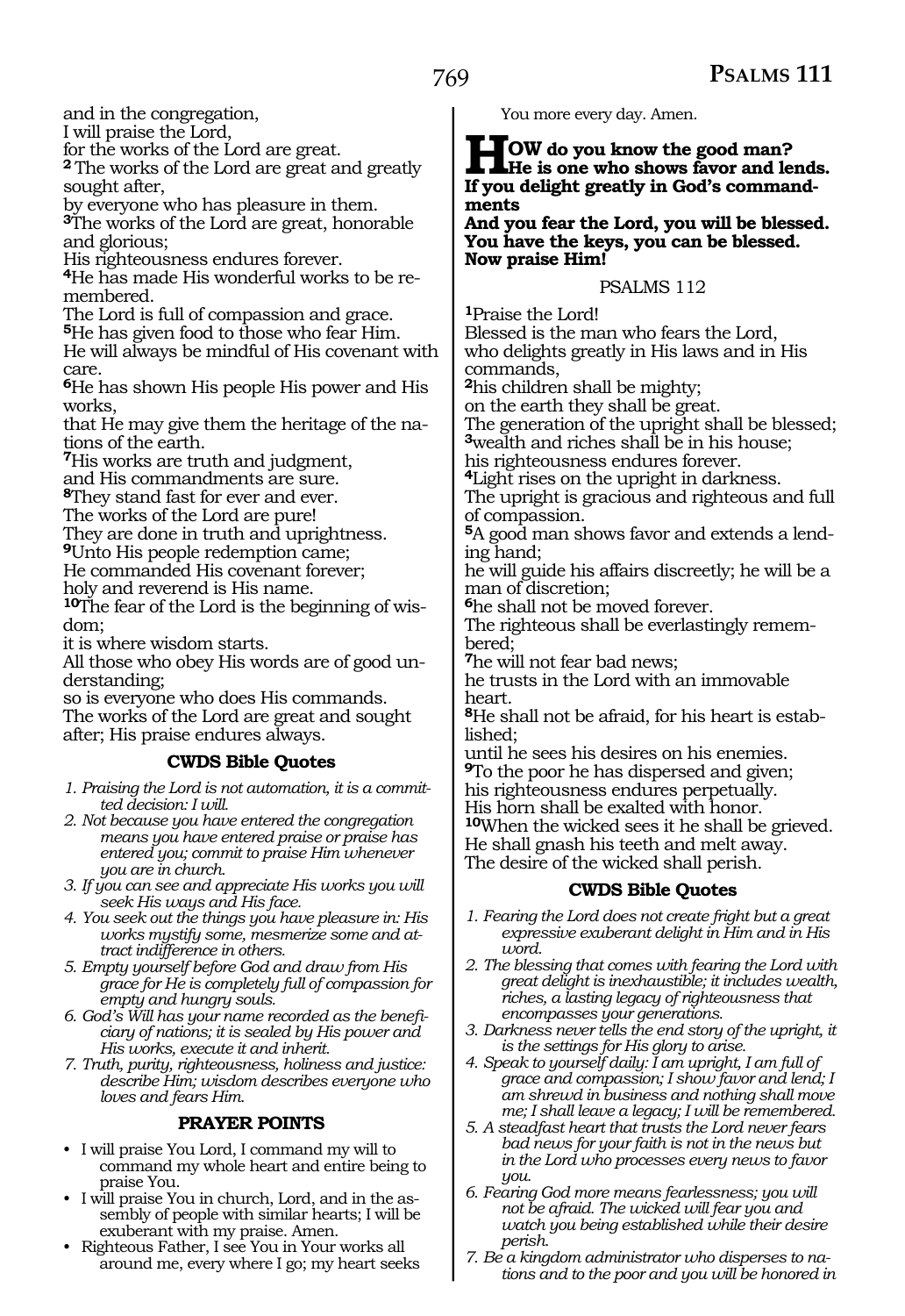*time and also leave a lasting legacy of righteousness that goes beyond time into eternity.*

#### **PRAYER POINTS**

- Marvelous Lord, I have ordered my ways to fear You; I am constrained by My delight in Your laws. Amen.
- Lord I delight in You; I am amazed because You fill me with delights just for doing what delights me, loving You. Amen.
- Darkness does not define me, Lord, nor can it confine me; thank You Father that Your light shines in darkness on the upright. Amen.
- By the power in the blood of Jesus, I shall be everlastingly remembered. I will not fear bad news; my heart is immovable. Amen.

#### **HIGH above! Above all nations, So is the Lord our God. High above! Above the heavens, So is the glory of our Love. His name is to be praised From the rising to the setting of the sun. Bless His name forever For He is high above.**

#### PSALMS 113

**<sup>1</sup>**Praise the Lord; give praise, you servants of the Lord, praise the name of the Lord. **<sup>2</sup>**Bless the name of the Lord, from today and every day from now on, even forevermore. **<sup>3</sup>**From the rising of the sun to the going down of the same, His name is to be praised. **<sup>4</sup>**The Lord is high above all nations; and his glory above the heavens. **<sup>5</sup>**Who is like our Lord God, who dwells on high, yes, high above? **<sup>6</sup>**Yet He humbles Himself to behold the things that are in heaven and in the earth. **<sup>7</sup>**He raises the poor from the dust; and He lifts the needy from the rubbish heap. **<sup>8</sup>**That He may set him with the princes of the people *of* His love; His people; *He changes their situation and places them high above.*  **<sup>9</sup>**He makes the barren woman to keep house. He makes her a joyful mother of children

high above her circumstances.

The One who is high above makes the barren dance!

Praise the Lord!

#### **CWDS Bible Quotes**

- *1. When we bless the Lord we are really only acknowledging: 'He is blessed', and aligning ourselves with Him as servants of His.*
- *2. Bless the Lord in time and make a commitment to bless Him all the time, from this time forth, and you will be sure to bless Him in forevermore.*
- *3. The sun may rise and the sun may go down but praise must keep rising and never go down.*
- *4. It takes great humility for a God who is high and mighty, whose glory is above the heavens, to interact with matter and the matters of the earth.*
- *5. If God can get His hands dirty to make you and the hands of His Son bloody to save you, what will He not do to turn your circumstances around in your favor?*
- *6. If you believe the word that where you are now is not where you are destined to be, then speak to your improvised and barren situation and engage the God of the turnaround.*

#### **PRAYER POINTS**

- Blessed be the Lord Most High, professor of heaven and earth; I will bless Your name, O Lord. Amen.
- Righteous Father, Your name is awesome and worthy to be praised; my value in time is gained in blessing You at all times. Amen.
- God great God, from sunrise to sundown and throughout the night watches, Your praise shall rise from my lips and never go down. Amen.

#### **THE mountains skipped like rams, The little hills like lambs. O you sea, why are you fleeing? The earth trembles, something is on: It is the Lord strong and mighty The presence of the awesome King. From the rock comes standing water, And fountains come from flint.**

#### PSALMS 114

**<sup>1</sup>**When Israel went out of Egypt, from a people of strange language came the house of Jacob; **<sup>2</sup>**Judah was His sanctuary, and Israel His dominion. **<sup>3</sup>**The sea saw it and fled; Jordan was driven back. **<sup>4</sup>**The mountains were skipping like rams; like lambs, the little hills danced. **<sup>5</sup>**What troubles you, O sea? Why do you flee like that? What troubles you, O Jordan, that you were driven back? **<sup>6</sup>**You mountains and hills, why skip like rams and lambs? *@With the Holy Ghost's anointing, at His presence nothing can stand.*  **<sup>7</sup>**Tremble, you earth, at the presence of the Lord! At the presence of the God of Jacob. **<sup>8</sup>**He turns the rock into standing water, brought fountains from the flint. *Can you feel the anointing? Are you standing still?* 

#### **CWDS Bible Quotes**

- *1. It is not how you go out but who leads you out; it is not how awesome you look but who is looking over you; it is not who you are with but who is with you.*
- *2. The seas do not flee before man, nor the mountains and hills dance like rams before flesh; the God who led Israel out of Egypt is with you and all creation reacts to Him now just as it did then.*
- *3. At the presence of the Lord your God with you and in you, the earth must tremble and respond*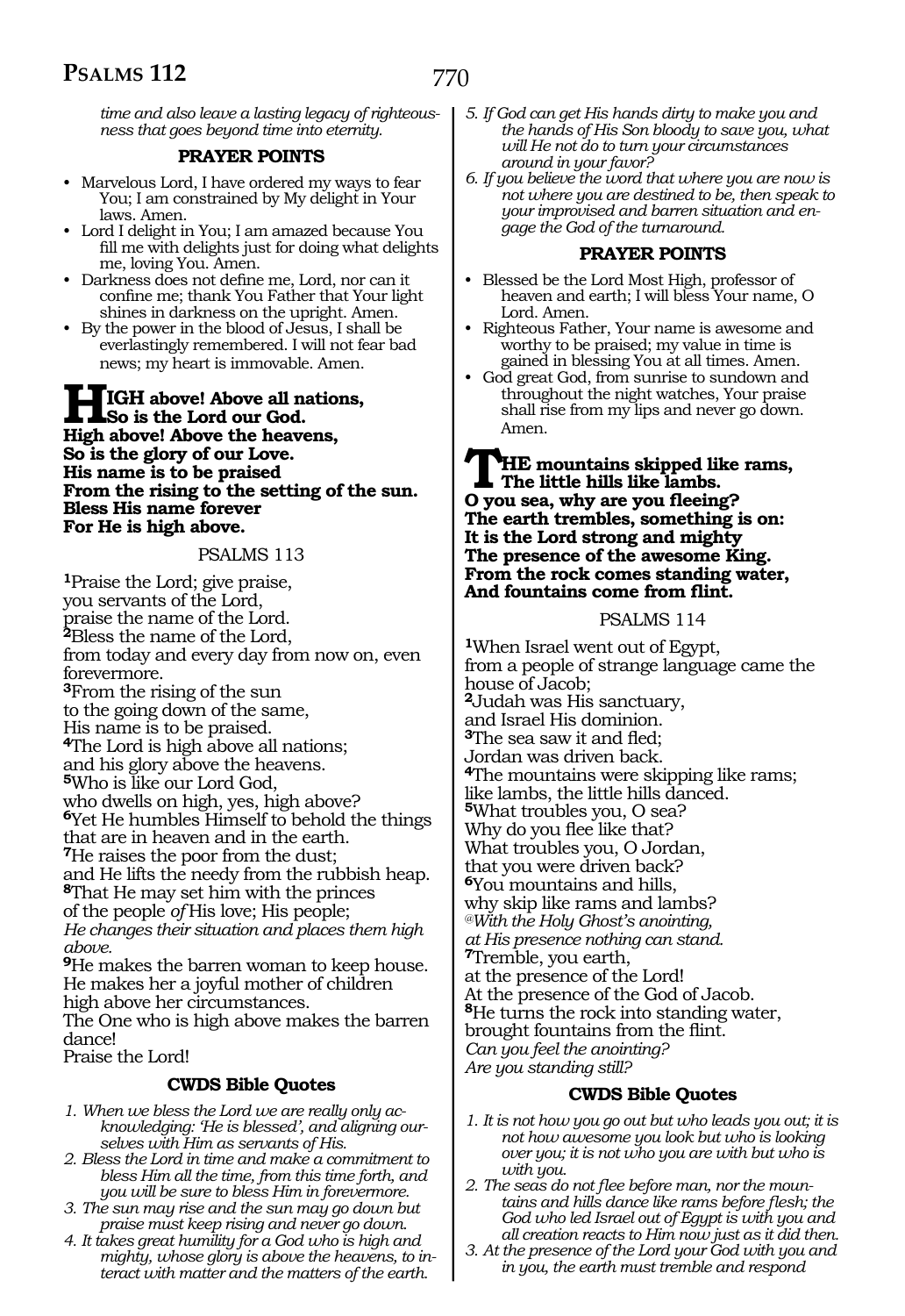*submissively.*

#### **PRAYER POINTS**

- Loving Father, thank You for watching over me with delightful care and for counting my hairs with determined diligent love. Amen.
- I tremble and fall at Your awesome presence, O God. Amen.
- Thank You, Father, that You are with me, I am protected, I prosper, I am preserved. Amen.

### **TO Your name we give glory, For Your mercy and truth's sake. Not unto us, not unto idols, Glory be to Your holy name!**

#### PSALMS 115

**<sup>1</sup>**Not unto us, O Lord, not unto us, but glory to Your name. For the sake of Your mercy, and for the sake of Your truth. *@Though You bless us from heaven's door, and increase us yet more and more. Not to us, O Lord, not to us, but all the glory be to You.* **<sup>2</sup>**Why should the nations say, "Where is their God?" **<sup>3</sup>**But our God is in the heavens, and whatever He pleases He has done. **<sup>4</sup>**Their idols are gold and silver, the work of men's hands. **<sup>5</sup>**They have mouths but cannot speak. They have eyes but they do not see. *@To Your name we give glory, for Your mercy and truth's sake. We will not lift our hands to idols. To You alone we give praise.* **<sup>6</sup>**They have ears but do not hear; they have noses but cannot smell. **<sup>7</sup>**They have hands but cannot use them; they have feet but cannot walk, nor from their throats can they talk. **<sup>8</sup>**Those who make them are like them: *false, illogical, unreal and fools;*  and so is everyone who trust in them. **<sup>9</sup>**O Israel, trust in the Lord; He is Your shield and help. **<sup>10</sup>**O, house of Aaron, trust the Lord; He is Your shield and help. **<sup>11</sup>**All who fear Him, trust the Lord; He is Your help and shield. **<sup>12</sup>**He has been mindful of us; He will bless us always. He will bless the house of Israel; He will bless Aaron's house. **<sup>13</sup>**He will bless those who fear the Lord, small and great, He will bless them both. **<sup>14</sup>**The Lord shall increase you, increase you yet more and more, both you and your children. *He has created doors.*  **<sup>15</sup>**You are blessed of the Lord by whom heaven and earth were made. Not unto us, O Lord, not unto us, to Your name be all the praise!

**<sup>16</sup>**The heavens, even the heavens, the heavens are the Lord's, but to the children of men He has given the earth. **<sup>17</sup>**The dead cannot praise the Lord, nor any who go down into silence; **<sup>18</sup>**but we will bless the Lord from this time forth and forevermore. Lord, may Your name be praised. Praise the Lord!

#### **CWDS Bible Quotes**

- *1. A glorious life is a life lived in pursuit of glory, not yours but His, not unto you but unto Him and unto His name.*
- *2. Their gods are their gold and they ask where is yours; your God cannot be seen but He sees, He hears, He speaks.*
- *3. Sin makes you elevate stupidity and reject wisdom; it makes you submit only to the power you can control.*
- *4. Satan is a master craftsman of amusement; he causes people to make and worship the splitting image of what he is making them to become, blind and illogical.*
- *5. Speak to yourself, to your household, to your friends and associates daily to trust in the Lord. In your private prayers command them to reject deception and to trust God.*
- *6. Self-declaration is one of the most powerful tools available to Christians; speak blessings over yourself and over your house.*
- *7. Divine acceleration is your portion, both for you and your children; the God who made heaven and the earth has done it.*
- *8. The Father begot sons in Christ and gave them the earth while He retains full authority in Heaven; He expects them to rule and He only intervenes at their request.*
- *9. Man has no authority in heaven but to invite heaven's authority on earth and God has limited the use of His authority in the earth to the invitation of men.*

#### **PRAYER POINTS**

- Not unto us, O Lord, but glory be to Your name; Your throne is wrapped in glory. Amen.
- Most High God, You are the only true and living God; You are alive. Amen.
- I denounce every demonic agitation for me to choose my own gods or my own laws to govern my life, in the name of Jesus.
- Satan shall not make a fool of me; every high thing that exalts itself against the knowledge of God in my life, be abased now, in the name of Jesus.
- The Lord has blessed my house; the Lord has blessed my family; the Lord has blessed me with wealth, success and good health. Amen.

#### **ILOVE the Lord; a love that is real, And I say, What shall I give back for all His benefits to me? I will offer thanks; I will pay my vows. His grace is proven and I am oh, Oh, so much in love.**

#### PSALMS 116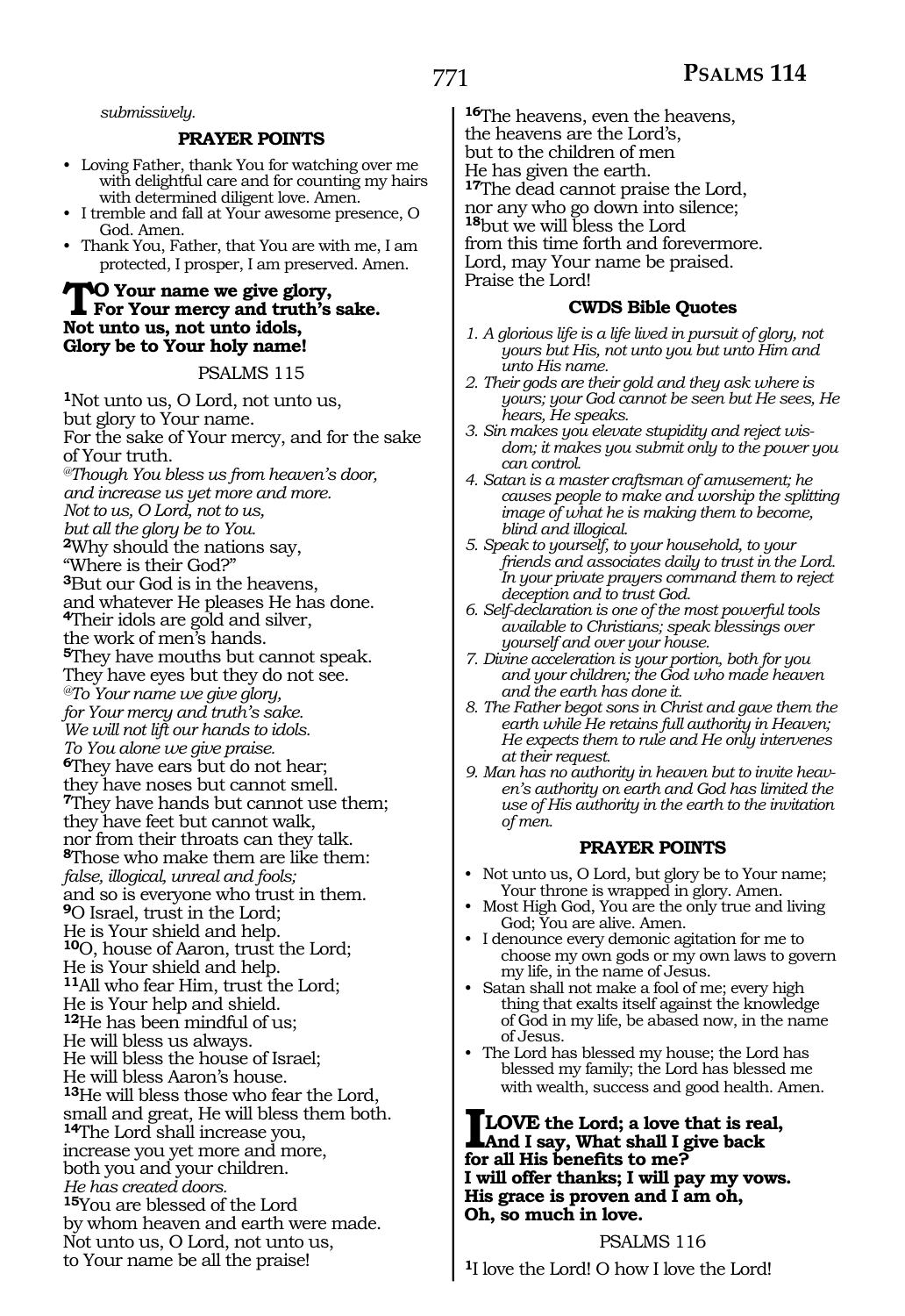For He has heard my supplications and my voice He has heard. **<sup>2</sup>**He has inclined His ear to me; I will call on my Love as long as I live. **<sup>3</sup>**The sorrows of death surrounded me; the pains of hell got hold of me; sorrows and trouble are what I found, **<sup>4</sup>**then I cried to the Lord, I called upon His name; I begged Him, "O Lord, deliver my soul!" **<sup>5</sup>**Gracious is the Lord and righteous, and our God is merciful. **<sup>6</sup>**The Lord preserves the simple. I love the Lord for I was brought low, and He reached down and helped me. **<sup>7</sup>**Return to your rest, O my soul! For the Lord has dealt bountifully with you. **<sup>8</sup>**He has delivered my soul from death, my eyes from tears running wet, and my feet from falling. **<sup>9</sup>**I will walk before the Lord in the land of the living. **<sup>10</sup>**I believed, therefore I have spoken; I was greatly afflicted. **<sup>11</sup>**I said in my haste, "All men are liars." *But by my Love I have been lifted.*  **<sup>12</sup>**What shall I return to God for all His benefits to me? *He has been so good!* **13**I will take the cup of salvation and call upon the name of the Lord. **<sup>14</sup>**I will pay my vows to the Lord in the presence of all men. **<sup>15</sup>**Precious, so precious in God's sight; is the death of His saints. **<sup>16</sup>**O Lord, I am Your true servant, the son of Your maidservant; You have loosed my bonds. *Oh, how I love Your ways!*  **<sup>17</sup>**I will offer to the Lord the sacrifice of thanks- giving. I will sweetly call on His name. **<sup>18</sup>**I will pay my vows to Him in the presence of the people; *because, 'for better!' is what He proclaims. Oh, how I love Him!* I will pay my vows, **<sup>19</sup>**in the courts of the Lord's house and in the midst of you, O Jerusalem. Praise the Lord!

#### **CWDS Bible Quotes**

- *1. God loves unconditionally and has commanded us to do the same, yet He gives us many reasons to keep falling in love with Him over and over again. One of which is: He listens to us.*
- *2. Even when you feel the pangs of death, commit to call on God as long as you have breath.*
- *3. Grace is getting favor you do not deserve, mercy is being spared the punishment you deserve; to be full is to be able to say, He had dealt bountifully with me.*
- *4. Seek the source of your salvation: look for opportunities to give back to the source of your blessings and benefits. Let your foremost priority be what pleases Him most.*
- *5. God preserves your feet and delivers you from*

*death in life; but He canonizes you and makes you a precious jewel to Him in death. He keeps you for Himself in life and takes you to Himself in death.*

*6. A grateful heart evidenced by expressive thanksgiving justifies God's goodness since you cannot truly repay His benefits; paying your vows justifies His righteousness.*

#### **PRAYER POINTS**

- Jesus, I love You because You take the time to listen to me. Amen.
- Mighty God, I have made a vow that I shall cry even in the most desperate times; I will never let the devil shut me away from my source of help. Amen.
- My Lord and my God, I thank You for You have dealt bountifully with me. Amen.
- What can I give back to You, Lord, for all Your benefits to me; I will surround You with my praise. Amen.

### **TRUTH everlasting,<br>
<u>Proise Him all</u> you nations Praise Him all you nations. Let all the nations praise.**

#### PSALMS 117

**<sup>1</sup>**Praise Him, all you nations; praise Him, all people groups, **<sup>2</sup>**for His merciful kindness toward us and His everlasting truth. Praise the Lord! His truth endures forever; His merciful kindness to us is great. All you peoples and nations praise. Praise Him! Lift your voice and give Him praise. Praise the Lord!

#### **CWDS Bible Quotes**

- *1. Praise Him, applaud Him, laud Him, celebrate Him, give Him expressive exaggerated praise in appreciation of who He is, what He has done and what He is doing for you now.*
- *2. Mercy is kindness, it is sparing you from the penalty you deserve, but when it is twinned with grace, undeserved favor, it becomes merciful kindness.*

#### **PRAYER POINTS**

- Your love O Lord was expressive and explosive even to the cross; my praise shall greet Your sacrifice. Amen.
- Thank You, Lord, for Your merciful kindness towards me. Amen.

#### **GIVE thanks to the Lord for His mer-** $\chi$ <sub>cies.</sub>

**Give thanks to the Lord, for He is good. He has exalted to chief cornerstone the stone that the builders refused. Give thanks to Him and say, "Your mercies endure forever; Your mercies endure for always.**

**You are God and I will praise You;**

**You are God I will give You praise.**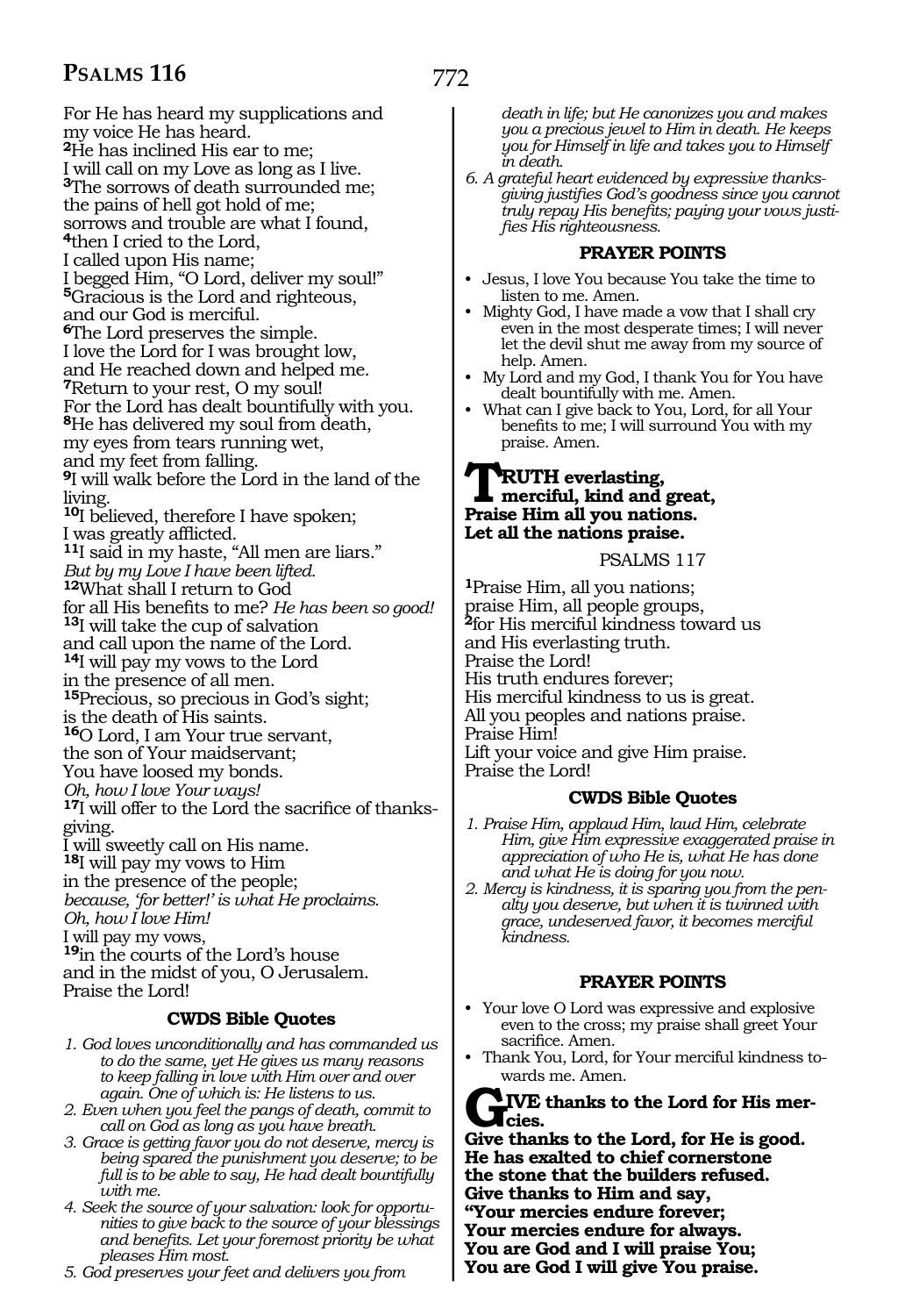#### **The Lord is good!"**

PSALMS 118

**<sup>1</sup>**Give thanks to the Lord, for He is good; His mercies endure forever.

**<sup>2</sup>**Let all of Israel say;

"His mercies endure forever." **<sup>3</sup>**Let the house of Aaron now say;

"His mercies endure forever."

**<sup>4</sup>**Let those who fear the Lord now say,

"His mercies endure always."

**<sup>5</sup>**I called on the Lord in distress;

He answered and set me in an expanded place.

**<sup>6</sup>**The Lord is on my side; I will not fear!

What can man do to me?

**<sup>7</sup>**The Lord is among those who help me and who is on my side,

therefore I will see all my desires on my enemies.

**<sup>8</sup>**It is better to trust in the Lord

than to put confidence in man.

**<sup>9</sup>**It is better to trust in the Lord

than to put confidence in princes.

*It is better to trust in the Lord!*

*It is better to trust in the Lord!*

*So much better to trust in the Lord.* 

**<sup>10</sup>**All nations surrounded me;

but in the name of the Lord

I will destroy them, yes, I will put them down. **<sup>11</sup>**They surrounded me;

yes, they surrounded me;

but in the name of the Lord I will destroy them.

**<sup>12</sup>**They swarmed all around me like bees. They will be quenched just as the flame of thorns;

for in the name of the Lord I will destroy them. **<sup>13</sup>**You shoved me hard that I might fall, but the Lord helped me.

**<sup>14</sup>**The Lord is my strength and my song; He has become my salvation.

**<sup>15</sup>**The noise of rejoicing and salvation is in the tabernacle of the righteous:

the right hand of the Lord does valiantly. **<sup>16</sup>**The right hand of the Lord is exalted; the right hand of the Lord does valiantly. **<sup>17</sup>**I shall not die but live and declare

the works of the Lord. Amen.

*@I shall not die, but live and declare it! In all generations men need to hear it!* 

*I shall live and not die, for my mouth will share it! The works of the Lord. Amen.* 

**<sup>18</sup>**The Lord has chastened me hard; but He has not given me over to death. **<sup>19</sup>**Open to me the gates of righteousness. I will enter into it and give praise to the Lord, **20**this gate of the Lord into which the righteous shall enter.

**<sup>21</sup>**I will praise You, for You have heard me, and have become my salvation. **<sup>22</sup>**The stone that the builders rejected

is now the chief cornerstone.

**<sup>23</sup>**Marvelous! Marvelous!

This is the Lord's doing and it is marvelous. In our eyes it is marvelous!

**<sup>24</sup>**This is the day the Lord has made;

we will celebrate and be joyful in it. **<sup>25</sup>**Save now, I pray of You, O Lord;

send prosperity now!

**<sup>26</sup>**Blessed is He who comes in the name of the Lord; blessed is He.

We have blessed You from the house of the Lord.

**<sup>27</sup>**God is the Lord who has shown us light. Bind the sacrifice with cords to the horns of the altar.

With cords, bind the sacrifice.

**<sup>28</sup>**You are my God and I will praise You.

You are God and I will exalt You.

**<sup>29</sup>**Oh, give thanks to the Lord for He is good; His mercies endure forever! Amen.

#### **CWDS Bible Quotes**

- *1. That He is good is a very good reason to stop and give Him thanks; if you cannot measure His goodness try His mercies.*
- *2. Fear God and not man and you will stand in the face of your greatest distress. It is best to trust the finger of God than the best effort of man.*
- *3. The name of the Lord is more potent than the most present dire threat; it is more powerful than the most modern weapons of the strongest nations.*
- *4. God has provided so much content for your songs that you do not need to be lyrical to write moving lyrics; His right hand has indeed done valiantly.*
- *5. Declare it over your life daily; death cannot take you until fulfilments have reached you; you shall not die before your time and you shall live on forever in your impact on time.*

*6. There is a reason for your living and purpose for your existence; you have argument to bargain for life on the platform of your commitment to purpose: you shall not die but live to declare...*

- *7. There are gates accessible only to the righteous, you enter with praise.*
- *8. The devil cannot make or break your day; your day is already made in eternity. That is conclusive reason to celebrate even if the day brings you hell.*
- *9. The best of human vision is deceptive; judge all things by the Spirit or you may reject the Stone who you will beg to accept you in the end.*
- *10. The builders, power-brokers and influencers do not have the final say, your Maker does.*
- *11. The greatest blessings come from the greatest sacrifices; the One who came blessed in the name of the Lord was to be bound as a sacrifice to the horns of the altar.*

#### **PRAYER POINTS**

- Lord You are good and Your mercies endure forever; I am grateful to You. Amen.
- Righteous Father, I fear before You; I will trust You. Amen.
- Your name settles it for me, mighty God. In Your name I win; I am fully equipped in You. Amen.
- You are my strength and my song, Lord, and You have become my salvation.
- I declare that I shall not die before my time. I shall not die but live and declare the works of the Lord. I will have an impact in time. Amen.
- Cheif Cornerstone, I have Your DNA; I am like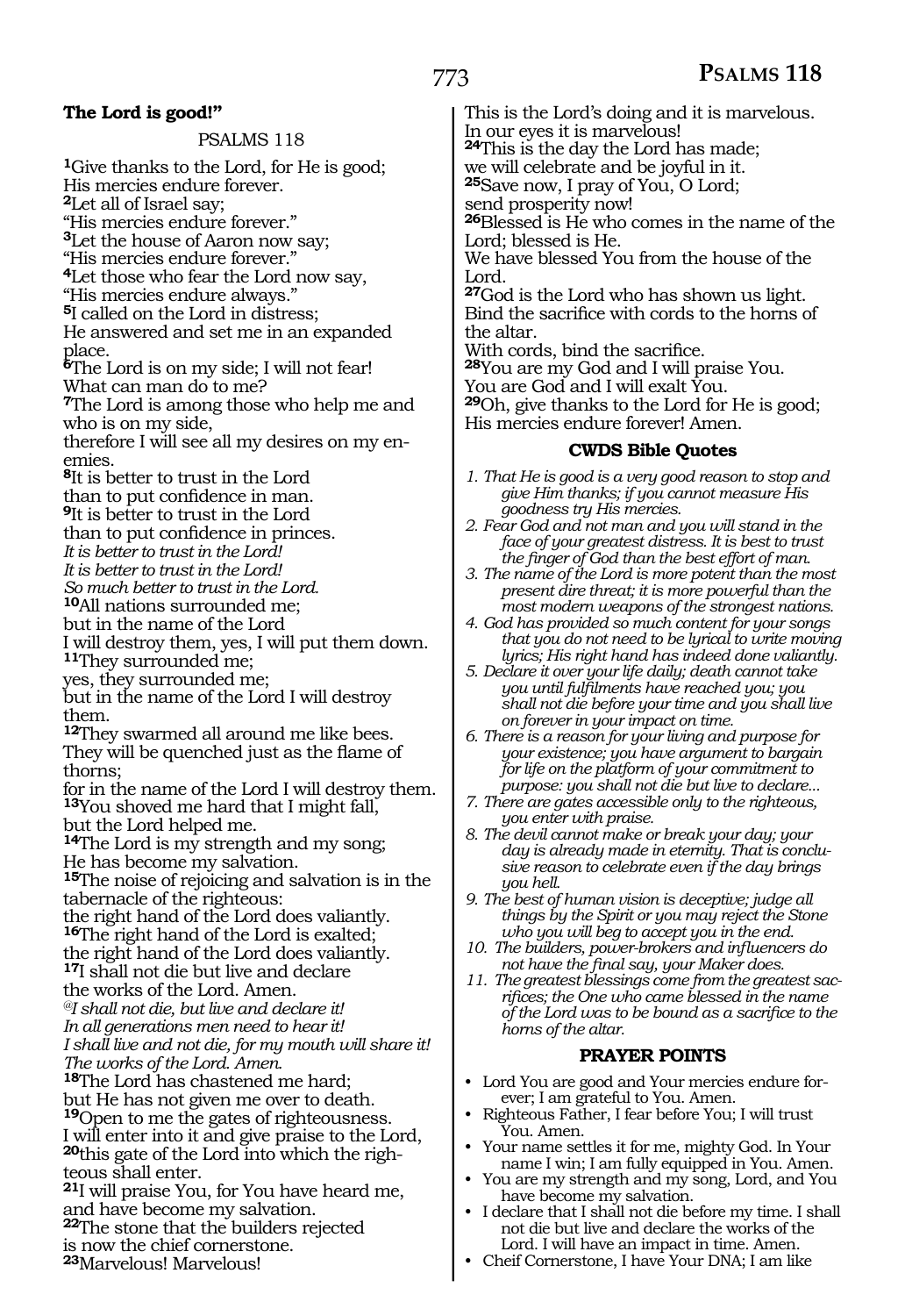774

You; I look into the mirror of Your reflection and not at the facts or the conclusion of men to find me. Amen.

#### **HIS statutes, His precepts, His judgments, His laws,**

**Oh, how good the words of God are. Great are the benefits: they cleanse us within;** 

**We hide them inside, they keep us from sin.** 

**Comfort in affliction, a light to the path, His statutes, His precepts, His judgments, His laws!** 

#### PSALMS 119

ALEPH **1**Blessed are the undefiled who walk in God's law.

**<sup>2</sup>**You are blessed if you keep His testimonies and seek Him with your whole heart,

**<sup>3</sup>**to do no iniquity, and in His ways to walk, **4**to keep His precepts diligently as He commands.

**<sup>5</sup>**O that my way was directed to keep Your statutes:

**6**then I shall not be ashamed when I have respect thereunto.

**<sup>7</sup>**With uprightness of heart I will give You praise,

when I have learned, Your righteous judgments and Your ways.

**<sup>8</sup>**Do not forsake me completely, O Lord, I ask. I will keep Your statutes, Your precepts, Your judgments, Your laws.

#### **BETH**

**<sup>9</sup>**With what shall a young man cleanse his way?

By taking heed to his way in accordance with Your word.

**<sup>10</sup>**I sought You, O Lord, with my whole heart; O, let me not wander from Your commands.

**11**In my heart I have hidden them; I have hidden Your word,

that I may not sin against You, O Lord.

**<sup>12</sup>**You are forever blessed, O Lord; teach Your statutes to me.

**<sup>13</sup>**I have declared all Your judgments with my lips;

**<sup>14</sup>**I have rejoiced in the way of Your testimo- nies,

as much as having all riches.

**<sup>15</sup>**I will meditate on Your precepts and to Your ways have respect.

**<sup>16</sup>**In Your statutes I will delight myself, and Your words I will never forget;

*I will keep Your precepts, Your statutes, Your laws and judgments.*

#### GIMEL

**<sup>17</sup>**Deal bountifully with Your servant that I may live;

for I live to keep Your word; it is all there is. **<sup>18</sup>**Open my eyes that I may see and my heart may behold wondrous things out of Your law. **<sup>19</sup>**I am a stranger in the earth; from me do not hide Your commands.

**<sup>20</sup>**My soul breaks for this longing that it has <sup>21</sup>You have rebuked the proud who are cursed,

who err from Your commandments, yes, from Your words.

**<sup>22</sup>**Reproach and contempt, remove them from me,

for I have kept Your testimonies.

**<sup>23</sup>**Princes sit and speak against me,

but Your servant meditates in Your statutes. **<sup>24</sup>**Your testimonies are also my delight and my counselors;

*Your statutes, Your precepts, Your judgments, Your laws!*

#### DALETH

**<sup>25</sup>**My soul clings to the dust; make me live, O Lord!

Quicken me according to Your word.

**<sup>26</sup>**I have declared my ways and You heard me; teach me Your statutes; Your statutes teach to me.

**27**The way of Your precepts make me understand;

so shall I talk about the wondrous works You have done.

**<sup>28</sup>**My soul melts for heaviness; strengthen me as Your word states.

**<sup>29</sup>**Grant me Your law graciously; remove from me lying ways.

**<sup>30</sup>**The way of truth I have chosen; I have laid Your judgments before me, in my way.

**<sup>31</sup>**I have stuck to Your testimonies, O Lord; do not put me to shame.

**<sup>32</sup>**I will run the way of Your commandments, when You enlarge my heart.

*I will run in the direction and directives of Your statutes, Your precepts, Your judgments, Your laws!* 

#### HE

**<sup>33</sup>**The way of Your statutes, Lord, teach to me, and I will keep them to the end, until eternity. **<sup>34</sup>**Give me understanding, and I will keep Your law;

I will observe it with my whole heart.

**<sup>35</sup>**In the path of Your commandments, O Lord, make me go,

for I delight in them; let me walk them out.

**<sup>36</sup>**Incline my heart to Your testimonies and not to covet.

**<sup>37</sup>**Turn away my eyes from vanity; quicken me in Your way.

**<sup>38</sup>**Establish Your word to Your servant who is devoted to Your fear.

**39**Your judgments are good; I fear my reproach, turn them away.

**<sup>40</sup>**I have longed for Your precepts; quicken me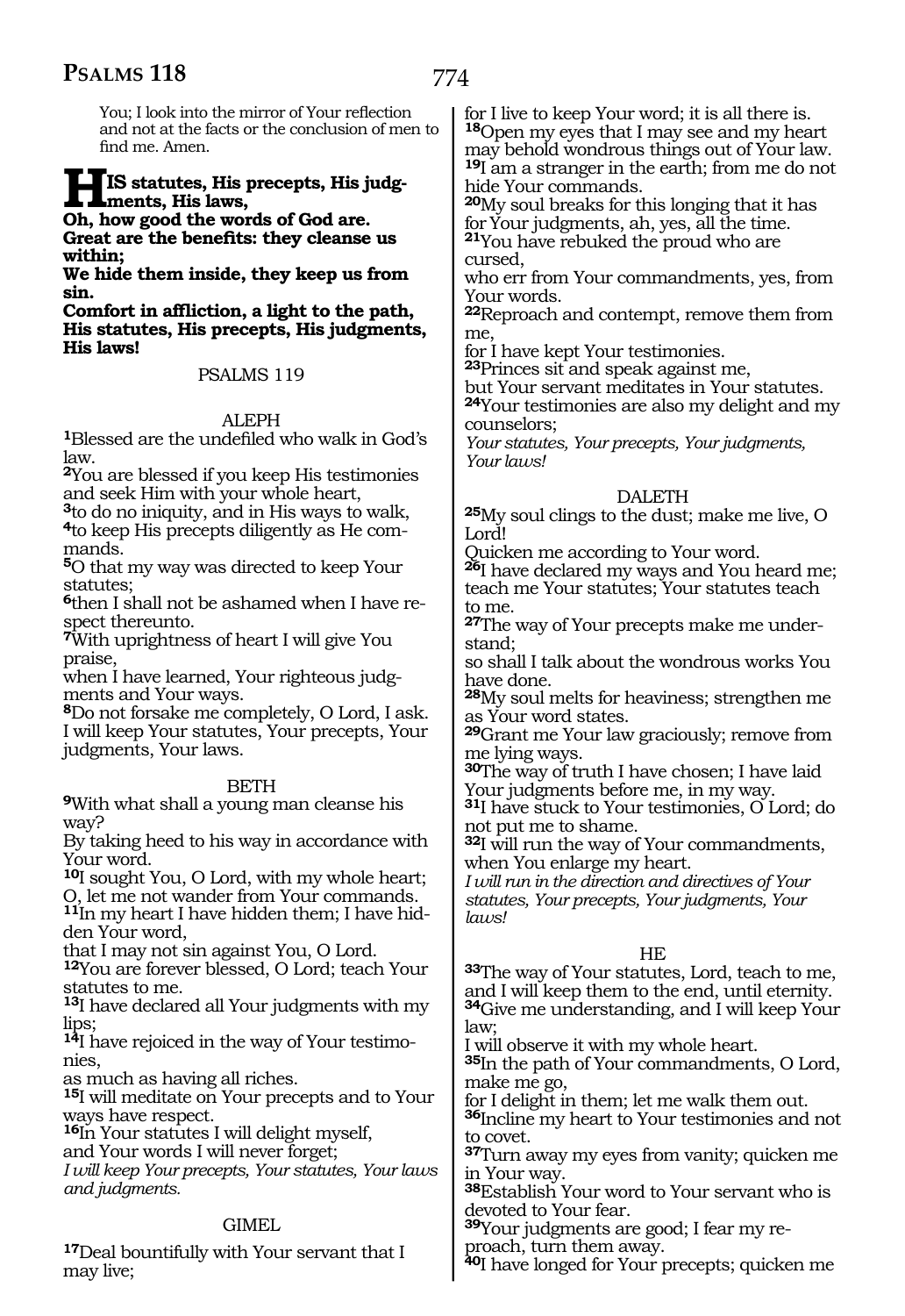in Your righteousness.

*And in Your law, Your statutes, Your judgments and precepts!*

VAV **41**Let Your mercies come to me also, O my Lord,

even Your salvation, according to Your word. **<sup>42</sup>**So shall I have something to answer those who reproach me,

for I trust in Your word; they are my surety.

**<sup>43</sup>**Do not take the word of Your truth entirely from my mouth,

for I have hoped in Your judgments, they have been my hope.

**44**So shall I keep Your law forever, yes, continually.

**<sup>45</sup>**I seek Your precepts and therefore I will walk at liberty.

**<sup>46</sup>**I will speak of Your testimonies before kings and will not be ashamed.

**<sup>47</sup>**In Your commandments which I have loved I will delight myself.

**48**I will lift up my hands to Your commandments that  $\overline{I}$  love,

and I will meditate in Your statutes, Your precepts, Your word.

#### ZAYIN

**<sup>49</sup>**Remember the word to Your servant in which You caused me to hope.

**<sup>50</sup>**Your word has quickened me; in my

affliction it was my comfort. **51**The proud have ridiculed me, yet I have not declined from Your law.

**<sup>52</sup>**I remembered Your judgments of old, and took comfort, O Lord.

**<sup>53</sup>**Horror has taken hold on me; it has gripped my heart,

because of the wicked who forsake Your law.

**<sup>54</sup>**In the house of my pilgrimage, Your statutes have been my songs;

**<sup>55</sup>**I have remembered Your name, at nights; I have kept Your law.

**<sup>56</sup>**I had this because Your precepts I have kept.

*I have kept Your word, Your testimonies, Your law and judgments!* 

#### **HETH**

**57**O Lord, You are my portion; You are my portion, O Lord.

I said within me, I will keep Your words;

**<sup>58</sup>**I sought Your favor with my whole heart. Be merciful to me, as Your word says You are.

**59**I thought on my ways, and to Your testimonies turned my feet;

**60**I made haste and did not delay Your commandments to keep.

**<sup>61</sup>**The bands of the wicked have robbed me, but I have not forgotten Your law.

**<sup>62</sup>**At midnight I will rise to give You thanks; because of Your righteous judgments, I will give You thanks.

**63**All those who fear You and keep Your precepts are my friends and companions.

**<sup>64</sup>**The earth is full of Your mercy; teach Your statutes to me.

*Your judgments, Your precepts, Your word teach to me!* 

#### **TETH**

**<sup>65</sup>**You have dealt with Your servant according to Your word;

**<sup>66</sup>**teach me good judgment and knowledge, O Lord,

for Your commandments I have believed. **<sup>67</sup>**Before I was afflicted I went astray; now I keep Your words.

**<sup>68</sup>**You are good and You do good; teach me Your statutes.

**<sup>69</sup>**Against me, O Lord, the proud have lied, but I will keep Your precepts with my whole heart.

**<sup>70</sup>**Their heart is as fat as grease, but I delight in Your law.

**<sup>71</sup>**It is good for me, for me it is good that I have been afflicted, that I may learn Your statutes.

**<sup>72</sup>**Much better to me than thousands of silver and gold

is the law of Your mouth, *Your judgments, commands and statutes!* 

#### YODH

**<sup>73</sup>**I was made and fashioned by Your hands; give me understanding that I may learn Your commands.

**<sup>74</sup>**Those who fear You will be glad when they see me,

because I hoped in Your word and Your prom- ises.

**<sup>75</sup>**I know, O Lord, that Your judgments are right,

and that in faithfulness You have afflicted me. **76**Let Your merciful kindness be for my comfort, I pray,

according to Your promises that to Your servant You have made.

**<sup>77</sup>**Let Your tender mercies come to me that I may live,

for Your law is my delight; it is a most delightful thing.

**<sup>78</sup>**The proud have dealt perversely with me; let them be ashamed.

They did it without justification; but in Your precepts I will meditate.

**<sup>79</sup>**Let those who fear You turn to me,

and those who know Your testimonies.

**<sup>80</sup>**Let my heart in Your statutes be very sound, so I will not be ashamed, O Lord.

#### KAPH

**<sup>81</sup>**My soul faints for Your salvation, but in Your word I hope.

**<sup>82</sup>**My eyes fail for Your word, saying, "When will You bring comfort?"

**<sup>83</sup>**I am become like a bottle, like a bottle in the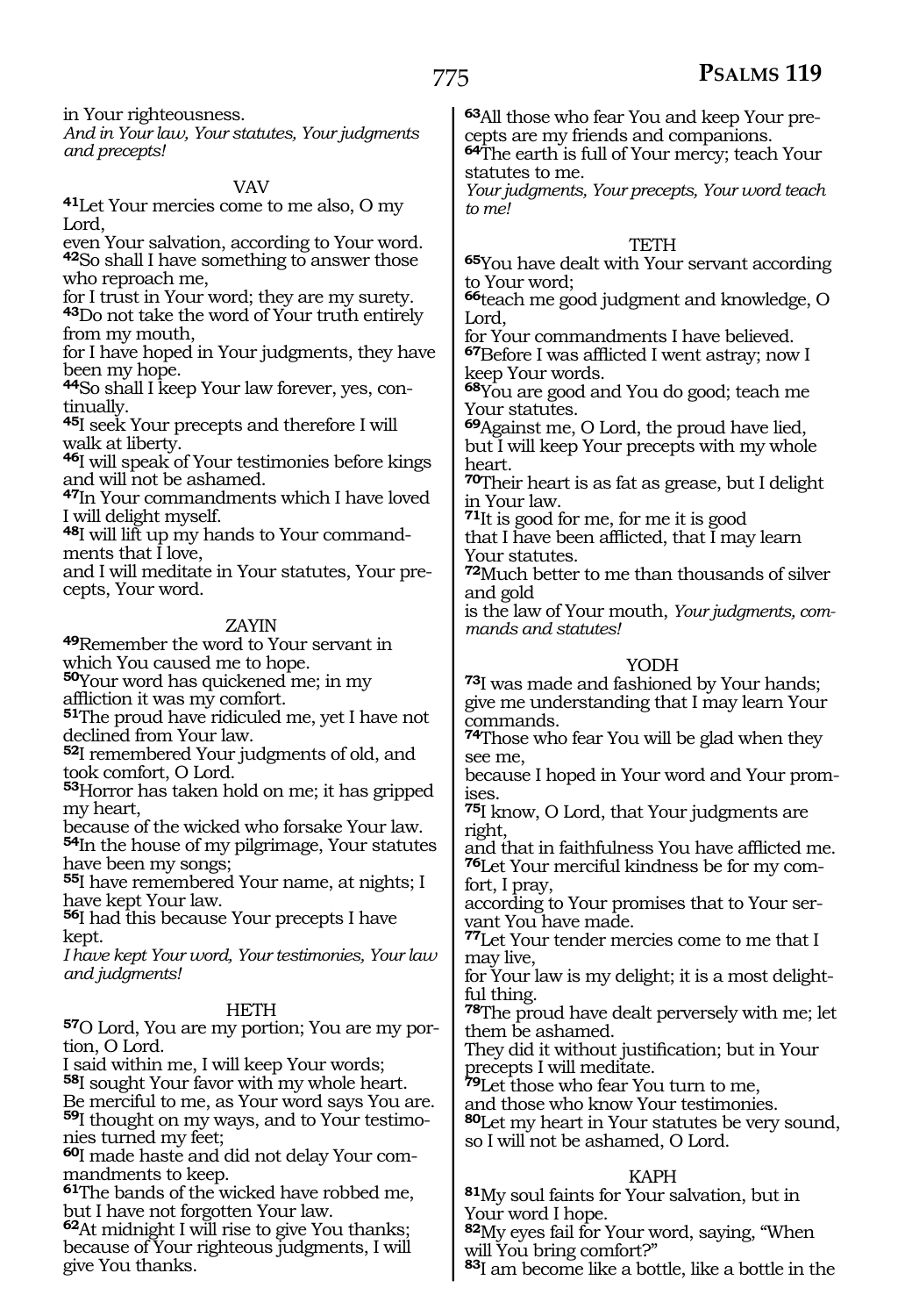776

smoke,

yet I do not forget Your statutes. Forget them? Oh, no!

**84**How many days shall the days of Your servant be?

When will You execute judgment on those who persecute me?

**<sup>85</sup>**The proud who do not pursue Your law have dug for me pits.

**<sup>86</sup>**All Your commandments are faithful, Lord; I am a witness.

They persecute me wrongfully; O Lord, be my help.

**<sup>87</sup>**They almost consumed me on the earth, but I did not forsake Your precepts.

**<sup>88</sup>**Quicken me after Your lovingkindness; hear me, O Lord;

so shall I keep the testimonies of Your mouth, Your statutes and laws!

#### LAMEDH

**<sup>89</sup>**Your word is forever settled in heaven, O Lord.

*It is the conclusion of all things; it is the overriding law.* 

**<sup>90</sup>**Your faithfulness is to all generations; You have established the world and so it remains.

**<sup>91</sup>**According to Your ordinances, they continue to this day,

for they are all Your servants, they must obey. **<sup>92</sup>**I would have perished in my affliction had Your law not been my delight.

**<sup>93</sup>**I will never forget Your precepts; with them You have made me come alive.

**<sup>94</sup>**I am Yours, Lord, save me, for Your precepts I have sought.

**<sup>95</sup>**The wicked have lay-waited to destroy me but I will consider Your laws.

**<sup>96</sup>**I have seen the end of all perfection but Your commandment is very broad.

*Exceedingly broad are Your statutes, Your precepts, Your judgments and laws!* 

#### MEM

**<sup>97</sup>**Oh, how I love Your law; It is my meditation all the day.

**<sup>98</sup>**Through Your commandments You have made me wiser than my enemies, for they are always with me.

**<sup>99</sup>**I have more understanding than all my teachers, for in Your words I meditate.

**<sup>100</sup>**I have kept Your precepts and therefore I have more understanding than the aged. **<sup>101</sup>**I refrained my feet from every evil path that

Your word I may keep; **<sup>102</sup>**I have not departed from Your judgments,

for You have taught me.

**<sup>103</sup>**Oh, how sweet, sweeter than honey, are Your words to my taste.

**<sup>104</sup>**I get understanding through Your precepts; every false way I hate!

#### NUN

**<sup>105</sup>**Your word is a lamp to my feet, and a light

to my path;

**<sup>106</sup>**I will keep Your righteous judgments; this I have sworn, this I will perform.

**<sup>107</sup>**I am afflicted very much; according to Your word quicken me.

**<sup>108</sup>**Accept the freewill offerings of my mouth; teach Your judgments to me.

**<sup>109</sup>**My soul is continually in my hand, yet I do not forget Your law;

**<sup>110</sup>**the wicked have laid a snare for me, yet from Your precepts I have not gone.

**<sup>111</sup>**I have Your testimonies as my inheritance always;

they are the rejoicing of my heart every moment of the day.

**112**To perform Your statutes always I have inclined my heart,

even unto the end never to depart *from Your statutes, Your precepts, Your judgments, Your laws.*

#### SAMEKH

**<sup>113</sup>**I hate vain thoughts, but Your law is my love.

**<sup>114</sup>**You are my shield and hiding place; I hope in Your word.

**<sup>115</sup>**Depart from me, you evildoers; I will keep my God's commands.

**<sup>116</sup>**Uphold me according to Your word that I may live, that I may go on.

Let me not be ashamed, oh, no, of the hope I have in You.

**117**Hold me up, I will be safe; I will always respect Your statutes.

**<sup>118</sup>**All those who err from Your statutes You have trodden down;

their deceit is falsehood, therefore they are trodden to the ground.

**<sup>119</sup>**Like dross You put away all the wicked of the earth,

therefore I love Your testimonies; they are dear to my heart.

**<sup>120</sup>**My flesh trembles in fear of You; Your judg- ments terrify me.

*Your statutes, Your precepts and Your ways I will keep!* 

#### AYIN

**<sup>121</sup>**I have done justice and judgment; do not abandon me to my oppressors.

**<sup>122</sup>**Be my guarantee for good; do not permit the proud to oppress me.

**<sup>123</sup>**For the word of Your righteousness and Your salvation, my eyes fail.

**<sup>124</sup>**Deal with me according to Your mercies; Your statutes teach me, I pray.

**<sup>125</sup>**I am Your servant; give me understanding that Your testimonies I may know.

**<sup>126</sup>**It is time for You, Lord, to work, for they have made Your law void.

**<sup>127</sup>**I love Your commandments above gold, above the best gold that is refined.

**<sup>128</sup>**I esteem all Your precepts concerning all things to be right,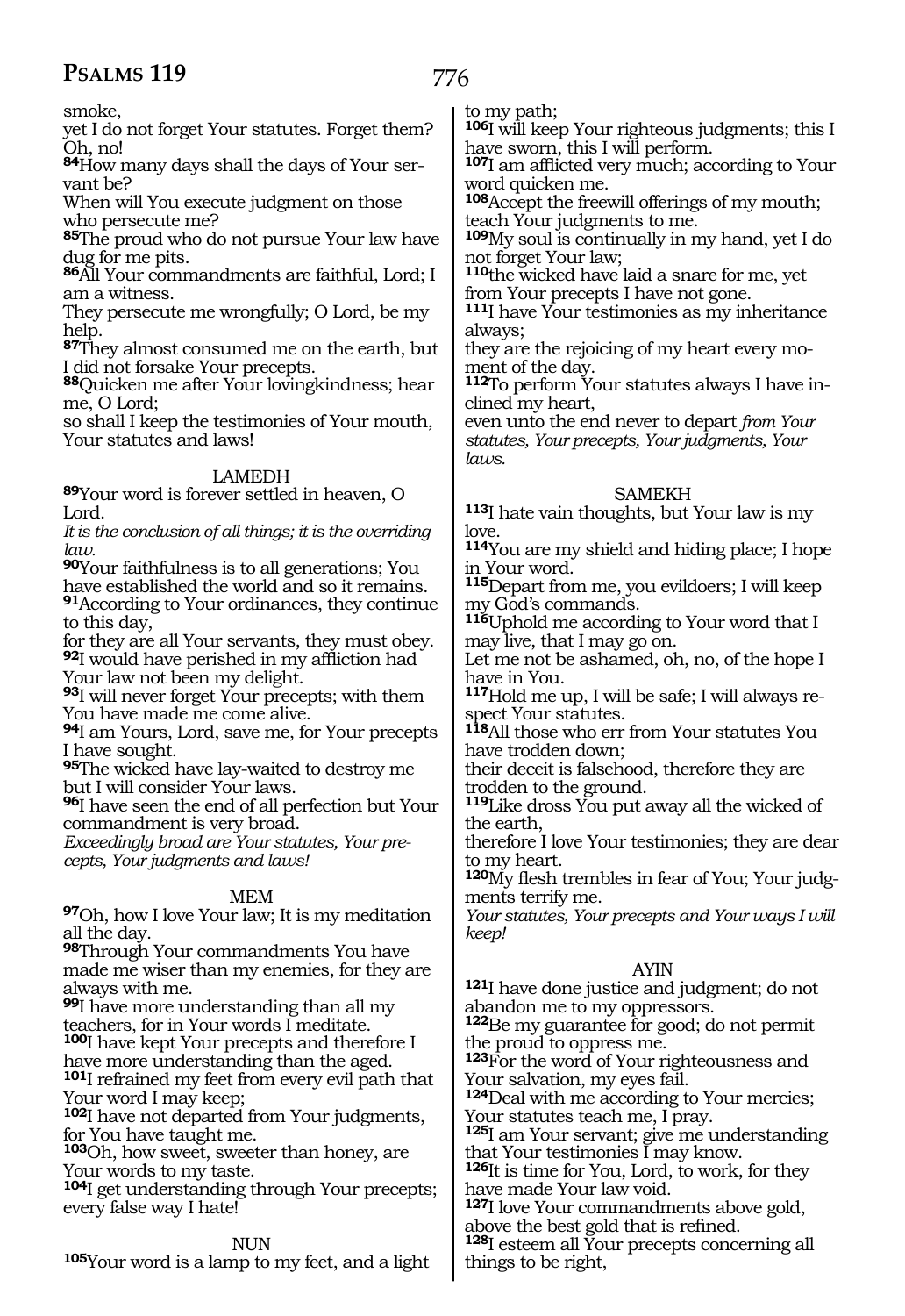I hate every false way, every deceit and every lie.

PE

**<sup>129</sup>**Your testimonies are wonderful, therefore my soul keeps them.

**<sup>130</sup>**When Your words enter, they give light; they give the simple understanding.

**<sup>131</sup>**I opened my mouth and panted; for Your commandments, how I long.

**<sup>132</sup>**Look at me and have mercy, as in time past with those who love You, You have done.

**<sup>133</sup>**Order my steps in Your word; do not permit iniquity to dominate and control me.

**<sup>134</sup>**Deliver me from man's oppression, so Your precepts I will keep.

**<sup>135</sup>**Teach me Your statutes; on me make Your face shine.

**<sup>136</sup>**Because sinners do not keep Your law, I cry passionately; rivers of water run down my eye.

#### TSADHE

**137**You are righteous, O Lord, and Your judgments are upright.

**138**The testimonies of Your mouth are righteous and very faithful likewise.

**<sup>139</sup>**My zeal has consumed me, because my enemies have forgotten Your words.

140Your servant loves Your word, because they are very pure, O Lord,

**<sup>141</sup>**I do not forget Your precepts though I am despised and small;

**<sup>142</sup>**Your righteousness is everlasting, and true is Your law.

**<sup>143</sup>**Trouble and anguish have gripped me, but Your commands are my delight.

**<sup>144</sup>**The righteousness of Your testimonies will last forever; it will never die.

Give me understanding, Lord, and I shall live, *to keep Your precepts, Your statutes, and Your testimonies.* 

#### QOPH

**<sup>145</sup>**I cried with my whole heart; hear me, O Lord; Your statutes I will keep.

**<sup>146</sup>**I cried to You, "Lord save me and I will keep Your testimonies."

**<sup>147</sup>**I rose before the morning dawned and cried, for in Your word I hoped.

**<sup>148</sup>**My eyes anticipated the night watches, that I might meditate in Your word.

**<sup>149</sup>**According to Your lovingkindness, O Lord, hear my voice;

quicken me according to Your judgments and I will be revived.

**<sup>150</sup>**Those who follow after mischief draw near; from Your law they are far.

**<sup>151</sup>**You are near, O Lord, and true are Your commands;

**<sup>152</sup>**You have founded Your testimonies forever; this I have known of old.

*Forever are Your testimonies, Your statutes, Your laws and Your word.*

#### RESH

**<sup>153</sup>**Consider my affliction and deliver me, for I do not forget Your law.

**154**Quicken me according to Your word; deliver me; plead my cause.

**<sup>155</sup>**Salvation is far from the wicked, for Your statutes they do not seek.

**<sup>156</sup>**Great are Your tender mercies; according to Your judgments, quicken me.

**<sup>157</sup>**My persecutors and my enemies are many and multiplied,

yet from Your testimonies I have not declined. **<sup>158</sup>**I beheld transgressors and was grieved, for Your words they have not kept.

**<sup>159</sup>**Quicken me according to Your lovingkind- ness; consider how I love Your precepts.

**160**Your word is true from the beginning; every one of Your righteous judgment endures forever.

*And all of Your commandments, Your statutes, Your precepts, Your laws. Amen!* 

#### SHIN

**<sup>161</sup>** Princes have persecuted me without a cause,

but at Your word, O Lord, my heart stands in awe.

**<sup>162</sup>**I rejoice at Your word as one who finds great spoil.

**<sup>163</sup>**I do love Your law, but I hate and abhor lies.

**<sup>164</sup>**Because of Your righteous judgments, I praise You seven times a day.

**<sup>165</sup>**Those who love Your law have great peace, and nothing shall offend them in any way.

**<sup>166</sup>**Lord, I have hoped for Your salvation; Your commandments I have done;

**<sup>167</sup>**my soul has kept Your testimonies; I love them in excess.

**<sup>168</sup>**I have kept Your testimonies and precepts, for before You are all my ways.

*I have kept all Your statutes, Your precepts, Your laws and judgments!* 

#### TAV

**<sup>169</sup>**Let my cry come near before You; give me the understanding of Your word.

**<sup>170</sup>**Deliver me according to Your word; let my supplication be heard.

**<sup>171</sup>**When You have taught me Your statutes, my lips shall utter praise;

**<sup>172</sup>**my tongue shall speak of Your word, for all Your commandments are righteousness.

**<sup>173</sup>**I have chosen Your precepts, let Your hand help me, Lord.

**<sup>174</sup>**I have longed for Your salvation; I delight in Your law.

**<sup>175</sup>**Let my soul live and it shall praise You; let Your judgments be my help.

**<sup>176</sup>**Like a lost sheep I have gone astray; seek Your servant, Lord,

for I do not and will never forget Your commandments, *Your judgments, Your precepts, Your word and Your laws!*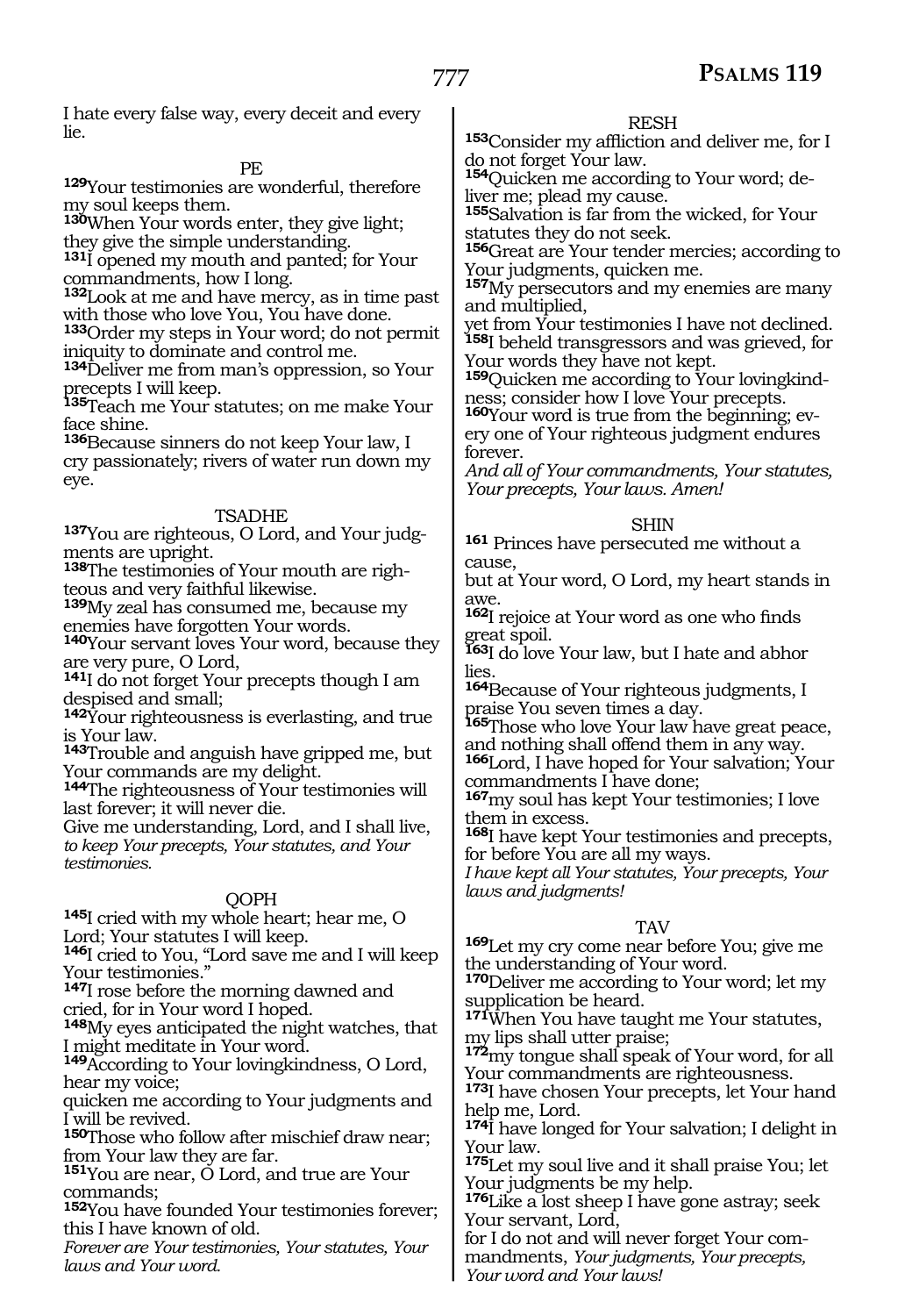#### **CWDS Bible Quotes**

- *1. Seek God completely, love His words completely; walk in it, talk from it, keep it, direct your way completely in it; it will leave you completely blessed.*
- *2. Hearing and heeding will lead to your cleansing; hiding His word within will keep you from sin.*
- *3. Declare His words with your lips, rejoice for it makes you rich, make it your contemplation, cogitation, meditation, determination never to forget or forsake.*
- *4. You may read the word, however, you will see but never see the word until the word is revealed; ask the Lord to open your eyes to revelations so you may see the wondrous things hidden in the word.*
- *5. Long for His word until your soul breaks; break down His words until your soul longs for Him; He is the word.*
- *6. Recognize you are a stranger in the earth; His word is your navigator; a lamp to your feet and a light to your path.*
- *7. Meditation in the word mediates your difficult situations, your strong enemies, the tentacles of death, and every lying deceitful way.*
- *8. The Counsellor has deposited Himself in His word; make it your counsellor; the word is sure; run the course of the word to its fulfilments.*
- *9. Make it your desire to learn God's way by your commitment to keep His word, your devotion to fearing God, and your determination to walk after Him.*
- *10. You long for whatever you love even if you are not separated or you have not been apart for long; love His commands; long for His word.*
- *11. The word of God is comfort in your affliction, your hope in every situation, life in any condition and your shield from the contempt of man.*
- *12. Consider your ways and turn your feet to God's law; claim the covenant of His words, the mercies of His love; thank Him in the midnight hours for crafting your needs into His word.*
- *13. Affliction and discontentment may be bitter but if it drives you to greater devotion and commitment to the word of God it has made you better.*
- *14. Be committed to keep company with those who fear God, for loving the word is to hate the double-minded and to detest falsehood.*
- *15. Your testimony of faithfulness to the word through it all, will rejoice the hearts of faithful believers.*
- *16. No level of persecution should drive you away from the pillar of the word; your greatest testimony at the end of your tough trial is that you kept His word.*
- *17. His word is forever settled in heaven, let it be completely settled in your heart and let it settle all the matters of your heart.*
- *18. The secret of the word is revealed wisdom to your enemies, understanding above your teachers and sweetness unimaginable. It is worth the personal discipline to attain.*
- *19. Elevate the value of the word above fine gold and precious treasure; it is the better inheritance since it is the only forever inheritance.*
- *20. The entrance of the word in any situation brings revelation, understanding and decisive direction.*
- *21. Cry rivers of water over those who have forsaken the word; let the zeal to reach your enemies with the word consume you.*
- *22. The word is a Person, make Him personal, stay*

*up all night to meditate on Him; it is impossible to build a relationship with the word and not build one with Jesus; it is impossible to build a relationship with Jesus without the word.*

- *23. Start with a commitment to praise seven times a day, conclude to praise Him at all times.*
- *24. If you love the word passionately, delightfully, actively, your peace will be so great that nothing disturbs you, nothing offends you and nothing moves you.*

#### **PRAYER POINTS**

- I will love You in Your word Lord; I will be completely submerged in Your laws. Amen.
- Thank You Abba for the cleansing power of Your word. I wash myself in it daily as with water. Amen.
- My Father God, I will meditate in Your word; Your laws shall be my delightful meal. Amen.
- Father God, open my eyes to new revelations in Your word daily; let Your secrets enrich me, in the name of Jesus.
- My soul breaks with desire and longing for Your word and for You, O Lord. Amen.

#### **IAM for peace, I love peace, But in distress I cried earnestly To the Lord. He heard my call; When I speak, they are for war.**

PSALMS 120

**<sup>1</sup>**In my distress I cried to the Lord; I cried to God in my distress. Praise the Lord, He heard me. **<sup>2</sup>**Deliver my soul, Lord, from lying lips, and from the tongue filled with deceit. **<sup>3</sup>**What shall be given, oh, what shall be done to you, lying, deceitful and false tongue? **<sup>4</sup>**Sharp arrows of the mighty, *woe to me!* With coals of the juniper tree! *I am for peace.* 

**<sup>5</sup>**Woe to me that I sojourn in Meshech, that I dwell among Kedar's tents. **<sup>6</sup>**With him who hates peace, my soul has long dwelt.

**<sup>7</sup>**I am for peace; I love peace, but I speak of war, when I speak.

#### **CWDS Bible Quotes**

- *1. Slanders, lies and deceit are arrows of the enemy that the righteous will have to dodge at some point in their lives and run to God for shelter.*
- *2. Subjects of the Prince of peace are lovers and ambassadors of peace, yet some attacks can only be dealt with through militancy and assigning fire in prayer.*

#### **PRAYER POINTS**

- Merciful Father, I run to You for refuge from the arrows of evil liars; let their evil intent be upon their own heads. Amen.
- *• Strong Defender; thunder upon the wicked who persistently agitate against my peace. Amen.*

#### **HE who does not sleep nor slumber preserves me;**

**He is my shade; the shade by my right. He who does not sleep nor slumber pre-**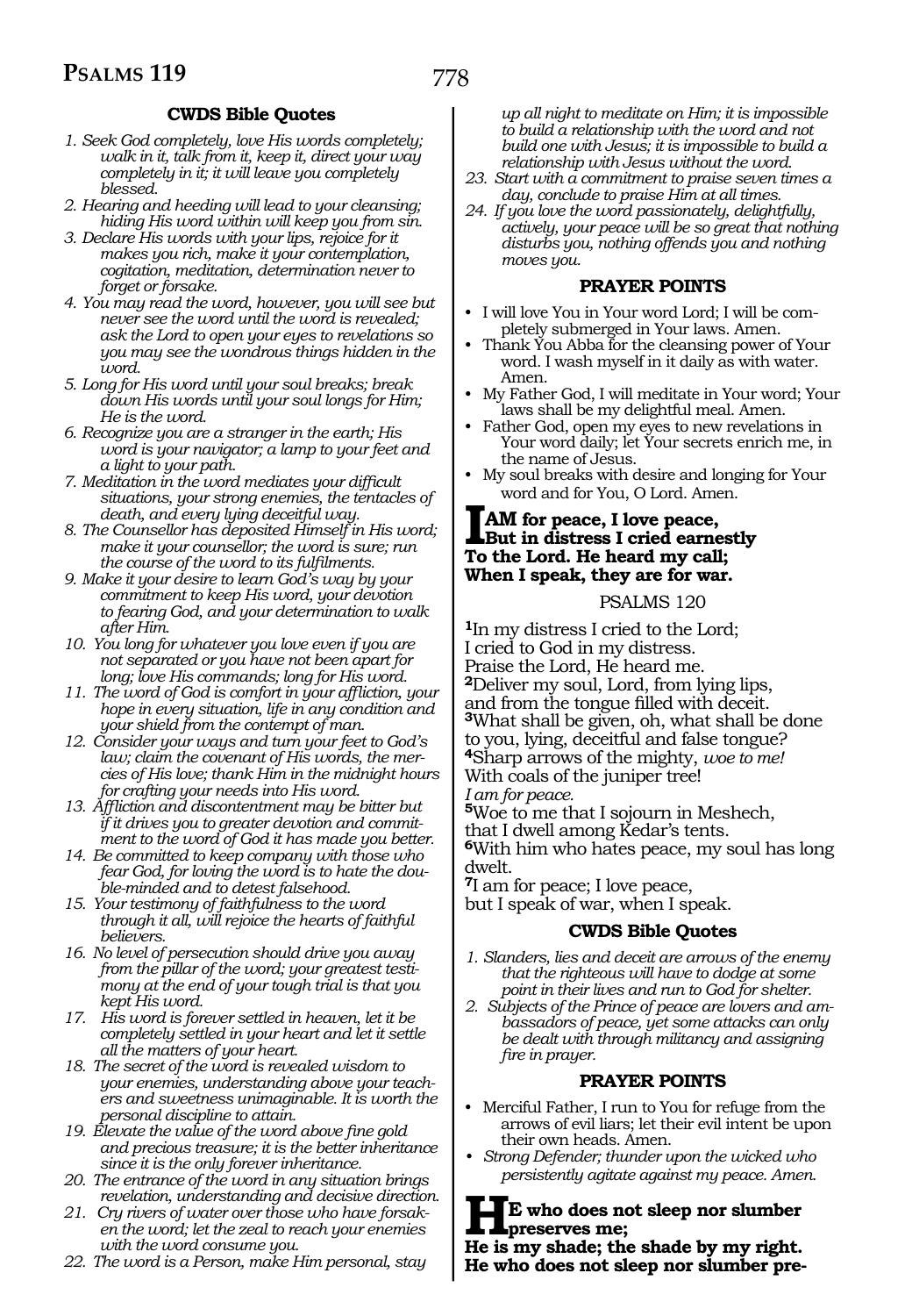#### **serves me; That is why I lift my eyes.**

PSALMS 121

**<sup>1</sup>**To the hills, to the hills! I will lift up my eyes to the hills, where my help comes from. **<sup>2</sup>**To the Lord, to the Lord! My help comes from the Lord, who made heaven and earth. **<sup>3</sup>**He will not permit your foot to be moved. The One who keeps you never sleeps. **<sup>4</sup>**The One who keeps Israel does not slumber, nor does He take a wink. **<sup>5</sup>**The Lord is your keeper; He is the shade on your right hand. **<sup>6</sup>**The sun shall not strike you by day, neither shall the moon by night, for the Lord is your keeper and your shade. **<sup>7</sup>**The Lord shall preserve you; from all evil He shall preserve you; He will preserve your soul. **<sup>8</sup>**The Lord shall preserve you when you go out and when you come in, yes when you return, both now and forevermore. Amen.

#### **CWDS Bible Quotes**

- *1. You cannot look to hell for help and not expect to receive hell; it will pull you down. Lift up your eyes, look to the Lord instead.*
- *2. The Lord has the greatest resume, He made heaven and earth; His work ethic is unparalleled, He does not slumber, He does not sleep.*
- *3. Tell your stubborn problem, it cannot win, God will not allow it; He will not allow your foot to be moved.*
- *4. You have a covering who keeps you from suffering and who preserves your going out and your coming in; He is the Lord.*
- *5. You may use an umbrella to protect you from the rays of the sun but you need the Lord to shield you from the arrows of the enemy aimed via the sun and the moon.*

#### **PRAYER POINTS**

- Eloheim, You are the one who sent to rescue me when hell had me bound, You are my only source of help. Amen.
- Lord, Your works declare loudly that I can trust You to defend me. Amen.
- Satan, You lose; Calvary is settled. Your agitation is evidence that You know my destiny is sure; Your frustration is because You know God will not allow my foot to be moved. Amen.

#### **PRAY** for the peace of Jerusalem;<br>This unlocks your prosperity. **Come, let us go into the house of the Lord. I was glad when they said this to me, For I love the Lord passionately.**

#### PSALMS 122

**<sup>1</sup>**I was glad when they said to me; what they said to me made me glad: "Let us go into the house of the Lord, into the house of the Lord our God!" **<sup>2</sup>**O Jerusalem, within your gates,

within your gates our feet shall stand. **<sup>3</sup>**Jerusalem is built as a city compacted; compacted together it is built, **<sup>4</sup>**where the tribes go up, the tribes of the Lord, to the testimonies of Israel, to give thanks to the name of the Lord.

**<sup>5</sup>**For thrones of judgment are established there,

the thrones of the house of David.

**<sup>6</sup>**Pray for the peace of Jerusalem; "Jerusalem, those who love you shall prosper. **<sup>7</sup>**Peace be within your walls and prosperity within your palaces.

Peace be within you.

**<sup>8</sup>**For my brethren and companions' sake I now say,

'Peace be within you; peace be within you!' **<sup>9</sup>**I will seek your good

because of the house of the Lord our God." *Peace be within your walls!* 

#### **CWDS Bible Quotes**

- *1. Live with passion for the presence of God and your heart will beat like drums at the opportunity to enter His courts.*
- *2. Jerusalem is appropriately positioned as the center of the earth, if not in physical coordinates, in the coordinates of faith; it maps the origin of the church.*
- *3. As children honor their parents, all nations honor Jerusalem; the tribes go up to give thanks and all eyes look at her for signs of the coming of their hope, the Lord.*
- *4. Pray for the peace of Jerusalem and you will attract prosperity because of the covenant of blessings God gives to everyone who blesses Abraham.*
- *5. It is for your good to seek the good of Jerusalem and it is for the good of the church whose foundations were laid in her.*

#### **PRAYER POINTS**

- I love Your courts, O God; I shall set my passion on the house of the Lord. Amen.
- Jerusalem, you are beautiful to behold; You stand as a pillar underlying the truth of our faith; may God prosper you and give you peace always. Amen.
- Thank You, Lord, for making Jerusalem an inspiration and a sign in the earth. Amen.

### **OGOD who dwells in the heavens, With desire and longing we lift our eyes.**

**Show to us Your mercy; Hide us from contempt and pride.**

PSALMS 123

**<sup>1</sup>**O God who dwells in the heavens, to You I lift my eyes. **<sup>2</sup>**As the eyes of a servant, look to his master with desire; as the eyes of the maidservant look to her mistress' hand, so our eyes look to You Lord, O God; until You show us mercy.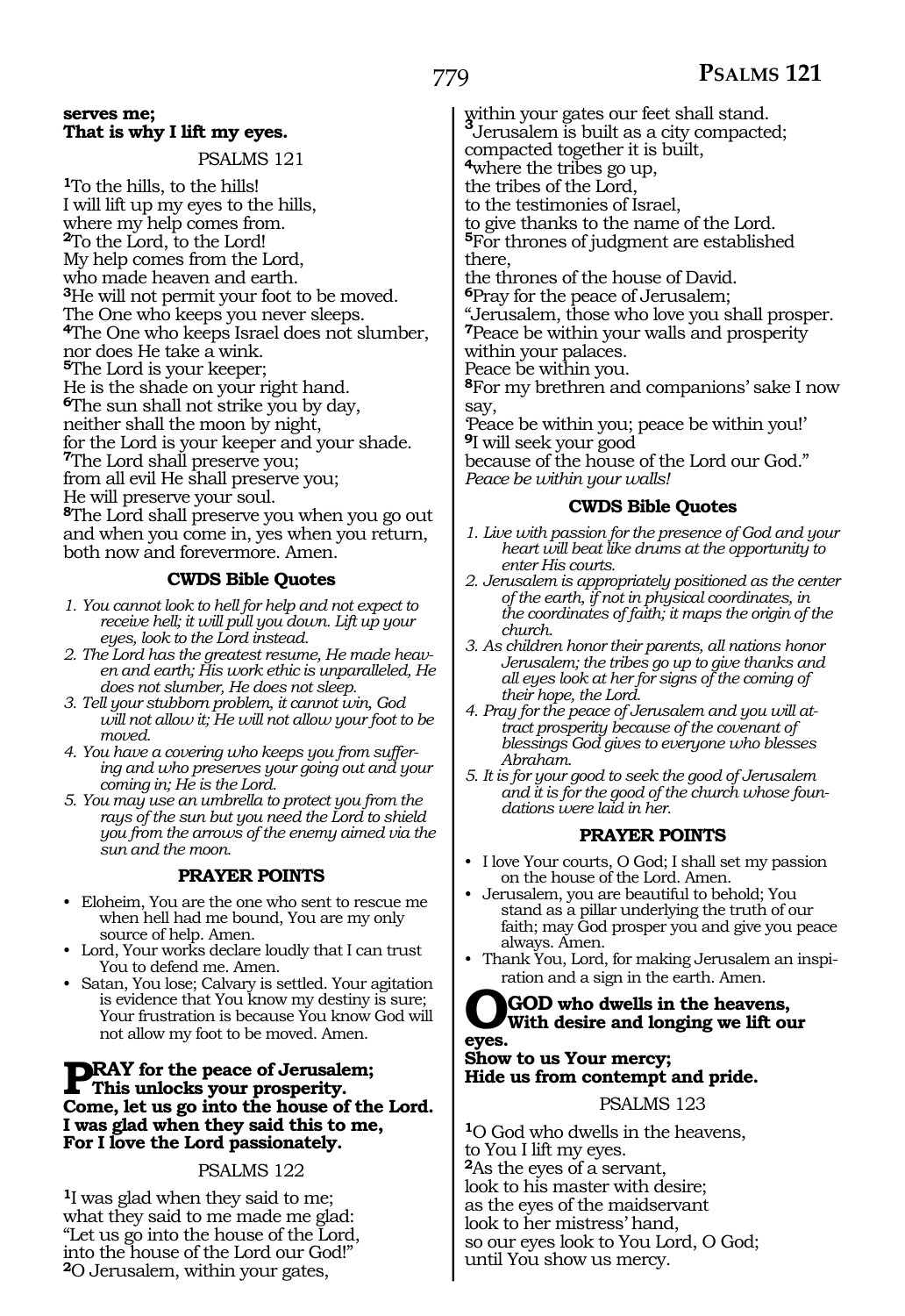**<sup>3</sup>**Have mercy on us, O Lord, have mercy on us. We are filled to excess with contempt; **<sup>4</sup>**scorn exceedingly fills our soul, the scorn of those who live comfortably, and the contempt of the proud. *O God who dwells in the heavens we look to You O God.*

#### **CWDS Bible Quotes**

- *1. He who is over all is above all and every knee and difficult situation must bow before Him; it is wise and good to look to God.*
- *2. The hand of compassion, the hand of protection, the hand of provision, the hand of mercy and deliverance is the hand of a master in the eyes of a servant and the hand of God in our eyes.*
- *3. Do not cry to your stubborn problems or scorners for mercy, they know no mercy; cry to God for mercy and they will know not to mess with you.*

#### **PRAYER POINTS**

- I look to You Lord, I look to You; my eyes are ever on Your throne. Amen.
- The eyes of Your children look to Your hand, O Lord; thank You for being our God. Amen.

#### **IF it had not been for the Lord on our side**

**Through the waters and the streams When men would steal our soul and dreams.** 

**If it had not been for the Lord on our side When proud waters rose up high And the fowler's snare was snugly disguised.** 

**If it had not been for the Lord on our side, Oh, but we are escaped! Now may Israel say:**

#### PSALMS 124

**<sup>1</sup>**If it had not been for the Lord on our side. Let His people now say:

**2"**If it had not been for the Lord who is on our side,

when men rose up against us,

we would have been quickly swallowed up. When their wrath was burning against us, the waters would have overwhelmed us; the stream would have gone over our souls; high waters would have sank us." Praise the Lord; blessed is He

who did not give us as prey to their teeth. *Let Israel say, "If it had not been . . .!"* 

**<sup>7</sup>**Just like a bird, our soul has escaped

out of the clever fowler's snare;

the snare is all broken and we are escaped; delivered and escaped.

**<sup>8</sup>**Our help is in that Name

by whom heaven and earth were made; our help is in the name of the Lord.

#### **CWDS Bible Quotes**

*1. Once the Lord is on your side all your stubborn problems will fall at your side.*

- *2. The spiritual world is very active; demonic arrows are always levied at you; embrace the shield of Job; continue to remind yourself, '"If it had not been for the Lord on my side."*
- *3. Grace is granted but never take grace for granted, acknowledge it, celebrate it, give thanks for it.*
- *4. You are standing because of His strength; you are alive because of grace; you awake because He sustains you; you were not overwhelmed because He stood up for you and defended you.*
- *5. Near misses are no coincidences but deliverances, your escape was no mistake but angelic rescue; your redemption was grace and divine intervention.*
- *6. There is a name like no other name by which heaven and earth were made; the efficacy and power is activated by your call; call on the name of Jesus.*

#### **PRAYER POINTS**

- Loving Father, I know, if it had not been for You! Near misses would have been fatal and my enemies would have prevailed. Thank You Lord. Amen.
- Righteous Father, Your grace is simply amazing! Amen.
- My Father my God, in You I live and move and have my very existence; with Your protective shield nothing shall in any way harm me, in the name of Jesus.

#### **SURROUND us like the mountains Round about Jerusalem, And to us do good That we shall not be moved.**

#### PSALMS 125

**<sup>1</sup>**As Mount Zion, just as Mount Zion, those who trust in the Lord shall be like Mount Zion, which cannot be moved, but abides forever. Those who trust in the Lord shall be as Mount Zion. **<sup>2</sup>**As mountains are all around Jerusalem, so the Lord surrounds His people. He is our defense, just as blessed Jerusalem. From this time onward and forever. Surround us, O Lord! **<sup>3</sup>**The rod of the wicked shall not rest on the inheritance of the righ- teous, lest the righteous put his hand to sin. The wicked man's rod shall not rest on him. **<sup>4</sup>**Do good, O Lord, to those who are good; to those who are upright in heart, Lord, I pray do good. **<sup>5</sup>**But for those who turn aside to their deceptive ways and to their pride, the Lord shall lead them away, with workers of iniquity. But peace be upon Israel! *Lord, do good!* 

#### **CWDS Bible Quotes**

*1. They will try but they cannot move Zion; they will try but find that they cannot move you. You*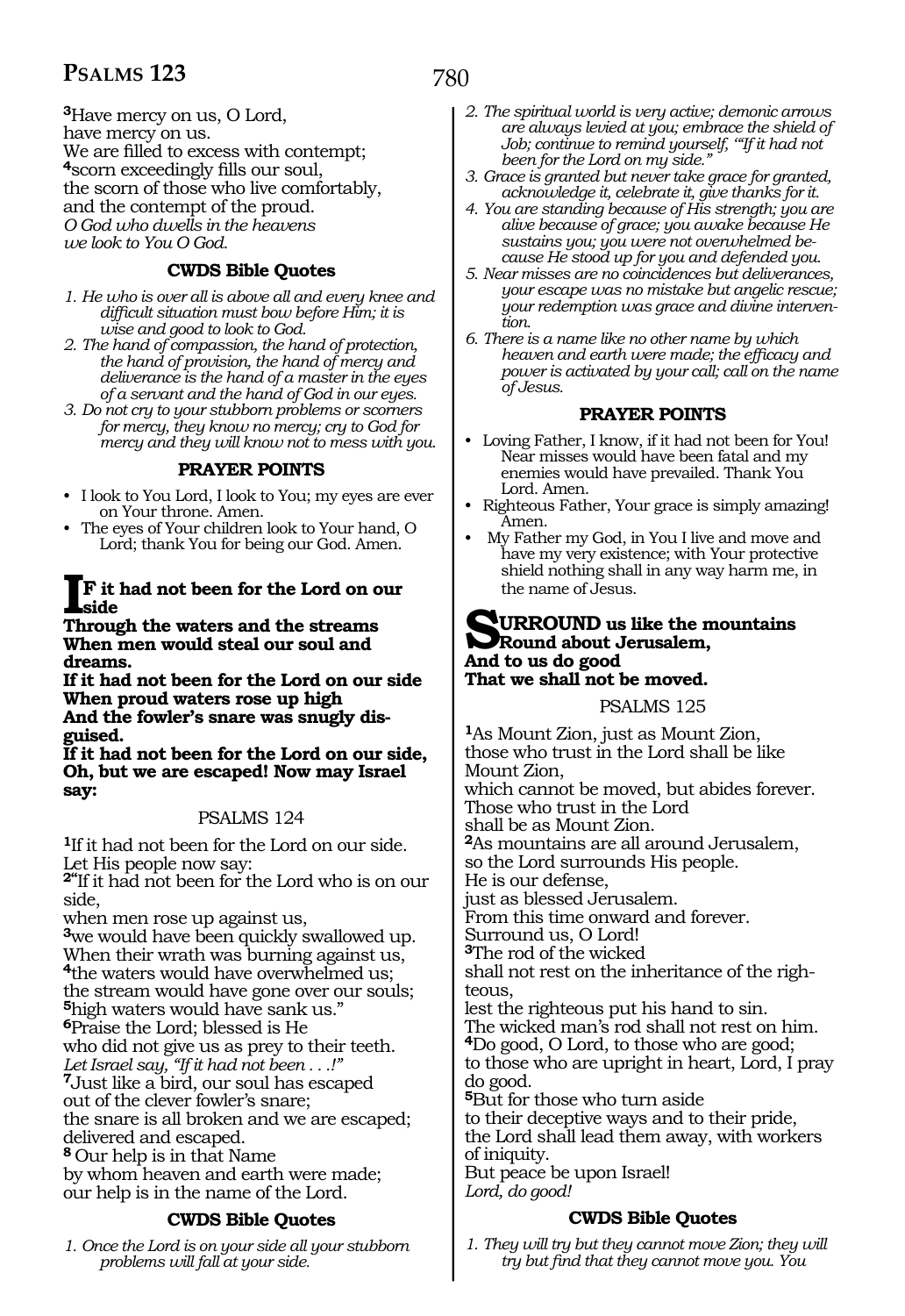*have one commonality with Zion; you are both preserved by the word of God.*

- *2. The Lord has you covered; His angels have you surrounded; He is your impenetrable mountain.*
- *3. The rod of the wicked may be stretched but cannot rest in your lot; you have a lot of (rather complete) protection from wicked works.*
- *4. The blessings of the Lord on the righteous outlast, out-power and put out the rod of the wicked; the wicked will be led away to punishment while the upright see good.*

#### **PRAYER POINTS**

- Your word preserves me, Lord, I am like Mount Zion, I cannot be moved. Amen.
- I love You and fear You, Lord; as the mountains are all around Jerusalem I can feel You all around me, in the name of Jesus.

### **YOU go out weeping, But in your tears you are bearing seeds,**

**You will come again rejoicing, Bringing in the sheaves. It is an eternal principle, A principle of the Lord, You sow in tears and sacrifice, You shall reap in joy.** 

PSALMS 126

**<sup>1</sup>**It was as if we were in a dream; we were just like those who dream, when the captivity of Zion the Lord turned around. **<sup>2</sup>**Our mouths were filled with laughter; there was singing on our tongues. They said among the nations, "Look what great thing the Lord has done! The Lord has done great things for them!" So say all the lands. **<sup>3</sup>**The Lord has done great things for us, and it has made us glad. **<sup>4</sup>**Turn again our captivity, O Lord, as the southern streams. **<sup>5</sup>**Those who sow in tears shall reap in joy and victory. **<sup>6</sup>**Those who go forth weeping, bearing precious seed, shall beyond doubt come again rejoicing, bringing with them the sheaves.

#### **CWDS Bible Quotes**

- *1. Never fall asleep in your captivity or accept your difficult situation as normal; have expectations and make declarations of faith; "I have freedom in the Lord!"*
- *2. The goodness of God will never cease to amaze you; it will fill your mouth with laughter and make you sing for joy.*
- *3. Your celebration is a declaration to everyone that God has done it; He has done great things for you.*
- *4. It may be difficult, it may be painful, it may be sacrificial but sow into your expectation of change; sow into your education, sow into your expectation of good; seasons change and with it seeds become fruits.*
- *5. Seed your expectation of the future; no seed means no sheaves just unfulfilled longing and hopeless tears.*
- *6. Hopeful tears are deposited with seeds and replaced in harvest for joy; hopeless tears simply run in seedtime, harvest time and at all other times.*

#### **PRAYER POINTS**

- I rebuke the spirit causing believers to accept sickness, poverty and bondage as their lot; let them shake themselves with declarations of faith. Amen.
- God, You are so good; fill the mouths of the downtrodden with laughter. Amen.
- You have done great things for me, righteous Father, I am overjoyed. Amen.

#### **CODLY** children are the Lord's inheri- $\mathbf{I}_{\text{tance}}$

#### **Unless God builds the house, Your labors are in vain. He gives His beloved sleep.**

#### PSALMS 127

**<sup>1</sup>**Unless the Lord builds your house, unless He your city keeps, those who labor, labor in vain; and the watchman vainly foregoes sleep; yes, your best defense is very weak. **<sup>2</sup>**It is vain to rise up early; it is vain to sit up late, to eat the bread of sorrows, for He gives His beloved sleep. God gives His beloved sleep! **<sup>3</sup>**Children are your God-given heritage, the fruit of the womb is His reward. **<sup>4</sup>**Like arrows in the hand of a mighty warrior, so are children of your youth: *rightly aimed, directed purposefully released for destiny and impact.*  **<sup>5</sup>**Happy is the man who has his quiver full of them. They shall not be ashamed, but shall speak with the enemies in the gate.

#### **CWDS Bible Quotes**

- *1. Your best effort is useless unless the Lord enters it. It is time you stop and acknowledge Jesus who said, "Without Me you can do nothing !"*
- *2. Build with the Lord for you waste time unless the Lord builds with you; watch prayerfully since your protection is not in your watching but in your covering.*
- *3. You work hard with small results and little sleep; with God you give more with small effort and comforting rest.*
- *4. The world needs the multiplication of Godly seeds from Godly parents who know how to direct them expertly in the ways of God; be fruitful in God and fill your quivers.*
- *5. You have more impact and lasting influence on those you can mentor through their formative years and direct in life (your children), than those you evangelize for restorative grace.*
- *6. The church has greatly ignored the blaring truth; your first and greatest platform for ministry is at home; in an effectual inter-generational way you raise up warriors who will stop the enemy of*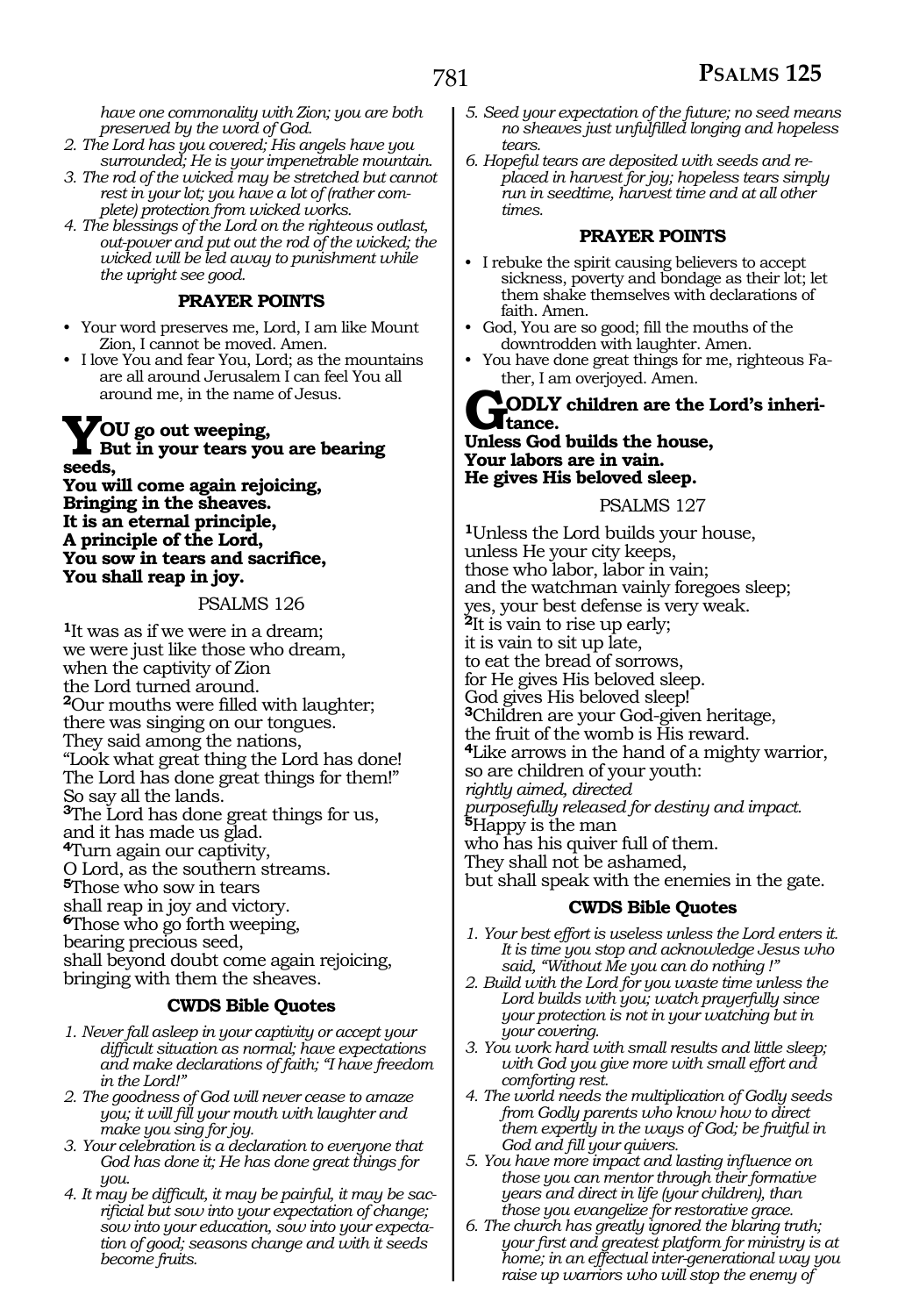*faith in the gate or in your family foundations.*

#### **PRAYER POINTS**

- Father, I build my life on You; enter my situation and fight for my cause. Amen.
- Lord, I recognize the futility of the best security; I will watch in prayer so You will keep watching over me. Amen.
- Enter my efforts mighty God, and change my story for good.
- Awesome Father, raise up parents determined to reproduce and mentor Godly seeds in the fear and admonition of the Lord. Amen.

### **DO** you want to be happy,<br>To eat the labor of your hands? **Fear God and walk in His ways, For this is His blessing plan.**

#### PSALMS 128

**<sup>1</sup>**Blessed are those who fear the Lord, who walk in all His ways; **<sup>2</sup>**you shall joyfully eat of your labor and enjoy happy days; you shall certainly prosper; with you it shall be well. **<sup>3</sup>**Your wife shall be like a fruitful vine

that is blooming by your side. Your children shall be like olive plants, all around your table on every side.

**<sup>4</sup>**You shall be blessed if you will fear Him.

**<sup>5</sup>**May the Lord bless you out of Zion. May you see the good of Jerusalem

all of your living days.

**<sup>6</sup>**You shall see your children's children. Peace be upon Israel,

*@and peace be upon you.* 

*Do you want to be happy,* 

*to eat the labor of your hands?* 

*Do you want to have all things go well with you? Then get in His blessing plan!* 

#### **CWDS Bible Quotes**

- *1. Enter into the blessings of living a life of Godly fear and experience provision, joy, pleasures, peace and a preserved and purposeful family.*
- *2. A fruitful productive wife in a happy home is not of your doing, but of your being; commit to fear God without compromise and to live there.*
- *3. Your active, passionate and ardent pursuit of the Lord reflected in total obedience to Him will cause you to reproduce anointed children and extend your years with them.*

#### **PRAYER POINTS**

- I am blessed because I fear the Lord and I walk in His ways; my days are happy, I am prosperous and I enjoy what I work for. Amen.
- Thank You Father that I have a happy marriage with beautiful productive and purpose-driven children who walk in obedience to You. Amen.

#### **MANY times afflicted, Many a batter, many a bruise; Many times I have been afflicted Right up from my youth.**

PSALMS 129

**<sup>1</sup>**"Many times I have been afflicted, right up from my youth." Let Israel now say: **<sup>2</sup>**"Many times they have afflicted me, even from my youth, yet against me they have failed; they have not prevailed. **<sup>3</sup>**The plowers plowed on my back; they made their furrows long." **<sup>4</sup>**The Lord God is righteous; the cords of the wicked He has cut. **<sup>5</sup>**Let all those who hate Zion, be confounded and turned back. **<sup>6</sup>**Let them be as the grass on housetops, which withers in the sun before it even grows; **<sup>7</sup>**it never produces enough to fill the reaper's hand, nor the arm of those who bind sheaves. **<sup>8</sup>**Neither shall those who pass by them say, "The blessing of the Lord be on you; we bless you in the name of the Lord!"

#### **CWDS Bible Quotes**

- *1. Many times afflicted but you have been vindicated; whose you are determines who you are, not who or what they took you for.*
- *2. Affliction is the greatest distraction; if it does not cause disaffection from faith it will manifest in acceleration of grace.*
- *3. The spirit that drives stubborn Pharaohs will always seek to take advantage of you and build their dreams on your backs; the Son has broken their demonic hold and set you free.*
- *4. There is fire from the Son released to scorch everyone who hates the church; they shall neither be fruitful nor beneficial.*
- *5. There is a curse released on autopilot for everyone who curses Israel, but everyone who blesses the children of Abraham, biological and spiritual, are blessed.*

#### **PRAYER POINTS**

- Mighty God, I have been afflicted many times and hated but I have proven You in many ways, now I am stronger, wiser and better. Amen.
- I rebuke every spirit causing people to take advantage of each other in order to build their dream. The Lord rebuke you. Amen.
- Most High God, let all those who hate Zion be confused and turned back; let them wither like grass growing on the roof. Amen.

#### **IF You should mark iniquities, O Lord, Tell me who can stand? Praise God for forgiveness. For His sweet refreshing, cleansing hand!**

#### PSALMS 130

**<sup>1</sup>**Out of the depths I cried; I cried to You, O Lord, out of the depths. **<sup>2</sup>**My voice, O Lord, please hear. Hear my supplication; give a loving attentive ear. **<sup>3</sup>**If You should mark iniquities, Lord, who shall stand? *There is none righteous; no not one!*  **<sup>4</sup>**But with You there is forgiveness,

so that You may be feared.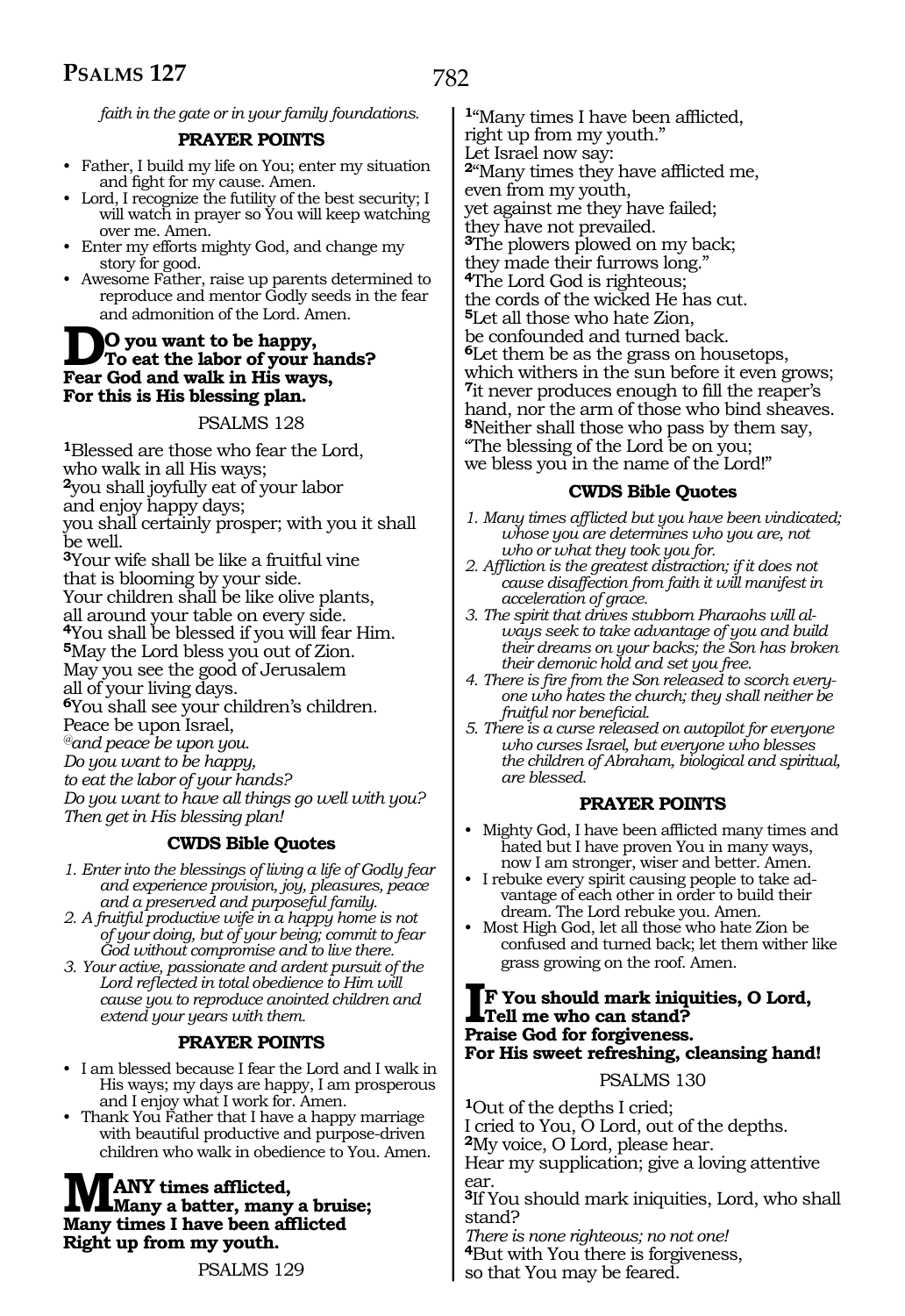**<sup>5</sup>**I wait for the Lord.

- I wait for the Lord with all my soul;
- I hope in His word. **<sup>6</sup>**My soul waits for You, Lord;
- *with the most earnest and sincere yearning!*
- I wait for You, yes, more than those who
- watch for the morning.

*More than those who keep tossing and turning,* 

*eagerly waiting for the morning.* 

More than this my soul waits for You, O Lord! **<sup>7</sup>**Let Israel hope in the Lord,

for with Him mercy abounds.

With Him is plenteous redemption.

**<sup>8</sup>**He shall redeem Israel from all his iniquities

Israel shall be redeemed.

*Let Israel hope in the Lord.* 

*Let everyone hope in Him!* 

#### **CWDS Bible Quotes**

- *1. When you are in below your depth fall on the Lord, His lofty height is as low as your humility.*
- *2. You are counted and therefore your iniquity is not recounted, it is carried to the cross.*
- *3. The best of persons with the least of sin deserves the best of hell and none of God; mercy pardons, and grace simply ignores this rule.*
- *4. Wait on the Lord in active passionate pursuit knowing that His mercies are as sure as the morning.*
- *5. God has more than enough mercy to cover every one of your sins if you have enough humility to seek Him and wait prayerfully and expectantly on Him.*

#### **PRAYER POINTS**

- Marvelous God, out of the depths I will cry knowing You will hear me. Amen.
- Merciful and forgiving God, if You should take full record of iniquity I would have no argument; I live under Calvary's fountain. Amen.
- I thank You for the cross every day, Lord; I enter into its work to find the justification I need to face another day. Amen.

### **SURELY** I have behaved;<br> **I** have made myself quiet. **Like a child weaned of its mother, My soul is weaned of all its pride.**

#### PSALMS 131

**<sup>1</sup>**Lord my heart is not haughty, nor do I have lofty eyes, nor do I exercise myself in exalted matters, nor in things that are above my authority. **<sup>2</sup>**Surely I have behaved myself; I have quieted and humbled myself. Like a child weaned of its mother, like a weaned child so is my soul within me. **<sup>3</sup>**Let Israel hope in the Lord from this time on and forever. *I have made a conscious decision to be, and to remain humble before the Lord.* 

#### **CWDS Bible Quotes**

*1. Humility is the only proper posturing to fulfill purpose and realize your potential in God.*

#### *2. Everyone planted in God must grow in grace and*

*in humility. The value of humility in kingdom currency outweighs its price; seek it, retain it, celebrate it.*

- *3. He takes responsibility for your needs but you take full responsibility for your actions.*
- *4. The neck of pride cannot fit the flow of God, humility adjusts and allows you to receive from God.*

#### **PRAYER POINTS**

- Almighty God, help me to walk in humility before You always. Amen.
- I will pay the price of humility so I may attract and live in heaven's favor. Amen.
- I have behaved myself, Lord, like a weaned child. Remove anxiety from me. Amen.

#### **APLACE for the God of Jacob, a rest for the Ark;**

**The Lord who has sworn to David and will not turn at all.** 

**Let Your priests be clothed with righteous- ness!** 

**Hear the shouts of joy from all Your saints! I will not sleep until I have found, A place for the God of Jacob, a rest for His Ark.**

#### PSALMS 132

**<sup>1</sup>**Remember David, O Lord, and all his affliction;

**<sup>2</sup>**how he swore to You, Lord; he vowed to Ja- cob's Mighty One:

**<sup>3</sup>**"I will not come into my house, nor go to the comfort of my bed;

**<sup>4</sup>**will not sleep, will not slumber, till I find You a habitation, O God!

**<sup>5</sup>**Until I find a place for the Lord;

a dwelling place for the Mighty One of Jacob." **<sup>6</sup>**We heard of it in Ephrathah; we found it in the fields of the woods.

**<sup>7</sup>**Let us go into His tabernacle, let us worship at His footstool.

**<sup>8</sup>**Arise, O Lord, into Your rest, You and the Ark of Your strength.

**9**Let Your priests be clothed with righteousness.

Let Your saints shout for joy.

**<sup>10</sup>**For Your servant David's sake,

do not turn away the face of Your anointed. **<sup>11</sup>**The Lord has sworn in truth to David; from it He will not turn:

"From the fruit of your body

I will set someone on your throne. **<sup>12</sup>**If your sons will keep My covenants

and My testimonies that I teach,

on your throne, your sons will forever sit." **<sup>13</sup>**The Lord has chosen Zion; He has desired it

for His dwelling place.

**<sup>14</sup>**"This shall forever be My rest! I will dwell here; for I have desired it.

**<sup>15</sup>**I will abundantly bless her provision.

I will satisfy her poor with bread.

**<sup>16</sup>**"I will clothe her priests with salvation;

her saints shall shout aloud for joy.

**<sup>17</sup>**I will make the horn of David to bud;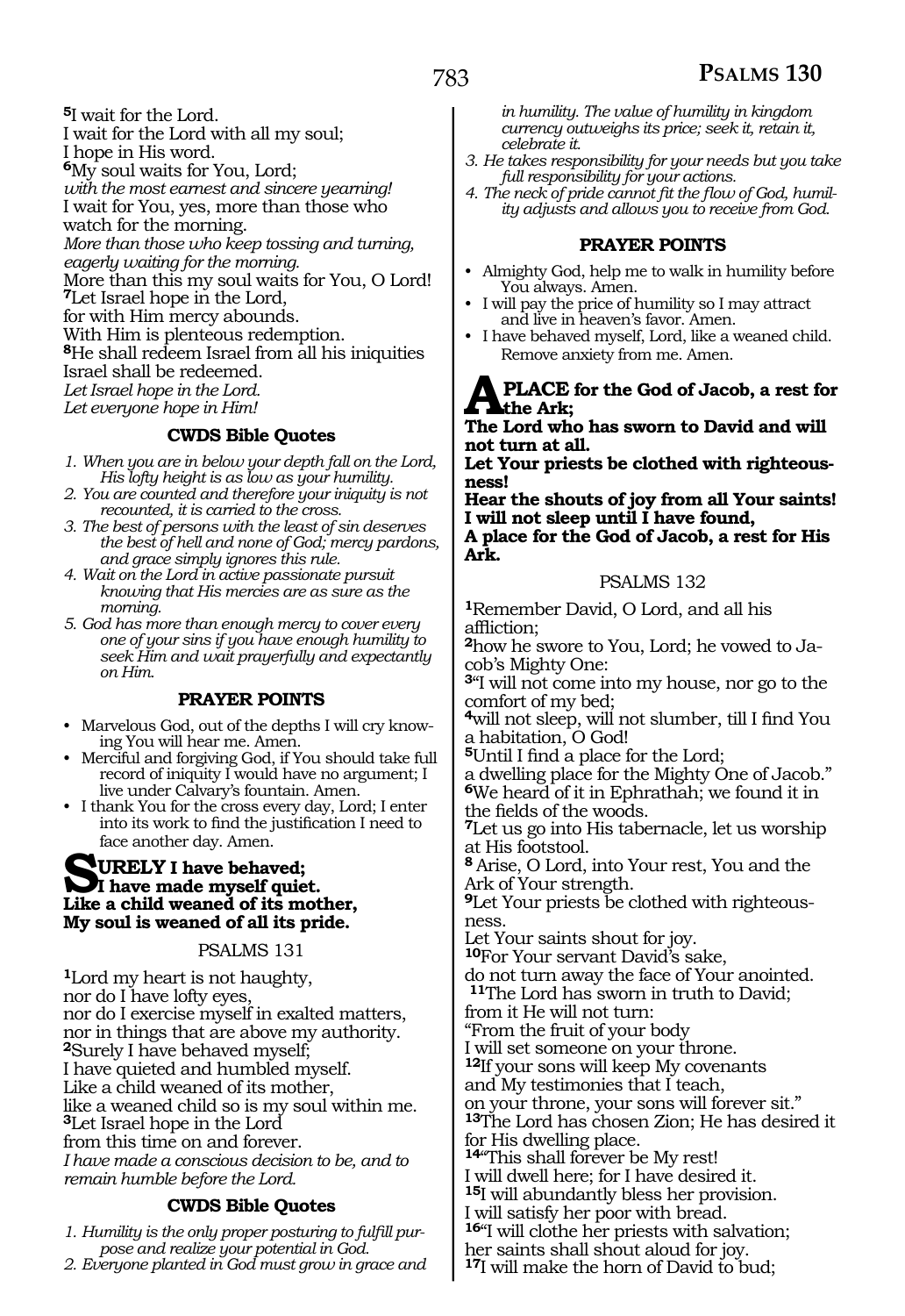I have ordained a lamp for My Anointed. 18"With shame I will clothe his enemies, but His crown shall flourish on Him."

#### **CWDS Bible Quotes**

- *1. Your heart for the house of God should only find rest in the heart of the house of God, above the comfort in your own house.*
- *2. Your eyelids should only find sleep when the peoples are awakened to the hope of eternal rest.*
- *3. Jump aboard quickly and facilitate the move of God in your city and in the earth.*
- *4. There is nothing more precious to the heart of the righteous than to see God arise and be celebrated throughout the earth.*
- *5. There are none as wonderful as men and women with the heart of God positioned as kingdom financiers to express the work of God.*
- *6. His special promises to you and to your children should be accepted, celebrated, regurgitated, repeated, memorized and memorialized before Him and others.*
- *7. It is not an ordinary thing to be chosen, to be called out, to have the love of God set on you, to be clothed with salvation as with the blood of Jesus, to be planted in Him; to yield fruits of righteousness.*

#### **PRAYER POINTS**

- I love Your house, O Lord, the place of prayer, refuge, salvation, discipleship and worship. I place my heart and investments in Your house. Amen.
- Righteous Father, until the hope of God is established in the nations, I will give no rest to my heart or slumber to my eyes. Amen.
- Jesus, You love the church so much You gave Yourself for her; I enter into Your works and fight the good fight of faith. Amen.

#### **WHEN brethren are united, God commands His blessing to flow, Anointing every member As ointment flows from head to toe.**

#### PSALMS 133

**<sup>1</sup>**The unity of brethren, oh, how pleasant it is! It is so very good, so very pleasant, when the brethren live as one.

**2**It is like precious ointment, on the head precious ointment,

that runs down the beard, Aaron's beard,

to the skirts of his garments.

**<sup>3</sup>**Like the dew of Hermon

that descends on Mount Zion, for there God commanded His blessing,

even life forevermore.

*@Forevermore, forevermore,* 

*the Lord commanded His blessing,* 

*even life forevermore.* 

*For when brethren are united,* 

*God commands His blessing flow.* 

*The anointing flows throughout the body; even life forevermore!* 

#### **CWDS Bible Quotes**

*1. Unity in the body of Christ is not only good and beneficial, it is beautiful and ornamental.*

- *2. Unity speaks structure and organization which facilitates the flow of the anointing from the head to the entire body.*
- *3. The life of God descends upon a united body and extends down and through a united body like the dew upon Mount Hermon.*
- *4. The blessings of God is commanded at the place of unity and captured at the place of humility.*

#### **PRAYER POINTS**

- By the power in the blood of Jesus, I speak unity to the body of Christ; elevate us above our differences, Lord. Amen.
- Righteous Father, let every demonic blockade to the effectiveness of the church as a unit in the earth be removed by fire and by force. Amen.

#### **HOLY hands, holy hands Bless the Lord and lift up holy hands! Bless the Lord and lift up holy hands!**

#### PSALMS 134

**<sup>1</sup>**Bless the Lord, all you servants of the Lord, who stand by night in the house of the Lord. **<sup>2</sup>**Holy hands, holy hands,

in His sanctuary lift up your hands,

and bless the Lord.

**<sup>3</sup>**The Lord who made the heaven and the earth,

bless you out of Zion.

Bless the Lord and lift up holy hands.

#### **CWDS Bible Quotes**

- *1. You love the Lord, you bless the Lord. When you love the Lord, you love His house, you bless the Lord in His house.*
- *2. Worship takes you into heaven where there is no day and night nor record or memory of time.*
- *3. Your hands are holy because you consecrate them by lifting them in sacrifice to the living God.*

#### **PRAYER POINTS**

- Marvelous Lord, I will bless You in Your house; I love Your courts. Amen.
- Heavenly Father, I lose myself in worship to find myself in You. I will not count time when I am in Your presence. Amen.

# **PRAISE the Lord; praise Him! Praise the Lord; praise Him!**

#### PSALMS 135

**<sup>1</sup>**Praise the Lord! Praise the name of the Lord. Praise Him, all you servants of the Lord, **<sup>2</sup>**who stand in the house of the Lord; in the courts of the house of the Lord our God. **<sup>3</sup>**Praise the Lord; sing Him praises; for the Lord is good; sing praises to His name. The Lord is good; it is pleasant to sing His praise. **4**For the Lord has chosen Jacob for His pleasure, Israel for His peculiar treasure. **<sup>5</sup>**The Lord is great, I know. Our Lord is above all gods.

**6**The Lord does in heaven whatever He pleas-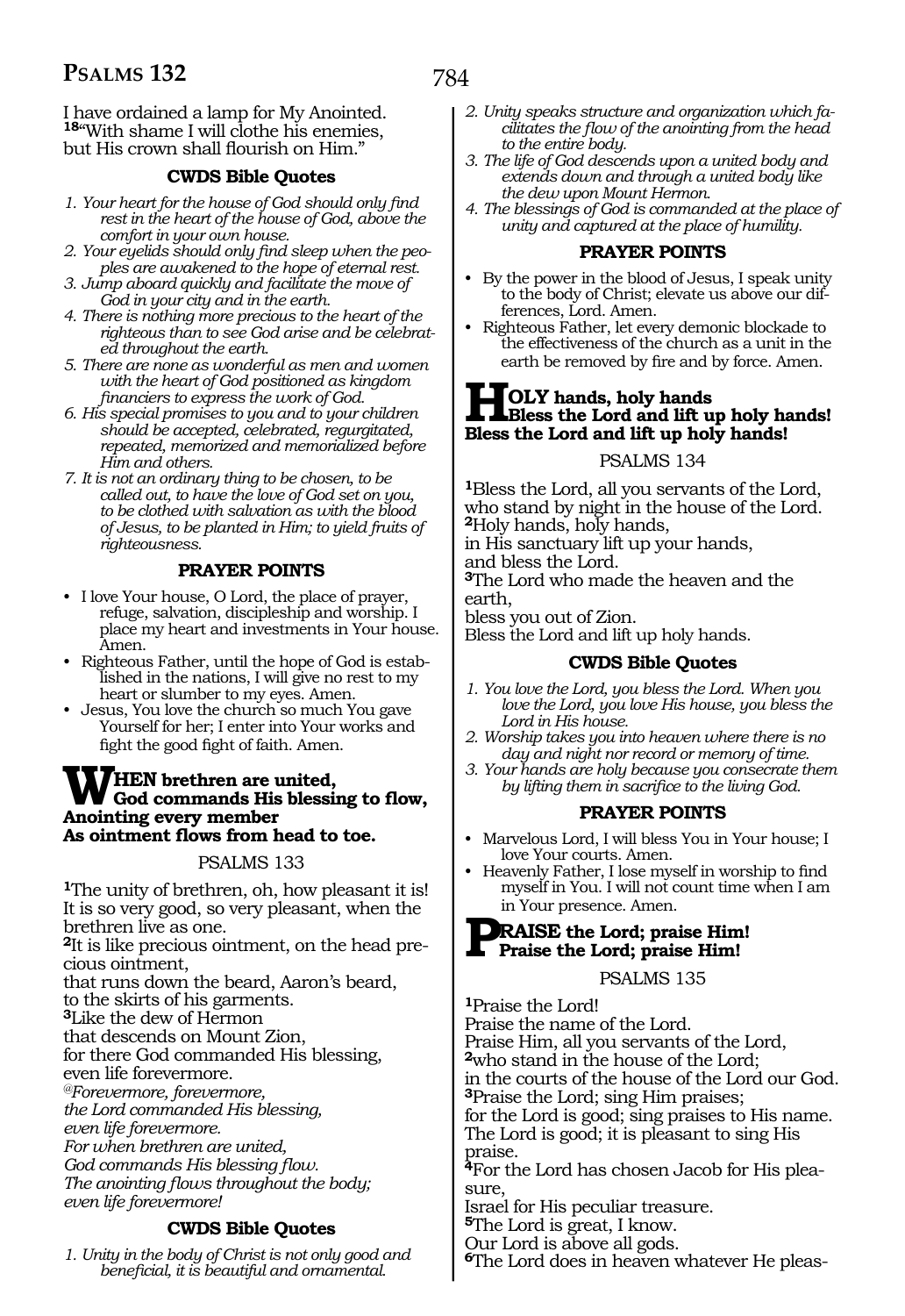es,

and even so He does in the earth, in the seas and in all the deep.

**<sup>7</sup>**He caused the vapor to ascend from the ends of the earth;

He made lightning for the rain.

Out of His treasures He brought the wind.

**<sup>8</sup>**The firstborn of Egypt faced His anger;

He struck them all, both man and beast.

**<sup>9</sup>**Into your midst, O Egypt, he sent signs and wonders;

unto Pharaoh and all his servants.

**<sup>10</sup>**He destroyed great nations and slew mighty kings,

**<sup>11</sup>**Sihon, king of the Amorite, Og king of Bashan,

and all the kingdoms of Canaan.

**<sup>12</sup>**He gave their land for a heritage to Israel; an inheritance for His people Israel.

**<sup>13</sup>**Your name, O Lord, endures forever; forever it goes on,

and Your memorial, O Lord, throughout all generations.

**<sup>14</sup>**The Lord will judge His people;

and He will have compassion on His servants. **<sup>15</sup>**The idols of the nations are silver and gold; they are the work of men's hands.

**<sup>16</sup>**They cannot speak though they have mouths;

they have eyes but cannot see.

**<sup>17</sup>**They have ears but they cannot hear. In their nostrils, there is no breath. **<sup>18</sup>**Those who make them are like them

those who trust in them are just the same.

**<sup>19</sup>**Bless the Lord, O house of Israel;

O house of Aaron, bless His name! **<sup>20</sup>**Bless the Lord, O house of Levi.

You who fear the Lord, bless Him; bless the Lord!

**<sup>21</sup>**Blessed be the Lord out of Zion who dwells at Jerusalem. Praise the Lord!

#### **CWDS Bible Quotes**

- *1. Y*ou do not need a reason to praise the Lord, but you can never find a good enough reason to stop; the Lord is good and His praises are pleasant.
- 2. To be called out and chosen as a special treasure to God is a delicate yet delightful thing; we are the church.
- 3. You may enter into conversation with nature and seek to understand the earth, the wind and the lightning, and let it culture your conversion to God, or simply enter into adoration of God who does whatever pleases Him.

4. God is known in Egypt by His wonders; He is known among mighty kings by His works, and He is known among His people by His ways.

- 5. The hand that was heavy and overpowering to mighty nations and great kings is tender, gentle and compassionate to His people whom He loves.
- 6. The idol you worship is a picture of your heart: resistant, uncaring, unfeeling, a picture of your ears: blocked, your eyes: blinded, and your lips: sealed to the truth.

7. Bless the Lord from the position of your redeemed, blood washed, sanctified foundation in Christ.

#### **PRAYER POINTS**

- Good Father, let praise be as natural for me as the breath I breathe, since every breath is a reminder of You. Amen.
- Awesome God, let my spirit begin to digest just how special it is to be called Your own. Amen.
- Eternal Creator, I appreciate You more every day by the things around me; the heavens declare Your glory. Amen.

#### **FOR all He is doing, for all He has done, For the goodness and wonders of His hands,**

**Give thanks to the Lord, to the Lord give thanks;**

#### **His mercy endures forever.**

#### PSALMS 136

**<sup>1</sup>**Give thanks to the Lord for He is good; His mercy endures forever. **<sup>2</sup>**Give thanks to the God of all gods, for His mercy endures forever. **<sup>3</sup>**O give thanks to the Lord of lords! His mercy endures forever. **<sup>4</sup>**To Him alone who does great wonders and works; His mercies endure forever. **<sup>5</sup>**By His wisdom the heavens were given birth; His mercy endures forever. **<sup>6</sup>**To Him who stretched out the earth above the waters; His mercy endures forever. **<sup>7</sup>**To Him who made great lights; *go on and say,*  His mercy endures forever. **<sup>8</sup>**The sun to rule by day*;* His mercy endures forever. **<sup>9</sup>**The moon and stars to rule by night; His mercy endures forever. **<sup>10</sup>**To Him who struck Egypt's firstborn; His mercy endures forever. **<sup>11</sup>**He brought Israel out from their midst; His mercy endures forever. **<sup>12</sup>**With a strong arm stretched out He did this. His mercy endures forever. **<sup>13</sup>**He divided the Red Sea, His mercy endures forever. **<sup>14</sup>**Made Israel pass through it in safety, His mercy endures forever. **<sup>15</sup>**Who overthrew Pharaoh and his host, in the Red Sea they all were drowned; His mercy endures forever. **16**To Him who led His people through the wilderness; His mercy endures forever. **<sup>17</sup>**He who struck great kings*;*  His mercy endures forever. **<sup>18</sup>**And who slew very famous kings; His mercy endures forever. **19**Sihon king of the Amorites;

His mercy endures forever; **<sup>20</sup>**and Og king of Bashan;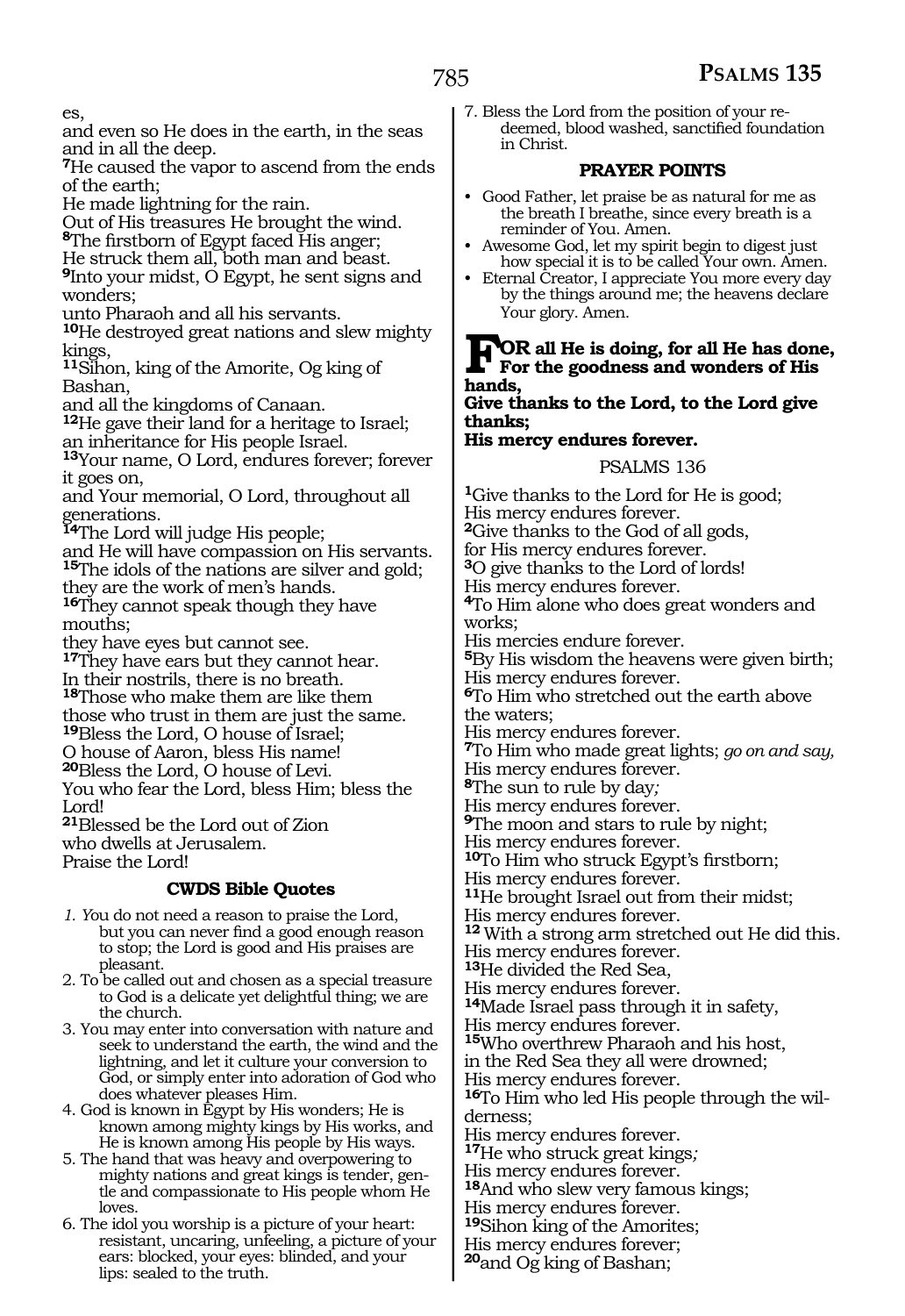His mercy endures forever. **<sup>21</sup>**Who gave their land as an inheritance;

His mercy endures forever.

**<sup>22</sup>**An inheritance for His servant, Israel; His mercy endures forever!

**<sup>23</sup>**He remembered us in our low estate;

His mercy endures forever!

**<sup>24</sup>**He delivered us from our enemies;

His mercy endures forever.

**<sup>25</sup>**Who gives food to all flesh;

His mercy endures forever.

**<sup>26</sup>**Let us give thanks to the God of heaven.

His mercy endures forever.

His mercy endures always! Amen.

#### **CWDS Bible Quotes**

- *1. The proposition with historical annotations, for you to add your own situation as a pivot for continuation into future generations, says: His mercies endure forever.*
- *2. He is good is a broad term, but with God it can be justified, rationalized, itemized, personalized but never exhausted.*
- *3. There are so many reasons to give thanks but 'He is good' crowns it, and the fact that 'He is' completely settles it on its throne.*
- *4. Thank the Lord for His general works: the sun, the moon, the cross; and thank Him for His specific work in your life all the time the devil loses, which is all the time, and for new mercies every day.*
- *5. You are running out of excuses but never out of reasons, give thanks because He made you, fed you, led you, delivered you, gives to you, held you, bled for you and took you out of what you were going through.*

*6. Your God is the God of gods, the only God; by giving thanks to Him you justly appropriate credits.*

#### **PRAYER POINTS**

- Lord You have been merciful to me as You have been of old and will always be. Amen.
- Heavenly Lover, You have been good to me in very tangible ways. Amen.
- My God, my King, You are God and You are delightfully and completely good Amen.
- Gracious God, You overwhelm me with Your works; I praise You for the clouds, the sun, the mountains, the people, and the cross that stood in the midst of judgment on that day. Amen.

#### **ANNOT** forget Jerusalem and we can**not forget our Lord, Though by sin in bondage brought far; Nor can we sing the Lord's song To humor our captors here, by the rivers of Babylon.**

#### PSALMS 137

**<sup>1</sup>**By the rivers of Babylon, there we sat down, yeah, on its banks, and in sorrow we wept when we remembered Zion. **<sup>2</sup>**On the willows we hung our harps. In the midst of it they were placed. **<sup>3</sup>**Our captors required of us a song. Those who took us away captives, said, 786

"Sing us one of Zion's songs!"

Those who afflicted us required amusement,

"Sing us one of Zion's songs!"

**<sup>4</sup>**How can we sing the Lord's song

here in a foreign land?

**<sup>5</sup>**If I forget you, O Jerusalem,

let my right hand forget her gifting.

**<sup>6</sup>**If I do not remember you,

let my mouth forget her singing. Let my tongue stick to the roof of my mouth,

O Jerusalem, if I do not prefer you

above the chief of my joy.

**<sup>7</sup>**O Lord, remember the children of Edom in the day of Jerusalem, who cried, "Destroy it! Destroy it!

To the foundations let it be routed!" **8**O daughter of Babylon who is to be destroyed,

happy shall the person be, who rewards you! *That is the only song I have.* 

Happy shall he be who rewards you as you have treated us;

**<sup>9</sup>**happy shall he be who rewards you, and who dashes your little ones against the rocks.

*@This is the song I will sing on these shores, for how can I sing the Lord's song in this strange land?*

#### **CWDS Bible Quotes**

- *1. Your freedom should never be a distant memory but a present reality, treasure it; salvation should be a source of joy not a song of regrets.*
- *2. If you will not hang up your harps while saved and if you will not withdraw your praise, you will have no need to hang up your harps in bondage when you find praise difficult.*
- *3. If you will sing the Lord's songs consistently in worship to the Lord, you will never be asked to use the Lord's songs to humor your captors.*
- *4. Choose to remember where you were, where you fell from, the grace you enjoyed, and revelation will guide your return.*
- *5. There are some who are waiting for your demise and fall to begin mocking and boasting; their own fall is imminent. They will never be ready for your bounce to prominence.*

#### **PRAYER POINTS**

- Holy Father, I value this freedom that I have in You; I refuse to surrender it. Amen.
- God of my salvation, I refuse to stop praising You; my lips shall trumpet Your praise continually. Amen.
- Omnipotent Father, from my platform of relationship I will sing. I treasure this freedom I have in You. Amen.

#### **GOD has magnified His words Above His holy name. The Lord is high but respects the lowly, And from a distance He knows the proud; He will perfect that which concerns me, Of this I am assured!**

PSALMS 138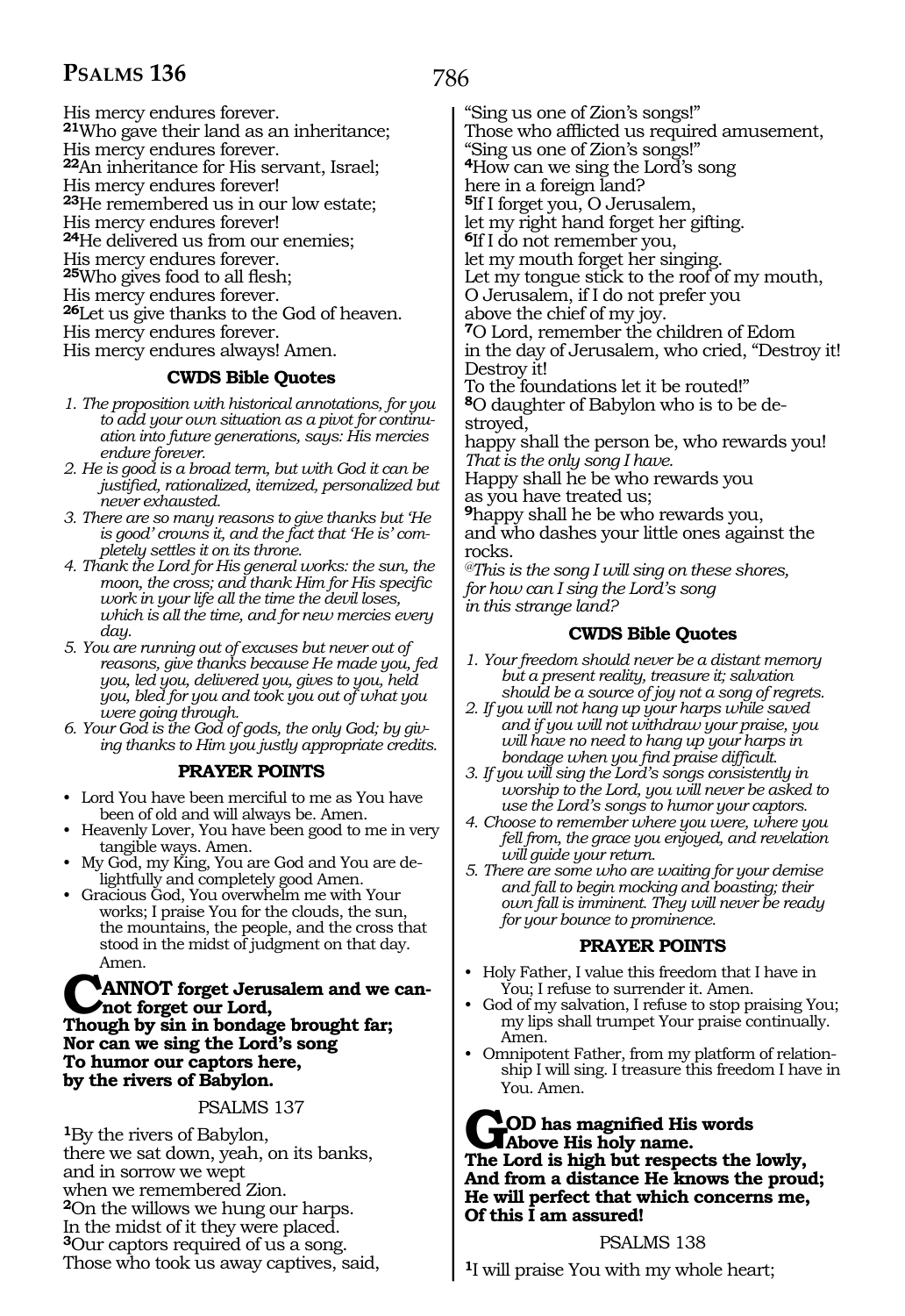before the gods I will sing praise. Toward His holy temple **<sup>2</sup>**I will worship and praise His name; for His truth and loving kindness I will offer up my praise. *Just to know we can trust His words, His promises are unchanged;*  for the Lord has magnified His word above His very name. **<sup>3</sup>**In the day, I cried, He answered; His words were magnified. He strengthened my soul with new strength; He heard me when I cried. **<sup>4</sup>**All the kings of the earth shall praise You when the words of Your mouth are heard; **<sup>5</sup>**far above His awesome name He has magnified His word. **<sup>6</sup>**Although the Lord is high, He has respect to the humble, and those lowly in spirit, but at a distance He knows the proud. **<sup>7</sup>**Though I walk in the midst of trouble, Your words will not be denied; Your right hand will save me from all my en- emies; by Your stretched-forth hand I will be revived. **<sup>8</sup>**The Lord will perfect that which concerns me: all the issues of my soul. *@All my dreams and my cares, my concerns and my fears, perfected; perfectly resolved in my favor.* O Lord: Your mercy endures forever; forsake not the work of Your own hands. You will perfect that which concerns me, *@and on these words I stand. I will praise You with my whole heart, for You remain the same. You have magnified Your words, Lord, above Your marvelous name.*  **CWDS Bible Quotes** *1. To praise God with everything, in everything, for* 

- *everything, inspite of everything, is to praise with a perfect undivided heart.*
- *2. It does not matter how big they are, how strong they are, how great they are, how imposing or powerful they are, make the decision to exalt how superb, exalted and magnified He is before them all; praise Him before the idols.*
- *3. If He magnifies His word above His name, then you get quicker, more efficient and decisive results by praying and confessing His word above calling on, praying or proclaiming His name.*
- *4. Get low and God will step down to lift you; exalt yourself to the heights and you will never find God; He will be very distant.*
- *5. If it concerns you it concerns Him; until it is perfect in your eyes He is still working, perfecting all that concerns you.*

#### **PRAYER POINTS**

- Jesus my Lord, help me to give my all in worship to You; perfect my heart in praise. Amen.
- Mighty God, I will magnify You and exalt You at all times and above my situations. Amen.

• Thank You Jesus that I am healed by Your stripes; my day will shine brighter and brighter unto perfection; I will have a marvelous day today. Amen.

### **MY soul knows it; it knows it; For this I give You praise. The works of Your hands are marvelous; I am fearfully and wonderfully made.**

#### PSALMS 139

**<sup>1</sup>**You have searched and known me. **<sup>2</sup>**You know when I sit down and when I rise; You understand my thoughts from a dis- tance.

**<sup>3</sup>**You surround my paths and my lying down; You are acquainted with all my ways. **<sup>4</sup>**There is not a hidden word on my tongue; Lord, You know it altogether; by You they are all known.

**<sup>5</sup>**You have enclosed me from behind and in front.

You have laid Your hand upon me, my Lord. **<sup>6</sup>**Such knowledge is too wonderful for me; it is so high I cannot attain.

**<sup>7</sup>**Where shall I go, where shall I flee from Your presence, Lord, and from Your Spirit? *Tell me!* 

**<sup>8</sup>**If I ascend into heaven, Lord, You are there. If I make my bed in hell, behold, You are there.

**<sup>9</sup>**If I take the wings of the morning, and make the utmost parts of the sea my dwelling place,

**<sup>10</sup>**even there Your hand shall lead me; Your right hand shall enfold me in Your hold. **<sup>11</sup>**If I say, "Surely darkness covers me, blocks me from the sight of everyone."

But the night shines just as day about me. **<sup>12</sup>**Darkness shall not hide me from You; the night shines as day;

darkness and light are both the same to You. **<sup>13</sup>**You possess my inner parts;

You wove me in my mother's womb. **<sup>14</sup>**I will praise You! I will praise You,

for I am fearfully and wonderfully made. *@I am fearfully and wonderfully--*

*Made with fear; declared wonderful;* 

*Made to be a wonder;*

*Fearfully and wonderfully--* 

*I am fearfully and wonderfully made!* 

Marvelous are Your works, I can tell,

and my soul knows this very well! Indeed I am fearfully and wonderfully made!

*@His thoughts on us are many,* 

*as the sand on all the shores in sum. And by Him we were fashioned*

*in fearful, wondrous love.* **<sup>15</sup>**My structure was not hidden from You; when I was made in secret, Lord, You knew. When I was carefully put together in the lowest parts of the earth.

**<sup>16</sup>**My substance, Lord, Your eyes saw. Though unformed and not yet perfected.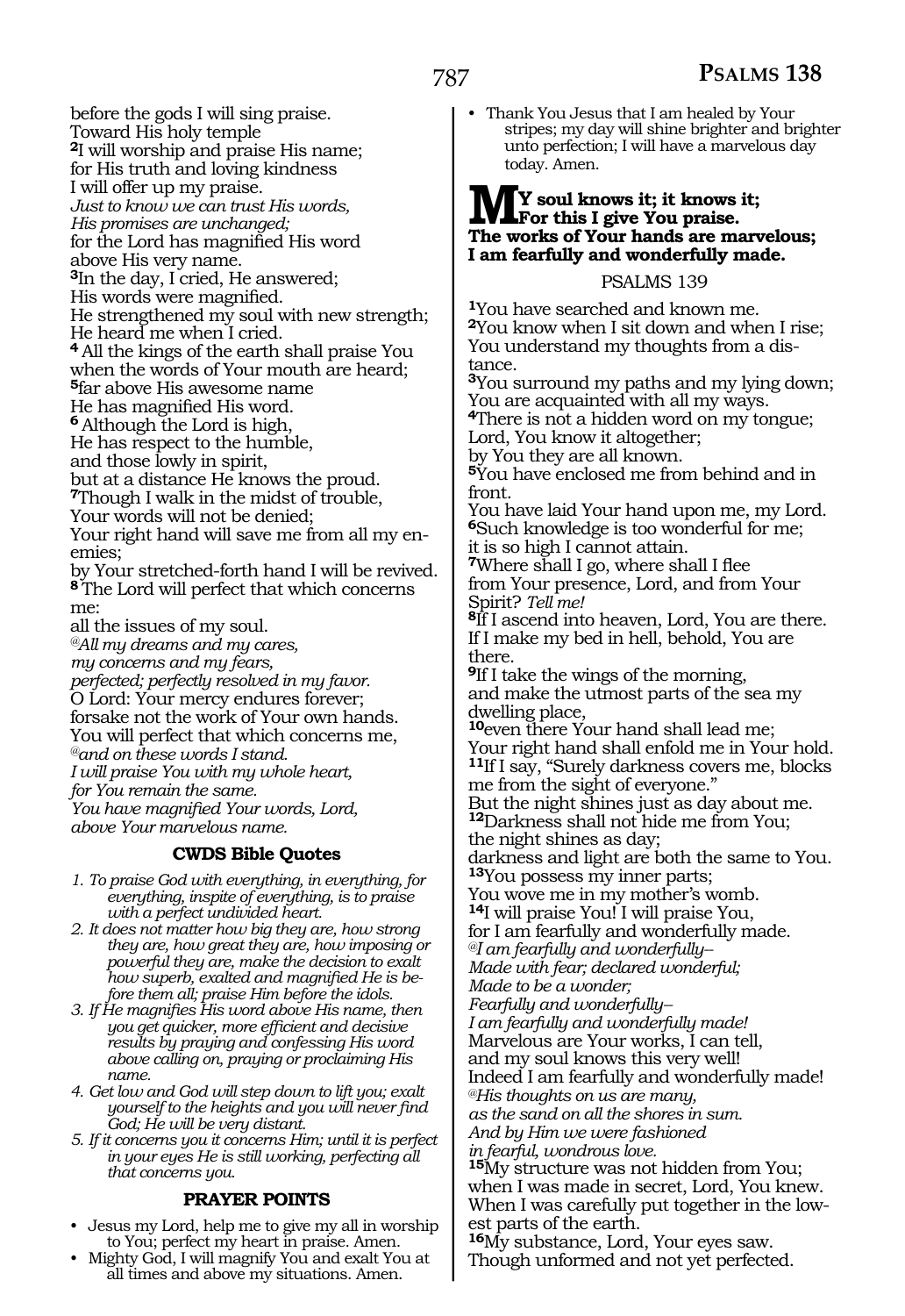788

You wrote all my members in Your book. They were fashioned to continue before they existed.

**<sup>17</sup>**O God, how precious are Your thoughts to me!

How great a sum their number is!

**<sup>18</sup>**If I should count them,

they are more than the sand by the seas when summed.

I am still with You when I awake.

**<sup>19</sup>**Surely You will slay the wicked, O God! Depart from me you bloodthirsty men, stay away.

**<sup>20</sup>**They speak against You wickedly to their shame;

Your enemies take Your name in vain.

**<sup>21</sup>**Do I not hate them, Lord, who hate You? Am I not grieved with those who rise up against You?

**<sup>22</sup>**With perfect hatred I hate them! I count them my enemies, not my friends. **<sup>23</sup>**Search me, O God, and know my heart; try me, O Lord, and know my thoughts; **<sup>24</sup>**see if there is any wicked way with me. Lead me in the way that is everlasting.

#### **CWDS Bible Quotes**

- *1. Be very deliberate to know Him because He knows you more than you know you: He knows your thoughts, intent and actions before you even conceived them.*
- *2. You cannot escape His presence so it is wise to make His presence your escape; you cannot escape the reach of His arms, therefore, escape into His arms.*
- *3. Make God your shield and hiding place since the depth cannot shield you and the heights cannot hide you from Him.*
- *4. If darkness itself cannot hide from God then understand that no work of darkness is hidden from Him; live in the Light or live under the Light, exposed.*
- *5. You are no mistake you are carefully designed, delicately sculptured and deliberately put together with detailed fearful perfection and purposeful projection that is simply wonderful and marvelous.*
- *6. All other creation of God got a word; God took time with you, handled you before you had hands; breathed in you before you had breath; you are all gods and all God's.*
- *7. You are deliberate, there is no mistake about you, and nothing wrong with you; He wrote your design in a book before He fashioned you.*
- *8. To count the sand on a beach would take a lifetime, much less all the sand reserves in the earth; it is stupendous to conceive how important you are to God and how much He thinks on you.*
- *9. Perfect love for God is to have perfect hatred for those who hate God and to be the perfect enemy of those who are enemies to God; to be perfected in the love of God is to have perfect love for sinners and perfect hatred for sin.*
- *10. Perfect love for sinners is rescue without resort: no rest until sinners are redeemed, no association until sin is removed.*
- *11. Settle the matters of your heart in the courts of*

*the Lord, for in the end only what is in His heart for you matters.*

*12. Settle the questions of your heart in the courts of the Lord for in the end He asks the questions of your heart: say search me, try me, know me, perfect me.*

#### **PRAYER POINTS**

- God of heaven and earth; it is amazing just to think how much You know me. My life's pursuit is to know You. Amen.
- Holy Father, Your presence shall be my escape and my permanent residence; wrap Your arms around me. Amen.
- God who is omnipresent, I will hide myself in You; You are so readily available and so willing to embrace me. Amen.
- Thank You Father for taking the time with me; I am not an after-thought, I was made with wonderful delightful care. Amen.

#### **FROM** the tongues of men and the trans they set. **traps they set, I cry out to God and in His presence hide. He will deliver me, I know, And reward them with burning coals. His presence is a sanctuary for the upright.**

#### PSALMS 140

**<sup>1</sup>**From the evil man, O Lord, deliver me! From the violent man, preserve me, Lord! **<sup>2</sup>**They imagine mischief in their hearts; continually they are gathered together for war. **<sup>3</sup>**Like a serpent they sharpen their tongue; the poison of a viper is under their lips. **<sup>4</sup>**Keep me, O Lord, from the hands of the wicked;

preserve me from violent men who have purposed to sabotage me.

**<sup>5</sup>**The proud have hidden snares and cords for me.

They have spread a net for me by the wayside. They set traps for me.

**<sup>6</sup>**I said to the Lord, "You are my God; hear the voice of my supplications.

**7**O God, the Lord, the strength of my salvation,

You have covered my head as battle rages on. **<sup>8</sup>**Do not grant the desires of the wicked.

Do not permit their evil plans lest they exalt themselves.

**<sup>9</sup>**"As for the head of those who surround me, let them be covered by the mischief of their own mouth.

**<sup>10</sup>**Let burning coals fall on them.

Let them be cast into fire; into deep pits that they never rise again.

**<sup>11</sup>**Do not permit a slanderer to be established in the earth.

Let evil hunt the violent and overthrow him." **<sup>12</sup>**The Lord helps the afflicted in his cause,

this I know for sure

and He delivers the poor.

**<sup>13</sup>**The upright shall give thanks to Your name. The upright shall give You praise,

and dwell in Your presence always.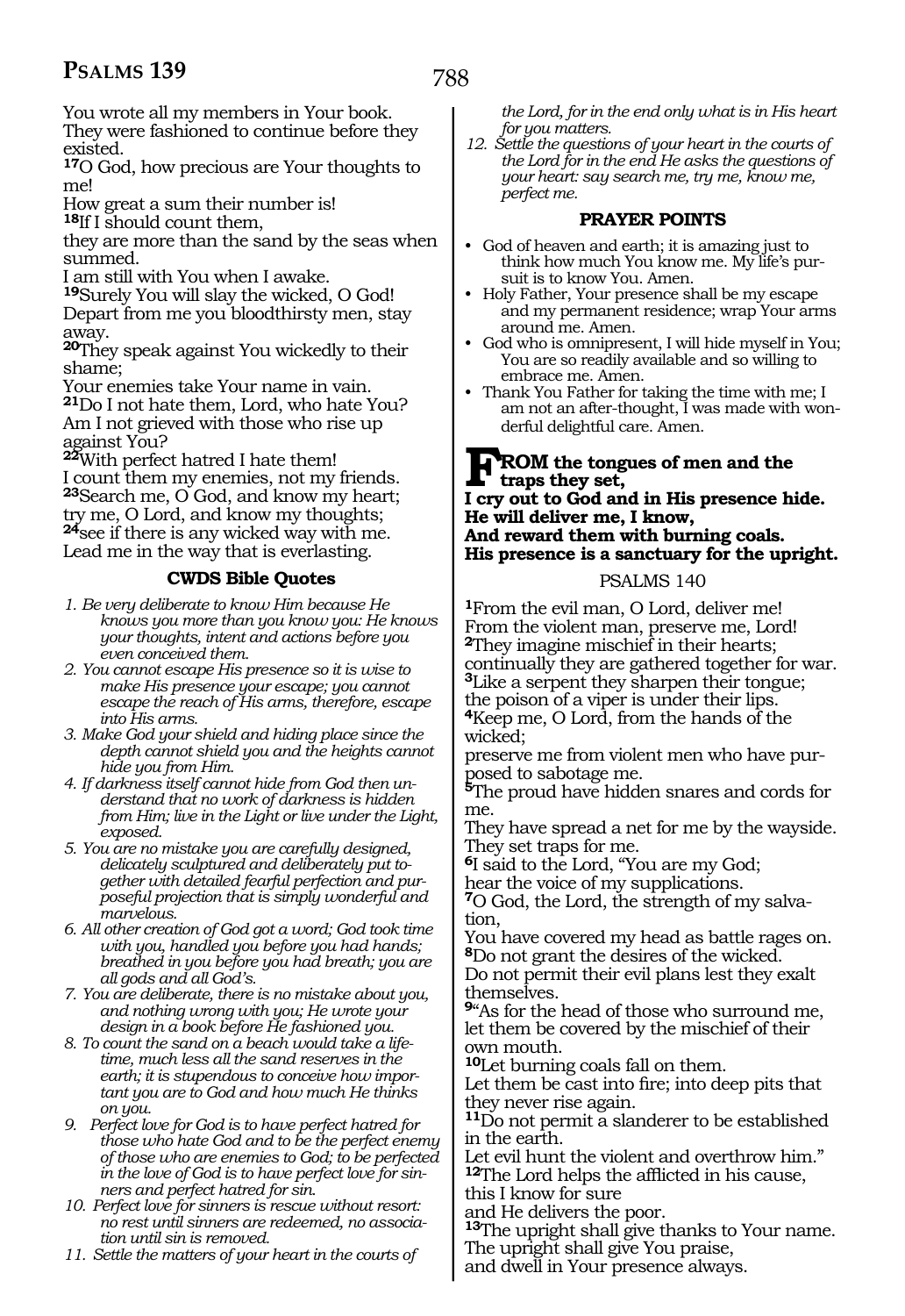#### *O Lord deliver me!*

#### **CWDS Bible Quotes**

- *1. The violence portrayed in physical aggressiveness is easier to handle than the violence of a sharpened tongue quoted with poison.*
- *2. Never underestimate the power of words; cancel and reverse evil words from demonic altars targeting you and your family daily.*
- *3. The amusement of the wicked is to see you stumble, trapped and snared without knowing who is behind your downfall and the slanderous traps they have set for you.*
- *4. The flesh can only handle what the flesh knows about, fight your battles in the spirit; ask the Lord to deliver you, keep you and preserve you.*
- *5. A helmet covers your crown but cannot cover your life; ask the Lord to cover your head in the day of battle.*
- *6. The wicked who plot and fight you are up against dangerous prayers and insuperable angels who are violently angry with everyone who troubles you.*
- *7. There is a place in God where you rest just knowing the Lord will maintain your cause as you dwell in His presence.*

#### **PRAYER POINTS**

- Most High God, let every deceptive tongue be driven from my presence by the fire of God, in the name of Jesus. Amen.
- My Deliverer, let the secret snares of the wicked become their own trap, in the name of Jesus.
- Holy Spirit, I depend on Your wisdom when I fight my battles; I see with the eyes of the Spirit and fight on my knees. Amen.

#### **SET** a watch, O Lord, on my mouth, **And keep the door of my lips. Let my prayer ascend as incense, And my lifted hands as the evening sacrifice.**

#### PSALMS 141

**<sup>1</sup>**Lord make haste to me; to You I cry; when I cry to You, listen to my voice! **<sup>2</sup>**Let my prayer be set before You as incense, and when I lift up my hands, let it be as the evening sacrifice.

**<sup>3</sup>**Set a watch, O Lord, over my mouth,

and guard the door of my lips.

**4**Do not allow my heart to be inclined to anything evil,

nor to practice wicked works with those who work iniquity,

and do not let me indulge in their pleasant food.

**5**Let the righteous strike me; it shall be kindness;

their rebuke shall be as excellent oil. Let my head embrace it,

for my prayer shall always be against the actions of the wicked.

**<sup>6</sup>**They shall hear my words, for they are sweet, when their judges are overthrown in stony places.

**<sup>7</sup>**Our bones are scattered at the mouth of the

grave,

as when one cuts and divides wood on the earth.

**<sup>8</sup>**But my eyes are open to You, Lord; I trust in You.

Do not leave my soul destitute.

**<sup>9</sup>**Keep me from the traps of the workers of iniquity.

Keep me from the snares which they have laid for me.

**<sup>10</sup>**Let the wicked fall into their own nets while You aid my safe escape.

#### **CWDS Bible Quotes**

- *1. The throne of grace on earth is connected to the literal throne of God in heaven; your prayers on earth are offered as incense by angels in heaven. Keep the incense flowing continually for you to have inter-connectivity.*
- *2. Praise with lifted hand, it is a solemn act of faith connecting to heaven as the evening sacrifice of the Aaronic priesthood. Make the associations and pray for heaven's recognition.*
- *3. Your tongue is the gateway to your destiny; your words may be wasteful but never wasted, you are accountable for every idle word. Ask the Lord to help you to control your tongue.*
- *4. Righteousness is not passive, it is proactive; ask the Lord daily to guard your heart, your thoughts and your speech.*
- *5. You can trust the intent of the righteous and the God they submit to even if their action and method is painful.*
- *6. The pitfall of the wicked is that when you keep your eyes upon the Lord and hide in Him, He will preserve you from the wicked and make their pits their own fall.*

#### **PRAYER POINTS**

- Holy God, I do not take a minute in Your presence or before Your throne lightly. Let my prayers go up as incense before You. Amen.
- Righteous Father, I lift my hands to You in praise and surrender; receive this act of worship just as You receive the evening sacrifice. Amen.
- Father, let my words be full of grace and seasoned with salt; help me to restrain my tongue before You and to direct my words properly. Amen.

#### **WHEN I am in need of refuge, To the Lord I cry; To Him I pour out my complaint When my persecutors are stronger than I.**

#### PSALMS 142

**<sup>1</sup>**I cried to the Lord with my voice. With my voice to the Lord I cried. **<sup>2</sup>**I poured out my complaint before Him. I declared to Him my complaint and my plight. **<sup>3</sup>**When my spirit was overwhelmed within me, Lord, You knew my path. They secretly laid a snare for me in the path in which I walked. **<sup>4</sup>**I looked on my right hand and beheld this, there was no one who acknowledged me, no. I cried to the Lord for I saw this. Refuge failed; no man cared for my soul.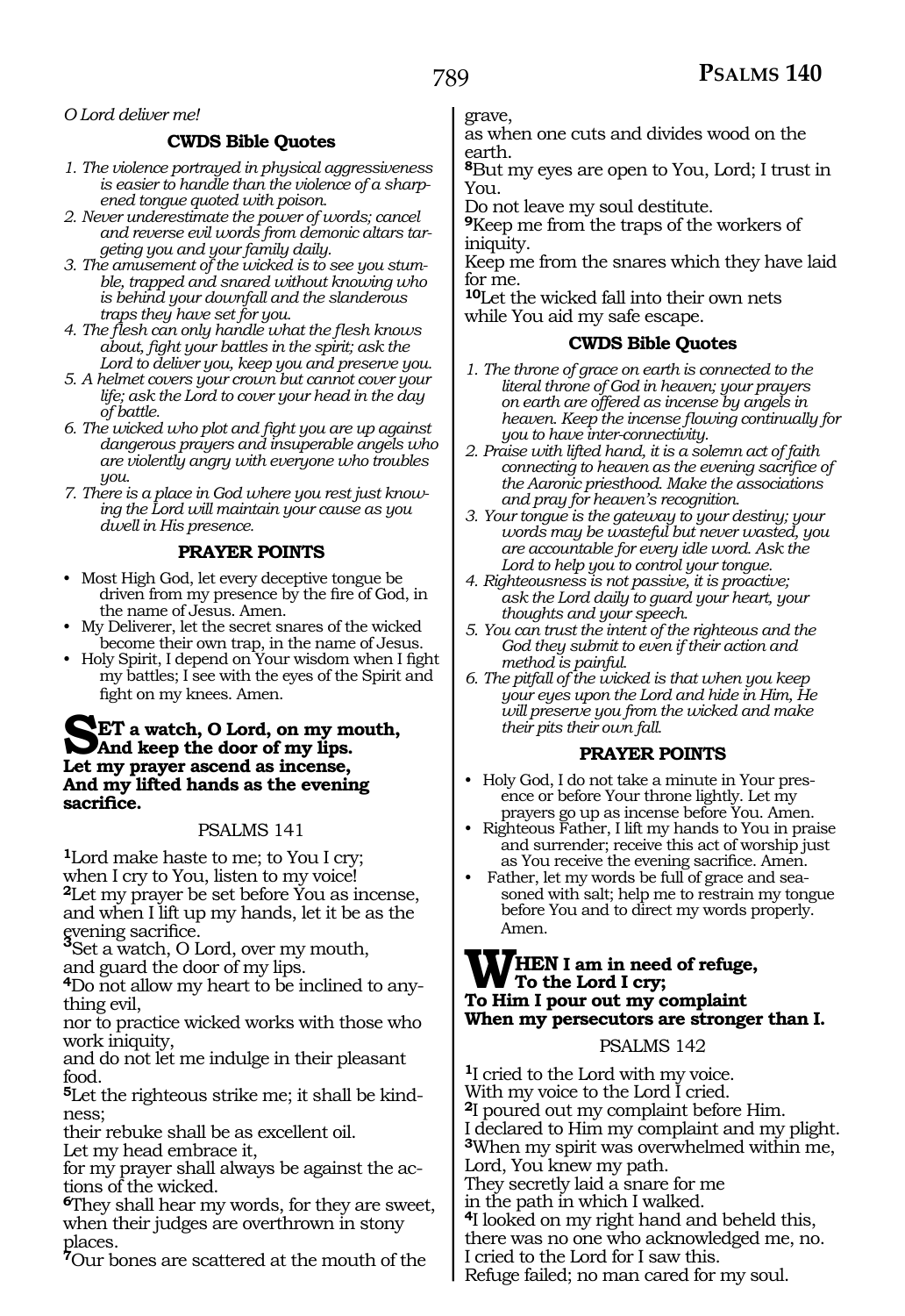790

**<sup>5</sup>**I cried out to You O Lord, and said, "You are my refuge and portion; in the land of the living You are. **<sup>6</sup>**Attend to my cry; I am brought low. Deliver me from my persecutors; they are stronger than I. **<sup>7</sup>**"Bring my soul out of prison that I may praise Your name. The righteous shall surround me, for You shall deal bountifully with me. Amen."

#### **CWDS Bible Quotes**

- *1. You may bear your troubles silently, but you do not have to bear them endlessly; be very vocal about it in prayer; pour out your complaint before God.*
- *2. When it seems no one cares, no one notices you or connects with your pain, try God; He has always been there.*
- *3. When your enemies are stronger than you, send for help from Someone stronger than they are and a kingdom stronger than theirs.*
- *4. There is no prison as dangerous as spiritual prison. You may be free and yet your life is in prison to wicked people and demonic witchcraft activities. Pray for God to deliver your soul from prison.*
- *5. Project and proclaim the promises of God; declare it as the end results of your prayers. See yourself surrounded and celebrated by righteous people and God's grace and favor upon you in bountiful measures.*

#### **PRAYER POINTS**

- Mighty God, You are near to my cry; I will call upon You when I am in trouble. Amen.
- Righteous Father, I am never alone even when it feels that way; You care for my soul. Amen.
- Jesus, My Rock and my shield, I win every time because I wisely hide myself in You. Amen.

#### **LORD, I am meditating, ruminating, On Your handiworks of old; I am musing, cogitating, On the works Your hands have done.**

#### PSALMS 143

**<sup>1</sup>**I am praying, supplicating; to my supplications Lord, give ear. In Your faithfulness and righteousness answer me, O Lord; please hear! **<sup>2</sup>**Do not enter judgment with Your servant. No man is just in Your sight. **<sup>3</sup>**The enemy has persecuted my soul. To the ground he has smitten my life. He has made me to dwell in darkness, as those who have long been dead. **<sup>4</sup>**My spirit is overwhelmed within me. My heart within is distressed. **<sup>5</sup>**I am meditating, ruminating, on the ancient works You have done; I am musing, cogitating, on the works of Your hands. **<sup>6</sup>**I stretch out my hands to You with a dry and thirsty soul; just like a land parched of water, even so I thirst for You.

**<sup>7</sup>**Hear me speedily, O my Lord. My spirit fails! Do not hide Your face; lest I be like those who go down to the pit. **<sup>8</sup>**Because I trust in You, Lord, cause me to hear Your lovingkindness in the morning. Cause me to know the way in which to walk, for to You I lift my soul. **<sup>9</sup>**Deliver me, O Lord, from my enemies. I flee to You for refuge. **<sup>10</sup>**Teach me to do Your will, for You are my God. Lead me in the land of uprightness, for Your Spirit is good. **<sup>11</sup>**Quicken me, Lord, for Your name's sake, and for the sake of Your righteousness. Bring my soul out of trouble. **<sup>12</sup>**Cut off all my enemies in Your mercy. Destroy all those who afflict my soul, for I am Your servant. *@To Your mercies I shall go. Teach me to do Your will, O Lord! I have a dry and thirsty soul. I am seeking, my heart beating; cause me to know Your way I am musing, cogitating; my soul longs for You more every day!* 

#### **CWDS Bible Quotes**

- *1. When you have strong enemies desiring you dead, the last thing you want is for God to enter into judgment with you; acknowledge your frailty and maintain humility in prayer.*
- *2. Your good times with God are not past, it is pressing forward to rescue you from depression in your bad times in life; meditate on them, muse on them, thirst for Him; think on these things.*
- *3. Knock ardently on heaven's door when distress is at your door; ask the Lord to answer you quickly before you lose the battle with death.*
- *4. Court the Lord with tender words to direct your relationship, "Lord let me hear Your lovingkindness in the morning; hold my hands and show me the way."*
- *5. How much do you desire to please God? Ask Him to teach you and to lead you to righteousness. How much do you value the Spirit in you? Tell Him, 'Your spirit is good.'*
- *6. Your deliverance is the destruction of your enemies; your revival is their burial; your God is turning the tables.*

#### **PRAYER POINTS**

- Merciful Father, I soak myself in the blood of Jesus and present myself to You; clothe me in Your righteousness. Amen.
- Righteous Lord, Your faithfulness and marvelous works excite me with hope in my trials. Amen.
- I stretch out my hands to You Lord with a dry and thirsty soul; answer me speedily. Amen.

#### **HAPPY are the people whose God is the Lord;**

**Blessed is the Lord, blessed is the Lord: Who makes our sons a mighty plant And teaches our hands to war, Who blesses us with abundance**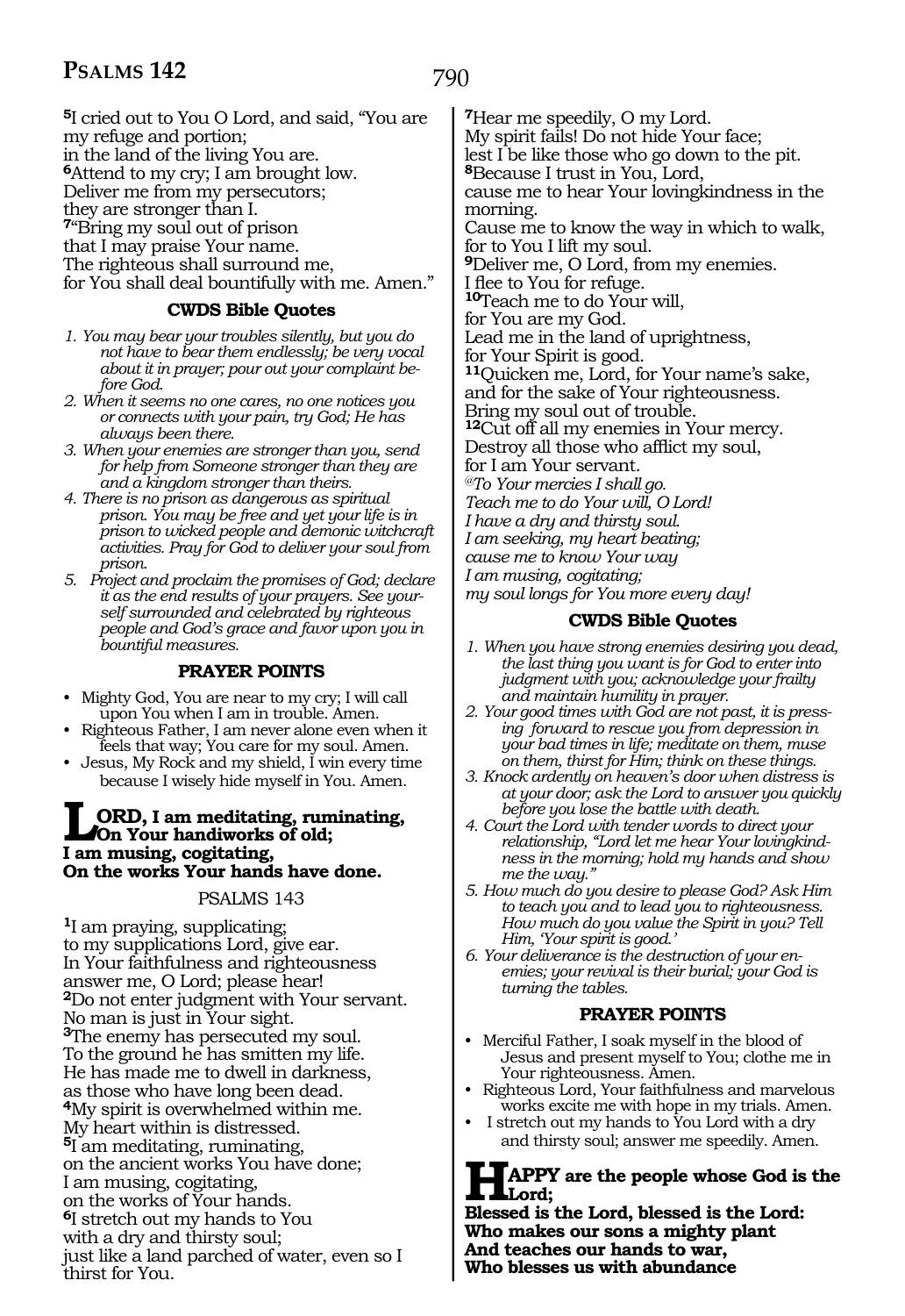#### **And delivers us from the enemy's wrath. Happy are the people and blessed is the Lord.**

PSALMS 144 **<sup>1</sup>**Blessed is the Lord, my strength; blessed is He. He teaches my hands to war<br>and my fingers to fight valiantly. <sup>2</sup>My goodness and my fortress, my high tower and deliverer, my shield and my strong tower. He subdued my people under me, I will trust in Him; He is my shield. Blessed is the Lord my God; blessed is He! **<sup>3</sup>**Lord, what is man that You choose to know and acknowledge him? Or the son of man that You have him in Your heart? **<sup>4</sup>**Man is just like wind. His days are like the shadow that passes. **<sup>5</sup>**O Lord, bow the heavens; bow the heavens and come down. Touch the mountains and they shall smoke. **<sup>6</sup>**Scatter them; cast lightning upon them. Shoot Your arrows and destroy them! **<sup>7</sup>**Stretch Your hand from above. Help me and deliver me out of great waters, O Lord, my God, from the hand of foreign people, **<sup>8</sup>**whose mouth speaks vain lies. Their right hand is a right hand of falsehood and deceit. **<sup>9</sup>**To You I will sing a new song, O God of my salvation; on an instrument of ten strings and on the psaltery I will sing praises to You. **<sup>10</sup>**You are the God who gives salvation to kings; You delivered David Your servant from the harmful sword. **<sup>11</sup>**Deliver me from the hand of foreigners who only speak vain lies; whose mouth speaks lies and no truth; whose right hand is a right hand of falsehood. **<sup>12</sup>**Let our sons be as a plant grown up in their youth, and our daughters be as cornerstones, polished just as the palace pillars. **<sup>13</sup>**Let our storerooms be full with all manner of store, and our sheep reproduce thousands,<br>and ten thousands in our fields. <sup>14</sup>Let our oxen be strong to labor, that there be no breaking in nor any going out, that in our streets there be no complaining. **<sup>15</sup>**Happy, happy, happy!

Happy are the people who are in such as state.

Happy are the people whose God is the Lord!

**CWDS Bible Quotes**

- *1. Enthusiasm without skill is suicidal; God enters into your preparation and supernaturally enhances your skill for astounding success.*
- *2. One God yet so many things to many individuals; your rock, lovingkindness, fortress, deliverer, shield, high tower; He trains you to be mighty and magnifies your influence.*
- *3. You say why? God says why not? You ask what is man? God sees His image, His creation. You say man is like a breath: God sees His breath, His spirit! Yet the human heart will never fully grasp His wonderful love and passionate care.*
- *4. You are no ordinary person to God and therefore His rescue is not ordinary; He bows down the heaven to come get you, and He makes the mountain smoke in exaggerated drama.*
- *5. Their weapons of war are developed from God's creation; God has weapons in His arsenal they have not been able to harness and will not be able to contest: His lightning, His arrows, His mighty hand.*
- *6. Lies, falsehood and deceit can be more piercing than spears and bullets since they attack from the inside out.*
- *7. A new testimony excites, incites and invites a new song; new deliverances provide expression to fill verses and refrains.*
- *8. A prosperous life with happy productive children loving God and living their potential is grace released from the place of proactive relationship with God.*
- *9. Your happiness springs from the state of your godliness; a productive overflowing lifestyle springing with joy and expectation stems from making the Lord your God.*

#### **PRAYER POINTS**

- I bless Your name, O Lord, You teach my hands to war and instruct my fingers for greatness. Amen.
- My God, my King, my everything; I cannot see me without You; in You I live and move and have my very existence. Amen.
- Awesome God, You see everything You deposited in me even when my vision is blurred by day to day realities; now I rest in the loving purposeful care of the Potter's hand. Amen.
- Bow the heavens Lord, touch the mountains, let them smoke; cast lightning on my strong enemies. You are no ordinary God. Amen.
- My Father my God, I pity those who fight against You and against those You set Your love upon; I pity those who fight Israel and the church. Amen.

# **UNSEARCHABLE greatness, abun- dantly great,**

#### **One generation to another shall show forth His praise.**

**Glorious in majesty, wondrous in works, All His works shall praise Him in all the earth!**

#### PSALMS 145

**<sup>1</sup>**O my God, I will extol You; I will bless Your name, O my King.

I will bless Your name forever.

**<sup>2</sup>**I will bless You; I will bless Your name forever and ever. I will bless You, Lord!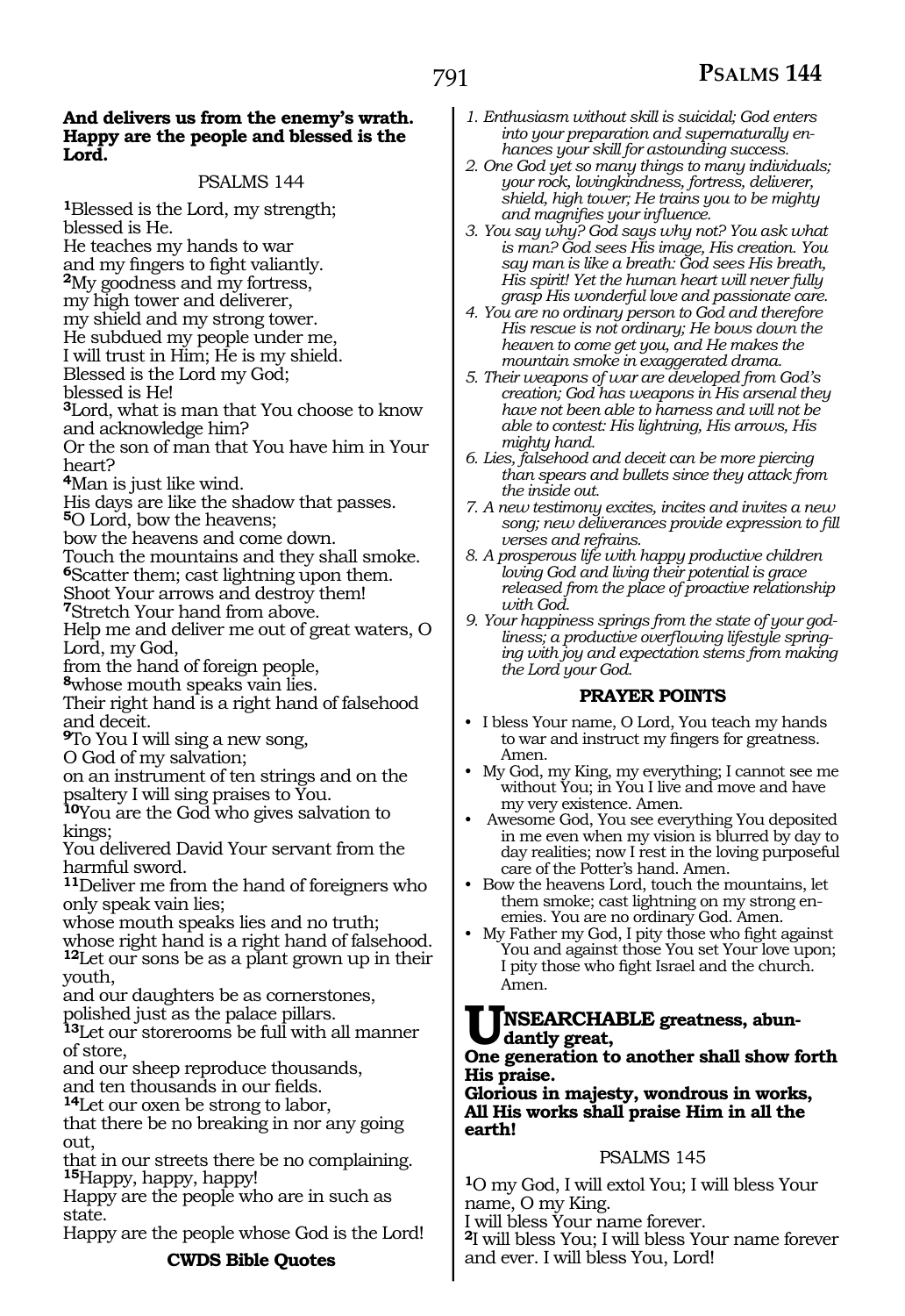792

**<sup>3</sup>**Great is our Lord and greatly to be praised. His greatness is unsearchable; our God is great!

**<sup>4</sup>**One generation to another shall praise Your works;

they shall declare the mighty acts You have done.

**<sup>5</sup>**I will speak of the glorious honor of Your majesty

and of Your wondrous works. You have done wondrously!

**<sup>6</sup>**Men shall speak of Your awesome acts, even of their might,

and I will declare Your greatness; I will lift my voice.

**<sup>7</sup>**The memory of Your great goodness shall fill their conversations;

Your righteousness shall be the lyrics of their songs.

**<sup>8</sup>**The Lord is gracious, full of compassion, slow to anger and in mercy great.

**<sup>9</sup>**The Lord is good to all; His tender mercies are over all His works.

**<sup>10</sup>**All Your works shall praise You, Lord;

all Your saints shall bless You.

**11**They shall speak of the glory of Your kingdom,

and Your power they will proclaim.

**<sup>12</sup>**The glorious majesty of Your kingdom and Your mighty acts, they will make known.

**<sup>13</sup>**Your kingdom is an everlasting kingdom, and Your dominion continues on;

Your dominion endures to all generations. **<sup>14</sup>**The Lord upholds everyone who falls. He raises up all those who are bowed down.

**<sup>15</sup>**Every eye looks to You in expectation; You give all of them food in due season.

Our eyes wait on You, O God!

**<sup>16</sup>**You open Your hand and satisfy the desire of every living thing.

**<sup>17</sup>**The Lord is righteous in all His ways;

and all His works are full of grace.

**<sup>18</sup>**The Lord is near to all those who call on Him, who call on Him in truth;

**<sup>19</sup>**He fulfills the desire of all those who fear Him;

He will hear their cry and save them. **<sup>20</sup>**The Lord preserves all who love Him,

but He will destroy all the wicked. **<sup>21</sup>***Unsearchable greatness, abundantly great!* O Lord my God, my mouth shall speak

Your praise. *Glorious in majesty, awesome and great!* All flesh shall bless His holy name. Forever and ever bless His matchless name! Amen.

#### **CWDS Bible Quotes**

- *1. Praise is a personal commitment that must be carried out with careful deliberation; commit to praise the Lord every day; commit to praise the Lord seven times a day, commit to praise all day long.*
- *2. Think generational in your praise, commit to praise the Lord in and through your generations.*

*3. If you cannot search His greatness commit to search for expressions to relate it to Him and to others.*

*4. The works of the Lord celebrate Him; His acts praise Him without help, but they do so with greater effect when you recognize and proclaim them before those who take them for granted.* 

*5. Your praise is perfect when you declare what He says about Himself in praise for indeed the Lord is gracious, merciful and slow to anger.*

*6. Proximity is not about your alliance with Him but rather God is as near as your genuine reliance on Him. You can be present but not registered until you call; your present help is as far away as your heart's call.*

*7. His tender mercies are over His works; you are His work and therefore under His merciful kindness that is tender and gentle.*

- *8. The saints are the trumpets of His works and His acts; all His saints shall praise Him.*
- *9. Never forsake hard word but never forget this, every living thing is fed because God opens His hands; He alone satisfies the desires.*
- *10. You will have abundance but never satisfaction until you have God.*
- *11. Love preserves its fire with tender care; God preserves all those who love Him.*

#### **PRAYER POINTS**

- Beautiful Lord, let praise ooze from me like sweat in the midday sun; I refuse to be silent when I have so many reasons to praise. Amen.
- One generation to another shall praise Your works Lord; this generation shall not lack a representative and my children shall not lack representation. Amen.
- You are great Lord, and greatly to be praised. Your greatness is unsearchable so I take pleasure in finding expressions to relate it. Amen.
- Awesome God, I have made a covenant with my lips; I will declare Your greatness; I will lift my voice.
- Kind and compassionate God, You are full of grace, full of mercy and slow to anger; Your kingdom never ends. Amen.

### **PRAISE** be to Him who reigns forever;<br>
Yes, put your trust in God.<br>
You cannot nut your trust in a fleeting **You cannot put your trust in a fleeting breath;**

#### **You cannot put your trust in man.**

#### PSALMS 146

**<sup>1</sup>**Praise the Lord! Praise the Lord! O my soul, praise the Lord. **<sup>2</sup>**I will praise Him while I live. I will sing His praises while I have my being. **<sup>3</sup>**Do not put your trust in princes; nor in the human who cannot help you. Praise the Lord with me! **<sup>4</sup>**The breath of man goes out of him. He returns to the earth. In that day his thoughts perish. **<sup>5</sup>**Happy is the man who trusts in God, who has the God of Jacob for his help, whose hope is in the Lord: **<sup>6</sup>**the Lord who made heaven and earth, the sea, and all that live in them; who keeps truth forever;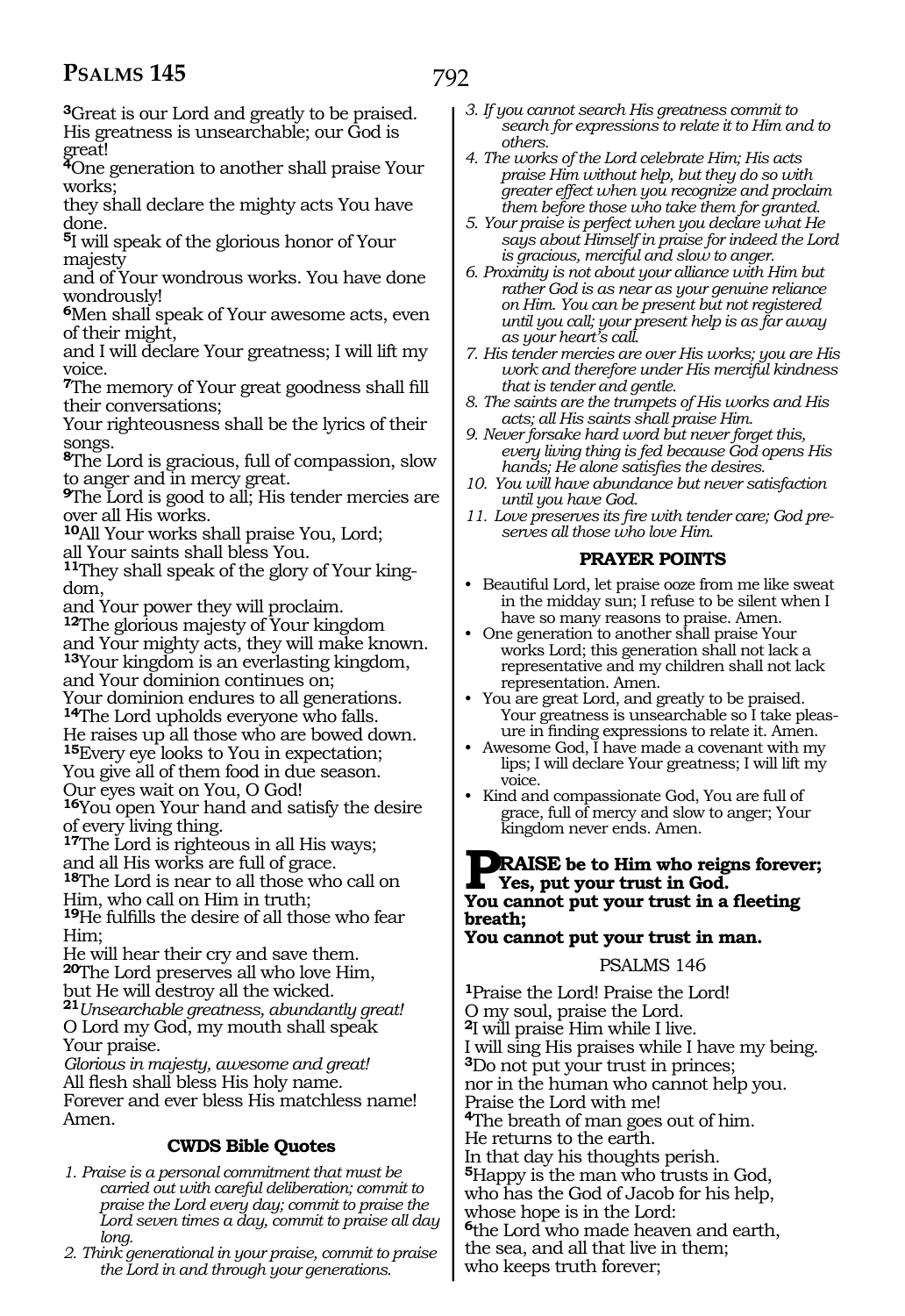**<sup>7</sup>**who executes judgment for the oppressed; who gives food to the hungry, and looses the prisoner's bonds. **<sup>8</sup>**He opens the eyes of the blind, and raises those who are bowed down. The Lord loves the righteous. **<sup>9</sup>**The Lord preserves strangers; He relieves the fatherless and the widows; but turns the way of the wicked upside down. **<sup>10</sup>**The Lord shall reign forever, O Zion, even the Lord your God to all generations. Praise the Lord!

### **CWDS Bible Quotes**

- *1. Your commitment to sing praises to God must be continuous, continual, and with every bit of life in you.*
- *2. Commit to praise invariably to the last breath and every praise you breathe will be valuable.*
- *3. There is no comparison between God and man; man is an overnight blossom that fades if he is not rooted in God; we make a regrettable comparison when we put confidence in man above God.*
- *4. Enter the heart of the Lord for the oppressed, the hungry, the widows and for sinners and enter His hatred for the wicked. When you enter the works of the Lord compassion demands response.*

### **PRAYER POINTS**

- I will praise You, Lord, while I live; I will praise You while I have a being. Amen.
- I will praise You, Lord, with my very last breath; the life within me celebrates You. Amen.
- Mighty God, my confidence is in You and in Your saving strength; I refuse to make human arm my confidence. Amen.

#### **TO sing praises to God it is good; It is good, so good! Praise is pleasant, praise is comely. Because of God's greatness and His glory It is good, so good, to praise Him!**

#### PSALMS 147

**<sup>1</sup>**Praise the Lord!

It is good, it is pleasant, to sing praises to God. Praise is pleasant; praise is comely;

praise is indeed beautiful!

It is good to sing praise.

**<sup>2</sup>**The Lord builds Jerusalem and gathers the outcast of Israel.

*It is good; it is pleasant to sing praises to God.*  **<sup>3</sup>**He heals the brokenhearted and binds up their wounds with gentle love.

**<sup>4</sup>**He tells the number of the stars; He calls them all by name; great is the Lord!

*It is good; it is good! To sing praises to God is very good!* 

**5**God is of great power; His understanding infinite without bounds.

**<sup>6</sup>**He lifts up the meek, and casts the wicked down to the ground.

**<sup>7</sup>**Sing to God with thanksgiving; sing praise on

the harp to Him.

*It is good, it is pleasant, when to God our praises we sing!* 

**<sup>8</sup>**With clouds He covers the heavens, and He prepares rain for the earth.

He makes the grass to grow on the mountains; yes, these are all His work.

**<sup>9</sup>**He gives the beast its food in due time, and the young ravens when they cry.

*Will you lift your voices and sing; His praise is a very wonderful thing.* 

**<sup>10</sup>**The strength of the horse is not His delight. He takes no pleasure in the legs of man or in his might.

**<sup>11</sup>**The Lord takes pleasure in those who fear Him, with them He is well pleased,

with all those who hope in His mercies.

**<sup>12</sup>**Praise the Lord, O Jerusalem! Praise your God, O Zion; sing praise! **<sup>13</sup>**He has strengthened the bars of your gates. He has blessed your children within.

**<sup>14</sup>**He makes peace in your borders and fills you with the finest of wheat.

**<sup>15</sup>**He sends His commands to you;

His words run with a swift dash. **<sup>16</sup>**He gives snow like wool and scatters the frost like ash.

**<sup>17</sup>**He casts forth ice like morsels! Who can stand before His cold? **<sup>18</sup>**He sends out His word and melts them; He makes the wind blow and the waters flow. **<sup>19</sup>**He shows His words to Jacob; to Israel His statutes and judgment He makes known. **<sup>20</sup>**He has not dealt like this with any nation. None other have known His judgments. *@It is good; it is good! It is so good! To sing praises to God is very good! Praise is pleasant, praise is comely. Give the Lord your praise. It is fragrant and beautiful!*

### **CWDS Bible Quotes**

- *1. Praise glorifies God but it is also good for you, looks good on you, makes you sound good, makes your presence pleasant and elevates you before God and man.*
- *2. Among the least acknowledged wonders of God is His favor to Jerusalem in healing and restoring it and bringing the outcast Jews back.*
- *3. It is mind-boggling to picture God numbering the billions of stars and calling all their names; with the same intimate detail He reaches down to heal the broken-hearted and lovingly tend their wounds.*
- *4. The works of God that He has done of old and that He continues to do speak passionately of His power and ability; we enter the conversation when we praise.*
- *5. You may please yourself and ignore God or please God very well by fearful respect of His presence and His word until He takes pleasure in you.*
- *6. Some things we take for granted but we need to be gifted with a gentle reminder: creation is deliberate and intentional; it is not by chance, nor is the provision for ravens, nor rain for the earth and most importantly, nor is your provision.*
- *7. You do not have enough strength or wealth or life*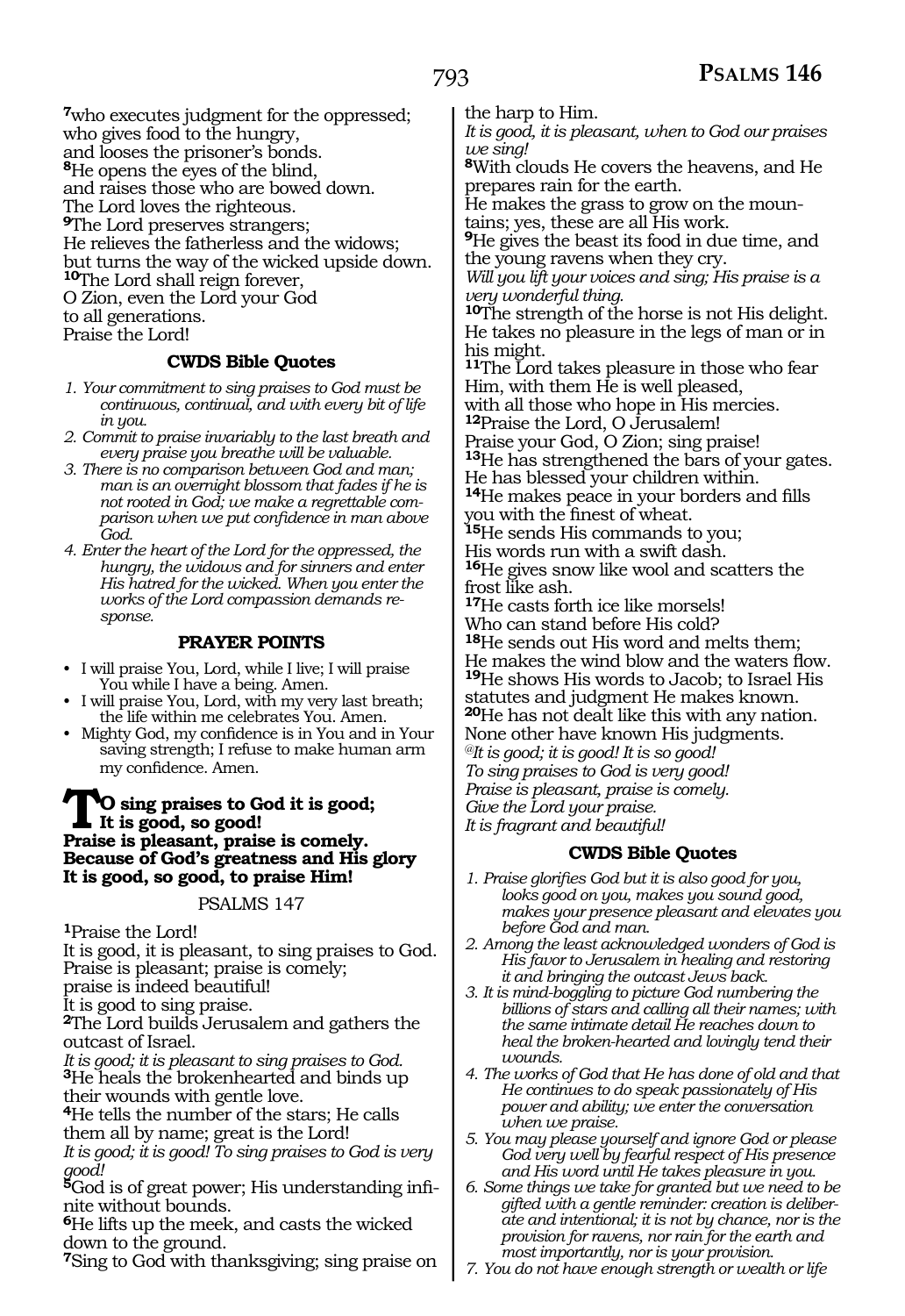# **PSALMS 147**

*or health to please the Lord; fear Him and keep Him smiling.*

*8. Count your many blessings, name them and appreciate them; consider your uniqueness in the sight of God that not even natural Israel can boast: sons of God, partakers of His divine nature, blood washed.*

## **PRAYER POINTS**

- I will be a trumpet of praise; I adorn myself with praise daily as I decorate the heavens with Your truth. Amen.
- Faithful God, You have built Jerusalem and brought the outcast back in according to Your prophetic word; You will defend her borders.
- Marvelous God, You are, and there is none like You; Your vastness paired with love and tender care never ceases to amaze. Amen.
- I marvel at Your works every day, Lord, and gasp in praise and adoration at Your goodness and greatness. Amen.
- Father, be well pleased with me; my greatest pleasure is to have You take pleasure in me. I stand in fearsome awe of You. Amen.

# **PRAISE the Lord whose name is Excellent;**

#### **His glory is above the earth, And also above the heavens. Praise Him! Praise Him! Praise Him all His works!**

PSALMS 148

**<sup>1</sup>**Praise the Lord! Praise the Lord from the heavens. Praise Him in the heights. **<sup>2</sup>**Praise Him, all His angels, and all His hosts of might. **<sup>3</sup>**Sun and moon praise Him; give praise all you stars of light! **<sup>4</sup>**Praise Him you heaven of heavens, and you waters that are above the skies. **<sup>5</sup>**He has commanded and they were created. Let them praise His name. *He whose name alone is Excellent is worthy of our praise!*  **<sup>6</sup>**He has established them forever. He made a decree which shall never pass. **<sup>7</sup>**Praise the Lord from the earth, you sea dragons and all the deep. **<sup>8</sup>**Praise Him, fire and vapors. Praise Him, hail and snow! Praise Him stormy winds; you fulfill His words. **<sup>9</sup>**Praise Him, hills and mountains, cedar trees and trees with fruits. **<sup>10</sup>**Beast and cattle praise Him, 11<sub>Praise</sub> Him, all the earth's kings. Praise Him all people and princes! Praise Him, all you judges of the earth. **<sup>12</sup>**Praise Him young men, old men, children and maidens. **<sup>13</sup>**Praise the name of the Lord, for His name alone is Excellent; His glory is above the earth and also above the heavens.

**<sup>14</sup>**He exalts the horn of His people; the praise of all the saints, even the children of Israel, a people near Him. Praise the Lord; praise His holy name! Praise Him!

### **CWDS Bible Quotes**

- *1. There are heights in praise where you are lifted to the heavens and you compel the stars and the moon and the sun to praise Him and where you are lifted to the heavens of heavens and you compel the angels there to praise Him.*
- *2. A praiser is never satisfied to praise alone; there are depths in praise where you command everything you can think of to step into the praise experience with you: the cats, the dogs, the donkeys and everything else.*
- *3. Praise is not limited to believers, it is for kings, peasants, rich, poor, the powerful, the weak, the strong, elders and babes: compel them to praise, propel them to praise, commit them to be caught up in the wave of praise directed to the throne of God.*
- *4. There is no better reason for the earth, the heights and everything in them to command their praise to the Lord, but that He commanded and they were created.*
- *5. Man has a distinct advantage: a voice, but one unique disadvantage, the choice; many times the voice gets lost in the choice. All creation praises God by default, His choice; even so, let all God's creation, including man, praise Him.*

## **PRAYER POINTS**

- Most Fabulous God, my commitment is to outpraise angels. Amen.
- Let all the people praise, O Lord! Let the wild, farm, domestic, creepy, crawly creatures praise You, with the rocks and trees and birds and bees, and let all peoples praise You! Amen.
- All peoples both young and old, of all status and positioning; praise the Lord whose name alone is Excellent; praise the Lord!

#### **OH, what pleasure He takes in His people. The Lord takes pleasure in you. You are His pleasure and the chief of His treasure. The Lord takes pleasure in you.**

PSALMS 149

**<sup>1</sup>**Praise the Lord! Sing to Him a new song; in the congregation of the saints, praise the Lord! **<sup>2</sup>**Let Israel rejoice in Him who made him. Children of Zion, take joy in your King. **<sup>3</sup>**Praise His name! Praise His name! In the dance, everyone praise His name. Sing His praise! Sing His praise! With the timbrel and harp, sing His praise! **<sup>4</sup>**Oh, what pleasure He takes in His people! The Lord takes pleasure in you. He beautifies the meek with salvation. *In His beauty you are being renewed.* **<sup>5</sup>**Be joyful in glory, O you saints! Sing aloud! Sing aloud on your beds.